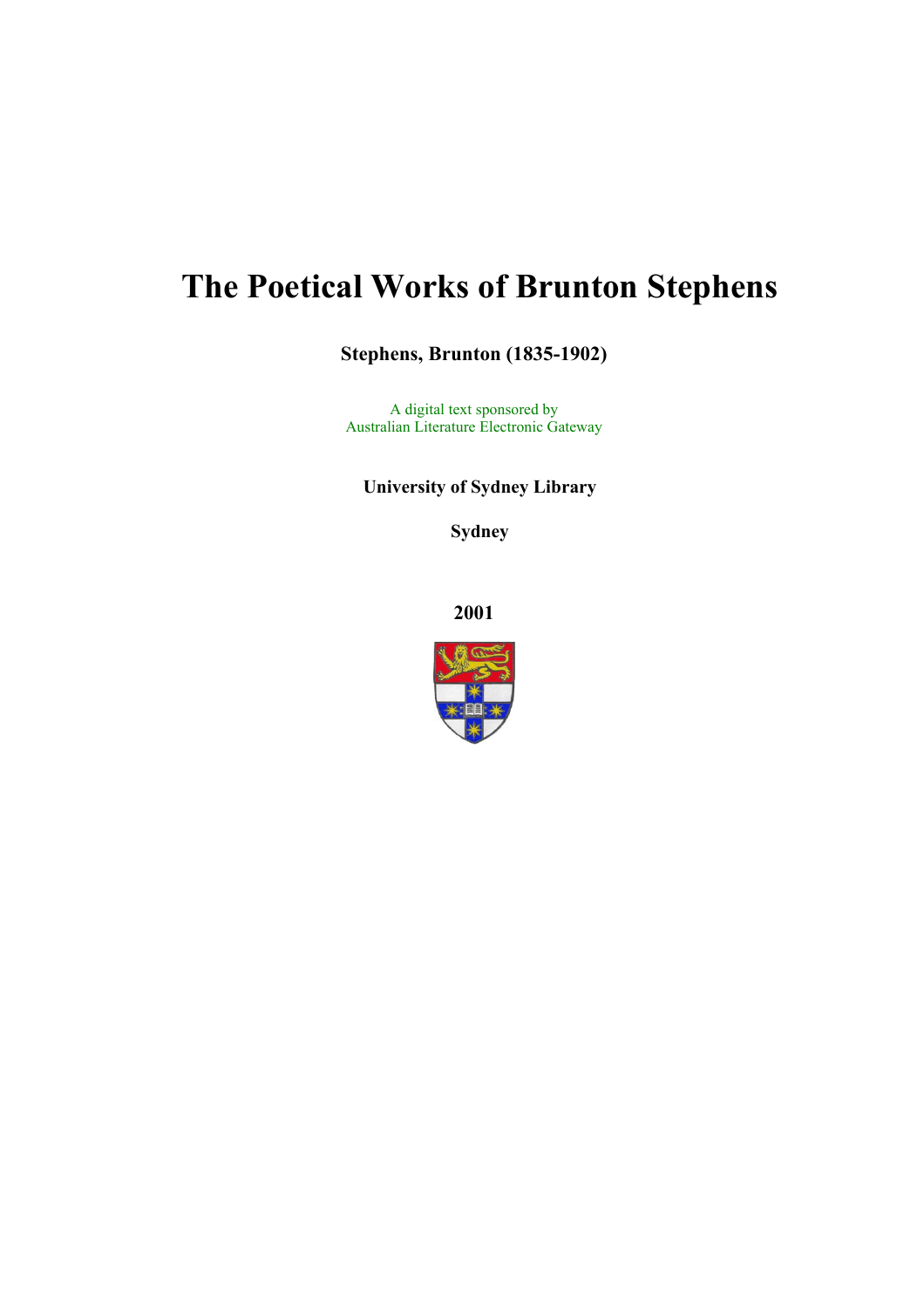#### **http://setis.library.usyd.edu.au/ozlit**

 © University of Sydney Library. The texts and Images are not to be used for commercial purposes without permission

#### **Source Text:**

 Prepared against the print edition published by Angus and Robertson Sydney and Melbourne, 1902

All quotation marks are retained as data.

First Published: 1902

*Australian Etexts poetry 1890-1909 verse*

#### **The Poetical Works of Brunton Stephens**

**Sydney and Melbourne** 

**Angus and Robertson** 

**1902**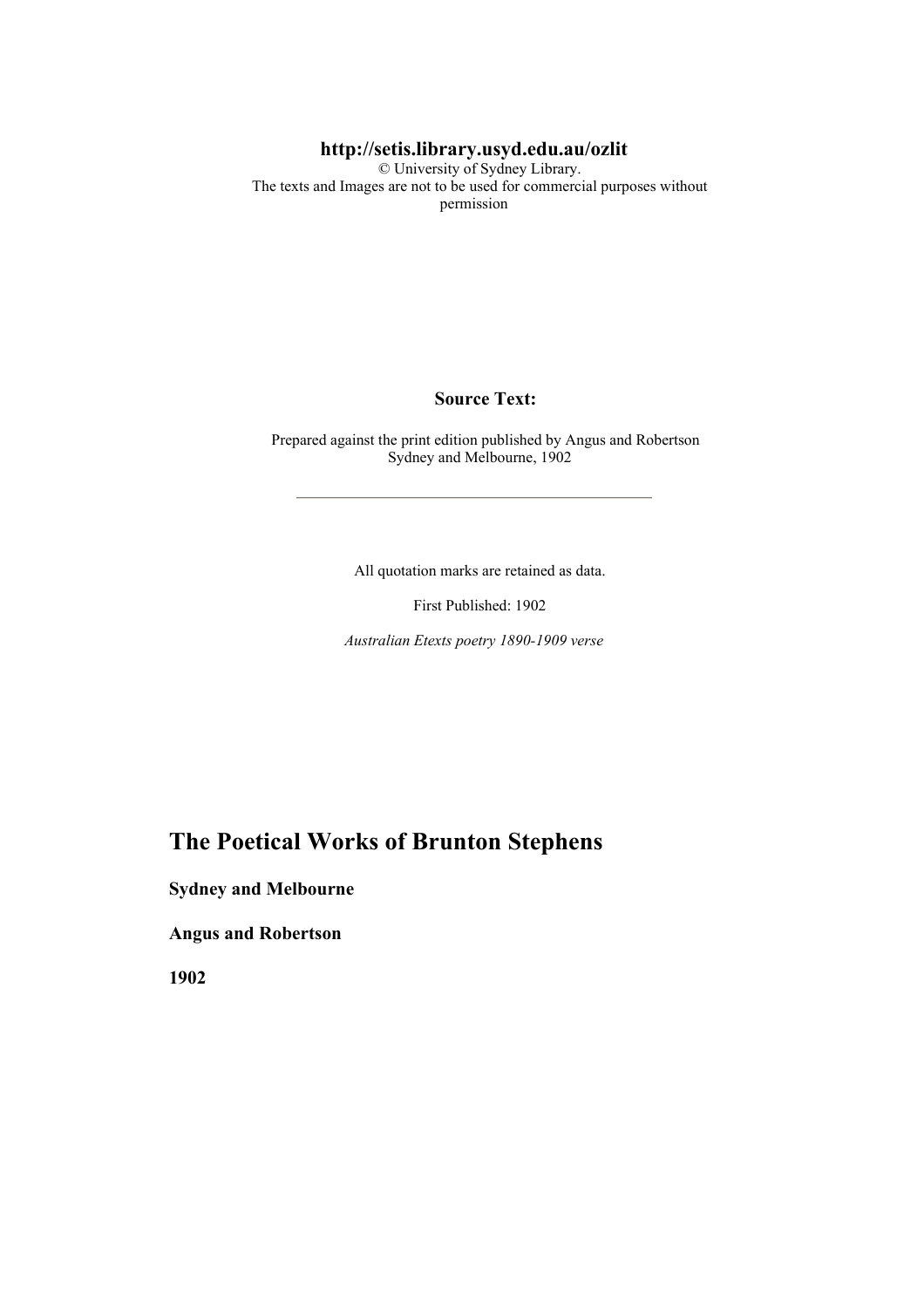# **Contents**

| FULFILMENT (AUSTRALIA FEDERATA, 1901)    | 1   |
|------------------------------------------|-----|
| THE DOMINION OF AUSTRALIA (A FORECAST) 5 |     |
| THE DOMINION (1883)                      | 8   |
| THE ANGEL OF THE DOVES                   | 12  |
| THE DARK COMPANION                       | 18  |
| <b>SPIRIT AND STAR</b>                   | 21  |
| THE STORY OF A SOUL                      | 25  |
| <b>MUTE DISCOURSE</b>                    | 32  |
| <b>CAPE BYRON</b>                        | 40  |
| THE GOTHS IN CAMPANIA                    | 42  |
| A COIN OF TRAJAN IN AUSTRALIA            | 47  |
| THE BOY CRUSADER                         | 50  |
| <b>HAD I BUT KNOWN</b>                   | 53  |
| <b>ONCE MORE</b>                         | 54  |
| <b>STANZAS FOR MUSIC</b>                 | 57  |
| <b>SONG FROM "FAYETTE"</b>               | 58  |
| A LOST CHANCE                            | 59  |
| <b>ADELAIDE IRONSIDE</b>                 | 65  |
| THE CHAMBER OF FAITH                     | 70  |
| <b>STABAT MATER</b>                      | 76  |
| <b>PSALM XC</b>                          | 79  |
| <b>AUSTRALIAN ANTHEM</b>                 | 82  |
| AUSTRALIAN ANTHEM (LATER VERSION)        | 84  |
| THE MIDNIGHT AXE                         | 86  |
| <b>OPENING HYMN</b>                      | 103 |
| <b>JOHNSONIAN ADDRESS</b>                | 105 |
| <b>FOR MY SAKE</b>                       | 110 |
| THE FAMINE IN IRELAND                    | 112 |
| A HISTORICAL PROBLEM                     | 115 |
| "OUR HOPE"                               | 120 |
| MY CHINEE COOK                           | 123 |
| MY OTHER CHINEE COOK                     | 129 |
| THE SQUATTER'S BACCY FAMINE              | 134 |
| OFF THE TRACK                            | 137 |
| DROUGHT AND DOCTRINE                     | 140 |
| <b>MARSUPIAL BILL</b>                    | 146 |
| A PICCANINNY                             | 171 |
| <b>TO A BLACK GIN</b>                    | 176 |
| NEW CHUM AND OLD MONARCH                 | 181 |
| THE HEADLESS TROOPER                     | 186 |
| <b>NONSUITED</b>                         | 198 |
| THE GREAT PIG STORY OF THE TWEED         | 205 |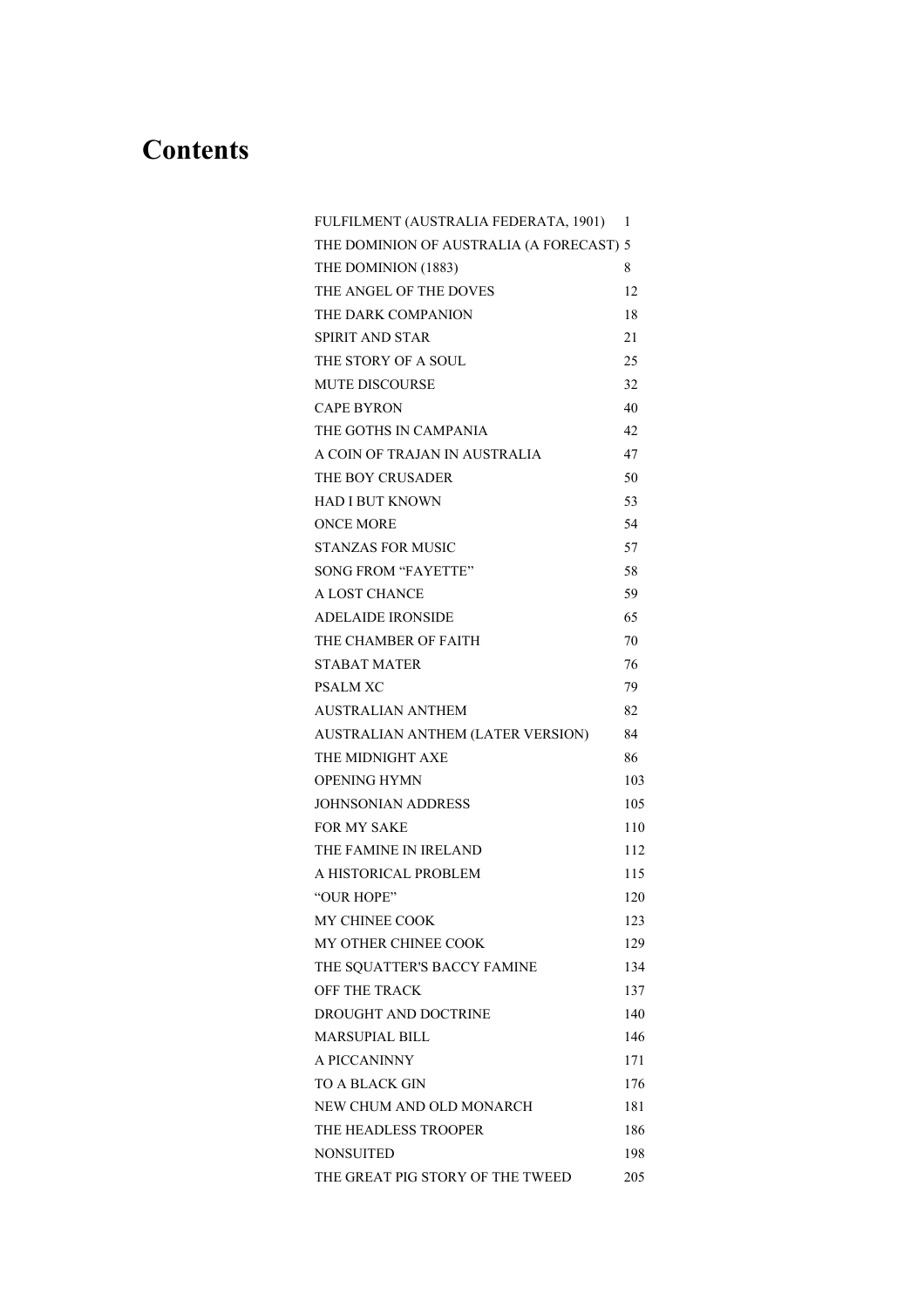| <b>BORN BEFORE HIS TIME</b>     | 216 |
|---------------------------------|-----|
| PROGRESS IN THE PACIFIC         | 223 |
| A SON OF THE SOIL               | 229 |
| "UNIVERSALLY RESPECTED"         | 234 |
| "BIG BEN"                       | 242 |
| <b>THE SOUTHERN CROSS</b>       | 246 |
| <b>QUART POT CREEK</b>          | 250 |
| IN A 'BUS                       | 254 |
| A BRISBANE REVERIE              | 259 |
| FROM AN UPPER VERANDAH          | 266 |
| ON A FORK OF BYRON'S            | 269 |
| THE POWER OF SCIENCE            | 272 |
| THE COURTSHIP OF THE FUTURE     | 278 |
| THE GENTLE ANARCHIST            | 282 |
| <b>MACAULAY'S NEW ZEALANDER</b> | 284 |
| <b>CONVICT ONCE</b>             | 291 |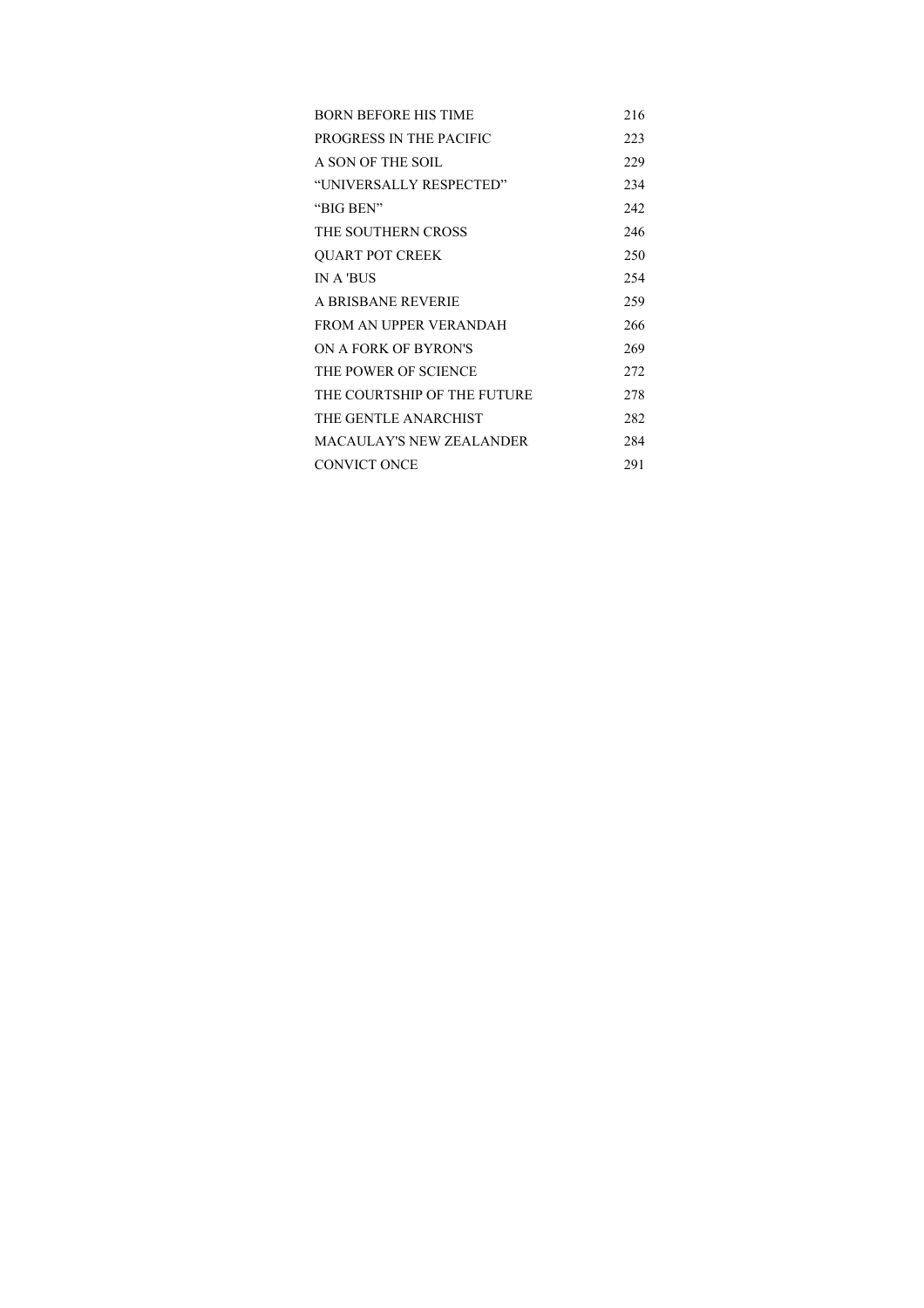# **The Poetical Works of Brunton Stephens**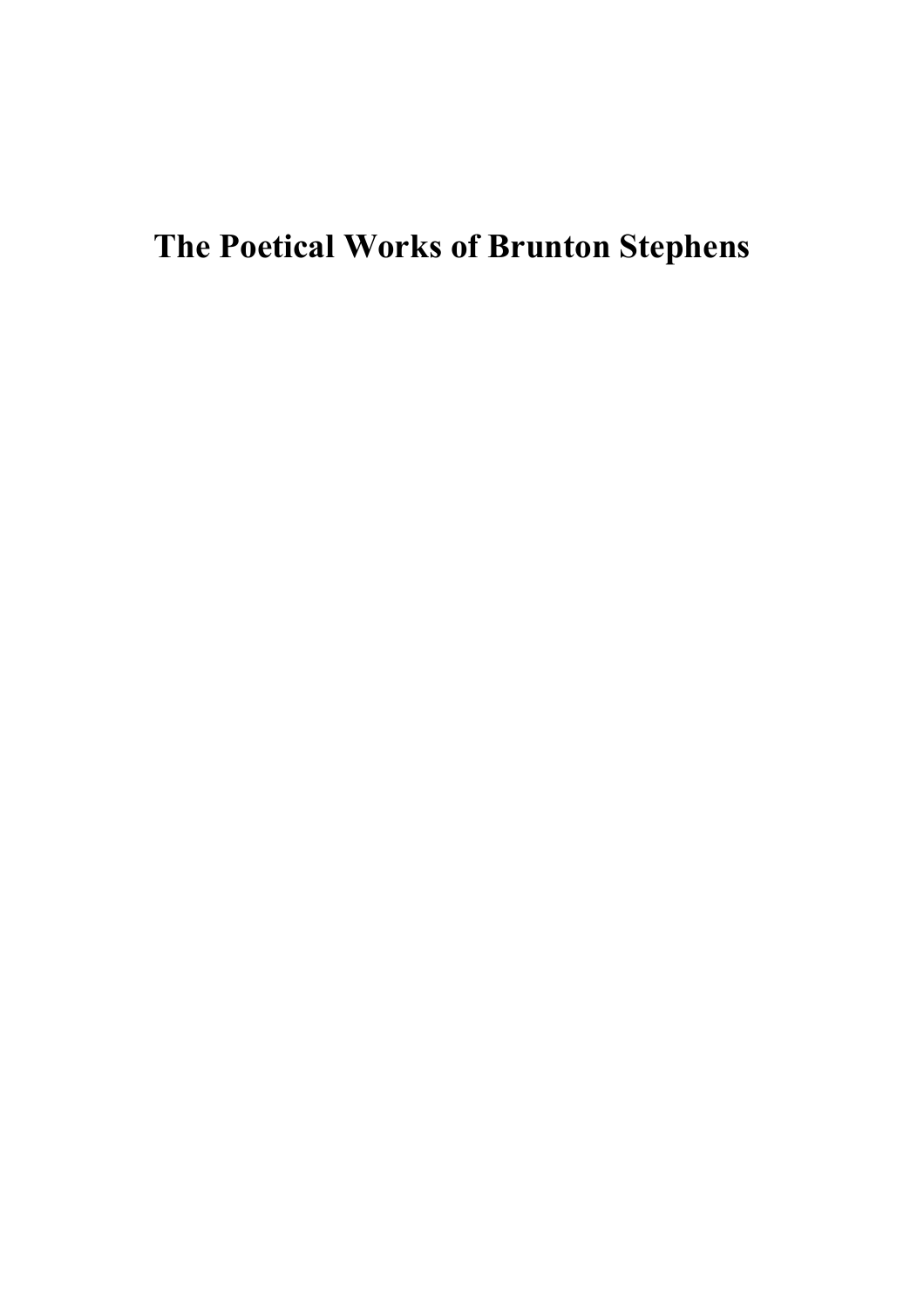#### **Fulfilment.**

#### **AUSTRALIA FEDERATA, 1ST JANUARY, 1901.**

*Dedicated by special permission to Her Most Gracious Majesty Queen Victoria*.

WE cried, "How long!" We sighed, "Not yet;" And still with faces dawnward set "Prepare the way," said each to each, And yet again, "Prepare," we said; And toil, re-born of resolute speech, Made straight the path her feet should tread:— Now triumph, faithful hands and steadfast wills, For, lo! whose pomp the bannered Orient fills? Whose feet are these upon the morning hills? Farewell, Sweet Faith! thy silver ray Now dies into the golden day. Farewell, Bright Dream, by minstrels sung! For She whom all our dreams foreran Has leaped to life, a Pallas sprung Consummate from the brain of man, Whom now we hail in mortal guise and gait, Thought clothed with flesh, partaker of our state, Made corporal in us now corporate! Ah, now we know the long delay But served to assure a prouder day, For while we waited came the call To prove and make our title good— To face the fiery ordeal That tries the claim to Nationhood— And now in pride of challenge we unroll, For all the world to read, the record-scroll Whose bloody script attests a Nation's soul. O ye, our Dead, who at the call Fared forth to fall as heroes fall, Whose consecrated souls we failed To note beneath the common guise Till all-revealing Death unveiled The splendour of your sacrifice, Now, crowned with more than perishable bays,

Immortal in your country's love and praise,

Ye, too, have portion in this day of days!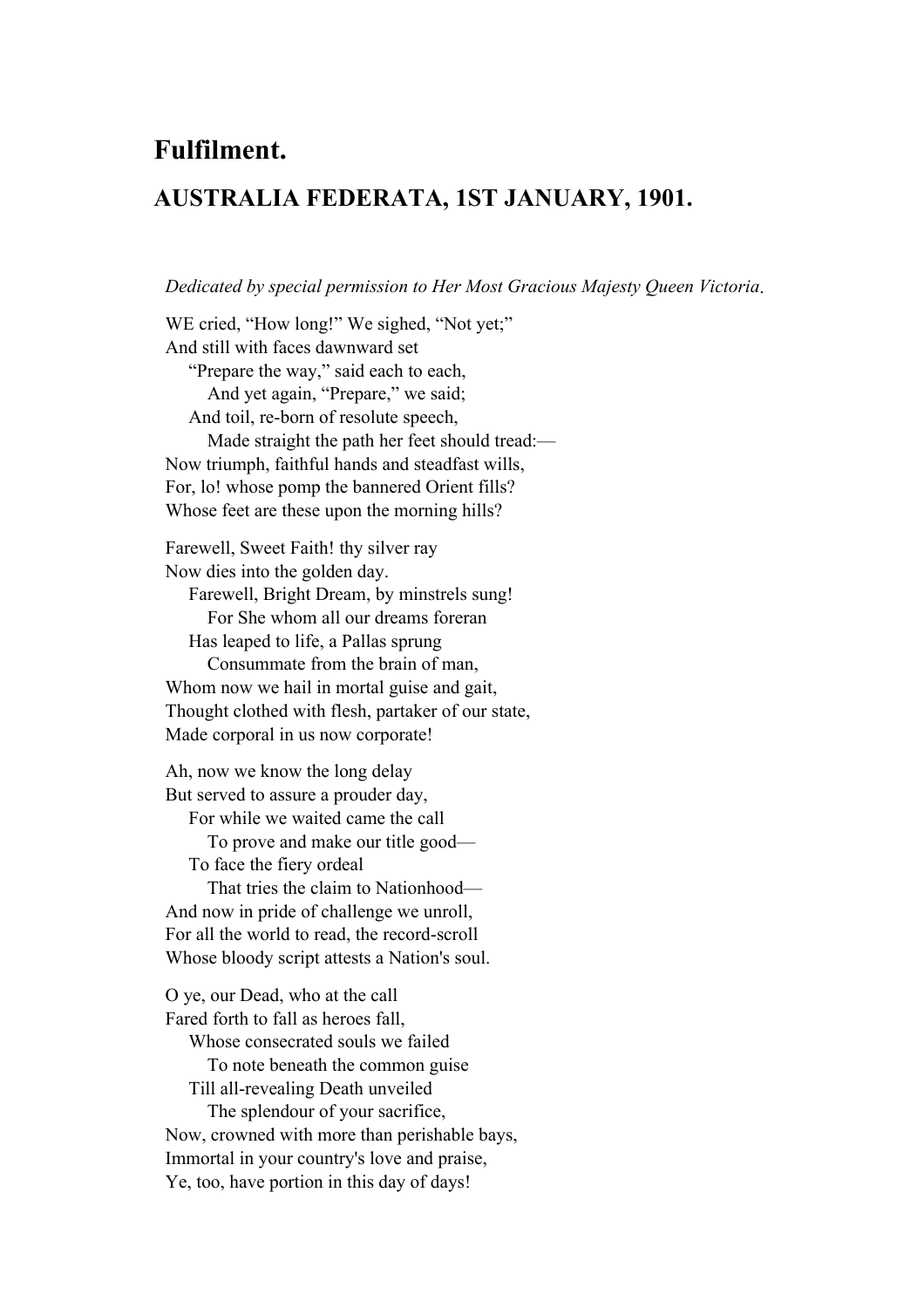And ye who sowed where now we reap, Whose waiting eyes, now sealed in sleep, Beheld far off with prescient sight This triumph of rejoicing lands— Yours, too, the day! for though its light Can pierce not to your folded hands, These shining hours of advent but fulfil The cherished purpose of your constant will, Whose onward impulse liveth in us still. Still lead thou vanward of our line, Who, shaggy, massive, leonine, Could'st yet most finely phrase the event—

 For if a Pisgah view was all Vouchsafed to thine uncrowned intent, The echoes of thy herald-call Not faintlier strive with our saluting guns, And at thy words through all Australia's sons

The "crimson thread of kinship" redder runs.

But not the memory of the dead, How loved so'er each sacred head, To-day can change from glad to grave The chords that quire a Nation born— Twin offspring of the birth that gave, When yester-midnight chimed to morn, Another age to the Redeemer's reign,

Another cycle to the widening gain Of Good o'er Ill and Remedy o'er Pain.

Our sundering lines with love o'ergrown, Our bounds the girdling seas alone— Be this the burden of the psalm

That every resonant hour repeats,

Till day-fall dusk the fern and palm

 That forest our transfigured streets, And night still vibrant with the note of praise Thrill brother-hearts to song in woodland ways, When gum-leaves whisper o'er the camp-fire's blaze.

\* \* \* \* \*

The Charter's read: the rites are o'er; The trumpet's blare and cannon's roar Are silent, and the flags are furled; But so not ends the task to build Into the fabric of the world The substance of our hope fulfilled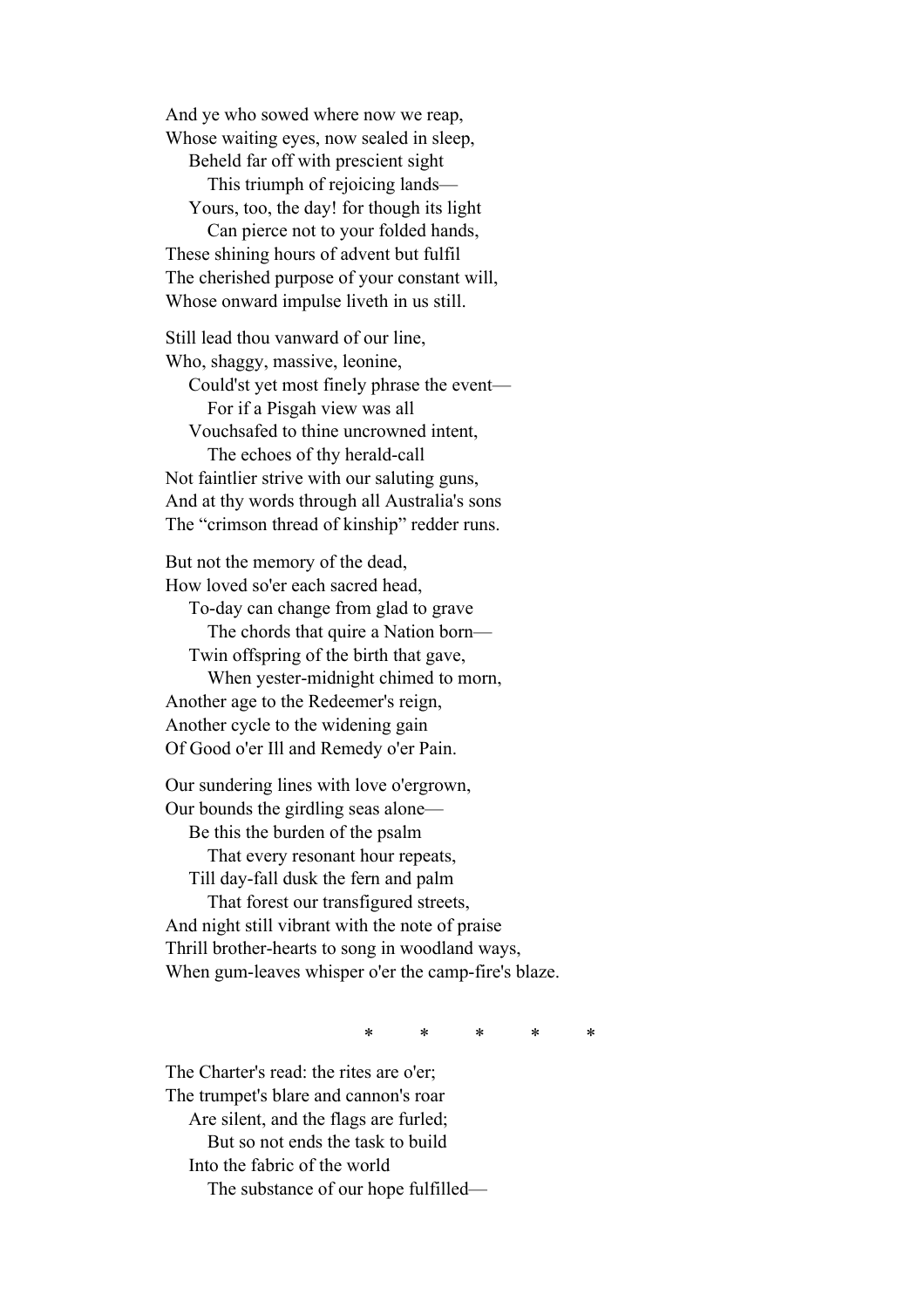To work as those who greatly have divined The lordship of a continent assigned As God's own gift for service of mankind.

O People of the onward will, Unit of Union greater still Than that to-day hath made you great, Your true Fulfilment waiteth there, Embraced within the larger fate

 Of Empire ye are born to share— No vassal progeny of subject brood, No satellite shed from Britain's plenitude, But orbed with her in one wide sphere of good!

\* \* \* \* \*

O Lady, in whose sovereign name The crowning word of Union came That sheds upon thine honoured age The glory of a rising light, Across our record's earliest page, Its earliest word, thy name we write . . . Symbol, Embodiment, and Guarantee Of all that makes us and maintains us free, Woman and Queen, God's grace abide with thee.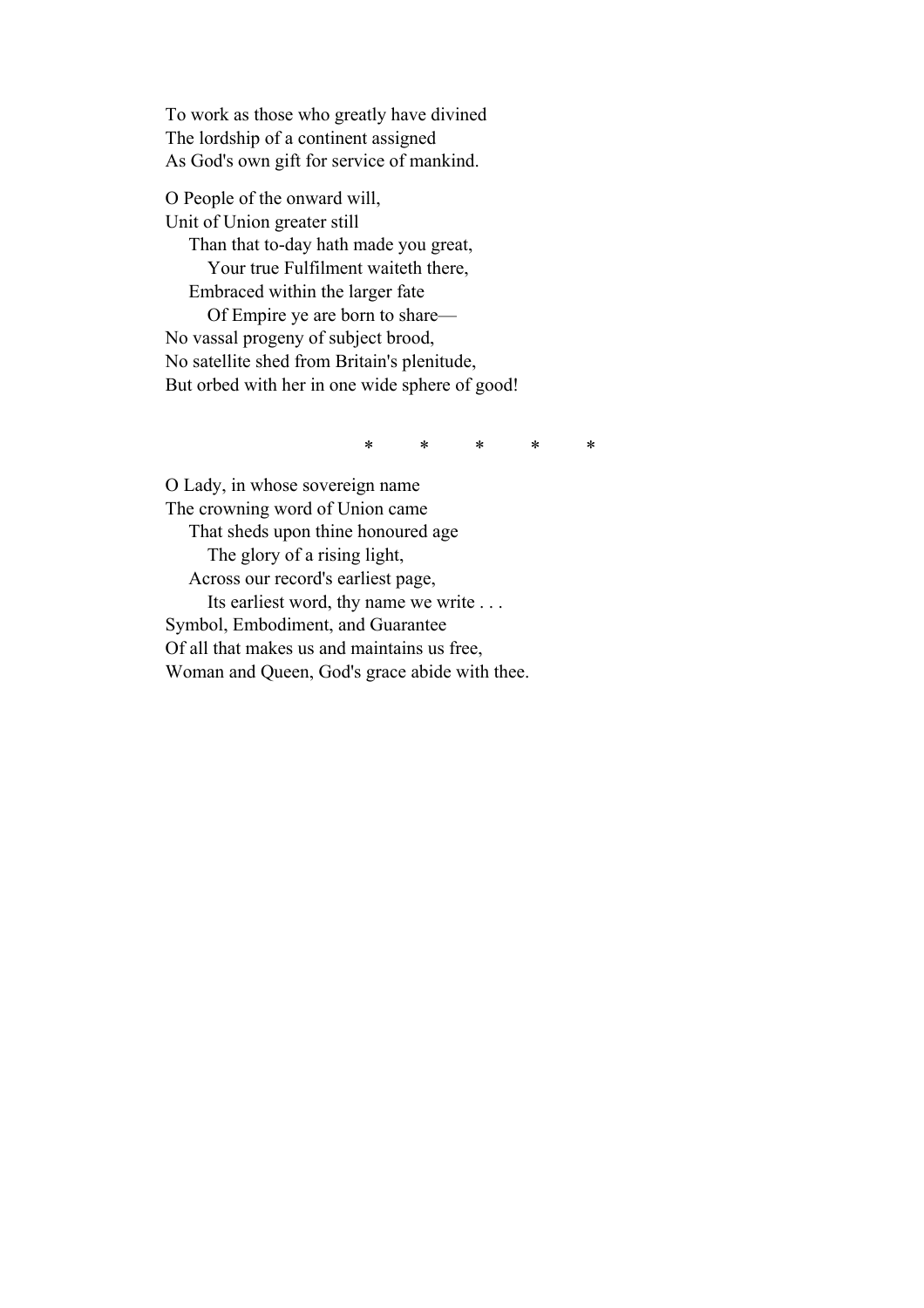## **The Dominion of Australia.**

#### **(A FORECAST.)**

#### *1877*.

SHE is not yet; but he whose ear Thrills to that finer atmosphere Where footfalls of appointed things, Reverberant of days to be, Are heard in forecast echoings, Like wave-beats from a viewless sea— Hears in the voiceful tremors of the sky Auroral heralds whispering, "She is nigh."

She is not yet; but he whose sight Foreknows the advent of the light, Whose soul to morning radiance turns Ere night her curtain hath withdrawn, And in its quivering folds discerns The mute monitions of the dawn, With urgent sense strained onward to descry Her distant tokens, starts to find Her nigh.

Not yet her day. How long "not yet?"... There comes the flush of violet! And heavenward faces, all aflame With sanguine imminence of morn, Wait but the sun-kiss to proclaim The Day of The Dominion born. Prelusive baptism!—ere the natal hour Named with the name and prophecy of power.

Already here to hearts intense, A spirit-force, transcending sense, In heights unscaled, in deeps unstirred, Beneath the calm, above the storm, She waits the incorporating word To bid her tremble into form. Already, like divining-rods, men's souls Bend down to where the unseen river rolls;—

For even as, from sight concealed, By never flush of dawn revealed, Nor e'er illumed by golden noon, Nor sunset-streaked with crimson bar, Nor silver-spanned by wake of moon,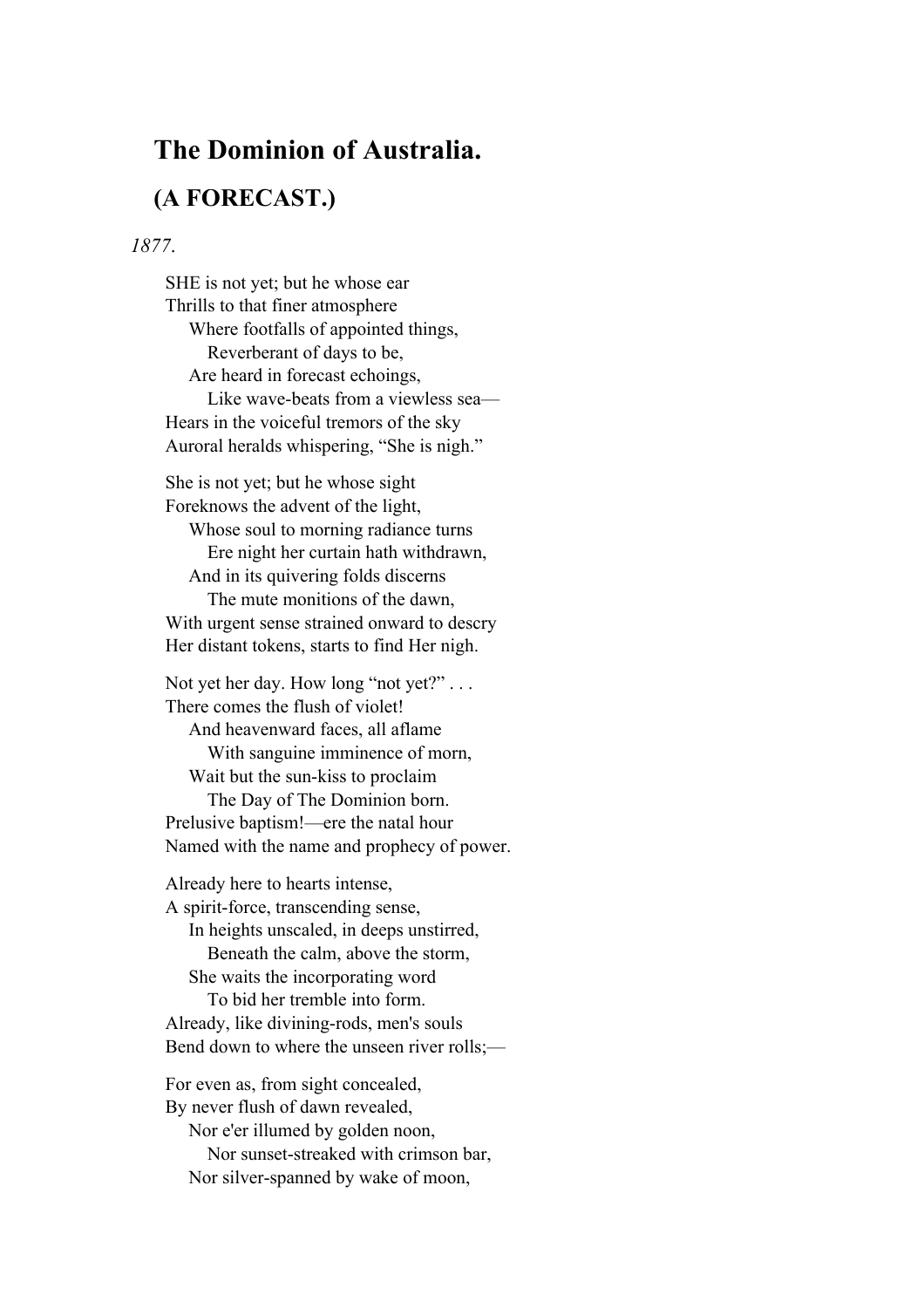Nor visited of any star, Beneath these lands a river waits to bless (So men divine) our utmost wilderness,—

Rolls dark, but yet shall know our skies, Soon as the wisdom of the wise Conspires with nature to disclose The blessing prisoned and unseen, Till round our lessening wastes there glows A perfect zone of broadening green,— Till all our land, Australia Felix called, Become one Continent-Isle of Emerald; So flows beneath our good and ill

A viewless stream of Common Will, A gathering force, a present might, That from its silent depths of gloom At Wisdom's voice shall leap to light, And hide our barren feuds in bloom, Till, all our sundering lines with love o'ergrown, Our bounds shall be the girdling seas alone.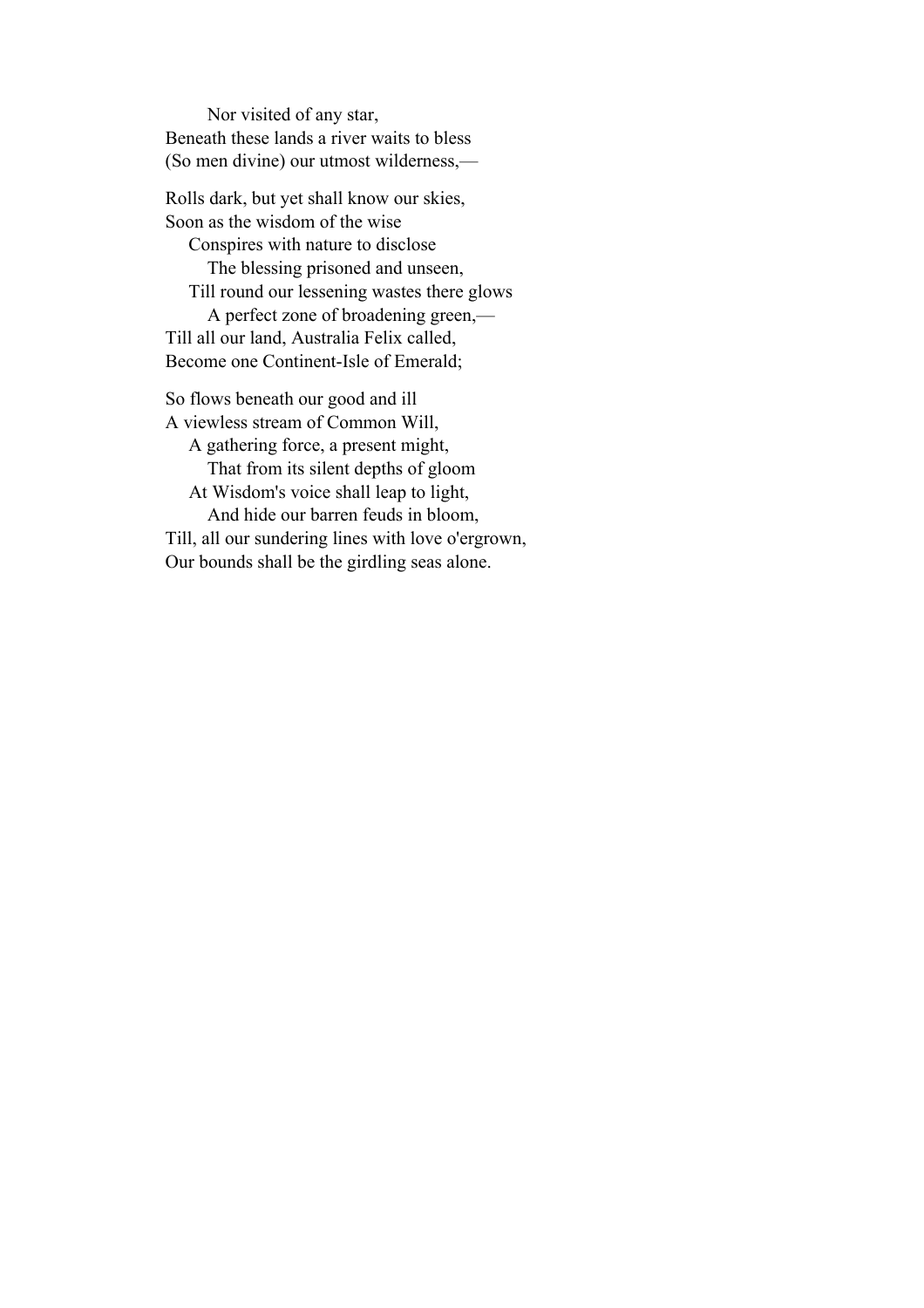#### **The Dominion.**

#### **(1883.)**

 OH, fair Ideal, unto whom, Through days of doubt and nights of gloom, Brave hearts have clung, while lips of scorn, Made mock of thee as but a dream— Already on the heights of morn We see thy golden sandals gleam, And, glimmering through the clouds that wrap thee yet, The seven stars that are thy coronet.

 Why tarriest thou 'twixt earth and heaven? Go forth to meet her, Sisters seven! 'Tis but your welcome she awaits Ere, casting off the veil of cloud, The bodied Hope of blending States, She stands revealed, imperial, proud; As from your salutation sprung full-grown, With green for raiment and with gold for zone.

 From where beneath unclouded skies Thy peerless haven glittering lies; From where o'er pleasant pastures rove The flocks from which thy greatness sprang; From vine-clad slope and orange-grove: From "grave mute woods" thy Minstrel sang; From Alpine peaks aglow with flush of morn, Go forth to meet her, thou, the eldest-born.

 From where, reverberant at thy feet, The billows of two oceans meet; From where the rocks thy treasures hide; From mart and wharf, and harbour-mouth; From where the city of thy pride Ennobles all the teeming South— To meet her, thou with loftiest zeal inflamed, Go forth, Victoria, queen and queenly named.

 And thou, the youngest, yet most fair, First to discern, and first to dare; Whose lips, sun-smitten, earliest spoke The herald words of coming good, And with their clarion-summons broke The slumber of the sisterhood— Foremost of all thy peers press on to greet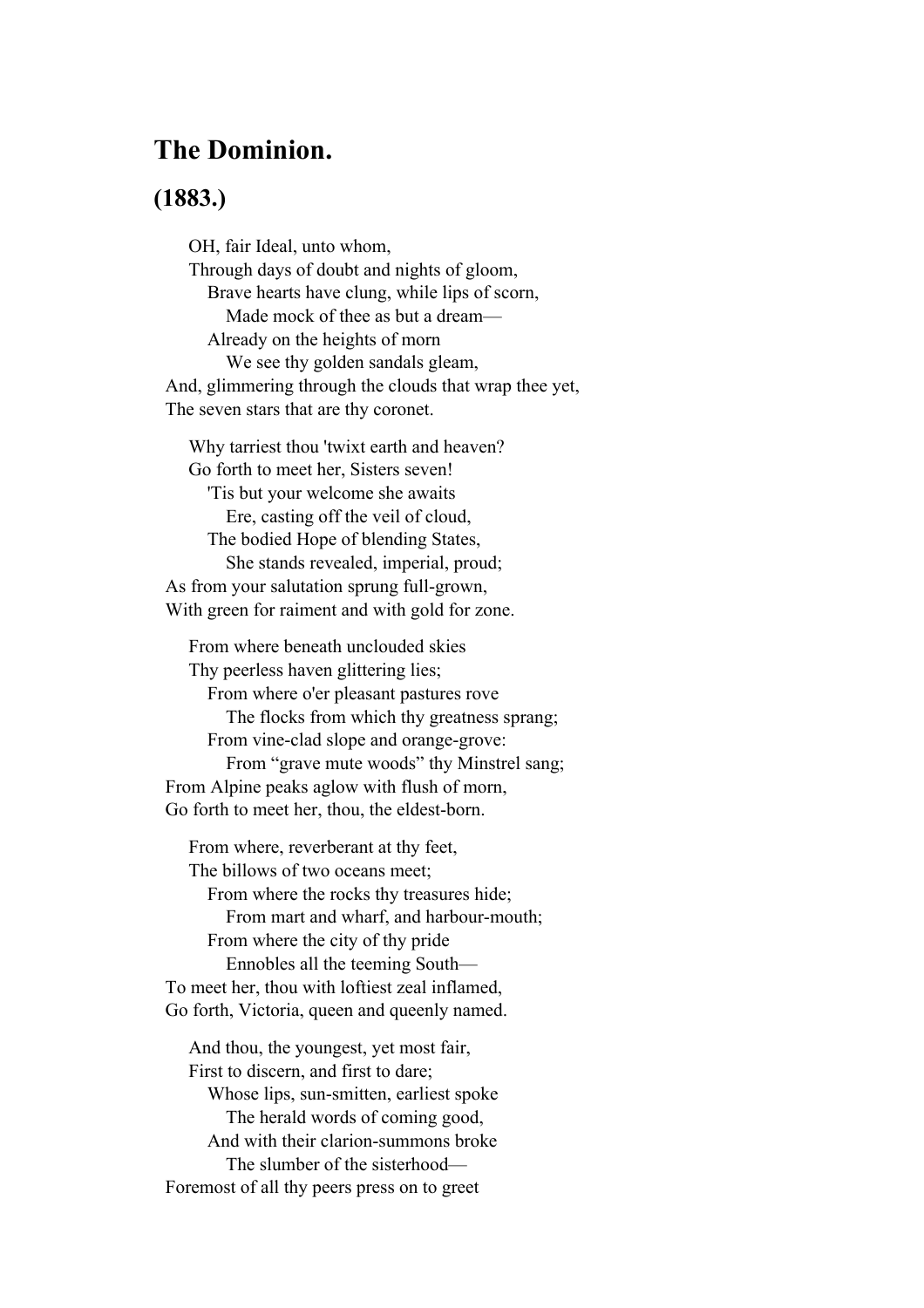Her advent, strewing flowers before her feet.

 And thou, around whose brow benign Vine-leaf and olive intertwine; Upon whose victories the Star Of Peace looks down with no rebuke, The weapons of whose warfare are The ploughshare and the pruning-hook— Take with thee gifts of corn, and wine, and oil, To greet thy liege with homage of the soil.

 Thou, too, whom last the morning-beams Wake from thy sleep by peaceful streams Slow westering to the Indian main— Thou, too, beneath thy later sun Conspire with these in glad refrain Of welcome to the coming One, And from thy fragrant forests tribute bring Of grateful incense for thine offering.

 And thou, Pomona of the South, Ruddy of cheek, and ripe of mouth, Who from thy couch of orchard-bloom With fearless foot are wont to stray By mountain lakes, or in the gloom Of forest-depths unknown of day— Be thy shrill greeting borne upon the breeze Above the thunder of thy girdling seas.

 Nor thou delay, who dwell'st apart, To join thy peers with gladsome heart— Whether the summons thee o'ertake On icy steep or fruitful plain, Or where thy craggy bulwarks break The onslaught of the warring main, Or find thee couched within some ferny lair, Flax-flower and hyacinth mingling with thy hair.

 Bind ye the sevenfold cord apace; Weave ye the sevenfold wreath, to grace The brow of her whose avatar The mighty Mother waits to bless; In sevenfold choir be borne afar The music of your joyfulness. Till o'er the world's disquiet your song prevail— "Australia Foederata! Hail! all hail!"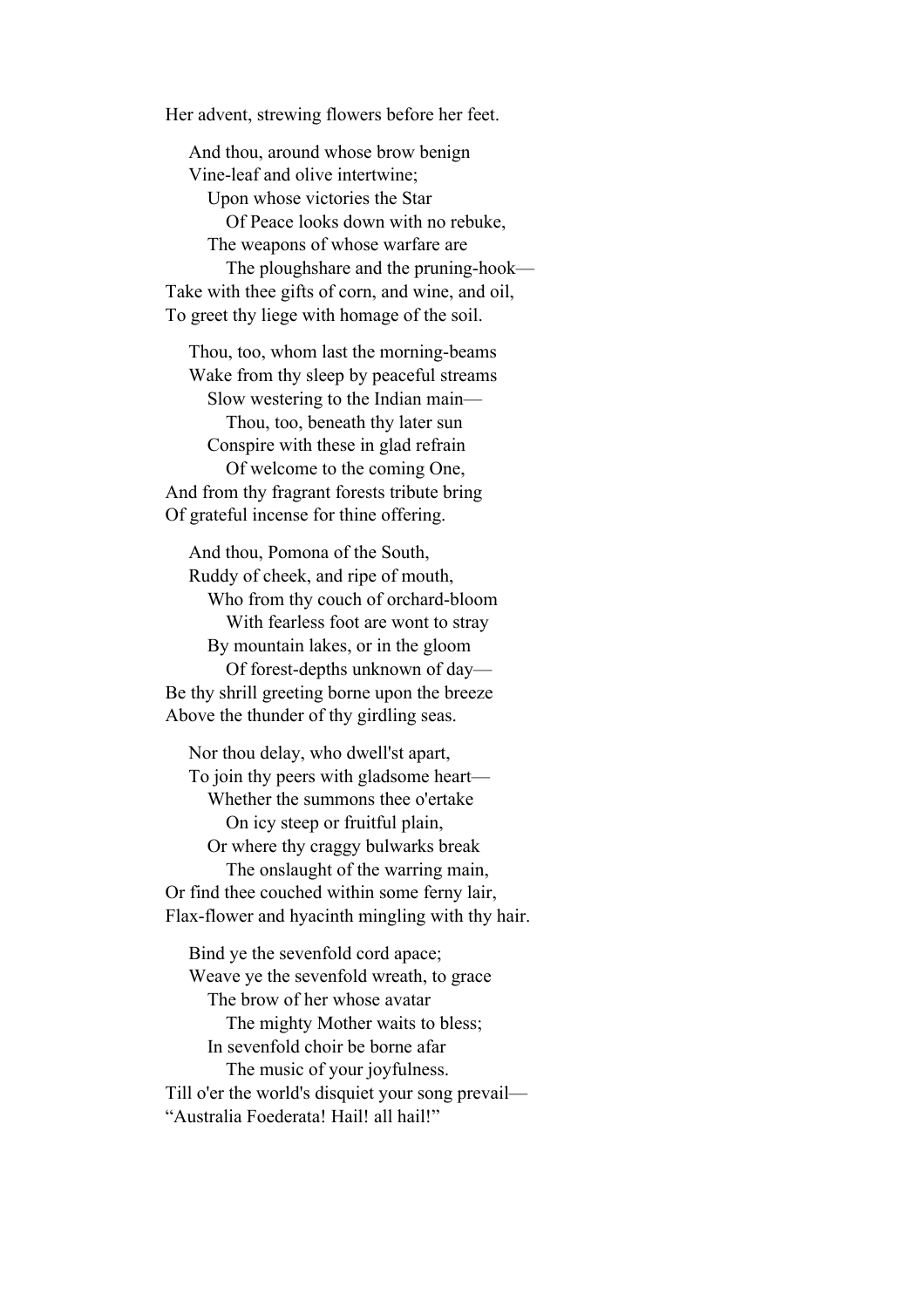#### **The Angel of the Doves.**

THE angels stood in the court of the King, And into the midst, through the open door, Weeping came one whose broken wing Piteously trailed on the golden floor. Angel was she, and woman, and dove: Dove and angel all womanly blent With the virginal charm that is worshipped of love On the hither side of the firmament. Where a rainbow hideth the holiest place, Thither she moved, and there she kneeled; And fain with her wings would have veiled her face, Ere the bow should be lifted, and God revealed. 'Tis the angels' wont; and afresh she wept, As with maimèd pinion she strove in vain, And tremor on tremor convulsively swept O'er her plumes in a shuddering iris of pain. And the angels who dwell from sorrow remote Gazed on her woe as a marvellous thing; For they wist but of pain from its echoes that float In the strange new songs that the ransomed sing. "Sister," at length said a shining one, "To whom earth's doves for a care were given, What hast thou done, or left undone, That grief through thee should be known in heaven? "When together for joy the angels sang, Calling the new-made world to rejoice,

Sweeter than all hosannas that rang Was the trembling rapture that thrilled thy voice.

"For thine was the grace to minister there— Oh, favoured child of the heavenly host!— To the sacred and lovely lives that wear The mystic shape of the Holy Ghost.

"And we marked thy flight as the flight of a dove, Till the luminous vapours around thee curled, And we said, 'She is glad in her errand of love To the happy glades of the new-born world.'

"And now thou returnest woe-stricken as one That hath fallen from grace and is unforgiven.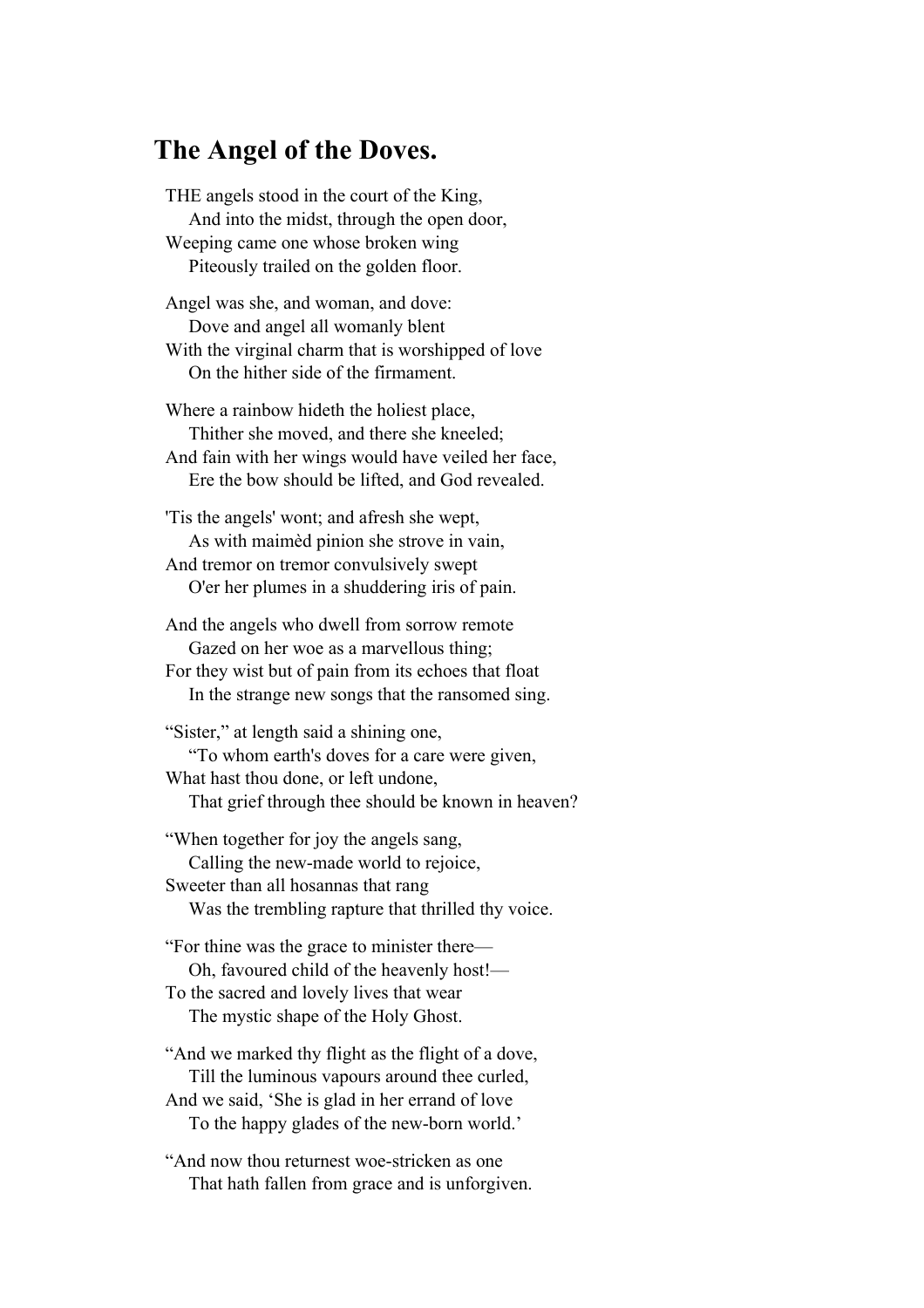What hast thou done, or left undone, That grief through thee should be known in heaven?"

Faint was her voice as an echo heard From the past by the soul in dreamful mood; Sweet and sad as the plaint of a bird Mourning forlorn in solitude.

"I tended my doves," she said through her tears, "By day and by night, in storm and calm. Happily flew the uncounted years In bowers of myrtle and groves of palm.

"Many, alas, were the beautiful dead, But the life of the race was always new, For, ever ere one generation fled,

Out of its love another grew.

"And many a dove for man's sake died, Noted in heaven with none offence,

Save when the heart of the cruel took pride In slaying the witness of innocence.

"When countless seasons had come and gone, Come and gone as a happy dream, One noon of summer I lingered upon The eastward marge of a sacred stream.

"And lo, 'mid a crowd on the further side, That stood in the stream or knelt on the sod, I saw—though a veil of flesh did hide The splendour of Godhead—the Son of God.

"And ev'n as I gazed, the azure above Burst into glory that dimmed the sun; And the Spirit of God in the form of a dove I saw descend on the Holy One.

"I deemed that my task was over then; ''Tis the dawn,' I said, 'of the reign of love; Henceforth my doves will be safe with men, Since God hath hallowed the form of the dove.'

"Then I soared aloft, but again returned; For I said in my heart, 'I will not cease From my care, till man from His lips hath learned That the birds have a share in the Gospel of Peace.'

"And it chanced on a day in the soft springtide, When birds were joyous and love was sweet, I saw the Lord on a mountain side,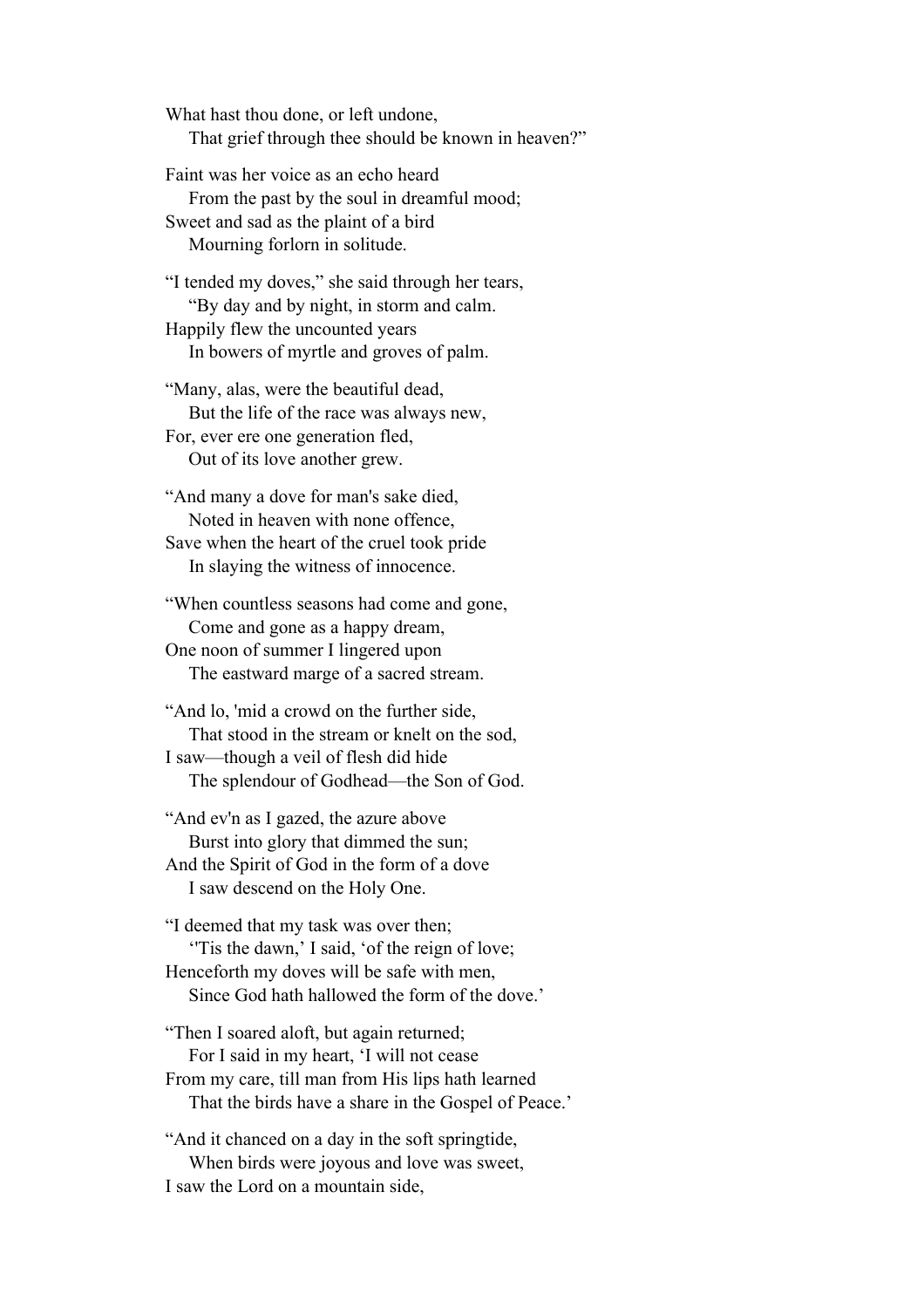And with Him were twelve, who sat at His feet.

"And I heard Him say, 'Not a sparrow doth fall To the ground but your Father taketh note,' Then all the air grew musical, And song awoke in each warbling throat.

"For into bird-music the message passed, And from choir to choir in melody ran; And I said, 'My mission is over at last. Farewell, my doves. Ye are safe with man.'

"Weeping, yet gladsome, I soared aloft, Being fain of the glories of other spheres, Whose beckoning lustre had lured me oft In starry midnights of bygone years.

"And on seas of ether and isles of light Through ages of joy I floated or trod,

Till I chanced on an angel in upward flight, Bearing an infant home to God.

"And a waft of earth from the flowers that lay On the young dead breast came sweet and faint; And again, dream-echoed from far away, I heard in the woodlands the turtle's plaint.

"For memory woke at the flowers' sweet breath, And my spirit yearned to the earth again,

And I cried, 'Canst thou tell, oh angel of death, How fare my doves at the hands of men?'

" 'Sad is their lot,' the angel sighed; 'For the pleasure of man they suffer pain; And the heart of the cruel taketh pride To slay thy doves and to number the slain.'

"I knew no more till the vapours of earth Clung to my wings, and a pealing sound Smote on mine ear, and voices of mirth; And beneath me a dove fell dead to the ground.

"Leave me with God; for ye cannot know How death takes shape in the human hand, Nor the subtle devices that work for woe; But the Lord will hear and will understand.

"And if, as I clove my unseen way Between my doves and the deadly rain, It was given unto me to become as they, To share their wounds and to know their pain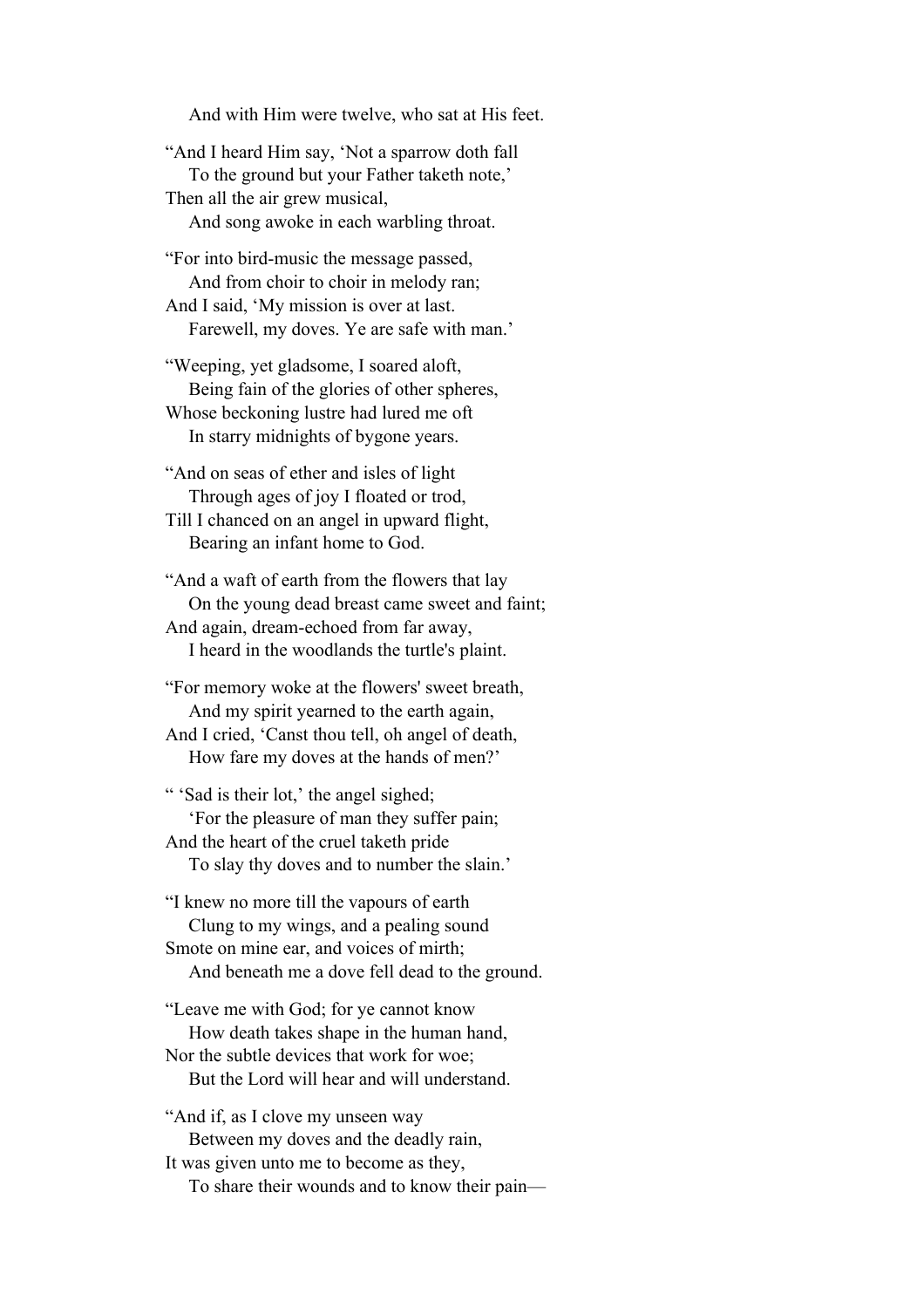"Surely the rather will God give ear To one who knoweth what He hath known; Surely the rather will Jesus hear, Who suffered, as I, for love of His own.

"Can it be that the great Lord doth not know How Christ is needed on earth again? Rise, lingering curtain! that I may show The wounds of my doves, and may pray for men."

\* \* \* \* \*

Slowly the rainbow rose, parting in twain; And, lo, in the midst of the throne of love There stood a Lamb as it had been slain; And over the throne there brooded a Dove.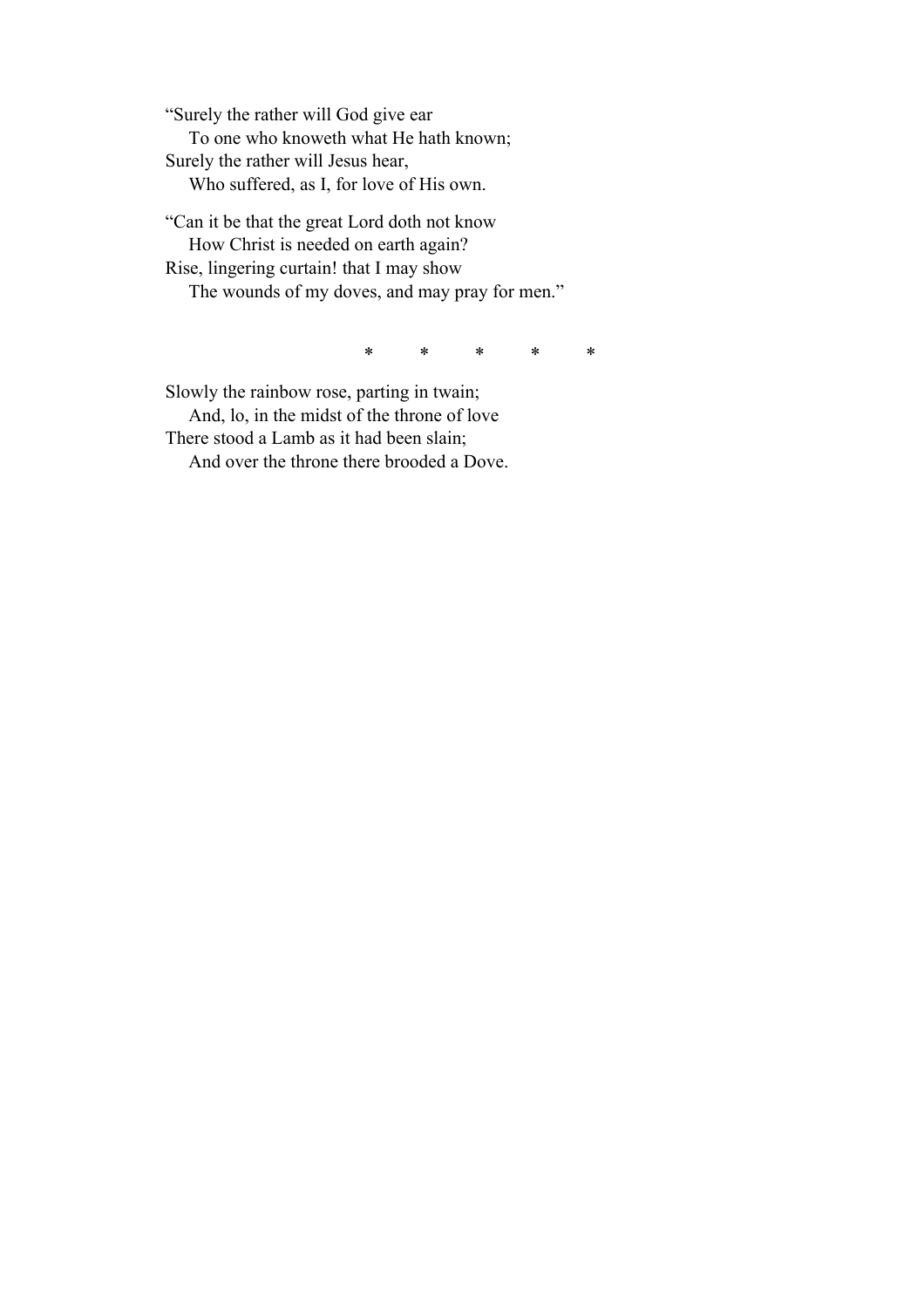#### **The Dark Companion.**

THERE is an orb that mocked the lore of sages Long time with mystery of strange unrest; The steadfast law that rounds the starry ages Gave doubtful token of supreme behest. But they who knew the ways of God unchanging, Concluded some far influence unseen— Some kindred sphere through viewless ethers ranging, Whose strong persuasions spanned the void between. And knowing it alone through perturbation And vague disquiet of another star, They named it, till the day of revelation, "The Dark Companion"—darkly guessed afar. But when, through new perfection of appliance, Faith merged at length in undisputed sight, The mystic mover was revealed to science, No Dark Companion, but—a speck of light. No Dark Companion, but a sun of glory; No fell disturber, but a bright compeer; The shining complement that crowned the story; The golden link that made the meaning clear. Oh, Dark Companion, journeying ever by us, Oh, grim Perturber of our works and ways— Oh, potent Dread, unseen, yet ever nigh us, Disquieting all the tenor of our days— Oh, Dark Companion, Death, whose wide embraces O'ertake remotest change of clime and skies— Oh, Dark Companion, Death, whose grievous traces Are scattered shreds of riven enterprise— Thou, too, in this wise, when, our eyes unsealing, The clearer day shall change our faith to sight, Shalt show thyself, in that supreme revealing, No Dark Companion, but a thing of light.

No ruthless wrecker of harmonious order; No alien heart of discord and caprice; A beckoning light upon the Blissful Border;

A kindred element of law and peace.

So, too, our strange unrest in this our dwelling, The trembling that thou joinest with our mirth,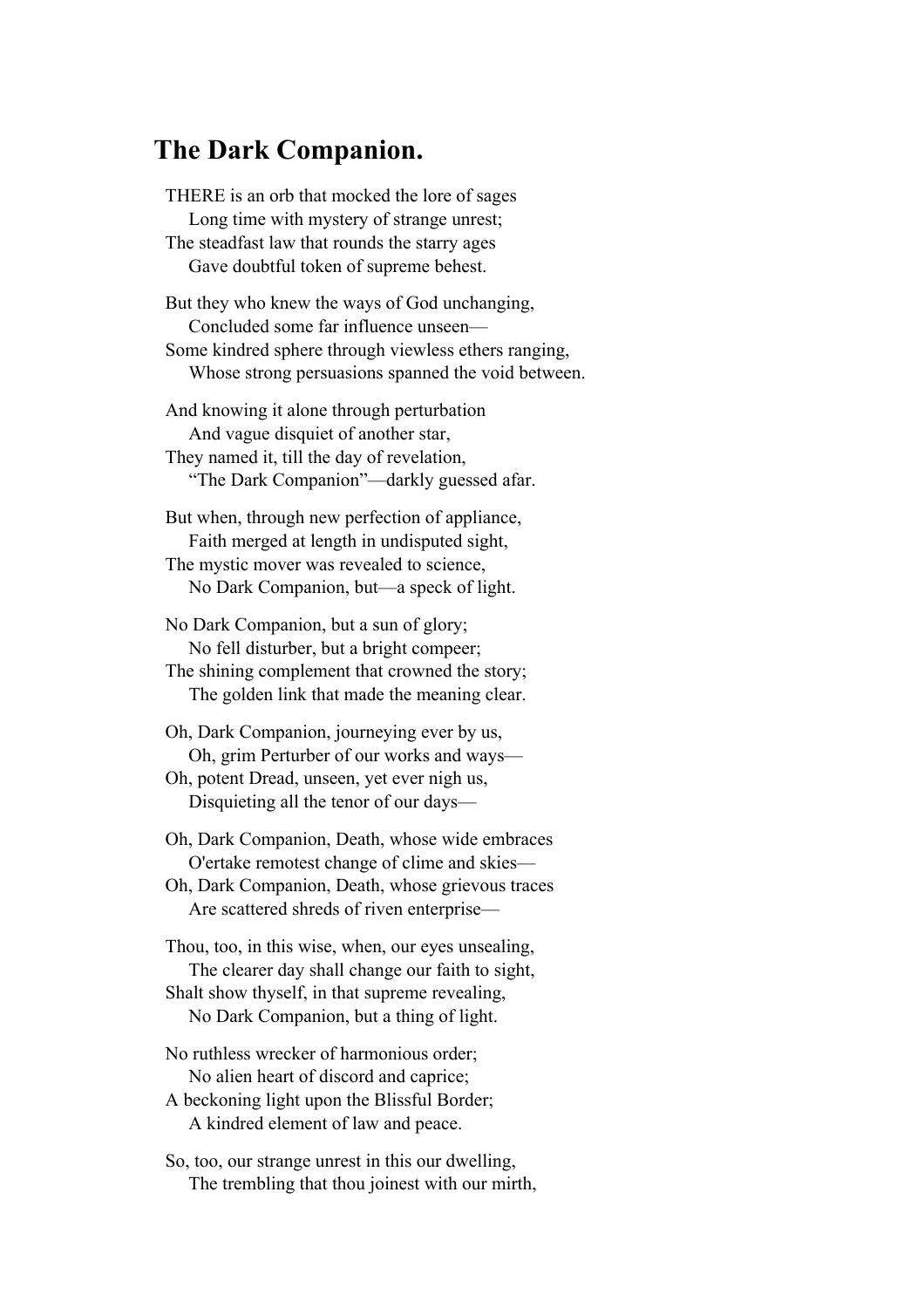Are but thy magnet-communings compelling Our spirits farther from the scope of earth.

So, doubtless, when beneath thy potence swerving, 'Tis that thou lead'st us by a path unknown, Our seeming deviations all subserving The perfect orbit round the central throne.

\* \* \* \* \*

The night wind moans. The Austral wilds are round me. The loved who live—ah, God! how few they are! I looked above; and heaven in mercy found me This parable of comfort in a star.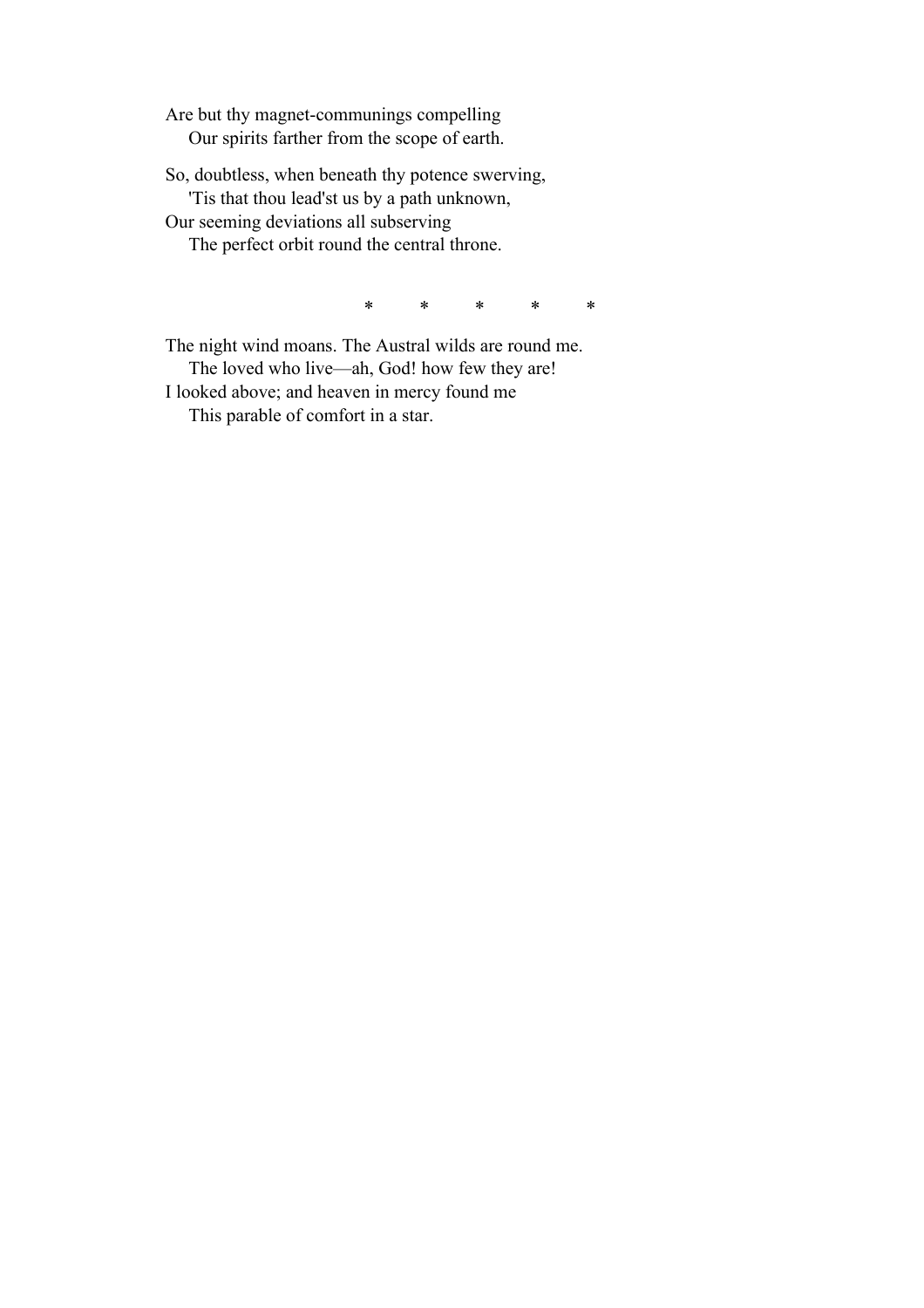## **Spirit and Star.**

THROUGH the bleak cold voids, through the wilds of space, Trackless and starless, forgotten of grace,— Through the dusk that is neither day nor night, Through the grey that is neither dark nor light— Through thin chill ethers where dieth speech, Where the pulse of the music of heaven cannot reach, Unwarmed by the breath of living thing, And for ever unswept of angel's wing— Through the cold, through the void, through the wilds of space, With never a home or a resting-place, How far must I wander? Oh God, how far? I have lost my star, I have lost my star!

Once on a time unto me was given The fairest star in the starry heaven— A little star, to tend and to guide, To nourish and cherish and love as a bride. Far from all great bright orbs, alone, Even to few of the angels known, It moved; but a sweet pale light on its face From the sapphire foot of the throne of grace, That was better than glory and more than might, Made it a wonder of quiet delight. Still must I wander? Oh God, how far? I have lost my star, I have lost my star!

On the starry brow was the peace of the blest, And bounteous peace on the starry breast; All beautiful things were blossoming there, Sighing their loves to the delicate air: No creature of God such fragrance breathed, White-rose girdled and white-rose wreathed; And its motion was music, an undertone, With a strange sad sweetness all its own, Dearer to me than the louder hymn Of the God-enraptured seraphim.— How far must I wander? Ah Heaven, how far? I have lost my star, I have lost my star!

In a round of joy, remote and alone, Yet ever in sight of the great white throne, Together we moved, for a love divine Had blent the life of the star with mine:— And had all the angels of all the spheres Forecast my fate and foretold my tears,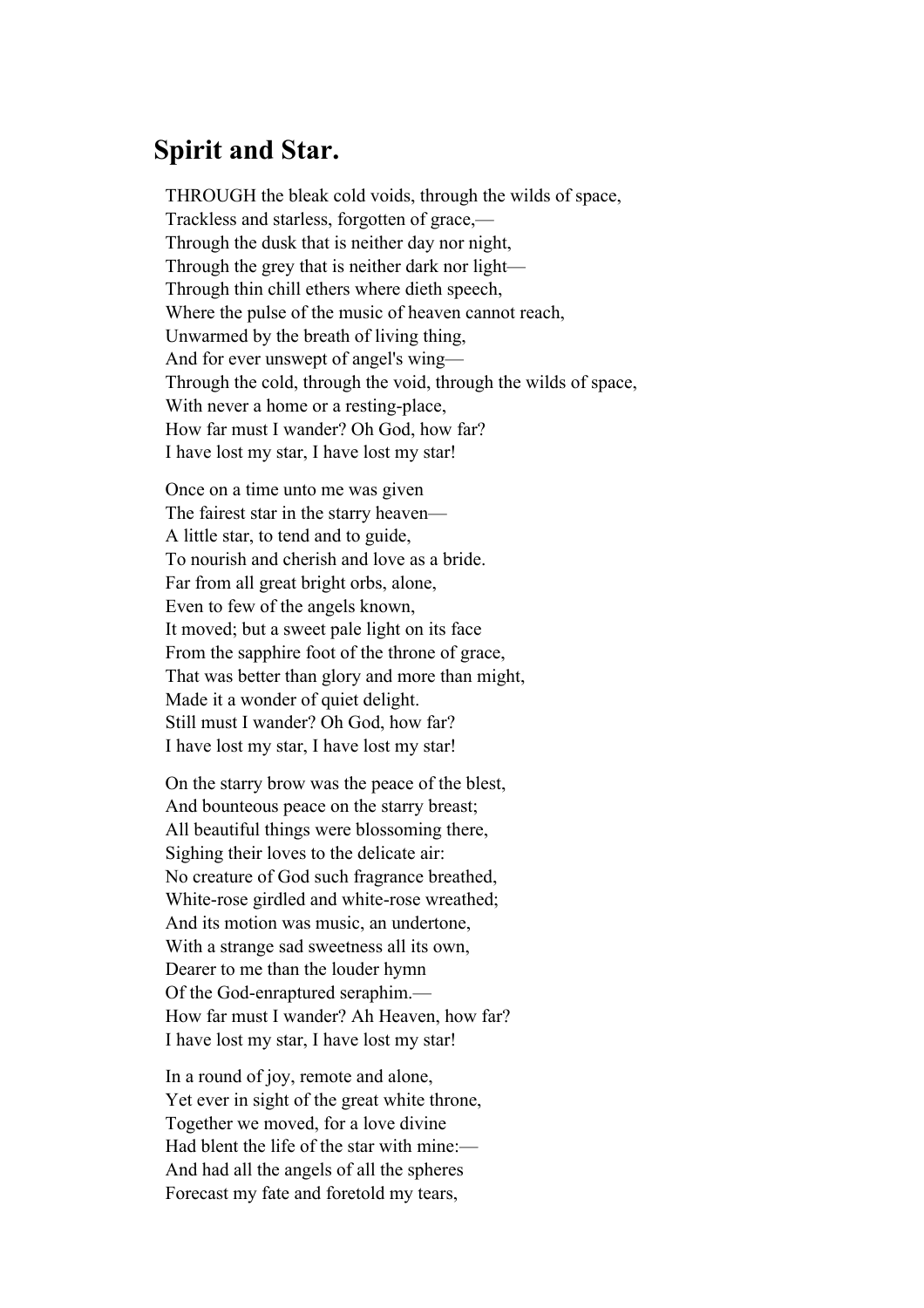The weary wand'ring, the gruesome gloom, And bruited them forth through the Trump of Doom— Hiding a smile in my soul, I had moved Only the nearer to what I loved. Yet I must wander! Oh God, how far? I have lost my star, I have lost my star!

Ah, woe the delusive demon-light That beckoned me, beckoned me, day and night! The untwining of heartstrings, the backward glance, The truce with faith, and the severance! Ah, woe the unfolding of wayward wings That bore me away from all joyous things, To realms of space whence the pale sweet gleam Looked dim as a dimly-remembered dream— To farther realms where the faint light spent Vanished at length from my firmament; And I seek it in vain—Ah God, how far? I have lost my star, I have lost my star!

On sleepless wings I have followed it Through the star-sown fields of the Infinite; And where foot of angel hath never trod I have threaded the golden mazes of God; I have pierced where the fire-fount of being runs, I have dashed myself madly on burning suns, Then downward have swept with shuddering breath Through the place of the shadows and shapes of death, Till sick with sorrow and spent with pain I float and faint in the dim inane! Must I yet wander? Ah God, how far? I have lost my star, I have lost my star!

Oh could I find in uttermost space A place for hope, and for prayer a place, Mine were no suit for a glittering prize In the chosen seats of the upper skies— No grand ministration, no thronèd height In the midmost intense of unspeakable light. What sun-god sphere with all-dazzling beam Could be unto me as that sweet, sad gleam? Let me roam through the ages all alone, If He give me not back my own, my own! How far must I wander? Oh God, how far? I have lost my star, I have lost my star!

In the whispers that tremble from sphere to sphere, Which the ear of a spirit alone can hear,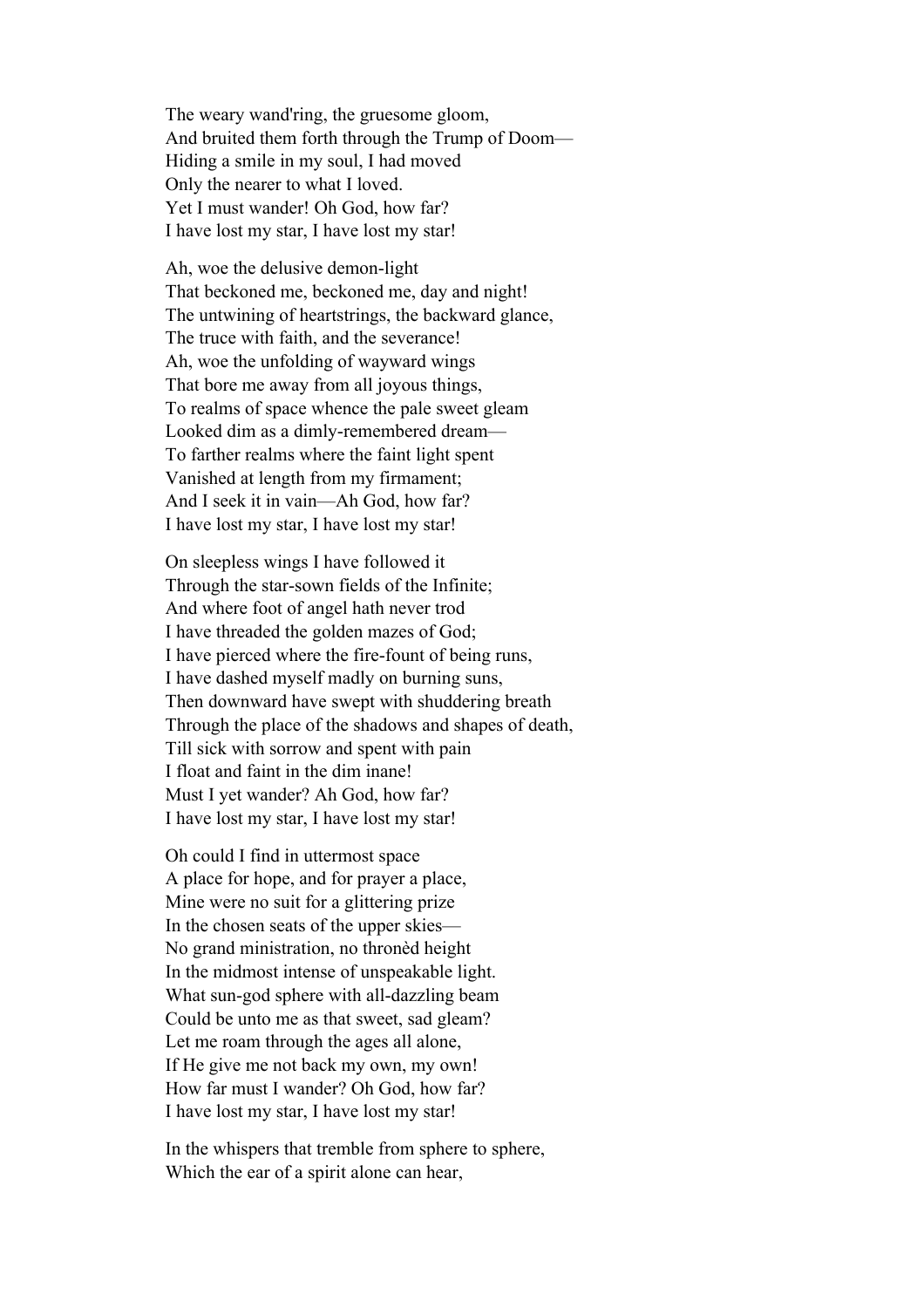I have heard it breathed that there cometh a day When tears from all eyes shall be wiped away, When faintness of heart and drooping of wings Shall be told as a tale of olden things, When toil and trouble and all distress Shall be lost in the round of Blessedness. In that day when dividing of loves shall cease, And all things draw near to the centre of peace, In the fulness of time, in the ages afar, God, oh God, shall I find my star?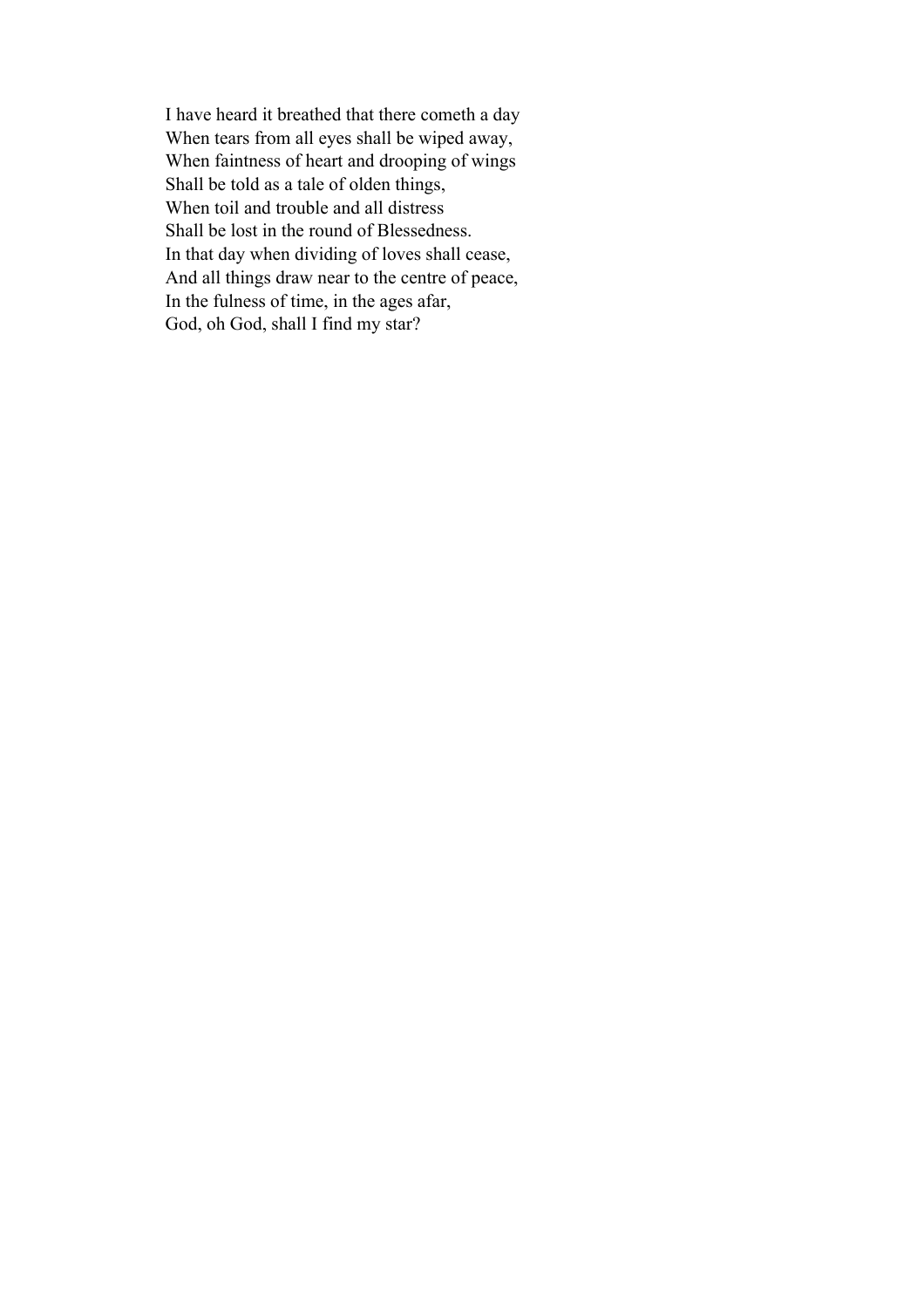## **The Story of a Soul.**

WHO can say "Thus far, no farther," to the tide of his own nature? Who can mould the spirit's fashion to the counsel of his will? Square his being by enactment—shape his soul to legislature— Be himself his law of living, his own art of good and ill?

Who can sway the rhythm of breathing? Who can time his own heart beating? Fix the pitch of all soul music, and imprison it in bars?

Who can pledge the immaterial affinities from meeting? Who can make him his own orbit unrelated to the stars?

I had marked my path before me, not in flowery lane or by-way, Unbeguiled of all bird-singing, by no voice of waters won; And across life's silent glacier I had cut a clear cold highway, Little recking of the avalanche, or all-dissolving sun.

I had said unto my soul, Be thou the lord of thine own Reason; Get thee face to face and heart to heart with everlasting Truth;— Thou art heir of all her beauty if thou dare the lofty treason To clasp her and to kiss her with the valiant lips of youth.

Not in outer courts of worship, not by darkly-curtained portal, But within her inmost chamber, in the glory of her shrine, Shalt thou seek her and commune with her, a mortal made immortal By the breathing of her presence, by her fervid hand in thine.

With no garment-clinging vassalage, unawed of all tradition, Alone, alone of mortals shalt thou gaze upon her face; And the years shall pass unheeded in the wonder of the vision, And her attributes unfolding make thee free of time and space.

So I left the dewy levels, and with upward-pointing finger Marked my goal among the snowy peaks o'er pleasure and o'er pain; And the shining arms of Aphrodité beckoning me to linger By her side amid her rosy bowers were stretched for me in vain.

And I heard the world pass by me with a far-off dreamy cadence Of an alien music uninformed with meaning to mine ears; And all sweet melodious laughter in the voice of men and maidens Came with distance-saddened undertone, a mockery of tears.

Till alike the throb of pleasure and alike the great o'erflowings Of the springs of sorrow seemed to be forgotten things of yore;

Till the world passed from beneath me, and the rumour of its goings Far diffused into the silent ethers reached my soul no more.

And the bodiless and shadowless mute ghosts of contemplation, Charmed from spells of bookish lore, were my companions on my way;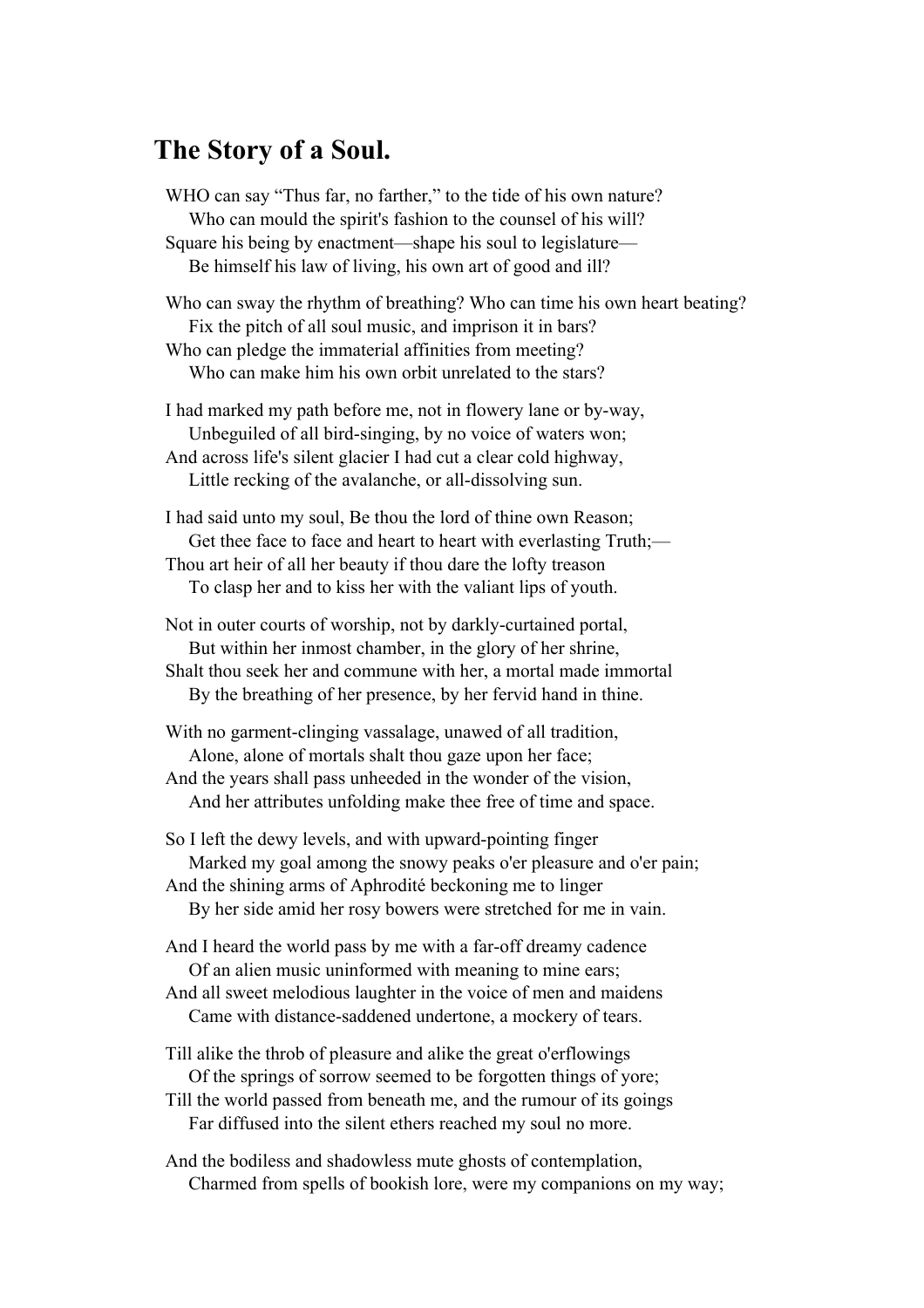And their flake-light footfalls cheered me to a dreamy exaltation Where the soul sat with the godheads, unassailable as they.

I had lost the glow of Nature; and the pride of clearer seeing Was to me for all elation, for the sunset and the flowers,

For the beauty and the music and the savour of all being, For the starry thrills of midnight, for the joy of morning hours.

Down the slopes I left behind me fled the creeds of many races, Fled the gnomes of superstition, fled rebuking fiends of fear,

And I smiled as I beheld them from the calm of my high places Cast integument and substance, melt in mist and disappear.

So I held my way unwavering in dismal mountainpasses, Though a voice within my soul was loud, "In vain, and all in vain!" And I heard the unassuaging streams far down in deep crevasses,

And I stumbled snowblind 'mid the boulders of the long moraine.

Still I said, I will not falter, nor revisit earth for ever,

 Who have breathed the breath of deity and lived Olympian hours! ——When the summer smote the glacier, and the ice became a river, And I found me in the valley clinging wildly to the flowers!

Clinging wildly, clinging fondly, in a mad repentant fashion, To the blossoms long forsaken, to the graces long foregone, Paying lavishly in tears and sighs the long arrears of passion,

And re-wedded to the joy of earth by one fair thing thereon!

Fools and blind are we who think to soar beyond the reach of Nature! Fools and blind who think to bid the tide of feeling from its flood! Which of you by taking thought can add one cubit to his stature?

Or compel the summer fervours from the solstice of the blood?

Not "as gods." Not yet. Our roots are in the earth that heaves beneath me: With her rhythm we move and tremble, with her starry dance we whirl. Lo, she laughs when I would fly to where her arms shall not enwreath me, Draws me back with cords of golden hair, o'erthrows me with a girl!

What was I to deem it duty thus to sunder Truth and Beauty— Thus to die among the living, and to live among the dead?

Ah, the hands of Truth are boonless, and the lips of Truth are tuneless, When we sever her from Love, and throne her coldly overhead!

Now I know her drawing nearer in a fairer light and dearer Than in wastes of icy solitude or page of weary tome—

In the gleam of golden tresses, in the eye that smiles and blesses, In the glowing hand that presses Love's approved conviction home.

Truth is sphered in sweet communion. Truth is life and love in union. Hand in hand from spiritual founts we catch the circling thrill. We are not compact of reasons. There are changes in our seasons;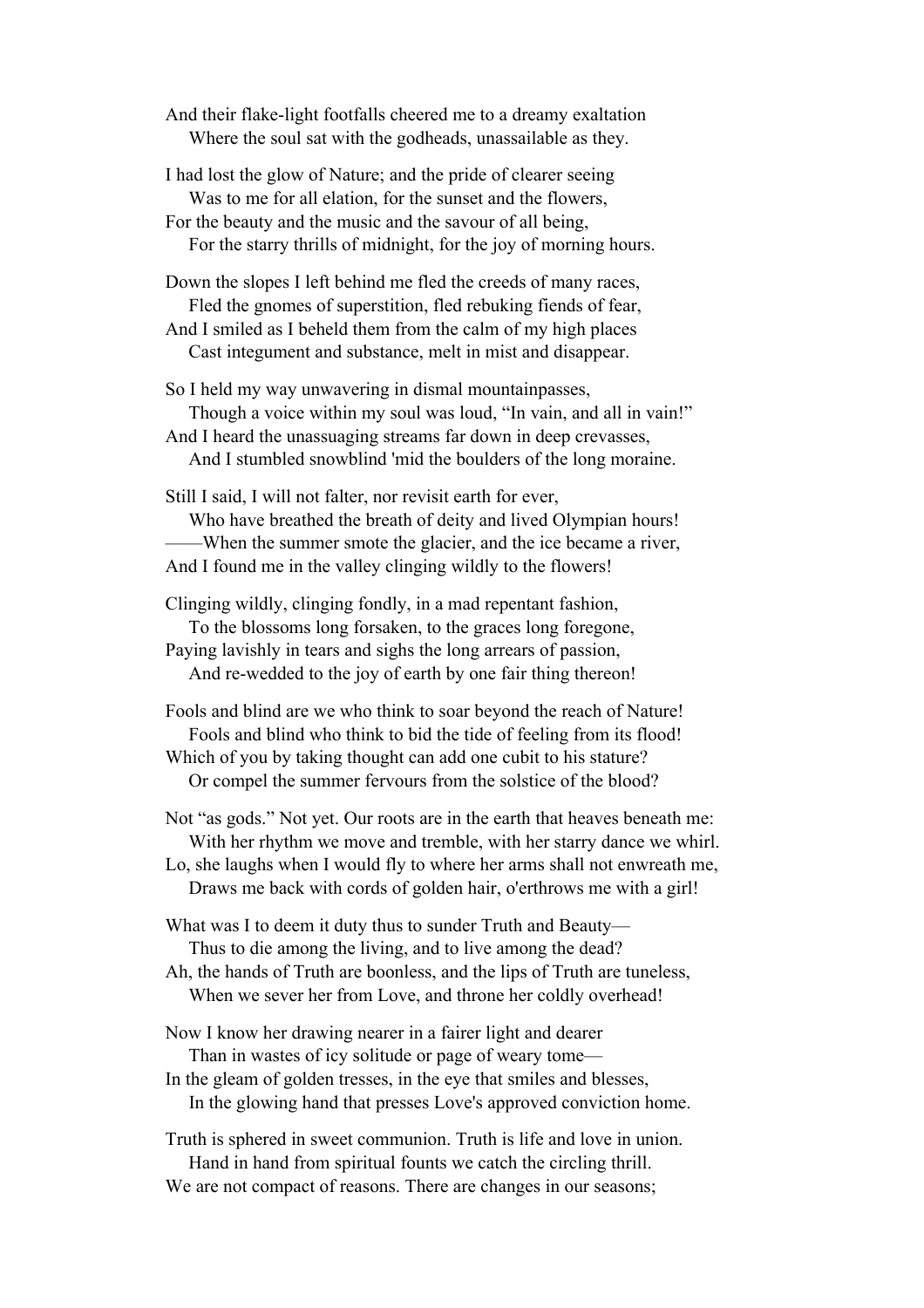And the crescent orb of youth has many phases to fulfil.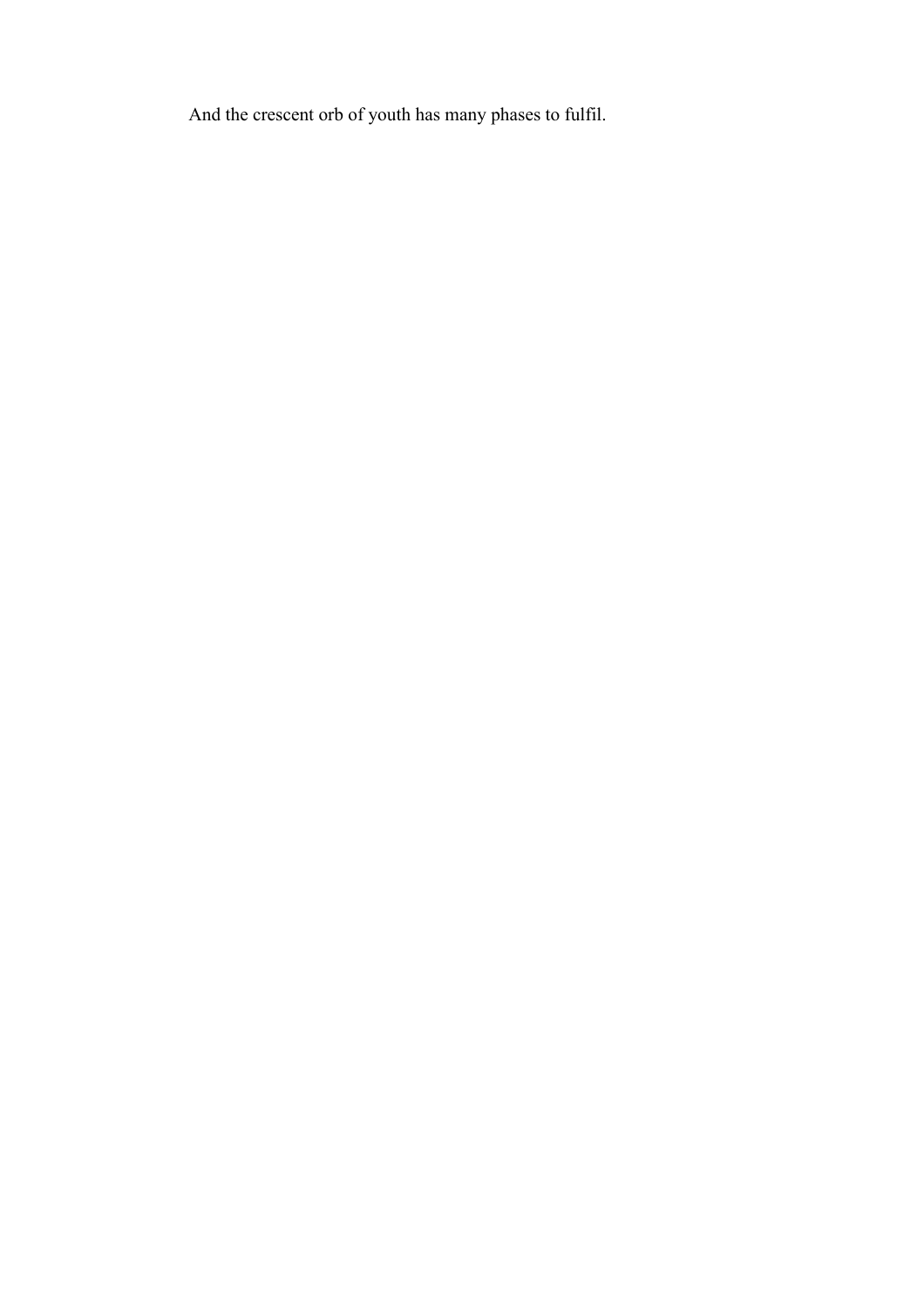#### **Mute Discourse.**

"Fulmina. . . . coelo nulla sereno."

—LUCRETIUS.

GOD speaks by silence. Voice-dividing man, Who cannot triumph but he saith, Aha— Who cannot suffer without Woe is me— Who, ere obedience follow on the will, Must say, Thou shalt—who, looking back, saith Then, And forward, Then; and feebly nameth, Now, His changing foothold 'twixt eternities; Whose love is pain until it finds a voice— Whose seething anger bubbles in a curse— Who summarizes truth in party-cries, And bounds the universe with category,— This word-dividing, speech-preëminent man, Deeming his Maker even as himself, Must find Him in a voice ere he believe. We fret at silence, and our turbulent hearts Say, "If He be a God He will speak out." We rail at silence, and would fain disturb The duly ordered course of signless years. We moan at silence, till our quivering need Becomes incarnate, and our sore desire Passes into a voice. Then say we, "Lo, He is, for He hath spoken; thus and thus He said."

 So ever radiating self, Conditioning a God to our degree, We make a word the top of argument— Fond weaklings we, whose utmost scope and goal Is but a pillared formula, whereon To hang the garlands of our faith and love. Well was it in the childhood of the world To cry for open vision and a voice: But in the riper time, when we have reached The kindly heart of universal law, And safe assurance of essential good, Say, rather, now that had there been *no* God, There had been *many* voices, freaks of sound, Capricious thunders in unclouded skies, Portentous utterance on the trembling hills And Pythian antics in oracular caves— Yea, signs and wonders had been multiplied,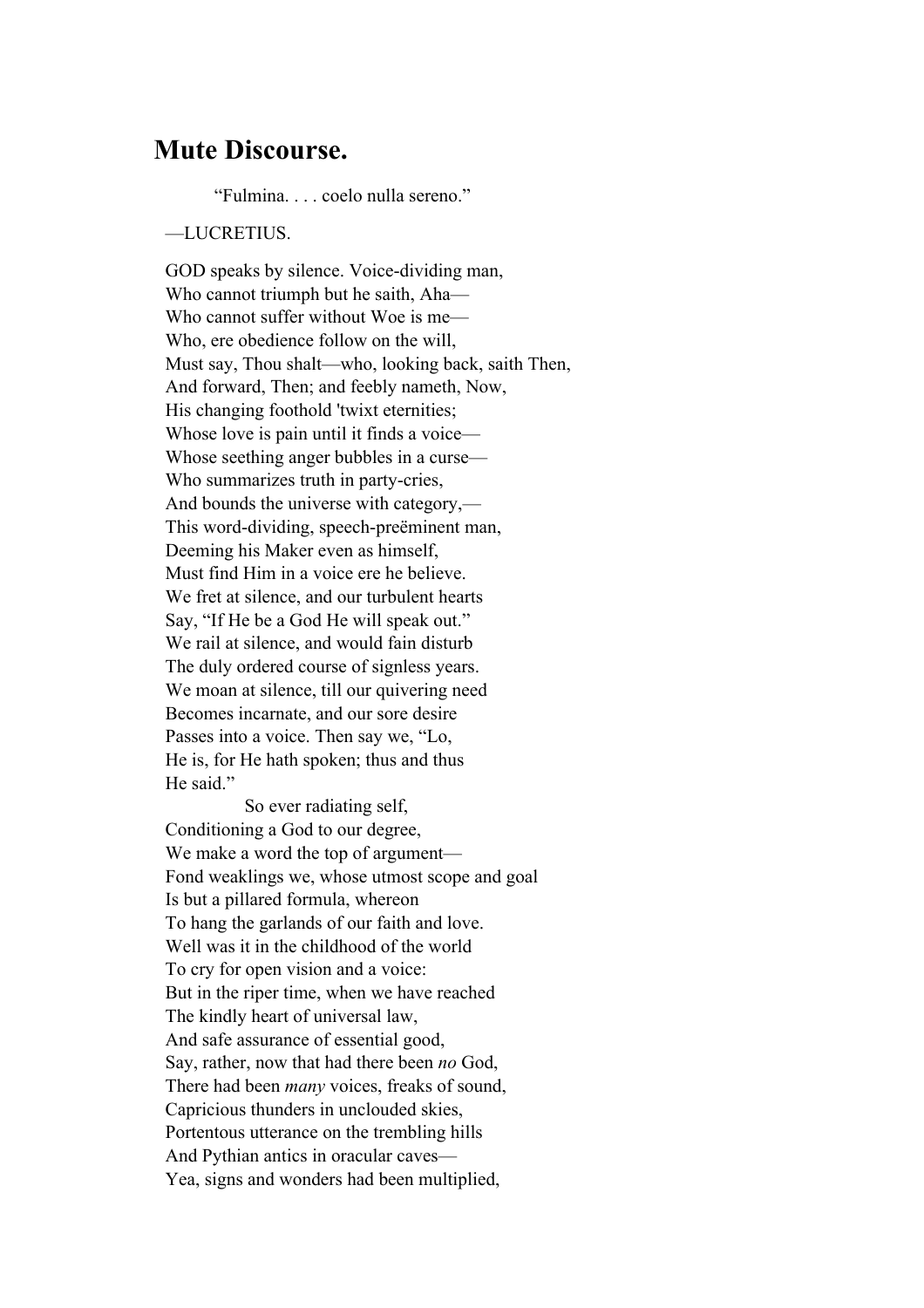And god succeeded god, the latest ever Lord-paramount, until the crazèd world Had lost its judgment 'mid contending claims.

 O men! It is the child's heart in the man's That will not rest without a lullaby— That will not trust the everlasting arm Unless it hear the voice in tale or song. It is the child's heart in the man's that seeks, In elements of old Semitic thought, And wondrous syllables of Grecian tongue, Recorded witness of another way Of things than that which God hath willed to be Our daily life. And if in times of old The child-heart caught at wonder, and the charm Of sundered system—if untutored faith Found confirmation in arrested suns, And gnomon-shadows of reverted hours, And in the agonized Thus saith the Lord Of mantled seers with fateful burden bowed— We, children of a clearer, purer light (Despising not the day of smaller things, Nor calling out to kick the ladder foot Because our finger-tips have verged on rest)— We, youths, whose spring brings on the lawful hope To loose the girdle of the maiden Truth,— We, men, whose joyous summer morn hath heard The marriage bell of Reason and of Faith— We, turning from the windy ways of the world, And gazing nearly on the silent march Of love in law, and law in love, proclaim "In that He works in silence He is God!"

 So, from the very permanence of things, And voiceless continuity of love, Unmixed with human passion, fretted not By jealousy, impatience, or revenge, We gather courage, and confirm our faith. So, casting back the scoffer's words, we say, Even because there is no fitful sign, And since our fathers fell asleep all things Continue as at first—this wonder of no change Reputes the God, to whom a thousand years Are as one day. Yea, to the willing ear, The dumb supremacy of patience speaks Louder than Sinai. And if yet we lack The witness and the voucher of a voice, What hindereth that we who stand between The living Nature and the living God,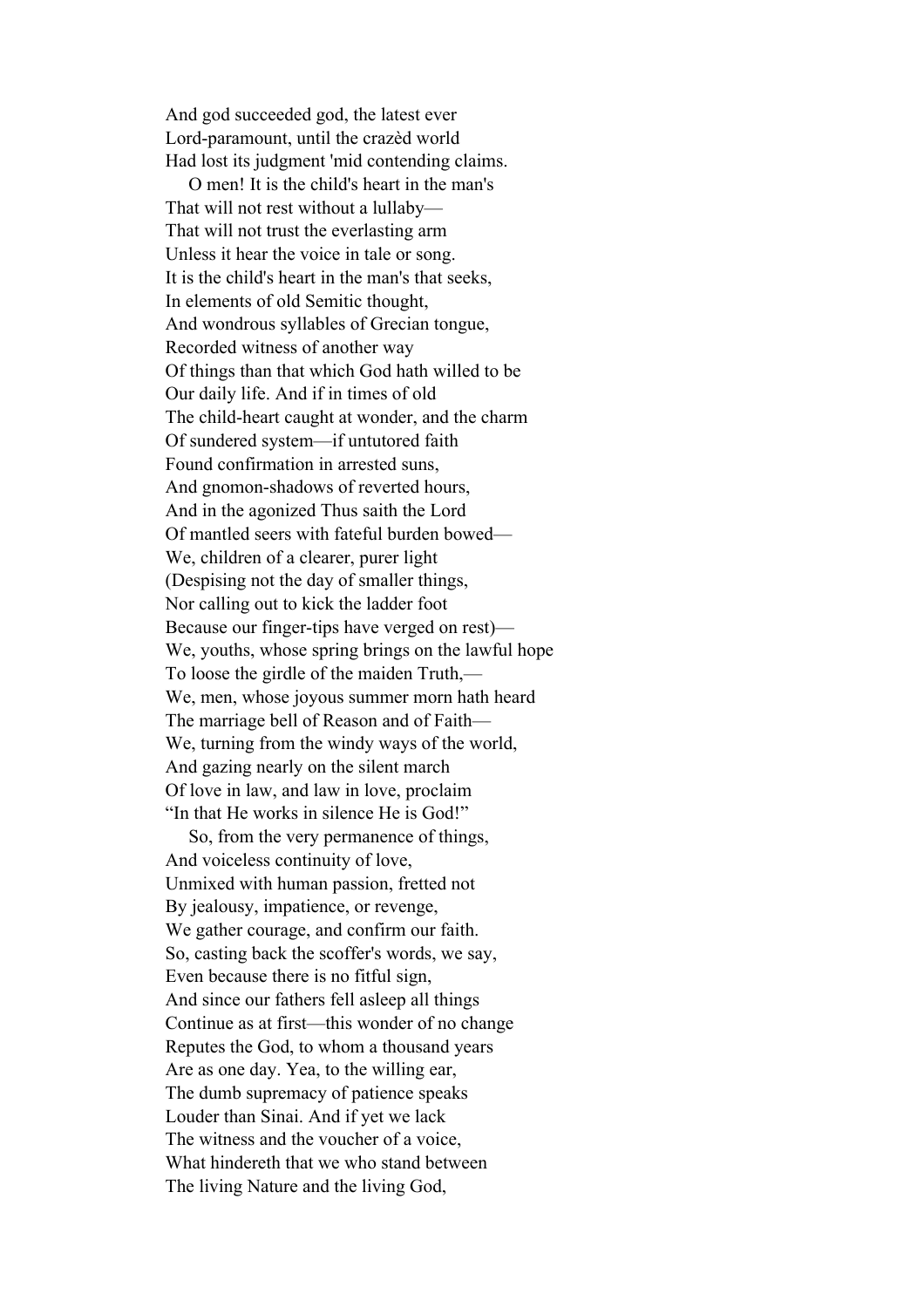Between them, yet in both—their ministers— By noble life and converse pure, should be Ourselves the very voice of God on earth, Living epistles, known and read of all?

 O Brothers! Were we wholly soul-possessed With this Divine regard—would we but soar Beyond the cloud, and centralize our faith Upon the stable sun—would we reject Kaleidoscopic views of broken truth Distorted to the turn of perverse will— Make daylight through traditionary ranks Of intervening hells, and fix the eye Upon the shining heart of Supreme Love,— Would we . . . But why prolong the bootless "would"?— I, who know all the weakness and the fear, The weary ways of labyrinthine doubt, The faintness on the dizzy height—who lack The Gabriel-pinion wherewithal to range The unsupporting medium of pure sky— Who know the struggle of the natural soul, Breathing a finer ether than its own— Who, venturing on specular power too vast, Scathed by my own reflector, fall down blind; Who, at the least wind of calamity, Drag shiftlessly the anchor of my hope, And, shrieking from the waves, catch gladly at A Name and Sake wherewith to close a prayer!

 Yet though I faint and fail, I may not take My weakness for the Truth, nor dare misread The manual sign of God upon the heart, The pledge, beyond the power of any voice, Of sure advance unto the perfect whole; Nor treat the tablet-tracing of His hand As it were some old tombstone left apart In grave-yard places for the years to hide Deep in irrelevant and noxious growth. Oh, Brothers! push the weeds aside, lay bare The monument, and clear the earthy mould From the Divine intaglio. Read thereon The uncancelled charter of your native hope, Nor crave articulate thunders any more, Read there the universal law of good; Unqualified evangel; blessedness, The birthright of all being; peace, that lends No weak subscription unto sin, and yet Disarms despair. Read, and believe no more In final triumph of concreted sin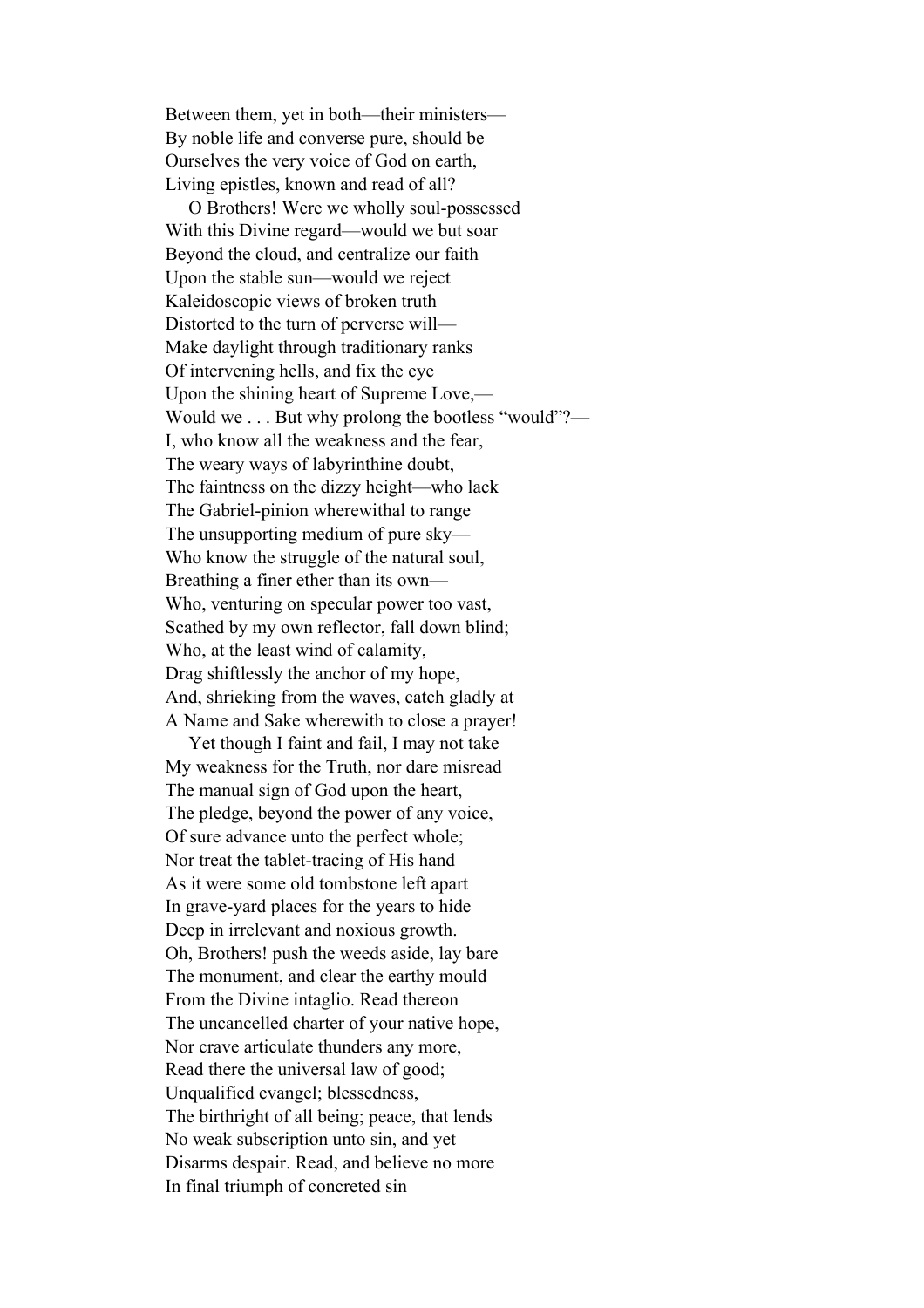In any soul that cometh forth from God, And lives, and moves, and hath its being in Him. Read thus, and pray the while that he who writes Reck his own rede.

 Oh, Sister, would I bruise The snowy petals of thy prayerful faith, Or chill the tendril-twinings of thy hope With evil influence of wintry scorn? Would God that any faith of mine could give Such quiet stability unto my feet As thine to thine! Oh, if thy kneeling wakes A smile at all, 'tis Heaven that smiles because Thou ask'st so little! God will o'erfulfil Thy dreams of silver with unmeted gold. Oh, Sister, though thou dost believe in wrath, Though shapes of woe flit through thine imagery, Though thou has ta'en the cloud into thy faith, The little rift of blue that breaks thy dark Brings thee more comfort and more fixèd hope Than unto me this cloudless open vast Wherein my soul floats weary and alone!

 Yet think not we are voyaging apart To different havens. Truth is one. Yet One Alone hath reached it in straight course. Each soul Hath its own track, its currents, and its gales; And each toward sequel of attainment must Fetch many a compass. Some keep land in view— The beacon-hills of old authority— And draw assurance from a shore defined, Though it be dire with cloud, and capes of wrath; While some shoot boldly into perilous seas— Pacific-seeming seas, yet not without A weary loneliness of land forsook, And fear of sudden cyclone, and still more Deceitful calm. Or, if the metaphor Be yet too cruel for a sister's heart, Oh, think that in the common way of love We are never out of hearing; but may each, Whene'er we will, join hand with each, and say, "God—Father—Love," the triune sum of truth, And Watchword of the universal Christ.

 Sister, I think, and in the thought take heart, That when the Day of Reconcilement comes, As come it will, the all-transmuting Truth May find affinities in things that seem To us the very elements of war.

Dost thou remember how, in childhood's days,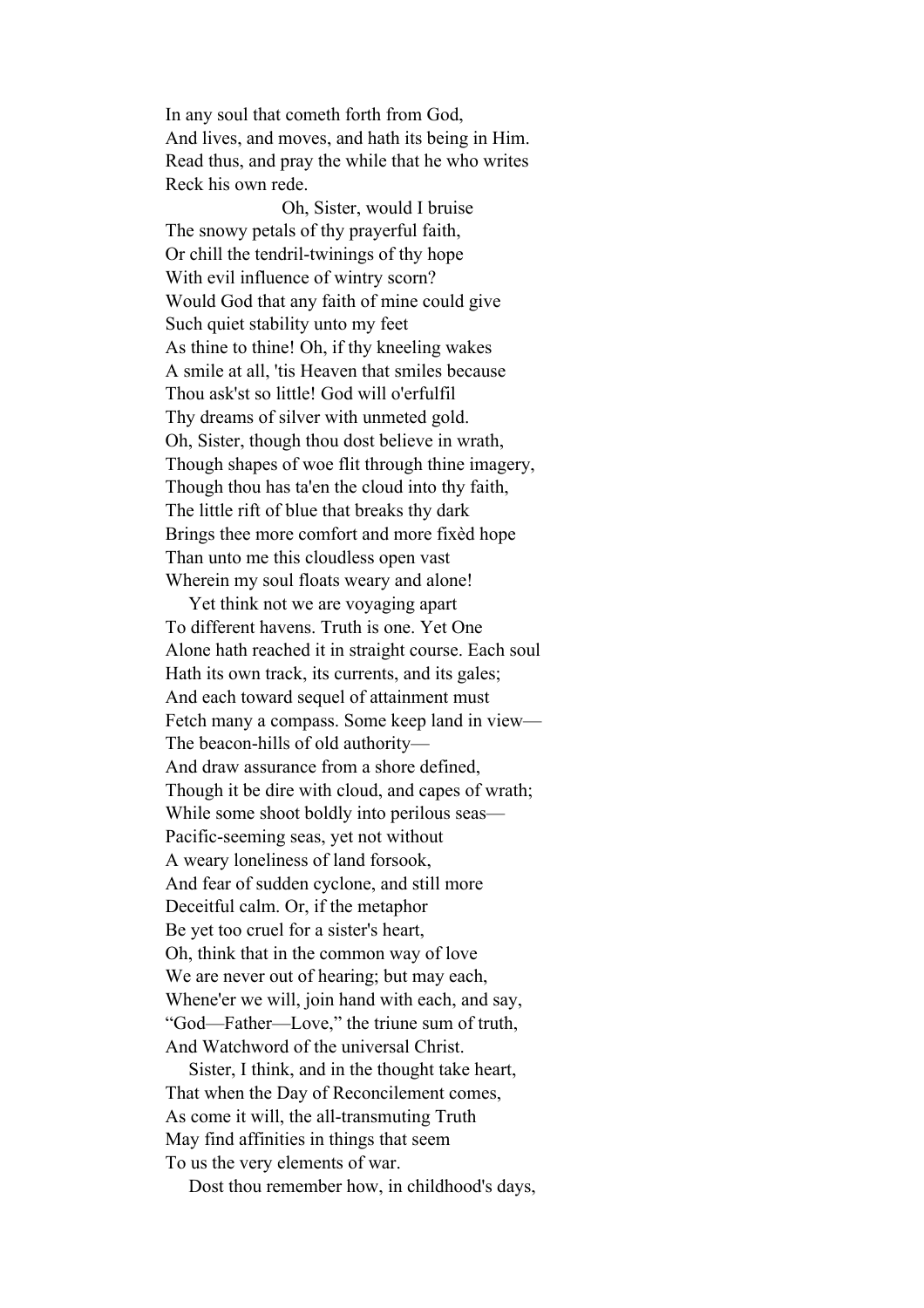One gave us with to recognize the south By turning faceward to the mid-day sun; And we believed, and took the facile plan For unexceptioned law? But even now I hear the chime of Austral noon, and, lo, The sun is in the north? Yet 'tis the same Bright sun that shone and shines upon us both, On me the evil, and on thee the good; Yea, more, it is the same, noon-glaring here, That now with hints of orient twilight steals Over the stillness of thy morning dreams.

 Dost thou remember how in those old days, The dear old days that ne'er may come again— Though love, like history, repeats itself, But with the larger feature, stronger hand, And keener sense, evoked of common grief— When we would scan the circling mountain-cope That made our little valley all a world, One taught our young unlearnèd lips to say, "The Sensible Horizon;" then dissolved Our bounded dream, and showed our widening minds That this was not the limit of the truth, But grew from our own petty finitude; and far In unconceived remote another line, Yet only in concession named a line, "The Rational," made space intelligible, And gave relation to the stars. Yet not The less our early mountain-narrowed sky Was still *the* sky to us, cloud, storm, and all. Oh take my parable, and fondly think That though the years have brought me wider range, And shifting zeniths been my law of life, Did thou and I yet tread the native vale, I not the less, beneath that homely sky, Would point to it whene'er we spoke of heaven.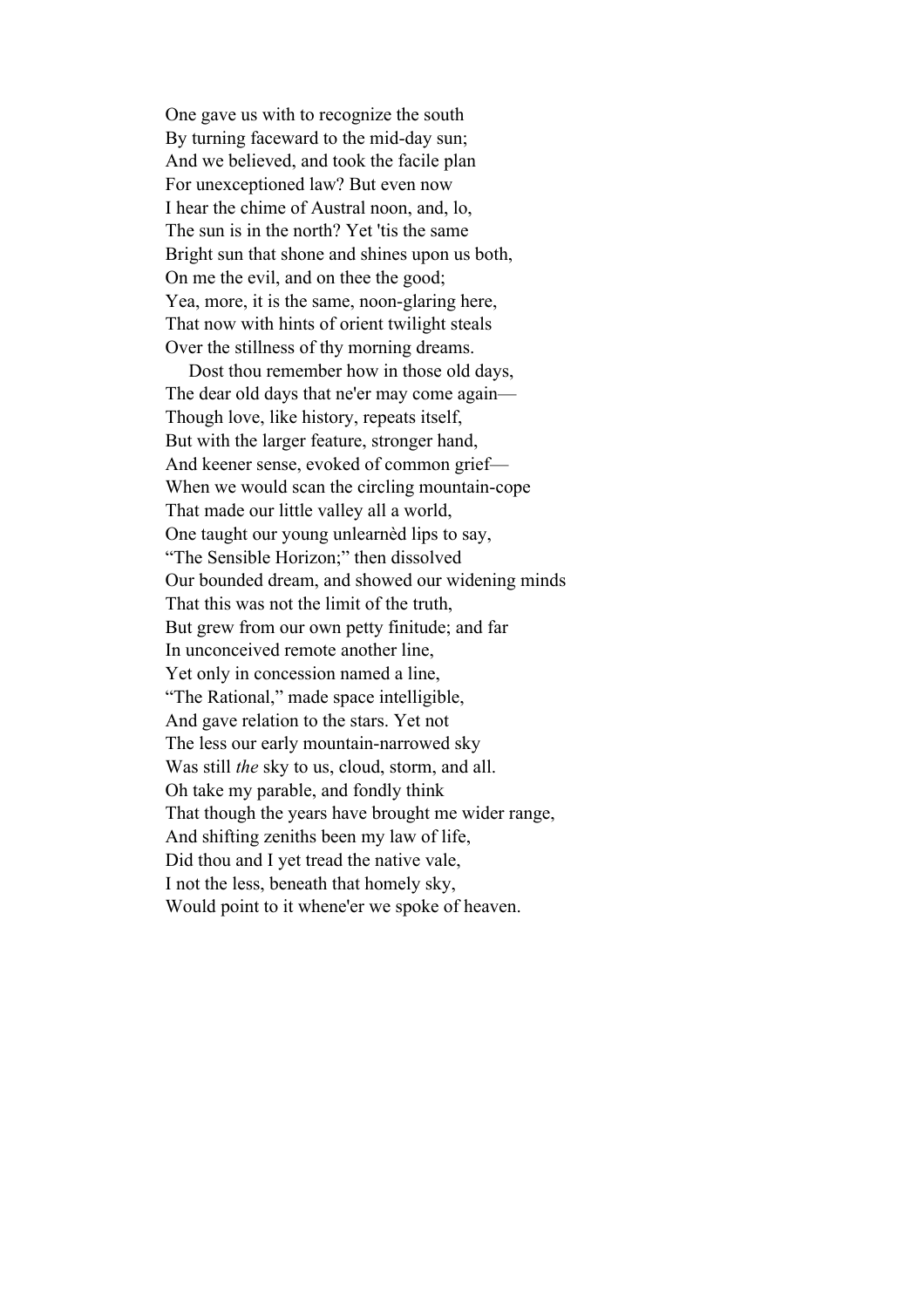## **Cape Byron.**

UPON the orient utmost of the land, Enfranchised of the world, alone, and free, I stood; before me, and on either hand, The interminable solace of the sea. A white-winged hour of heaven, a fugitive Of which the angels wist not, hither fled, Whose plumy, rustling whispers bid me live Its length of moments as if grief were dead. Oh memorable hour of beauteous things! The heaving azure melting into light; The chequered sport of fleet o'ershadowings; The nearer emerald curling into white; The shoreward billows merging each in each, To sunder yet again, fold, and unfold; The shining curve of far-receptive beach; The silvery wave-kiss on the gladdened gold; The grandeur of the lone old promontory; The distant bourne of hills in purple guise, Athrob with soft enchantment; high in glory The peak of Warning bosomed in the skies! Oh all too fair to be so seldom seen, This shadowy purple on the mountains sleeping— This sapphire of unutterable sheen— This beauty-harvest ever ripe for reaping! For what high end is all this daily boon, Unseen of man, in sightless silence spent? Doth lavish Nature vainly importune The unconscious witness of the firmament? Or is it that the influent God, whose breath Informs with glory sea and shore and hill, His infinite lone rejoicing nourisheth Upon the beauteous outcome of His will?

Or is it but a patient waiting-while Against a day when many an eye shall bless, From lowly cottage and imperial pile, This wide tranquillity of loveliness;—

Against a day of many-thronging feet, Of virtues, valours, all that builds and saves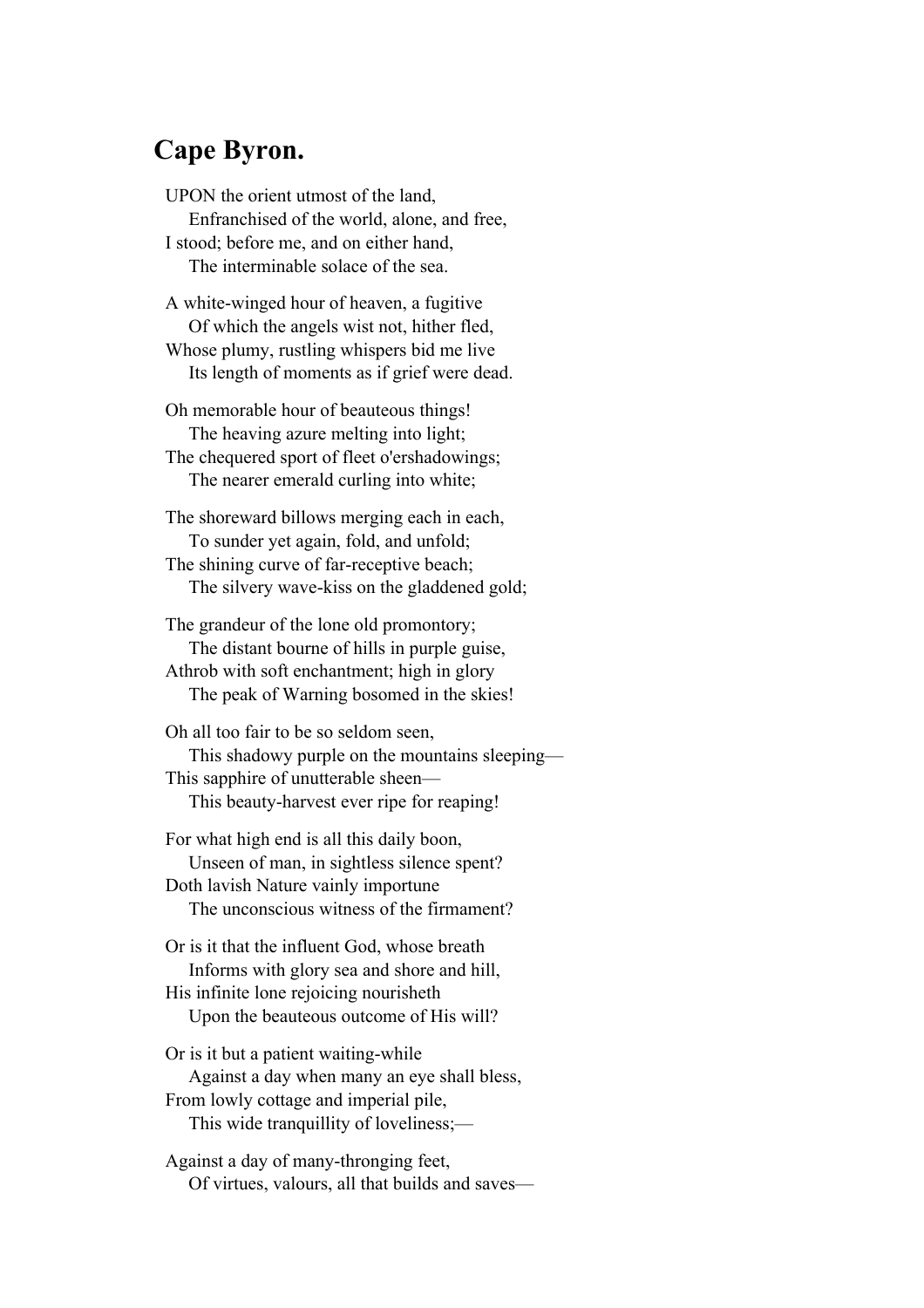Of human loves responsive to the sweet Melodious importunity of waves?

I only know that this empurpled range, This golden shore, this great transcendent sea, Are now a memory that will not change Till I become as they—a memory.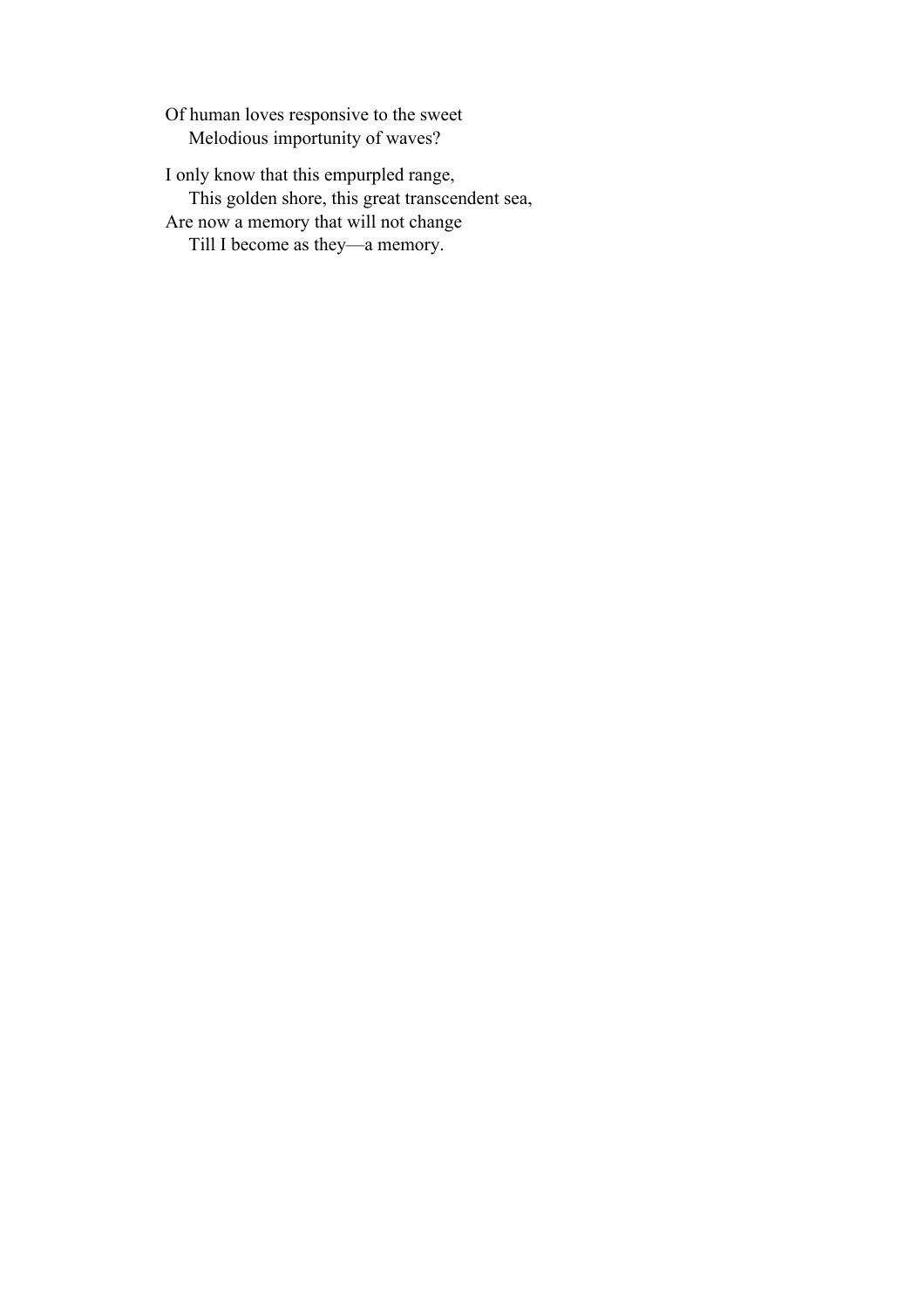#### **The Goths in Campania.**

*(Placidia, in the Tent of Adolphus.)*

#### **I.**

I AM not Roman when he looks upon me With those mild eyes of unaccustomed blue; Woman, not Roman, when his strong embraces Crush me with rugged promises of love. Time was, ere yet the Gothic trump had broken The dream of that inviolate majesty Whose very sleep was empire—Rome its pillow— Its couch, the world—its overhanging, heaven; Time was, when only words of courtly homage Brought to mine ear the import of such praise, As had bestirred Divinity to wonder That men should deem it of so high account, When careful speech of long premeditation Lost grace and aptitude in present awe; When lips, late ruddy with the blood of Caesars, Grew white in rash petition for such boons As gods had smiled at—unrewarding favour, A word, a look, yea, even indifference, As if in me the fear of adverse fortune Had recognized some godhead of caprice. But when the sun shone in the palace garden, And May was in the roses and in me, And all my soul cried out for what it had not, To crown the life of summer and my own, Honorius' sister, Theodosius' daughter, Placidia, I, of Roman maidens first, Had welcomed fellowship and clasped intrusion;— Yet no man asked my heart, no man my love. None to the longing of my life made answer; None broke the still Imperial solitude With sweet audacity of hardy wooing; None wronged the princess by the woman's right. Such time had been, until this bold Adolphus With warrior-laugh o'erleaped prerogative, And caught me for a spoil beneath his buckler, The princess captive, but the woman free. A dreary code of law inscribed in purple Had been the record of Placidia's years, But that this Goth from out the Boreal lustre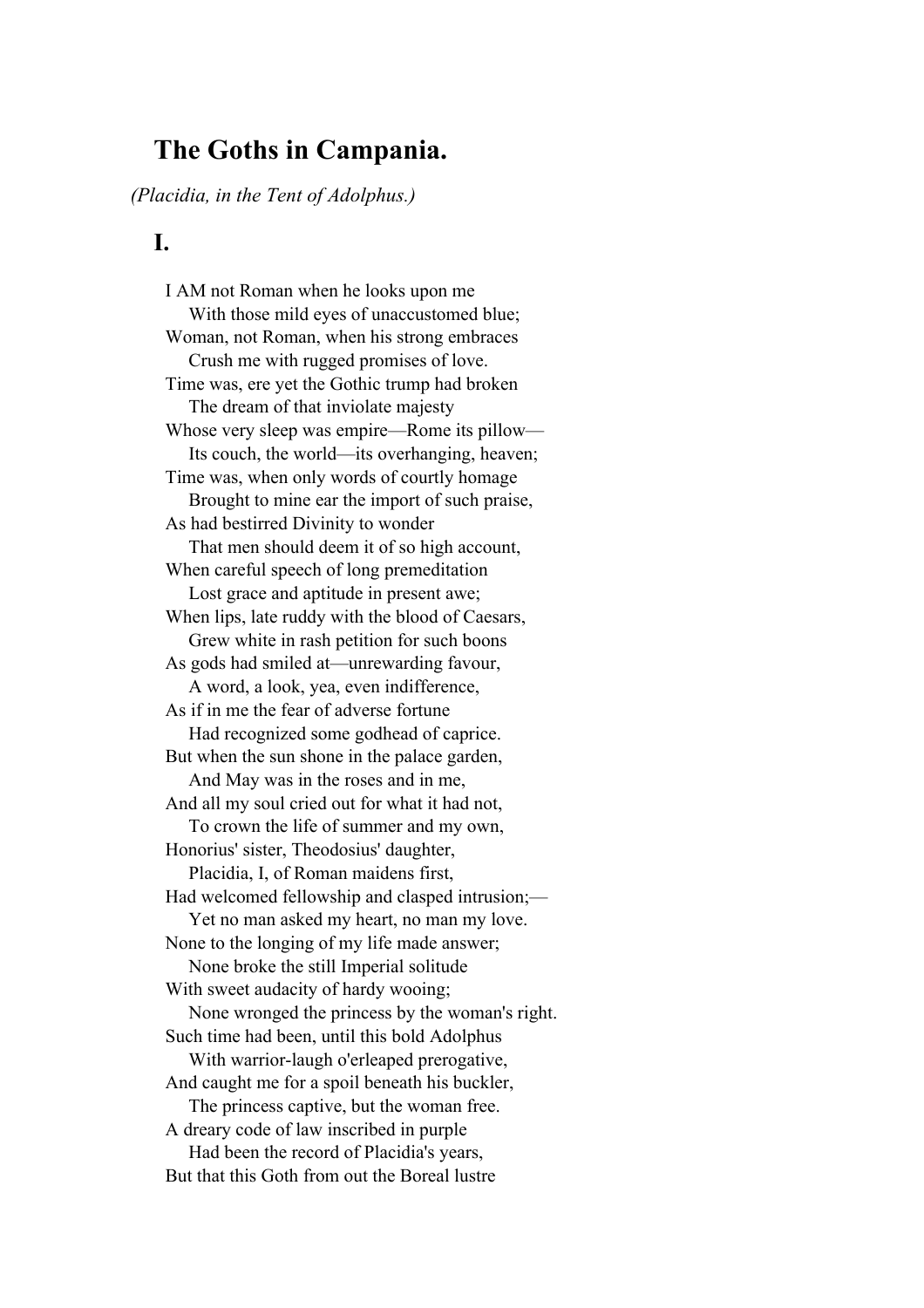Of his blue eye shed heav'n upon the page, And wrote in crimson characters of triumph The story of a glad captivity. For in restraint of foot I leaped to rescue From golden chains and regal servitude; And this my durance is a fond redemption That makes me free to love, and to be loved.

#### **II.**

Yet there are moments, when as now he slumbers Beside my feet, 'mid these disorder'd spoils That make my prison-tent a Roman ruin— Fierce moments of resurgent memory, Full of rebuke of race and name forsaken, And peopled with the spirits of the past. Oh, it doth wrench me when his heedless fingers, Circling the chalice in Falernian dreams— The golden chalice that my father drank of, Enriched with his own emblems, priceless work, Gazing whereon his well-instructed spirit Enhanced the vintage with the pride of art— Relax and glide adown the rare embossment, Until they touch that laurelled head, whose nod, More than of Jove, shook not Olympus only, But Jove himself, and all his kindred gods. Then, daughter, sister, princess, rise within me, A trinity abhorrent of itself— That other self, which, when Adolphus sleepeth, Sleeps, and, when he awaketh, wakes to him.

#### **III.**

Why should the spirit of my father vex me? Or what allegiance owe I unto him Who dwells apart, inglorious in Ravenna, And could not, if he would, renew my state? I see them not, and wherefore should I deem me So much beholden to the unbeheld? I hear them not; shall I be answerable To irresponsive death and voiceless sloth? They touch me not; can unembracing shadow With close assurance compass me about? Nor eye, nor ear, nor any sense declares them, Unseen, unechoing, uncomforting: But eye, and ear, and every sense is captive, And thrall for ever to the comely Goth.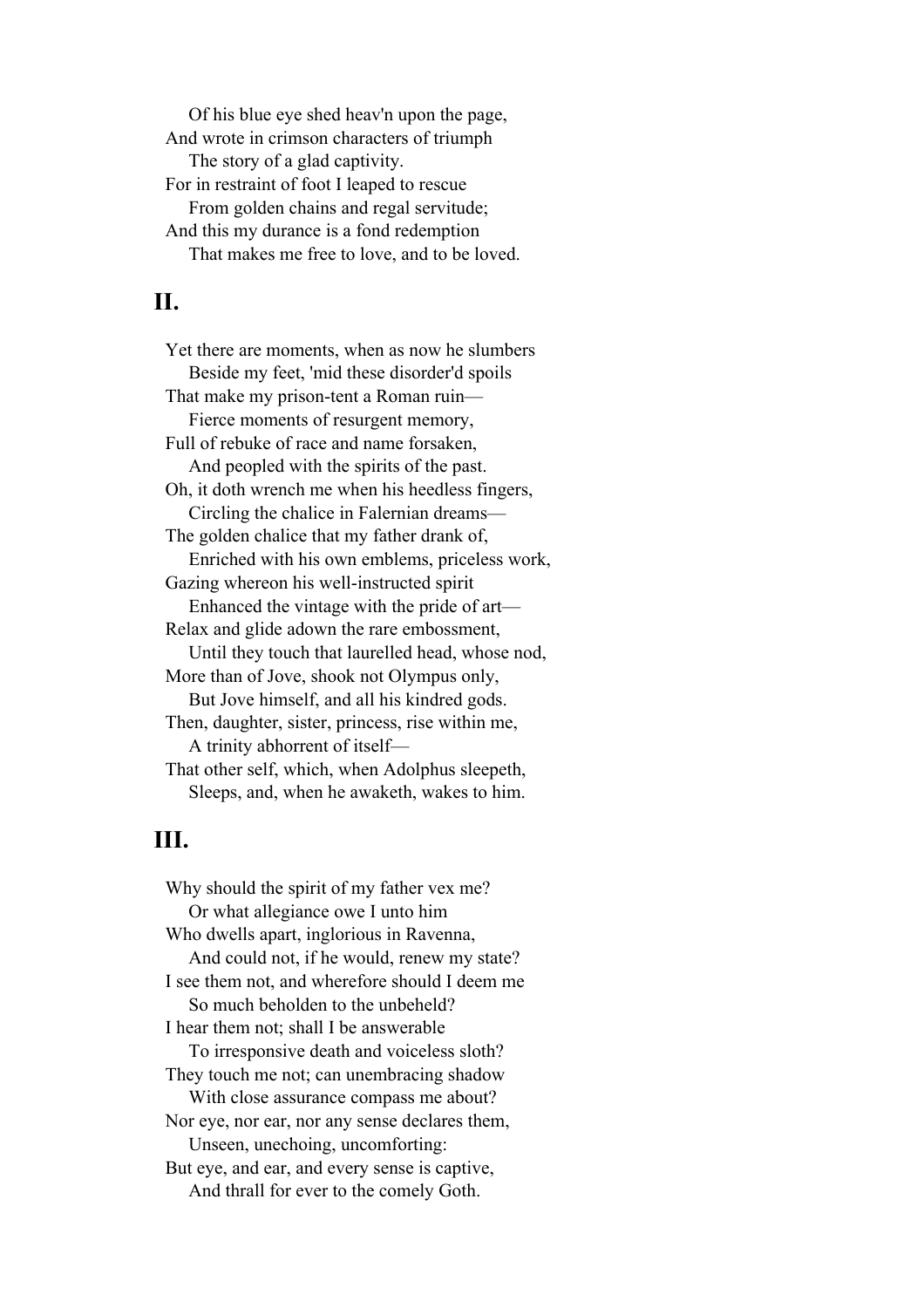Why should the spirit of my father vex me? Behold, I give to him a worthier son! And though he be barbarian who woos me, The Roman bride shall wed his heart to Rome.

#### **IV.**

One thing I owe—beyond all ransom precious— To father, brother, and Imperial name, The chastity that makes me worth the winning, A virgin love unstained of force or guile. For this I thank thee, Theodosius, father; For this, Honorius, thy fraternal name; Nor thee the less, thou sleeping soul of honour, That no barbarian art in sense of law. For this, to silk and purple, crowns historic, Goblets of gold and priceless spoil of pearl— To all the glories of the cunning workman, Sculptured or graven, or inlaid with gems— To all the glittering legacies of triumph, And hoarded trophies of a thousand years— To all the wealth of harvest, pasture, vintage, To corn and cattle, oil, and spice, and wine— Yea, to the sacred things of God, most welcome! Since thou hast kept *me* sacred, even from thee. The noon consumes me in the thick pavilion, Yet I am fain of close-drawn solitude, Lest I should look upon the godless riot, That, once seen, haunts me like a dream of shame For all around the large-limbed Goths were lying Beneath the plane-trees—yet but half-perceived 'Mid soft entanglement of arms and tresses By captive beauty wreathed around its lords; The pride of Romans, daughters of great houses, Hiding their faces from my pitying gaze In hideous refuge of barbarian bosoms . . . God pardon them the wrong He hindered not! God take my thanks for what is more than empire, And speed the warrior whom no greedy haste Hath spurred beyond the pace of loyal loving, The pure caress, and broken utterance Of mingling tongues half-learnt in march of conquest— To which the ordered flow of Roman speech Is feeble—rich in sweetest hesitations, And wishful voids of tongueless eloquence. He stirs, and this pavilion's girth becometh My orb of lands, and hallowed round of love.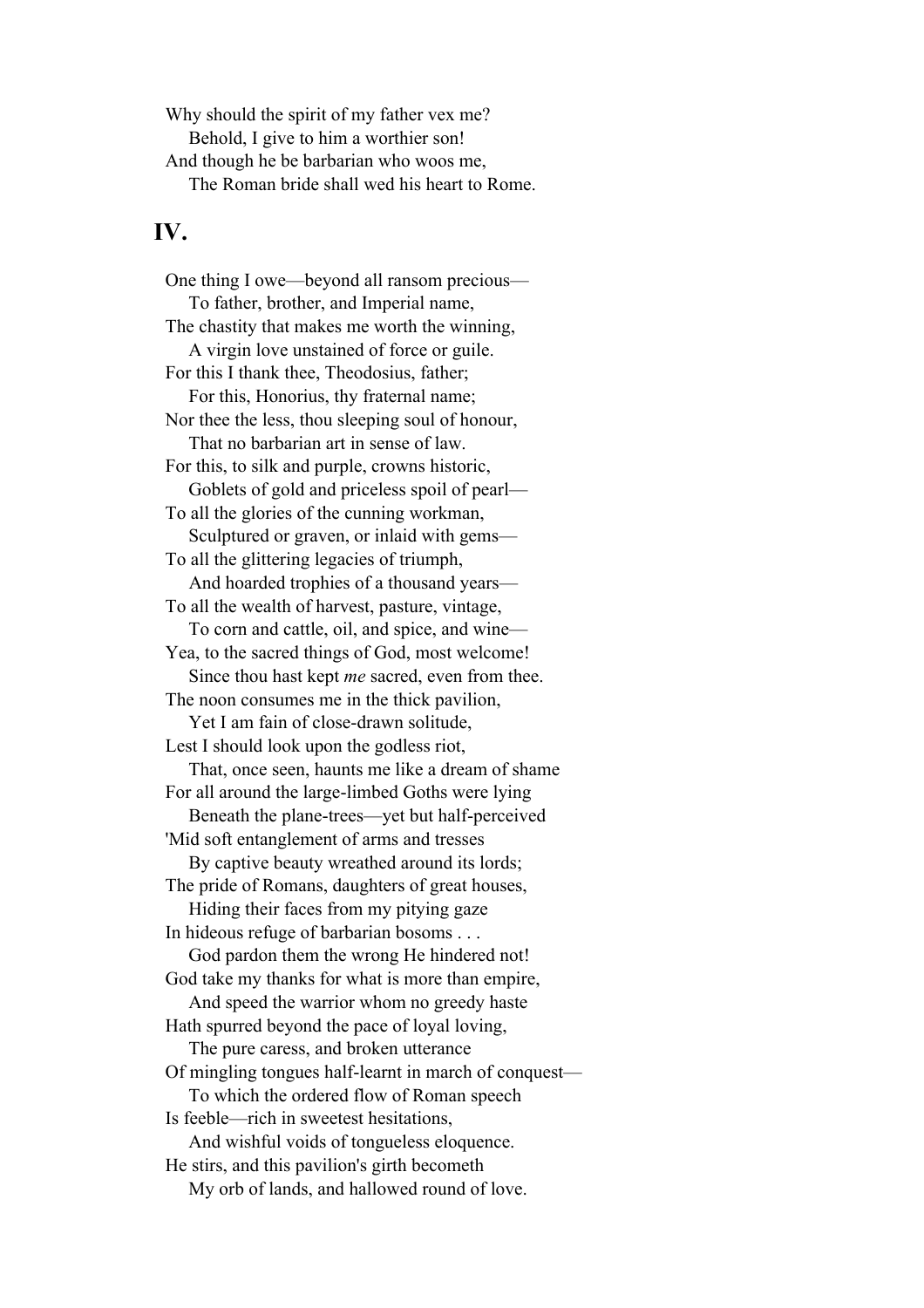He wakes, and country is a dream forgotten: Where thou, Adolphus, art, there is my Rome.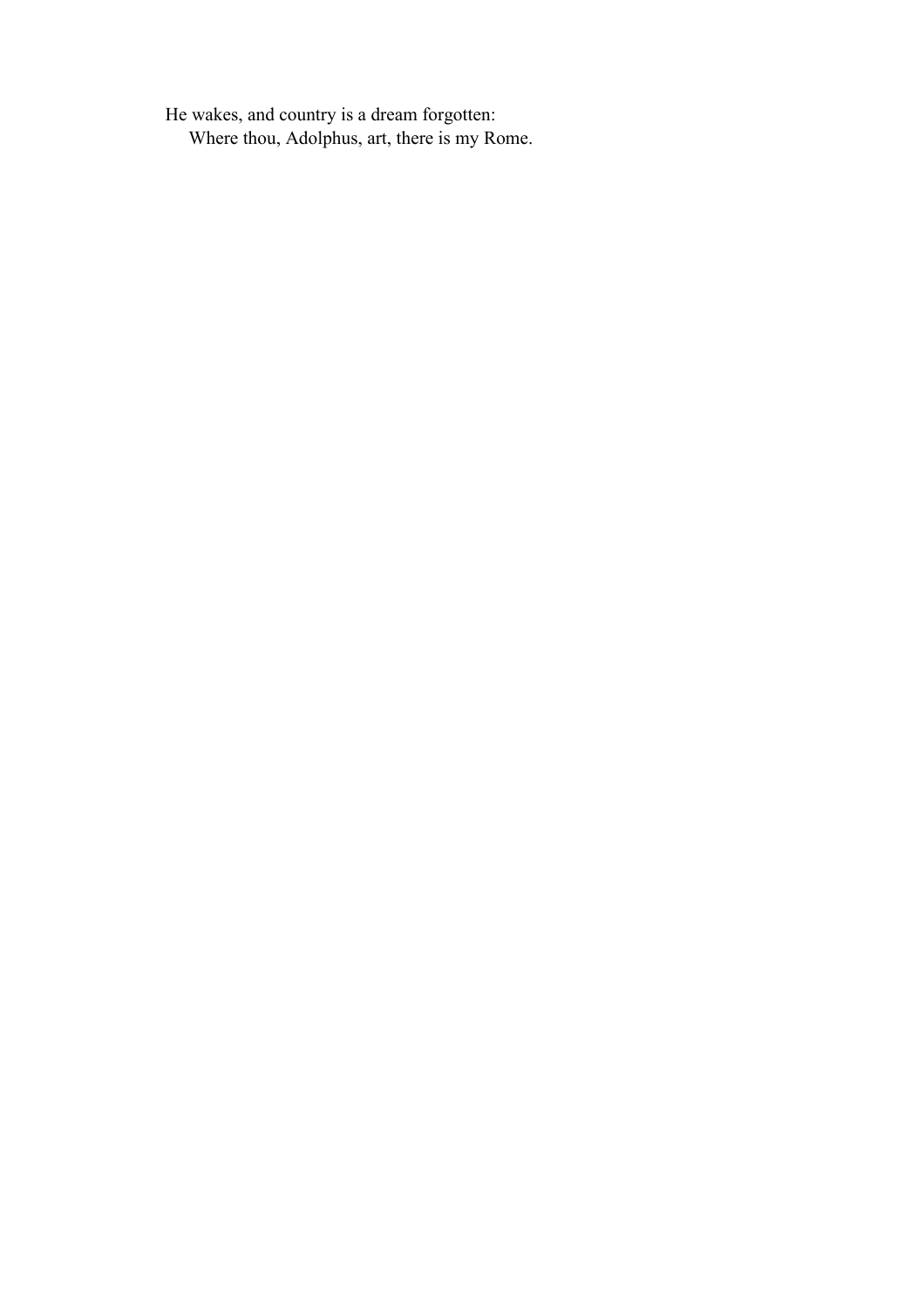#### **A Coin of Trajan in Australia.**

THROUGH what strange winding ways of circumstance, Through what conspiracies of time and chance,

 By what long chain of hands, from his who pressed Upon thy disc the Imperial countenance,

 Then threw thee, one of many, with the rest— By what long chain of hands, a living line Of transfer hast thou come from his to mine?

Could I but trace thee back from mine to his, Through the long process of the centuries

 From touch to touch of hands that took or gave, And read as current things the destinies

 Writ on each palm—of master, matron, slave— Whereon a moment thou hast lain, I should Know all that life can hold of ill or good.

How strange to think, nigh two millenniums gone, While yet thy legend white from mintage shone,

 At such an hour of just such day divine, Some Roman maiden's hand thou layest upon,

 Whose living warmth became a moment thine— That into this thine actual substance stole The gentle tremors pulsing from her soul!

Nor yet less strange to think of what long space Thou layest forgot in some forgotten place

 While Empire fell, or passed to Pontiff-Kings, And while the gradual darkening of thy face

 Was all thy share in all the change of things, Till some chance hand thy secret touched at last And drew thee forth to witness of the past;—

To be, when after lapse of many days Thy vagrant fate through unrecorded ways

 At length had brought thee to this alien clime, A voice that, heedless all of blame or praise,

 Protests the spirit of a regal time Against a later dispensation, when No more doth glory sway the souls of men.

Sway me one instant with the glory gone, One dazzled moment let me gaze upon What is impossible again to be, This image and this superscription con As when in silver glow of novelty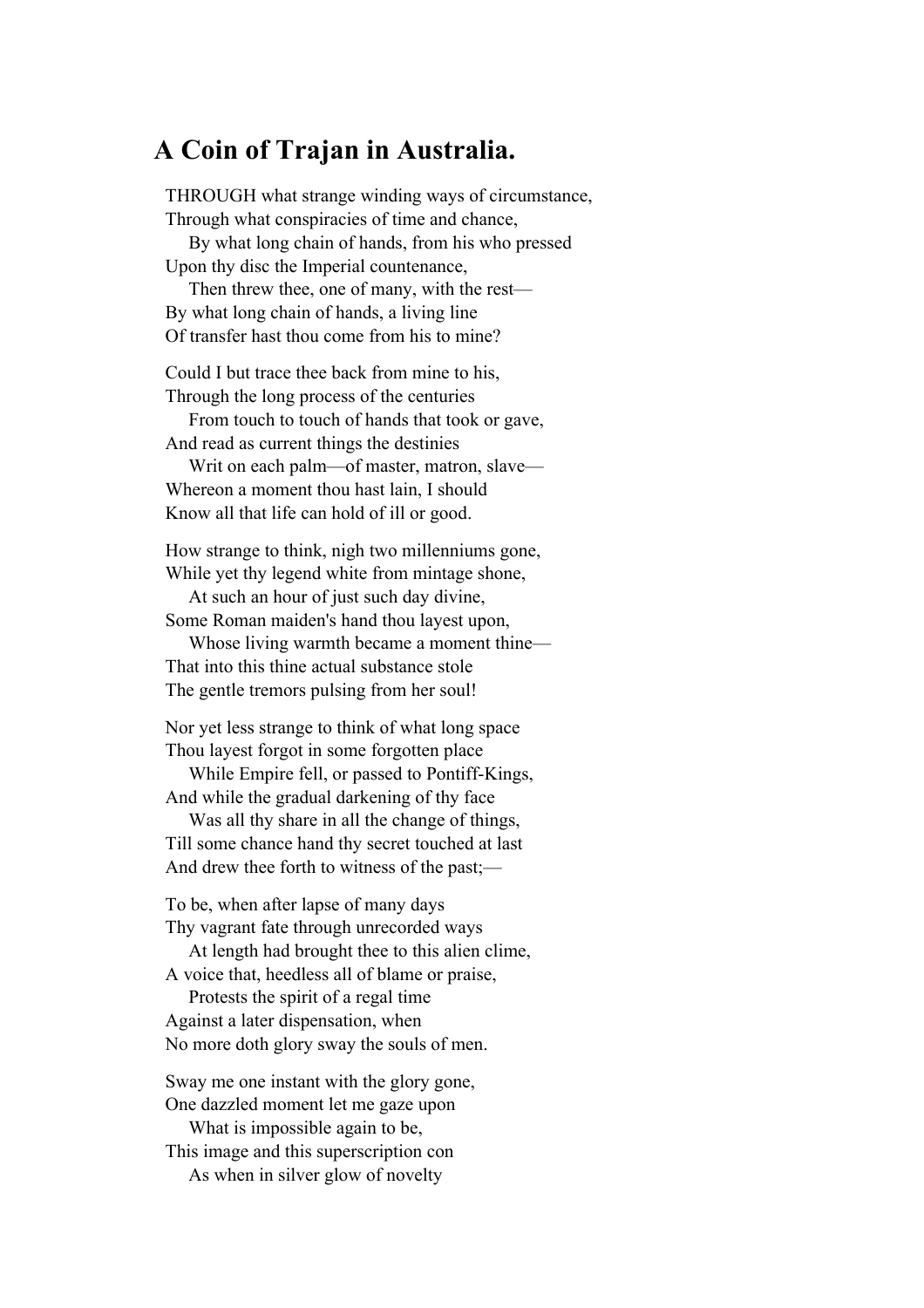They stood for present Empire, and designed A god incarnate throned amid mankind!—

\* \* \* \* \*

Oh, magic disc, responsive to my mood! I saw him on his dizzy altitude, Serene, august, the lord of all the world! Imperial in a space of light he stood, While round his feet in storm-lit turmoil whirled A cloud of striving Dignities, that hid From him all nether woes ill-auguried.

Above distraction, and beyond dispute, The incommunicable attribute

 Of majesty made fiat of his breath; And when all fain of some imagined suit

 I lifted suppliant hands for life or death, And caught his glance of calm Olympian pride, I swooned, and, swooning, "Ave Caesar," cried!

\* \* \* \* \*

The glory-tissued vision, warp and woof, Dissolves before the sense of self-reproof. Ah, foolish-fain of pictured History! *This* in the only land beneath heav'n's roof Where never yet hath manhood bent the knee To man the one sole continent whose sod The foot of regnant kinghood ne'er hath trod!

And yet—and yet—though all around us lies The freest land beneath the o'er-arching skies,

 Rich in a polity of common weal, Is there among us aught that justifies

 The scorn of ancient things? Can we repeal The union 'twixt the present and the past, And place ourselves as first, whom God made last

Because of that which was is that which is; We are the children of the centuries:

 And if our ancients in excess of awe To Caesar rendered even more than his,

We reap their legacy in sense of law; Yea, Freedom conscious grew by stress of thrall The might of one revealed the strength of all.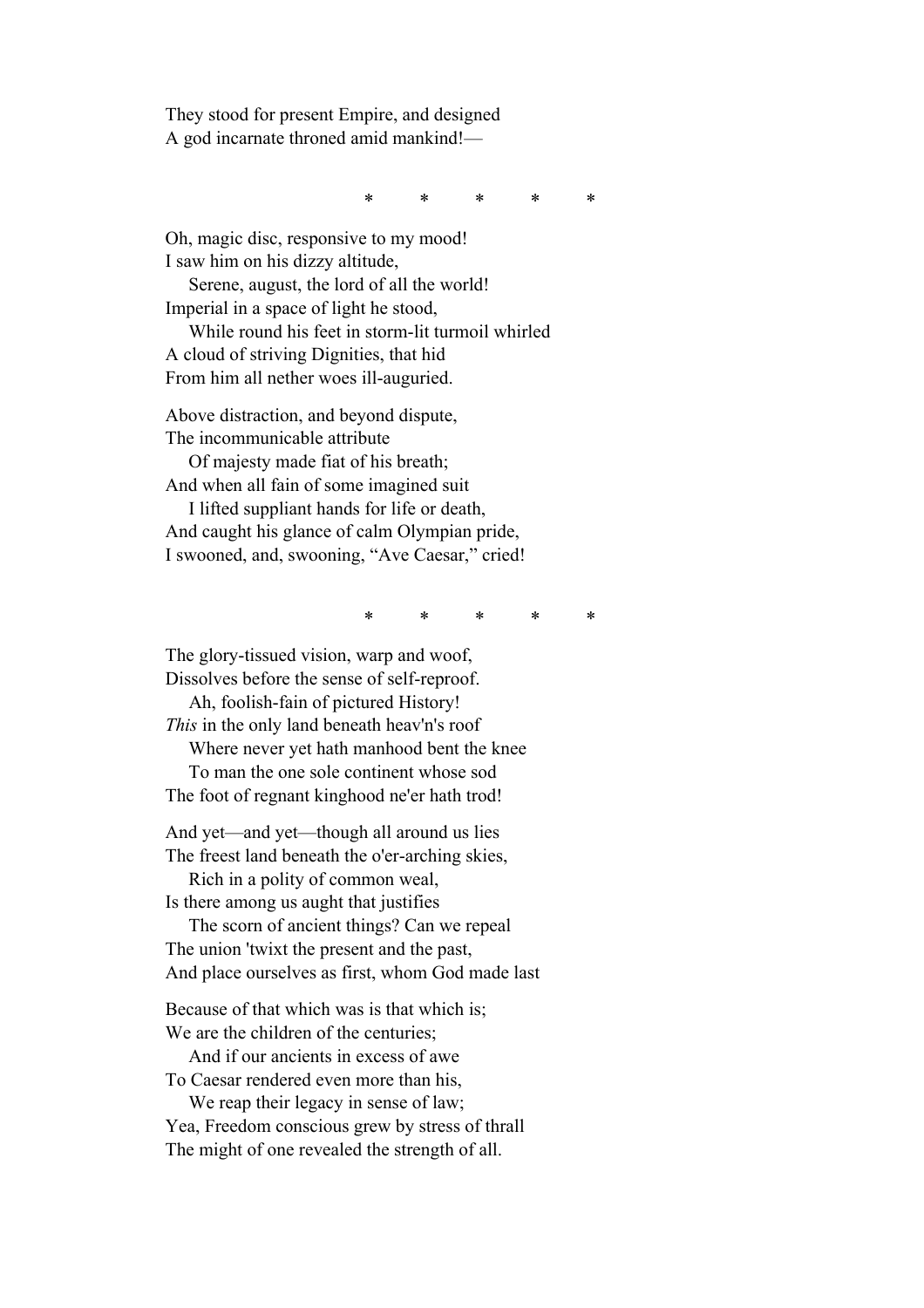# **The Boy Crusader.**

"OH father, is that Jerusalem— Those walls and towers so strong!" "Ho, boy, we are yet in our own fair France, That is only Avignon."

\* \* \* \* \*

"Oh father, are these the Jordan's banks? Let us rest in those vineyards fair" "Ho, boy, these are only the banks of the Rhone, And we may not linger there."

\* \* \* \* \*

"Oh father, I fear them—the waves! the waves! Is Jerusalem over the sea?" "Ay, over the sea and then over the hills—

But cling, my boy, to me."

\* \* \* \* \*

"Oh father, is that Jerusalem, Like a shell of gold in the bay?" Nay, it is only Palermo, boy; And this is Saint Rosalie's day."

\* \* \* \* \*

"Oh father, I feared the sea, but more I fear this burning sand" "Good cheer, my boy; take heart of grace, We tread upon holy land."

\* \* \* \* \*

"Oh father, can it be Holy Land, With all this blood and death?" "That was Acre we stormed, my boy; Now let us to Nazareth."

\* \* \* \* \*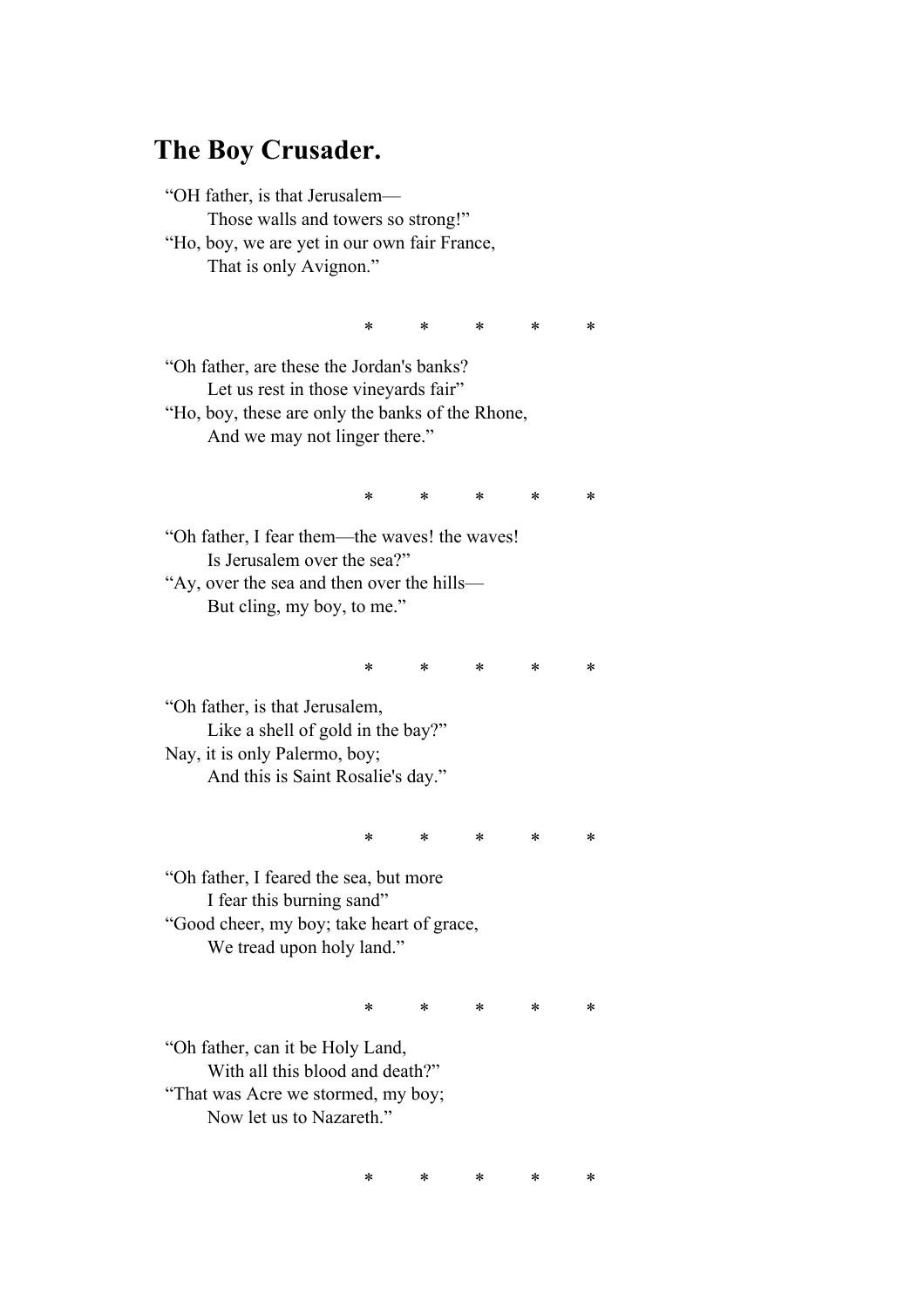"Oh father, the hills are so high—so high! Is Jerusalem very far?" "Hush, hush, my boy, and I'll tell you the tale Of the Kings who followed the Star."

\* \* \* \* \*

"Oh father, the hills are so steep—so steep! Will Jerusalem soon be near?" "Boy, what had it been had you carried the cross, Instead of your father's spear?"

\* \* \* \* \*

"Oh father, I am weary and faint; This must be Calvary!" "Good cheer, my boy; but one hill more; Jerusalem is nigh.

"The men-at-arms have passed the ridge. Hark, boy, how the warriors sing!" "I only hear the sound of harps, And waters murmuring."

'Wake, boy, this is no time to fail! Oh best of happy hours! Behold at length Jerusalem— Its gates, and domes, and towers!"

"Father, I see Jerusalem, Ah, nearer than you deem!" "Your eyes are closed, you see it not, Or see it in a dream!

"Your eyes are closed, my boy, my boy! Your face is to the West!" "Father, I see it overhead, And, oh, so full of rest!

"There are little children clothed in white, And angels leading them; There are streets of gold and gates of pearl! At last—Jerusalem.

"And our little Marie is beckoning me, In her hand a diadem. Father, I must go on before We'll meet in Jerusalem."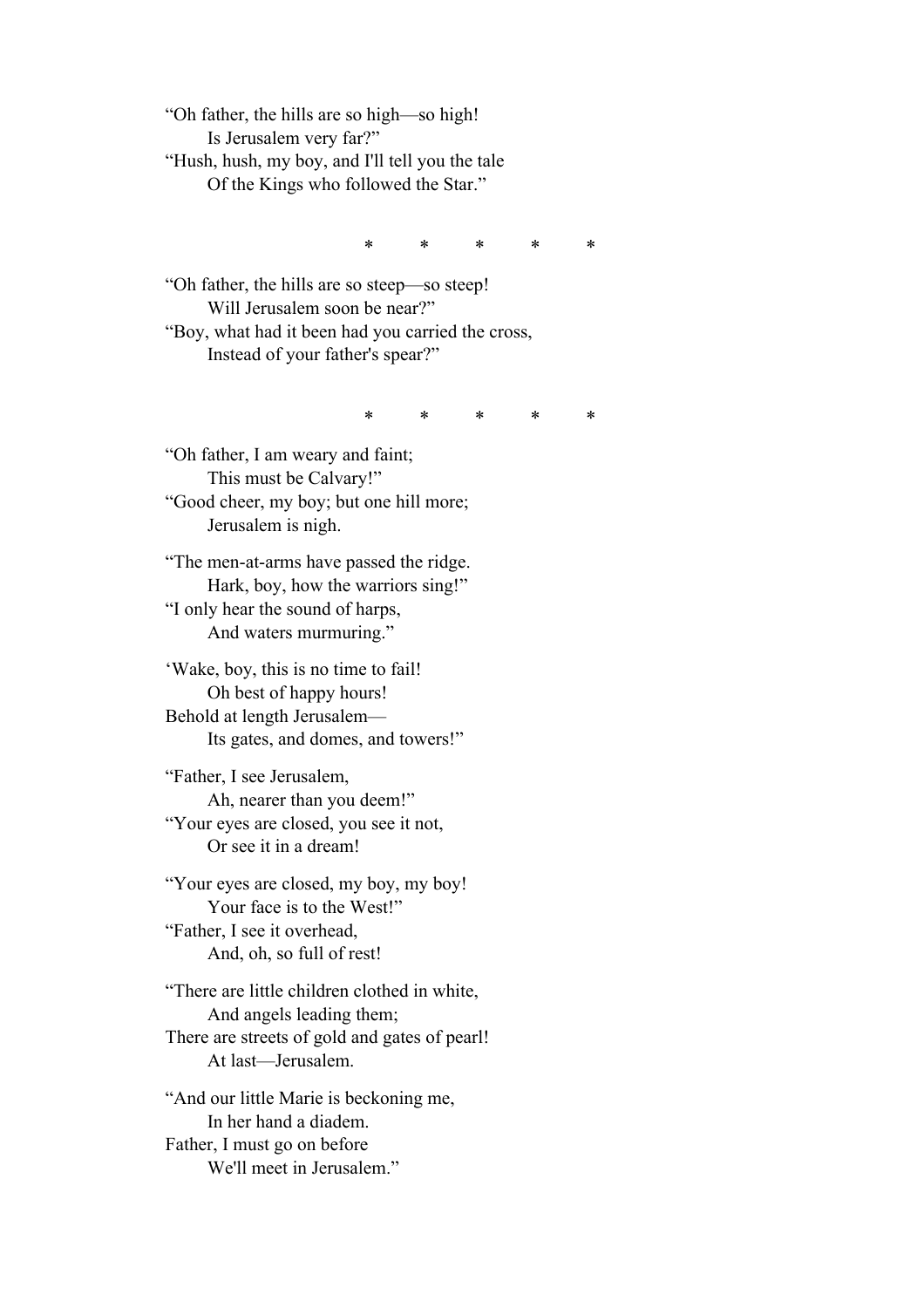# **Had I But Known**

#### *(From the French Version of a Russian Song)*

I LOVED thee! Ah, those vows of love, So fondly made, so soon unmade! I trusted thee all men above— Ah, fatal trust, so soon betrayed. A dream that wore the face of truth Was what I loved. The dream has flown. All, all I've lost, faith, hope and love, Had I but known! Had I but known! Thou weepest. Would that *I* could shed A tear for either joy or grief! But from the heart grown cold and dead There springs no fountain of relief.

Now all my life is tearless pain, My hope forgetfulness alone, And all my speech the one refrain— Had I but known! Had I but known!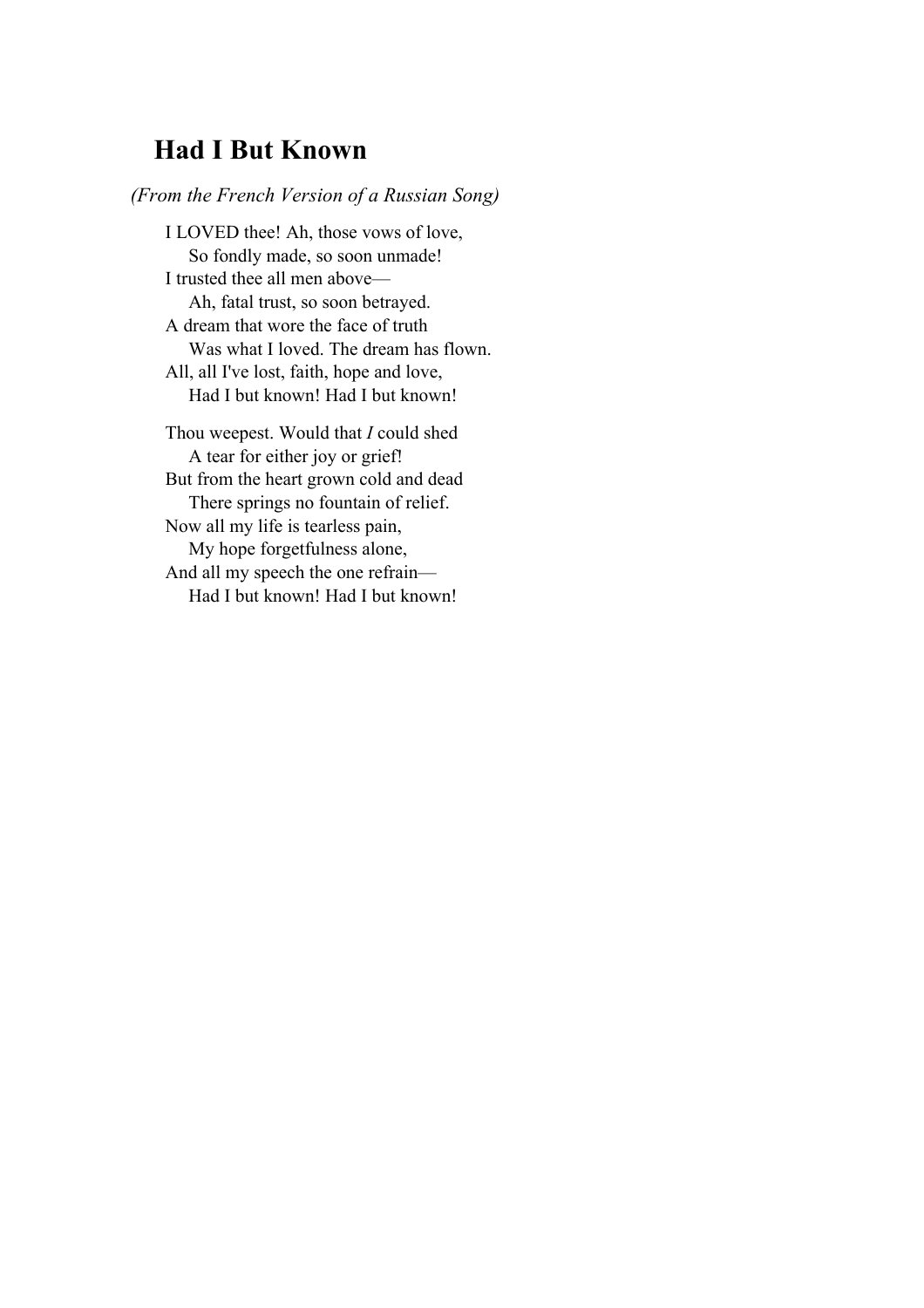### **Once More.**

#### **"INTERMISSA DIU BELLA."**

I HAD not thought again to be A dreamer of such dreams as these. The springtime is no more for me; My summer died beyond the seas. From what untimely source begin These stirrings of the life within?

I had not thought again to taste The bitter sweet, the joyous pain. I dreamed that I had trodden waste, Beyond the power of sun or rain, The soil that grew the passion fruit;— Then, whence this blossom underfoot?

I had not thought again to see Beyond the homely pale of truth;— The lights and shapes of witchery, That glorify the skies of youth,

I only know as perished things;— Whence, then, this flash of angel wings?

How spend the day, yet save the hours? I had my day; the hours are fled. How eat the fruit, yet hold the flowers?

 I ate the fruit; the flowers are dead. Oh, what divine or fiendish art Hath twined fresh tendrils round my heart?

I said, 'tis good to be alone, No alien hand to urge or check. I said, my spirit is my own,

 To loose or bind, to save or wreck. I trod on Love, called Reason lord;— Lo, whence this subtle silken cord?

Oh, who shall tell if this be strength Re-risen, or ghost of old defect? The truth of manhood come at length,

 Or weakness born of purpose wrecked? I only know it is the whole Arch-craving of a hungry soul.

I only know that all the hordes Of buried hopes and jealousies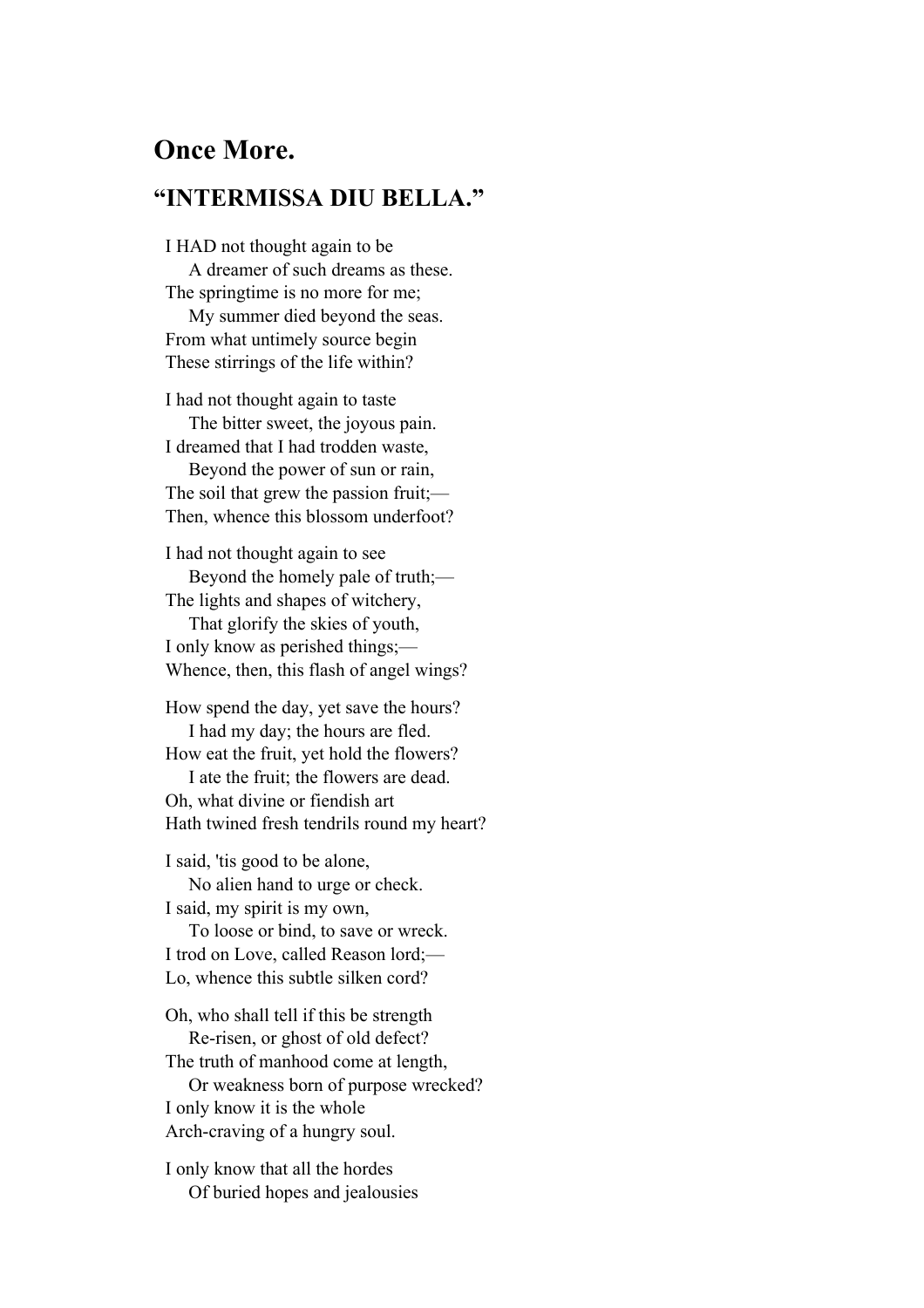Are risen again and crossing swords, And that 'twas but an armistice, A breathing time 'twixt strife and strife, Which I had deemed a peace for life.

Oh! who can tell where duty lies— To urge, repress, advance, or stay? To grasp at Good in Beauty's guise, Or brush the pretty lure away, Ere doubtful war of hopes and fears Consume the hoarded strength of years?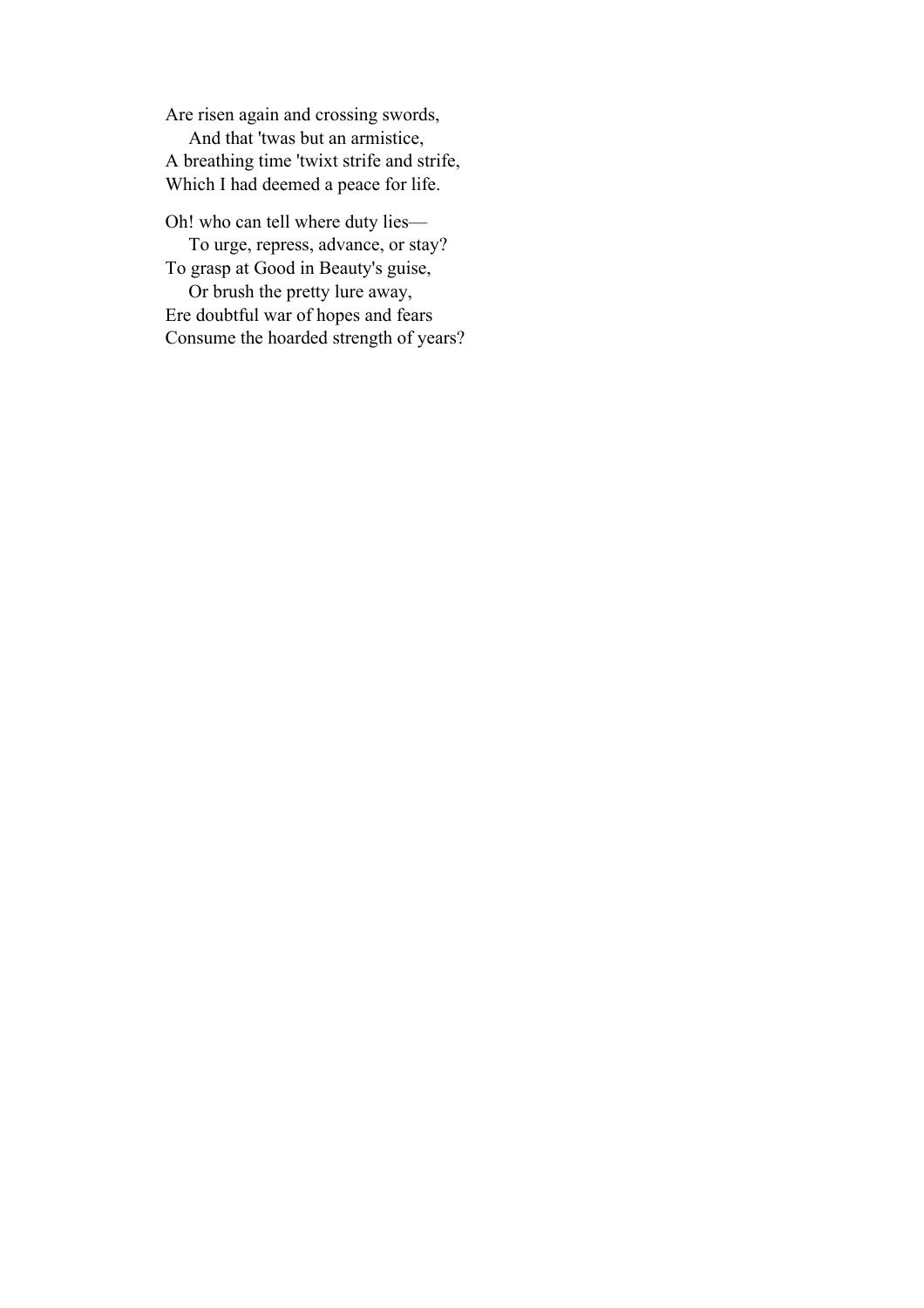# **Stanzas for Music.**

Now once more the world is bright, Gone the clouds that hid the light, Gone the mists that dimmed my sight Gone sigh and tear. As the sunshine after rain Mirth and gladness come again, "Sweet is pleasure after pain," Hope after fear.

Now again the joyous Hours Strew my path with leaves and flowers, Leading where enchanted bowers Bid Love repose. And I follow full of glee, Weary though the way may be, For my love is waiting me There at its close.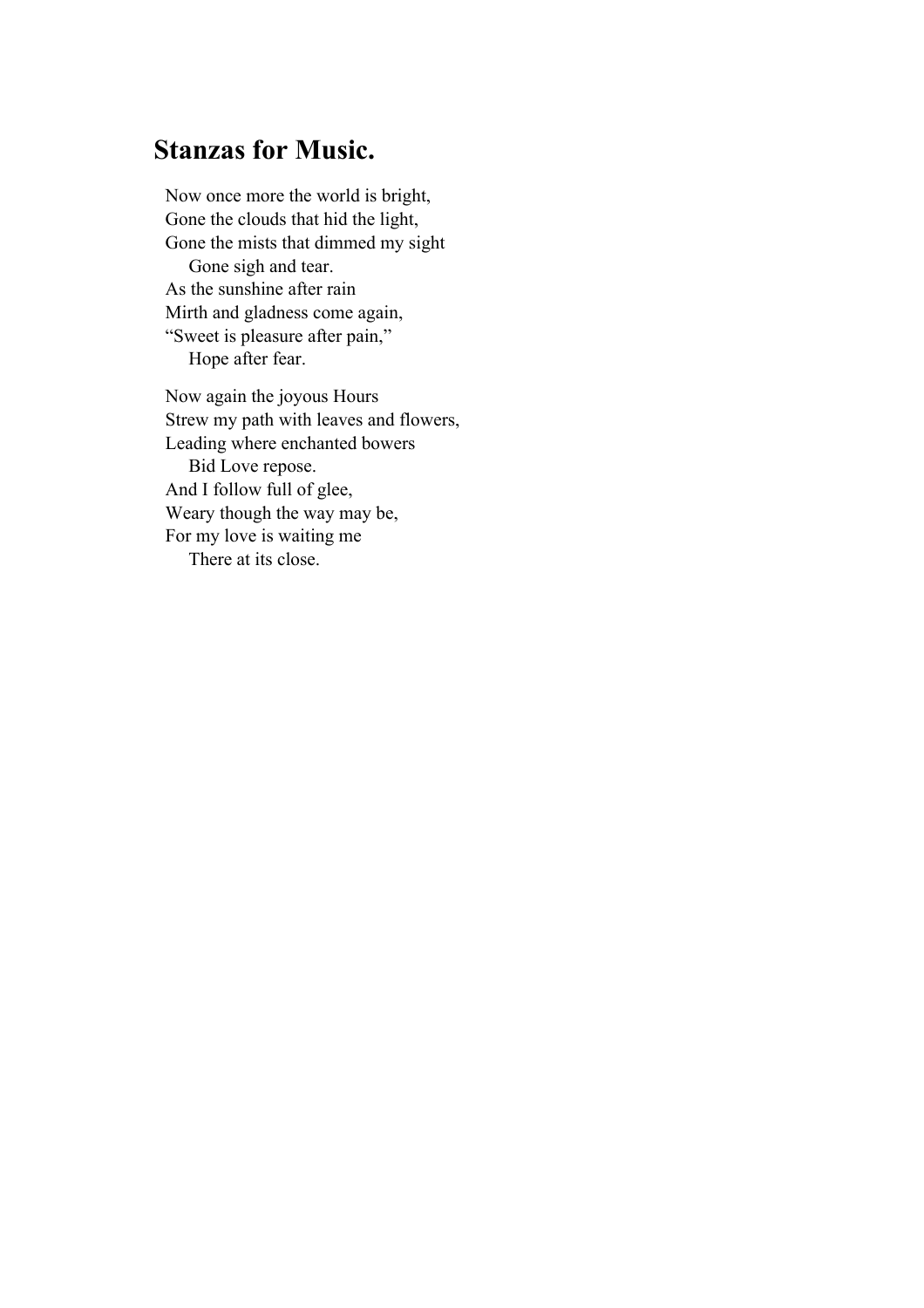# **Song from "Fayette."**

WHY doth the dawning speak of her? What kindred hath she with the morn? Why should my wakening thoughts transfer To her the glow in Orient born? I only know that wheresoe'er Awaketh Beauty, she is there.

Why is the noontide full of her? What kindred hath she with the sun? Why should the whole world's minister Be eloquent alone of one? I only know that wheresoe'er Exulteth Beauty, she is there.

Why is the midnight fraught with her? What kindred hath she with the night? O dreams that are of things that were, Ye change my darkness into light! I know, I know that wheresoe'er Reposeth Beauty, she is there.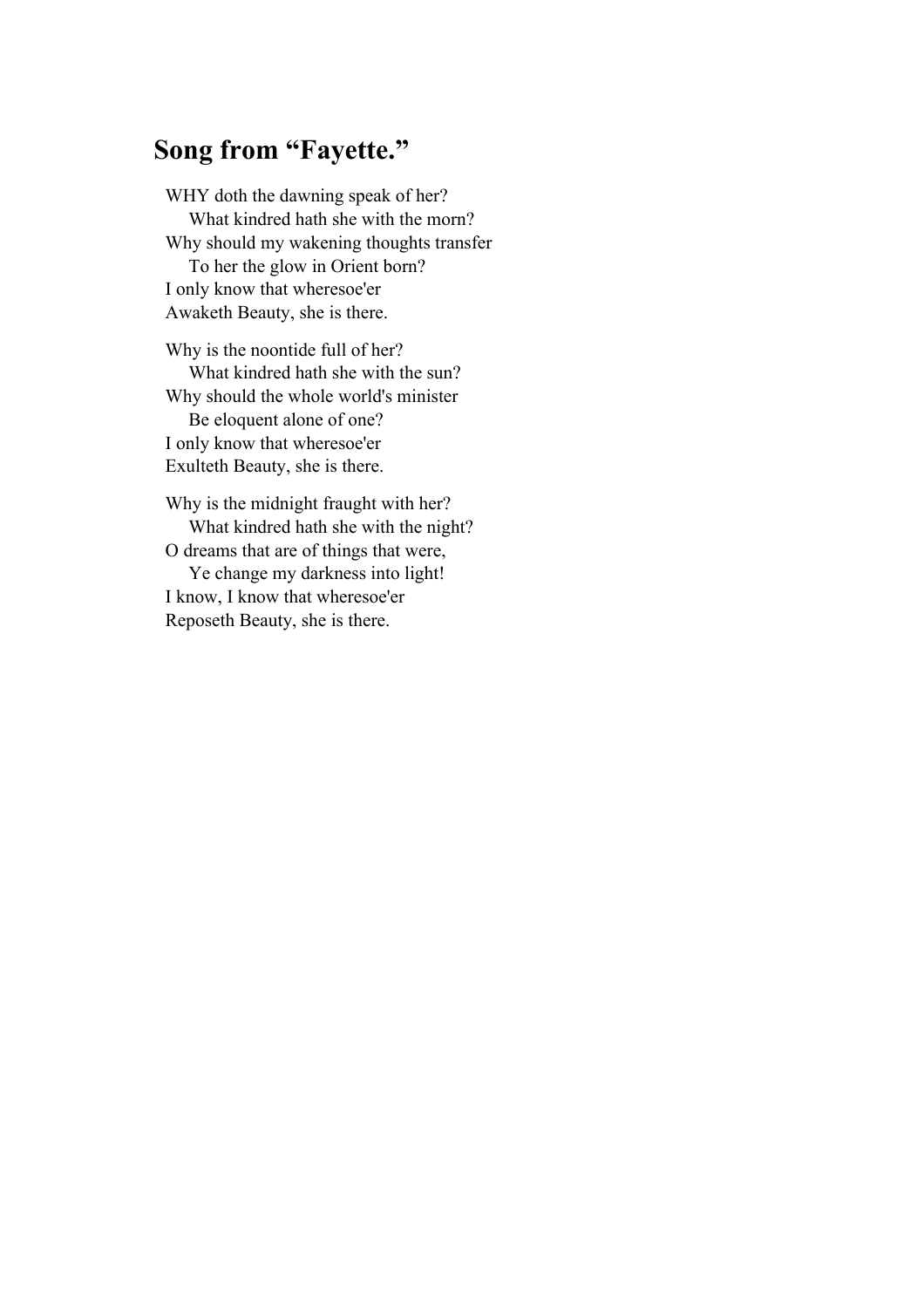### **A Lost Chance.**

 [It is stated that a shepherd, who had for many years grazed his flocks in a district in which a rich tin-mining town in Queensland now stands, went mad on learning of the great discoveries made there.]

JUST to miss it by a hair's breadth! Nay, not miss it! To have held it In my hand, and ofttimes through my fingers run the swarthy ore! Minus only the poor trick of Art or Science that compelled it To unveil for others' good the hidden value, and to pour On a thousand hearts the light of Hope, that shines for *me* no more! To have held it in my hand in vacant listlessness of wonder, Taken with its dusky lustre, all incurious of its worth— To have trod for years upon it, I above, and Fortune under— To have scattered it a thousand times like seed upon the earth! Who shall say I am not justified who curse my day of birth? To have built my hovel o'er it—to have dreamed above it nightly— Pillowed on the weal of thousand lives, and dead unto my own! Planning paltry profits wrung from year-long toil, and holding lightly What lay acres wide around me, naked-bright, or grass-o'ergrown— Holding lightly—and for that I curse—no, not myself alone! For a youth made vain with riot, for the golden graces squandered, Home forsaken, dear ones alienated, Love itself aggrieved, I had sworn a full atonement, to the ends of earth had wandered, Drunk the dregs of expiation, unbelauded, unperceived— Heav'n alone beheld, and—mocks me with what "might have been" achieved! All the cold suspicion of the world I took for my demerit, Its deceit my retribution, its malignity my meed: When Misfortune smote, unmurmuring I bowed my head to bear it, Driven to minister to brutes in my extremity of need— Who shall say *now* it delights not Heaven to break the bruised reed? In the round of conscious being, from the rising to the setting Of Thine imaged self, Thy merciless, unsympathizing Sun, Was there one from hard Disaster's hand so piteously shrinking Whom this boon had more advantaged? God, I ask Thee, was there one? In Thy passionless immunity, Thou knowest there was none! To the wrongs the world hath wrought me, to its coldness and disfavour, To the wreck of every venture, to enduring unsuccess, To the sweat of cheerless toil, the bread made bitter with the savour

Of the leaven of regret and tears of unforgetfulness,

Hadst Thou need to add Thy mockery, to perfect my distress?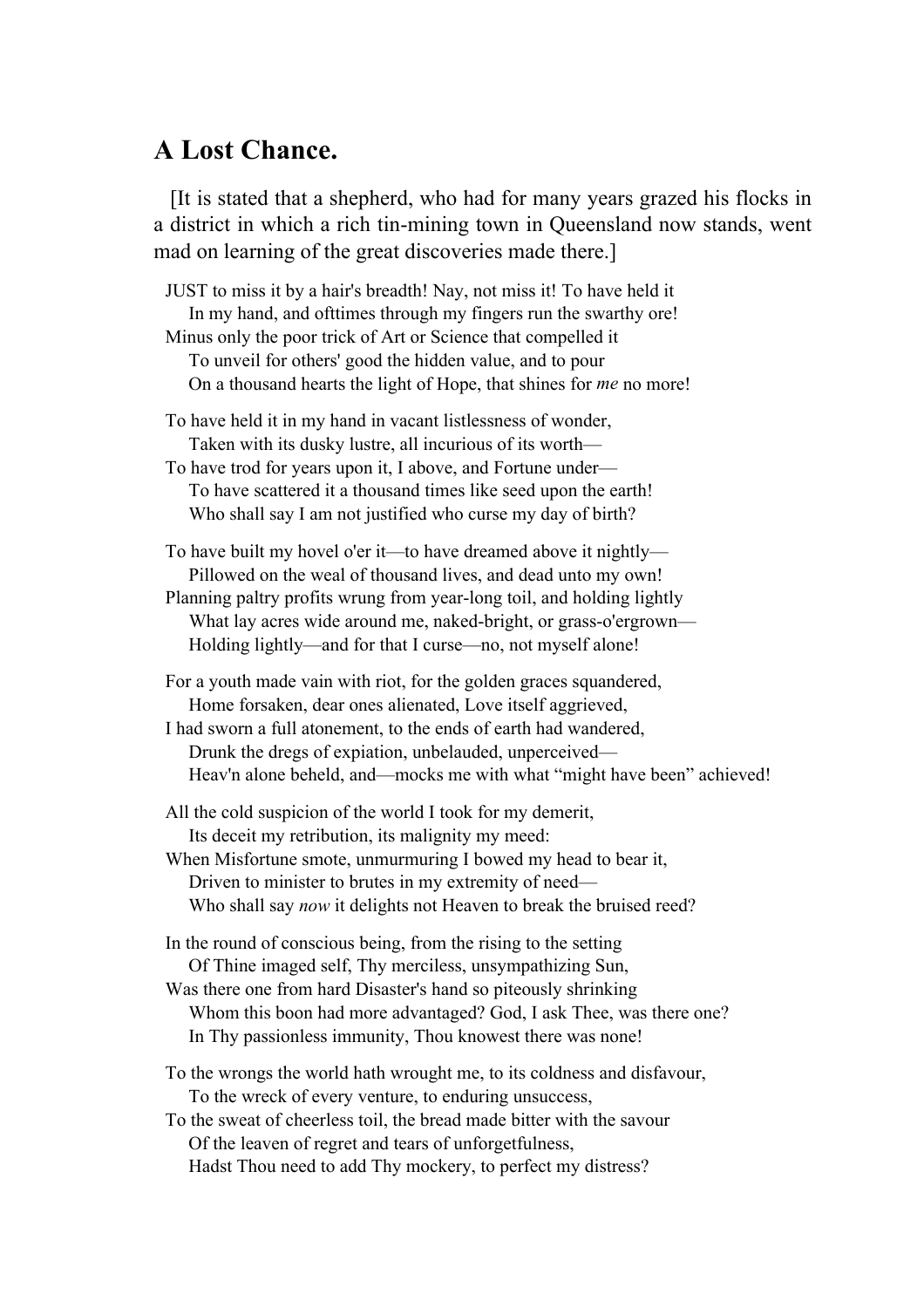For I hold it cruel mockery in man, or God, or devil, To assign the poor his blindfold lot from weary day to day, In the very lap of Affluence, on Fortune's highest level,

 Then, upon the brink of revelation, trick his steps away, And flash the truth upon him when the chance is gone for aye!

I had soothed repulse with hope, matched disappointment with defiance, Or opposed a pliant meekness to the driving storms of Fate:

But—the merely "coming short!" Oh, what remedial appliance, What demeanour of resistance shall have virtue to abate The nameless woe that trembles in the echo of Too Late!

Oh, the might have been! the might have been! the sting of it! the madness! What a wave of the Inexorable chokes my fitful breath!

What a rush of olden echoes voiced with manysounding sadness! What a throng of new despairs that drive me down the path of death! Who is there in heaven who careth? Who on earth who comforteth?

They on earth but seek their own. In eager crowds they hasten thither Where I trod so late unconscious on futurities untold.

And I! I, whose all is gone! The curse of desolation wither— Whom? - Myself, who, year-worn, turn again unto the sin of old? Or the fiends who sold me poison for my little all of gold?

Both! All men! Yea, Heaven! But chiefly those who prosper where I languished! Those who reap the ripe occasion, where in many a wandering line

The old traces of my footsteps, worn in fevered moods and anguished, Now are paths of rich expectancy for other feet than mine! Can I breathe without upbraiding? Shall I die without a sign?

It was mine! *Is* mine, by Heaven! Consecrated to me only, By the sacred right of service, by the pledge of weary years! By the bond of silent witness, by communion dumb and lonely, By the seal of many sorrows, by the sacrament of tears!

Mine!—The echoes laugh, and fiends of hell are answering with jeers.

\* \* \* \* \*

Where am I? and who are these?—Nay, nay. Unhand me! Let me go, sirs! I am very very rich! I've miles on miles of priceless ore!

I will make your fortunes—all of you!—and I would have you know, sirs— There is not a single sheep amissing—Loose me, I implore! It is only sleep that ails me—let me sleep—for evermore!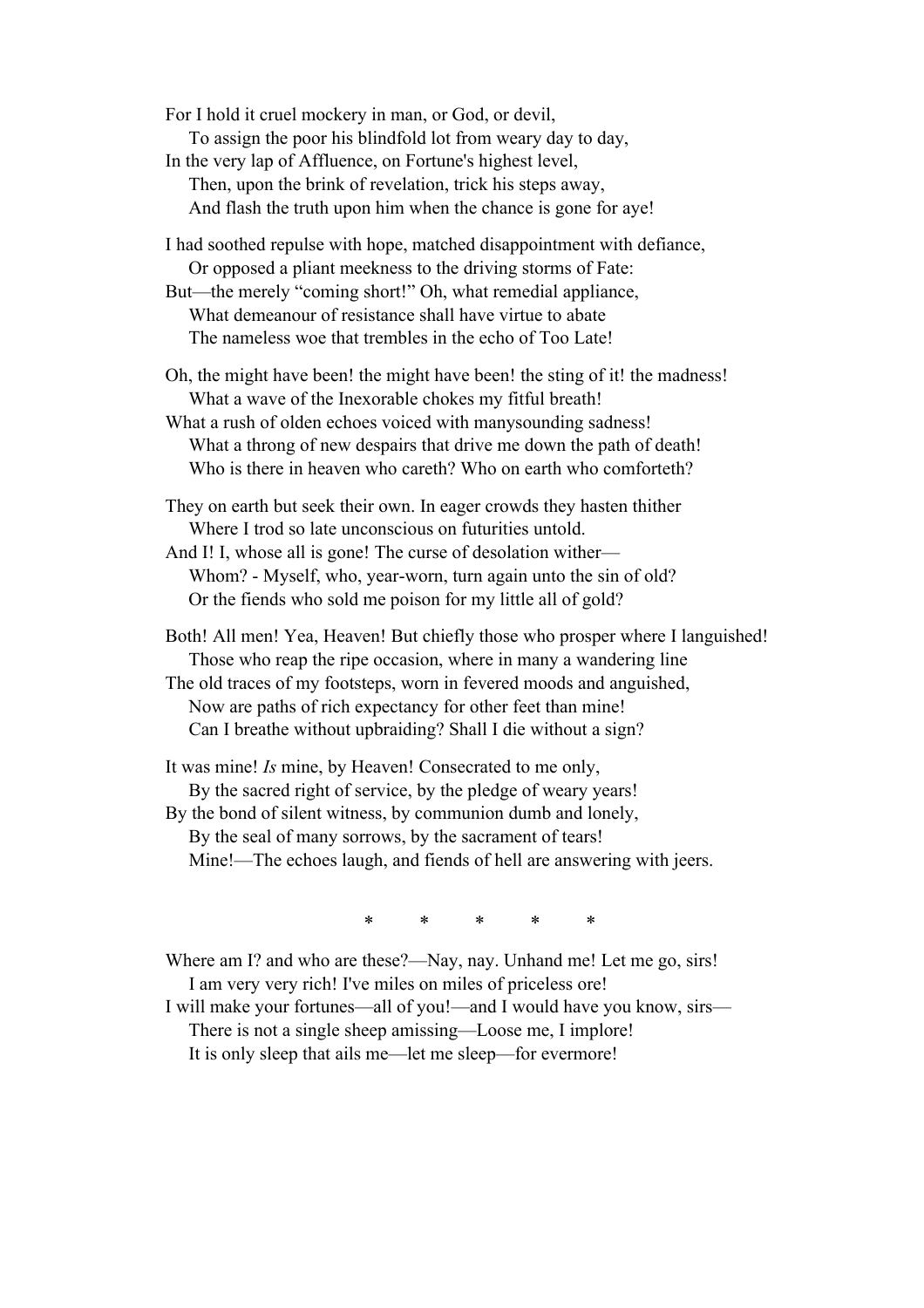# **Adelaide Ironside.**

(*Australian Painter. Born at Sydney, 17th November, 1831. Died at Rome, 15th November, 1867*.)

#### **[GUARDIAN ANGEL.]**

KNOWEST thou now, O Love! Oh pure from the death of thy summer of sweetness!

Seest thou now, O new-born Delight of the Ransomed and Free!

We have gathered the flower for the fruit; we have hastened the hour of thy meetness;

For thou wert sealed unto us, and thine Angel hath waited for thee.

Not in disdain, O Love! O Sweet! of desires that are earthly and mortal, Not in the scorn of thine Art, whose beginning and end is Divine,

So soon have we borne thee asleep through the glow of the uttermost portal, But in the ruth of high souls that have travelled with longings like thine.

Nothing is lost, O Love! O mine! and thy seemingly broken endeavour

Here re-appeareth, transfigured as thou; yet the Art of thy youth;

And the light of the Spirit of Beauty is on it for ever and ever; For Art is the garment of Praise, and the broidered apparel of Truth.

Seest thou now, O Love! how Art, in a way to mortality nameless, Liveth again, soul-informed, love-sustained, self-completing, for aye?

How thy heart's purpose was good, and the dream of thy maidenhood blameless,— How thy fair dawn is fulfilled in the light of ineffable day?

Seest thou now, O Love! O Fair! how the high spiritlife is Art regnant—

Art become bliss, and harmonious response to the Infinite Will?

Fused and transfused into Love, with the germs of eternity pregnant— Crowned as the law of the beauty of Holiness; throned, yet Art still?

Not then in vain, O Love! thy dawn, nor the dream of thy holy ambition; Never a trace of thy finger hath witnessed for Beauty in vain;

In the bloom of the noon of thine ardour thy soul became fair for fruition; We have smitten the green into gold but to spare thee the harvest of pain.

Nothing that came from thy hand, O Love, made void, cut off, evanescent,—

From the infantile essay that strove with the weapon of outline alone,

To the Angels thou lovedst to portray with luminous plumes iridescent,

Till thy soul drew so near unto us that we took thee for one of our own.

Now may'st thou trace, O Heart! Sweet Heart! from on high all the way I have led thee,

 From the youth of a world in the Seas of the South to unperishing Rome; For the lure of thy following soul was the sheen of my wings that o'erspread thee, Flushing with reflex of glory the path of thy pilgrimage—home.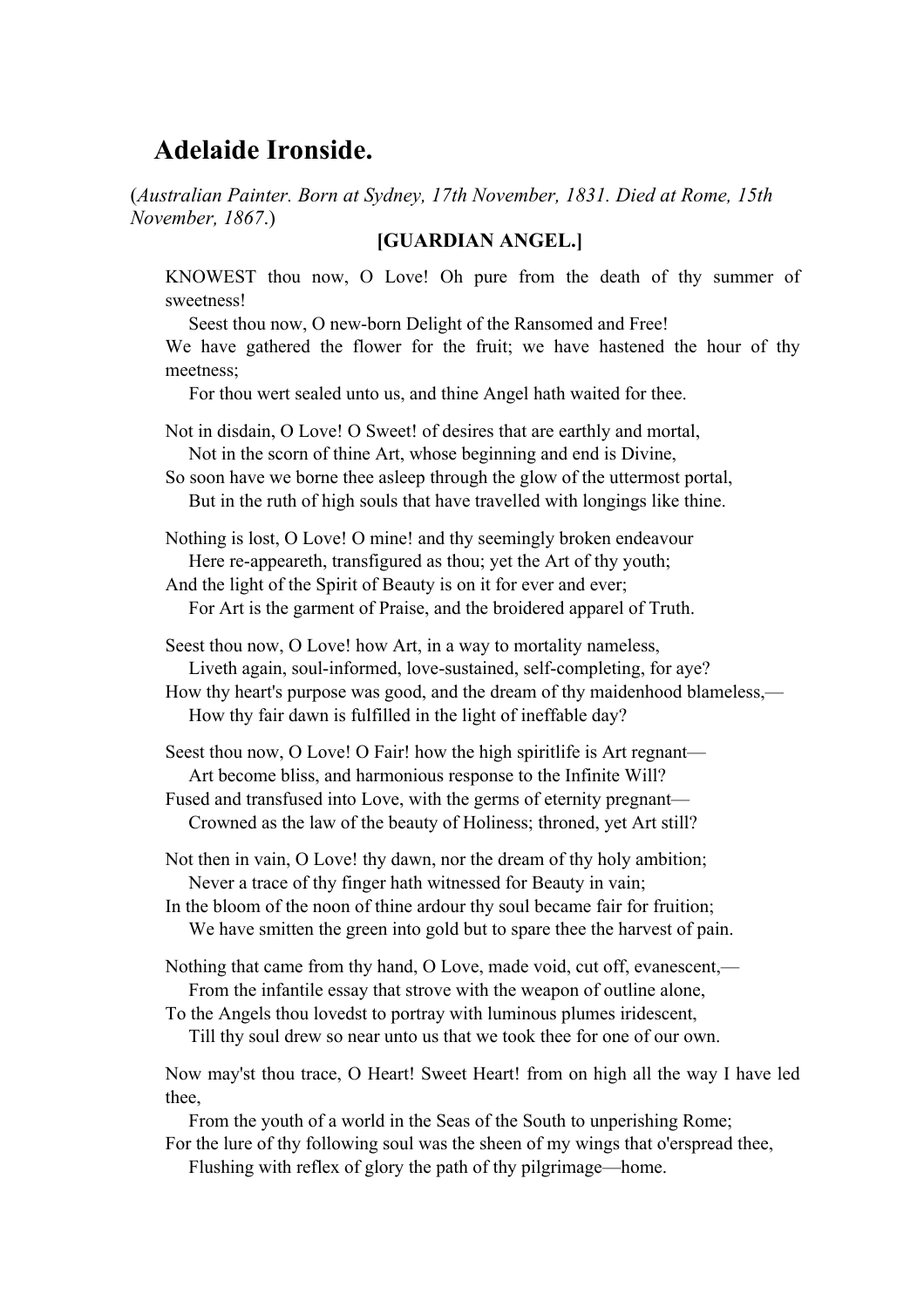By the way of the age of the world I have chosen to lead thee to glory;

 Of the wine of the might of the world have I given thee to drink ere thou slept; Where the Masters have walked I have laid thee, ensphered with the darlings of story;

I have waked thee a perfected spirit; matured, yet thine innocence kept.

There, too, I led thee to feed thee with prescience and keen imitation Of the art-adjuvant Grace that hath given thee, a love-gift, to me;

By the work of my hands did I wake in thee foretaste of Transfiguration,— For thine Angel once wrought upon earth as thou; and his work thou didst see.

Now is thy spirit, O Love, in mine. In thy heart I behold thou dost know me. I looked for thy glad recognition; no converse of aliens is this;

Oft when thy longings went upward, thy soul, like a mirror below me, Caught my own loveliest visions in shapes of Elysian bliss.

Name me not now, O Love! O mine! for the name of my days of wayfaring Still hath the note of a fevered desire, and an echo of pain.

Come thou, O Gift of long hope, to the home of thine Angel's preparing! There I shall show thee the mercy of God, and the things that remain.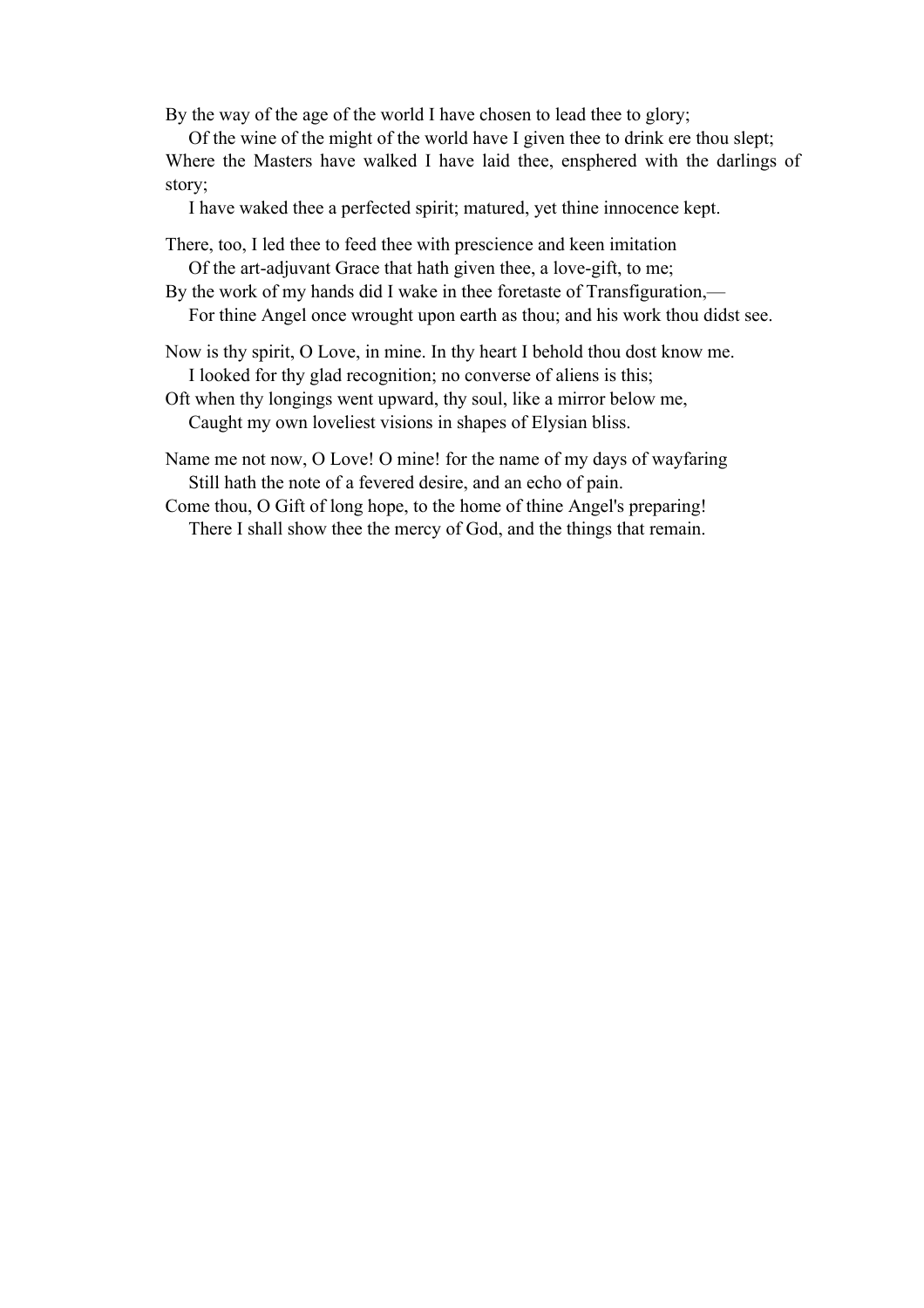### **The Chamber of Faith.**

THERE'S a room in my soul that has long been closed; Many and many a year has passed Since I stood at the door and looked my last On the things within, all seemly disposed In the curtained obscurity, nevermore To be lit of the sun through window or door;—

Looked my last with a sense of crime, On the smooth white bed where my dead had lain, At the cross I had left on the counterpane, Having kissed it twice and a long third time Ere I laid it down where the head had been, With a rose for the breast, and a lily between;

At her altar-table, where, side by side, Lay her Bible, her Hymnal, her Book of Prayer; At her silent harp, at her hallowed chair, Where, ever at morning and eventide, With her hand on my head, and my head on her knee, I had knelt, that her blessing might rest on me;

At saint and angel on wall and screen, Painted, and carven, and silken wrought, At flower and bird, by her hand and thought Moulded to meanings of things unseen; At the sombre recess where, dimly descried, Hung the shadowy form of the Crucified.

Looked my last with a sense of crime, As one who, free of intent to slay, Hath yet unwitting made wide the way For death to enter before his time; For, had I not strayed from her sheltering side, Peradventure my mother had not died.

For this was the Chamber of Faith, my Mother, Faith that was Mother, and Sister, and Wife, Joy of my joy, and life of my life, Fair as none else was fair, loved as no other, Mother to nourish me, Sister to cheer, Wife to be dearest of all held dear.

And all of her now was the void she had left, And a stillness that even a sigh had profaned— Gone, with her mysteries unexplained, And all her tokens of purport reft,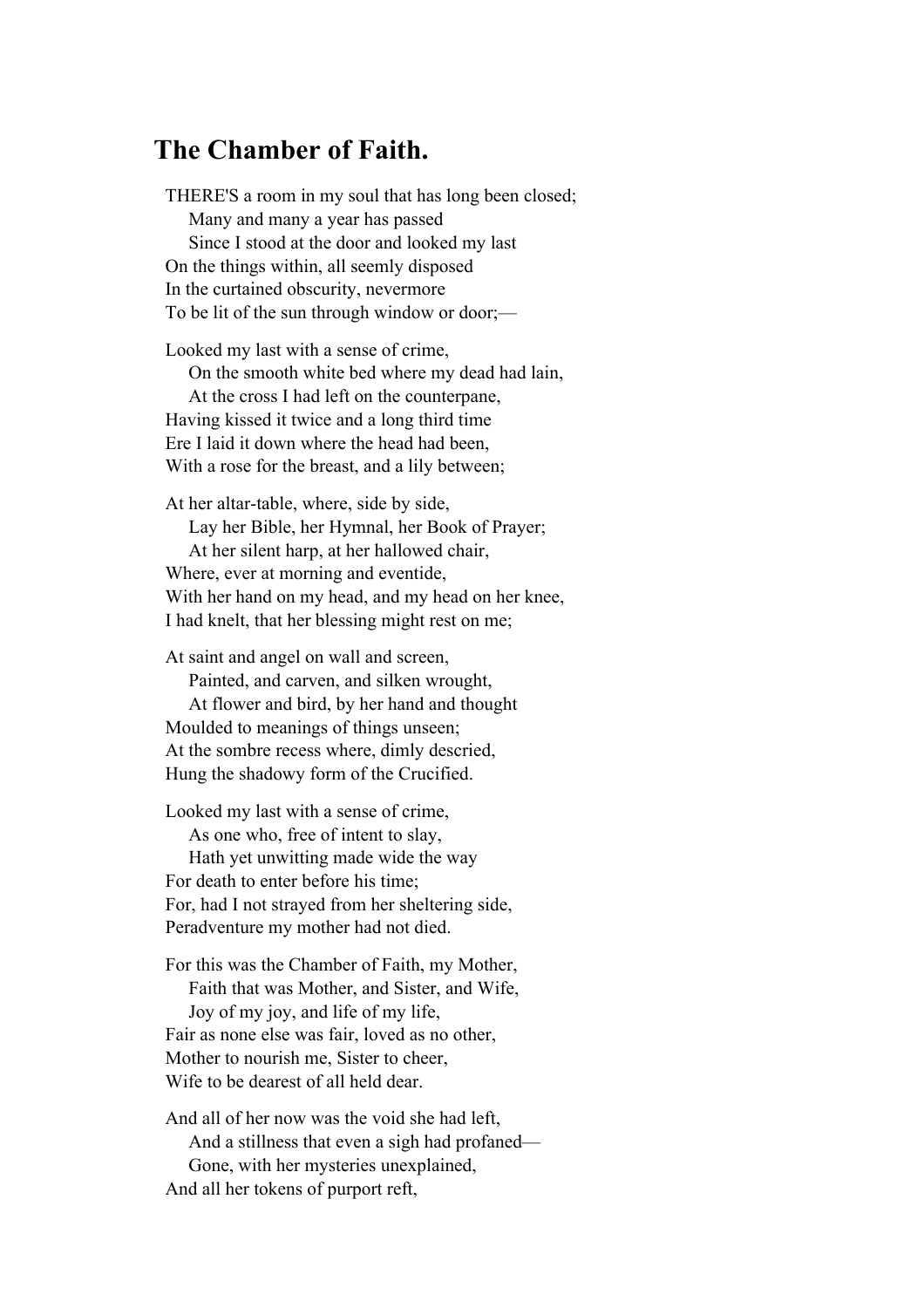Save the reproach I seemed to trace In the dumb appeal of each angel face.

So I closed the door and departed—alone: And all these years I have dwelt aloof, In a turret chamber over the roof, With undarkened outlook on all things known, On horizons that ever enlarge and withdraw, On the boundless realms of immutable law.

Bereft of Faith, but redeemed from fear, With enfranchised vision, with reason free From the bondage of ancient authority, I say to myself it is good to be here, High o'er all vain imaginings, And face to face with the truth of things.

But at times, in the night, to the drowsing sense The sound of a harp played long ago Floats faintly up from a room below, The old music of love and reverence, And I wake, and, behold, all unaware, I have left my bed, and am kneeling in prayer.

It is thus to-night, and with heart oppressed By the heavy hand of the truth of things, I am fain of the old imaginings, And a hope arises within my breast, That beyond the beyond and above the above There yet may be things that I know not of.

I will go down to the Chamber of Faith; Perchance in her symbols I yet may find Some meaning missed, some drift undivined, Some clue to a refuge this side of death, Where Reason and Faith, where Man and Child, Where Law and Love may be reconciled.

> \* \* \* \* \* \* \* \* \* \*

I stand in her precincts, alien, estranged,

A waking man in a place of dreams.

How ghostly the room in the lamplight seems!

Yet all is familiar, all is unchanged;

All that was fair, still fair to see,

Save the flowers, which have withered—for these were of me.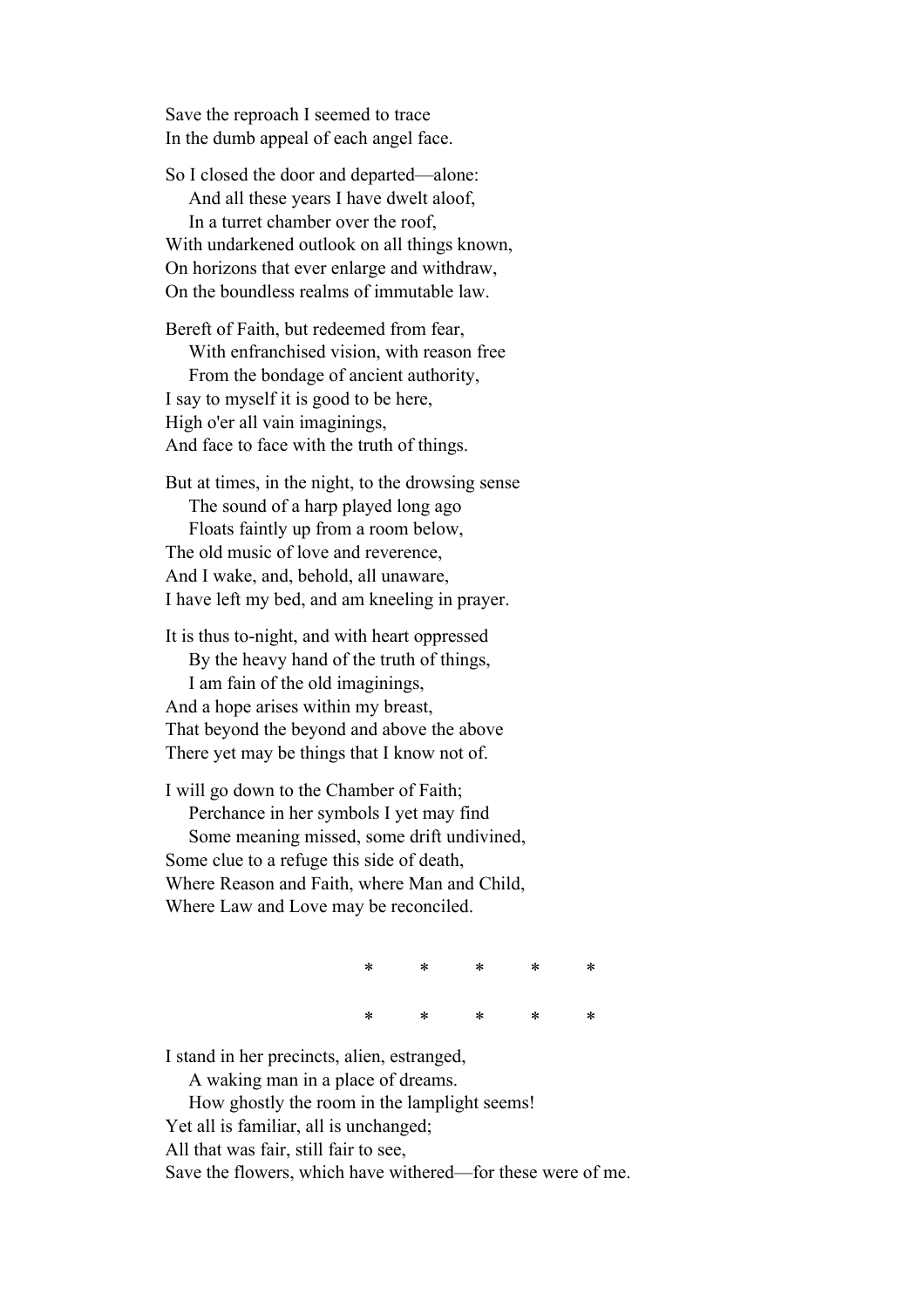Frescoed seraph and carven saint Gaze on me still with their wistful appeal, Oh, Heavenly Ministries, would I could feel Some thrill of response however faint, Some touch, some grace of the olden days That would quicken my heart to prayer and praise!

Lo, for a moment, I burn to accost Your Lord of Love in the old sweet way; I seize the harp and begin to play, But the chords are loose and the key is lost, And the sudden dissonance shatters the mood Wherein the unseen is the understood—

Shatters the mood and arrests the thought, The fluttering thought that essayed to soar To the region where seraph and saint adore, To the sphere where the wonders of Faith are wrought,

And her symbols decline to pigment and stone As I lapse again to the seen and known.

Wherefore, then, should I linger here? What is it I seek to understand? I open her Scriptures with random hand, And I chance on the words of the holy Seer Which one of old in his chariot read, "He was led as a sheep to the slaughter is led."

And I turn to the Christ. Though my lamp grows dim, I can see the tortured arms outspread, The broken body and drooping head, And I would I could weep as I wept for Him, And I cry as I bend the unwonted knee, Quicken me Jesu! Quicken me!

Thou in whom God and man are met— (If indeed the twain in one can meet)— Quicken me, Lord, as I kneel at Thy feet! By Thine Agony and Bloody Sweat, By Thy Cross and Passion, Thy Death, Thy Grave, Save!—(if indeed Thou hast power to save).—

By Thy rising again—(if indeed Thou didst rise)— Oh, if and if! Oh, doubt upon doubt! I cannot pray. My light flickers out, And the Christ is hid from my straining eyes, And my groping hands, in the darkness drear Clasp but an image. The Lord is not here.

Oh, ye who have taken away my Lord,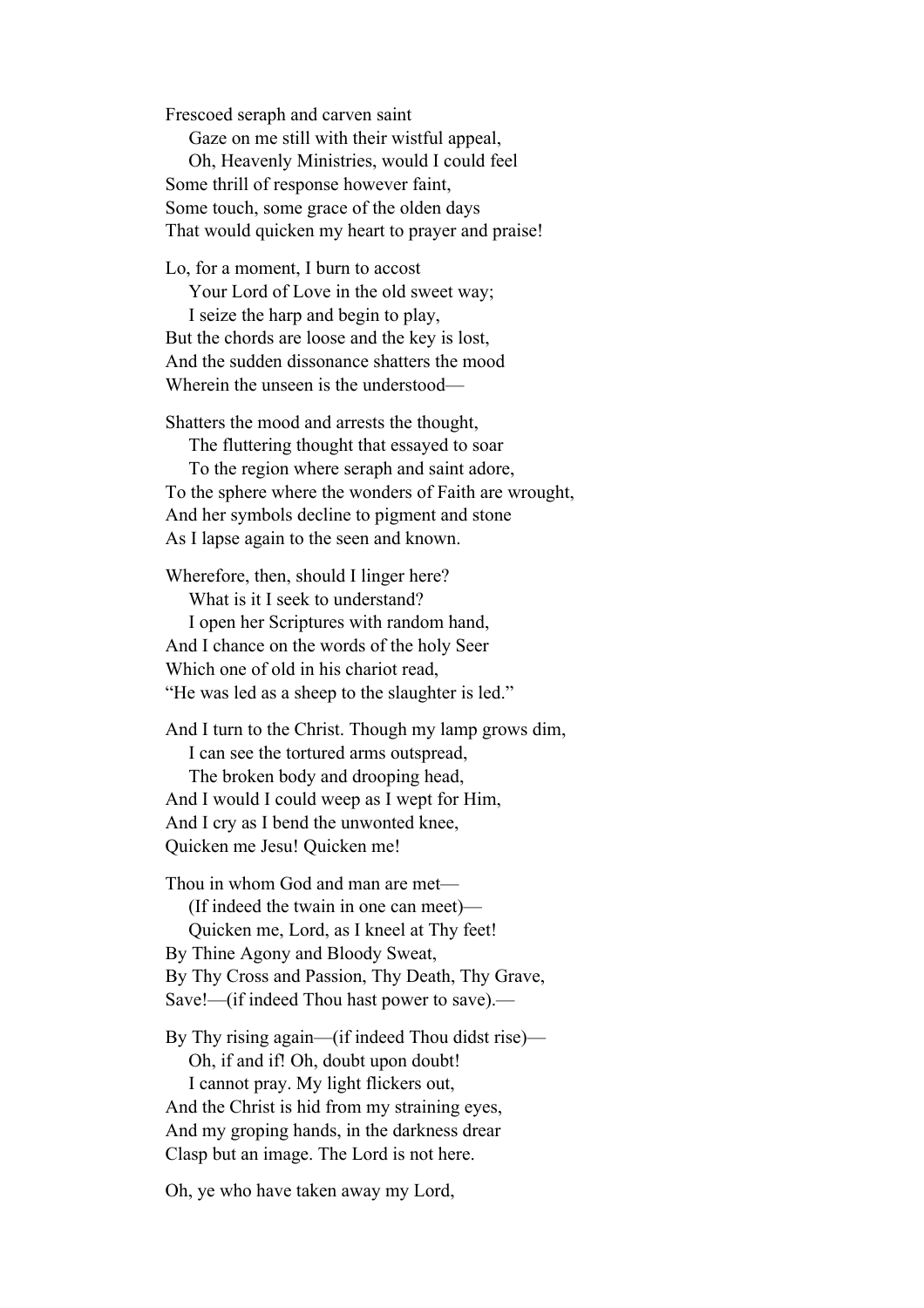In these palsied lips that are powerless to pray, In this fount run dry, in this life grown grey, Behold your exceeding great reward! Oh, gather the strong to your side if you will, But leave to the weak our Saviour still!

Why shame myself thus with a witless plea? There is none, there is none that hath taken away. I alone did kiss and betray; But with tears I did it; and, oh, it may be That this way Renunciation lies That Faith herself is my Sacrifice!

And who knows but beyond the narrow scope Of these chamber walls, she lives again, A transmuted force unnamed of men, One wave whereof is this trembling hope, That beyond the beyond and above the above, There yet may be things that we know not of?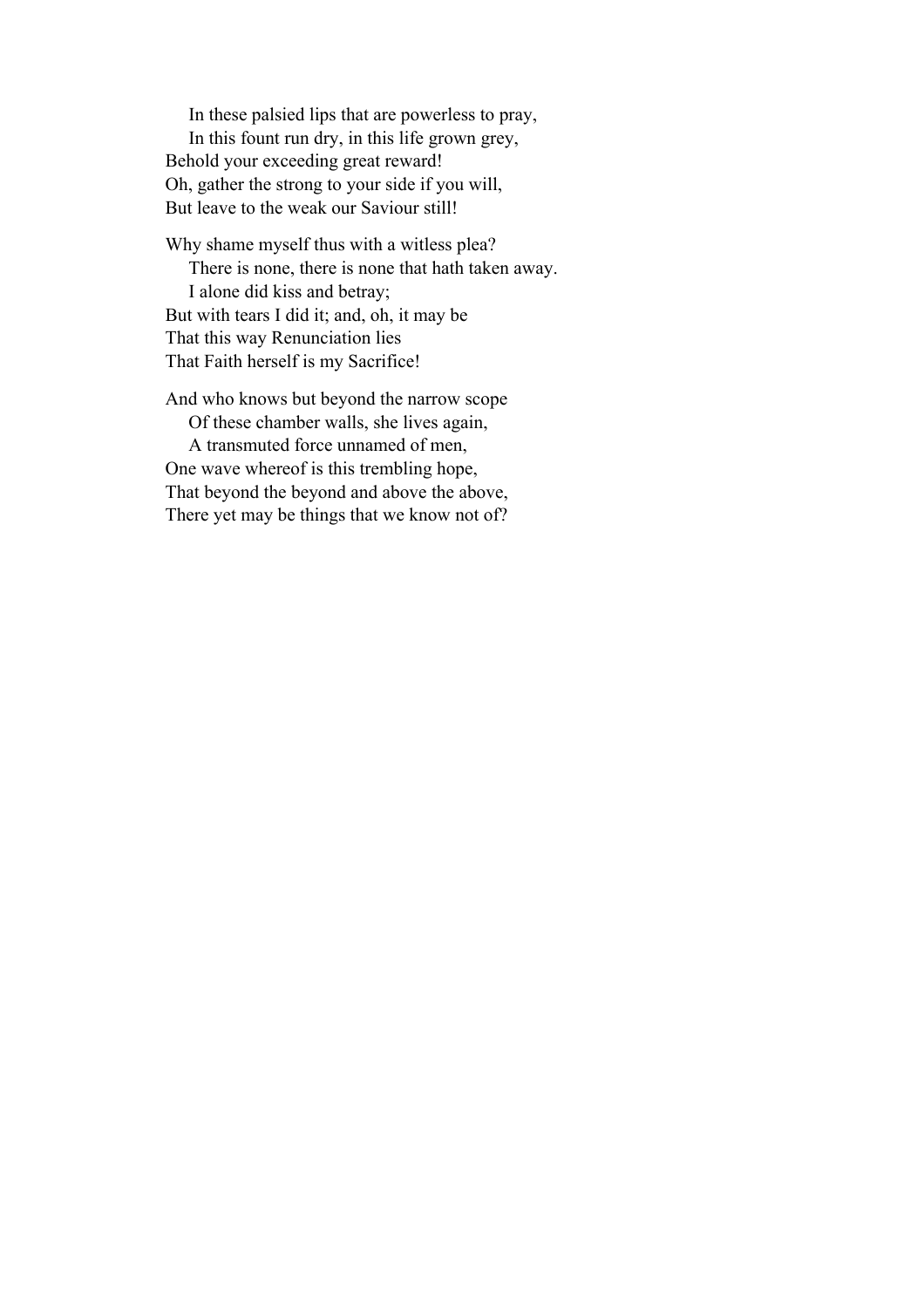### **Stabat Mater.**

NIGH the cross with sorrow laden, Weeping stood the Mother-maiden While her Son in torment hung: Sadly moaning, deeply wailing, Now the cruel sword prevailing Pierced her soul with anguish wrung.

Oh how sad that spirit lowly, Blessèd Virgin, pure and holy, Mother of the Only-born. She with bitter grief and sighing, Piteous Mother of the dying, Saw her son with anguish torn.

Who could, tearless, thus behold her, While such agonies enfold her, Mother of the Crucified? Who could see the Christ before him See his Mother grieving o'er Him, And unpitying turn aside?

In His torment she beheld Him, While the cruel scourge compelled Him Others' sins to expiate, Saw her Son so meek and tender Forth His stainless spirit render, Hers, yet dying desolate.

Mother, fount of all affection, Let me, bowed in sore dejection, Share the grief and bear the rod. Let my soul with ardour glowing, Hence abound to overflowing With the love of Christ my God.

Holy Mother, pierce my spirit With the wounds for my demerit Borne upon the accursed tree. Let me, keenly sympathising, Feel the torment agonising, Of the cross endured for me.

Tear for tear, thy sorrow bearing, Be it mine, thine anguish sharing,

While I live to weep with thee, With thee at the cross abiding,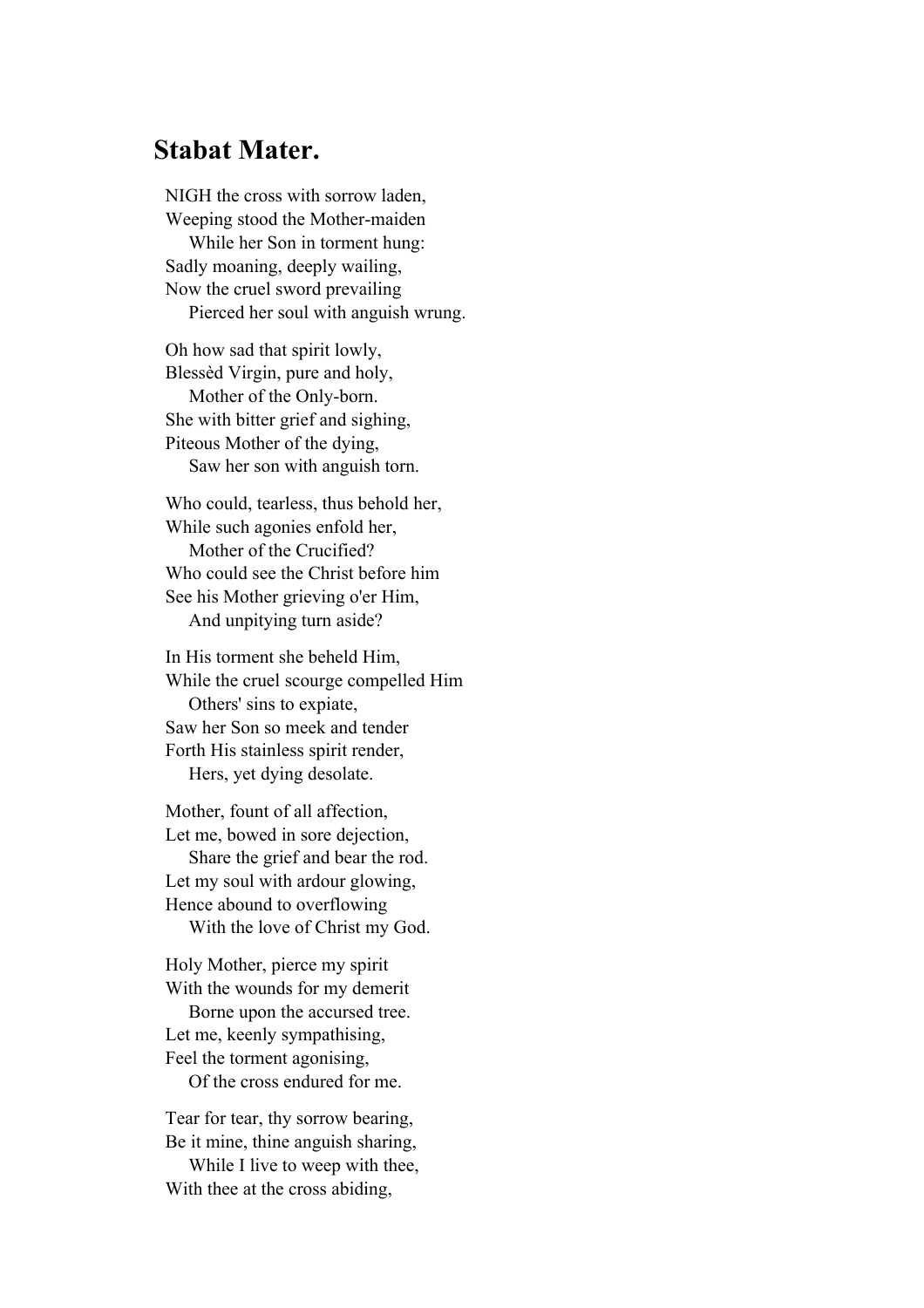With thee mournful watch dividing, This I ask thee tearfully.

Virgin, virgins all excelling, May my spirit near thee dwelling, Feel thy bitter grief its own; Share the Saviour's dark affliction, Passion, scourge, and crucifixion, Pang for pang and groan for groan.

Pierce me till my spirit bleedeth, Pierce me till my sense recedeth, Blood-enraptured clean away. Virgin blest when time is ended, Be my soul by thee defended, In the dreadful Judgment Day

Christ, when hence my soul is fleeting, Through thy mother mercy meeting, Be the palm of victory given. When this mortal bond shall sever, Take my spirit home for ever, To the glorious rest of Heaven.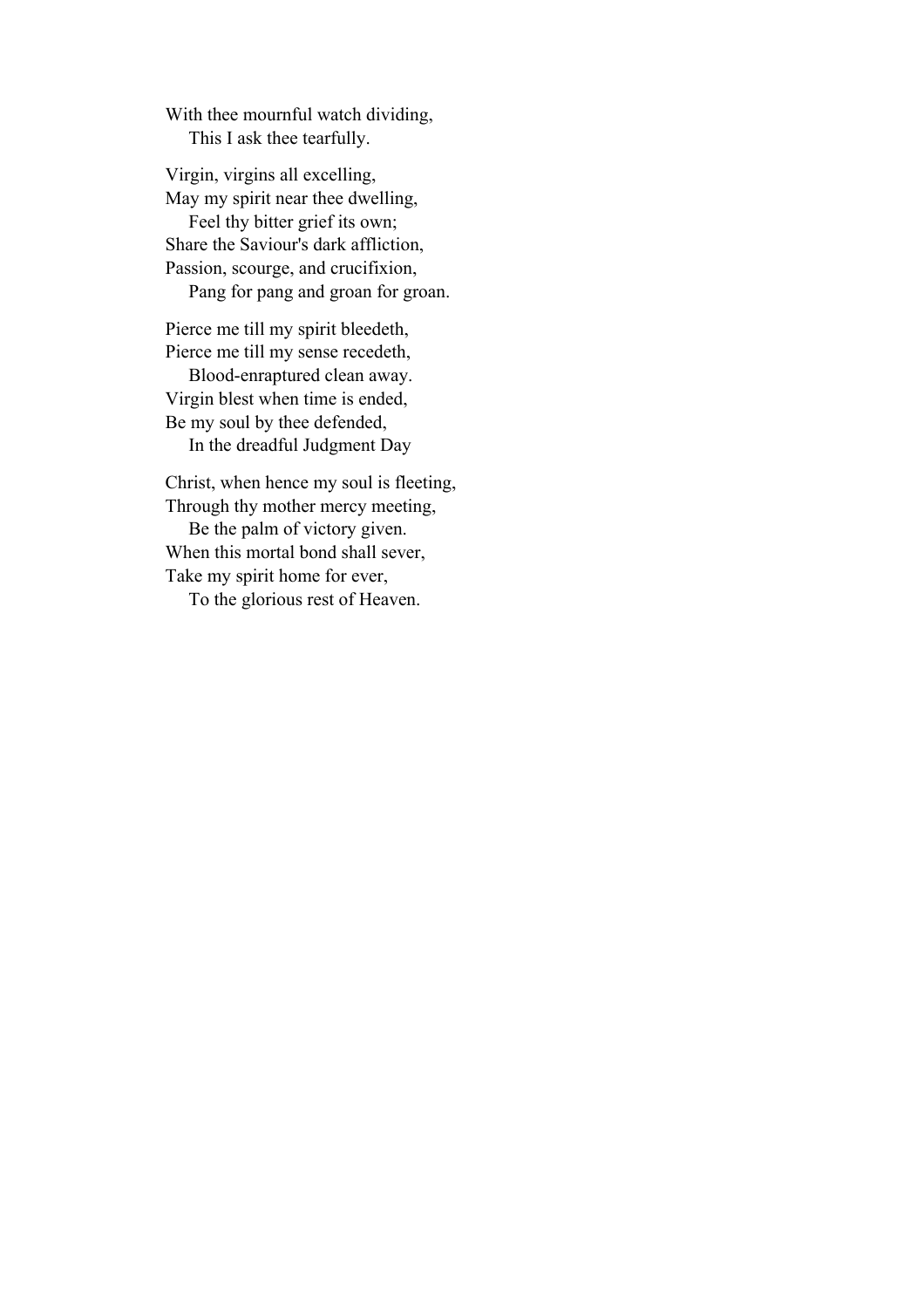# **Psalm XC.**

O God, the everlasting One, In Thee alone, from sire to son, Through generations all, our race Hath found a sure abiding place.

Before the mountains rose from earth, Before the world itself had birth, Ere yet the heav'ns were spread abroad, Thou wast and art eternal God.

But man, the creature of Thy breath, Thou humblest to the deeps of death; Few days and sad thou giv'st and then "Return," Thou say'st, "ye sons of men."

For, lo, the space of thousand years To Thine unchanging eye appears As yesterday to mortal sight, When passed, or as a watch of night.

As comes a flood on those who sleep, So over man Thy wrath doth sweep. As fades the freshness of the grass, So swiftly doth his vigour pass.

As grass at morn he flourisheth; Cut down, at eve he lies in death; Like flame Thy wrath against us burns, And all our life to anguish turns.

Thou our iniquities hast set Before Thy face, unpardon'd yet; Our secret sins, in darkness done, Thy light reveals them ev'ry one.

And all our days beneath the blast Of Thy consuming wrath are past; Our barren lives from year to year Ev'n as an idle tale appear.

In seventy years our race is run, And what if here and there an one, Through greater strength four-score attains He only added sorrow gains.

And soon the longest life is o'er, We pass away and are no more.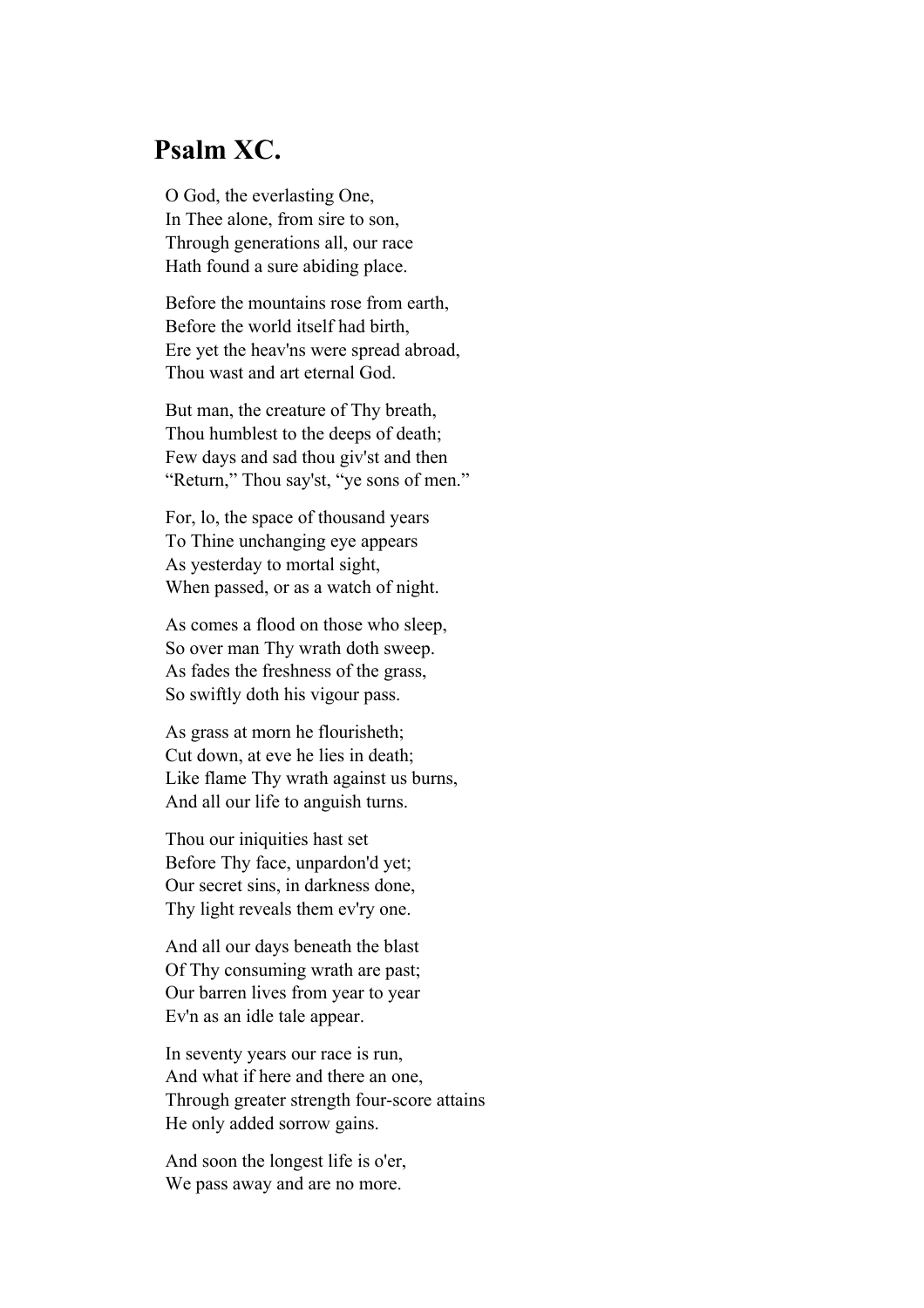Oh, who Thine anger can express, Thine ire is as Thine awfulness.

Lord, teach us so our days to count, That as we mark their small amount, Our hearts we may the more apply To learn Thy wisdom ere we die.

Return, Oh God. How long wilt Thou Thy grace withhold? Oh, even now, In mercy hear Thy servant's voice, That all our days we may rejoice.

According as the days have been Wherein we have but sorrow seen, According to our years of ill Do Thou our lives with gladness fill.

Give Thou to us Thy works to know; Thy glory to our children show, And on Thy servants let there rest The beauty of the Holiest.

To all the work we do on earth Give Thou, O Lord, enduring worth; Yea, that our handwork may endure, Do Thou, Eternal, make it sure.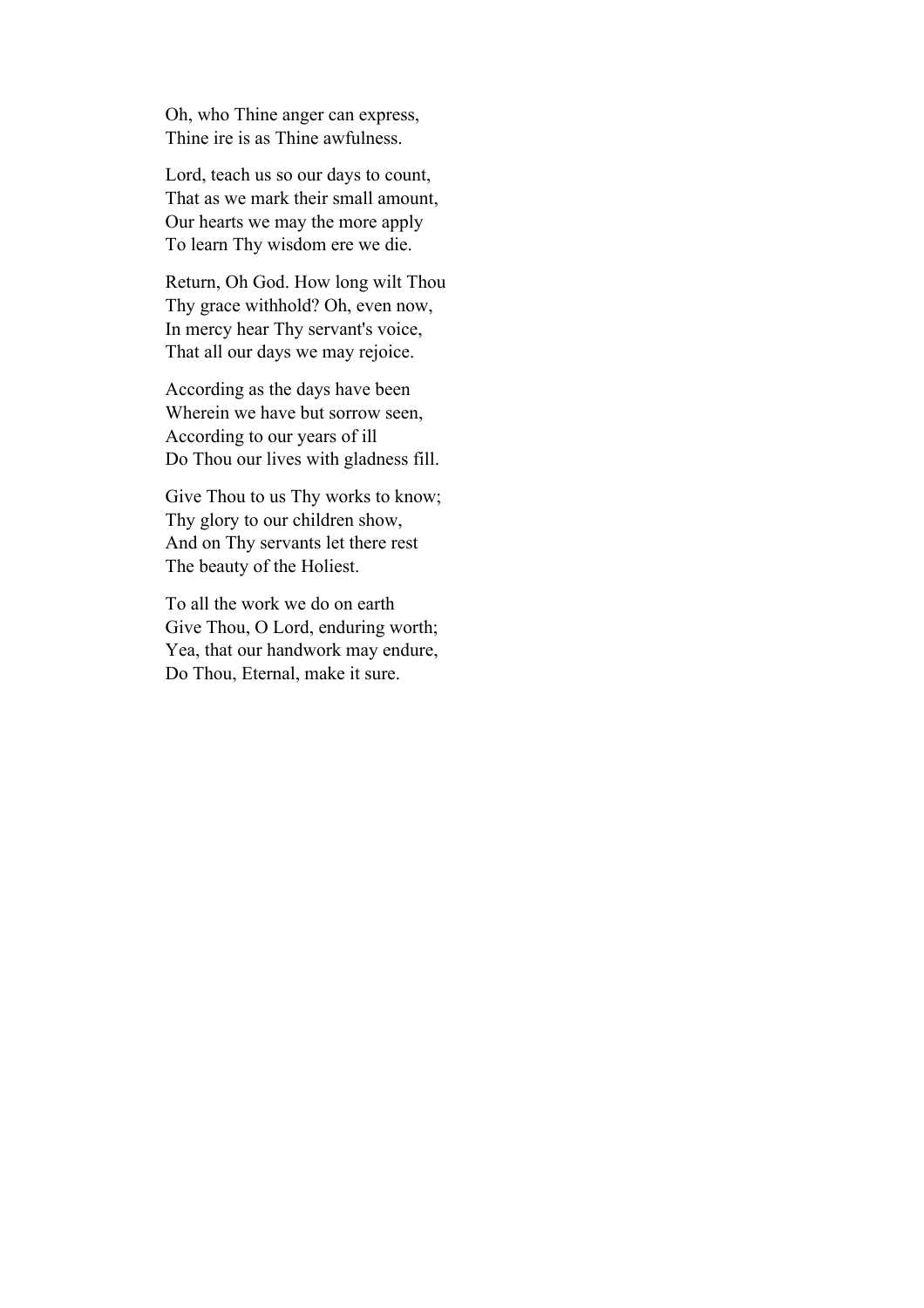# **Australian Anthem.**

MAKER of Earth and Sea, What shall we render Thee? All ours is Thine:— All that our land doth hold, Increase of field and fold, Rich ores and virgin gold, Thine—Thine—all Thine! What can thy children bring? What save the voice to sing "All things are Thine?"— What to Thy throne convey? What save the voice to pray "God bless our land alway, This land of Thine?" Oh with Thy mighty hand Guard Thou the Motherland;

 She too, is Thine. Lead her where honour lies, We beneath other skies Still clinging daughterwise, Her's, yet all Thine.

Britons of ev'ry creed, Teuton and Celt agreed, Let us be Thine. One in all noble fame, Still be our path the same, Onward in Freedom's name, Upward in Thine!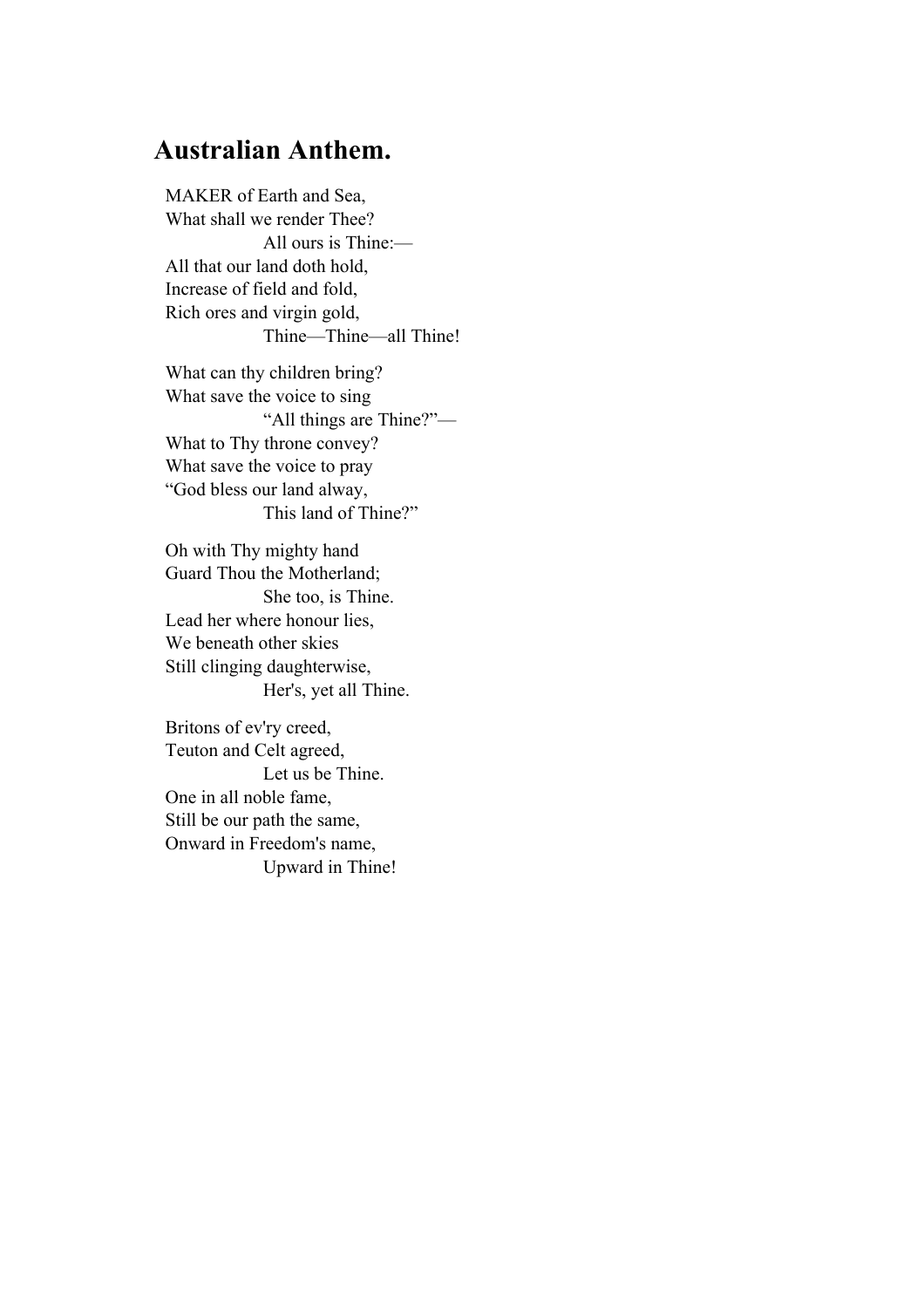## **Australian Anthem.**

#### (*Later Version.*)

MAKER of earth and sea, What shall we render Thee? All things are Thine! Ours but from day to day Still with one heart to pray, "God bless our land alway," This land of Thine. Mighty in brotherhood, Mighty for God and good, Let us be Thine. Here let the nations see Toil from the curse set free, Labour and Liberty One cause—and Thine. Here let glad Plenty reign; Here let none seek in vain Our help and Thine— No heart for want of friend Fail ere the timely end, But love for ever blend Man's cause and Thine Here let Thy peace abide; Never may strife divide This land of Thine. Let us united stand, One great Australian band, Heart to heart, hand in hand, Heart and hand Thine Strong to defend our right, Proud in all nations' sight, Lowly in Thine— One in all noble fame, Still be our path the same, Onward in Freedom's name, Upward in Thine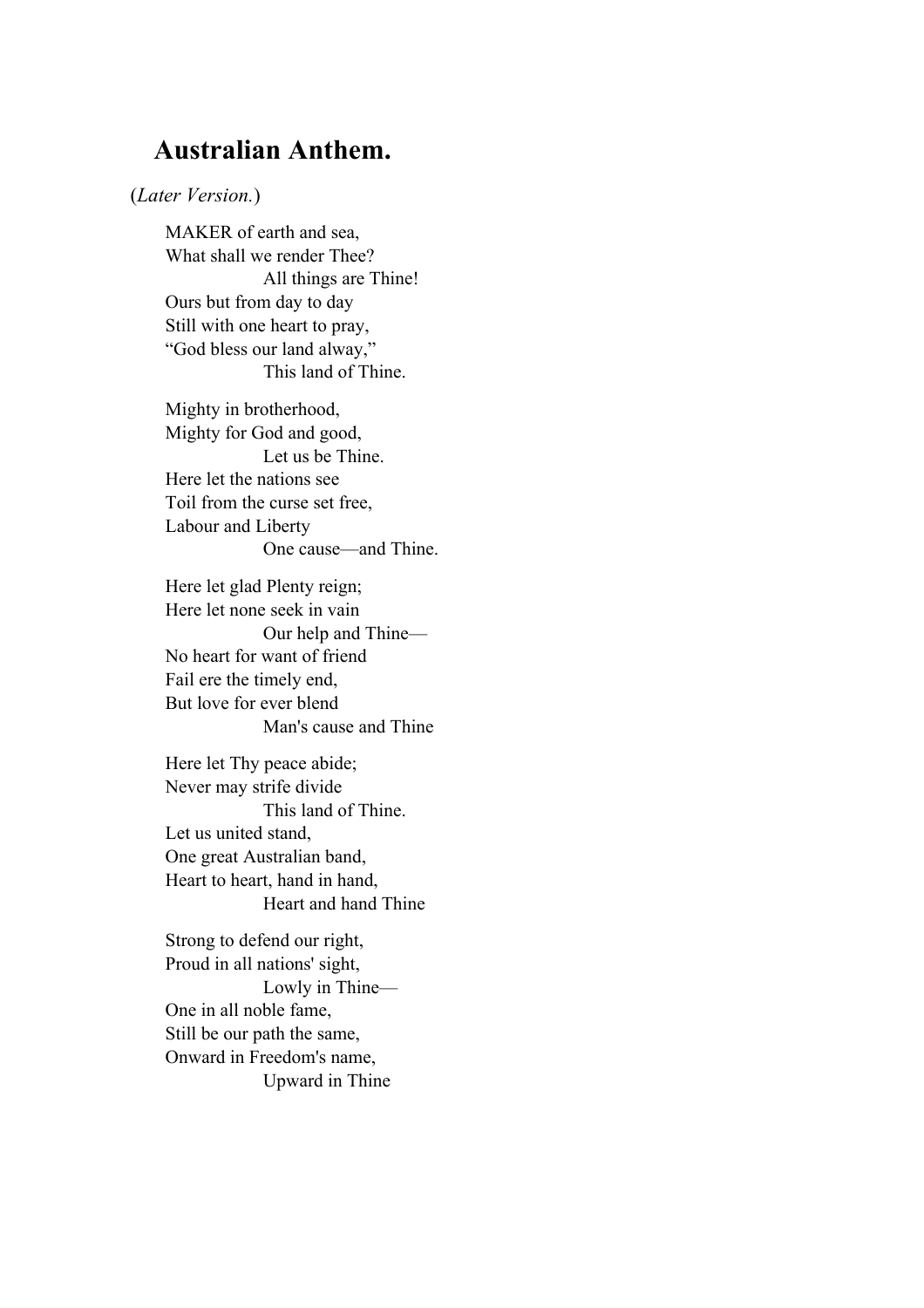## **The Midnight Axe.**

#### **I.**

THE red day sank as the Sergeant rode Through the woods grown dim and brown, One farewell flush on his carbine glowed, And the veil of the dusk drew down. No sound of life save the hoof-beats broke The hush of the lonely place, Or the short, sharp words that the Sergeant spoke When his good horse slackened pace, Or hungrily caught at the ti-tree shoots, Or in tangled brushwood tripped Faltered amid disrupted roots, Or on porphyry outcrop slipped. The woods closed in; through the vaulted dark No ray of starlight shone, But still o'er the crashing litter of bark Trooper and steed tore on. Night in the bush, and the bearings lost; But the Sergeant took no heed, For Fate that morn his will had crossed, And his wrath was hot indeed. The captured prey that his hands had gripped Ere the dawn in his lone bush lair The bonds from his pinioned wrists had slipped, And was gone he knew not where. Therefore the wrath of Sergeant Hume Burned fiercely as on he fared, And whither he rode through the perilous gloom He neither knew nor cared, But still, as the dense brush checked the pace, Would drive the sharp spurs in, Though the pendent parasites smote his face, Or caught him beneath the chin.

The woodland dipped, or upward bent, But he recked not of hollow or hill, Till right on the brink of a sheer descent His trembling horse stood still.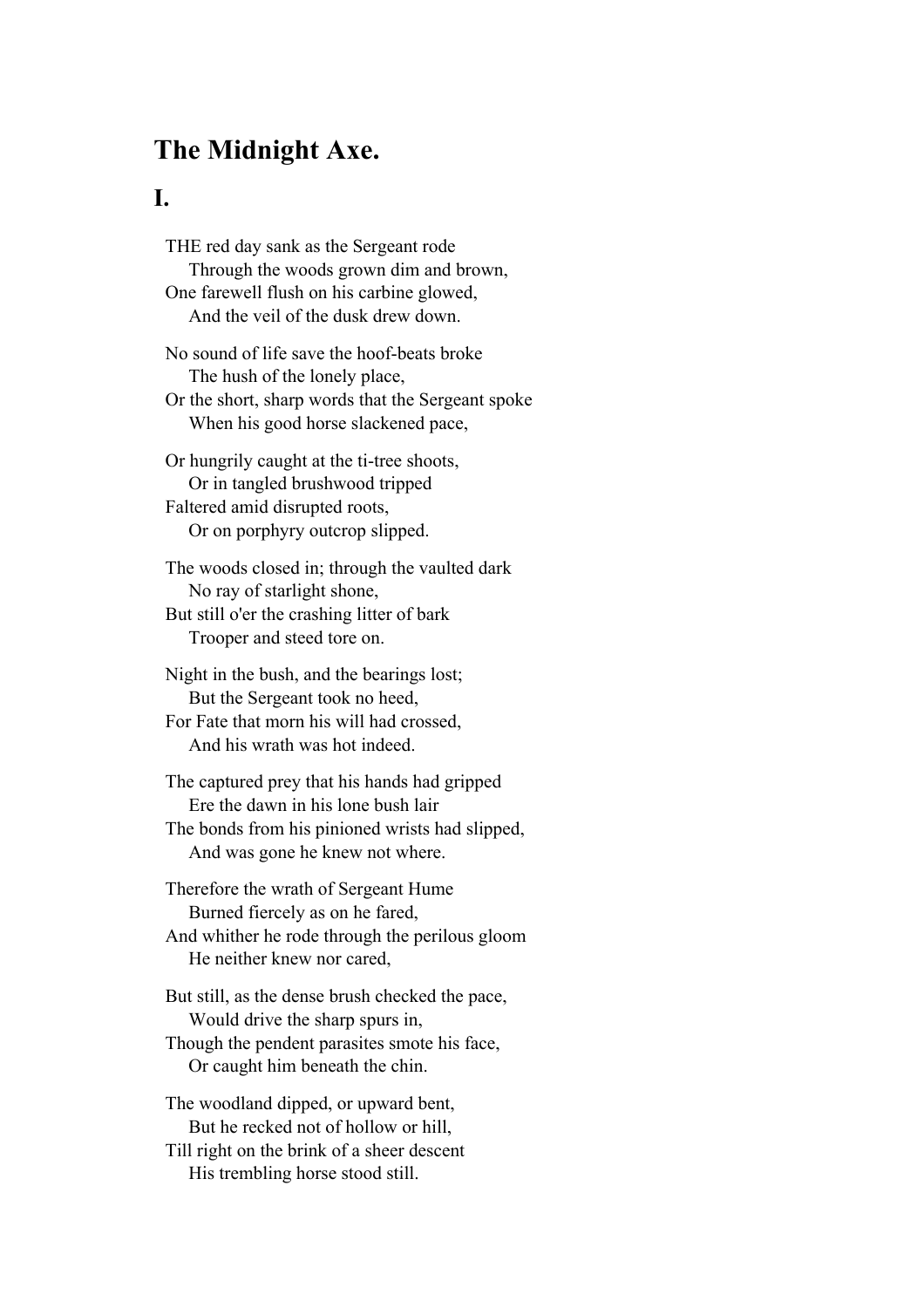And when, in despite of word and oath, He swerved from the darksome edge, The unconscious man, dismounting loth, Set foot on a yielding ledge.

A sudden strain on a treacherous rein, And a clutch at the empty air, A cry in the dark, with no ear to mark Its accent of despair—

And the slender stream in the gloom below, That in mossy channel ran, Was checked a space in its feeble flow, By the limbs of a senseless man.

#### **II.**

A change had passed o'er the face of night, When, waking as from a dream, The Sergeant gazed aghast at the sight Of moonlit cliff and stream.

From the shallow wherein his limbs had lain He crawled to higher ground, And, numb of heart and dizzy of brain, Dreamily gazed around.

From aisle to aisle of the solemn wood A misty radiance spread, And like pillars seen through incense stood The gaunt boles, gray or red.

Slow vapours, touched with a mystic sheen, Round the sombre branches curled, Or floated the haggard trunks between, Like ghosts in a spectral world.

No voice was heard of beast or bird, Nor whirr of insect wing; Nor crepitant bark the silence stirred, Nor dead nor living thing.

So still that, but for his labouring breath, And the blood on his head and hand, He might have deemed his swoon was death, And this the Silent Land.

Anon, close by, at the water's edge, His helmet he espied, Half-buried among the reedy sedge,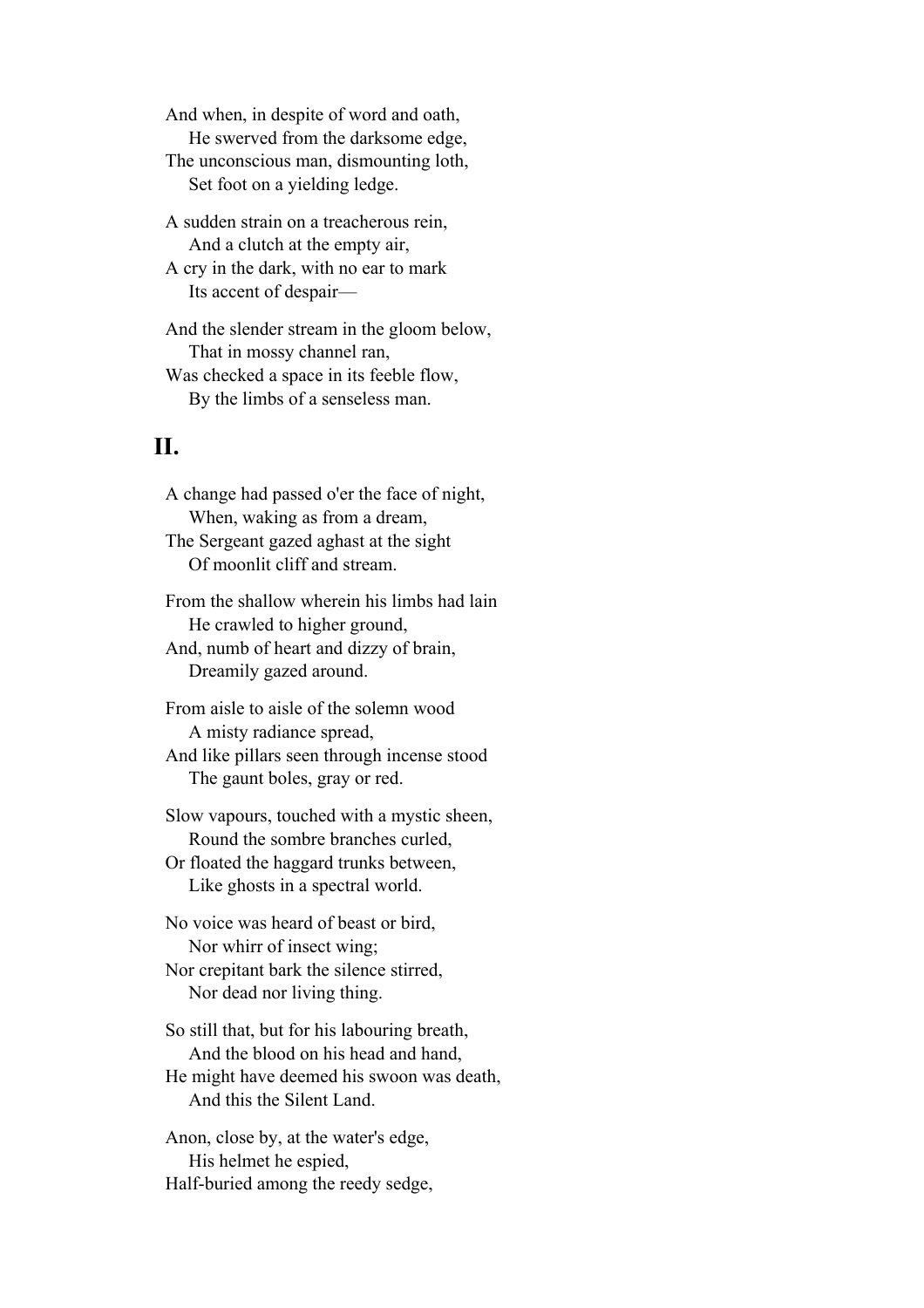And drew it to his side.

And ev'n as he dipped it in the brook, And drank as from a cup, Suddenly, with affrighted look, The Sergeant started up.

For the sound of an axe—a single stroke— Through the ghostly woods rang clear; And a cold sweat on his forehead broke, And he shook in deadly fear.

Why should the sound that on lonely tracks Had gladdened him many a day— Why should the ring of the friendly axe Bring boding and dismay?

And why should his steed down the slope hard by, With fierce and frantic stride— Why should his steed with unearthly cry

Rush trembling to his side?

Strange, too—and the Sergeant marked it well, Nor doubted he marked aright— When the thunder of hoofs on the silence fell, And the cry rang through the night,

A thousand answering echoes woke, Reverberant far and wide; *But to the unseen woodman's stroke No echo had replied.*

And while he questioned with his fear And summoned his pride to aid,

A second stroke fell sharp and clear, Nor echo answer made.

A third stroke, and aloud he cried, As one who hails his kind; But nought save his own voice multiplied His straining sense divined.

He bound the ends of his broken rein, He recked not his carbine gone, He mounted his steed with a groan of pain, And tow'rd the sound spurred on.

For now the blows fell thick and fast, And he noted with added dread That ever as woods on woods flew past The sound moved on ahead.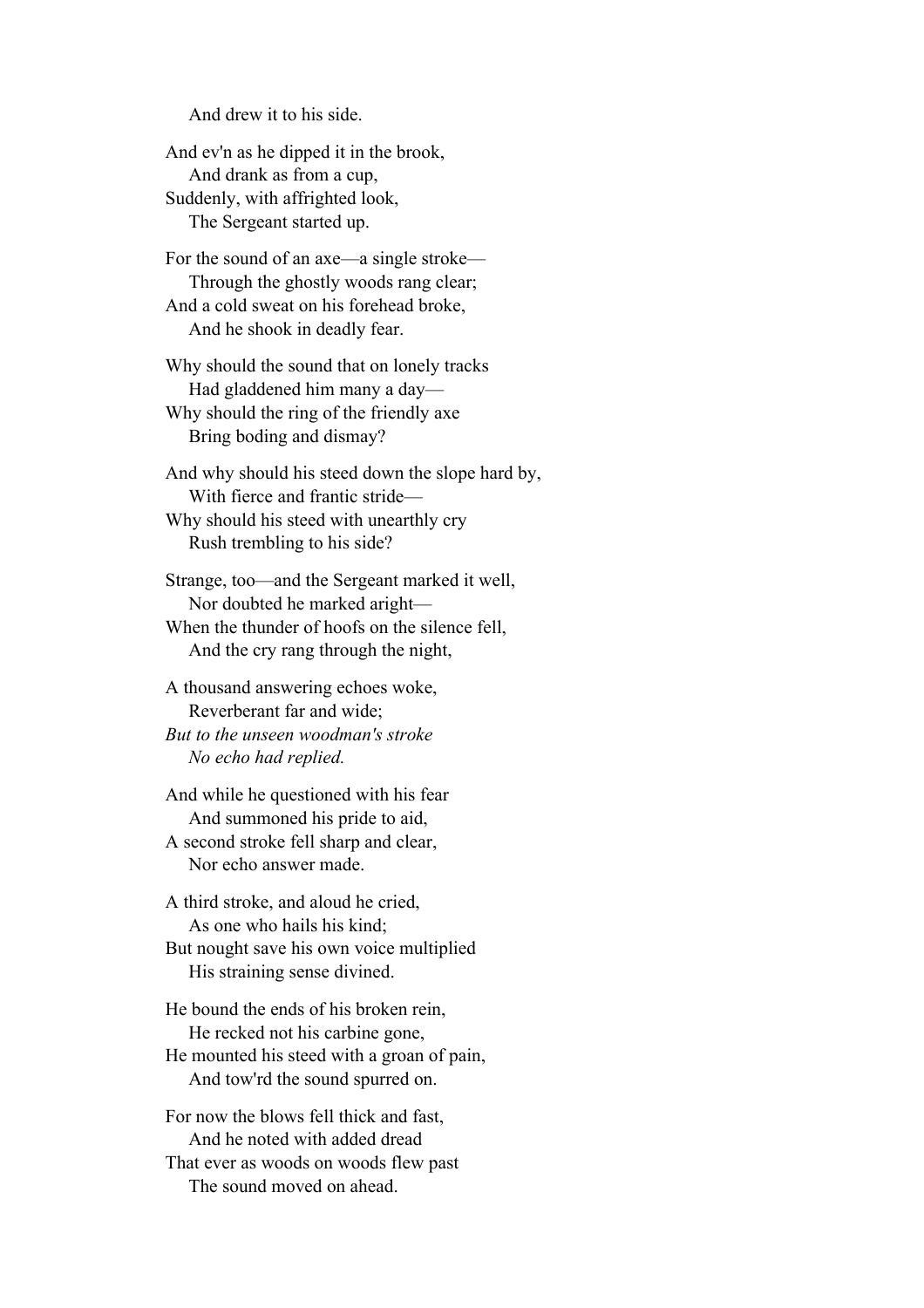But his courage rose with the quickening pace, And mocked his boding gloom; For fear had no abiding-place In the soul of Sergeant Hume.

#### **III**

Where the woods thinned out and the sparser trees Their separate shadows cast, Waxing fainter by slow degrees The sounds died out at last.

The Sergeant paused, and peered about O'er all the stirless scene, Half in amaze, and half in doubt If such a thing had been.

Nor vainly in search of clue or guide From trunk to trunk he gazed, For, lo! the giant stem at his side By the hand of man was blazed.

And again and again he found the sign, Till, after a weary way, Before him, asleep in the calm moonshine, A little clearing lay;

And in it a red slab hut that glowed As 'twere of jasper made. The Sergeant into the clearing rode, And passed through the rude stockade.

He bound his horse to the fence, and soon He stood by the open door. With pallid face upturned to the moon A man slept on the floor.

Little he thought to have found him here, By such strange portent led— His sister's son, whom for many a year His own had mourned as dead;

Who had chosen the sundering seas to roam, After a youth misspent, And to those who wept in his far-off home Token nor word had sent.

The face looked grim, and haggard, and old, Yet not from the touch of time;— Too well the Sergeant knew the mould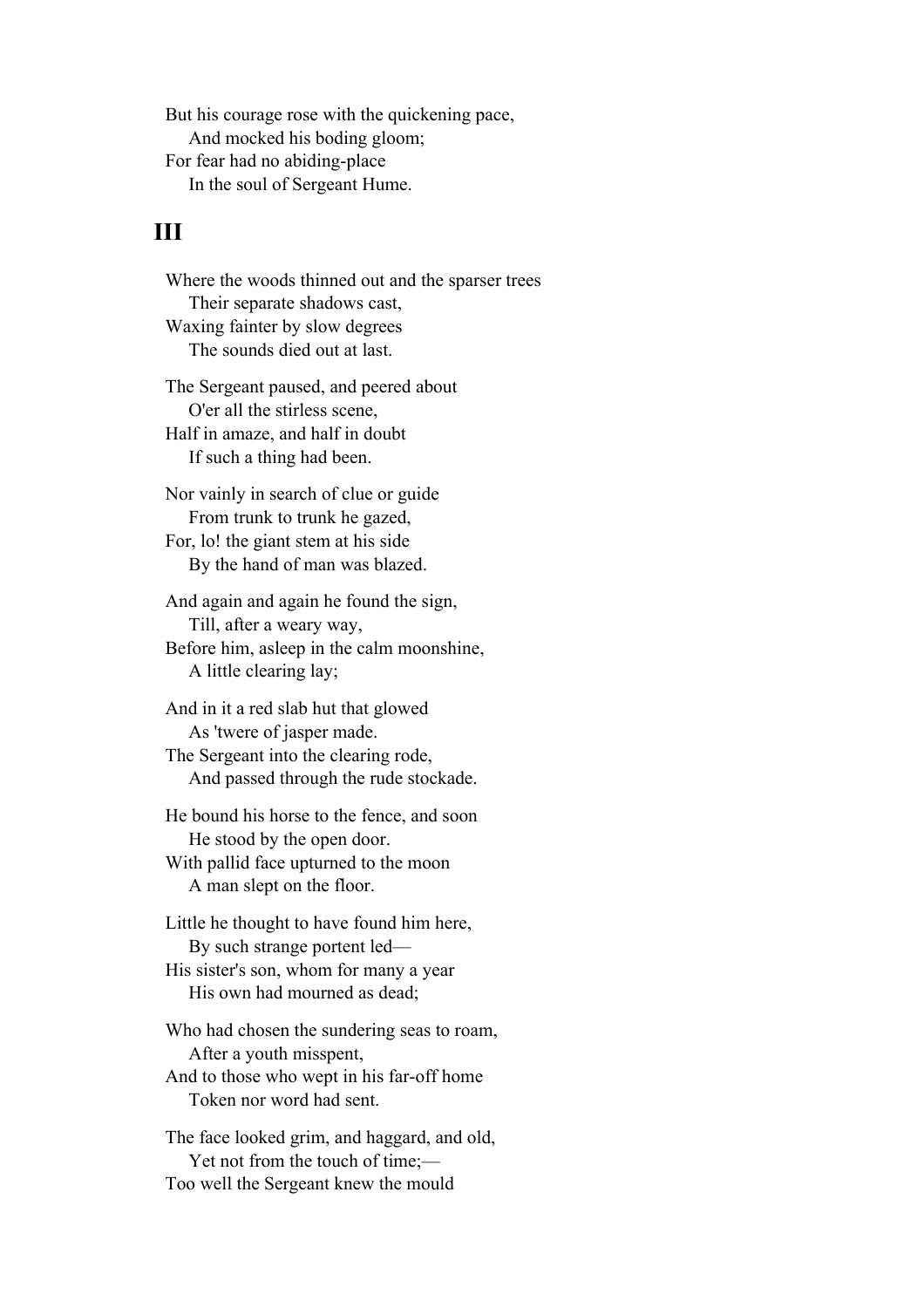#### And lineaments of crime.

And "Better," he said, "she should mourn him dead Than know him changed to this!" Yet he kneeled, and touched the slumbering head, For her, with a gentle kiss.

Whereat the eyelids parted wide, But no light in the dull eye gleamed: The man turned slowly on his side And muttered as one who dreamed;

He stared at the Sergeant as in a trance, And the listener's blood ran cold As he pieced the broken utterance, That a tale of horror told;

For he heard him rave of murder done, Of an axe and a hollow tree, And "Oh, God!" he cried, "must my sister's son

Be led to his death by me!"

He seized him roughly by the arm, He called him by his name; The man leaped up in mazed alarm, And terror shook his frame.

Then a sudden knife flashed out from his hip, And they closed in struggle wild; But soon in the Sergeant's iron grip The man was as a child.

#### **IV.**

A wind had arisen that shook the hut; The moonbeams dimmed apace; The lamp was lit; the door was shut; And the twain sat face to face. In question put and answer flung A weary space had passed, But the secret of the soul was wrung From the stubborn lips at last. As one who resistless doom obeyed

 The younger told his sin, Nor any prayer for mercy made, Nor appeal to the bond of kin.

" 'The quarrel? Oh, 'twas an idle thing—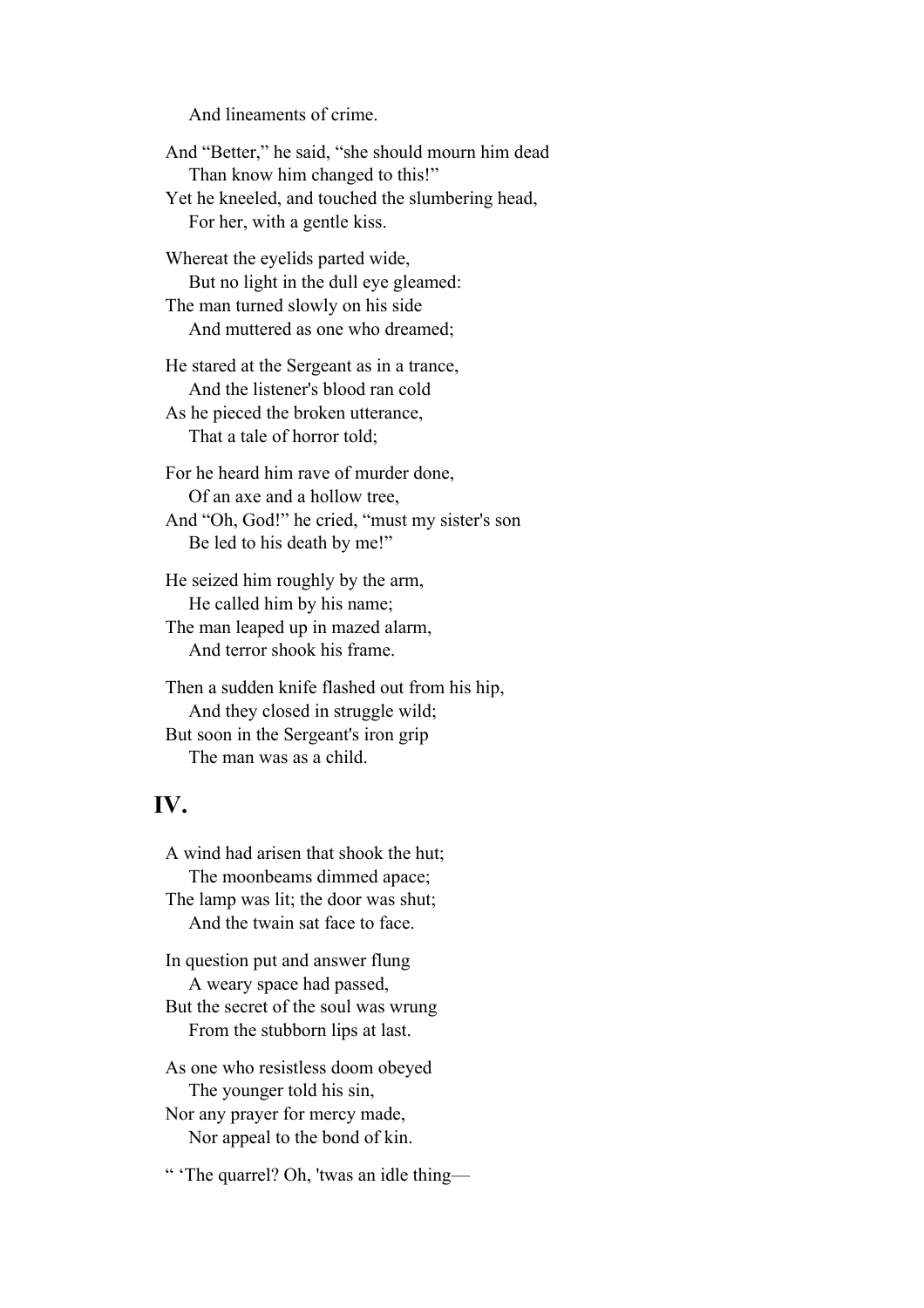Too idle almost to name; He turned up an ace and killed my king, And I lost the cursèd game.

"And he triumphed and jeered, and his stinging chaff, By heaven, how it maddened me then! And he left me there with a scornful laugh— But he never laughed again.

"We had long been mates, through good and ill; Together we owned this land; But his was ever the stronger will, And his was the stronger hand.

"But I would be done with his lordly airs; I was weary of them and him; So I stole upon him unawares In the forest lone and dim.

"The ring of his axe had drowned my tread; But a rod from me he stood When he paused to fix the iron head That had loosened as he hewed.

"Then I too made a sudden halt, And watched him as he turned To a charred stump, in whose gaping vault A fire of branches burned.

"He had left the axe by the half-hewn bole, As whistling he turned away; From my covert with wary foot I stole, And caught it where it lay.

"He stooped; he stirred the fire to flame; I could feel its scorching breath, As behind him with the axe I came, And struck the stroke of death.

'Dead at a blow, without a groan, The sapling still in his hands, The man fell forward like a stone Amid the burning brands.

"The stark limbs lay without, but those I thrust in the fiery tomb——" With shuddering groan the Sergeant rose, And paced the narrow room,

And cried aloud, "Oh, task of hell, That *I* should his captor be!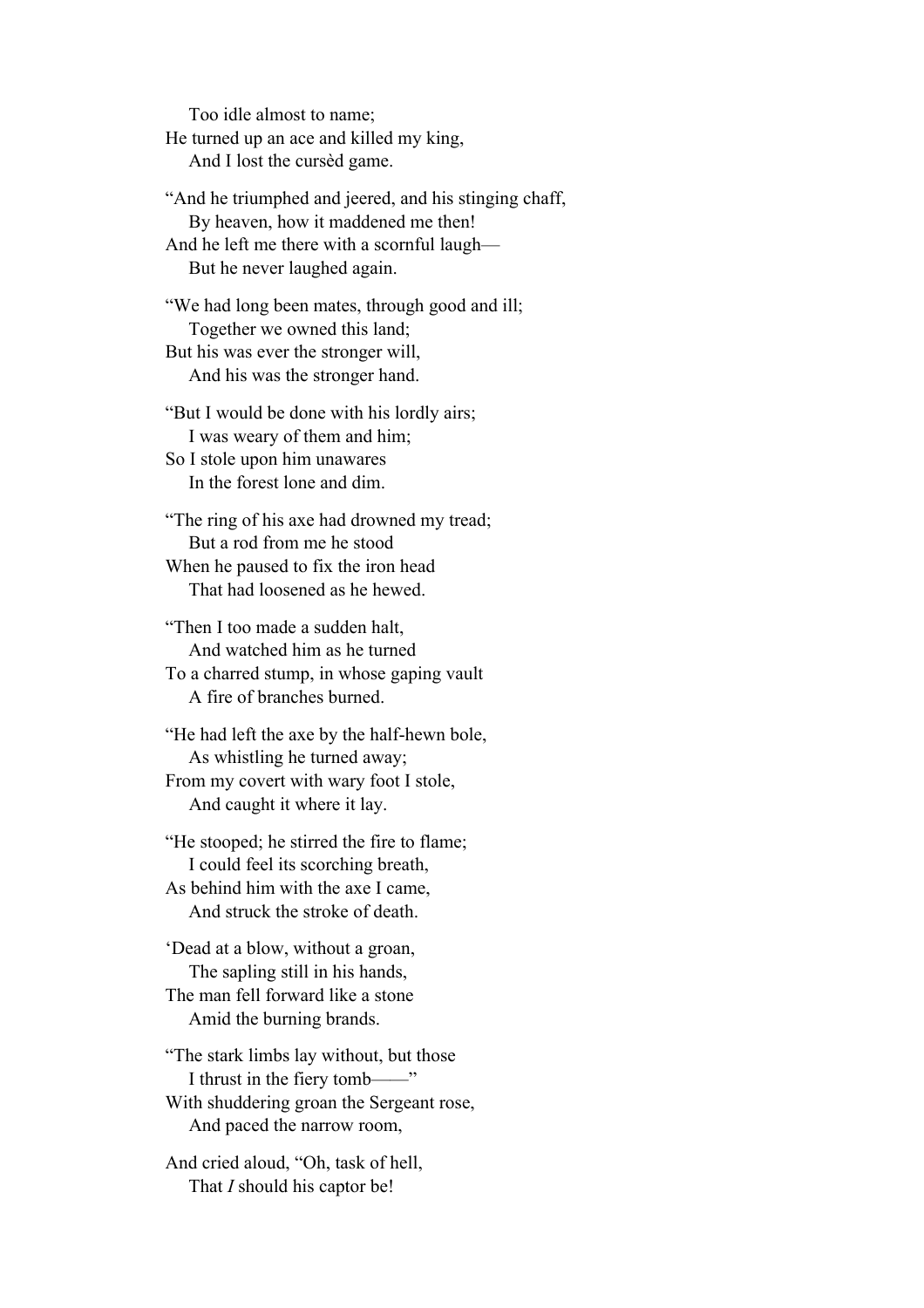My God! if it be possible, Let this cup pass from me!"

The spent light flickered and died; and, lo, The dawn about them lay; And each face a ghastlier shade of woe Took on in the dismal gray.

Around the hut the changeful gale Seemed now to sob and moan, And mingled with the doleful tale A dreary undertone.

"I piled dry wood in the hollow trunk," The unsparing shrift went on,

"And watched till the tedious corse had shrunk To ashes, and was gone.

"That night I knew my soul was dead; For neither joy nor grief

The numbness stirred of heart and head, Nor tears came for relief.

"And when morning dawned, with no surprise I awoke to my solitude,

Nor blood-clouds flared before mine eyes, As men had writ they should;

"Nor fancy feigned dumb things would prate Of what no man could prove!— Only, a heavy, heavy weight, That would not, would not move—

"Only a burden ever the same Asleep or awake I bore, A dead soul in a living frame That would quicken nevermore.

"Three nights had passed since the deed was done, And all was calm and still— (You'll say 'tis a lie; I say 'tis none; I'll swear to it, if you will)—

"Three nights—and, mark me, that very day I had stood by the ashy cave, And the toppling shell had snapped, and lay Like a lid on my comrade's grave—

"And yet, I tell you, the man lived on! Though the ashes o'er and o'er I had sifted till every trace was gone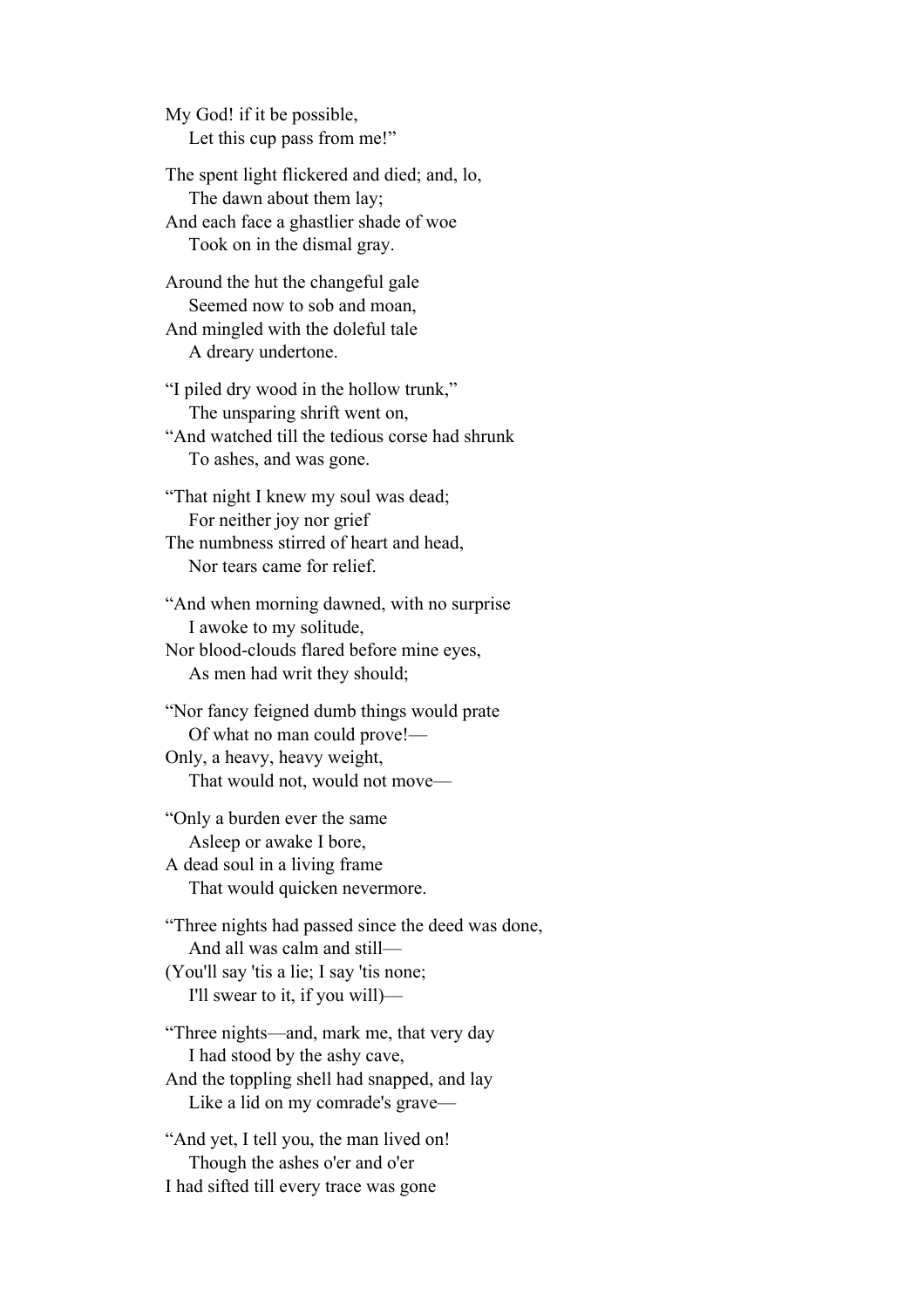Of what he was, or wore:—

"Three nights had passed; in a quiet unstirred By wind or living thing, As I lay upon my bed I heard His axe in the timber ring!

"He hewed; he paused; he hewed again. Each stroke was like a knell! And I heard the fibres wrench, and then The crash of a tree as it fell.

"And I fled; a hundred leagues I fled— In the crowded haunts of a town I would hide me from the irksome dead, And would crush remembrance down.

"But in all that life and ceaseless stir Nor part nor lot I found; For men to me as shadows were, And their speech had a far-off sound.

"For I had lost the touch of souls; Men's lives and mine betwixt, Wide as the space that parts the poles There was a great gulf fixed.

"Sorrow and joy to me but seemed; As one from an alien sphere I lived and saw, or as one who dreamed.—

I was lonelier there than here.

"To the sense of all life's daily round I had lost the living key, And I grew to long for the only sound That had meaning on earth for me.

"Again o'er the weary forest-tracks My burden hither I bore; And I heard the measured ring of the axe

In the midnight as before.

"And as ever he hewed the long nights through, Nor harmed me in my bed, A feeble sense within me grew Of friendship with the dead.

"And believe me, I could have lived, lived long, With this poor stay of mine,

But the faithless dead has done me wrong: Three nights and never a sign,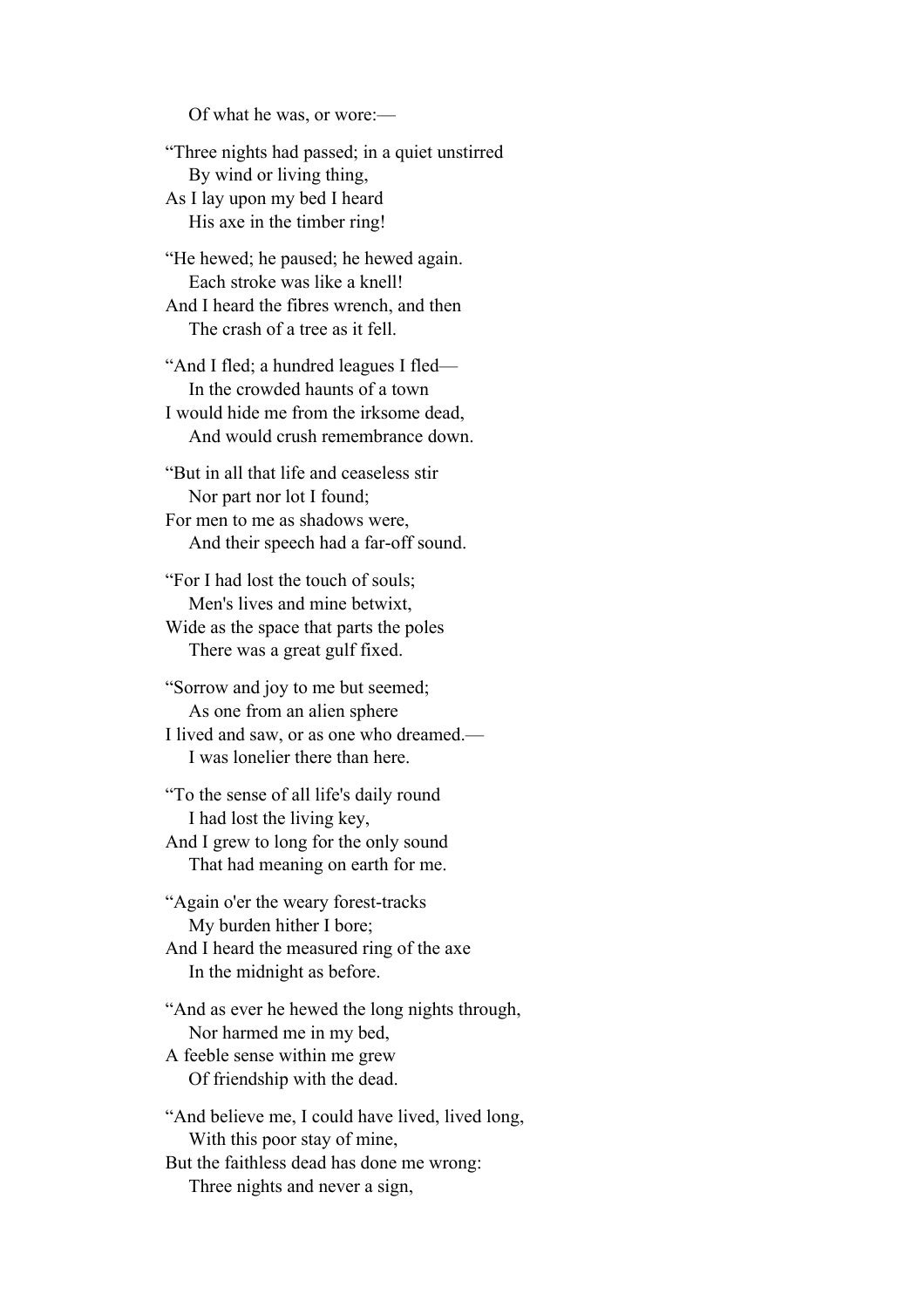"Though I've thrice out-watched the stars!—Last night, Seeing he came no more, Despair anew was whispering flight,

When I sank as dead on the floor.

"Take me away from this curs'd abode! Not a jot for life I care; He has left me alone, and my weary load

Is greater than I can bear.

"But I say if my mate had walked about I had never told you the tale!" As he spoke the sound of an axe rang out,

In a lull of the fitful gale.

He sprang to his feet: a cunning smile O'er all his visage spread; "Why, man, I lied to you all the while!

It was all a lie!" he said.

"Leave go!"—for the trooper dragged him out Under the angry sky. "The man's alive!—you can hear him about!—

Would you hang me for a lie? . . .

"Not that way! No, not that!" he hissed, And shook in all his frame; But the Sergeant drew him by the wrist To whence the sounds yet came,

Moaning ever, "What have I done That *I* should his captor be? Oh, God! to think that my sister's son

Should be led to his death by me!"

The tempest swelled; and, caught by the blast In wanton revel of wrath, Tumultuous boughs flew whirling past,

Or thundered across their path:

Yet ever above the roar of the storm, Louder and louder yet The axe-strokes rang, but no human form Their wildered vision met.

When they reached a spot where a charred stump prone On an ashy hollow lay, The doomed man writhed with piteous moan,

And well-nigh swooned away.

When they came to a tree on whose gaping trunk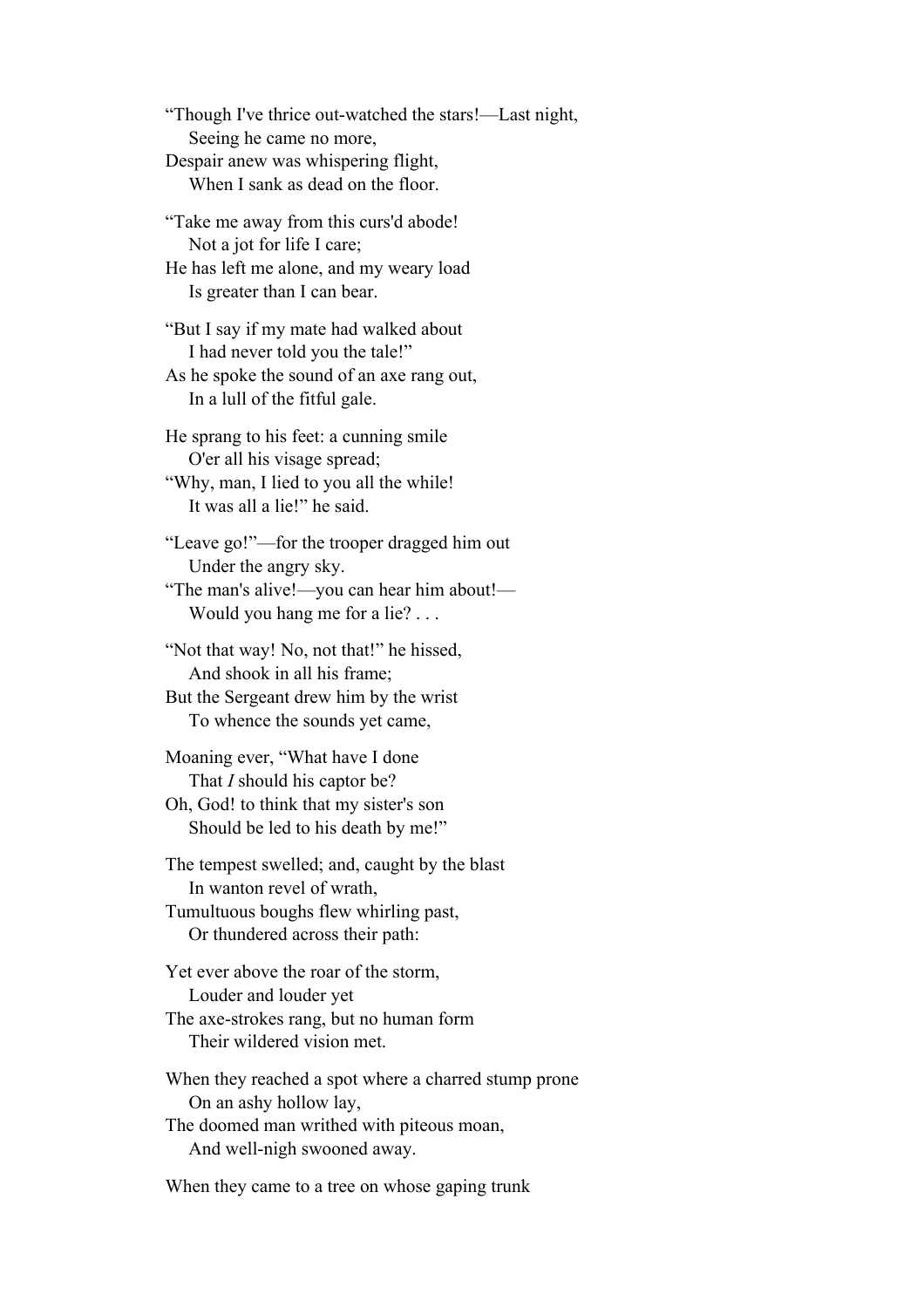Some woodman's axe had plied, The struggling captive backward shrunk, And broke from the trooper's side.

"To left!—for your life! To left, I say!" Was the Sergeant's warning call: For he saw the tree in the tempest sway, He marked the threatening fall.

But the vengeful wreck its victim found; It seized him as he fled; Between one giant limb and the ground The man lay crushed and dead.

The Sergeant gazed on the corpse aghast, Yet he cried, as he bent the knee, "Father! I thank Thee that Thou hast Let this cup pass from me!"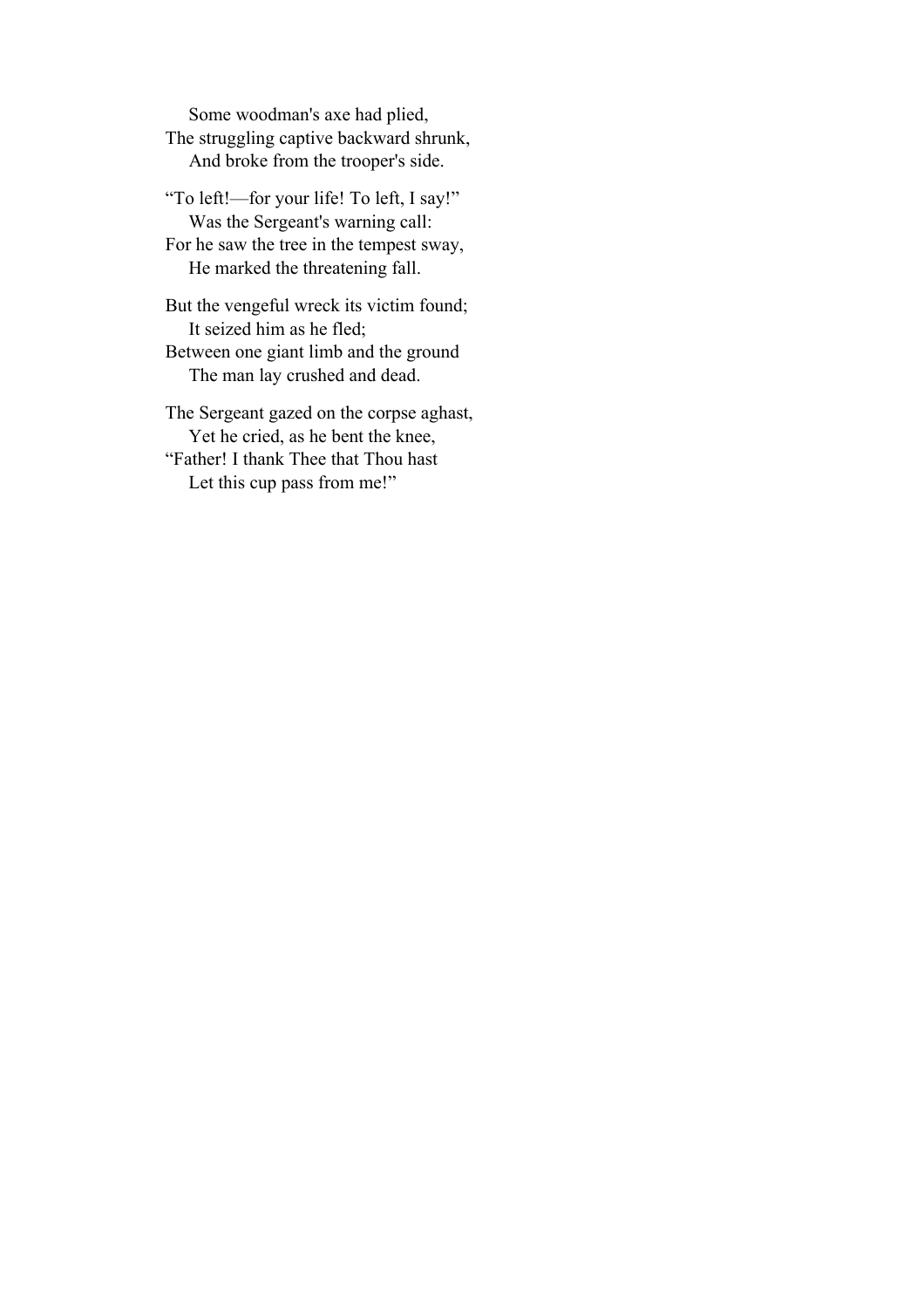# **Opening Hymn.**

 [Sung at the Opening of the Queensland National Society's Exhibition, 1876.]

WHILE nations joining gifts Their fanes of Art adorn, Hear, Lord, the lowly voice that lifts The song of the youngest-born. The gifts of the youngest-born, We spread them forth to Thee,— What toil hath wrought, what skill hath taught, What Freedom hath brought the free.

No storied name we vaunt, Nor martial trophies raise; No battle-riven banners flaunt The triumphs of other days. But triumphs of peaceful days Adorn our jubilee: Here toil and skill Thine ends fulfil, With hands that from blood are free.

We pile the arms of Peace, Her trophies manifold, Her ploughshare swords, her shields of fleece, Her armour of bloodless gold. Our treasures of fleece and gold We consecrate to Thee, With choicest yield of fruitful field, And spoil from the forest-tree.

We bless Thee for our land, Broad streams and gladdening rills, For flocks that roam on ev'ry hand, For herds on a thousand hills. From all its thousand hills Our land doth call to Thee, Still do Thou bless with happiness This youngest of the free.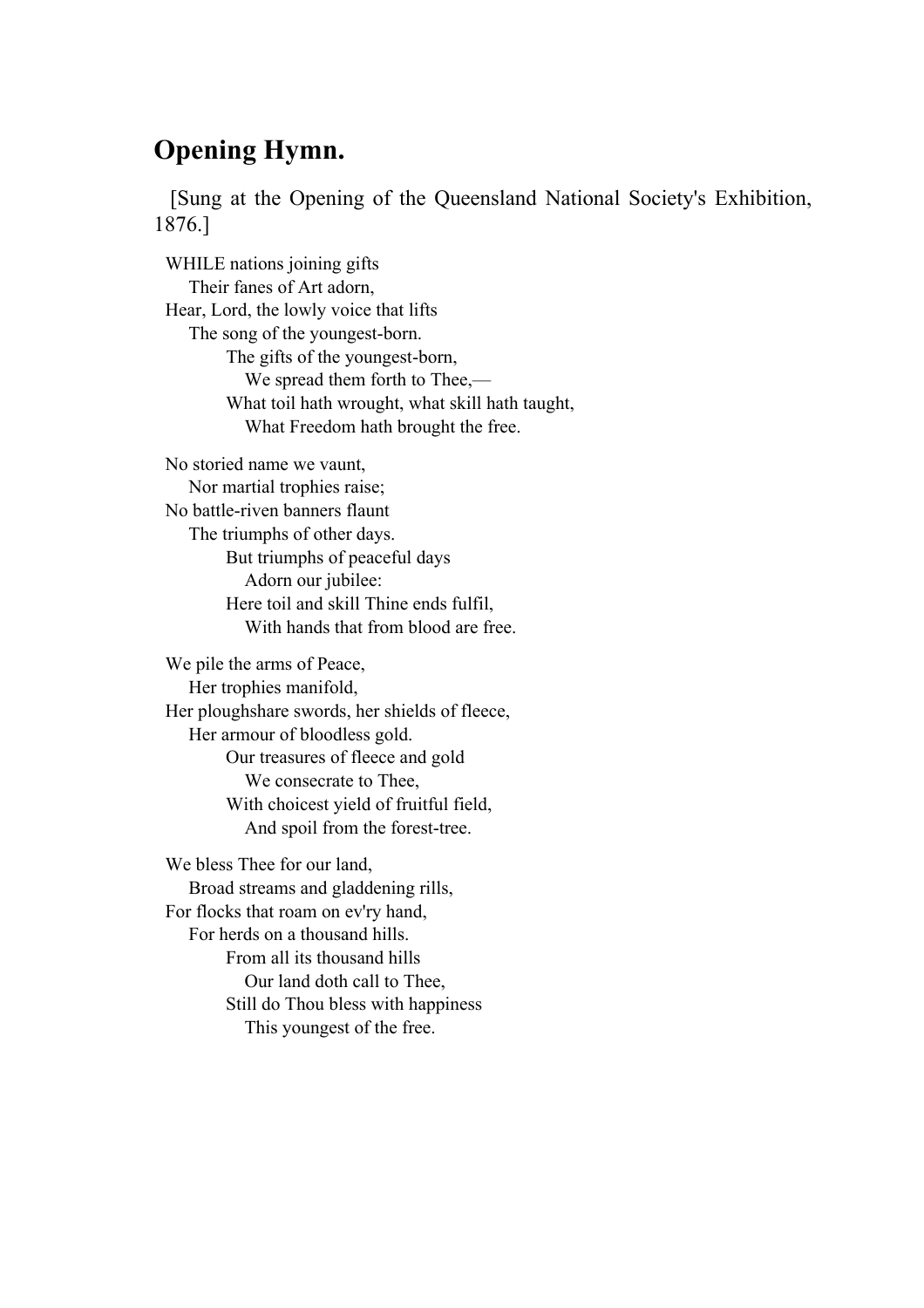### **Johnsonian Address.**

### **READ AT THE INAUGURAL DINNER IN THE NEW PREMISES OF THE JOHNSONIAN CLUB, 7TH JANUARY, 1899.**

"LET observation with extensive view "Survey mankind from China to Peru"— (And whence—permit me in parenthesis To ask—on such historic night as this Could one more fitly, seasonably, quote Than from some page that Samuel Johnson wrote, Our Godsire, in the honoured name of whom This feast we spread, this temple we illume, These long church wardens we)—but to resume— "Let observation with extensive view "Survey mankind from China to Peru," And judgment following observation try Those countless multitudes to classify. Camper, and Blumenbach, and Cuvier too, Surveyed mankind from China to Peru, And many a savant of more modern fame With the same end in view has done the same Seeking some formula that should embrace The thousandfold divisions of the race— And yet the theme grows more and more occult, For each presents a different result.

 Let *us* essay the task.—Imprimis, quit Their uncouth jargon that but darkens wit. What least pretence of light can mortal see In "Dioscurian Mongolidae?" What help in "Xanthochroic" can be found? Is "Hyperborean Samoeid" aught but sound? "Dolichocephalic" 's a wild guffaw, "Orthognathous" and "Prognathous"—mere jaw. Not ours to come to grief upon the rocks Of groups and families and unplaced stocks, Branches, varieties and sub-varieties That only swell their total of dubieties— But, as of old the Gentile and the Jew Made up the whole world in the Hebrew view, So we (to-night at least) will hold it true That all mankind divides itself in two— Two classes only form the race of man—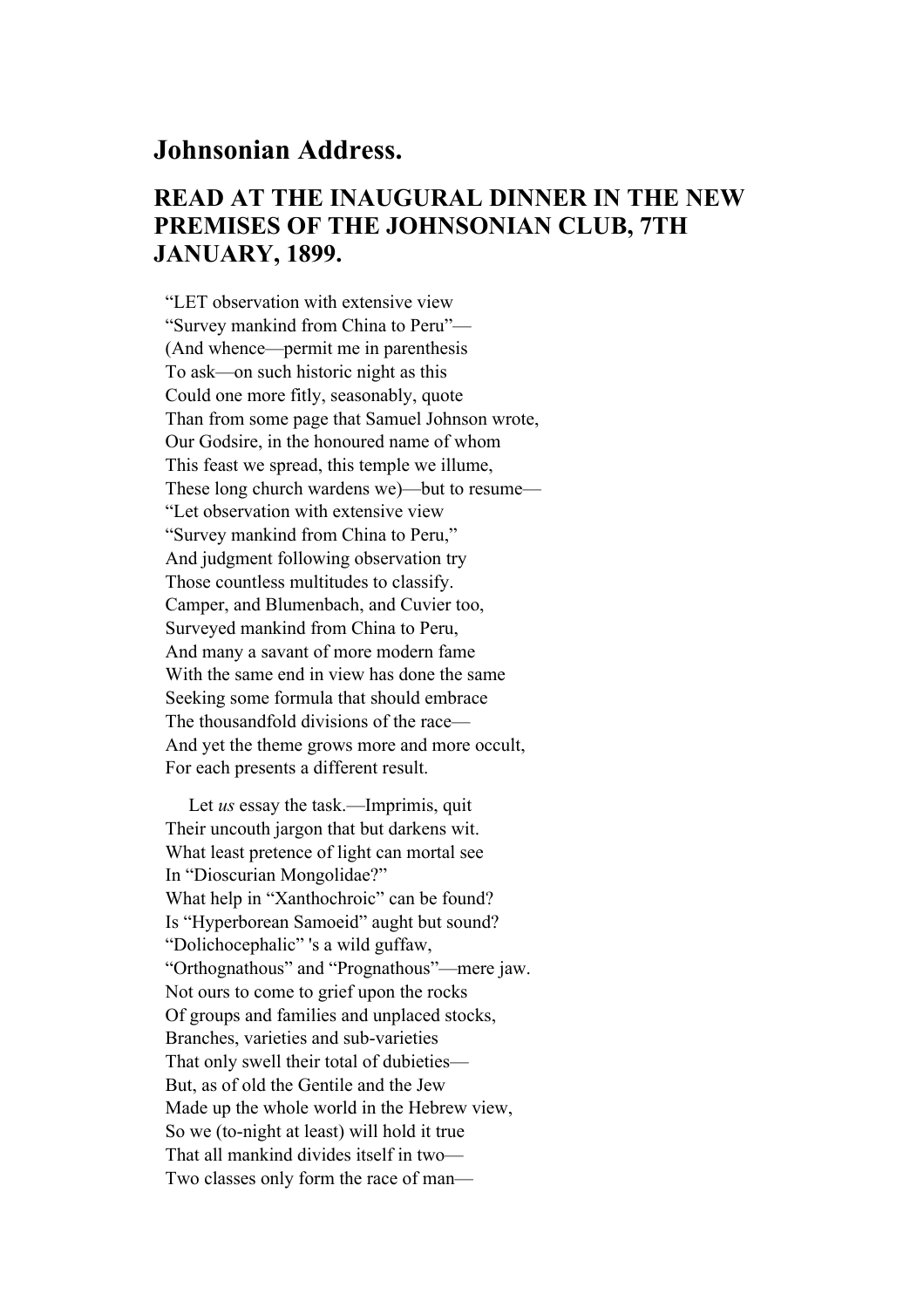#### JOHN-SO-NI-AN and NON-JOHN-SO-NI-AN.

 And we, the Hebrews of this later day— "The Chosen People," one might fitlier say— We, too, have wandered in the wilderness For many a year without a fixed address— (I do not say "the Wilderness of Sin;" The cases are sufficiently akin Without that detail being counted in)— We, too, from shifting stage to shifting stage Have plodded through our thirsty pilgrimage, A tabernacular existence led (As our sonorous godsire would have said); From well to well—at least from pub. to pub.— We've humped the sacred Lares of the Club, Still keeping, like the Jew, a hopeful eye Upon the Promised Land of by-and-by.

 And now, when twenty homeless years have passed, Behold us in that Promised Land at last, Vagrants no more, but making jubilee Under our own vine and our own figtree. But here the parallel fails.—Unlike the Jew, *We* have not played the privative cuckoo; We've turned no Gentile fledgling from its nest, No Non-Johnsonian fowl have dispossessed; We have ourselves the twigs and mosses laid— In point of fact, our home is pure home-made.

 But "twigs and mosses!" What a sorry trope For this grand culmination of our hope— This lordly pleasure-house that we have built— This brave o'erhanging wonderment of gilt— This spacious hall, where festival is graced With all the garniture of art and taste, Rich with pictorial treasures that display Whatever portraiture can well portray, From grisly Johnson in his suit of snuff To simpering Chloe in her native buff— Those cloisters, in whose tesselated aisles Sits Nicotina wreathed in vaporous smiles— This billiard-chamber where our privileged ears May hear all night the music of the spheres— This *salle de lecture*, this ideal bar, Where shipwreck lurks not, where no sirens are— This whole substantial fabric of *no dream* But solid brick and perdurable beam!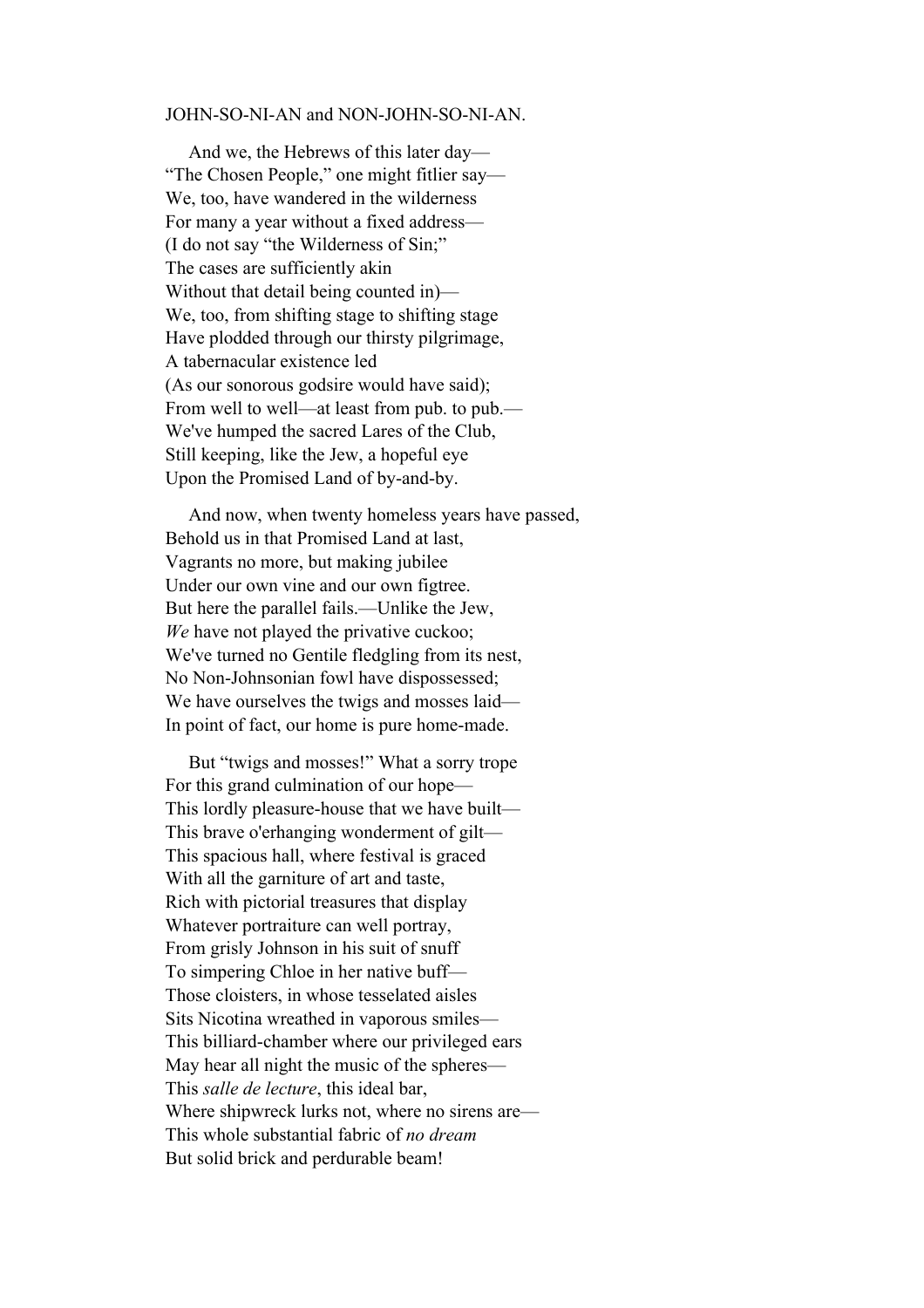But what if, sloughing off the things that were, We shed the old Johnsonian character? If this migration to a home delectable Should land us in the groove of the Respectable? Oh, never may we shame our godsire thus! Still let his golden words appeal to us, "I'm with you, boys," when in the midnight dark His roystering comrades roused him for a lark; "I'm with you, boys," he answered with delight, And Heaven alone knows what they did that night! Still may these royal words define the true Johnsonian temperament and point of view; Still walk we in the old Johnsonian road, "I'm with you, boys," our motto and our code; Still be our virtues in this order reckoned— Fellowship first, Decorum a bad second.

 Nor fear that moral poison lurks herein— *Desipere in loco* isn't Sin; Take *him* for type who, Wisdom's hierarch, Retained the relish of the midnight lark; Take *this* for counsel, keep it to the letter— Be good as Johnson—but, oh, don't be better!

 So walking in the light his spirit sheds, This gilded splendour will not turn our heads; So to the Gentile scorner who would say That luxury is the herald of decay, Our answer, framed in fashion old and famous, Shall be "*Domum, non animum, mutamus!*"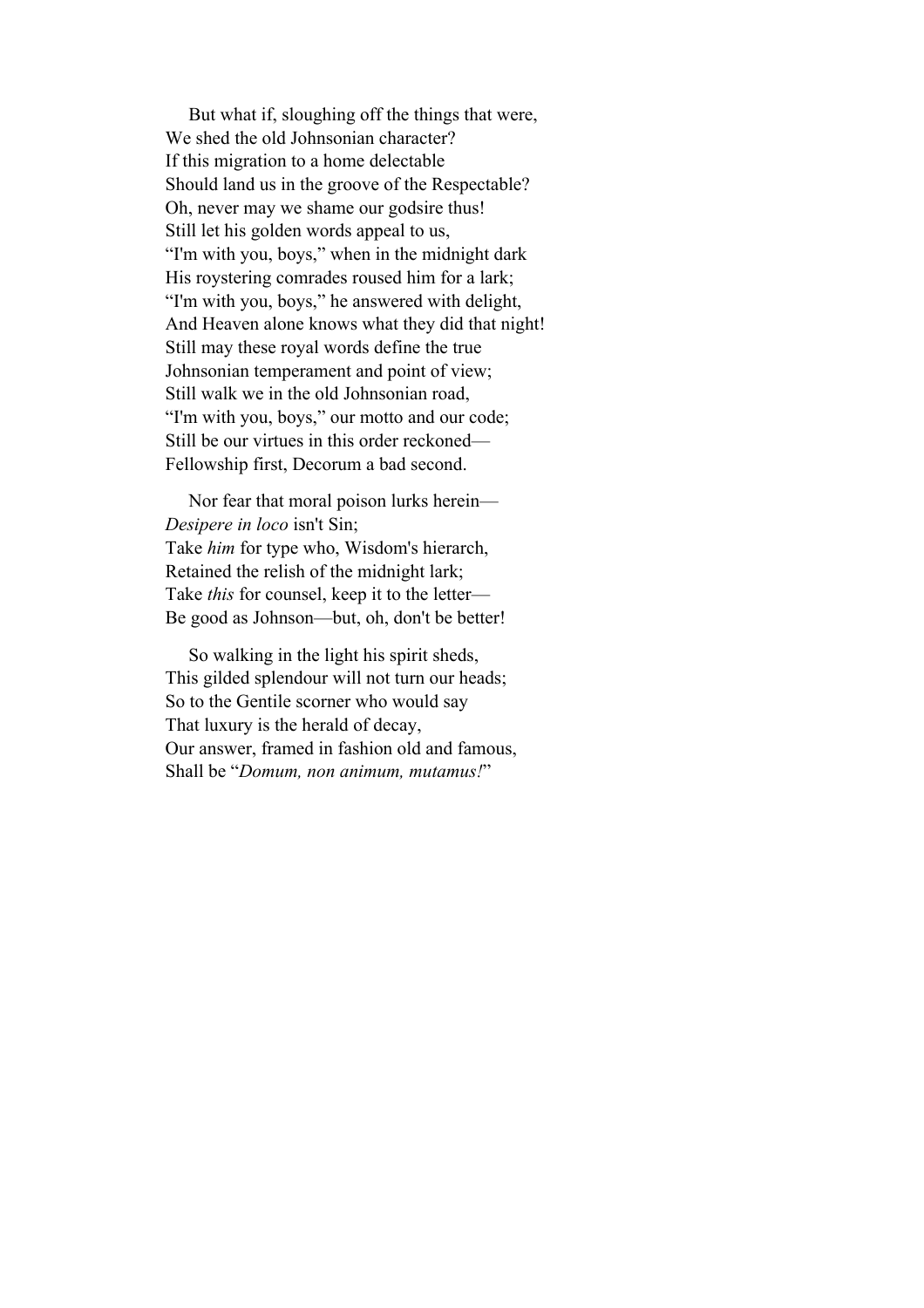# **For My Sake.**

#### *(Written in aid of the Children's Hospital.)*

#### MATTHEW XXV. 40.

"INASMUCH as ye gave ear unto the sighing Of the least of these the children of my care,— Of your love from death redeemed them, or in dying Stood between them and the shadow of despair;— "Inasmuch as when the little ones did languish, Ye put forth the hand to make their burdens light;— Inasmuch as when they lay on beds of anguish, Ye were with them in the watches of the night;— "All the joy ye brought to light when sorrow hid it Now awaits you, an exceeding great reward. As ye did it unto these, to ME ye did it; Enter ye into the joy of your Lord." "Lord, when sought we out the children that did languish? When put forth the hand to make their burdens light? Lord, we wist not when they lay on beds of anguish, And we slept throughout the watches of the night. "For our lives were full of trouble and of labour, And the night followed hard upon the day: Had we lingered with the children of our neighbour, Our own little ones had perished by the way." "Inasmuch as though ye might not touch or tend them, Ye were with them in your love to heal and save, And were hands and feet to those who did befriend them, By the gold and by the silver that ye gave. "Find your treasure where your ransomed ones have hid it;

 Take it back a thousandfold for your reward. As you did it unto these, to ME ye did it;

Enter ye into the joy of your Lord."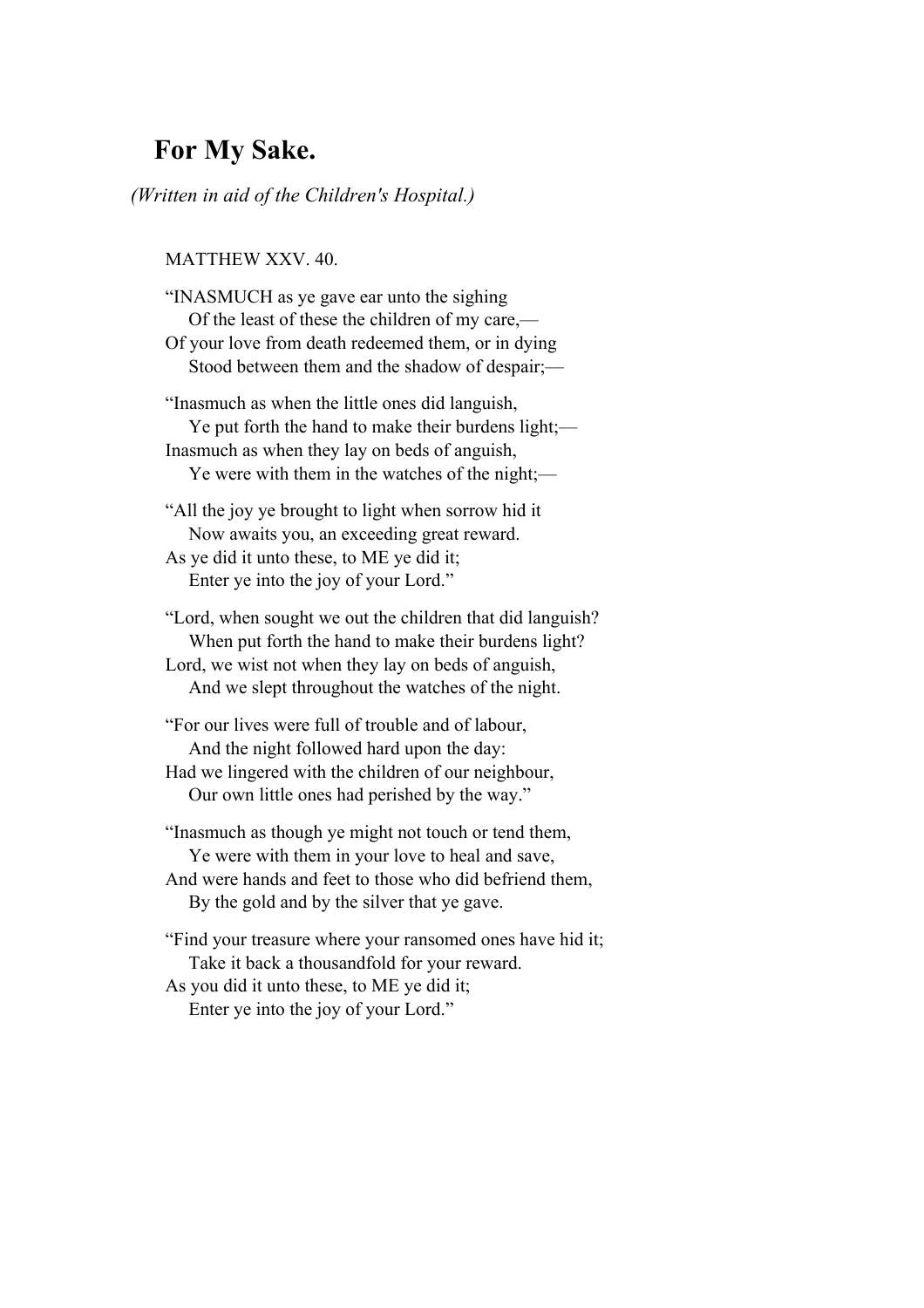# **The Famine in Ireland,**

#### **1879–80.**

THEY *shall* not perish! Not if help can save Our hunger-stricken brethren from the grave! They *shall* not perish! With no impious breath We vow that Love shall stronger prove than Death!

 Say not, 'Tis vain to strive against the Hand That writeth Judgment o'er a mourning land!— Say not, 'Tis Heav'n that worketh good or ill; And if our brother die—it is God's will;— Say not, if He is pleased to hide His face, 'Tis ours and theirs to wait returning grace; Nor, listless, into prayerful chambers creep, And be content to weep with those who weep;— Say not that Nature but fulfils her plan, Through righteous retribution teaching man; Nor round your easy acquiescence draw The curtain of inexorable Law.

 Say rather, *We* are now the hands of God To pour our fruits upon their fruitless sod! Say rather, *We* are God's incarnate Will To feed His lambs, His children's mouths to fill, And in our very plenty read the sign That we are chos'n as instruments Divine! Say rather, if His face be darkened there, 'Tis ours to light the darkness of despair, And through the tears that dim their sorrowing eyes Show God reflected from our happier skies! And what though Nature in her changelessness Works out her ends through cycles of distress,— *We* too are Nature! and, enthroned above All other law, we own the Law of Love!

 Therefore they *shall* not perish!—Oh sad Isle, Endure thy burden yet a little while— Yea, but a little while, for bounteous Heaven The lightning for our messenger hath given, To flash from cape to cape, o'er ocean's bed, The word that for thy need becometh bread!

 Oh grief-worn father, gazing on the soil That mocks thy husbandry; whose fruitless toil Provides no answer to the children's cry; Who turn'st aside lest thou should'st see them die; Lo, God hath not forsaken ev'n thy least.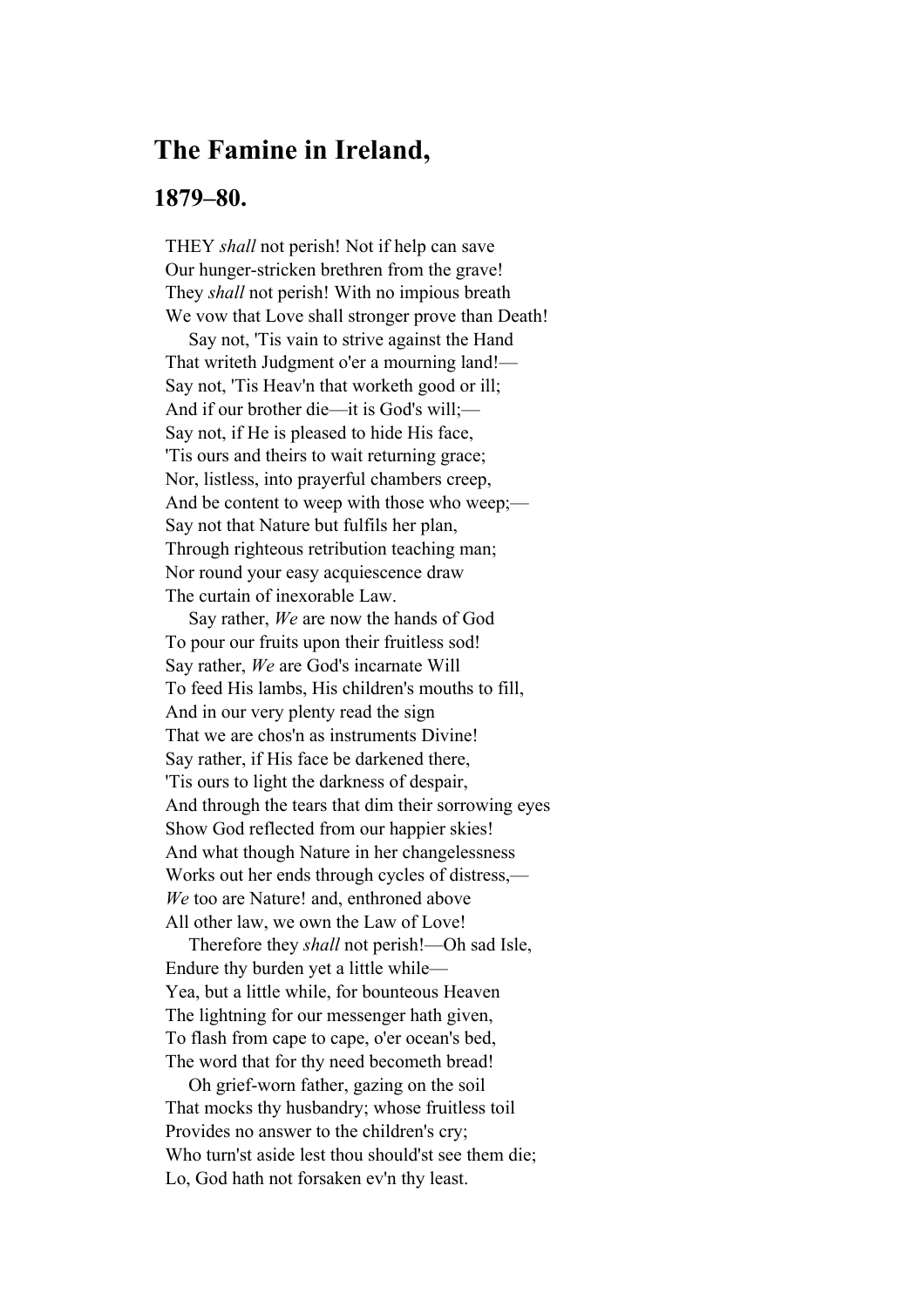Turn yet again: Help cometh from the East!

 Oh drooping mother, bowed with hopeless cares That labour lightens not, nor tears, nor prayers,— Who spread'st ev'n now before thy famished brood The scanty remnant of unwholesome food,— Once more let hope awake within thy breast. Be of good cheer: Help cometh from the West!

 Ye little ones, whose raiment, rent and old, Scarce hides the forms that tremble in the cold; Whose play is silenced; all whose frolic wiles Are turned to weariness; whose sunny smiles Have vanished from the hunger-wasted mouth,— Be warmed and fed: Help cometh from the South!

 Say we too much? Nay, less than this would shame Alike our hearts, our honour, and our name. Nothing too much while Famine stalks abroad, And Winter grips the shivering lambs of God! Nothing too much while weeping kindred cry To happier kindred, "Save us, or we die!" Nothing too much while we whose bread is sure Have hearts to pity, hands to help, the poor,— And eyes in Ireland's hour of need to see Queensland's, Australia's opportunity!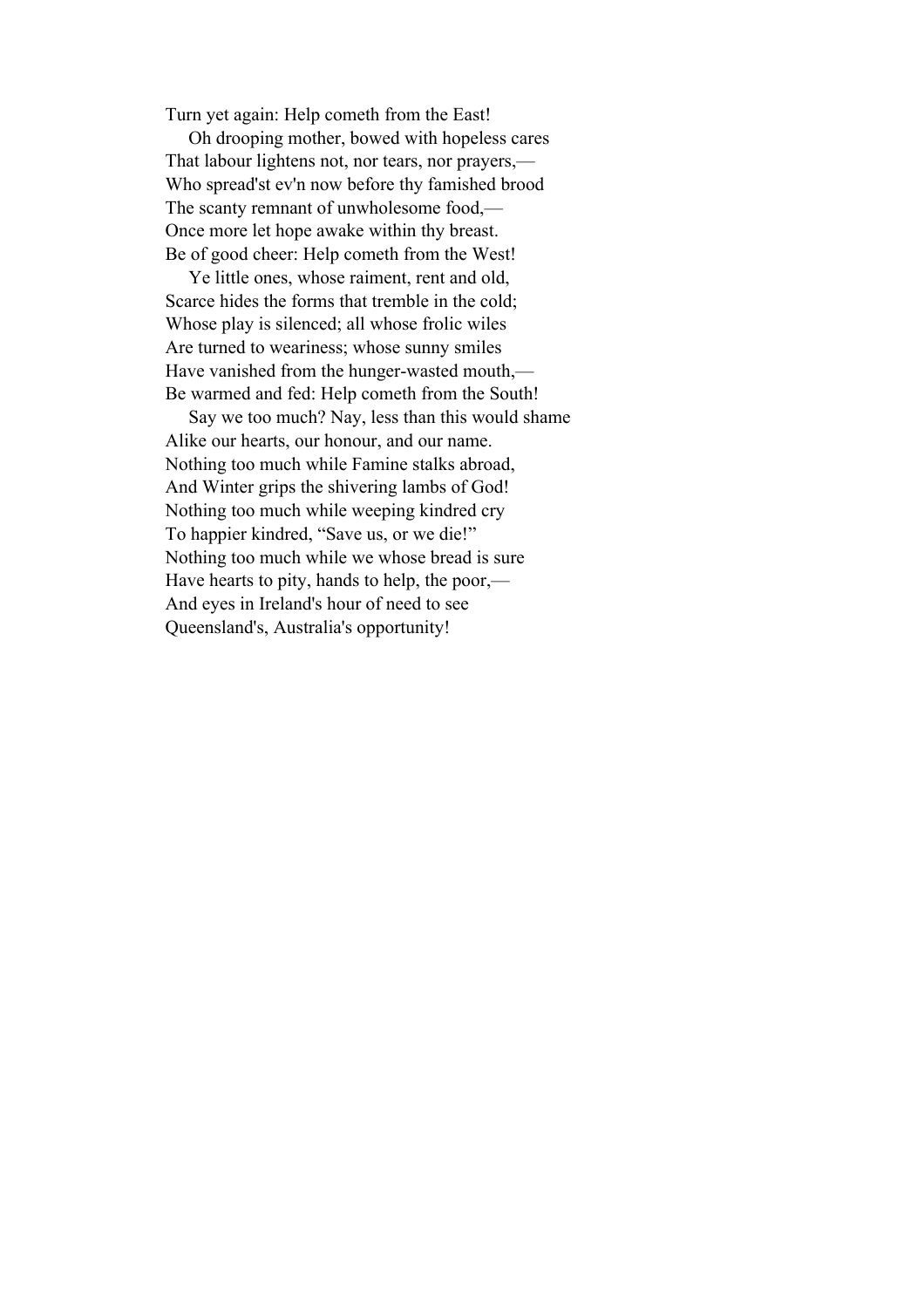# **A Historical Problem.**

## **AN EPISODE IN THE HISTORY OF ANCIENT PERSIA.**

Read at a Smoke Concert\* given in honour of General Sir Henry Wylie Norman, G.C.B., by the Officers of the Civil Service, in the Centennial Hall, Brisbane, on 3rd October, 1893.]

KING AHASUERUS in his palace at Shu-Shàn Gave a feast unto his princes, Tarshish, Meres, Memucàn, And some others whose outlandish names it boots not to rehearse— You will find them all in "Esther," chapter First, and fourteenth verse.

And when the feast was at its height, and jest and story flew, And reverberant laughter shook the hangings, white, and green, and blue, Ahasuerus hammered with his sceptre on the board, And at the royal signal silence promptly was restored.

"Great lords, our Privy Councillors," the mighty monarch said, "The chiefest of our provinces is now without a head; "Assyria is vacant; and we ask you, who is he "Who worthiest is to rule the roost in that great Satrapy?"

Then one named one; another, one; till all had said their say; But at each name the monarch shook his head and answered "Nay. "Ye only think," he cried, "of high degree and princely birth; "Hen-w― y-nor is the man for *Us*, whose claim is simply—*worth*."

Hen-w― y-nor! At the name there burst so joyful a hurroo That the palace-hangings swayed in curves of white and green and blue; And, waving golden goblets, Tarshish, Meres, Memucàn, Etcetera, shouted "Live the King! Hen-w― y-nor is the man!"

Now, Hen-w― y-nor was a modest chief, who ruled a scanty folk, And his soul was filled with wonder when the news upon him broke (Which proves, if proof is wanted, that a man may be alert And wideawake to everything except his own desert).

The war-worn hero fain had put the glittering prize aside, But Duty called with trumpet-tone and would not be denied, And at the old familiar sound his answering spirit leapt, And his posts were straightway flying with the message "I accept."

And his people—ah, his people!—they were glad and they were sad: They were proud and yet cast down: the news was good, the news was bad. Each felt higher by a cubit, and yet lower by a head, And they bragged of his promotion, mingling tears with what they said.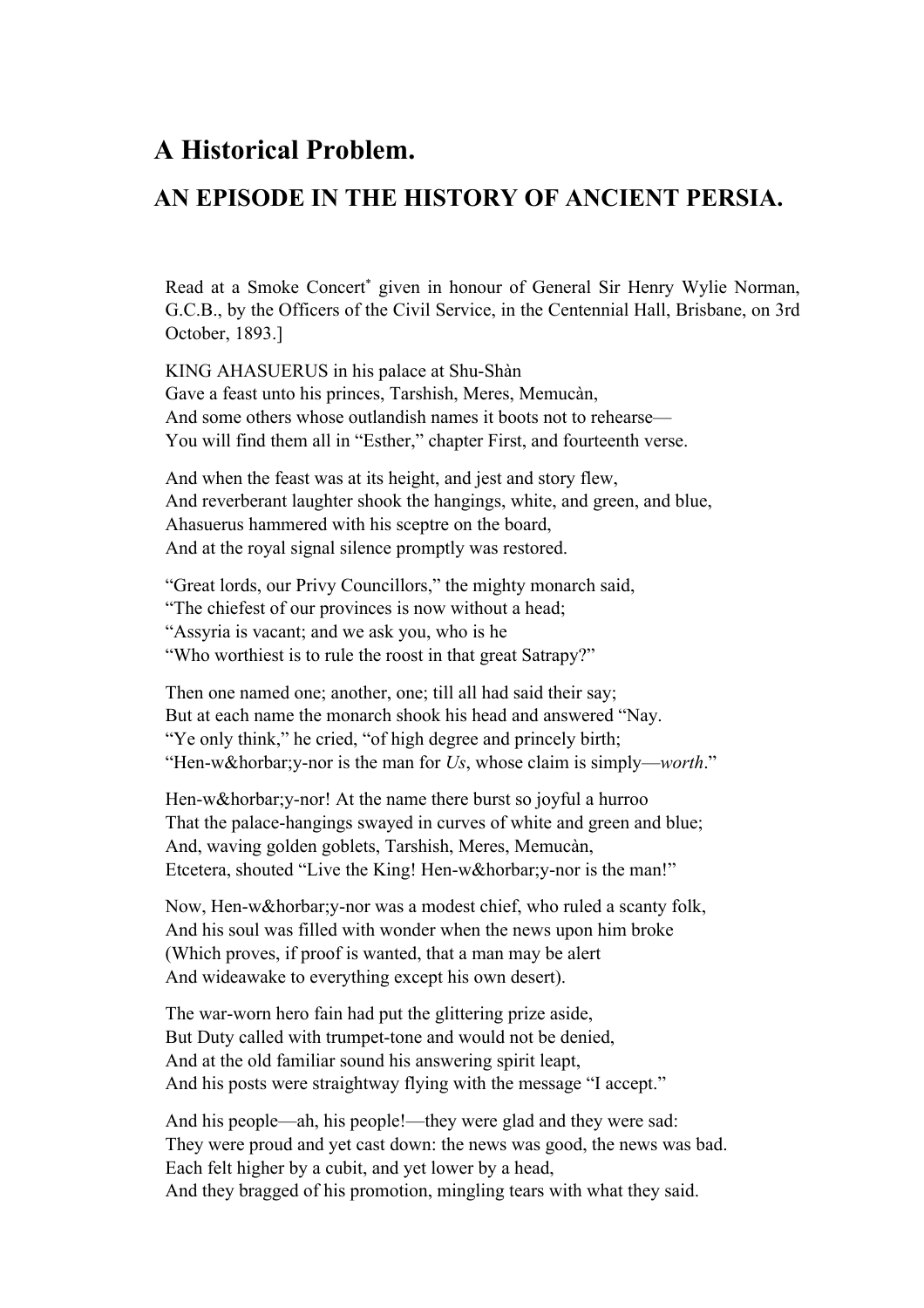But where all sincerely sorrowed, Persian chroniclers agree That the saddest of the mourners were the *Civil Scribery*— A superior class of men, who, these same chroniclers declare, Were the best of all good fellows in that land—or anywhere.

Now the Scribery had a custom, quite peculiar to this folk, To give departing friends an apotheosis of smoke; So they waited on the Satrap, and besought him to submit To the process on such evening as His Altitude thought fit.

" 'Tis small honour *we* can render," said the scribe who spoke their views; "We are poor, Sir—devilish poor—with ten per centum off our screws; "But we'd fain give you a pleasure to remember when you're gone"— And the kindly Satrap bowed his honour'd head, and said "I'm on."

But when the deputation had departed, there came near A stealthy-footed chamberlain who whispered in his ear, "There s a Farewell Ode included in the *pleasure* they prepare!"— And the hero of a hundred fights dropped back into his chair.

Yea, he whose eye had ever in fierce conflict brightest glowed— He who before had ne'er known fear—now quailed before the Ode! And he cried, "Is there no outlet from this horrible abyss? "Chillianwallah, Delhi, Gujerat, were not a patch on this!

"Yet stay!"—for now a happy thought took shape within his brain— "You cannot Farewell-Ode a man who chooses to remain!" Oh, blessed inspiration! the solution clear he saw! And out he rushed, and wired Ahasuerus, "I withdraw!"

\* \* \* \* \*

Exit Farewell Ode. But synchronously with its exit came A new problem into history that still preserves his fame, For historians still dispute the question, each with some fresh lie, Why Hen-w― y-nor slung Assyria—But *we* know the reason why.

\* The Concert was given on the occasion of the withdrawal by Sir Henry Norman of his acceptance of the appointment of Governor-General of India, and after the announcement of his intention to retain to the end of his term the governorship of Queensland, and was substituted for a Farewell Concert, at which, when his departure for India was in prospect, he had promised to attend.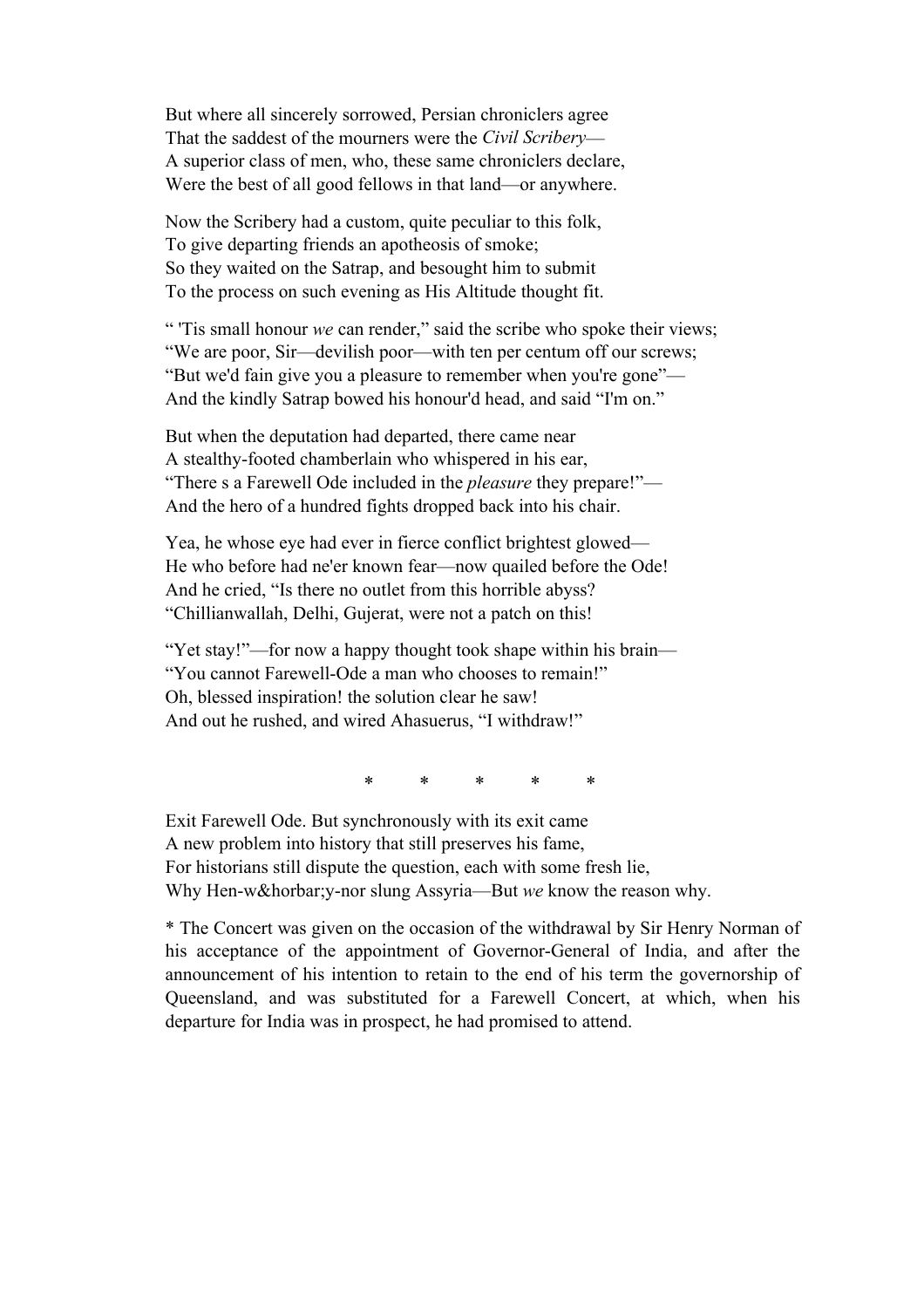# **"Our Hope."**

 [Written on the reported discovery of a boat cast on the beach near Cape Palmerston, evidently built from the remains of a large ship, and having painted on bows and stern the words "Our Hope."]

A WIND-BORNE shred of that mysterious scroll Wherein the secrets of the deep are writ: An echo of the warfare of the soul: A stranded hope; "Our Hope"—so runneth it. So runneth it; a tale of manful aim, Of clinging trust, of hope that would not die, Shrunk to the piteous legend of a name, That lingers in baptismal mockery. "Our Hope!" Poor chronicle unsouled of sense! Drear ghost of shattered hope!—but potent yet With wail of sea-sepulchral eloquence To wake conjecture, and confirm regret! Brief words and few; but needs no more to tell Of hope from shipwrecked hope through toil renewed; And how from some lone isle with glad farewell THEY launched upon the awful solitude. How day by day they stared at ocean's rim With straining eyes, for sail, or cliff, or tree, Till all things paled, and ev'n "Our Hope" grew dim, And dark-winged night came brooding o'er the sea. Or how beneath a fateful sky o'ercast, 'Mid panting silence of deceitful calms, The long sore shrift of prayerful vigils passed, With heaven-turned faces and uplifted palms. Or how, when quivering up the orient slope Of dawn, the opal splendours thrilled and spread, Glad in the joy of hope renewed, "Our Hope" With homeward throb across the waters fled. How day brought night, and night reluctant morn, Till hope deferred became a wild despair, And shoreless sunsets laughed their dreams to scorn, And Doom hung lurid on the burdened air. How one by one, no more by hope beguiled,

Fed the hot winds with taint of dying breath,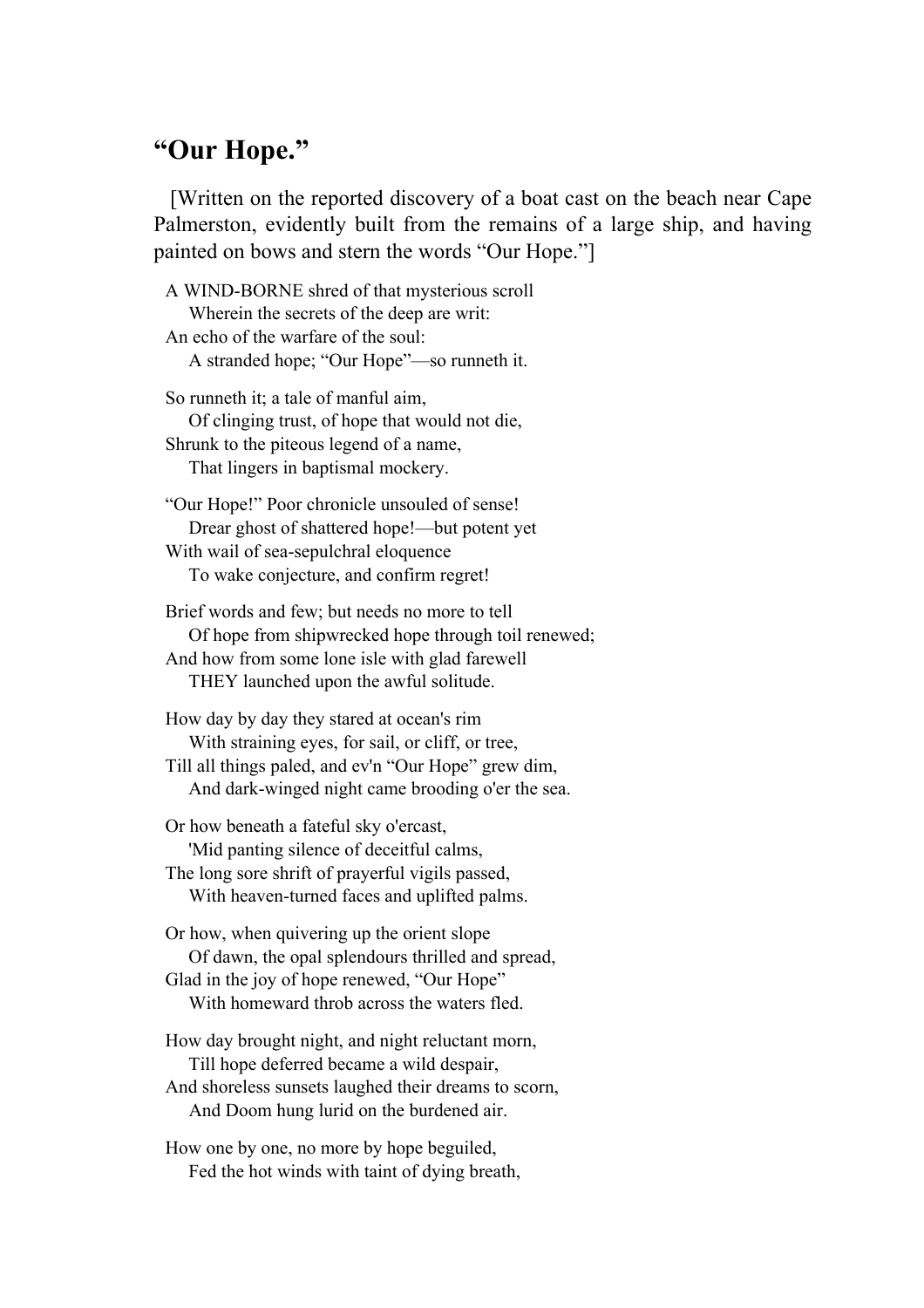Until the last lone lingerer, fever-wild, Arraigning Heav'n, leaped madly into death.

Is this the last of hope?—An empty shell The bitter end of many a toil-drawn sigh? "Why make we such ado?" Were it not well To fold our robes about us, and to die?

To build—put forth—and cease: Is this our tale? Shall baffled effort mock us evermore?

Come forth, oh brighter Faith, with golden sail, And bring us tidings from the further shore!

Shine forth, O Faith, from out the viewless scope Of rich fulfilment far o'er mortal dreams! Shine forth with joyous tidings of "Our Hope" Home-haven'd by the marge of crystal streams!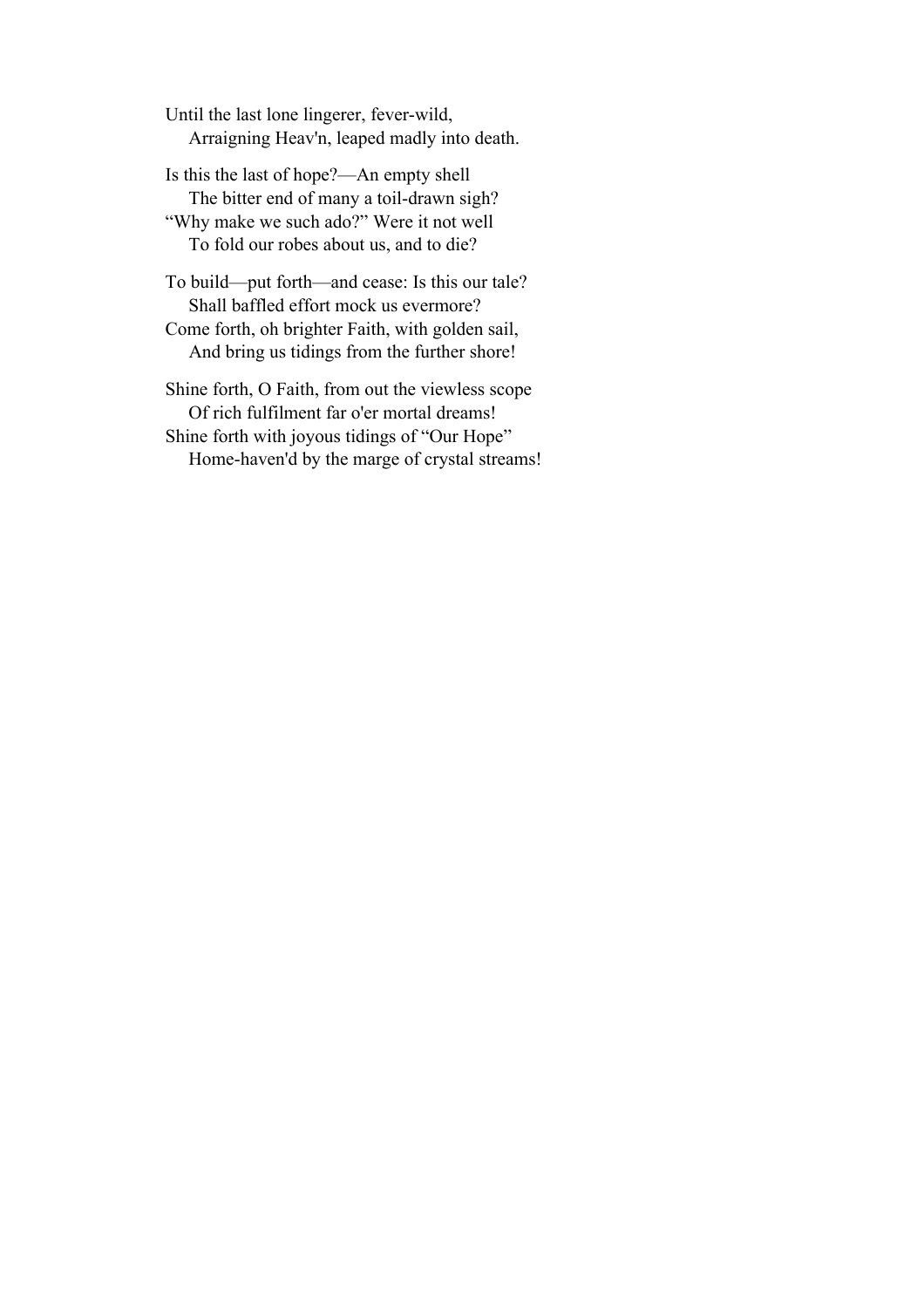# **My Chinee Cook.**

THEY who say the bush is dull are not so very far astray, For this eucalyptic cloisterdom is anything but gay; But its uneventful dulness I contentedly could brook, If I only could get back my lost, lamented Chinee cook.

We had tried them without number—cooks, to wit—my wife and I; One a week, then three a fortnight, as my wife can testify; But at last we got the right one; I may say 'twas by a fluke, For he dropped in miscellaneous-like, that handy Chinee cook,

He found the kitchen empty, laid his swag down, and commenced; My wife, surprised, found nothing to say anything against; But she asked him for how much a year the work he undertook— "Me workee for me ration," said that noble Chinee cook.

Then right off from next to nothing such a dinner he prepared, That the Governor I'm certain less luxuriously fared; And he waited, too, in spotless white, with such respectful look, And bowed his head when grace was said, that pious Chinee cook.

He did the work of man and maid—made beds and swept out rooms; Nor cooled he in his zeal, as is the manner of new brooms: Oh, he shed celestial brightness on the most sequestered nook, For his mop and pail were everywhere—my cleanly Chinee cook.

We got fat upon his cooking; we were happy in those days, For he tickled up our palates in a thousand pleasant ways. Oh his dinners! Oh his dinners! they were fit for any duke! Oh delectable Mongolian! Oh celestial Chinee cook!

There was nothing in creation that he didn't put to use, And the less he got to cook with, all the more he could produce, All nature was his kitchen range, likewise his cook'ry book— Neither Soyer nor Meg Dod could teach that knowing Chinee cook.

And day by day upon my wife and me the mystery grew, How his virtues were so many and his earnings were so few; And we laid our heads together to find out by hook or crook, The secret of the cheapness of that priceless Chinee cook.

And still the sense of mystery grew on us day by day, Till it came to be a trouble, and we wished him well away; But we could not find a fault in one so far above rebuke— Ah, we didn't know the value of that valuable cook.

But one day when I was out he brought my wife a lot of things, Turquoise earrings, opal bracelets, ruby brooches, diamond rings,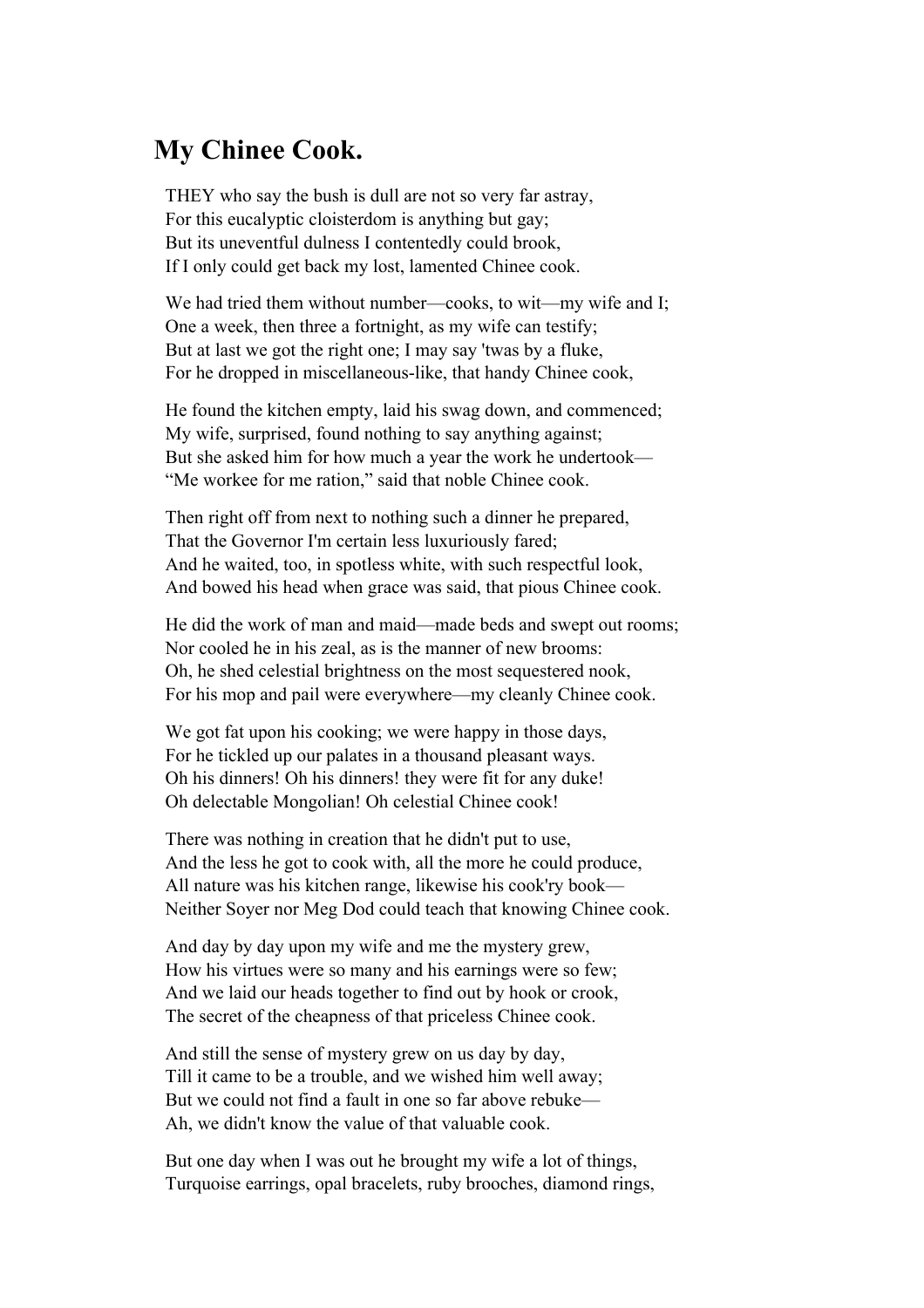And he ran their various prices o'er as glibly as a book, And dirt cheap, too, were the jewels of that jewel of a cook.

I returned, and just in time to stop the purchase of the lot, And to ask him where on earth those costly jewels he had got, And when I looked him in the face, good gracious how he shook! And he says, says he, "Me bought him"—did that trembling Chinee cook.

And I a justice of the peace! O Fortune! how unkind! For a certain Sydney robbery came rushing to my mind "You bought them! Ah, I fear me, John, you paid them with a hook! I am bound to apprehend you, oh unhappy Chinee cook!"

So the mystery was solved at length; the secret now we saw; John had used us as a refuge from the clutches of the law; And, now, alas, too late would I his frailty overlook! He is gone, and I am left without my skilful Chinee cook.

Oh, could I taste again of those delicious luscious things, I could pardon him the robbery of other people's rings; I exaggerated principle, my duty I mistook, When I handed over to the law my peerless Chinee cook.

What would I give just now for one of his superb ragouts, His entrements, his entrées, his incomparable stews? Oh, art and taste and piquancy my happy board forsook, When I came the J.P. over my lamented Chinee cook.

Take away the hated letters. 'Twas my "justice" robbed my "peace"; Take my name from the commission, and my matchless cook release. But I fear my Johnny's dead, for I am haunted by a spook, With oblique eyes and a pigtail, like my lost, my Chinee cook.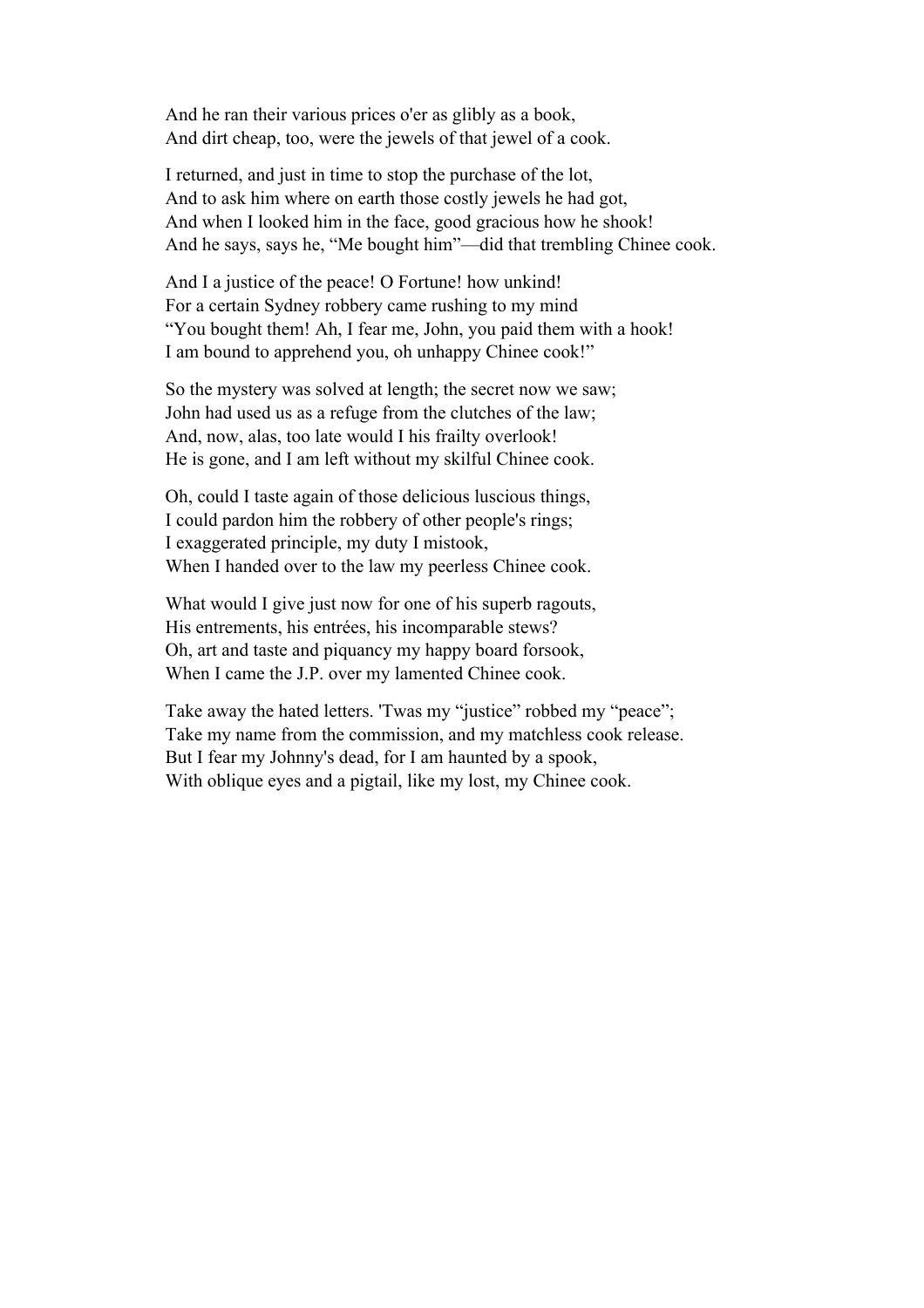# **My Other Chinee Cook.**

YES, I got another Johnny; but he was to Number One As a Satyr to Hyperion, as a rushlight to the sun; He was lazy, he was cheeky, he was dirty, he was sly, But he had a single virtue, and its name was rabbit pie.

Now those who say the bush is dull are not so far astray, For the neutral tints of station life are anything but gay; But, with all its uneventfulness, I solemnly deny That the bush is unendurable along with rabbit pie.

We had fixed one day to sack him, and agreed to moot the point When my lad should bring our usual regale of cindered joint, But instead of cindered joint we saw and smelt, my wife and I, Such a lovely, such a beautiful, oh! such a rabbit pie!

There was quite a new expression on his lemon-coloured face, And the unexpected odour won him temporary grace, For we tacitly postponed the sacking-point till by-and bye, And we tacitly said nothing save the one word, "rabbit pie!"

I had learned that pleasant mystery should simply be endured, And forebore to ask of Johnny where the rabbits were procured! I had learned from Number One to stand aloof from how and why, And I threw myself upon the simple fact of rabbit pie.

And when the pie was opened, what a picture did we see! They lay in beauty side by side, they filled our home with glee! How excellent, how succulent, back, neck, and leg, and thigh! What a noble gift is manhood! What a trust is rabbit pie!

For a week the thing continued, rabbit pie from day to day; Though where he got the rabbits John would ne'er vouchsafe to say; But we never seemed to tire of them, and daily could descry Subtle shades of new delight in each successive rabbit pie.

Sunday came; by rabbit reckoning, the seventh day of the week; We had dined, we sat in silence, both our hearts (?) too full to speak, When in walks Cousin George, and, with a sniff, says he, "Oh my! What a savoury suggestion! what a smell of rabbit pie!"

"Oh, why so late, George?" says my wife, "the rabbit pie is gone; But you *must* have one for tea, though. Ring the bell, my dear, for John." So I rang the bell for John, to whom my wife did signify, "Let us have an early tea, John, and another rabbit pie."

But John seemed taken quite aback, and shook his funny head, And uttered words I comprehended no more than the dead;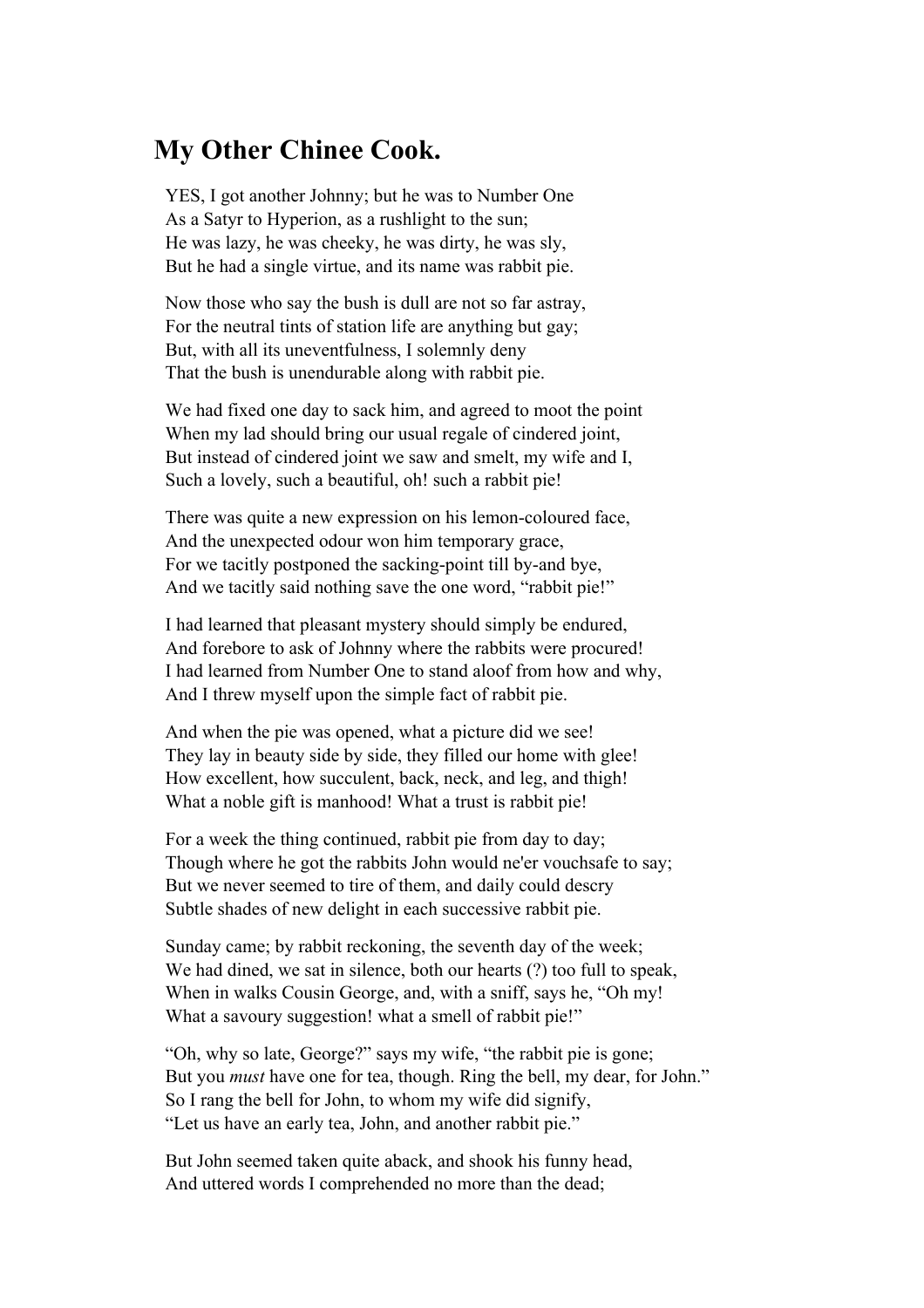"Go, do as you are bid," I cried, "we wait for no reply; Go! let us have tea early, and another rabbit pie!"

Oh, that I had stopped his answer! But it came out with a run: "Last-a week-a plenty puppy; this-a week-a puppy done!" Just then my wife, my love, my life, the apple of mine eye, Was seized with what seemed "mal-de-mer," — "sick transit" rabbit pie!

And George! By George, he laughed, and then he howled like any bear! The while my wife contorted like a mad "convulsionnaire;" And I—I rushed on Johnny, and I smote him hip and thigh, And I never saw him more, nor tasted more of rabbit pie.

And the childless mothers met me, as I kicked him from the door, With loud maternal wailings and anathemas galore; I must part with pretty Tiny, I must part with little Fly, For I'm sure they know the story of the so-called "rabbit pie."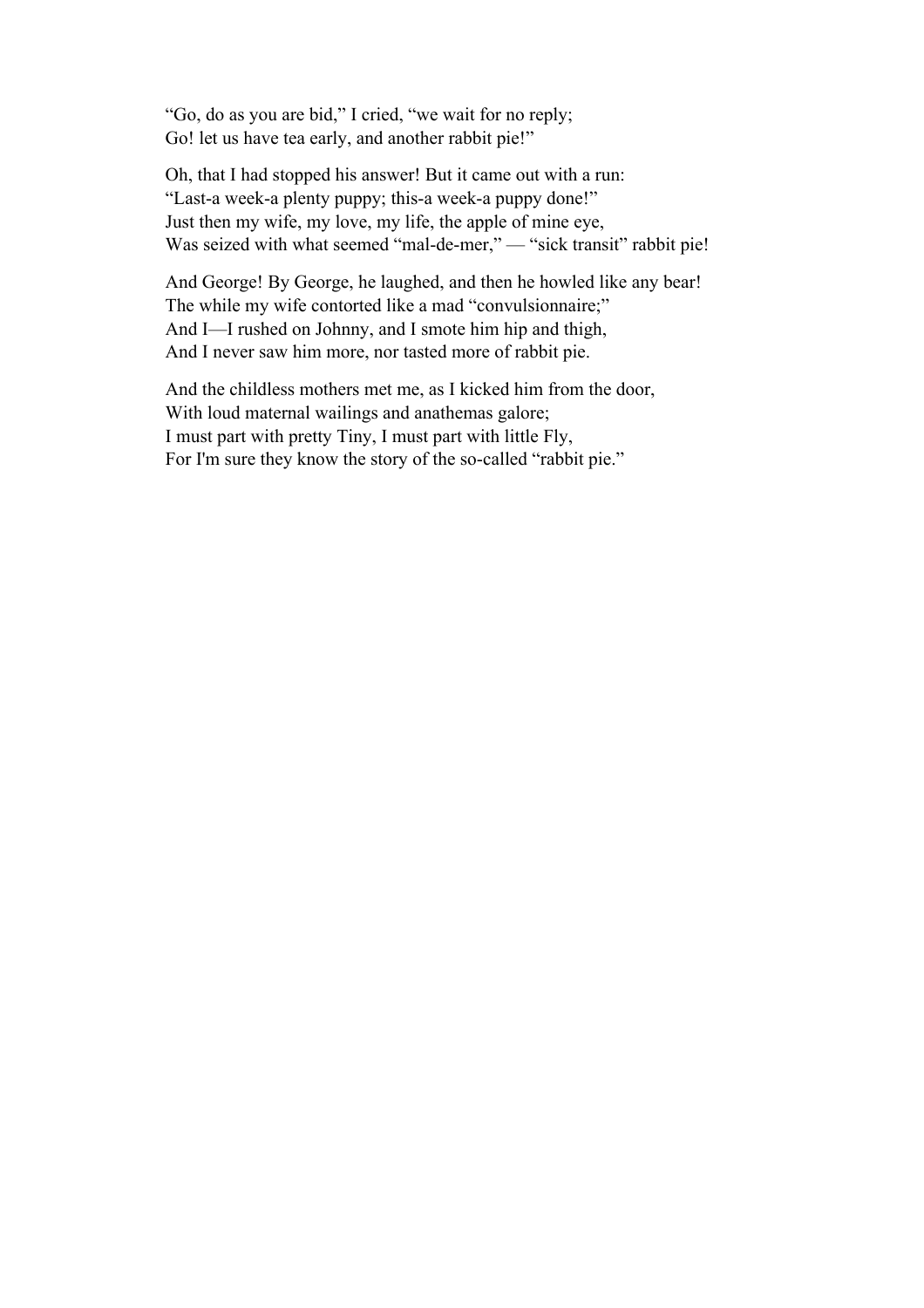# **The Squatter's Baccy Famine.**

IN blackest gloom he cursed his lot; His breath was one long weary sigh; His brows were gathered in a knot That only baccy could untie. His oldest pipe was scraped out clean; The deuce a puff was left him there; A hollow sucking sound of air Was all he got his lips between. He only said, "My life is dreary. The Baccy's done," he said. He said, "I am aweary, aweary; By Jove, I'm nearly dead."

The chimney-piece he searched in vain, Into each pocket plunged his fist; His cheek was blanched with weary pain, His mouth awry for want of twist. He idled with his baccy-knife; He had no care for daily bread:— A single stick of Negro-head Would be to him the staff of life. He only said, "My life is dreary. The Baccy's done," he said. He said, "I am aweary, aweary I'd *most as soon* be dead."

Books had no power to mend his grief; The magazines could tempt no more; "Cut Gold-Leaf" was the only leaf That he had cared to ponder o'er. From chair to sofa sad he swings, And then from sofa back to chair; But in the depth of his despair Can catch no "bird's-eye" view of things. And still he said, "My life is dreary. No Baccy, boys," he said. He said, "I am aweary, aweary; I'd *just as soon* be dead."

His meals go by he knows not how; No taste in flesh, or fowl, or fish; There's not a dish could tempt him now, Except a cake of Caven-dish. His life is but a weary drag; He cannot choose but curse and swear,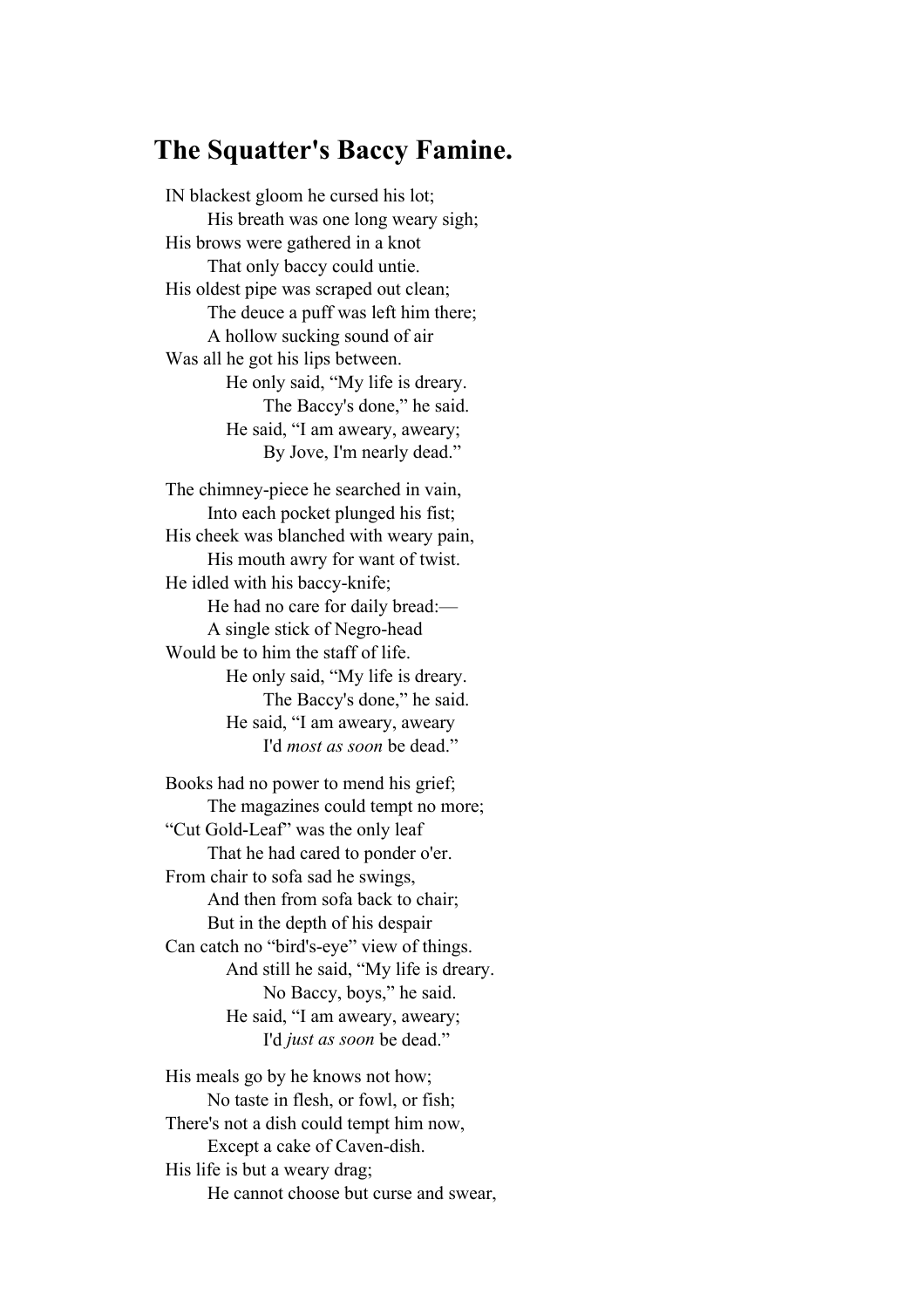And thrust his fingers through his hair, All shaggy in the want of shag. And still he said, "My life is dreary, No Baccy, boys," he said. He said, "I am aweary, aweary; I'd *rather far* be dead."

To him one end of old cheroot Were sweetest root that ever grew. No honey were due substitute For "Our Superior Honey-Dew." One little fig of Latakia Would buy all fruits of Paradise; "Prince Alfred's Mixture" fetch a price Above both Prince and Galatea. Sudden he said, "No more be dreary! The dray has come!" he said. He said, "I'll smoke till I am weary— And then, I'll go to bed."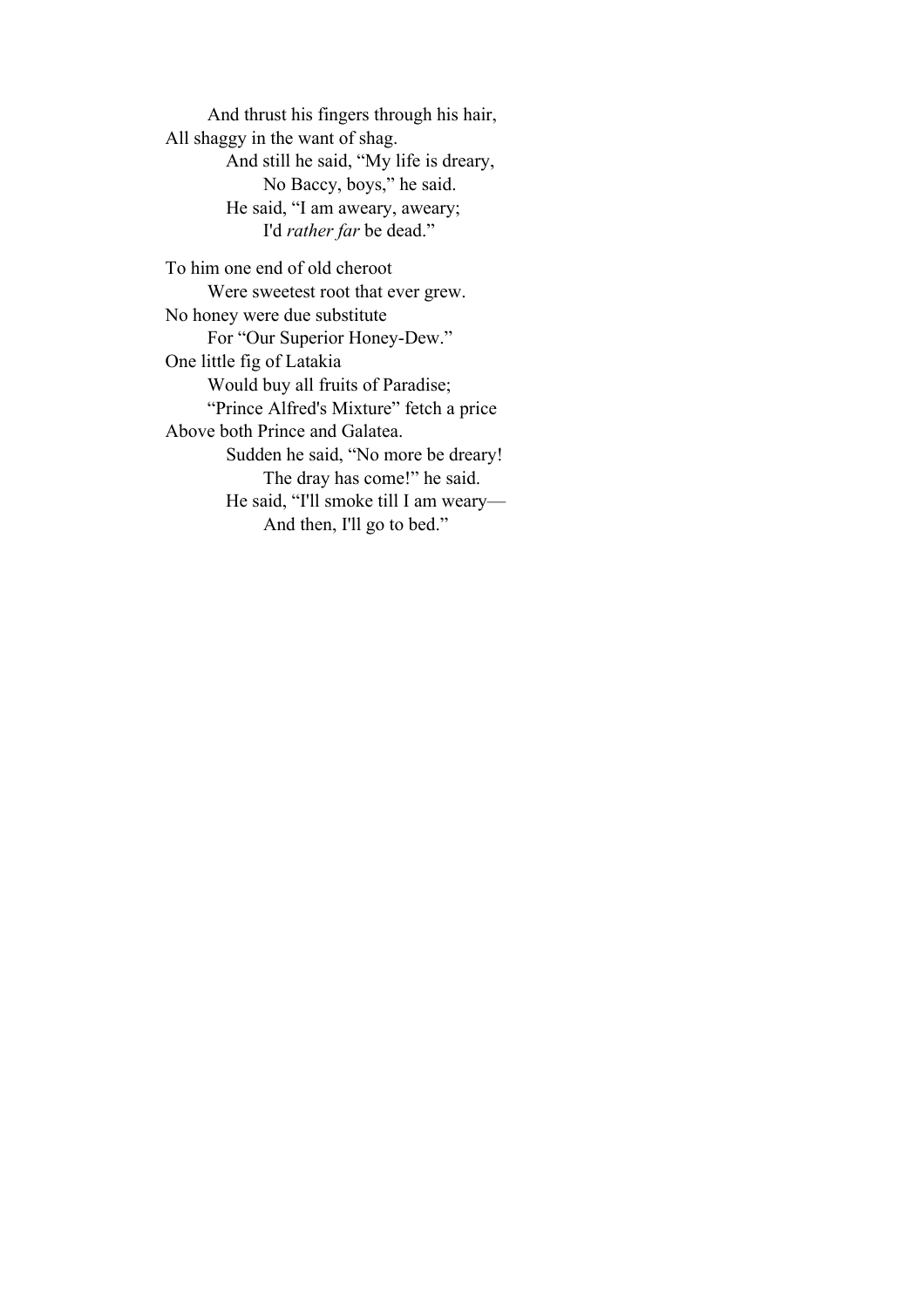# **Off the Track.**

OH where the deuce is the track, the track? Round an' round, an' forrard, an' back! "Keep the sun on yer right," they said— But, hang it, he's gone an' got over my head!

"Make for a belt of apple trees;"— Jist so. But where's yer belt, if ye please? By gum, it's hot! This child'll melt, An' there ain't no apples, nor ain't no belt.

"Keep clear o' the timber-getters' tracks," But wich is wich, I'd beg to ax? They forks and jines, the devil knows how— I wish I'd a sight o' either now!

"Leave the track," sez they, "when you sees Some yards to the right two big grass trees." Two! It's dozens on dozens I pass— Most on 'em big, an' all on 'em grass.

Oh where the deuce is the track, the track? I'm fairly taken aback, aback. "Keep tow'rd the river. You can't go wrong." Whew? Can't I, though! That was rayther strong.

"Follow the lay o' the land," sez they; But, Lord, this flat ain't got no lay! Whew! Ain't it hot on the pint o' the nose? An' the more I mops the hotter I grows.

"An' when you comes to the foot o' the range"— WHEN! That's the pint. But ain't it strange, That the further I goes, to left or right, The more there ain't no range in sight.

Gum trees, gum trees, slim an' high, Timber green an' timber dry. Blackened stumps an' fallen logs— Lively work as on we jogs!

Oh the devil an' all take the flat, the flat! I'm one myself for the matter o' that. I'm mazed, an' so is the brute I rides, An' the sun's getting over the left besides.

Dash it, I'll follow my nose, my nose! Step out, straight forrard, here goes, here goes!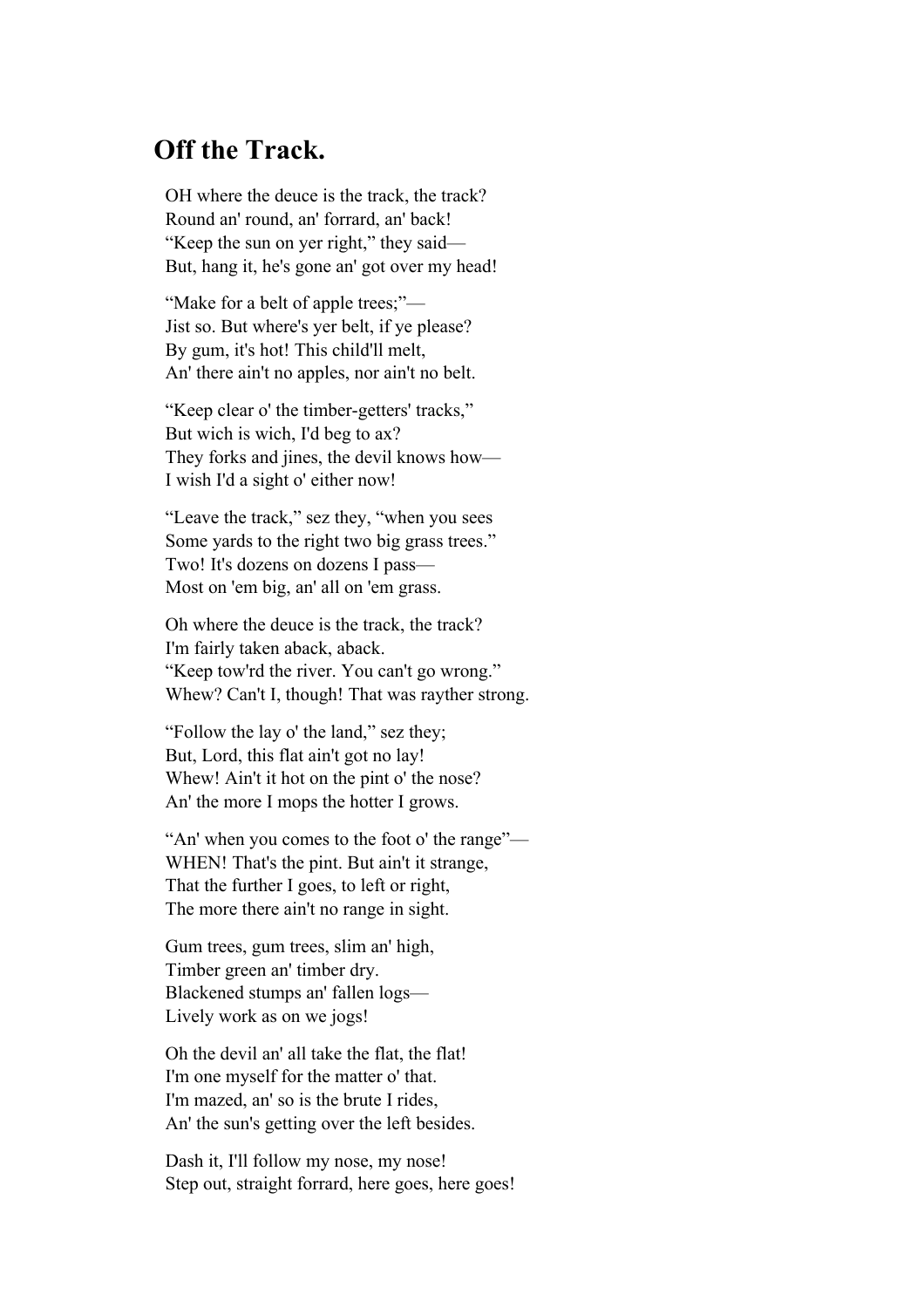Let the sun be left, or the sun be right, Summat or other must come in sight.

\* \* \* \* \*

Well, well! If this ain't too bad by half! Lor', how the beggars 'll laugh an' chaff! Back to my startin' point? Yes; tis so. I put up them slip-rails six hours ago.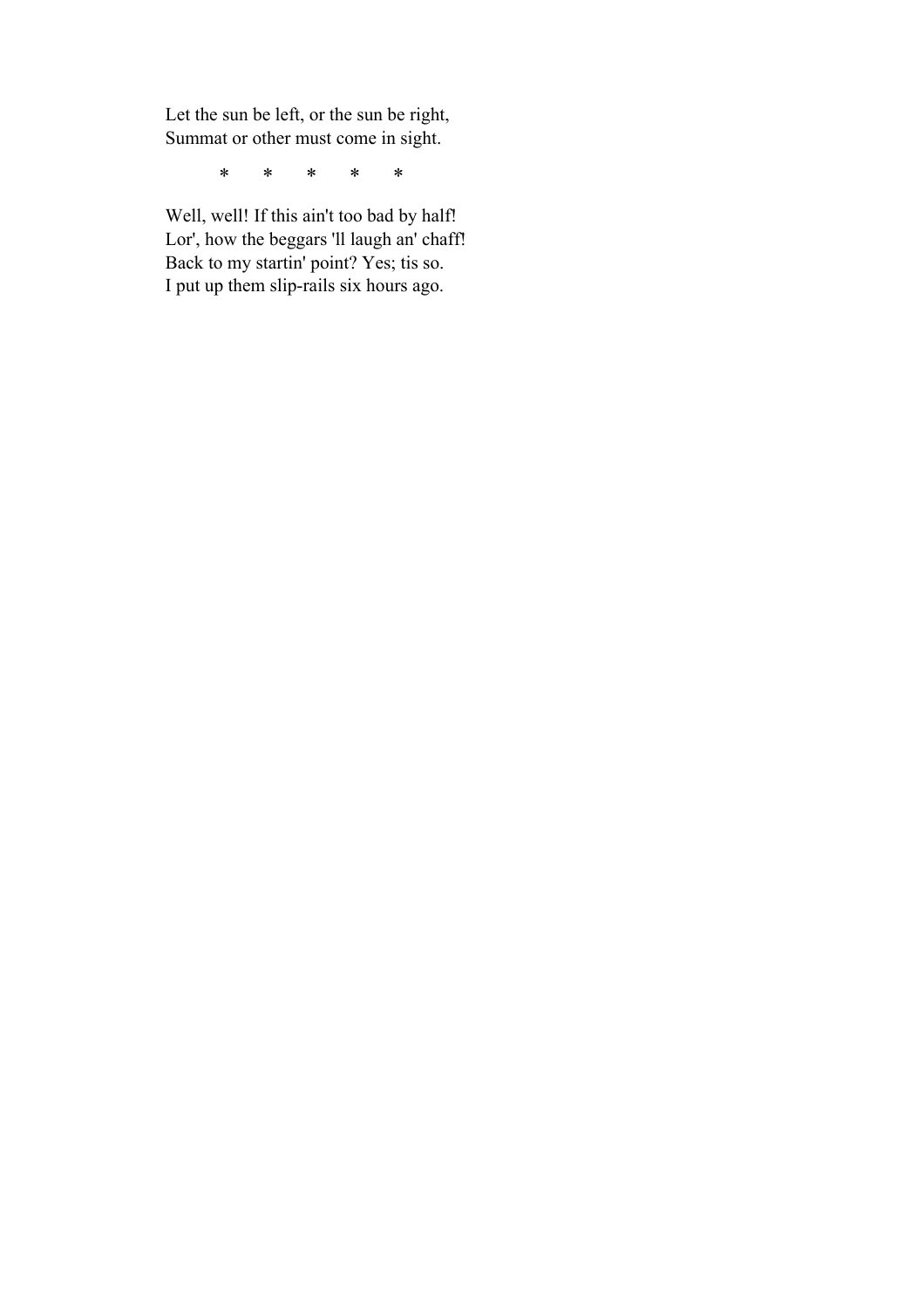# **Drought and Doctrine.**

COME, take the tenner, doctor . . . yes, I know the bill says "five," But it ain't as if you'd merely kep' our little 'un alive; Man, you saved the mother's reason when you saved that babby's life, An' it's thanks to *you* I ha'n't a ravin' idiot for a wife.

Let me tell you all the story, an' if then you think it strange That I'd like to fee ye extry—why, I'll take the bloomin' change. If yer bill had said a hundred . . . I'm a poor man, doc, an' yet I'd 'a' slaved till I had squared it; ay, an' still been in yer debt.

Well, you see the wife's got notions on a heap o' things that ain't To be handled by a man as don't pretend to be a saint; So I minds "the cultivation," smokes my pipe, an' makes no stir, An' religion an' such p'ints I lays entirely on to her.

Now, she's got it fixed within her that, if children die afore They've been sprinkled by the parson, they've no show for evermore; An' though they're spared the pitchforks, an' the brim-stun', an' the smoke, They ain't allowed to mix *up there* with other little folk.

So when our last began to pine, an' lost his pretty smile, An' not a parson to be had within a hunder mile— (For though there is a chapel down at Bluegrass Creek, you know, The clargy's there on dooty only thrice a year or so)—

Well, when our yet unchristen'd mite grew limp an' thin an' pale, It would 'a' cut you to the heart to hear the mother wail About her "unregenerate babe," an' how, if it should go, 'Twould have no chance with them as had their registers to show.

Then awful quiet she grew, an' hadn't spoken for a week, When in came brother Bill one day with news from Bluegrass Creek. "I seen," says he, "a notice on the chapel railin' tied; They'll have service there this evenin'—can the youngster stand the ride?

"For we can't have parson here, if it be true, as I've heard say, There's a dyin' man as wants him more'n twenty mile away; So —He hadn't time to finish ere the child was out of bed With a shawl about its body an' a hood upon its head.

"Saddle up," the missus said. I did her biddin' like a bird. Perhaps I thought it foolish, but I never said a word; For though I have a vote in what the kids eat, drink, or wear, Their sperritual requirements are entirely *her* affair.

We started on our two hours' ride beneath a burnin' sun, With Aunt Sal and Bill for sureties to renounce the Evil One;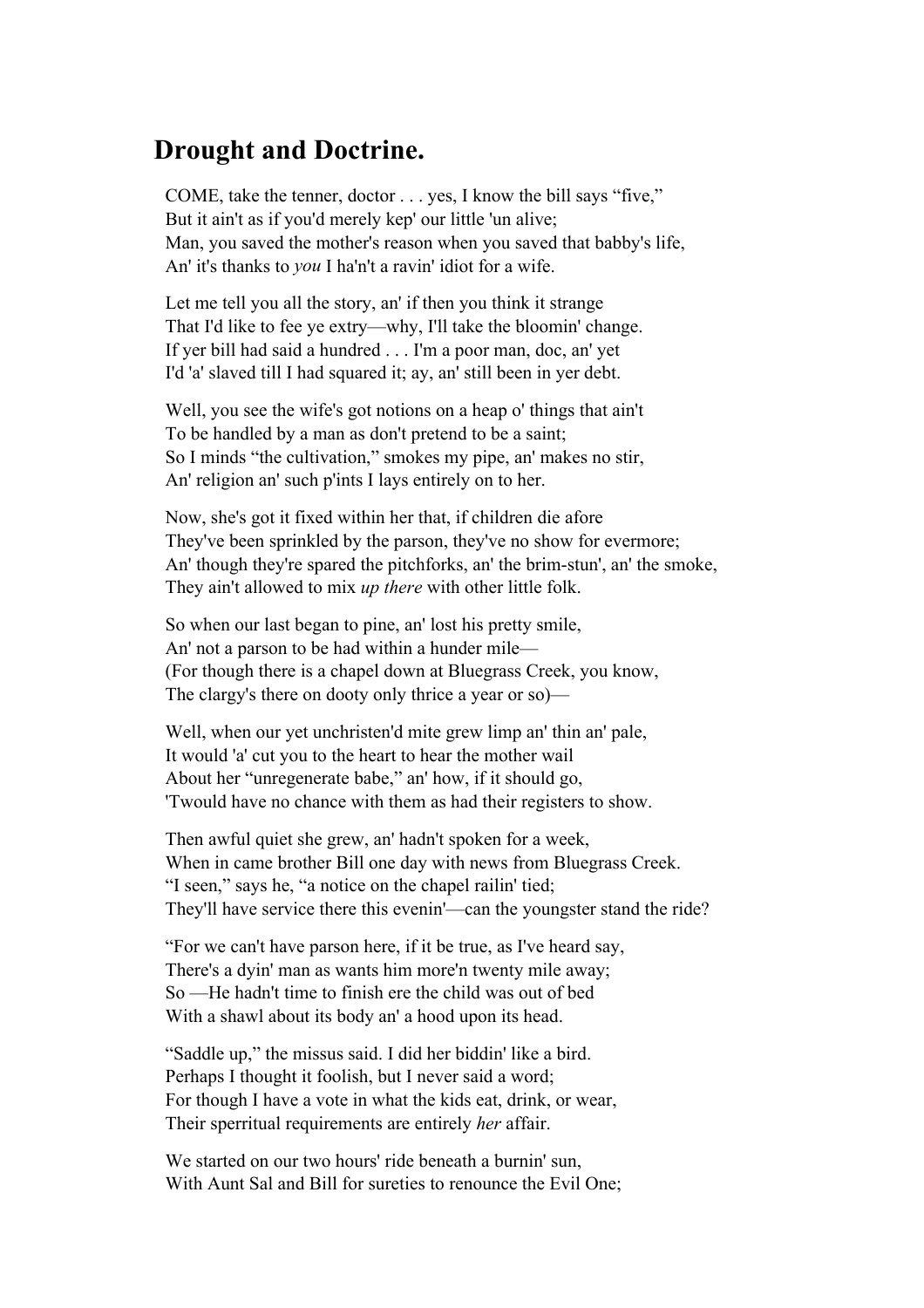An' a bottle in Sal's basket that was labelled "Fine Old Tom" Held the water that regeneration was to follow from.

For Bluegrass Creek was dry, as Bill that very day had found, An' not a sup o' water to be had for miles around; So, to make salvation sartin for the babby's little soul, We had filled a dead marine, sir, at the fam'ly waterhole.

Which every forty rods or so Sal raised it to her head, An' took a snifter, "just enough to wet her lips," she said; Whereby it came to pass that when we reached the chapel door There was only what would serve the job, an' deuce a dribble more.

The service had begun—we didn't like to carry in A vessel with so evident a carritur for gin; So we left it in the porch, an,' havin' done our level best, Went an' owned to bein' "mis'rable offenders" with the rest.

An' nigh upon the finish, when the parson had been told That a lamb was waitin' there to be admitted to the fold, Rememberin' the needful, I gets up an' quietly slips To the porch to see—a swagsman—with our bottle at his lips!

Such a faintness came all over me, you might have then an' there Knocked me down, sir, with a feather, or tied me with a hair. Doc, I couldn't speak nor move; an' though I caught the beggar's eye, With a wink he turned the bottle bottom up an' drank it dry.

An' then he flung it from him, bein' suddintly aware That the label on't was merely a deloosion an' a snare; An' the crash cut short the people in the middle of "A-men," An' all the congregation heard him holler "Sold again!"

So that christ'nin' was a failure; every water-flask was drained; Ev'n the monkey in the vestry not a blessed drop contained; An' the parson in a hurry cantered off upon his mare, Leaving baby unregenerate, an' missus in despair.

That night the child grew worse, but all my care was for the wife; I feared more for her reason than for that wee spark o' life. . . . But you know the rest—how Providence contrived that very night That a doctor should come cadgin' at our shanty for a light. . . .

Baby? Oh, he's chirpy, thank ye—been baptized—his name is Bill. It's weeks an' weeks since parson came an' put him through the mill; An' his mother's mighty vain upon the subjick of his weight, An' reg'lar cook-a-hoop about his sperritual state

So now you'll take the tenner. Oh, confound the bloomin' change! Lord, had Billy died!—but, doctor, don't you think it summut strange That them as keeps the Gate would have refused to let him in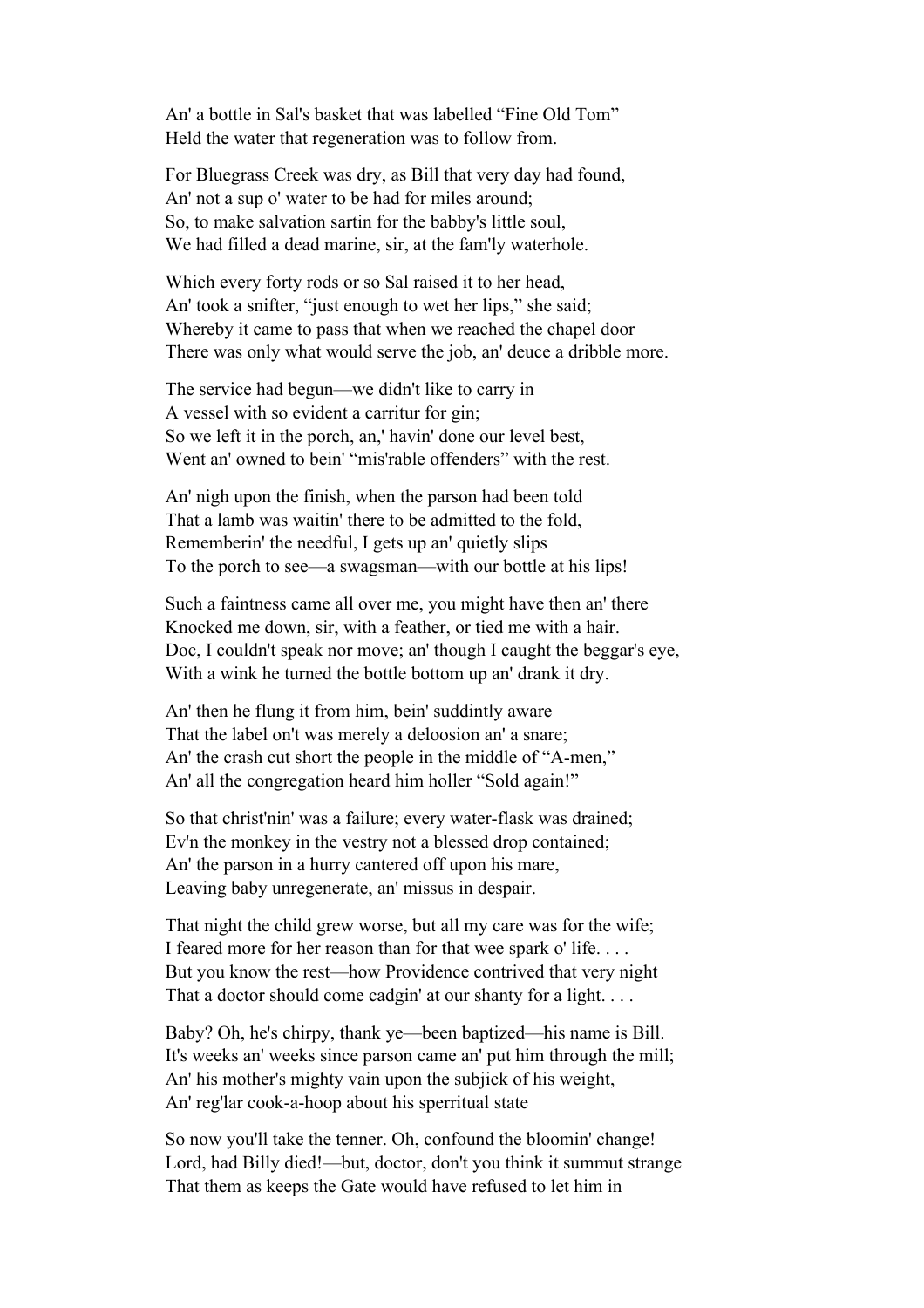Because a fool mistook a drop of Adam's ale for gin?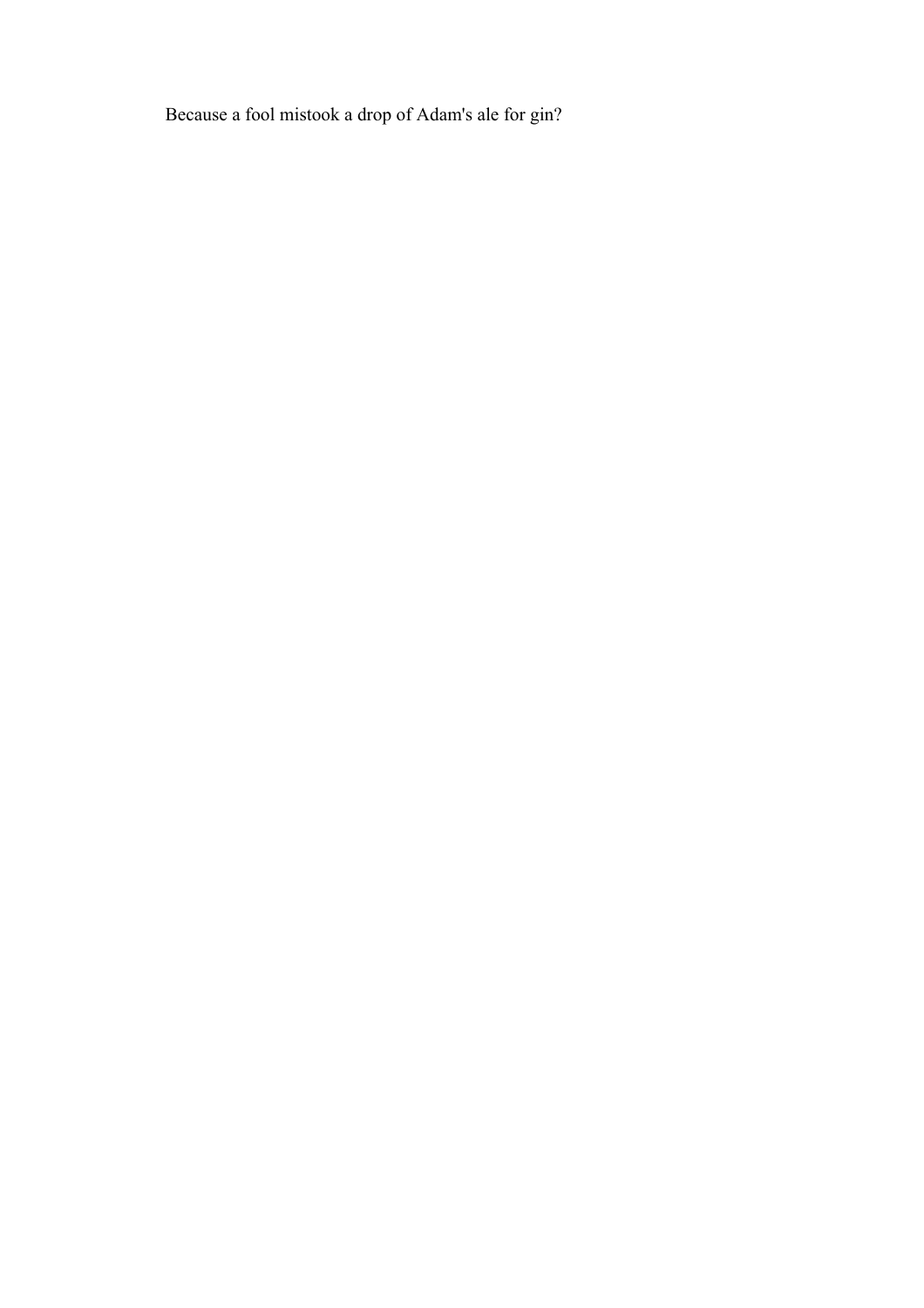# **Marsupial Bill.**

## **A Christmas Story.**

# **1**

\*

IT was the time when geese despond, And turkeys make their wills; The time when Christians, to a man, Forgive each other's bills; It was the time when Christmas glee The heart of childhood fills.

### **2**

Alas! that, when the changing year Brings round the blessed day, The hearts of little Queensland boys Wax keen to hunt and slay— As if the chime of Christmas time Were but a call to prey.

#### **3**

Alas! that when our dwellings teem With comfits and with toys— When bat and ball and wicket call To yet sublimer joys— Whatever can't be caught and killed Is stale to certain boys.

## **4**

Strange that, with such instructive things From which to pick and choose, With moral books and puzzle maps That "teach while they amuse," Some boys can find no pleasure save In killing kangaroos.

#### **5**

Where Quart Pot Creek to Severn's stream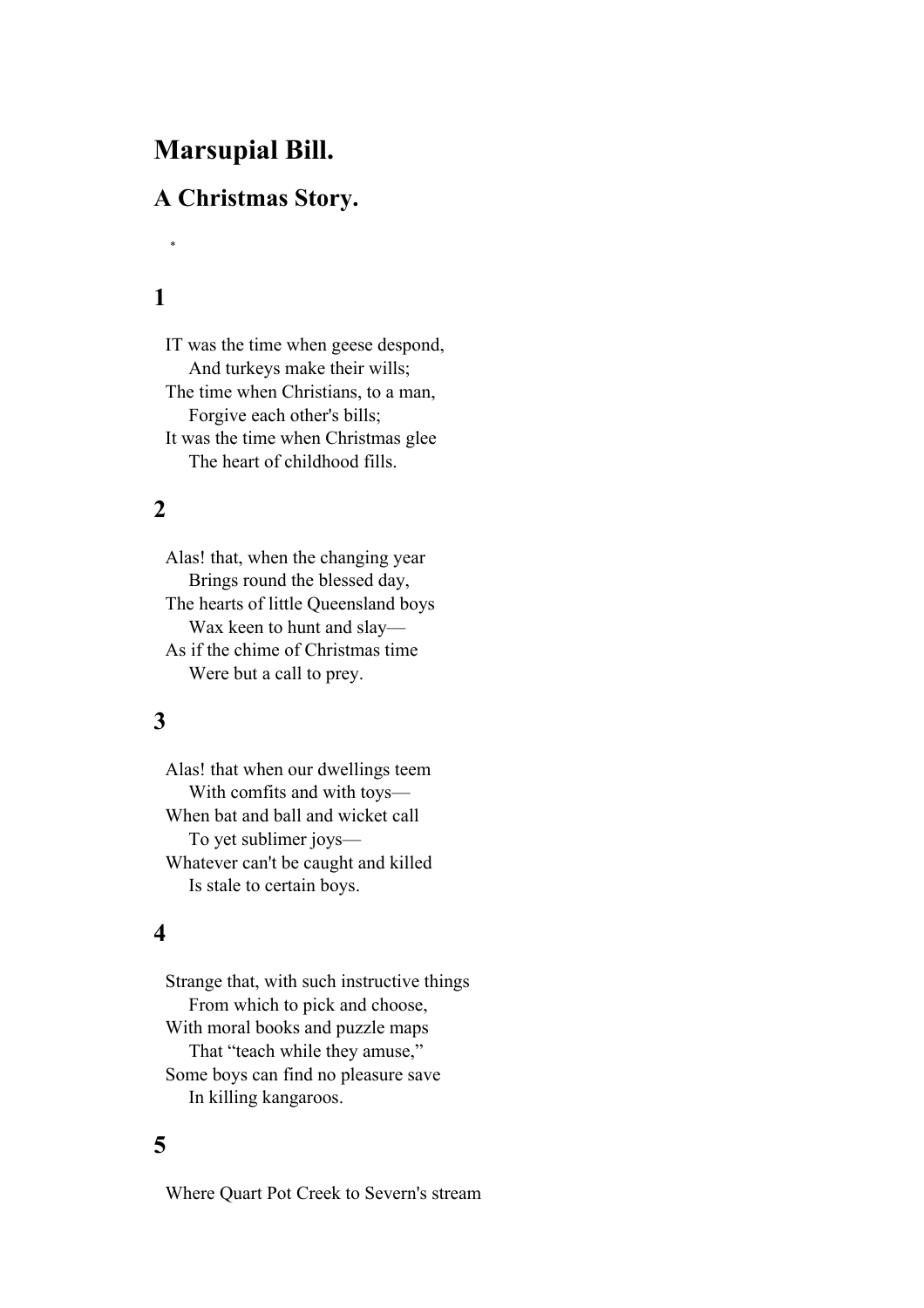Its mighty tribute rolls, There stands a town—the happiest town, I think, betwixt the poles; And all around is holy ground; In fact, it's *full* of holes.

# **6**

And there, or thereabouts, there dwelt (Still dwells, for aught I know) A little boy, whose moral tone Was lamentably low; A shocking scamp, with just a speck Of good in embryo.

#### **7**

His name was Bill. To wallabies He bore an evil will; All things that hop on hinder legs His function was to kill, And from his show of scalps he won The name, Marsupial Bill.

#### **8**

His face and form were pinched and lean, And dim his youthful eye: 'Tis well that growing Queensland boys Should know the reason why;— My little lads, 'twas all along Of smoking on the sly.

#### **9**

Through this was William small and lean, Through this his eye was dim, Nor biceps rose on nerveless arm, Nor calf on nether limb;— Ye growing boys and hobbledehoys, Be warned by me—and him.

### **10**

His elevated shoulders stood But little way apart;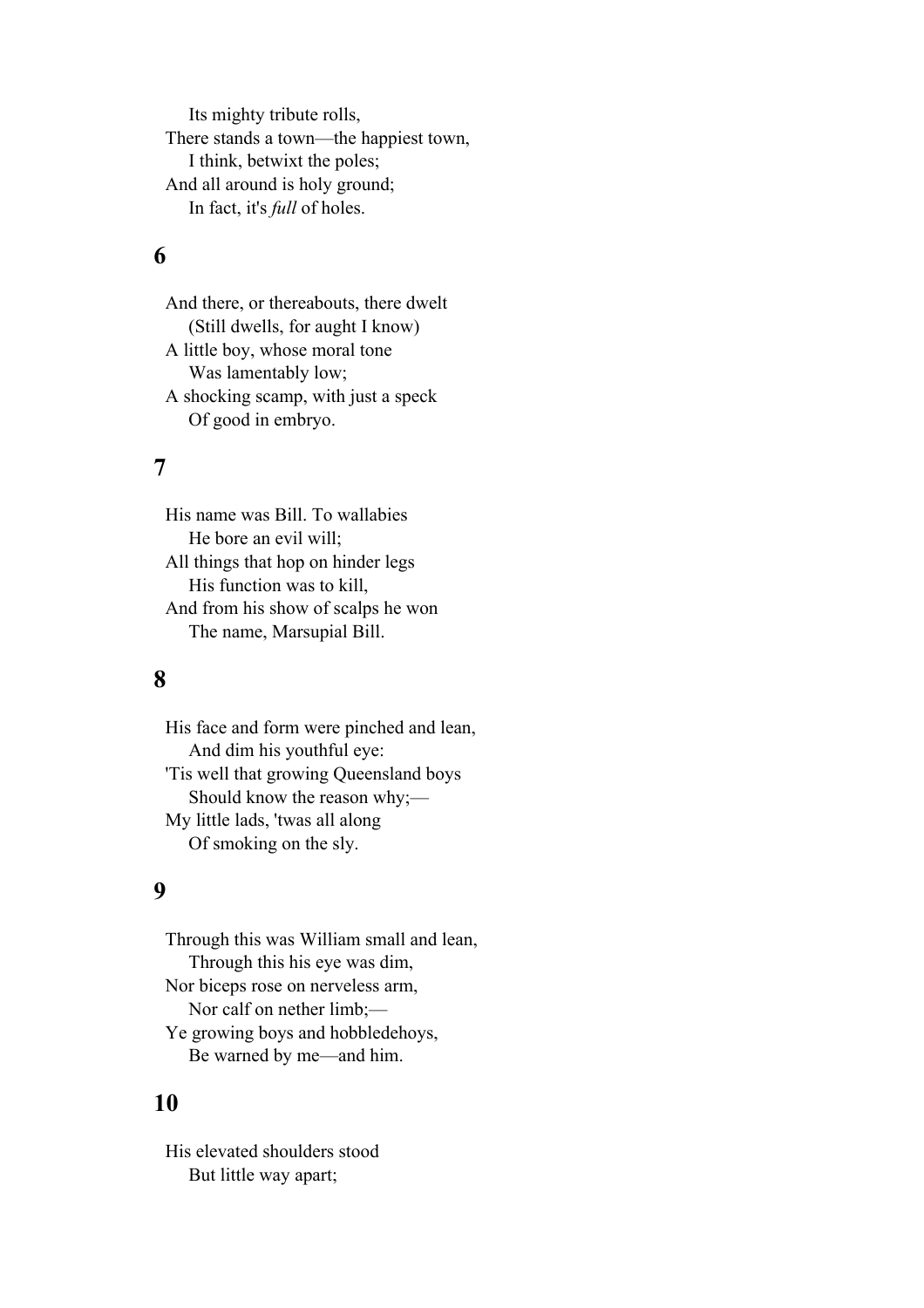His elbow joints—Oh, poor avail Of mere descriptive art! I would I had an artist man To show them William's "carte!"

# **11**

And should you ask how such a one A mighty hunter grew, So many flying does outsped, So many boomers slow— Bill owned a canine mate, to which His victories were due.

# **12**

A brute so complex that he set "The fancy" all agog; Of breed that ne'er found name in ex hibition catalogue! Oh, would I had an artist man To show them William's dog!

## **13**

On Christmas-eve, at set of sun, A hollow tree he sought; A match, a scratch, a puff, and Bill Was lost in smoke and thought, And "all his battles o'er again" In fervid fancy fought.

## **14**

No ha'penny thing, no penny thing, No thing of common clay Such brilliant memories evoked, With hopes as bright as they— It was his father's Sunday pipe That Bill had stolen away.

# **15**

For many a time and oft had he Admired the wondrous bowl, The stem, the mouthpiece, and the *tout*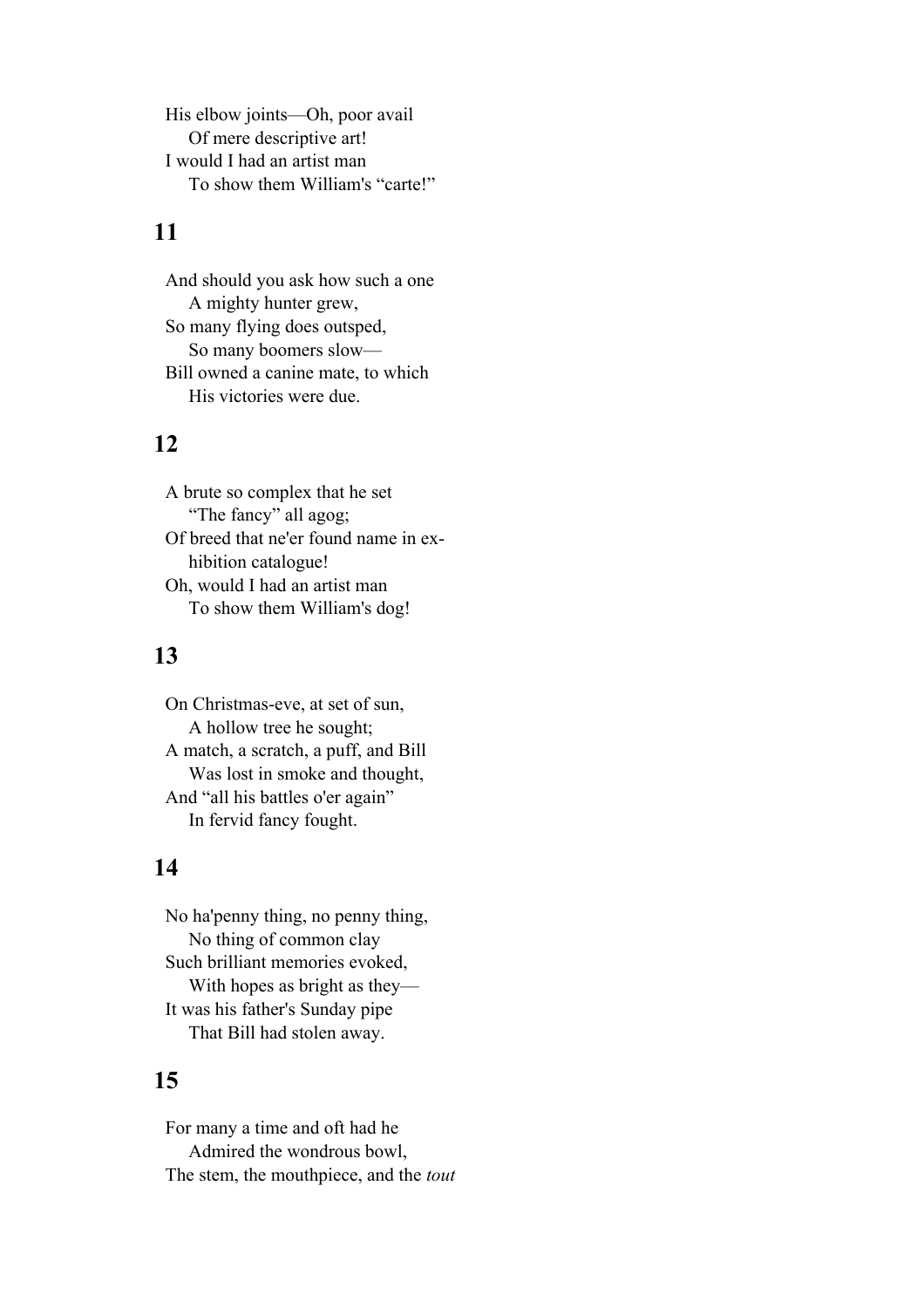*Ensemble* of the whole, Until desire of it had grown A portion of his soul—

# **16**

Until desire o'ergrew the fear Of kick, or cuff, or stripe. That eve, when Bill stepped forth from home The guilty scheme was ripe— His right-hand trouser-leg concealed His father's Sunday pipe.

### **17**

And now within a heaven of smoke Against the tree he leant, The while the mellow influence Through all his vitals went, And for the first time in his life He knew what meerschaum meant.

#### **18**

So subtly stole the influence His inmost being through, He did not mark the sudden bark That signalled kangaroo, Nor noted that his constant mate Had vanished from his view.

#### **19**

His mind and eye were on the pipe And he had just begun To count how many scalps would go To purchase such a one,— When turning round his head, he saw, Against the setting sun,

### **20**

A Boomer! . . . and, as when the waves Close o'er a drowning head, Sudden the whole forgotten past Before the soul lies spread,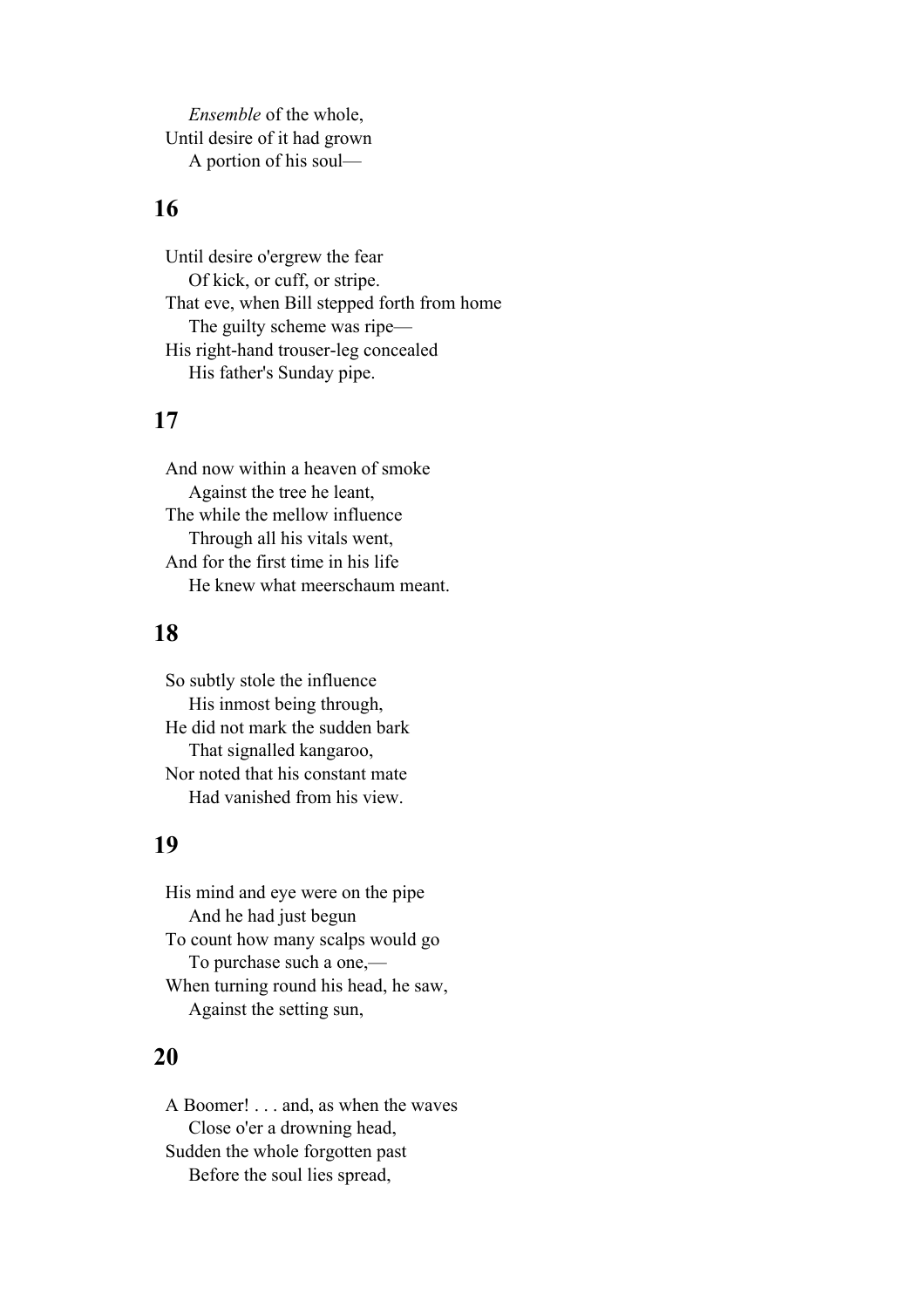And all the charge-sheet of a life In one brief glance is read—

# **21**

Ev'n so in instant tumult thronged, About his wildered mind, A thousand shapes of wounded things, Of every size and kind; And some were scalped, and some were maimed And some were docked behind.

### **22**

The kangaroo, the wallaroo, The wallaby was there; The 'possum jabbered in its fright, Sore wept the native bear; The stricken paddamelon moaned Its ineffectual prayer; The battered 'guana fixed on him Its dull remonstrant stare; While tail-less lizards swarmed and crawled About him everywhere; And limbless frogs denounced him with The croaking of despair; And tortured bats with ghostly wings Clung to his stiffened hair;— But suddenly the vision passed, And Bill became aware That he was in the Boomer's arms, And bounding through the air.

#### **23**

Hop, hop, they went, o'er broken wilds, Where, stacked in many a mound, The hoards of clay-embedded ore Rose grimly all around:— Unheeding miners' rights, they jumped A claim at every bound.

## **24**

Then on o'er wastes so very bare That even "stripping" ceased;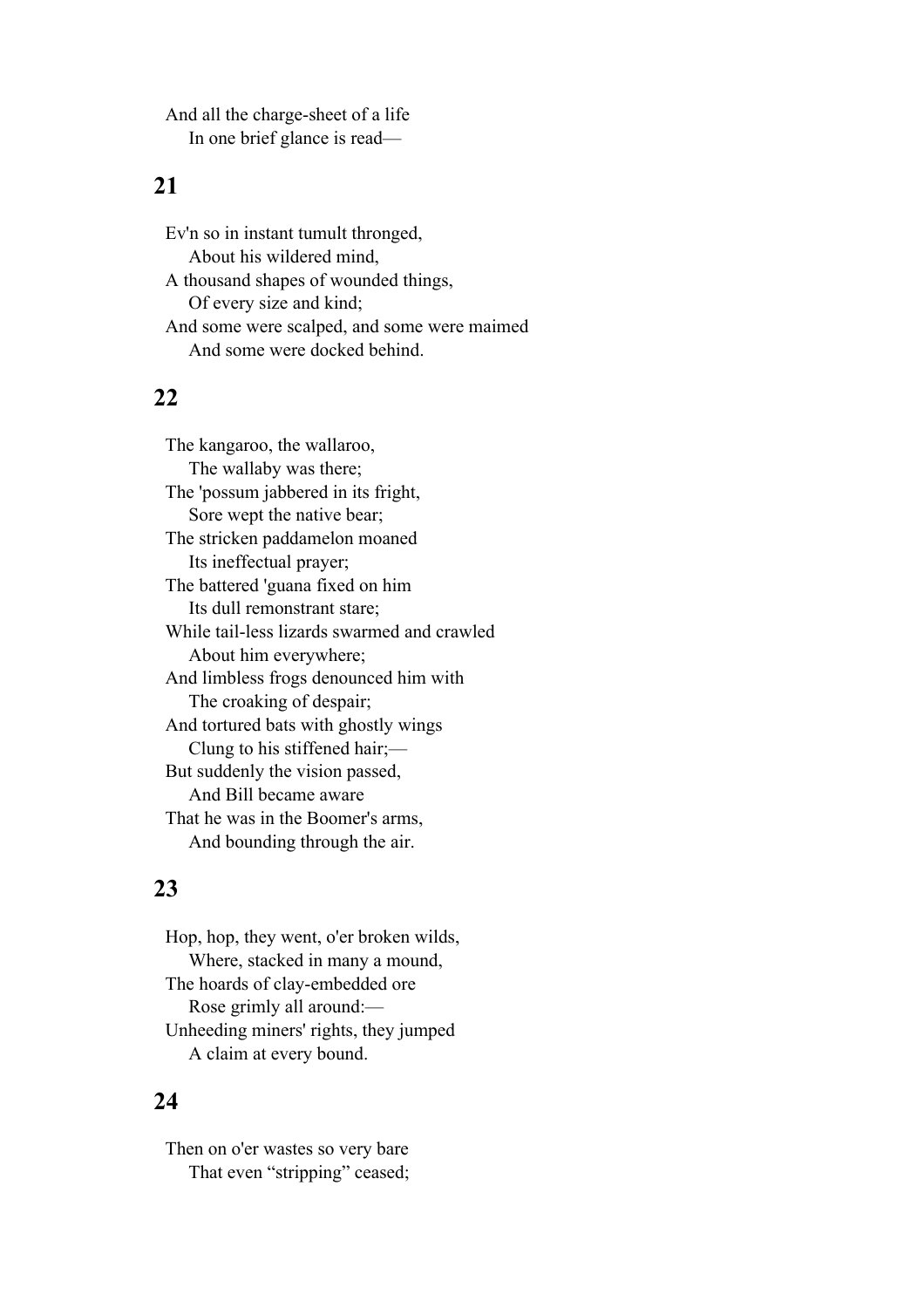And as they neared the hill countrie The frightful pace increased; Nor granite slope nor timbered ridge Told on the tireless beast. The sun went down, the full-orbed moon Came swimming up the East, Nor yet the "old man" slackened speed, Nor yet his prey released.

#### **25**

Still on and on, till from a cliff A sentry challenged near,— Though what the challenge or reply No mortal man may hear; We only know that for a sign Each drooped his dexter ear.

# **26**

Whate'er it meant, the "old man" checked His onward course thereat, Dropped Bill, and dragged him by the wrists A cross a wooded flat, To where the KANGAROO-GEMOT In full assembly sat.

## **27**

Ringed by the fathers of the tribe, Surrounded yet alone, The Bossaroo superbly posed Upon a granite throne— A very old "old man" who had Four generations known.

# **28**

Upon his mournful eye the woes Of all his race were writ; Yet age and sorrow had not dimmed His majesty a whit; And, oh, his metatarsal bones Displayed the real grit!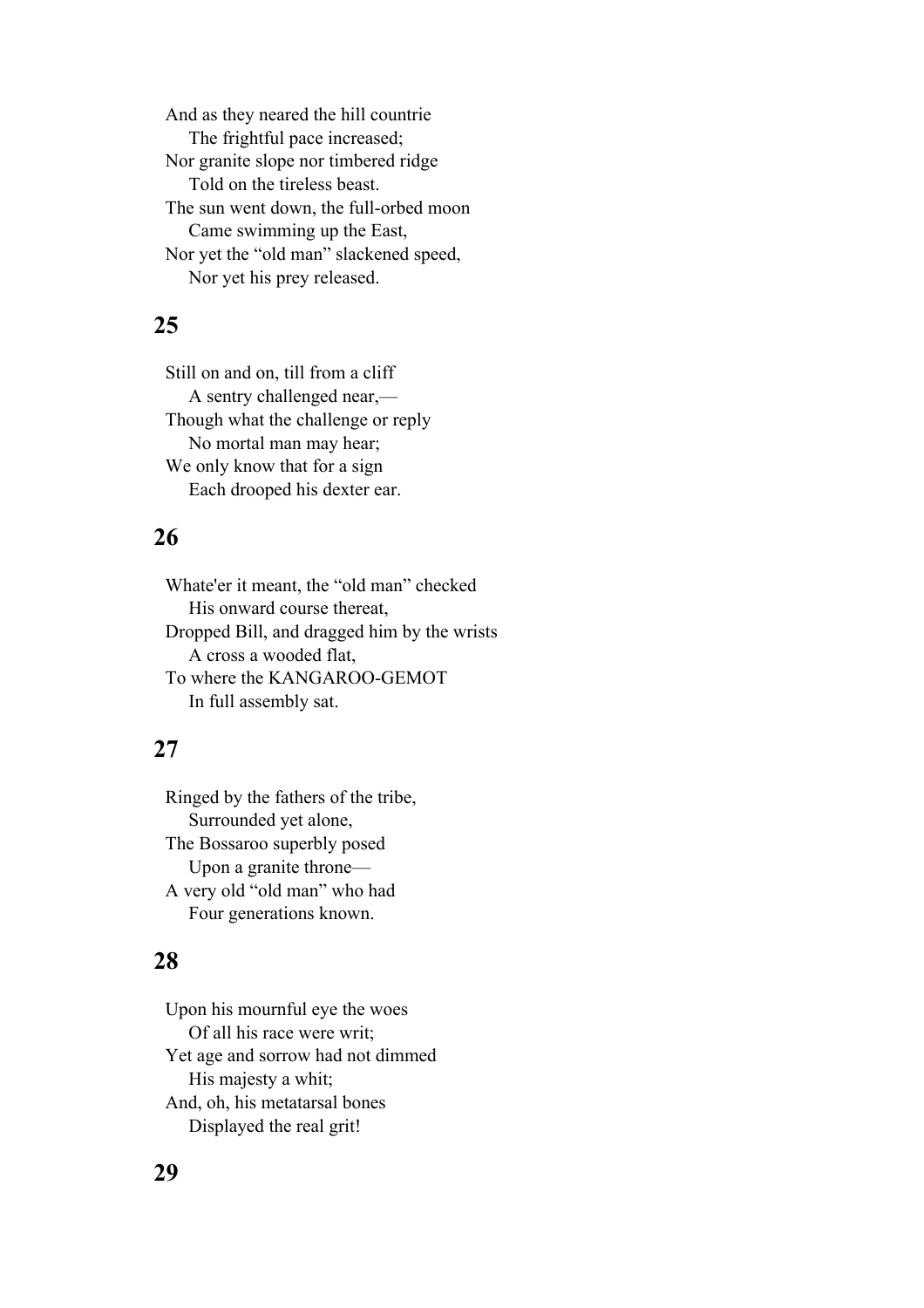Nor unattended sat the sires; Behind them crouched their mates; Nor kangaroos alone composed The Congress of the States, But all proscribed marsupial breeds Had sent their delegates.

# **30**

Lo, at a signal from the boss The serried ring gave way, And through an opening in the throng The captor dragged his prey, Bowed to the chair, then called to aid A strapping M.L.A.

# **31**

And thus, betwixt a double guard, The prisoner found his place; And all around were wrathful eyes Without a gleam of grace;— One wild concatenated scowl Was focussed in his face.

#### **32**

Now hitherto poor Bill had been As dumb as dumb could be, But at that pandemoniac scowl His struggling tongue got free; He lifted up his voice and cried, "Oh, please, it wasn't me!"

## **33**

A tumult rose; but with a sign The boss the riot checked, Then cleared his throat and bade the guard The prisoner's clothes inspect:— "Ay, ay, Sir!" came the prompt reply, Or words to that effect.

## **34**

They spake the language that was heard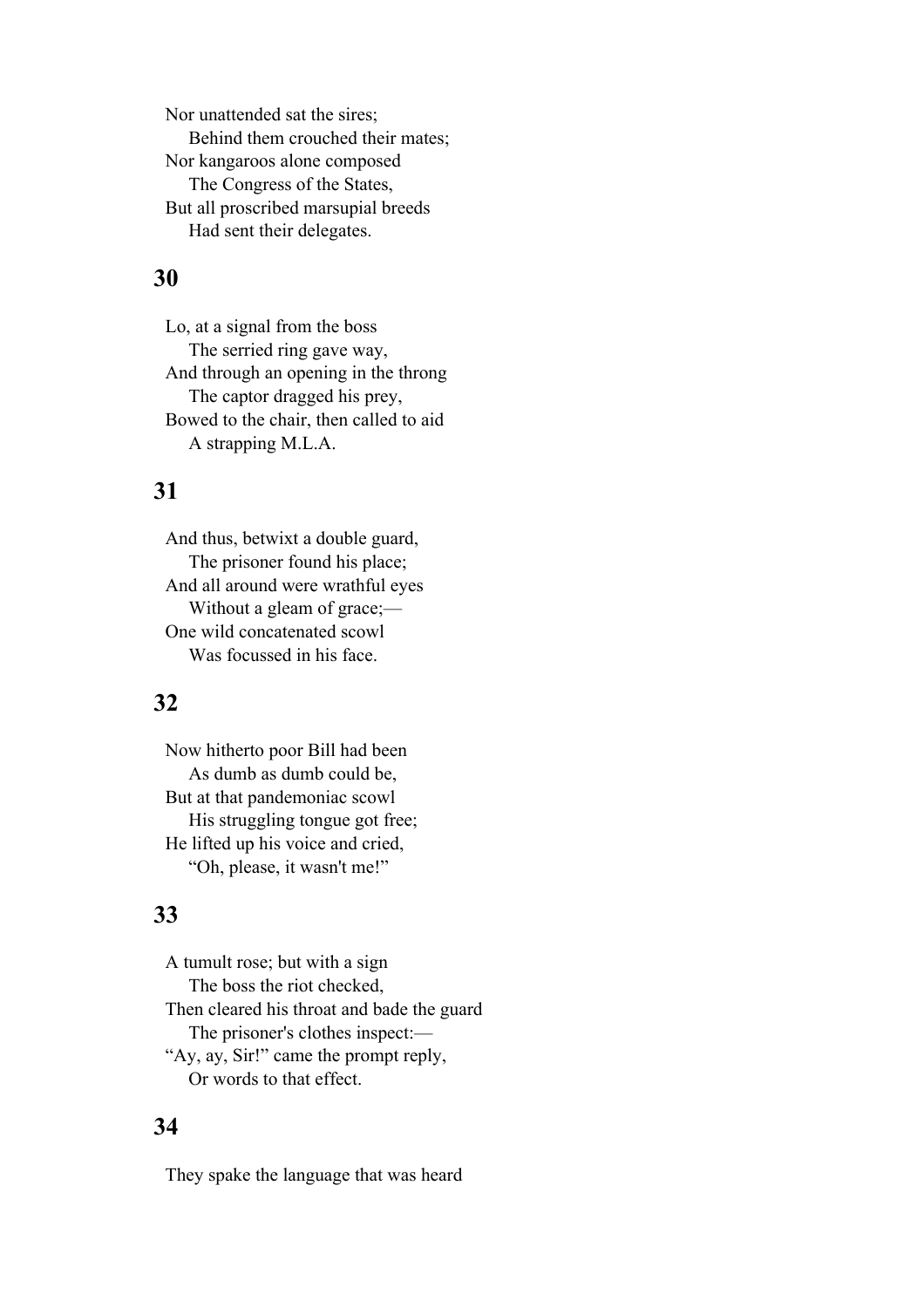While yet the world was young; And he who knows it knows all speech That out of it hath sprung:— (With compliments to Dr. Hearn, It was the Aryan tongue).

# **35**

And should you ask how Bill was up To every word they said, And how such antiquated lore Had got into his head— 'Twas his pre-natal memory That served him in such stead.

## **36**

They searched the prisoner's clothes, and first They brought the pipe to view,— For though it is a mystery To me as well as you, It is a solemn fact that Bill Had stuck to it all through.

#### **37**

Then one by one his poor effects Were collared by his guards,— Peach-stones, fig-chew, a catapult, A greasy pack of cards, A half-cut cake of cavendish (Prime quality—Gaujard's);

#### **38**

But when from out a leathern sheath A blood-stained knife they drew, All round the court, from hand to hand, They passed it in review: Each sniffed the blade in turn, and each In turn said—"Kangaroo!"

### **39**

And last, a printed document Their simple souls perplexed: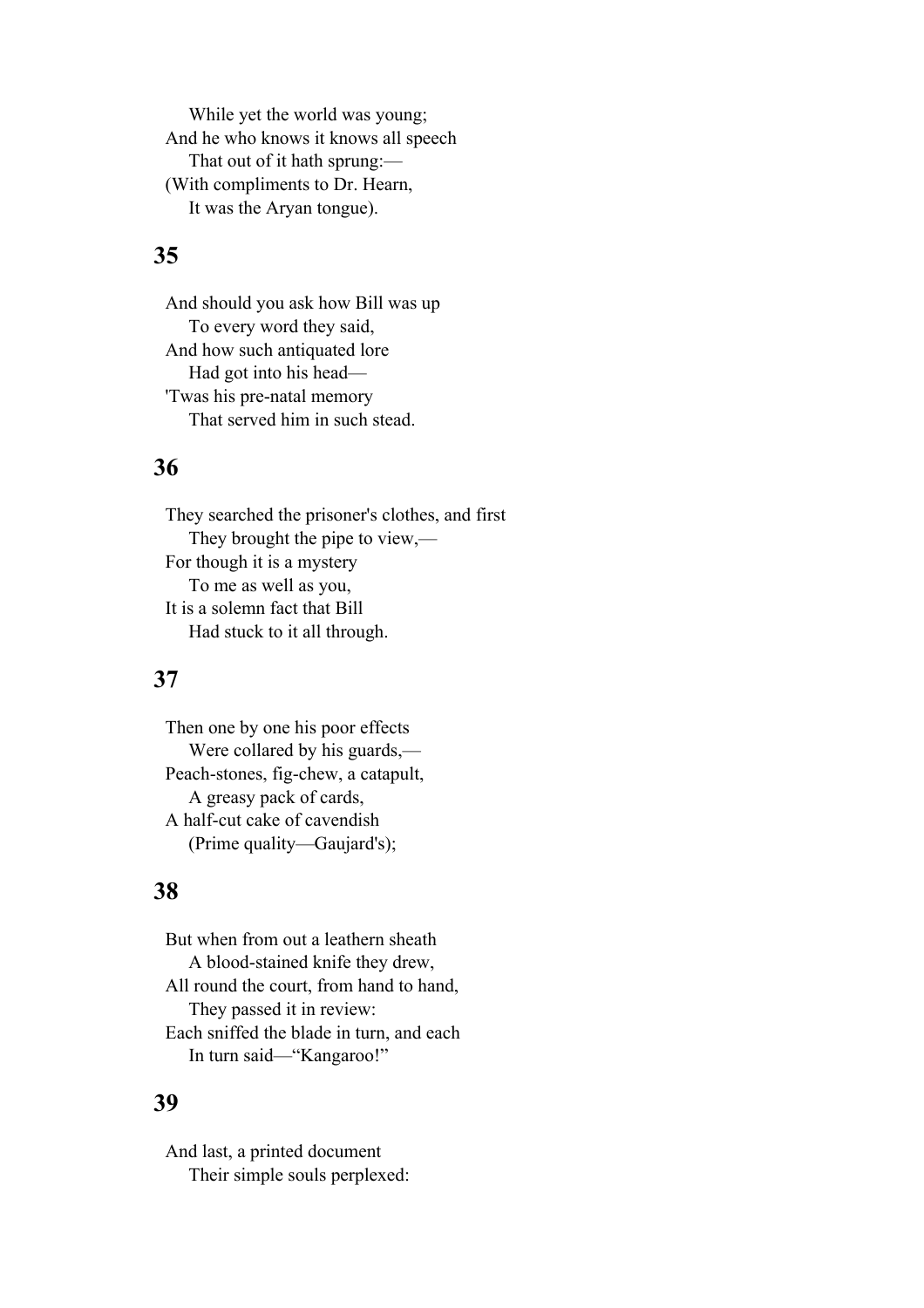Each eyed the paper learnedly, And passed it to the next; But not an Aryan of them all Could even guess the text.

#### **40**

At length they summoned to their aid An old and learnèd clerk, Who, as tradition told, had been With Noah in the ark— Though possibly tradition here Had overshot the mark.

#### **41**

And while a murmur of applause Through all the Congress ran, Bowed with the weight of many years Hopped forth that gray "old man," Mounted his ancient spectacles, Sneezed thrice, and thus began:—

## **42**

"Whereas it is expedient to Encourage the destruction of marsupial animals— (Sensation and a ruction in the court, with groans and cries From joey, doe, and buck)—

## **43**

"Be it enacted therefore by The Queen's most Excellènt —er—Majesty—er—by and with The advice and the consent Of Council and Assembly of Queensland in Parliamènt—

## **44**

"In the construction of this Act—" But here arose a sort Of interruption from the Right,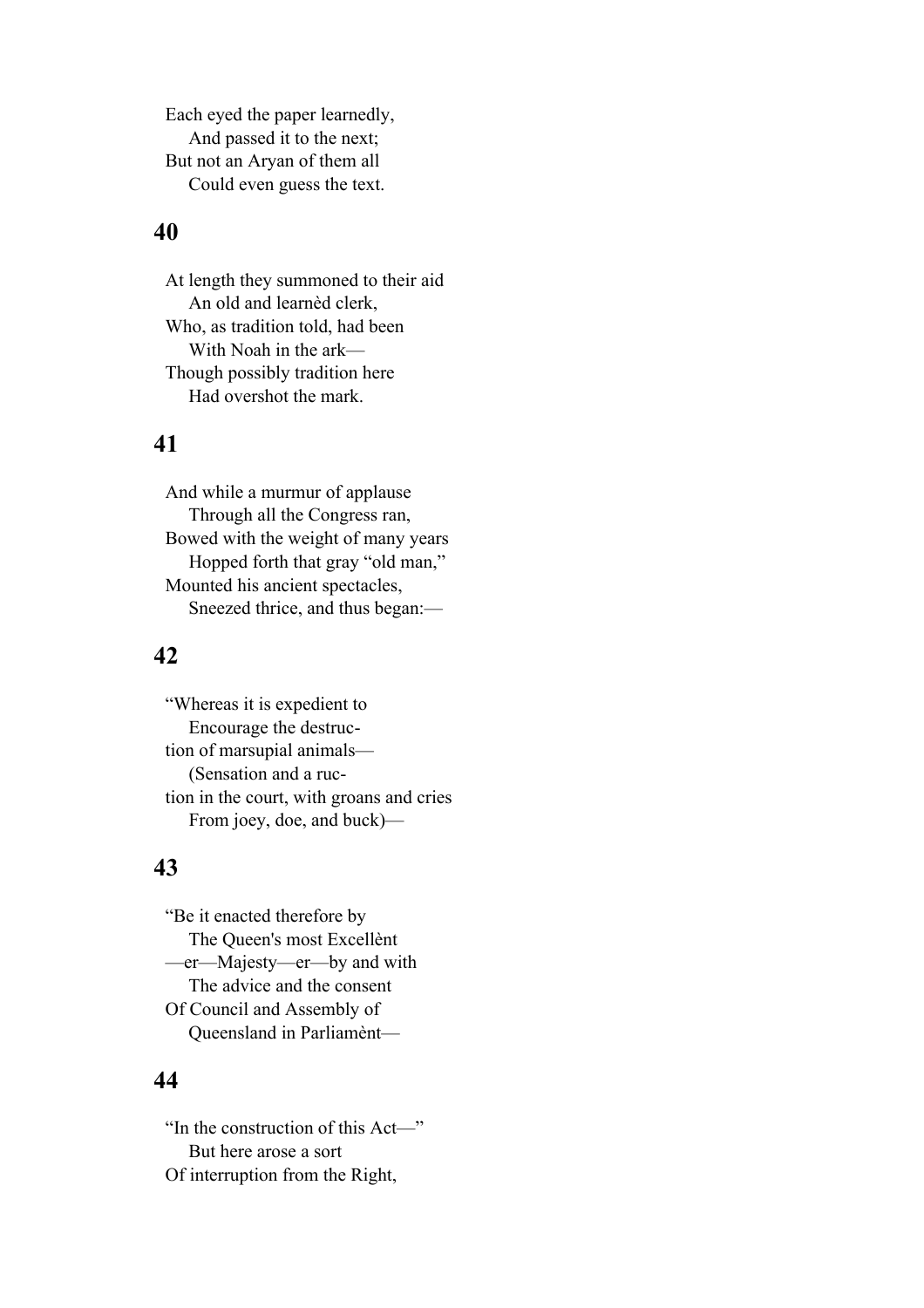Betwixt a cough and snort; While from the less fastidious Left Came cries of "Cut it short!"

# **45**

Then clause on clause, with careless haste, The learnèd clerk despatched; But when he read, "The scalps when shown Must have the ears attached," The whole assembly rushed the guard And at the prisoner snatched.

#### **46**

But when the reader raised his voice, And thus gave forth the sense, "For kangaroo scalps ninepence each, For wallabies' *three* pence," Division rose amongst his foes, And stayed their violence.

#### **47**

For those at ninepence each, elate At such a mark of fame, Drew back, and left the threepenny mob To do the deed of shame; But the low-quoted wallabies, Disgusted, dropped the game.

#### **48**

Bill strove to speak; his voice was drowned With catcall, groan, and hiss, Until the Bossaroo, with slow Judicial emphasis, Said, "Capias-nisi-prius—Boy, What say you to all this?"

#### **49**

Then silence feel upon the peers, And on the threepenny mob, The while this wicked little boy Said, snivelling through a sob,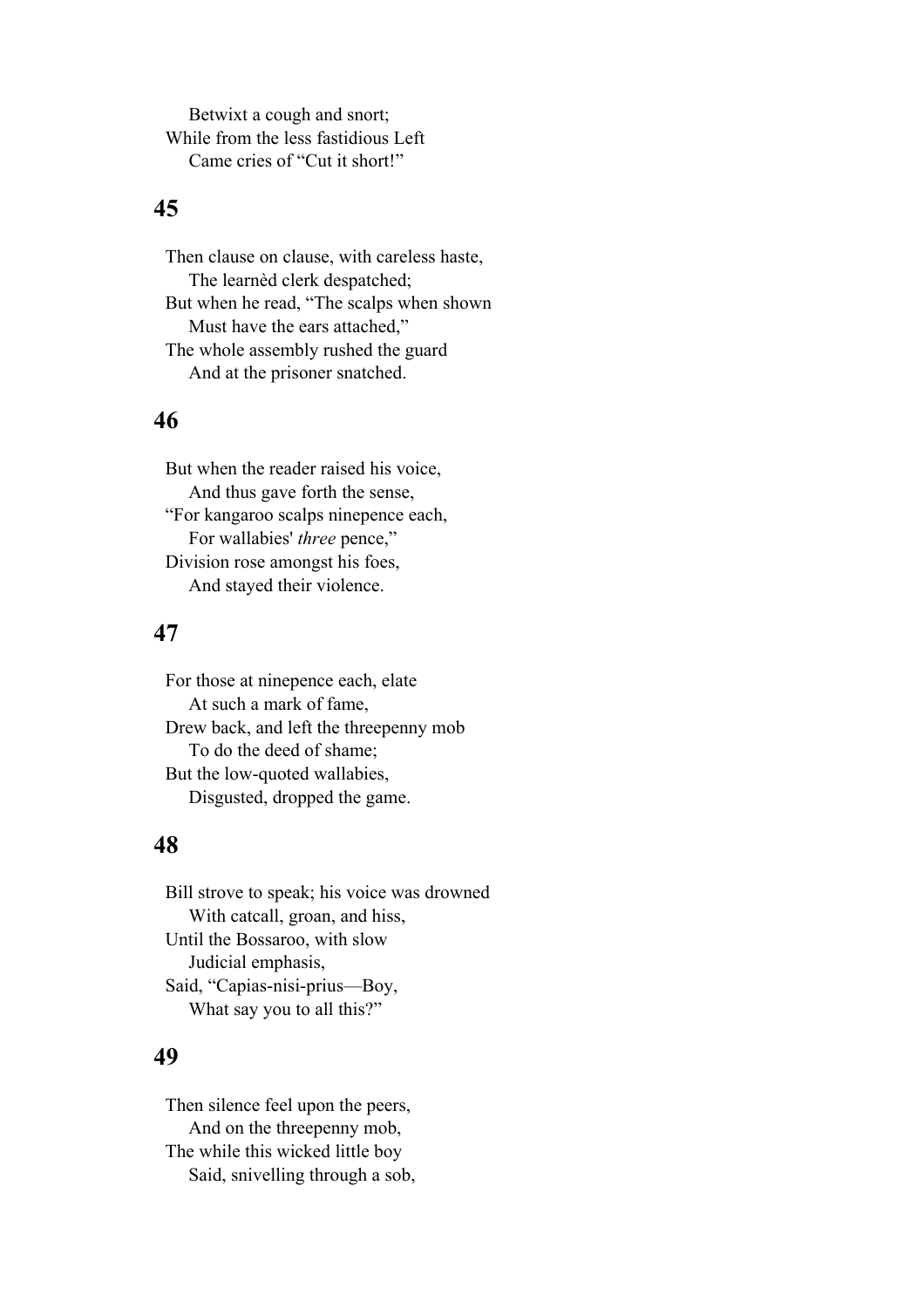"Oh please, I never done it, sir— No, never; sepmebob!

## **50**

"I am a gentle orphan boy, Nor never jines no row: My father is a tributer, My mother keeps a cow: We always lives respectable: We tries it, anyhow: The bill as that old bloke has read I never seen till now; And that 'ere blood 's on that 'ere knife Since father killed the sow."

# **51**

Then spake the Boss:—"The quality Of mercy is not strained; Yet there is still a point or two We'd like to have explained, Ere we absolve you from the charge Whereon you stand arraigned.

#### **52**

"But since the law is merciful, And hastes not to condemn, If witnesses to character Exist, go, fetch us them: The court will sit to-morrow night At nine fifteen, p.m.

## **53**

"And since without your father's pipe You dare not home return,— (Our ancient brother with the specs Has twigged the whole concern; And, truly, what he doesn't know Ain't worth your while to learn):—

# **54**

"And further, since the oath of man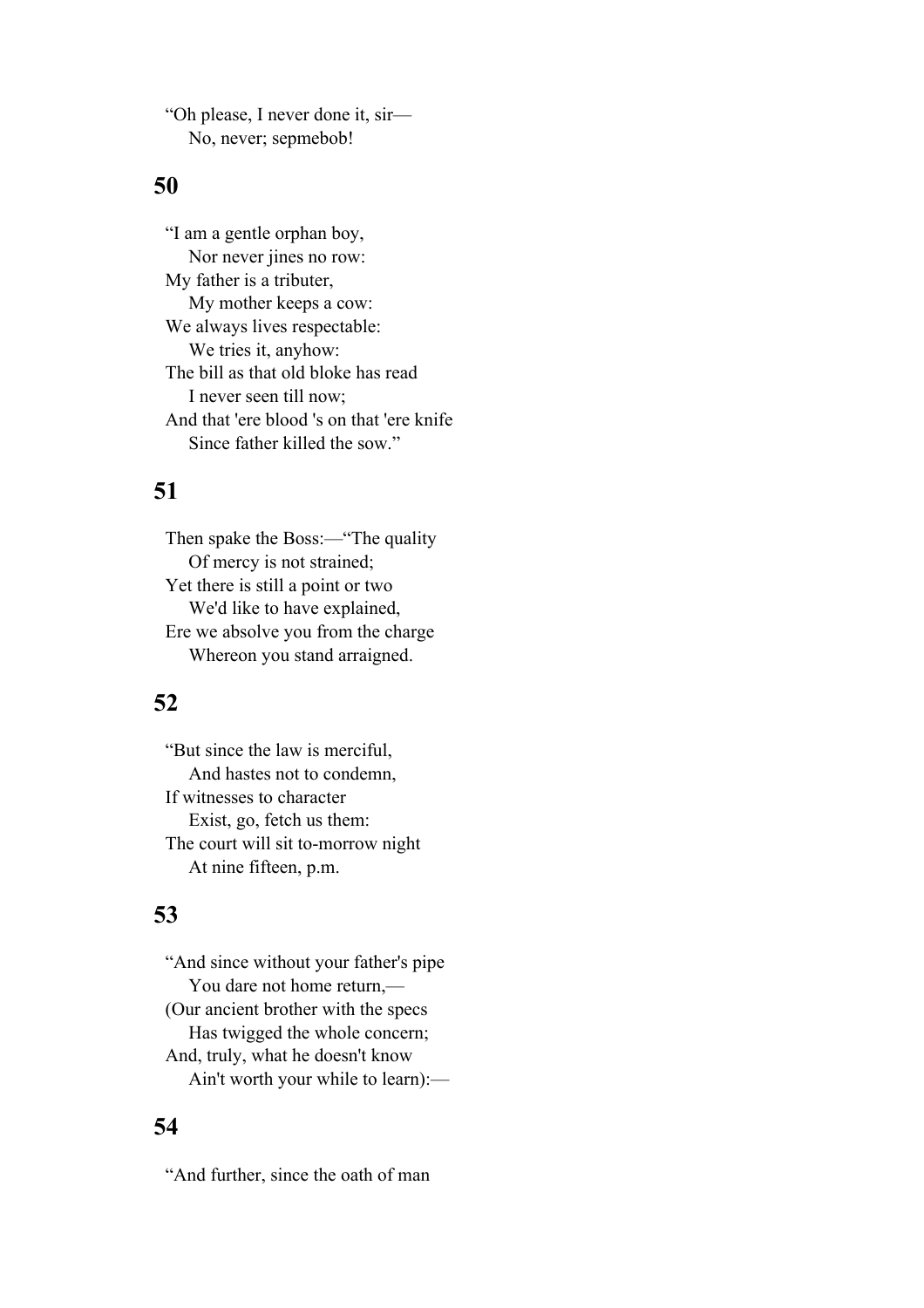Is but of scant avail, And few like Regulus return Spontaneously to jail— (My fit is coming on; I feel The symptoms in my tail)— We will dispense with oaths, and keep The meerschaum as your bail.

# **55**

"To-morrow—(oh my vertebrae!) To-morrow night at eight, At the Wheal Edith, by the flume, A corp'ral's guard will wait; These shall escort your witnesses, Blindfolded. Don't be late.

# **56**

"And this remember—(oh my joints!)— Not one of all the race Whose leaders boss this scalping job May stand before my face; The witness of a Britisher Will prejudice your case.

# **57**

"Now he who brought you will reverse The process—(oh my toe!)— Your downward path is up above, Your upward down below: Stand not upon the order of Your going, sir; but go.

### **58**

"And take this for thy dowry, boy, 'Existence is a sell,' I once was bitten by a dog, Since which I am not well. Methinks my speech already shows Symptoms of doggerel."

\* See note at the end of the volume.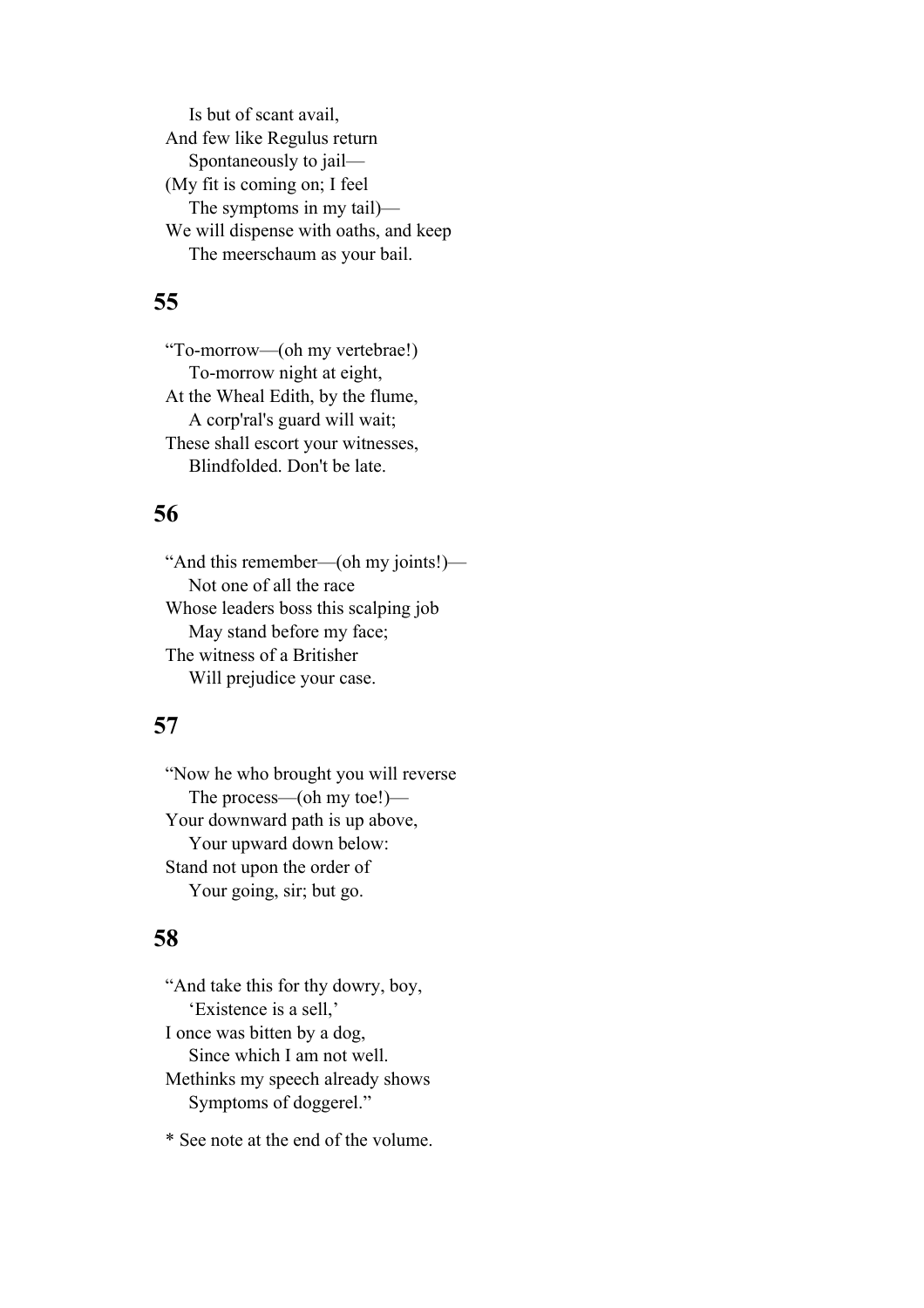# **Part Second.**

## **1**

FAST flew the hours. We may not tell Of William's weary quest, How round the outskirts of the town He roamed like one possessed— Nor with what guileful arts he plied The foreign interest.

## **2**

Enough that at the appointed hour, With backers at his back, He faced the noble Bossaroo, (Still hypochondriac)— And introduced his witnesses, A yellow and a black;

#### **3**

A placid-eyed Mongolian From sandy Pechelee, Who'd stimulate an inch of soil To do the work of three, Or make a metamorphic rock Sprout into cabbagee;

#### **4**

A big buck nigger next; who once Bowed down to stocks and stones (For years digested captives formed The tissue of his bones), But now he is an Anglican, Who a live "Bissop" owns, Besides a gorgeous suit of slops, And the proud name of Jones.

#### **5**

Slow rose the lordly Bossaroo, And bade unveil their eyes; And, when those aliens gazed around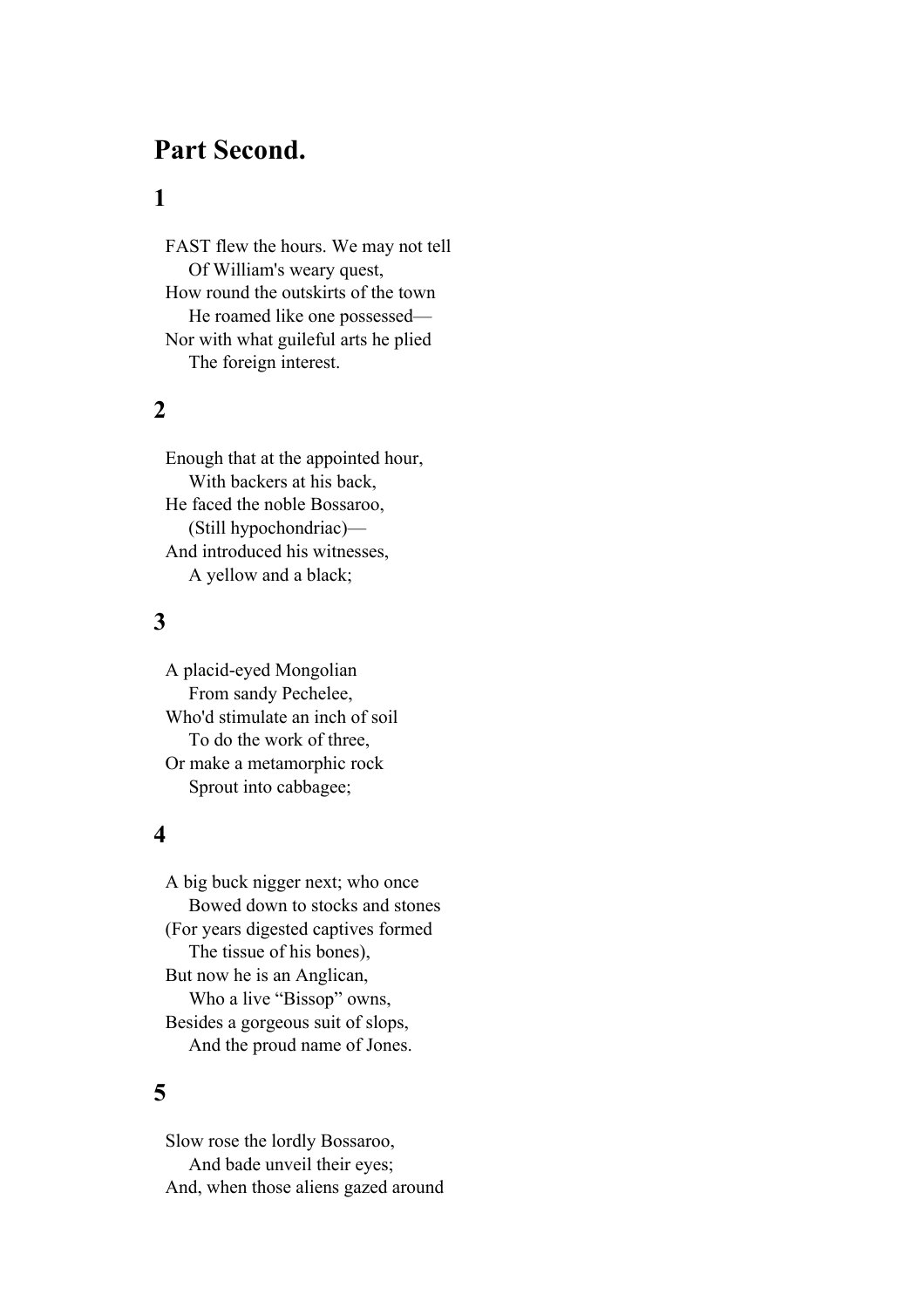On all that dread assize, They howled in unison and made Night hideous with their cries.

## **6**

For Bill had lured them lyingly— But why should we explain; The whole thing was exceptional, And can't occur again. Besides, to poke at mysteries Is wanton and profane.

### **7**

With single will they turned on Bill, And blazed his evil name; With double tongue their charge they flung, And swore unto the same; With treble spite did both unite To spoil his little game.

## **8**

"Me see him catchee kangaloo," Deponed on oath Ah Chee; "Me see him—hi! hst!—soolem dog, No mind my cabbagee— Me lose hap clown, him knockee down Ten twenty lettucee!"

#### **9**

"Massoopy Bill, him wicked boy," Deponed the South Sea swell; "Two moon, come Bissop preach in church, Him loaf outside an' yell; Me run—him run—me catch—him say 'Tree scalp if you no tell.'

#### **10**

So, when the learnèd clerk had both Their depositions read, The judge drew forth his judgment cap, And put it on his head,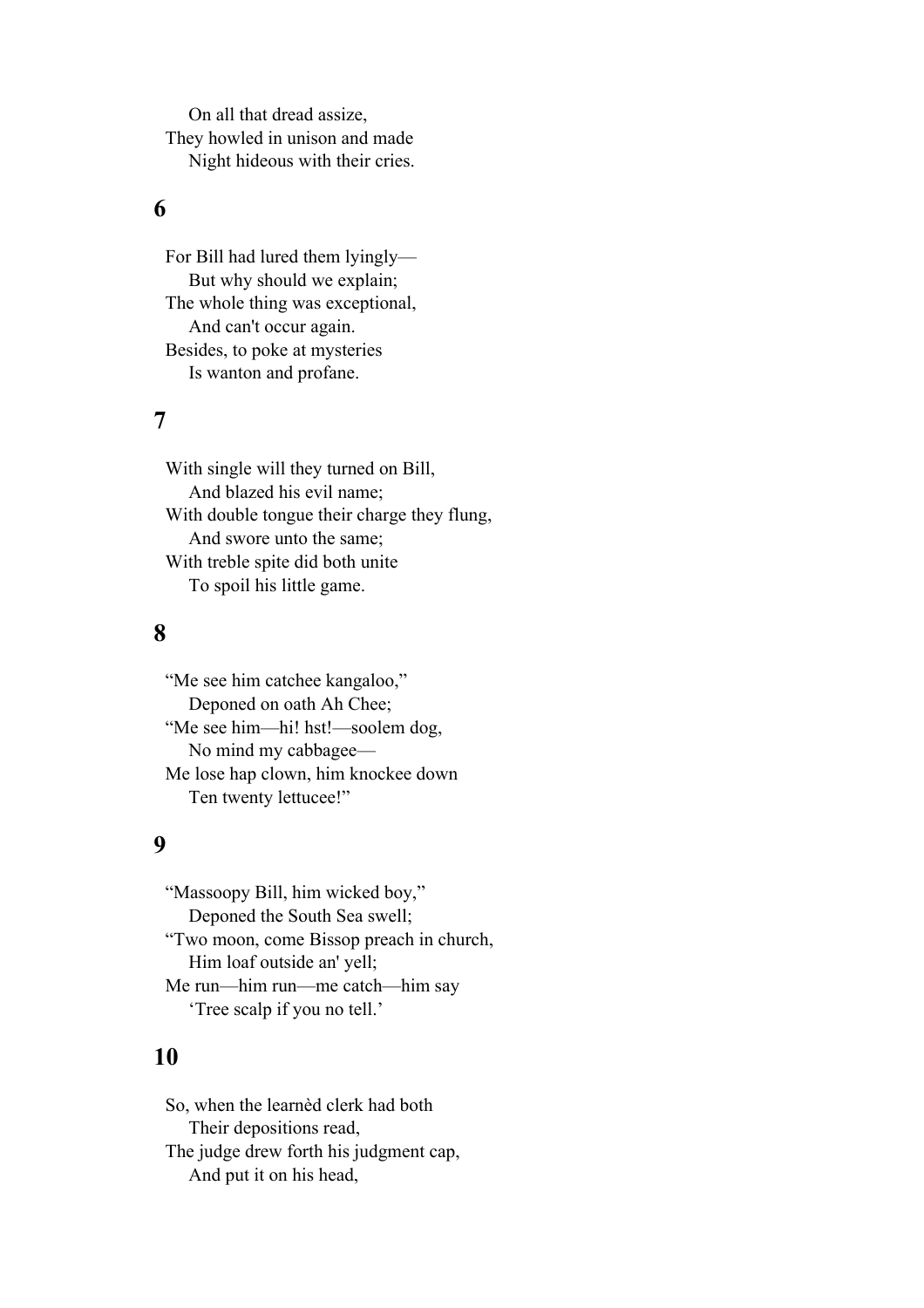And sentenced poor Marsupial Bill To hang till he was dead.

# **11**

"But since"—so spake the Bossaroo— "From evidence we know That many a scalped and gory head This night through him lies low, We'll scalp him first!"—and all the house, *Nem. con.*, cried "Be it so?" And as a sign and seal of doom, Turned down the right thumb-toe.

# **12**

"With his own knife," the Boss resumed, "Ah Chee shall do the deed— The gods poetic justice love— And make the assassin bleed By his own proper instrument. Mongolian, proceed."

# **13**

What followed next, who gave the word For mate to link with mate, Nor Bill, nor Jones, nor yet Ah Chee Can very clearly state; But that 'twas a corroboree All three corroborate.

# **14**

In vain poor William prayed—in vain His suppliant knees he bowed, And by a pile of sacred names For mercy cried aloud— The point was at his occiput, When, lo! from out the crowd

# **15**

Stepped forth a rare and radiant dame, The Boss's pride and stay, (The dam of Bossárovitch,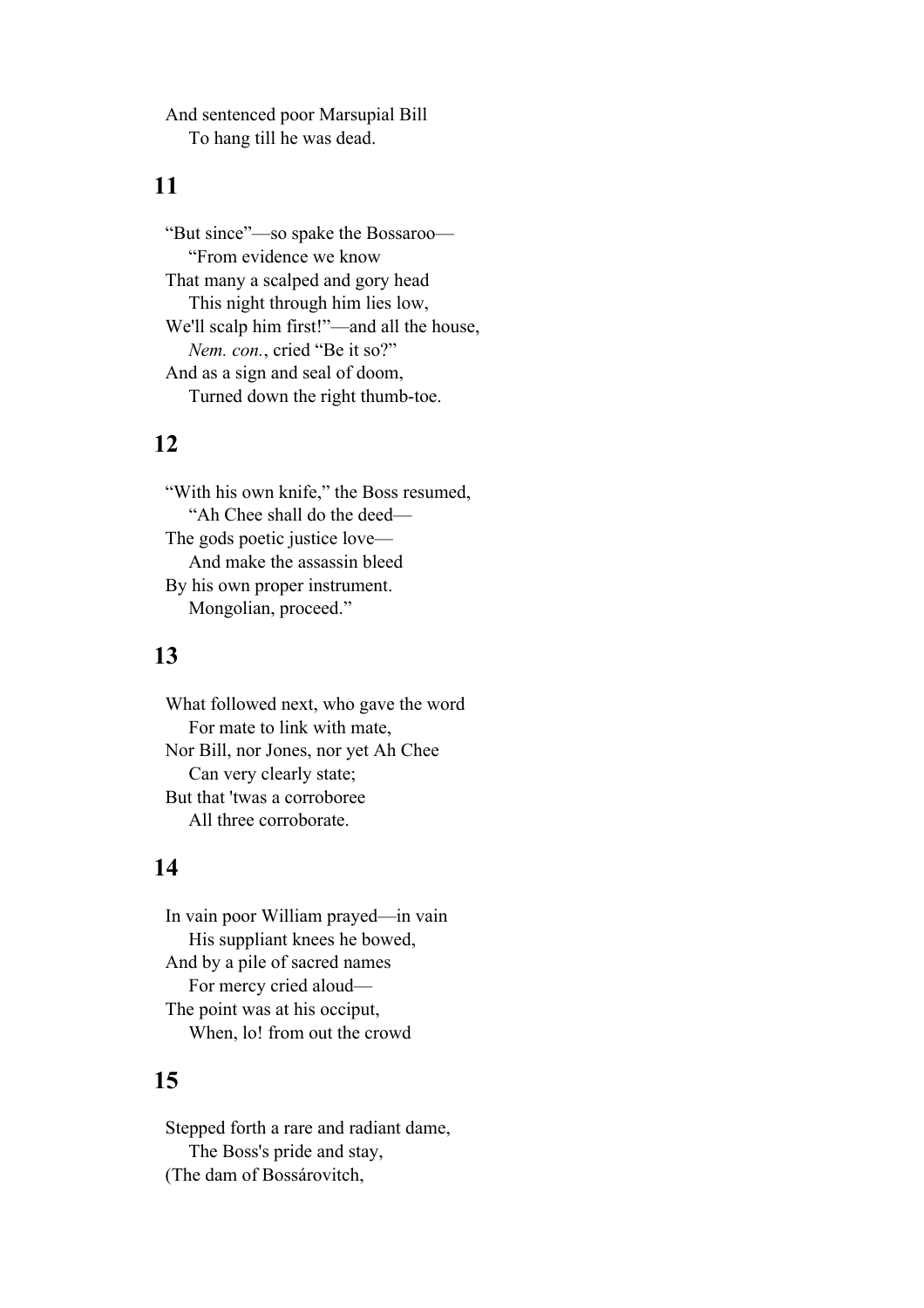Still young, though somewhat gray, An elegant marsupial, Well-mannered, *bien née*)— Stepped forth before them, and remarked Seductively, "Belay!" Then, kneeling by the judgment seat, Thus sweetly said her say:— "Most Noble Grand, have you forgot That this is Christmas Day?

#### **16**

"Beseech you, bid that heathen hand Withhold the bloody knife! Recall your fearful words of doom— Nay, turn not from your wife, But give me as a Christmas Box The little captive's life."

# **17**

Then quickly from his granite throne Down leaped the Noble Grand, And, kneeling, kissed right courteously His royal lady's hand; Then, as he raised her up, pronounced The joyful countermand; Whereat the rest turned up their toes, That Bill might understand The Congress willed his days should yet Be long upon the land.

#### **18**

Then raged the revelry anew, With sound of drum and fife; The Boss himself forgot his woes, And danced as if for life; While the old clerk forgot *himself*, And kissed the Boss's wife.

#### **19**

And when there fell a weariness On all the panting throng, And Bossaroo and ancient clerk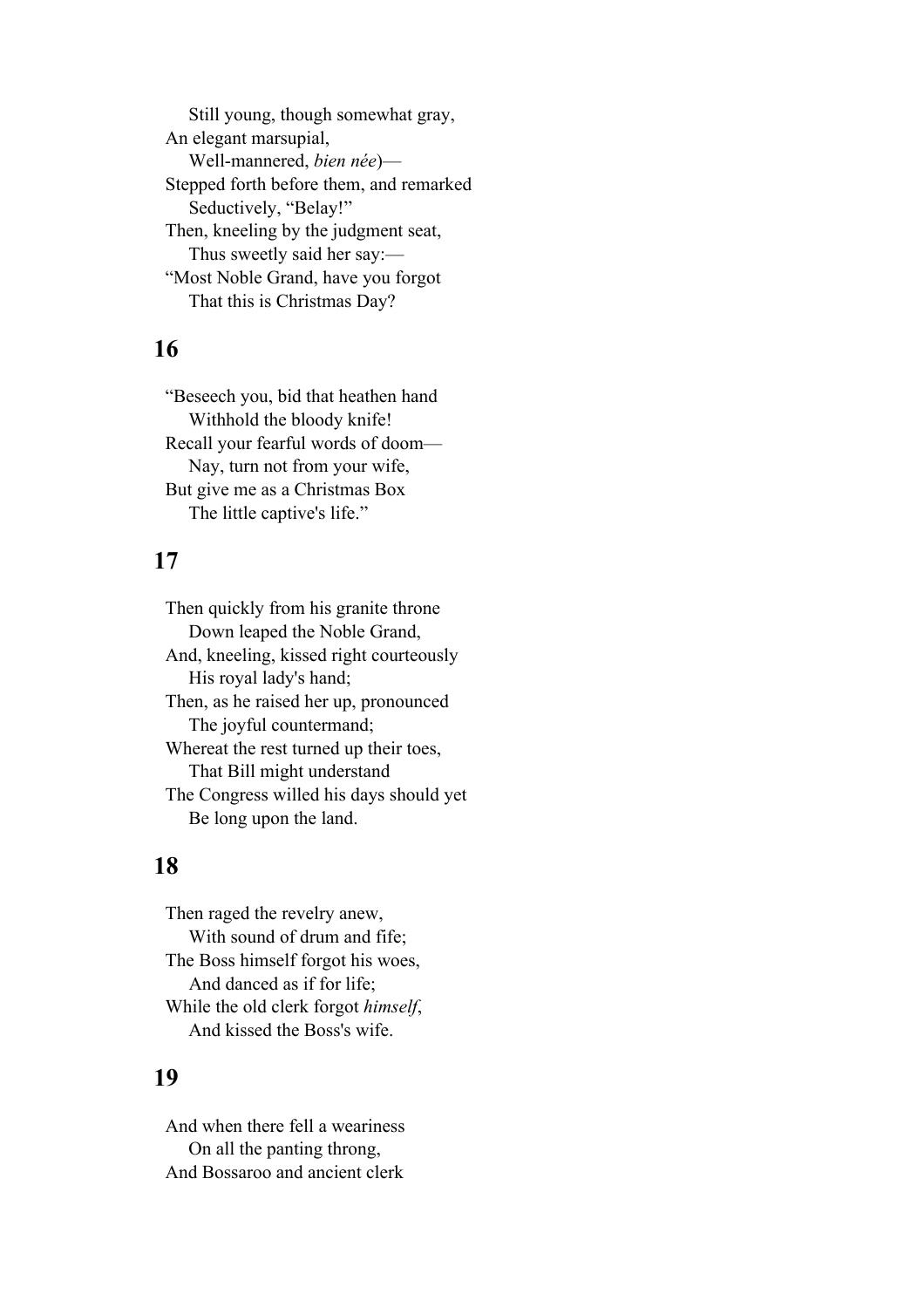Alike had nigh "gone bong"— Amid a jaded pause was heard A call for "Joey's Song!"

## **20**

And presently a little head, As from a little nest, Peeped o'er a snug maternal pouch, And sang its little best, (The song is very rare, and full Of antique interest):— "What does little Joey say In his pouch at peep-of-day? 'Let me hop,' says little Joey; 'Mother, let me hop away.' 'Joey, rest a little longer, Till the little legs are stronger.' So he rests a little longer, Then he gaily hops away."

# **21**

He ceased; the pre-diluvian clerk Rose on his quivering shanks, And with a well-turned compliment Proposed a vote of thanks— Just then a breathless picket broke All gory through the ranks!

# **22**

But ere his trembling tongue had time To tell his tale of woe, And why thus grimly he disturbed The happy *status quo*,— With giant bound Bill's faithful hound Leaped madly on the foe!

# **23**

Ah, then and there was sudden scare, The swiftest took the lead; Ah, there and then—but oh, the pen Is impotent indeed! Oh, would I had an artist man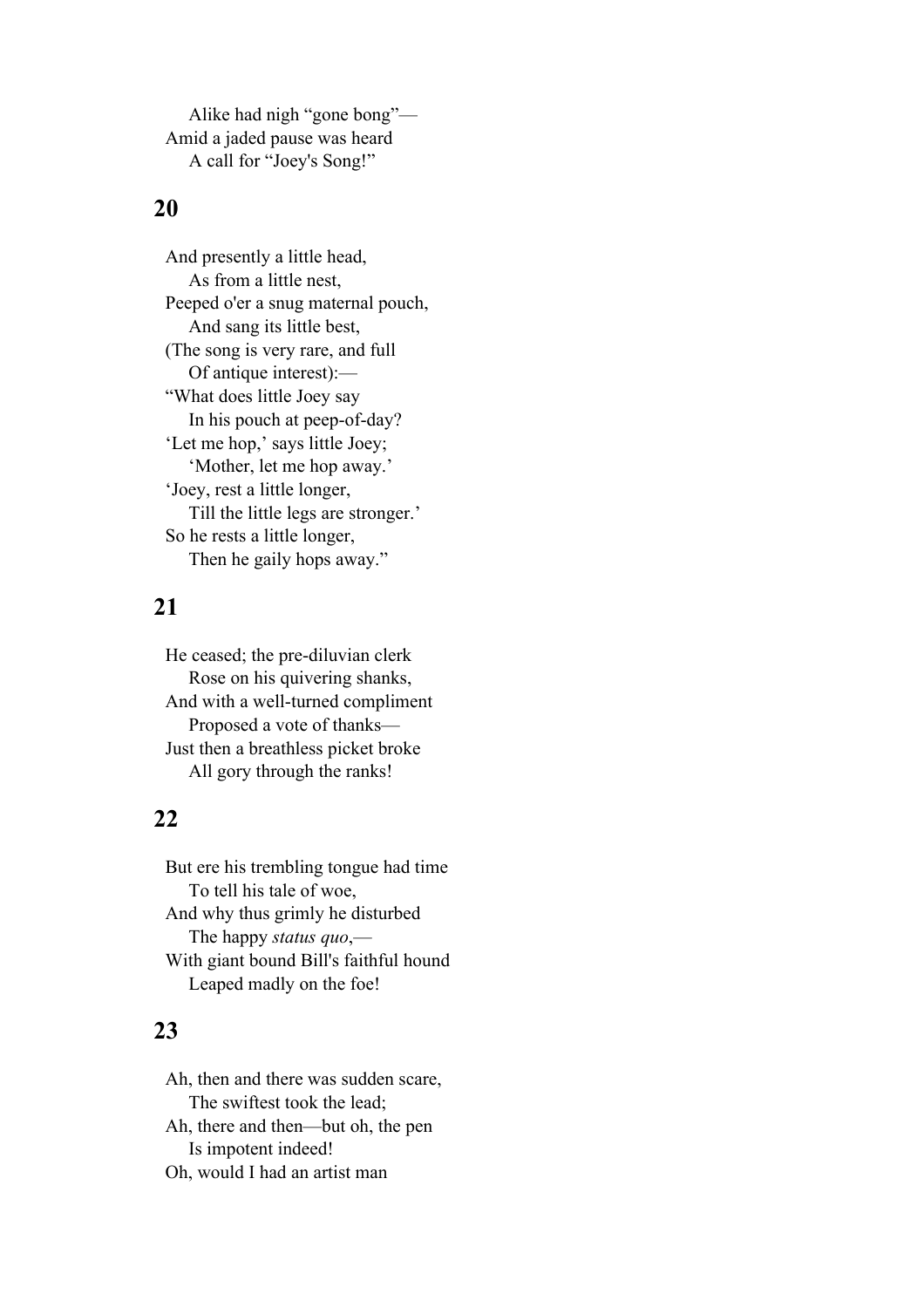To show the Great Stampede!

# **24**

What next befell may somewhat strain The limits of belief; But where so many marvels are, Why boggle at the chief? 'Twere shame if lack of faith should cause Our moral come to grief.

### **25**

From all the flying ruck the dog Had singled out the Queen; Another instant and the Boss A widower had been, When—(that's a pithy saw that bids Expect the unforeseen)—

#### **26**

BILL CALLED HIM OFF! The dog drew back, And on a boulder leant. 'Twas months ago, and still that dog Is pondering the event, And even to this very hour Can't fathom what it meant; It was a thing so utterly Without a precedent.

## **27**

But Bill, the Chinaman, and Jones, The Queen, and you, and I, *We* know the secret of the change, *We* know the reason why; And—may I be allowed to add?— The moral hangs thereby.

### **28**

But since nor boy nor man receives Advice without a pang, And this narrator's muse has failed To catch the proper twang,—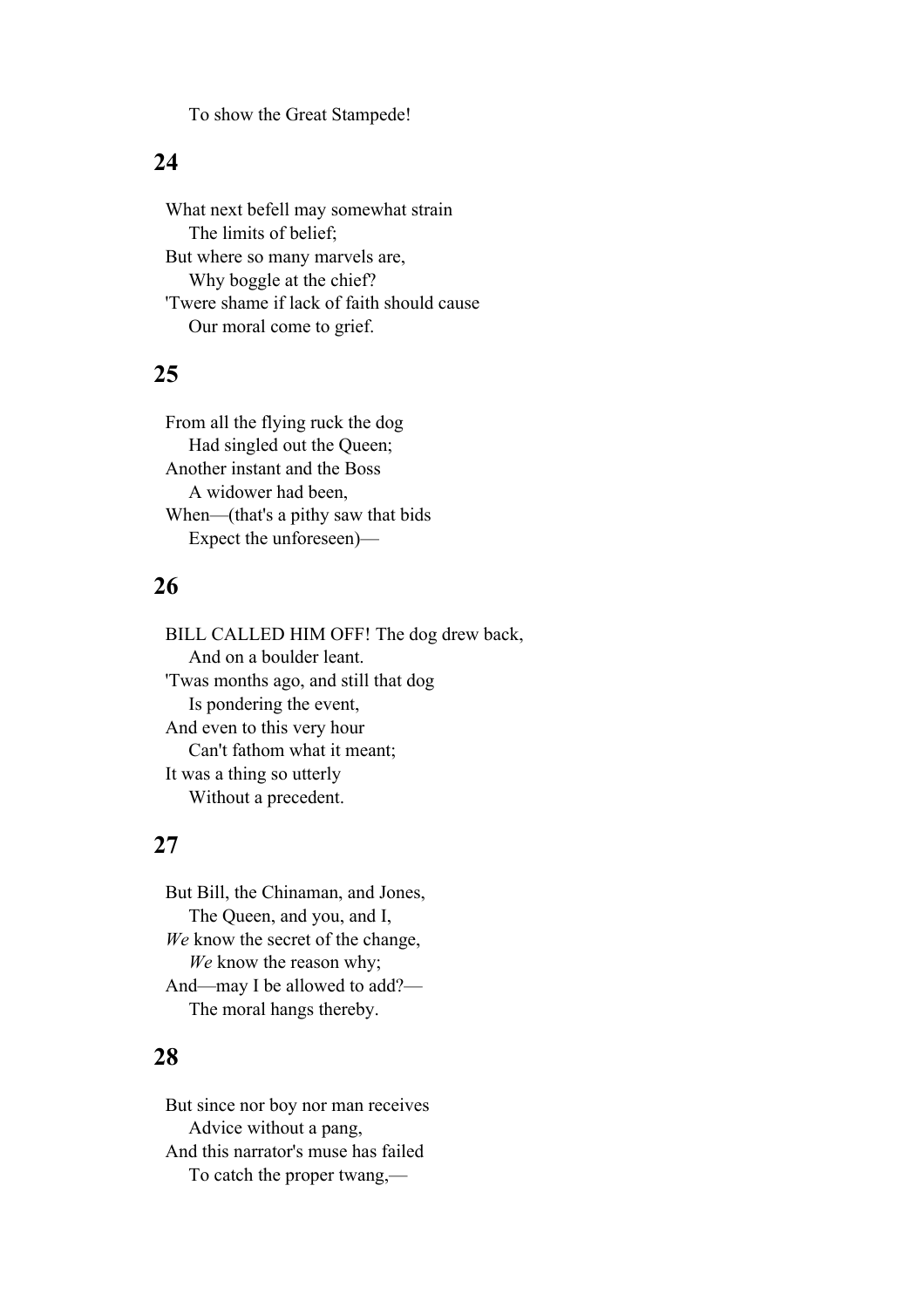The moral hanging plainly there, Suppose we let it—hang.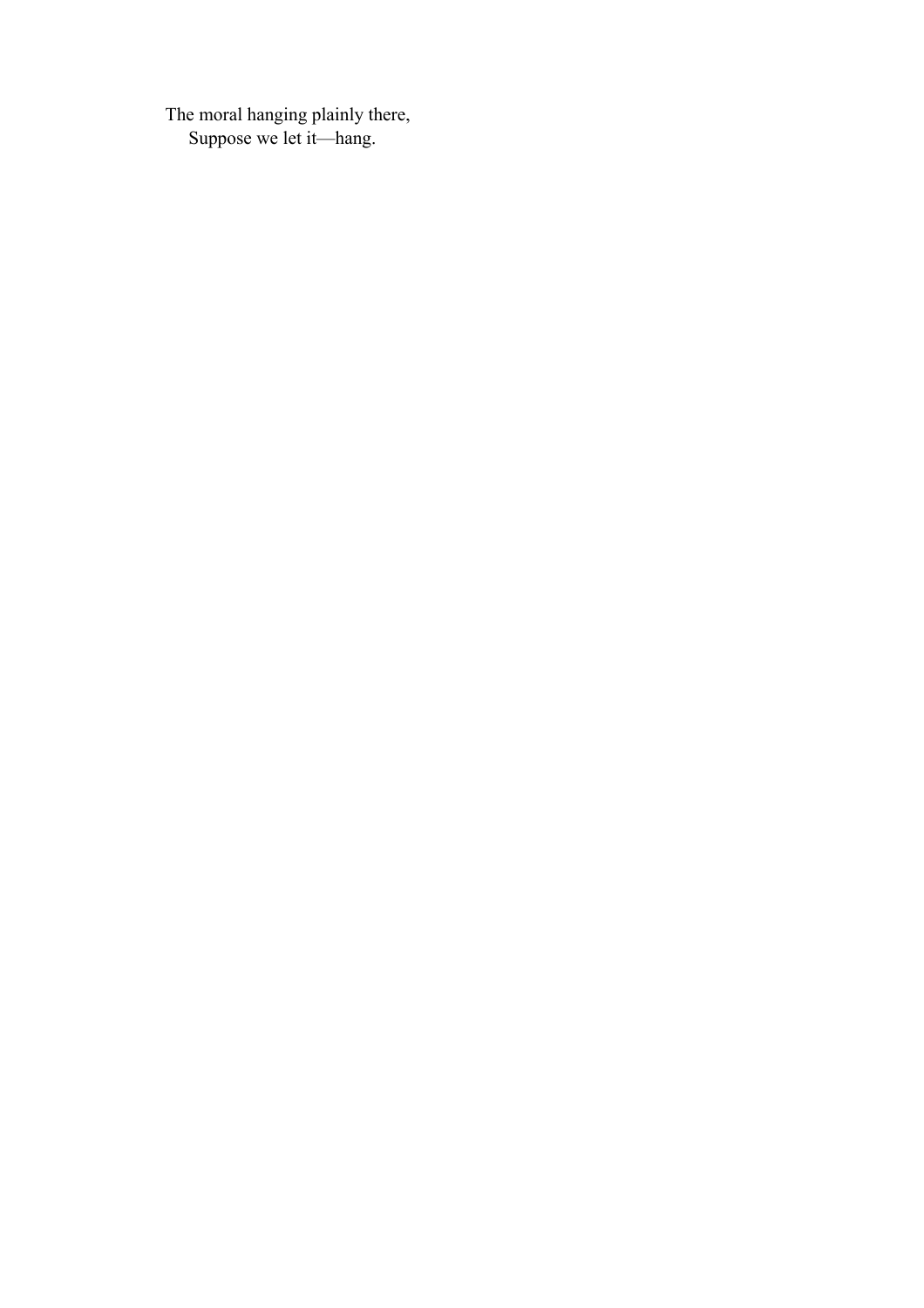# **A Piccaninny.**

Lo by the "humpy" door a smockless Venus! Unblushing bronze, she shrinks not, having seen us, Though there is nought but short couch-grass between us.

She hath no polonaise, no Dolly Varden; Yet turns she not away, nor asketh pardon; Fact is, she doesn't care a copper "farden."

Ah yet, her age her reputation spareth; At three years old pert Venus little careth, She puts her hand upon her hip and stareth;

All unabashed, unhaberdashed, unheeding, No Medicean, charmingly receding, But quite unconscious of improper breeding.

'Tis well; it smacks of Eden ere came sin in, Or any rag of consciousness or linen, Or anything that one could stick a pin in.

Could boundaries be neater? posture meeter? Could bronze antique or terra cotta beat her? Saw ever artist any thing completer?

A shade protuberant, beyond contesting, Where this day's 'possum is just now digesting, But otherwise, all over interesting;

Trim without trimming, furbelow, or bow on; Was ever sable skin with such a glow on? So darkly soft, so softly sleek, and—so on?

Was ever known so dark, so bright an iris, Where sleep of light, but never play of fire is— Where not a soupcon of a wild desire is?

O swarthy statuette! hast thou no notion That life is fire and war and wild commotion? A burning bush, a chafed and raging ocean?

Hast thou no questioning of what's before thee? Of who shall envy thee, or who adore thee? Or whose the jealous weapon that shall score thee?

Hast thou no faint prevision of disaster— Of dark abduction from thy lord and master— Of aliens fleeing, kindred following faster?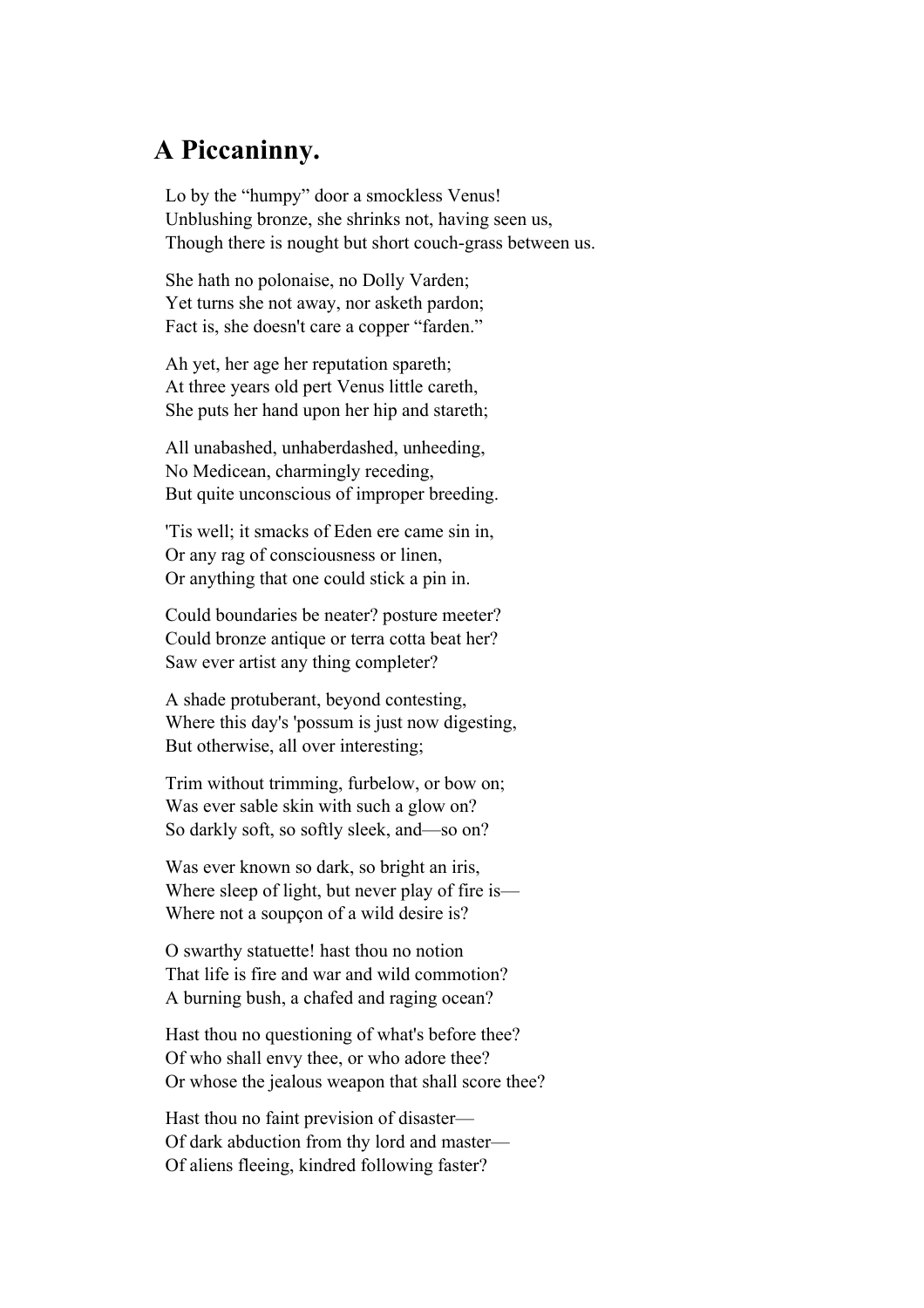No faint forehearing of the waddies banging, Of club and heelaman together clanging, War shouts, and universal boomeranging?

And thou the bone of all the fierce contention— The direful spring of broken-nosed dissension— A Helen in the nigger apprehension?

Nay, my black tulip, I congratulate thee, Thou canst not guess the troubles that await thee, Nor carest who shall love or who shall hate thee:

Recking as little of the human passions As of the very latest Paris fashions, And soaring not beyond thy daily rations!

Die young, for mercy's sake! If thou grow older, Thou shalt grow lean at calf and sharp at shoulder, And daily greedier and daily bolder;

A pipe between thy savage grinders thrusting, For rum and everlasting 'baccy lusting, And altogether filthy and disgusting;

Just such another as the dam that bore thee— That haggard Sycorax now bending o'er thee! Die young, my sable pippin, I implore thee!

Why shouldst thou live to know deterioration? To walk a spectre of emaciation? To grow, like that, all over corrugation?

A trifle miscellaneous like her, too, An object not "de luxe" and not "de vertu"— A being odious even to refer to?

Her childhood, too, like thine, was soft and tender; Her womanhood hath nought to recommend her; At thirty she is not of any gender.

Oh, dusky fondling, let the warning teach thee! Through muddiest brain-pulp may the lesson reach thee. Oh, die of something fatal, I beseech thee!

While yet thou wear'st the crown of morning graces, While yet the touch of dawn upon thy face is— Back, little nigger, to the night's embraces!

Hope nought: each year some new defect discloses; As sure as o'er thy mouth thy little nose is, Thy only hope is in metempsychosis.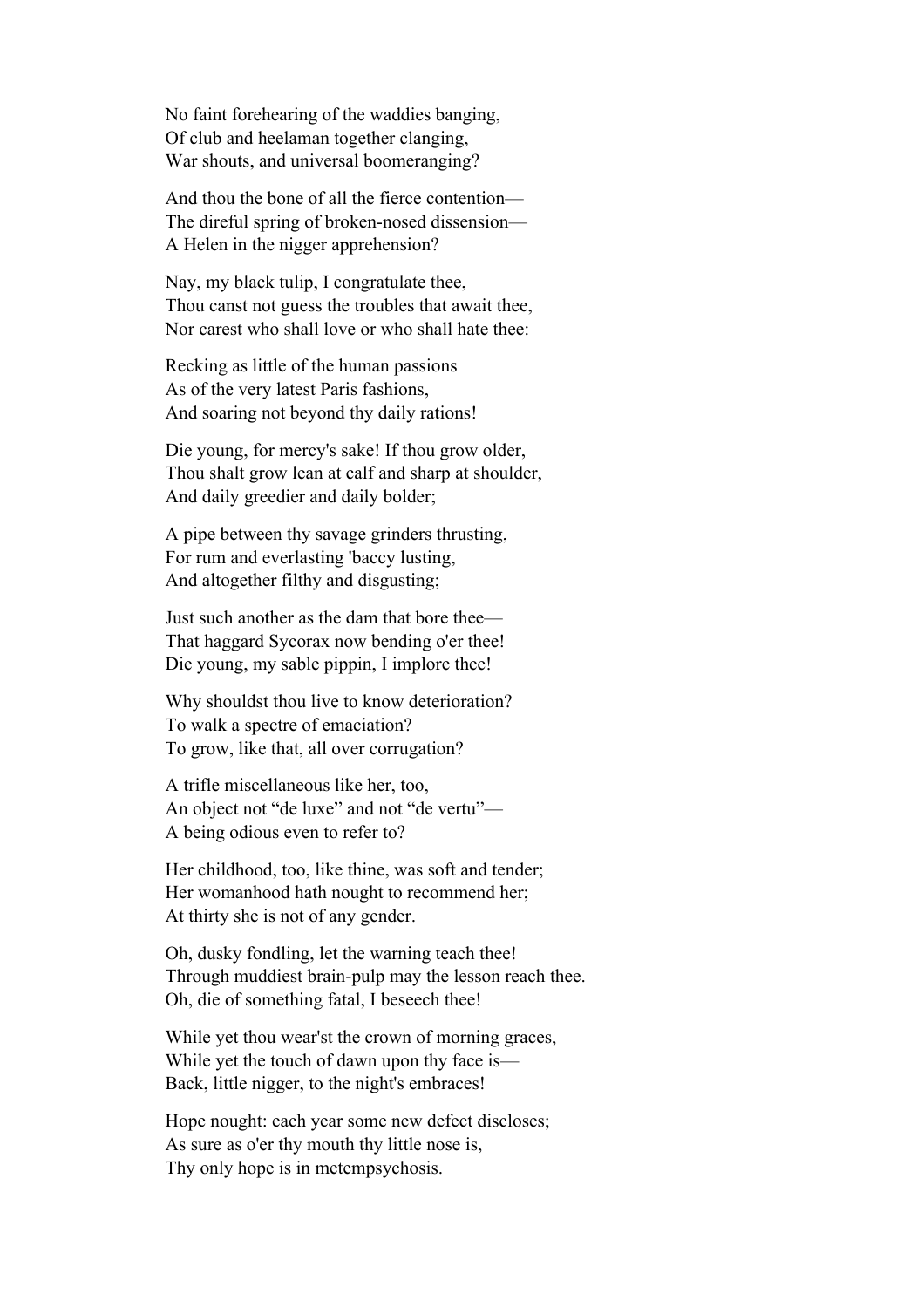Who knows but after some few short gradations, After a brace or so of generations, We two may have exchanged our hues and stations?

Methinks I see thee suddenly grow bigger, White in the face and stately in the figure, And I a miserable little nigger!

Should this be thus—oh come not moralising! Approach not thou my humpy poetising! Spare thine Iambics and apostrophising!

Let subtle nature, if it suit her, black me, Let vesture lack me, bigger niggers whack me, Let hunger rack me, let disaster track me, And anguish hoist me to her highest acme—

Let me bear all thine incidental curses, Nor share the smallest of thy scanty mercies, But put me not—oh, put me not in verses!

She grins. She heedeth not advice or warning, Alike philosophy and triplets scorning. Adieu, then. Fare thee well. Ta-ta. Good morning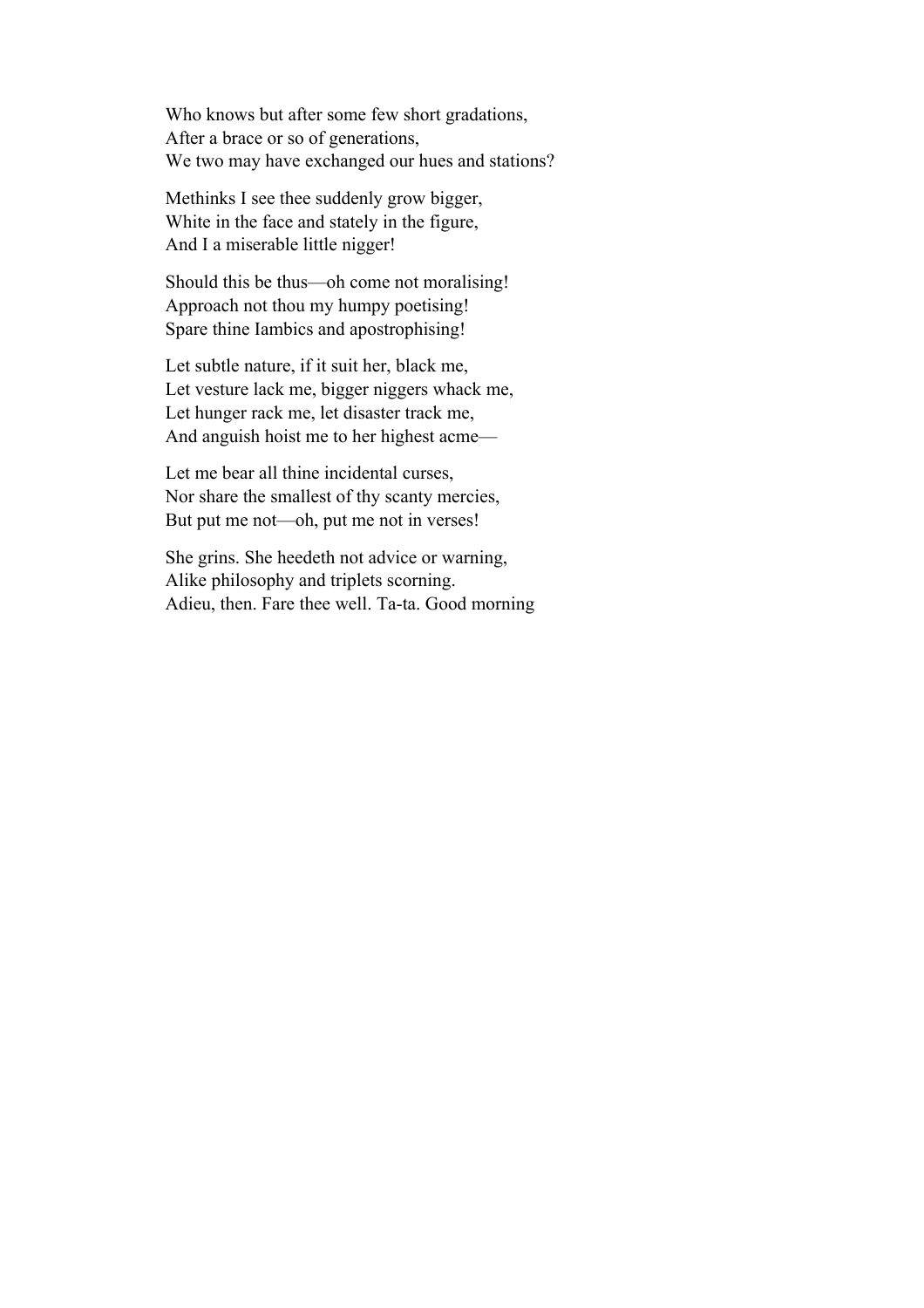# **To a Black Gin.**

DAUGHTER of Eve, draw near—I would behold thee. Good Heavens! Could ever arm of man enfold thee? Did the same Nature that made Phryne mould thee?

Come thou to leeward; for thy balmy presence Savoureth not a whit of *mille-fleur*escence:— My nose is no insentient excrescence.

Thou art not beautiful, I tell thee plainly, Oh! thou ungainliest of things ungainly; Who thinks thee less than hideous doats insanely.

Most unaesthetical of things terrestrial, Hadst thou indeed an origin celestial?— Thy lineaments are positively bestial!

Yet thou my sister art, the clergy tell me; Though, truth to state, thy brutish looks compel me To hope these parsons merely want to *sell* me.

A hundred times and more I've heard and read it; But if Saint Paul himself came down and said it, Upon my soul I could not give it credit.

"God's image cut in ebony," says someone; 'Tis to be hoped some day thou may'st become one; The present image is a very rum one.

*Thy* face "the human face divine!" . . . Oh, Moses! Whatever trait divine thy face discloses, Some vile Olympian cross-play pre-supposes.

Thy nose appeareth but a transverse section: Thy mouth hath no particular direction,— A flabby-rimmed abyss of imperfection.

Thy skull development mine eye displeases; Thou wilt not suffer much from brain diseases; Thy facial angle forty-five degrees is.

The coarseness of thy tresses is distressing, With grease and raddle firmly coalescing, I cannot laud thy system of "top-dressing."

Thy dress is somewhat scant for proper feeling; As is thy flesh, too,—scarce thy bones concealing: Thy calves unquestionably want re-*veal*ing.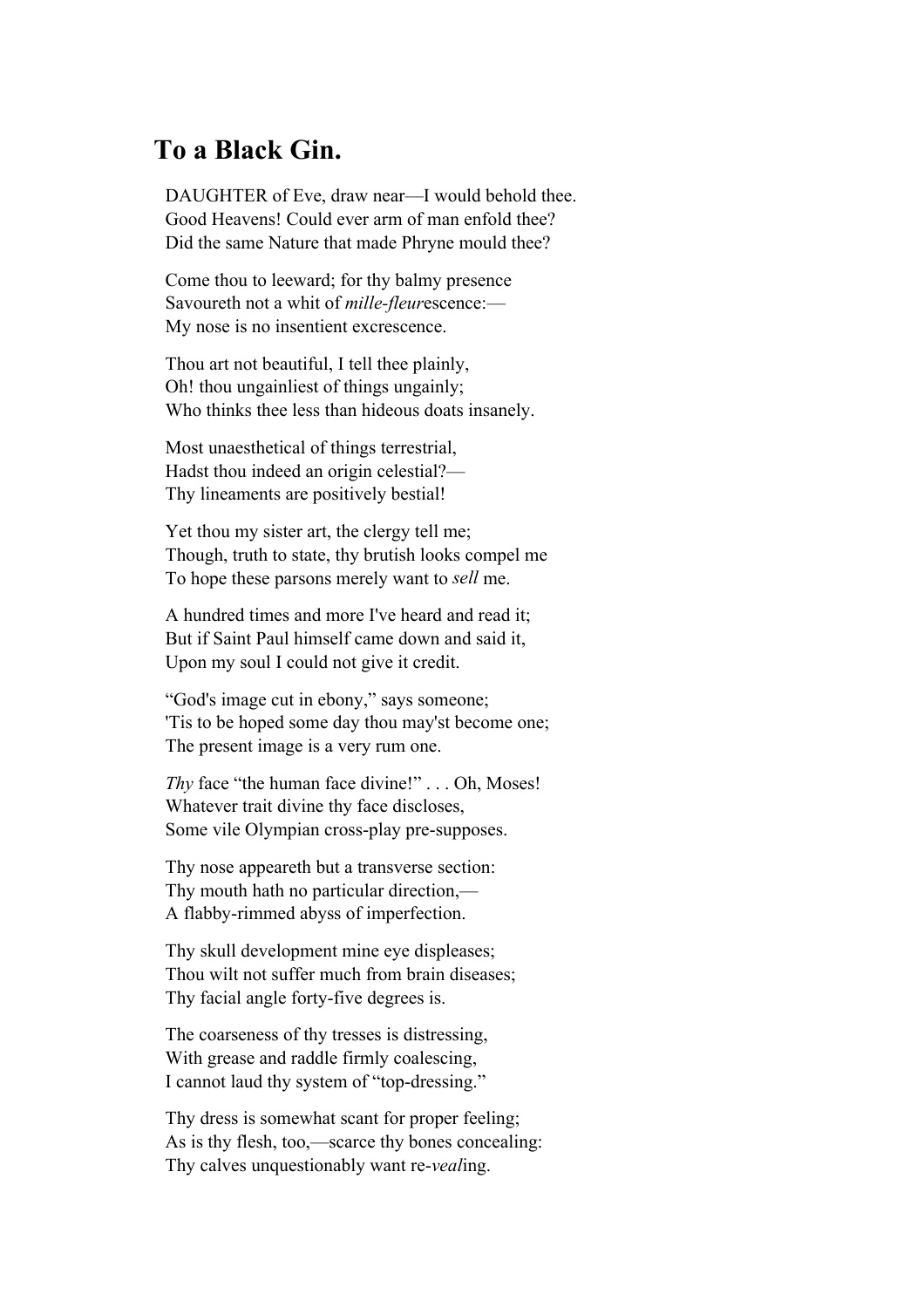Thy rugged skin is hideous with tattooing, And legible with hieroglyphic wooing— Sweet things in art of some fierce lover's doing.

For thou some lover hast, I bet a guinea,— Some partner in thy fetid ignominy, The *raison d'être* of this piccaninny.

What must *he* be whose eye thou hast delighted? His sense of beauty hopelessly benighted! The canons of his taste how badly sighted!

What must his gauge be, if thy features pleased him? If lordship of such limbs as thine appeased him, It was not "*calf*-love" certainly that seized him.

And is he amorously sympathetic? And doth he kiss thee? . . . Oh my soul prophetic! The very notion is a strong emetic!

And doth he smooth thine hours with oily talking? And take thee conjugally out-a-walking? And crown thy transports with a tom-a-hawking?

I guess his love and anger are combined so; His passions on thy shoulders are defined so; "His passages of love" are *underlined* so.

Tell me thy name. What? . . . Helen? . . . (Oh, OEnone, That name bequeathed to one so foul and bony Avengeth well thy ruptured matrimony!)

Eve's daughter! with that skull! and that complexion? What principle of "Natural Selection" Gave thee with Eve the most remote connection?

Sister of L. E. L. . . . of Mrs. Stowe, too! Of E. B. Browning! Harriet Martineau, too! Do theologians know where fibbers go to?

Of great George Eliot, whom I worship daily! Of Charlotte Brontë! and Joanna Baillie!— Methinks that theory is rather "scaly."

Thy primal parents came a period later— The handiwork of some vile imitator; I fear they had the devil's *imprimatur*.

This in the retrospect.—Now, what's before thee? The white man's heaven, I fear, would simply bore thee; Ten minutes of doxology would floor thee.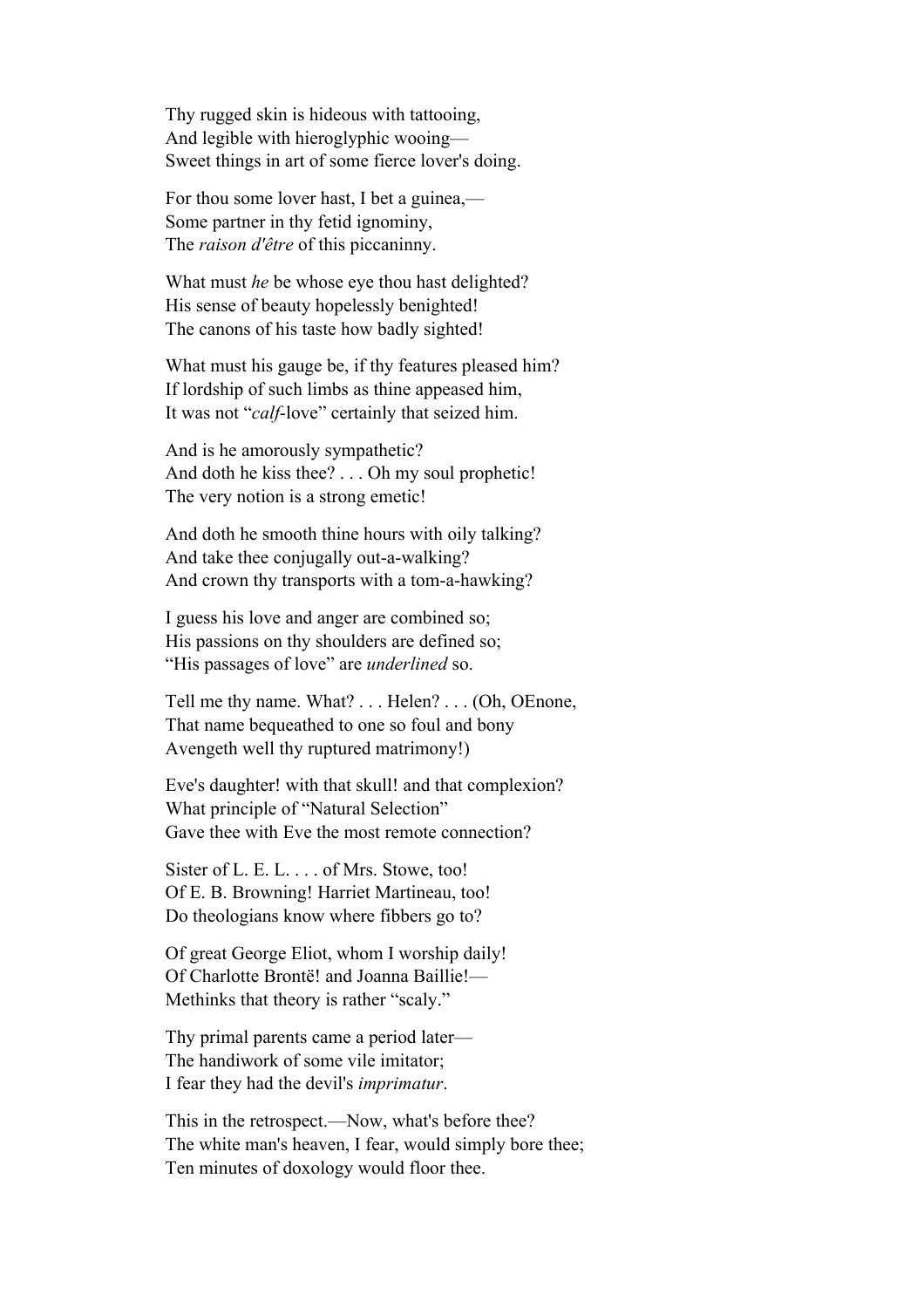Thy Paradise should be some land of Goshen, Where appetite should be thy sole devotion, And surfeit be the climax of emotion;—

A land of Bunya-bunyas towering splendid,— Of honey-bags on every tree suspended,— A Paradise of sleep and riot blended;—

Of tons of 'baccy, and tons more to follow,— Of wallaby as much as thou couldst swallow,— Of hollow trees, with 'possums in the hollow;—

There, undismayed by frost, or flood, or thunder, As joyous as the skies thou roamest under, There shouldst thou . . . Oooey! . . Stop! She's off. . . . No wonder.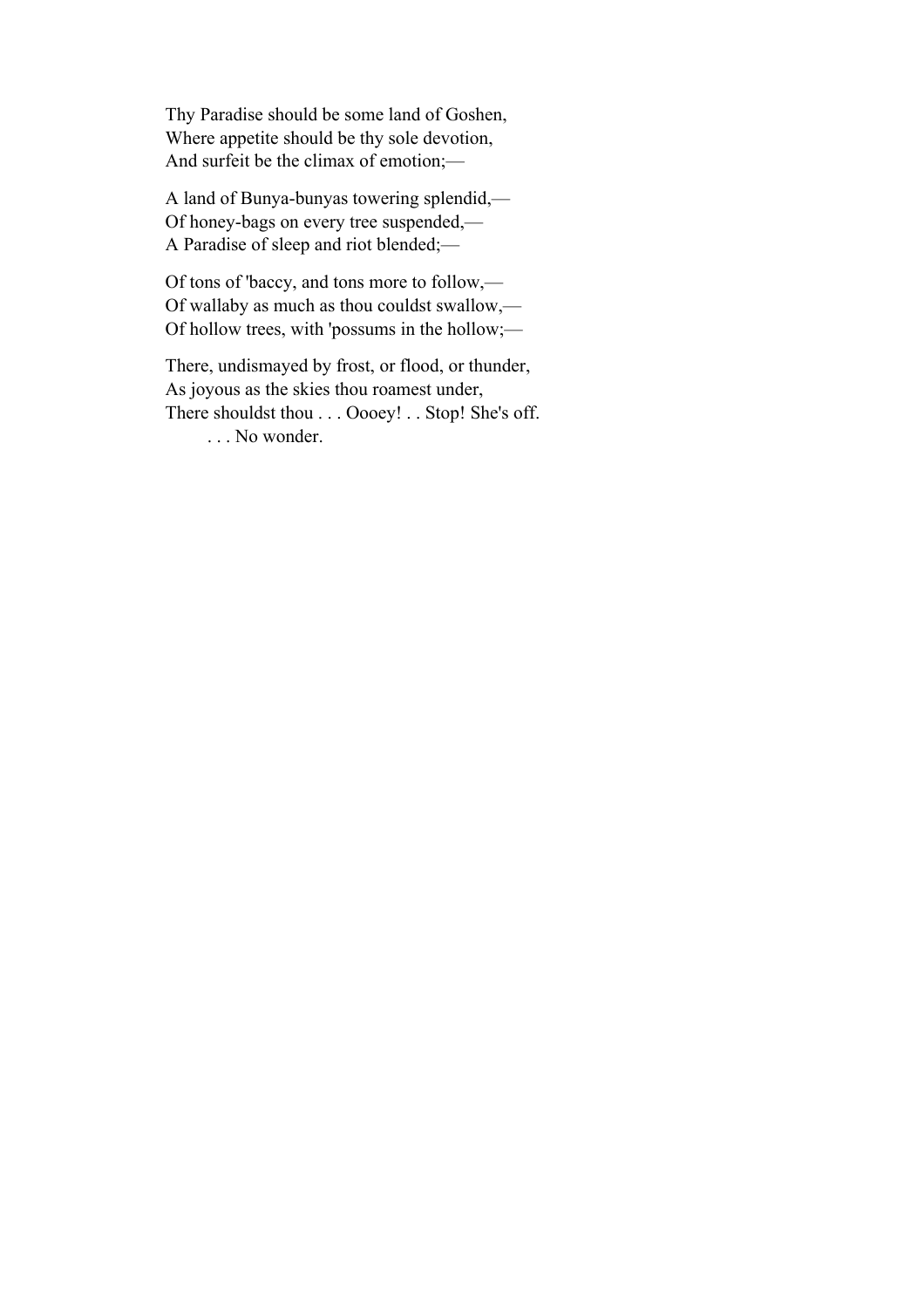# **New Chum and Old Monarch.**

"Story! God bless you! I have none to tell, sir."

—CANNING.

"CHIEFTAIN, enter my verandah; Sit not in the blinding glare; Thou shalt have a refuge, and a Remnant of my household fare.

"Ill becomes thy princely haunches Such a seat upon the ground: Doubtless on a throne of branches Thou hast sat, banana-crowned.

"By the brazen tablet gleaming On the darkness of thy breast, Which, unto all outward seeming, Serves for trousers, coat, and vest;—

"By the words thereon engraven, Of thy royal rank the gage, Hail! true King, in all things save in Unessential acreage.

"Such divinity doth hedge thee, I had guessed thy rank with ease— Such divinity—(but edge thee Somewhat more to leeward, please).

"Though thy lineage I know not, Thou art to the manner born; Every inch a king, although not King of one square barleycorn.

"Enter, sire; no longer linger; Cease thy signals grandly dumb: Point not thus with royal finger To thy hungry vacuum.

"Though thy pangs are multifarious, Soon they all shall pass away: Come, my begging Belisarius— Belisorious I should say.

"Fear not; I am the intruder; I, and white men such as I: Simpler though thou art, and ruder,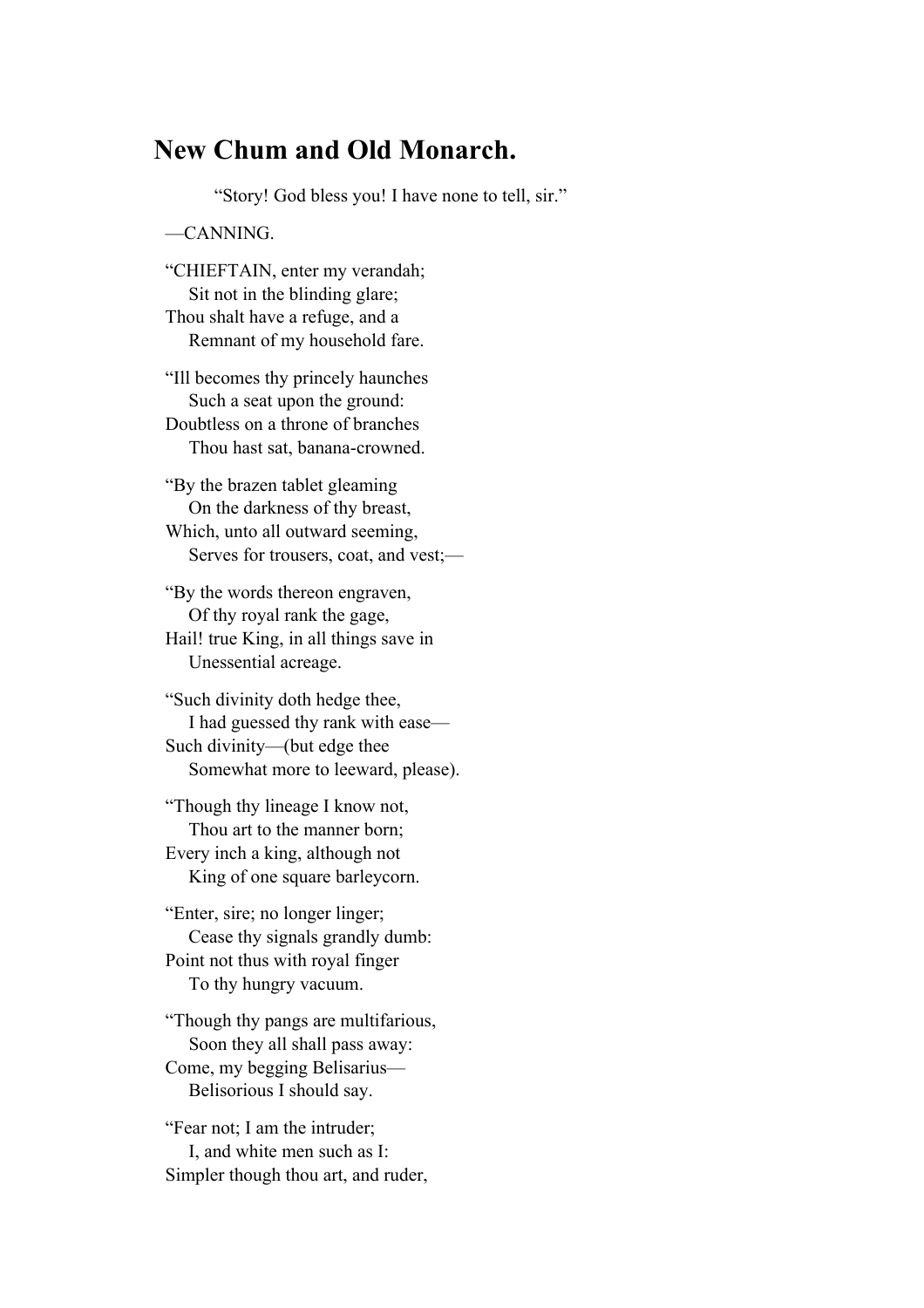Thou art heir of earth and sky.

"Thine the mountain, thine the river, Thine the endless miles of scrub: Shall I grudge thee, then—oh never!— Useless ends of refuse grub?

"Lay aside thy spears—(I doubt them), Lay aside thy tomahawk; I prefer thee, sire, without them, By a somewhat longish chalk.

"Lay aside thy nullah-nullahs; Is there war betwixt us two? Soon the pipe of peace shall lull us— Pipe a-piece, *bien entendu*.

"Seat thee in this canvas chair here; Heed not thou the slumbering hound; Fear not; all is on the square here, Though thou strangely lookest round.

"Or if thou, my chair deriding, Follow thine ancestral bent, To the naked floor subsiding Down the groove of precedent,—

"If the boards have more temptation, Wherefore should I say thee No, Seeing caudal induration Must have set in long ago?

"Take thou now this refuse mince-meat; Pick this bone, my regal guest: Shall a fallen warrior-prince meet Other welcome than the best?

"Treated like a very rebel, Chased from town at set of sun, Wert thou ev'n the debbil-debbil, Thou shouldst eat—when I am done."

On the bare floor sat the sable Chieftain of a fallen race, Two black knees his only table, "Wai-a-roo" his simple grace.

Stood I by and ruminated On the chief's Decline and Fall, While his highness masticated What I gave him, bone and all.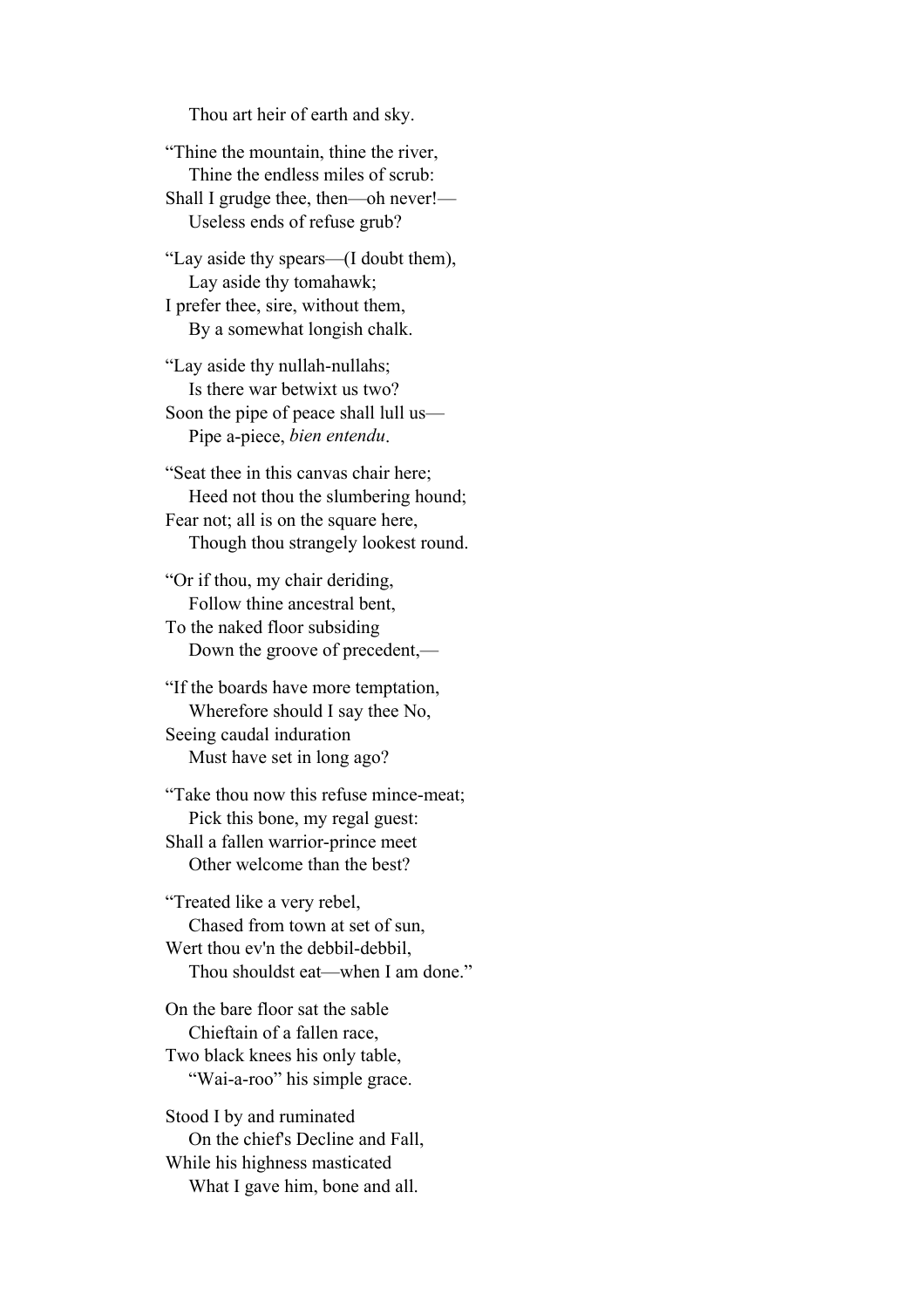"Chief," said I, when all had vanished, "Fain am I thou shouldst relate Why thou roam'st discrowned and banished From thy scrub-palatinate."

Stared the chief, and wildly muttered, As if words refused to come; "Want him rum," at length he uttered; "Black f'lo plenty like him rum!"

"Nay! 'Twill make thee mad—demoniac! Set thee all a-fire within! Law forbids thee rum and cognac, Though in mercy spares thy gin.

"Come; thy tale, if thou hast any."— Forth the chieftain stretched his hand, Stood erect, and shouted "Penny!" In a voice of stern command.

"Out upon thee! savage squalid! Mine ideal thus to crush, With thy beggary gross and solid, All for money and for lush!

"Out upon thee! prince degenerate! Get thee to thy native scrub! Die a dog's death!—or, at any rate, Trouble me no more for grub!

"At him, Ginger! Up and at him! Go it, lad! On, Ginger, on! King, indeed! the beggar! . . Drat him! One more fond illusion gone."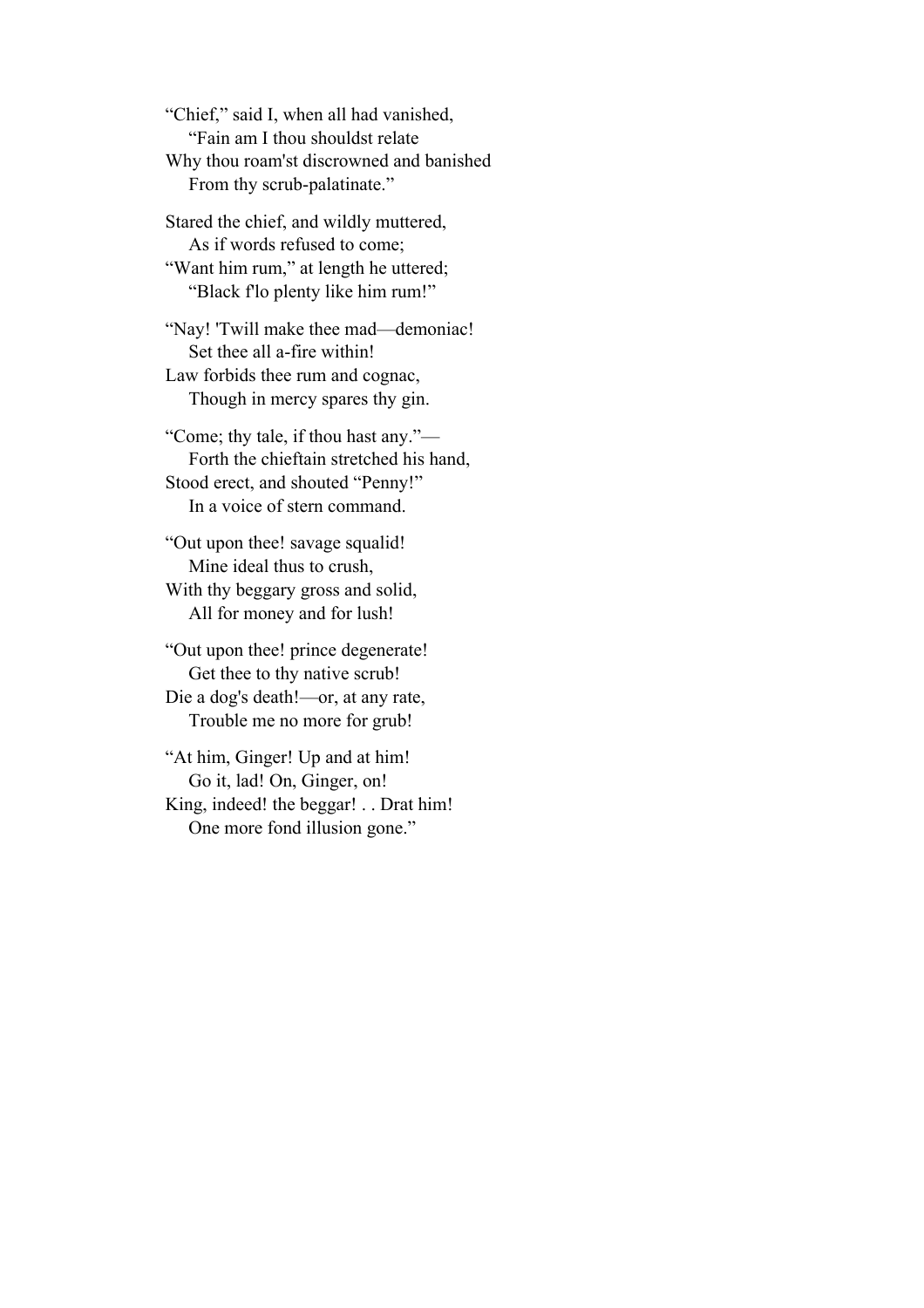#### **The Headless Trooper.**

"No; not another step, for all The troopers out of hell! I'll camp beside this swamp to-night, Despite the yarns you tell. I'm dead beat, that's a solid fact; The other thing's a sell."

And Ike gave in—good, easy Ike; Though now and then he stole A glance across that dismal swamp, Lugubriously droll; 'Twas plain that Headless Trooper lay Heavily on his soul.

And, ere he slept, again he told That tale of bloody men; And how the Headless Trooper still Rode nightly in the fen; And then he slept, but in his sleep He told it all again.

I cannot rest beside a man Who mutters in his sleep; It makes the chilly goose-flesh rise, The epidermis creep— ('Tis no objection in a wife— You get her secrets cheap).

I put a hundred yards between The muttering Ike and me: I lay and thought of things that were, And things that yet might be: I could not sleep; I know not why; My hair rose eerily.

I rose and sat me on a log, And tried to keep me cool; I thought of "Hume on Miracles," And called myself a fool; But still the proverb racked my soul, "Exceptions prove the rule."

The moon was full; the stars were out; I tried to fix my eye Where Night laid shining love-gifts On the bosom of the sky;—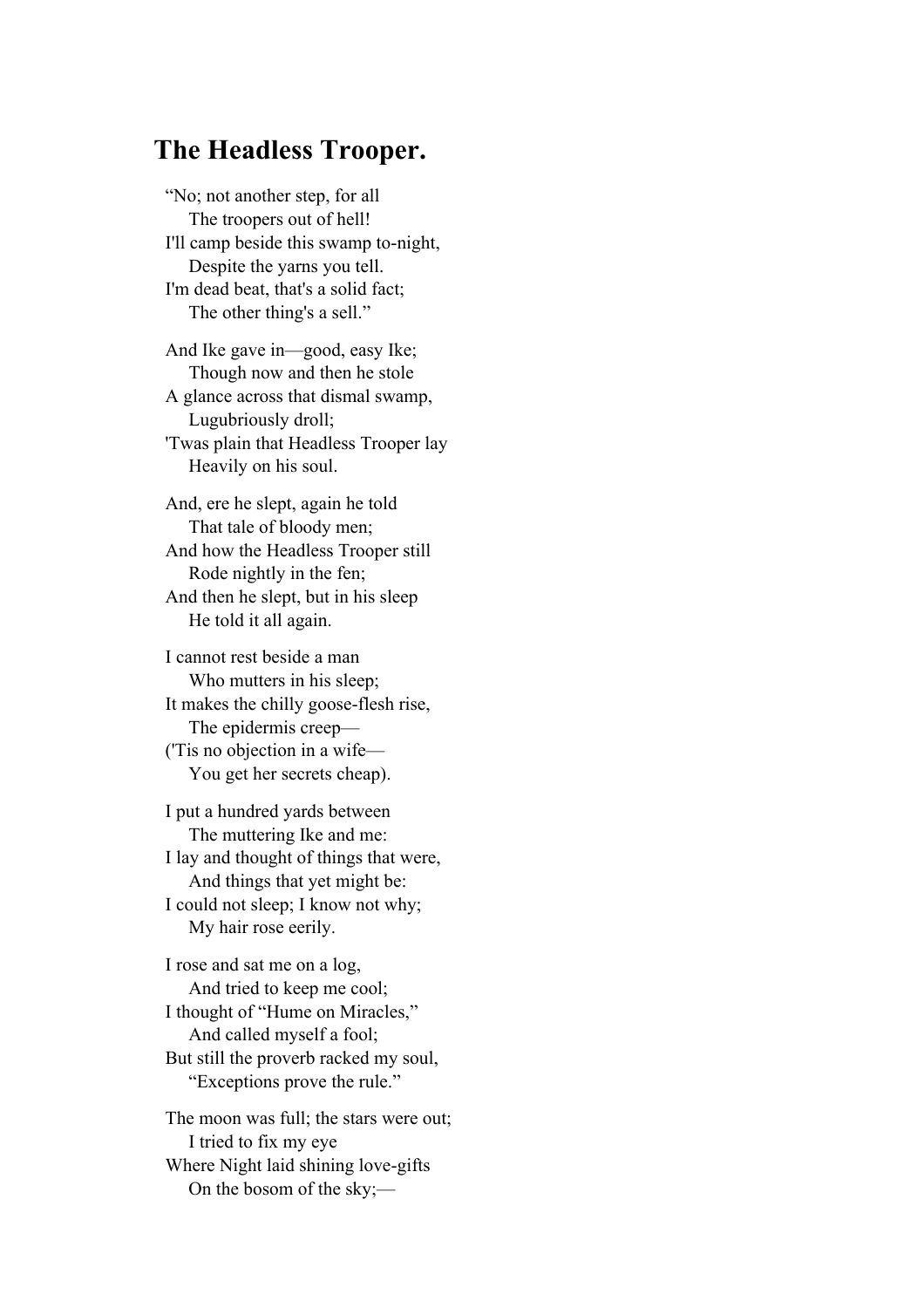But well I knew that all the while The Thing was standing by.

How tall this pine tree on my left! How graceful in its height! Its topmost branches seem to touch The very brow of Night;— But all the while I knew the Thing Was panting at my right.

The 'possum leaves his hollow tree; The bandicoot is glad; It is the human heart alone The still night maketh sad;— And all the while the Headless Thing Was wheezing there like mad.

How ghostly is the mist that crawls Along the swampy ground! The Headless Thing here cleared its throat With most unearthly sound! And then I heard a gurgling voice, But dared not glance around.

"They shot me; Was it not enough? Look, darn you! Here's the hole! Was this not passage amply wide For any human soul? But, no! the blasted convict gang Must likewise take my poll!"

I turned; looked up; and at the sight My heart within me sunk: 'Twas new to me to find myself In such a mortal funk;— But newer still to fraternise With a bifurcated trunk!

Above the neck no trooper was; But formless void alone; There physiognomy was *nil*, Phrenology unknown; Where head had been there but remained The frustum of a cone!

Nay; I retract the "formless void;" The case was otherwise; For on the clotted marge there spun A living globe of flies! When one is dealing with the truth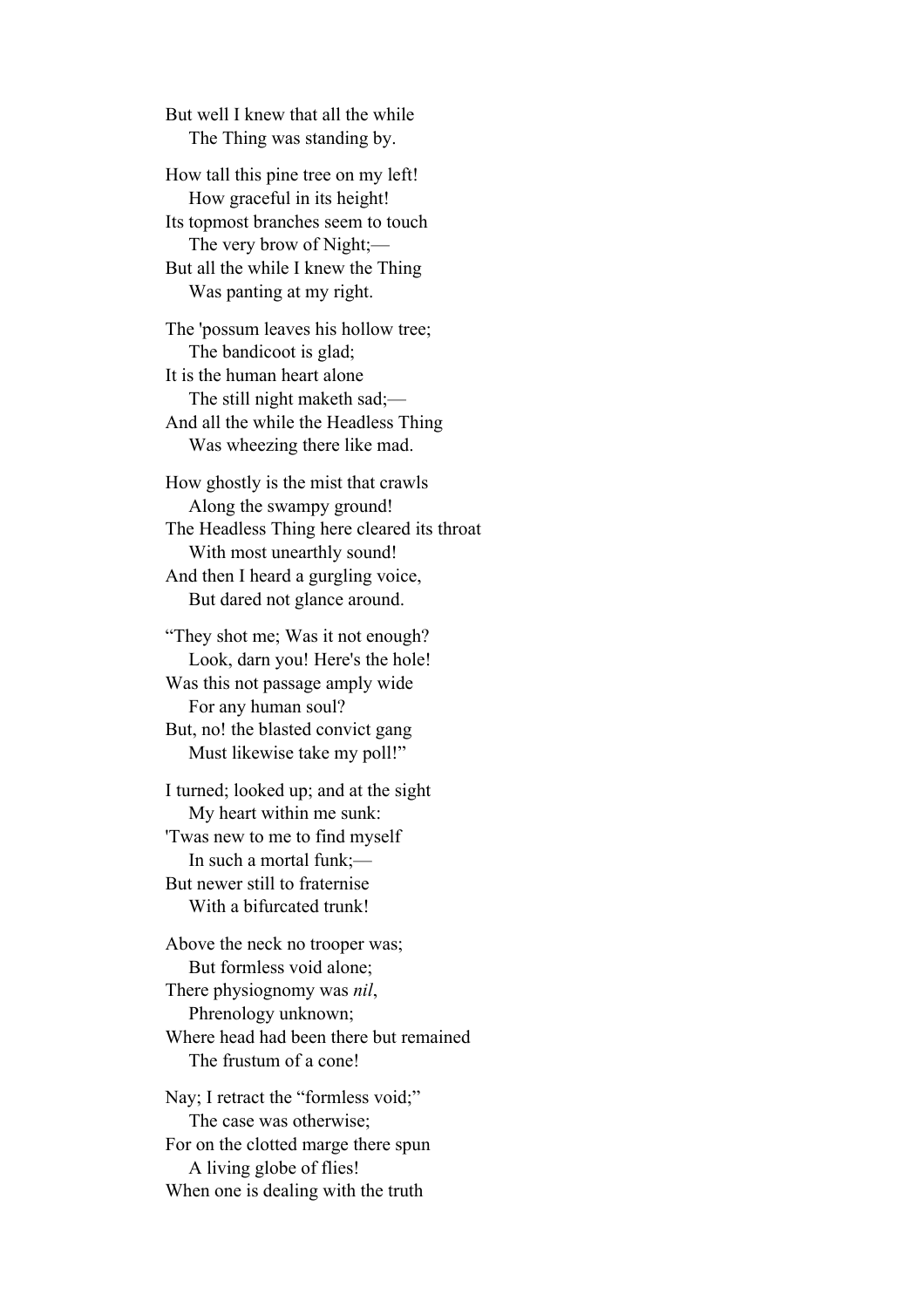One can't be too precise.

The loathsome whirling substitute Buzzed in the vacant space, And a thousand thousand little heads Of one head took the place:— And oh, the fly expression Of that rotatory face!

The breast was bare; the shirt thrown back Exposed the wound to view: The bullet, in its course of death, Had cleared an avenue:— Oh Gemini! I saw the Twins Distinctly shining through! And those same Twins are shining still To prove my story true.

In breeches, boots, and spurs arrayed The nether Trooper stood; The soundless phantom of a horse Grazed in his neighbourhood,— At all events went through the form Of hoisting in his food.

"What would'st thou, Headless Trooper, On the night's Plutonian shore?" I took it from Poe's Raven I had read not long before; And I more than half expected He would answer "Nevermore!"

But the Trooper only answered By a perfect storm of sighs, Which, through his crater issuing, Played Hades with the flies,— As I have seen Vesuvius Blow ashes to the skies.

"O wherefore, Headless Trooper, With the living intermix? Since thou art dead, and hast no head, Why kick against the pricks? Why dost thou not, as others do, Get clear across the Styx?"

The Trooper cleared his cone of flies, And through his crater said, "Tis true I have no business here, 'Tis true that I am dead;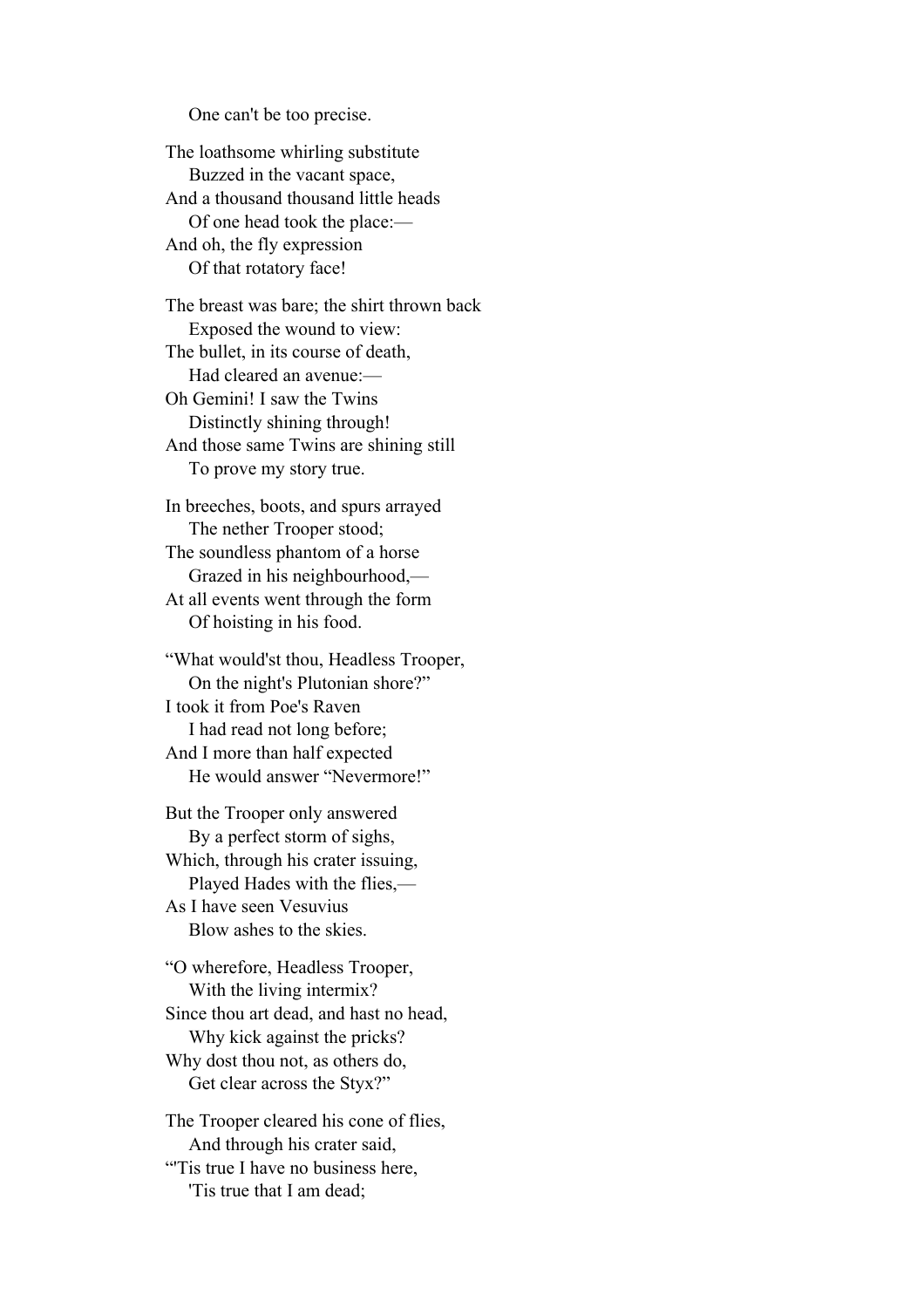And yet I cannot cross the Styx— They've fixed a fare '*per head*!'

"Fain would I cross as others do— Fain would I pay my shot! They only mock me when I ask For leave to go to Pot! How *can* I pay so much '*per head*' When I no head have got?

"Yet what could I, thus headless, do In that last Land of Nod? It is not that the thing is dear, So much as that it's odd;— They only charge an obolus, A sort of Tommy Dodd.

"I've tried the ferryman with gold— With every coin that goes: He merely cries, 'Oh, go *a-head*!' And, laughing, off he rows. He can't twit me, at all events, With paying through the nose!

"A drachma once I offered him, Six times the fare in Greek; He merely cursed my 'impudence,' And pushed off in a pique:— I didn't think a faceless man Could be accused of cheek.

"From day to day, from night to night, My prayer the wretch denies; Yet even in this headless breast Some grateful thoughts arise— For though he's blasted all my hopes, He cannot blast my eyes.

"I know not where the convict crew My missing head consigned, But I am doomed to walk the earth Till that same head I find. Oh, could I come across it, I would know it though I'm blind,— The bump of amativeness sticks So strongly out behind!

"The mouth extends from ear to ear; The hair is fiery red; Perchance it might attract thine eye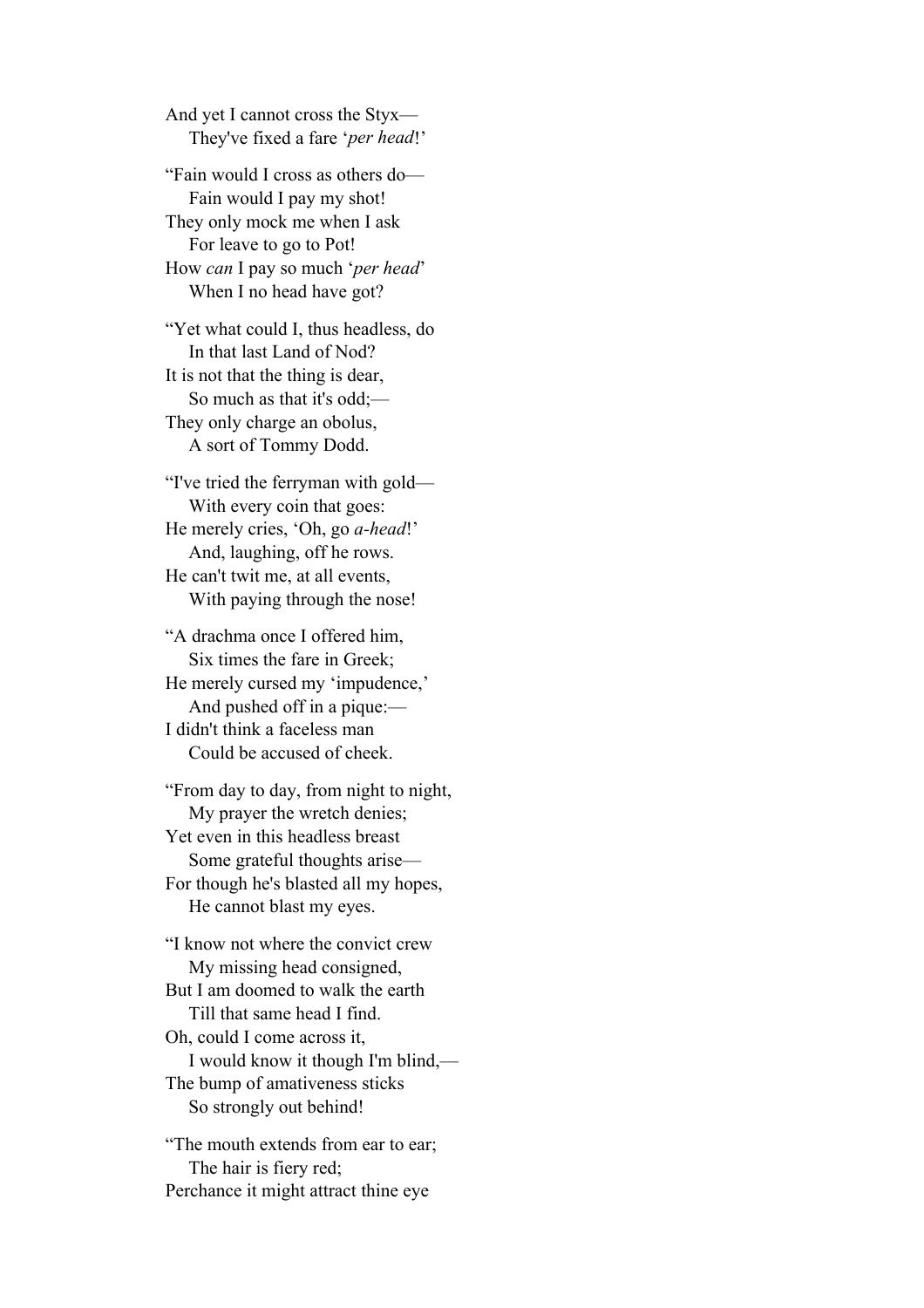Who art not blind or dead; I pray thee help me to obtain My disembodied head!"

"Oh Headless Trooper, fain would I With thee the search begin, But ere the day I must away, And trudge through thick and thin; For I am bound to Stanthorpe town, And time with me is tin.

"But ere upon my pilgrimage With dawn's first streak I go, I fain would do what in me lies To mitigate thy woe. If I can serve thee anywise,

I pray thee let me know."

The Trooper thought a little space, His body forward bowed, With plenteous sighs dispersed the flies, And once more spoke aloud:— "Tis long since I have tried the weed, I'd like to blow a cloud."

"How canst thou, headless man, who hast No lips wherewith to puff?" Here deprecatingly he waved His hand, and said, "Enough. Myself will guarantee the how, If thou supply the stuff."

I took a meerschaum from my pouch, A meerschaum clean and new, As white as is undoctored milk, As pure as morning dew:— I pray you mark that it was white, 'Twill prove my story true.

I passed it to him, filled and lit, Still wondering in my mind. "Thanks, generous colonial, Thou art very, very kind. Now pick a thickish waddy up, And plug my wound behind."

I picked a thickish waddy up, And did as I was bid; And right into the bullet-hole The amber mouth he slid;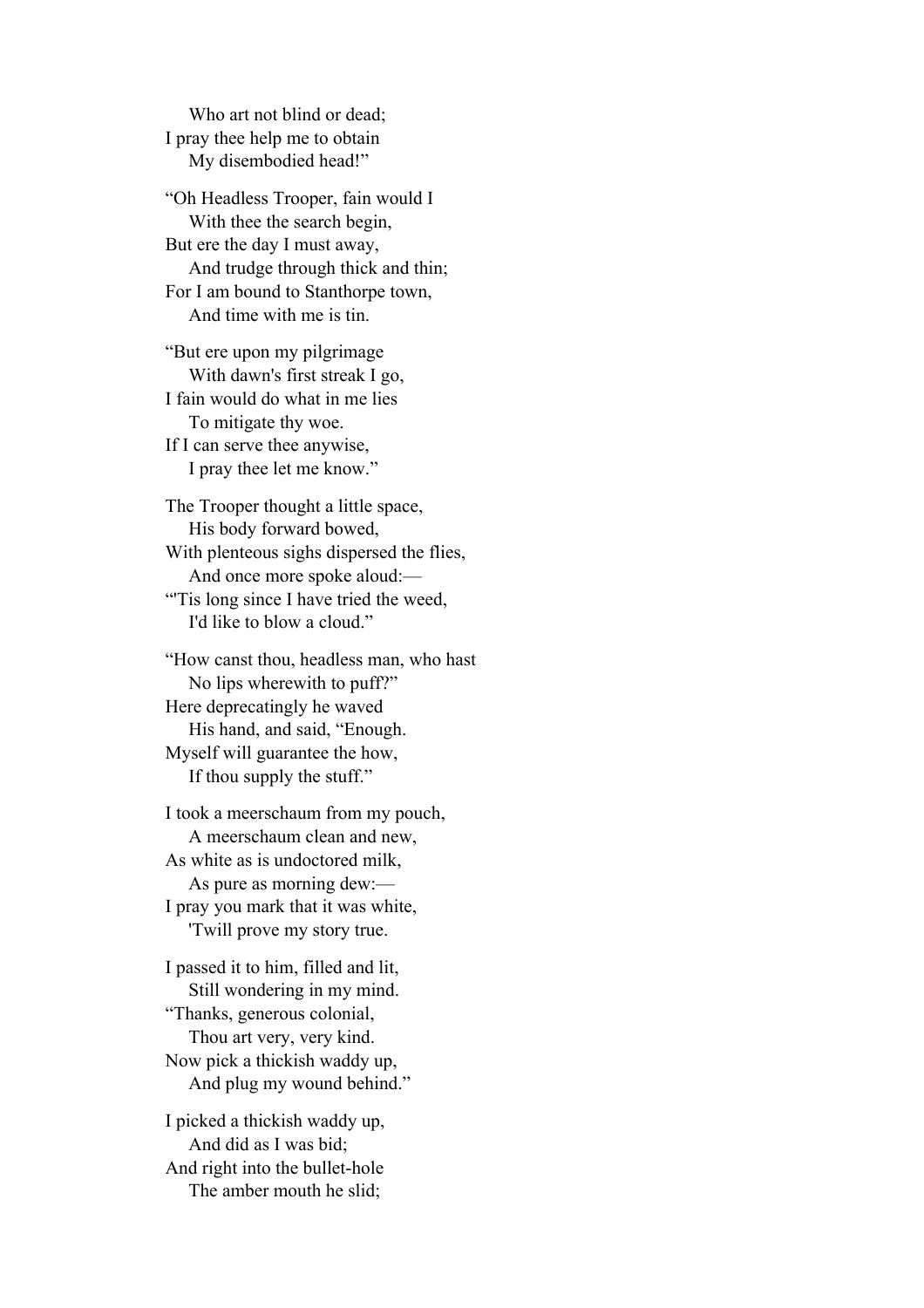And then !—You never saw the like; At least *I* never did.

Like a forge bellows went his chest, And upward from his cone There shot a vaporous spire, like that From Cotopaxi blown.

The flies unglobed themselves, and fled With angry monotone.

So fierce the blast, the pipe was void Ere one might reckon ten;

And then with gesture wild he signed To fill the bowl again;

The which I did, till he had smoked Enough for fifty men.

Hour after hour he drew and blew, Till twist began to fail,

Till all the sky grew dim with smoke, And all the stars grew pale;

Till even the seasoned stomach turned Of him who tells the tale.

The smoke mixed darkly with the mists On the adjacent bogs, And roused the hoarse remonstrant wail Of semi-stifled frogs, The 'possums all within a mile Went home as sick as dogs.

But suddenly the phantom steed Neighed with sepulchral sound, And where both man and horse had been Nor man nor horse was found! I stood alone; the meerschaum lay Before me on the ground.

The meerschaum lay upon the ground— This much I may avouch; I took it, and with trembling hand Replaced it in my pouch; And, overcome with nausea, I sought my grassy couch.

The sun was up when I awoke, And in his gladsome beams I mocked the things of yesternight, And laughed away my dreams: Disciples of the School of Doubt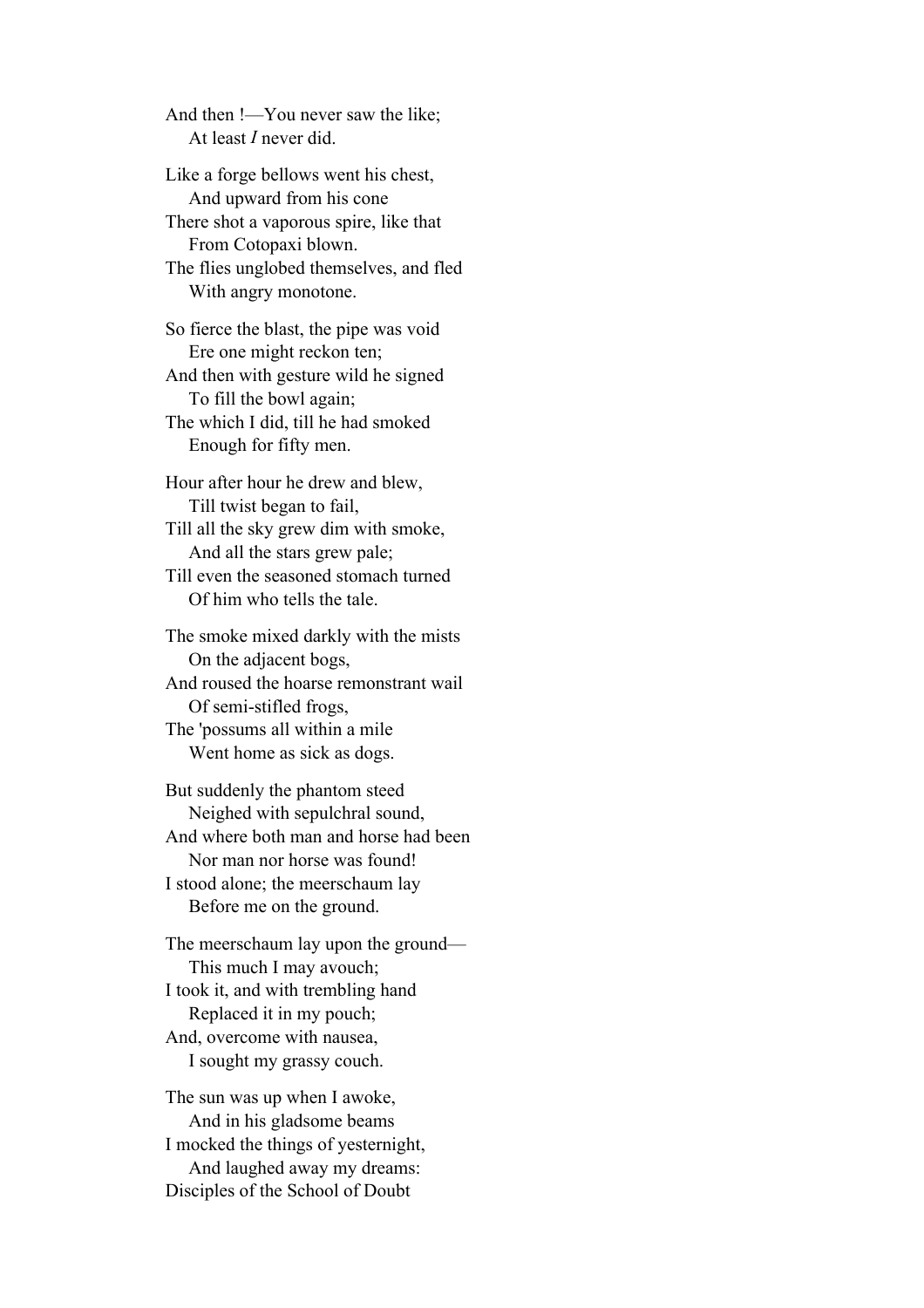Are always in extremes.

But when I roused me from my couch To take my morning smoke, Like lightning flash the verity Upon my laughter broke;— The scarcity of 'baccy proved The thing beyond a joke.

And when my pouch I opened next— (Now check the wanton jeer)— My pipe, my new, fresh meerschaum pipe— ('Tis true as I am here)— My pipe was "*coloured!*" as if I Had smoked it for a year.

My pipe was coloured!—no, not brown, But black, as black as jet. You don't believe it?—Man alive, The pipe is coloured yet! Look here—why, here's the best of proofs— The pipe, videlicet.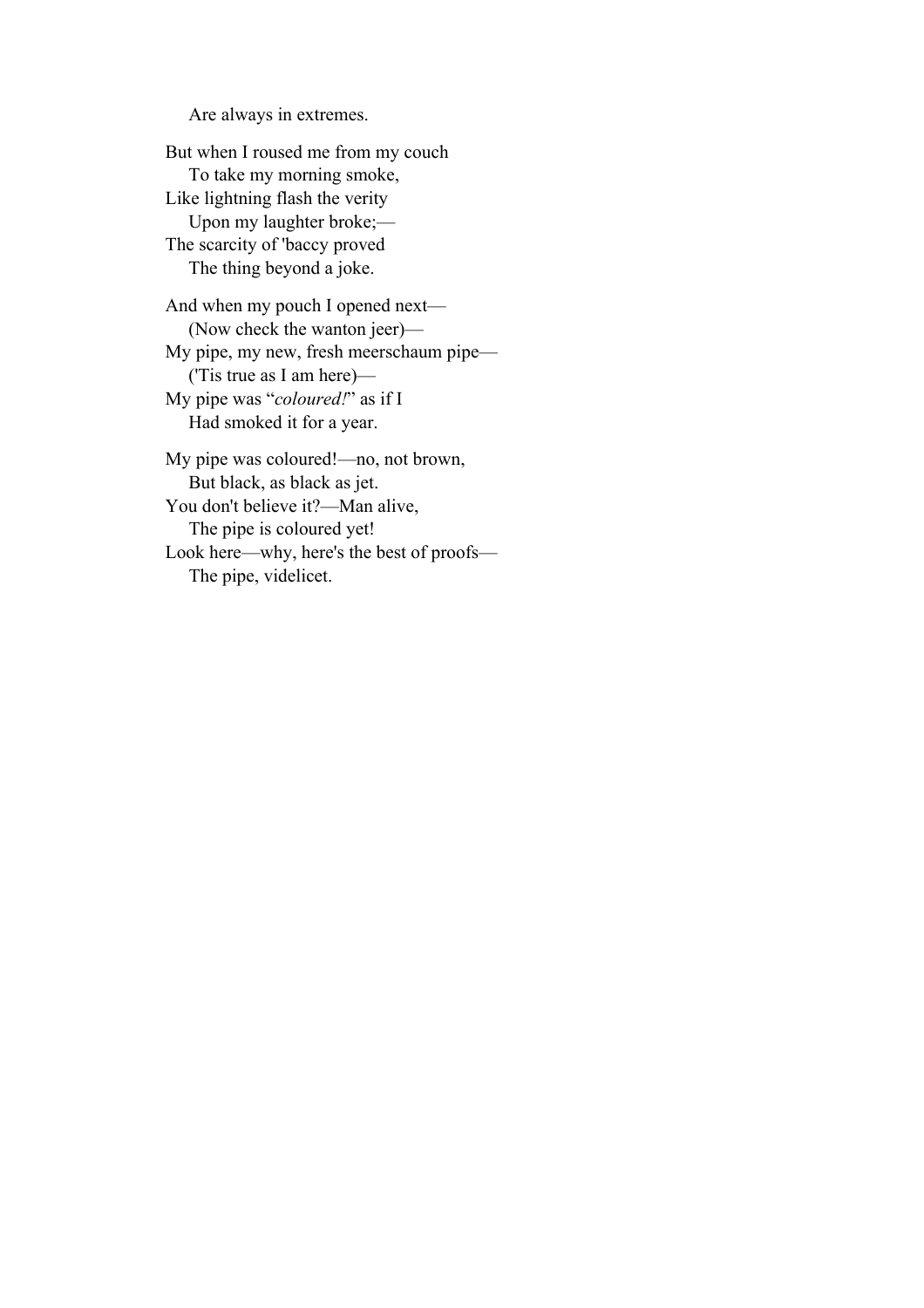#### **Nonsuited.**

"DEAR Richard, come at once;"—so ran her letter; The letter of a married female friend: "She likes you both, and really knows no better Than I myself do, how her choice will end. Be sure of this, the first who pops will get her. *He's* here for Chris——" Whatever else was penned Dick never knew: nor knows he to this day How he got drest, and mounted—and away! Like arrow from the bow, like lightning-streak, Including thunder following fierce and quick, By ridge and flat, through scrub and foaming creek Dick galloped like a very lunatic; Whipped, jerked, and spurred, but never word did speak, Although his thoughts rushed furious and thick, Headed by one he strove in vain to wipe out, The fear that this same "he" might put his pipe out. And faster yet, and ever faster grew The maddening music of the pace, until The station-roofs gleamed suddenly in view, Quivering in noon-heat on the vine-clad hill: When all at once his bridle-rein he drew, But not from craven fear or flagging will,— Though, truth to tell, his heart a moment sank To see the river nearly "bank and bank." For Bowstring was the choice of all his stud, And *he* at least had no fair bride to win; And wherefore should he risk *him* in the flood?— A question Bowstring also asked within: For though he was a squatter's horse by blood, And held the grazing interest more than kin, He eyed the huge logs wheeling, bobbing, bowling, As if his soul objected to "log-rolling." And by that curious telegraphic force, Outspeaking half-a-dozen formal speeches, That works its quick inexplicable course Through saddle-cloth, pigskin, and buckskin breeches, Until the dumb opinion of a horse Its sympathetic rider's spirit reaches—

Dick, feeling under him the strong flanks quiver, Knew that his thoroughbred would funk the river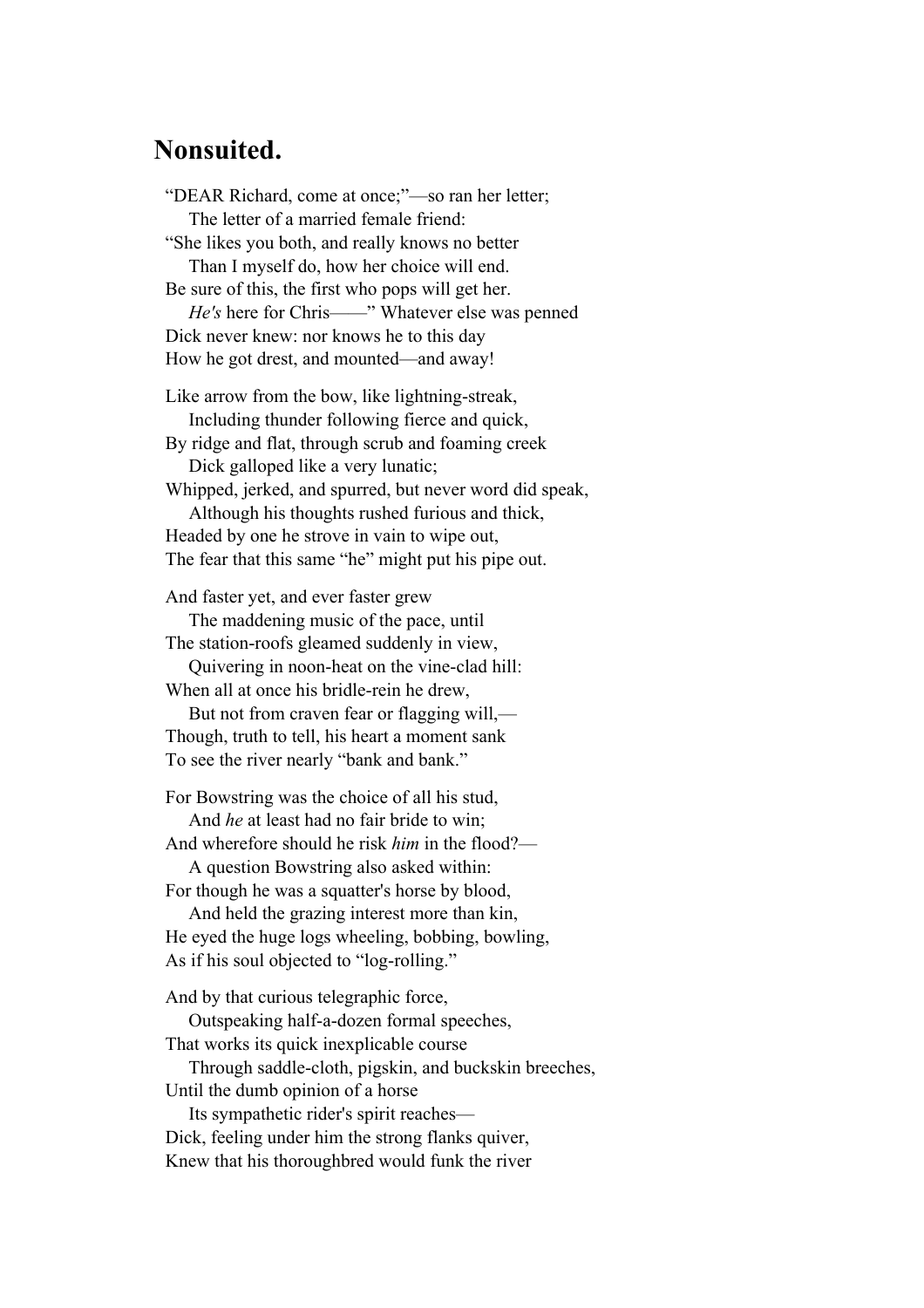A moment more, Dick from his seat had leapt, Ungirthed, uncurbed, unreined his trembling steed; Who straightway vanished from his sight, nor kept

 The high tradition of a loyal breed, But quickened by no stimulus except

 His own unbridled (and unsaddled) greed, Before a man had time to reckon two, Was gorging in fresh fields and pastures new.

Then Dick threw off his boots, undid his belt,

 Doffed—here we shirk particulars. In brief, When nought remained but his primeval pelt,

 He tied his garments in his handkerchief; Then feeling as "the grand old gardener" felt

 (After the apple), crouching like a thief, Down to the stream did this lorn lover slink, And threw his bundle to the further brink.

Nor longer paused, but plunged him in the tide, A hero and Leander both in one;

Struck the entangling boughs from either side,

 And held his head up bravely to the sun; Dodged the huge logs, the torrent's strength defied;—

 To cut it short, did all that could be done; Touched land, and uttering a fervent "Thank . . . —Just then his bundle floated by, and sank.

Take Yarra-bend, take Bedlam, Colney Hatch, And Woogaroo, and mix them weight for weight,

And stir them well about—you could not match Dick's madness with the whole conglomerate.

If the Recording Angel did but catch

 One half his ravings against Heaven and Fate, And rising creeks and slippery banks, some day Poor Dick will have a heavy bill to pay.

Was ever lover in so lorn a case?

 Was ever lover in so wild a mood? He nearly pulled the beard from off his face;

 He would have rent his garments, if he could. How could he woo a dame his suit to grace

 Who had *no* suit, save that wherein he stood? Oh! what were youth, wealth, station in society, Without the textile adjuncts of propriety!

When oaths and half-an-hour were spent in vain, It dawned on Dick that he might slyly crawl From tree to tree across the wooded plain,

And gain "the hut," that stood a mile from all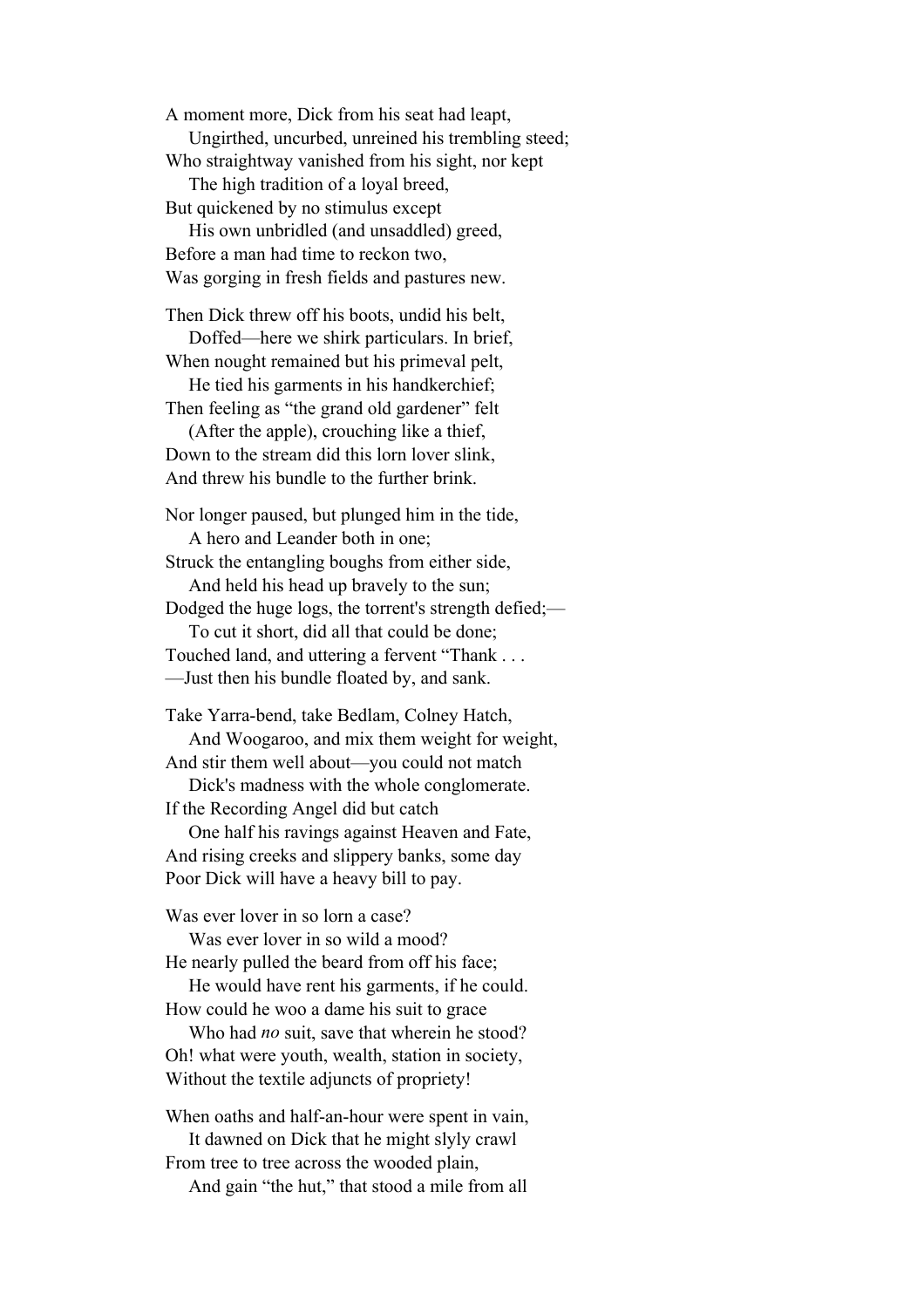The other buildings—whence some labouring swain, Unscared by nudity, might come at call, And lend, for thanks or promissory payment, Whatever he could spare of decent raiment.

From one variety of Eucalypt Unto another, blue gum, spotted gum, Black-butt, etcetera, Dick crawled or skipped, Bitten and blistered like the newest chum; Till, marking where the open level dipped,

 Distracted with mosquito-martyrdom, He rushed and plunged—and not a bit too soon— Into the coolness of a quiet lagoon.

No, not a bit too soon; for something white, Topped by a parasol of lustrous pink, At this same perilous moment hove in sight,

 And glided gently to the water-brink; The while in thickest sedge the rueful wight Hid his diminished head, and scarce did wink— No more a gallant daringly erotic, But consciously absurd and idiotic.

'Twas she—his love; and never had he thought Her face so beautiful, her form so stately; Ophelia-like she moved, absorbed, distraught;

 'Twas plain to Dick she had been weeping lately; And now and then a weary sigh he caught,

 And once a whisper that disturbed him greatly, Which said, unless his ears played him a trick, "What in the world can have come over Dick?"

And presently, through his aquatic screen,

 His hated rival he beheld advance, With airy grace and captivating mien,

And all the victor in his countenance:

And too, too late he learned what *might have been,*

 When at her watch he saw the lady glance, And heard her say, "Here's Fred. The die is cast! I gave poor Dick till two; 'tis now half-past."

And then Dick closed his eyes, his ears he stopped;

 Yet somehow saw and heard no whit the less,— Saw that the lover on his knees had dropped,

 And heard him all his tale of love confess; And when the question had been duly popped,

 He heard the kiss that sealed the answering "Yes!"— 'Twas rough on Dick: ah me! 'twas mighty rough: But he remained true blue (though all in buff),—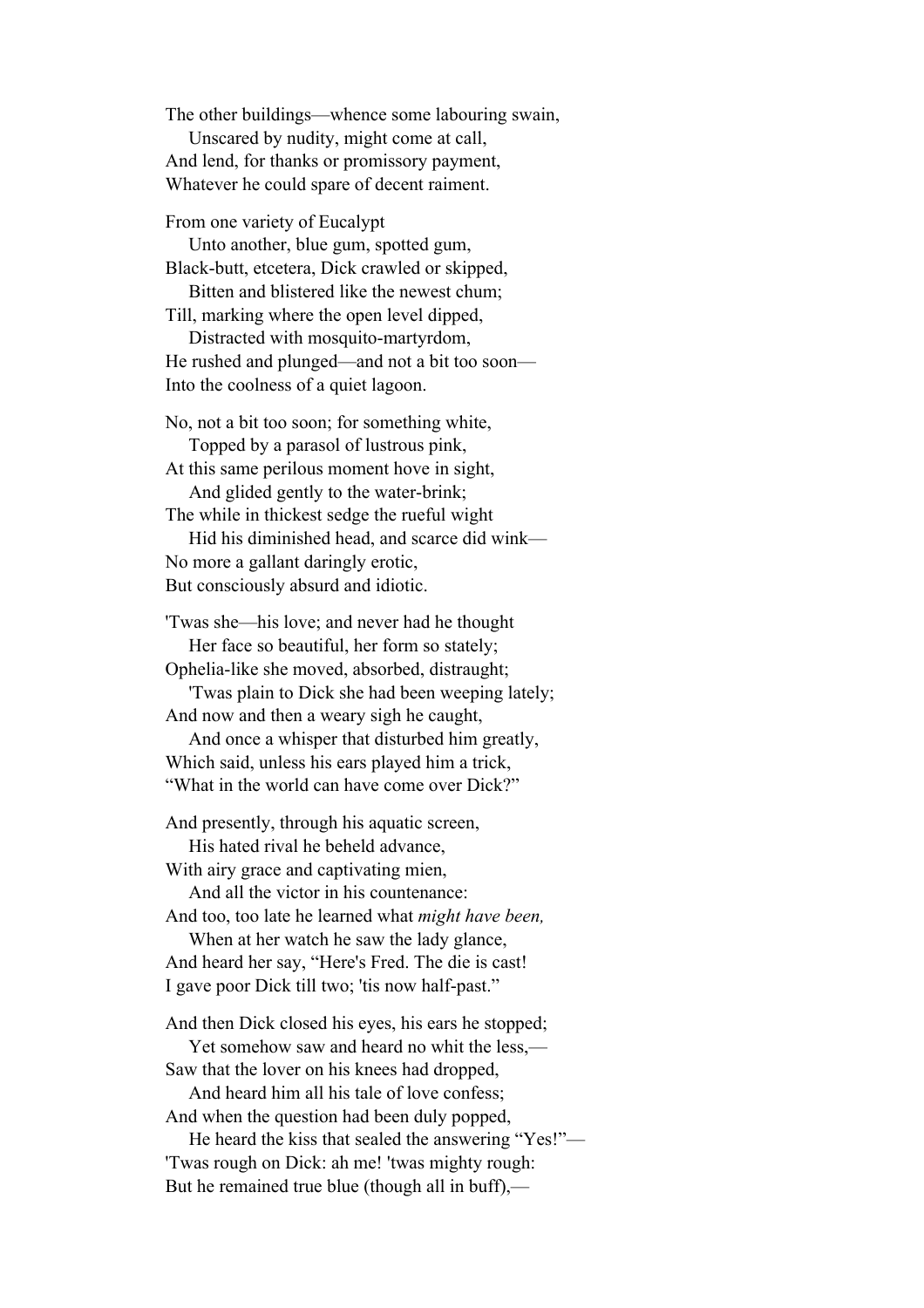And never winced, nor uttered word or groan,

But gazed upon the treasure he had lost,

In agony of soul, yet still as stone,

The saddest man since first true love was crossed:

And when at length the mated birds had flown,

 He waited yet another hour, then tossed His modesty unto the winds, and ran Right for the hut, and found—thank Heaven!—a man.

\* \* \* \* \*

On that same evening, in his rival's coat,

 Waistcoat, and things, Dick sat among the rest And though he could have cut their owner's throat,

 He kept his feelings underneath his vest, And proved by some mendacious anecdote

 That he was there by chance—a passing guest. One boon at least stern Fate could not refuse: He stood that evening *in his rival's shoes*.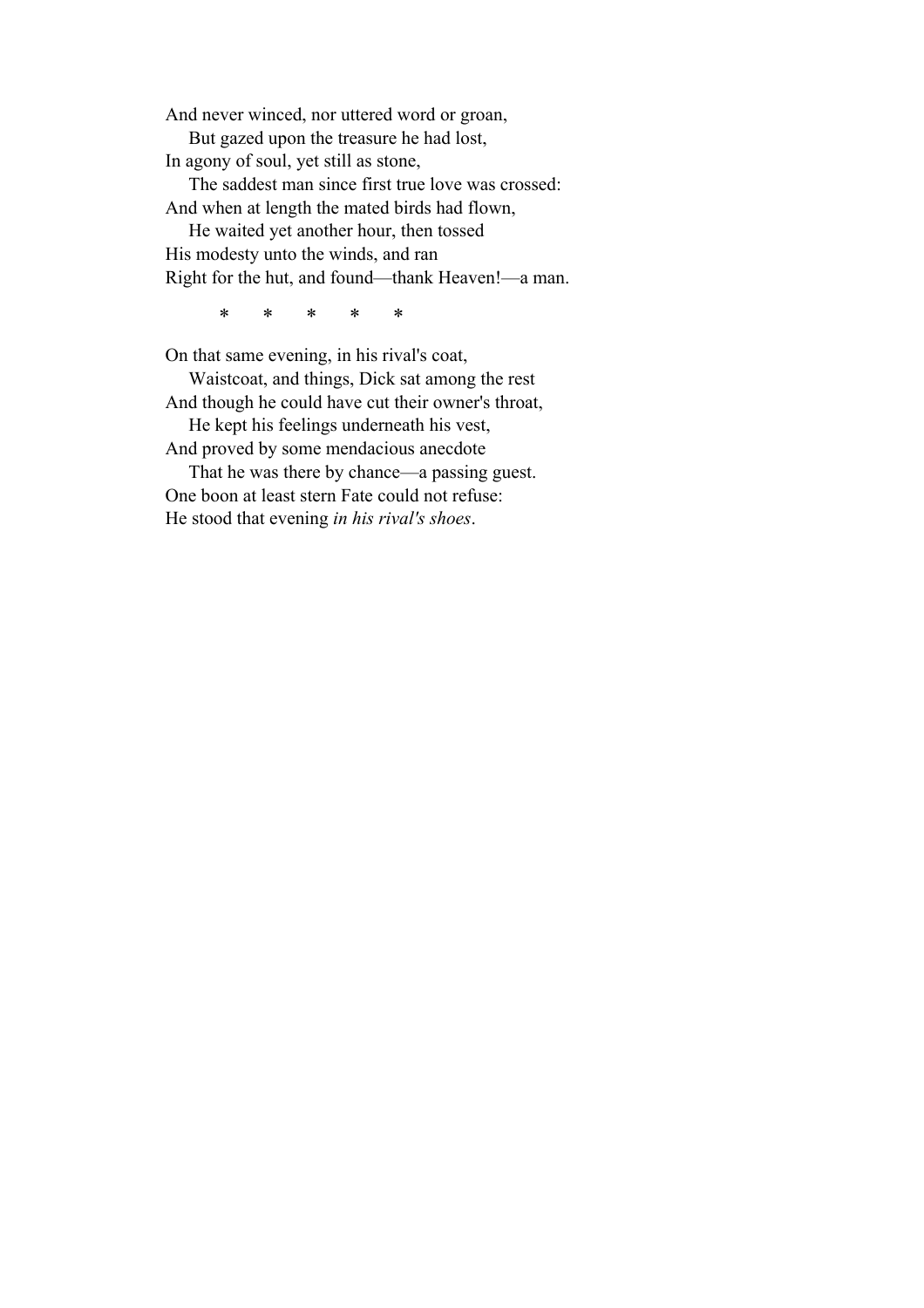#### **The Great Pig Story of the Tweed.**

"HANDS off, old man!" the young man cried— They stood beside the Tweed, Where still the name of Murder Creek Records some bloody deed.

The old man seized the hapless youth, With frantic grasp and rough, By what is popularly called (But vulgarly) the scruff;

And shouted as he twirled him round, And shook him to and fro, "Was them consignments pigs? . . Great Scott! Was them things pigs or no?"

Wild-eyed and gaunt, and grim he stood, Beneath the scorching noon,— Cantharides P. Roebuck, late Of the steamboat Arakoon.

He was an ancient mariner, A Yankee skipper he, Whom winds of adverse destiny Had blown across the sea;—

Whom hither still had Fate pursued, And served with many a trick, Till now he roamed the Tweed a one- Idea'd lunatic;—

Whom all men shunned, for whosoe'er Upon his beat might chance, Was bound to hear his tale in each Minutest circumstance.

A tale that haunted such as heard, Nor left them night or day;

A torturing enigma, too, That turned their wits astray;—

For ofttimes they, like him who told, Would vaguely wandering go, And cry, "Was them consignments pigs? Was them things pigs or no?"

"Hands off!" again the young man cried. "It's this way, boss, you see,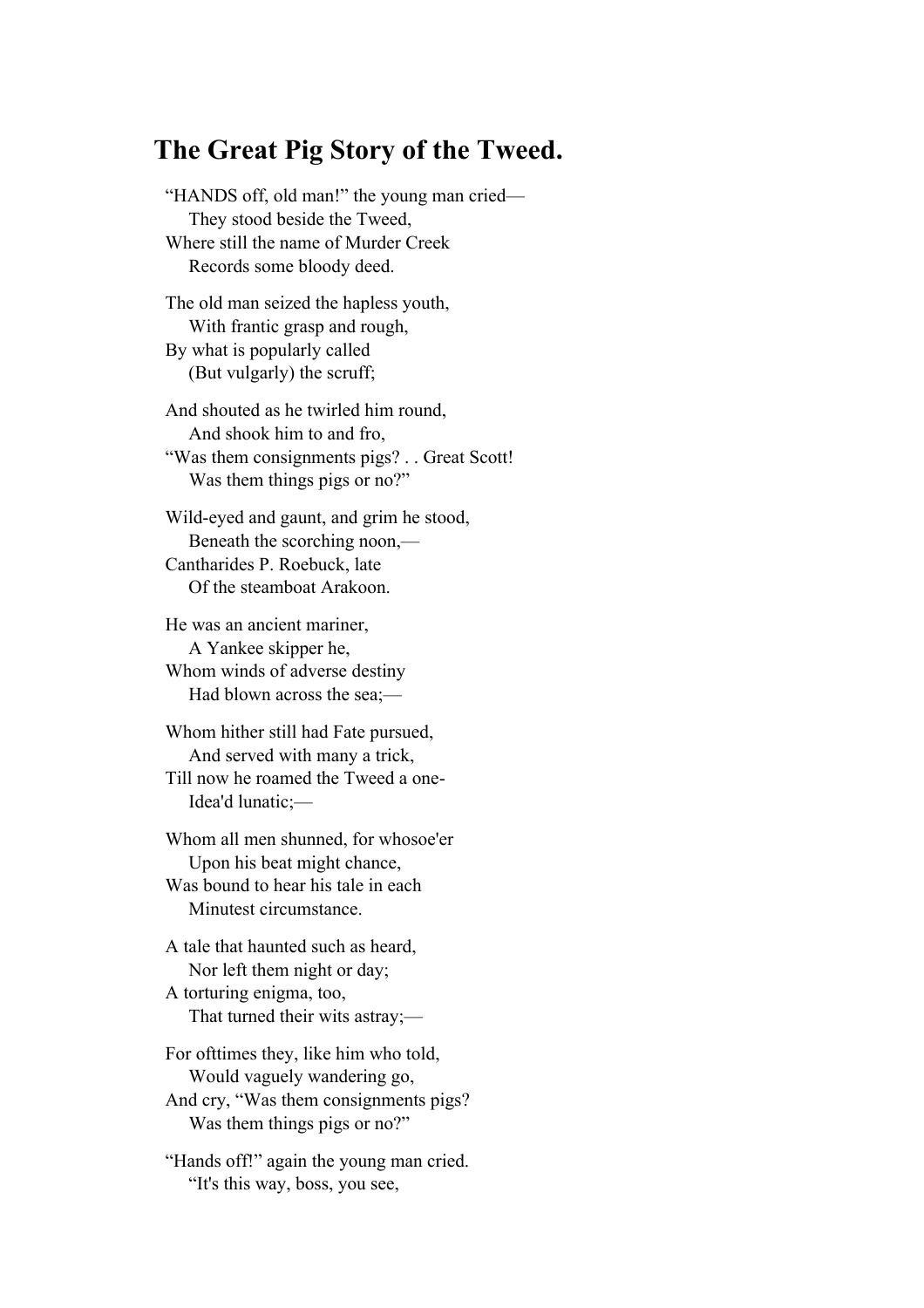We've come a stretch of thirty mile, Her uncle, her, an' me.

"You see it's this way. Parson comes Our road but once a year— We lives at Yougerbungaree, Just thirty mile from here;—

"At sundown yesterday I spied The parson ridin' past; I runs to Sue's, an' 'Sue,' says I, 'Our chance is come at last!'

"This morning to his camp we goes, Us three, an' mother, four; 'Splice us,' says we, but parson, he Puts in his blessed oar.

" 'Fill up this form,' says he. We fills. 'Hullo!' he cries, 'my dear! Father alive? You under age?

Me marry ye! No fear.'

"(Don't throttle, boss!)—Says parson then; 'Go, seek a magistrate; Get his consent; an' hurry back; I leave to-night at eight.'

"So off we starts, ten mile an hour— (For heav'n's sake let me speak!) You see, it's this way, boss; they've gone To square it with the beak.

"I'm only hangin' round. I fixed To meet them there at one; An' if I fail, my pretty Sue Will think I've cut an' run."—

"Was them things pigs?"—"Oh drat the pigs! It's this way, boss,—we're late. Think, thirty mile! the mokes dead beat! An' parson off at eight!"

'Twas all in vain; and when at length, Exhausted, limp, and pale, He gave reluctant ear, 'twas thus The skipper told his tale.

"I took the things on board as pigs, As pigs I signed for them; I passed an entry on them—pigs!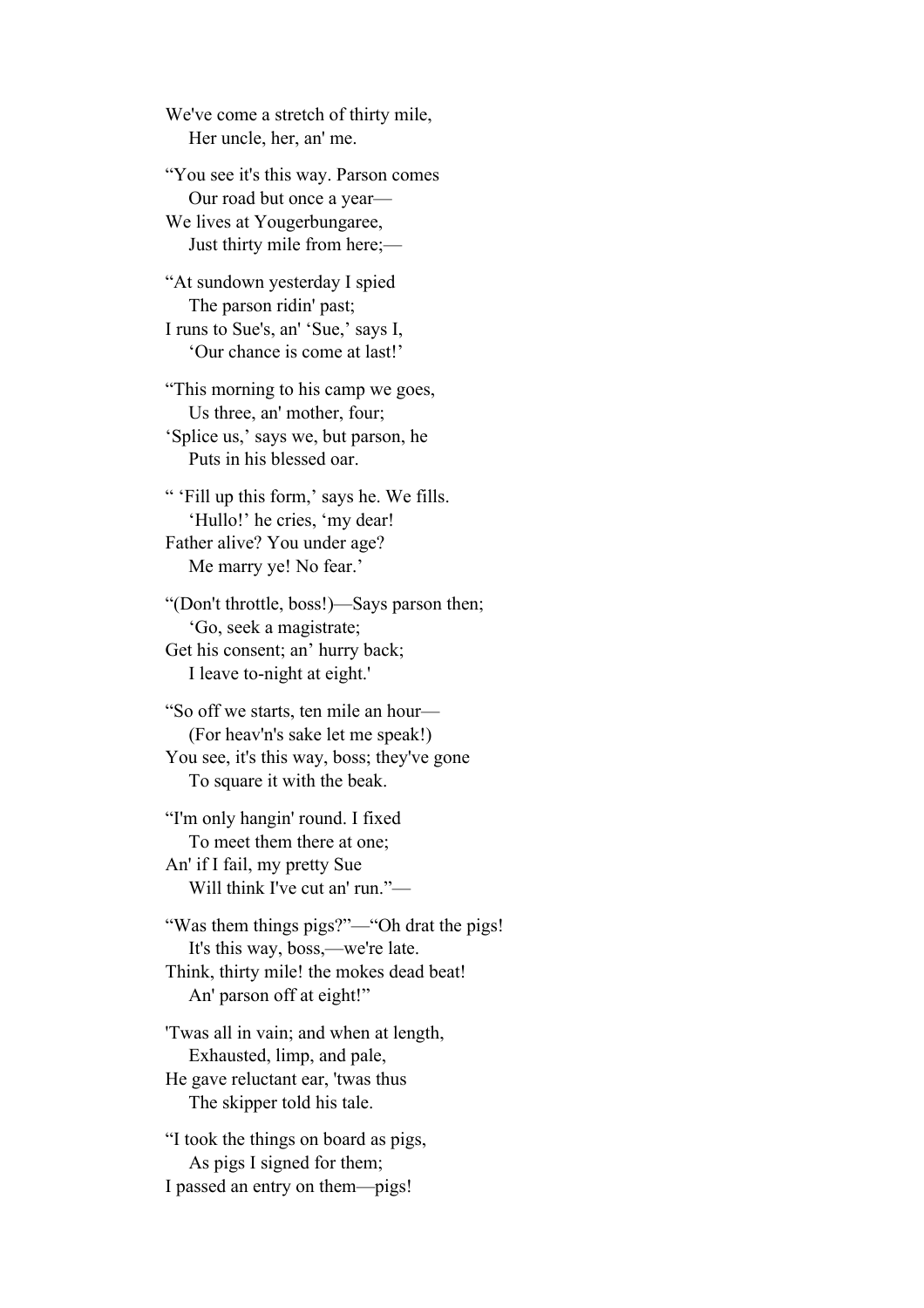Pigs, sar, from starn to stem.

"Wal, wal; I little guessed that Fate Would play it down so low. Was them things pigs, d'ye hear! . . But how The [Hades] should you know!

"It was the steamboat Arakoon, A craft of coasting fame; Cantharides P. Roebuck, sar, Was skipper of the same.

"The iserlated cusses here Was runnin' all to seed When first the steamboat Arakoon Come tradin' to the Tweed.

"Pigs, pigs, all sprung (mark that) from two, They fetched them by the score, An' nary strain had crossed the breed For twenty year an' more.

"I cleaned the settlement of pigs, Upp'd steam an' tore for town, Nor guessed that them all-fired galoots Had been and done me brown.

"An' sech a voyage! grunt and squeak! (Pard, never load with swine.) Whate'er the durned abortions wur, The grunt was genu-ine.

"A hundred thousand times I swore To drown them in the sea; But, lord, they had an idgiot look That fairly gravelled me.

"We made the port. Upon the wharf A Brisbane butcher sot, An' through the roarin' of the steam, He hollered, 'What ye got?'

" 'Got pigs,' sez I, 'like bullocks, sar!' Cries butcher, 'I'm your man,' An' clewin' up his apron, slick Along the plank he ran."—

(But here the youth renewed his plaint; "Have mercy on me mate! It's thirty miles! the mokes dead beat! An' parson leaves at eight!")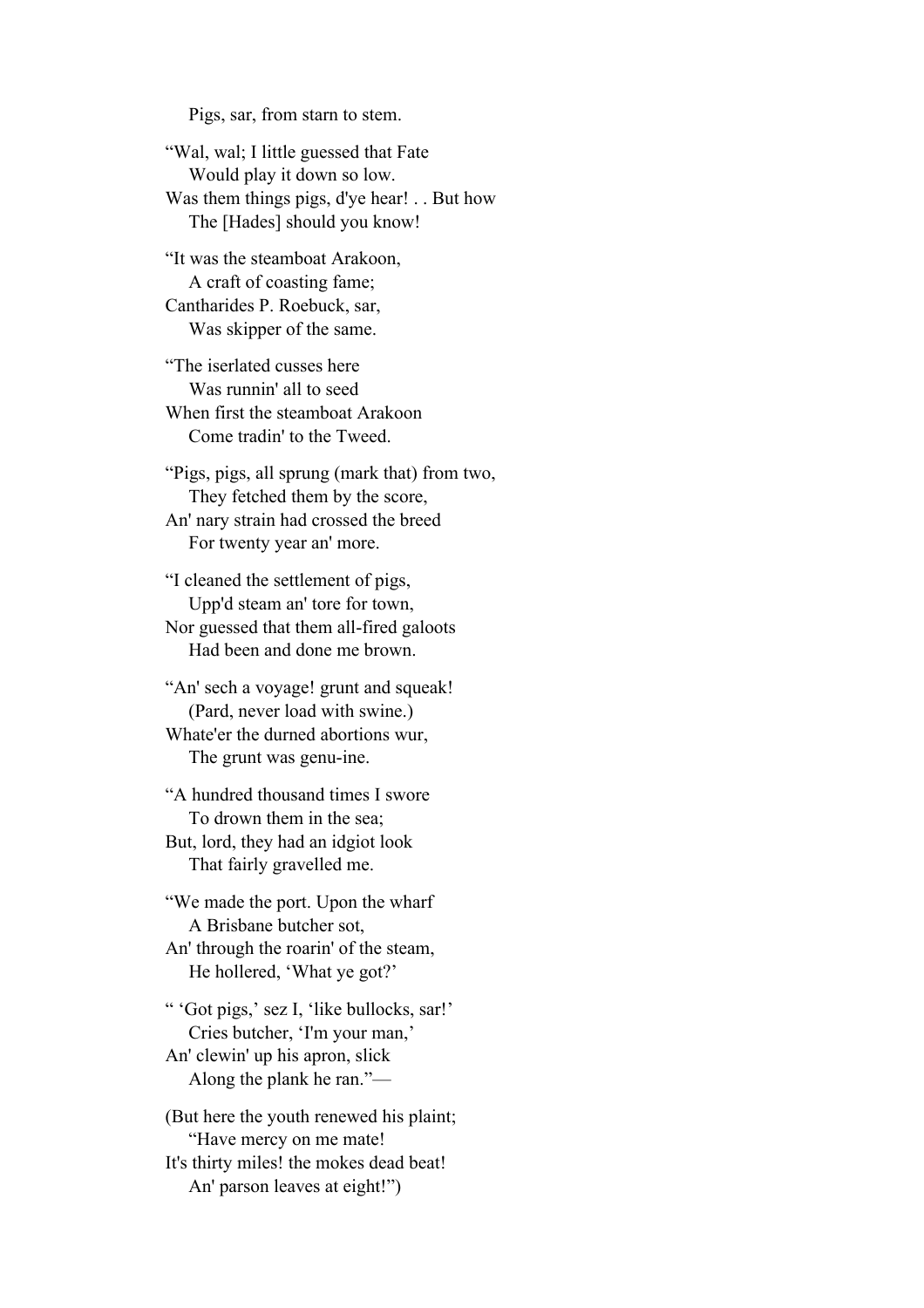"He eyed the brutes," the tale flowed on, "An' tossed his cussèd head; An' turnin' on his heel, sez he, 'I thought 'twas *pigs* you said.'

" 'An' ain't *them* pigs?'—but he was gone. Wal, though I biled at this, I tried my level best to see The p'ints he took amiss.

"But 'cep' a kinder cur'ous smile That squintin' didn't mend, An' an appealin' way they had Of settin' up on end,—

"An' cept' about the snout a tech Of Native Porkypine, I couldn't see no reason why That parcel wasn't swine.

"Wal, stranger, just as I had cussed My liver into tune, Another bloomin' butcher stepped On board the Arakoon."

(But here, at sound of distant hoofs, The captive writhed anew; "That's them!" he cried, "They've given me up! Oh curse your pigs and you!")

"No, pard—it ain't no use to squirm. Whar was I? le'mme see. Another butcher jumps aboard; 'Good marnin', sar,' sez he.

"Got any p—?' But here he stuck. The critturs caught his eye. Sakes! how he stared as one by one The things meandered by.

"At length sez he, astoopin' down, The better to survey, 'I wonder now what day o' the week The Lord created they!

" 'What name, mate?' 'Pigs, sar, PIGS!' I yelled, 'As prime as ever growed! D'ye know pigs when you see them, sar?' 'Oh, *pigs,*' sez he, 'be blowed.'

"Pard, should you come across him, say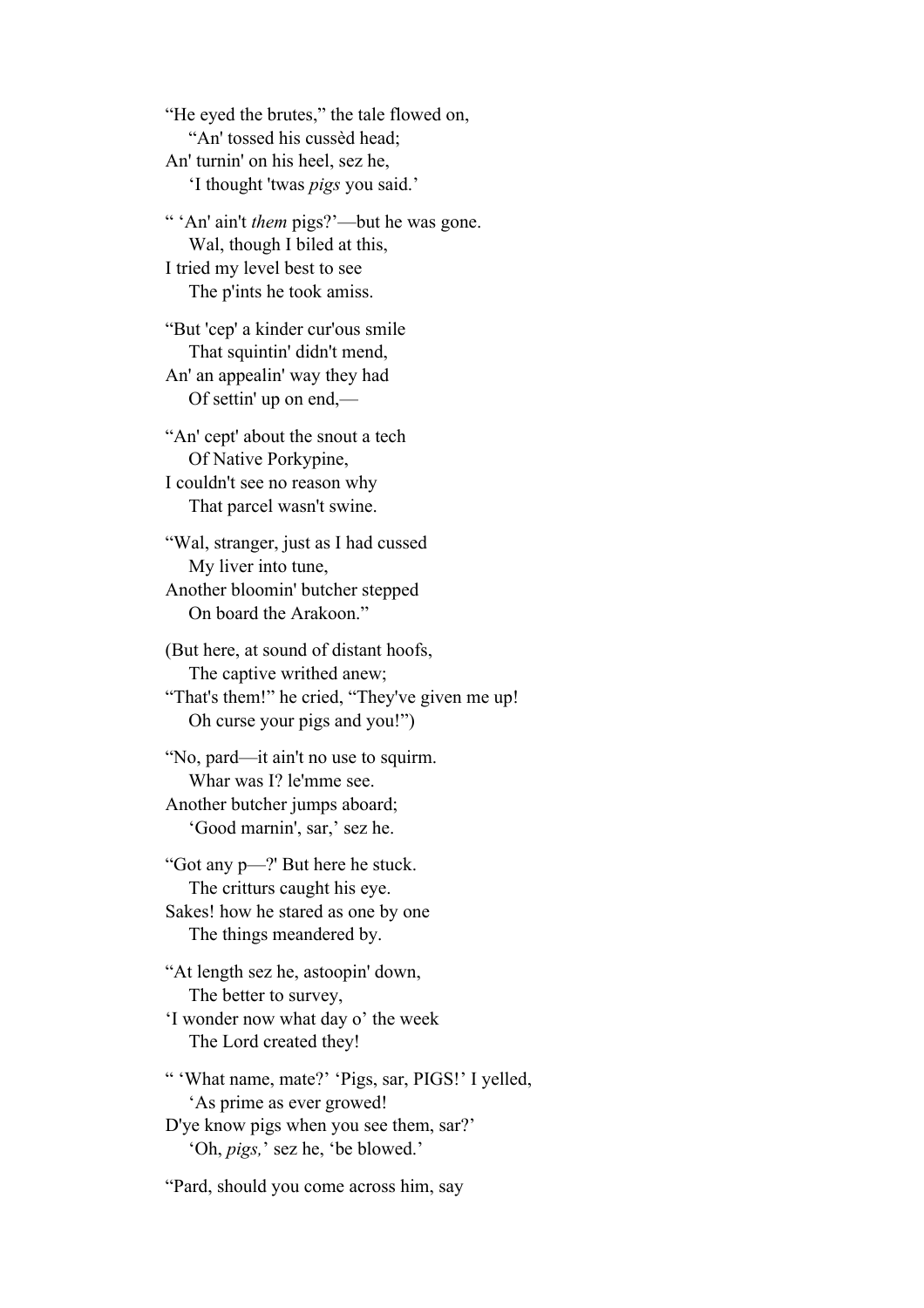That I apologize; For, oh! I banged that butcher's head Agin the smokestack guys!

"I sought an old an' trusted friend, A butcher in the town; I struck his diggin's, seized him, hailed A shay, and yanked him down.

"I carried him aboard—he was A heavy man and slow— 'Now on your naked oath,' sez I, 'Air them things pigs or no?'

"He made no sign, he made no sound, But something in his eye, As plain as signal lights, declared The contract was awry.

"At last sez he, consid'rin' like, An' strokin' down his jaws, 'Cantharides P., it seems to me Them pettitoes is claws!'

" 'Great Neptune!'—that was all I said, And fell down in a swoon, A broken wreck, upon the deck Of the steamboat Arakoon.

"But twurn't Finis yet, old hoss, For at the smell of gin Cantharides P. Roebuck's soul Jumped back into his skin.

" 'Go, fetch me a zew-ologist!' I thundered as I rose. 'Let's see what larnèd science makes Of them 'ere pettitoes!

" 'Who knows of one?'—The fireman's son Sez, 'Captain, if you please, If what you mean stuffs beastises, I'll fetch you wan o' these.'

" 'Go, bub!' I cried. 'Make tracks to onst, An' ketch him out or in!— This butcherin' conspiracy Is just a trifle thin.'

"Wal, pard, the great man came. I slipped A sov'rin in his hand,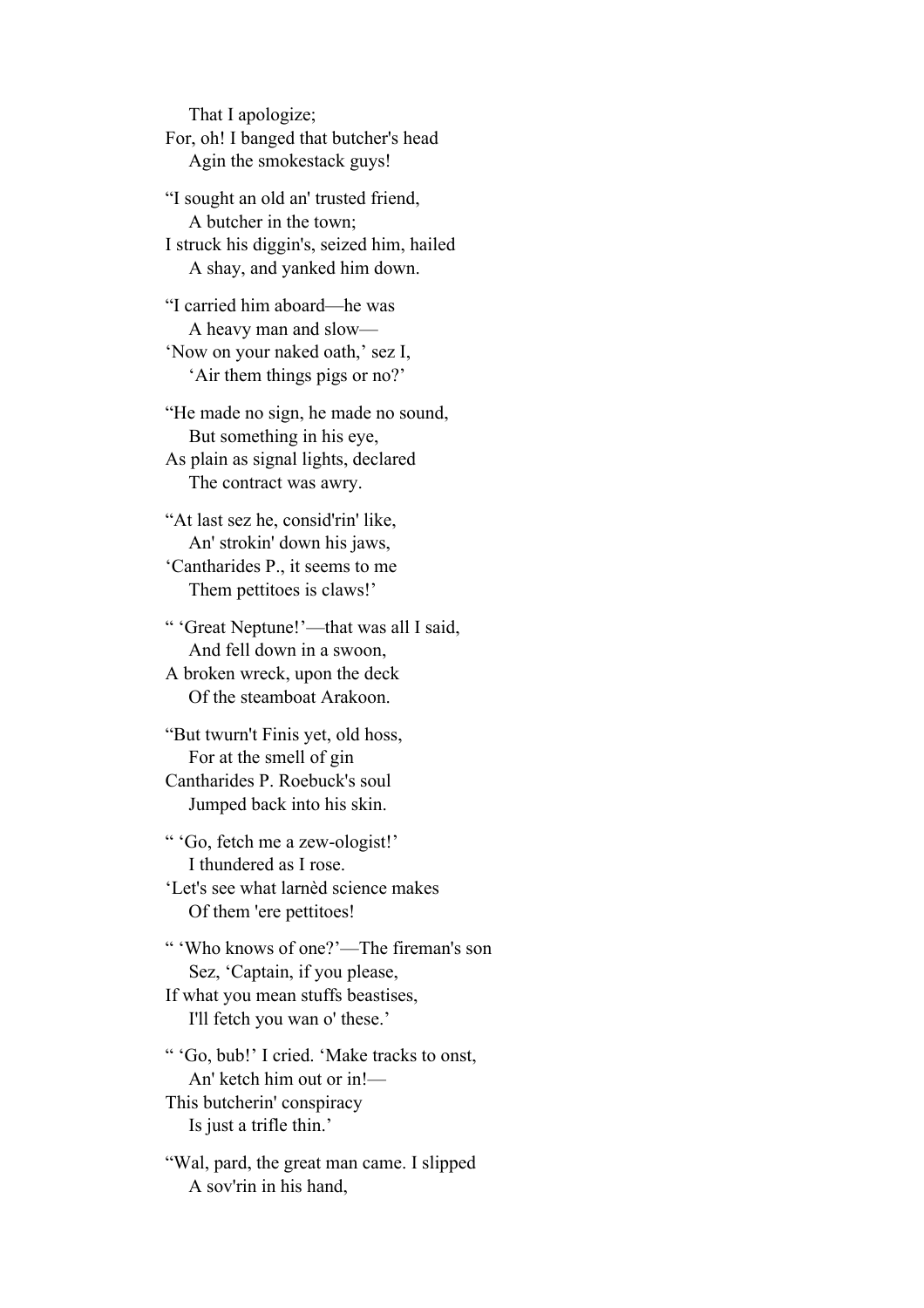Which, though he 'peared almighty skeered, He seemed to understand.

"Sez I then, as he stooped an' spread His hands upon his knees, 'Illustrious zew-ologist, What articles air these?'

"A wild surprise lit up his eyes As through his specs he blinked,— 'Dear me,' sez he, 'I always thought That griffins wur extinct!'

\* \* \* \* \*

"From that to this is blank—all blank; But if 'tis true they say, I ordered round the vessel's head, An' ran her down the Bay.

"An' there, in spite of mate an' crew, An' cook an' fireman's son, I slung the critturs overboard, An' drowned them every one.

"An' now beside this blessèd Tweed I wander day an' night, An' vainly ask of airth an' heaven To read the riddle right.

"I ask the sea, I ask the skies, I ask it high an' low,— Was them 'ere shipments pigs? . . Great Scott! Was them things pigs or no?"

\* \* \* \* \*

That night at Yougerbungaree, The house clock striking ten, Into a maiden's presence burst The most distraught of men.

"Oh, Ned, he's gone!" the maiden wailed. "How could you treat me so?"— For all reply there came the cry, "Was them things pigs or no?"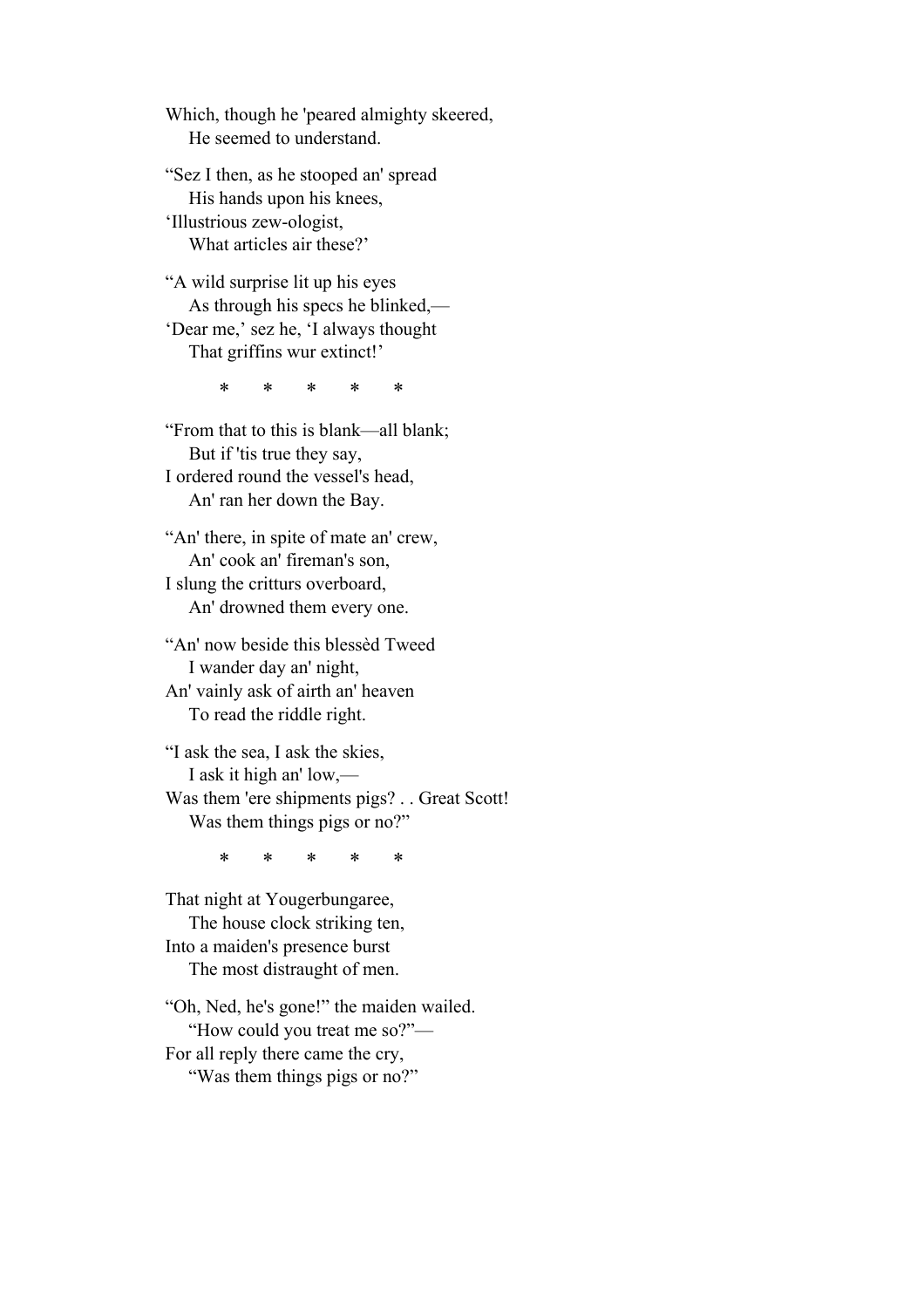# **Born Before his Time.**

BROWN was weeping; likewise cursing; and with amplitude of reason; For a letter had been handed him that very afternoon Which proved he had been cruelly begotten out of season, That, in fact, he had been born a hundred centuries too soon.

From the day a friendly hint had told of coal on his selection, In the house, the street, the office Brown had revelled in a dream, Wherein himself and family and all the Brown connection Figured floating in a golden barge adown a silver stream.

Now he wept; and little wonder; all his gorgeous hopes had faded With the letter of the expert, lying crumpled at his feet, Which reported, with a wealth of scientific terms paraded, That the "coal" was hardly lignite, though a little more than peat.

"But some day," so ran the missive, "it is bound to prove a treasure." (Here a moment's re-awakened hope had cheered the reader's soul) "What with gas elimination and accumulated pressure, "In ten thousand years or so it will be marketable coal."

Such the wherefore of the change from exultation to lamenting— And he lifted up his voice and cursed the author of his birth, Through whose rash precipitation, unconsulted, unconsenting, He had thus been dumped ten thousand years too soon upon the earth.

Not alone his sire and mother he denounced and execrated, On their parents and fore-parents his anathemas he hurled, As one and all, in series, or in concert, implicated In his premature appearance on this carboniferous world.

For a change he cursed himself, as the untimely culmination Of the whole precocious family that bore the name of Brown; Till, exhausted of ferocity, the rage of imprecation Into unavailing optatives broke impotently down.

"Oh that things," he raved, "had always been as in the early ages, "Before the human race had lost the art of going slow, "When the life of man proceeded at such very easy stages That the proper age for wedlock was a hundred years or so!

"Would that each of my forefathers, like Methusalem, had waited, "Who till nigh upon two hundred shirked the matrimonial rôle! "Then I had not been ten thousand years unduly antedated, "But would doubtless in the future be co-eval with my coal.

"Now not for me shall this potential wealth be resurrected; "This bottled sunshine immature shall mellow not for me!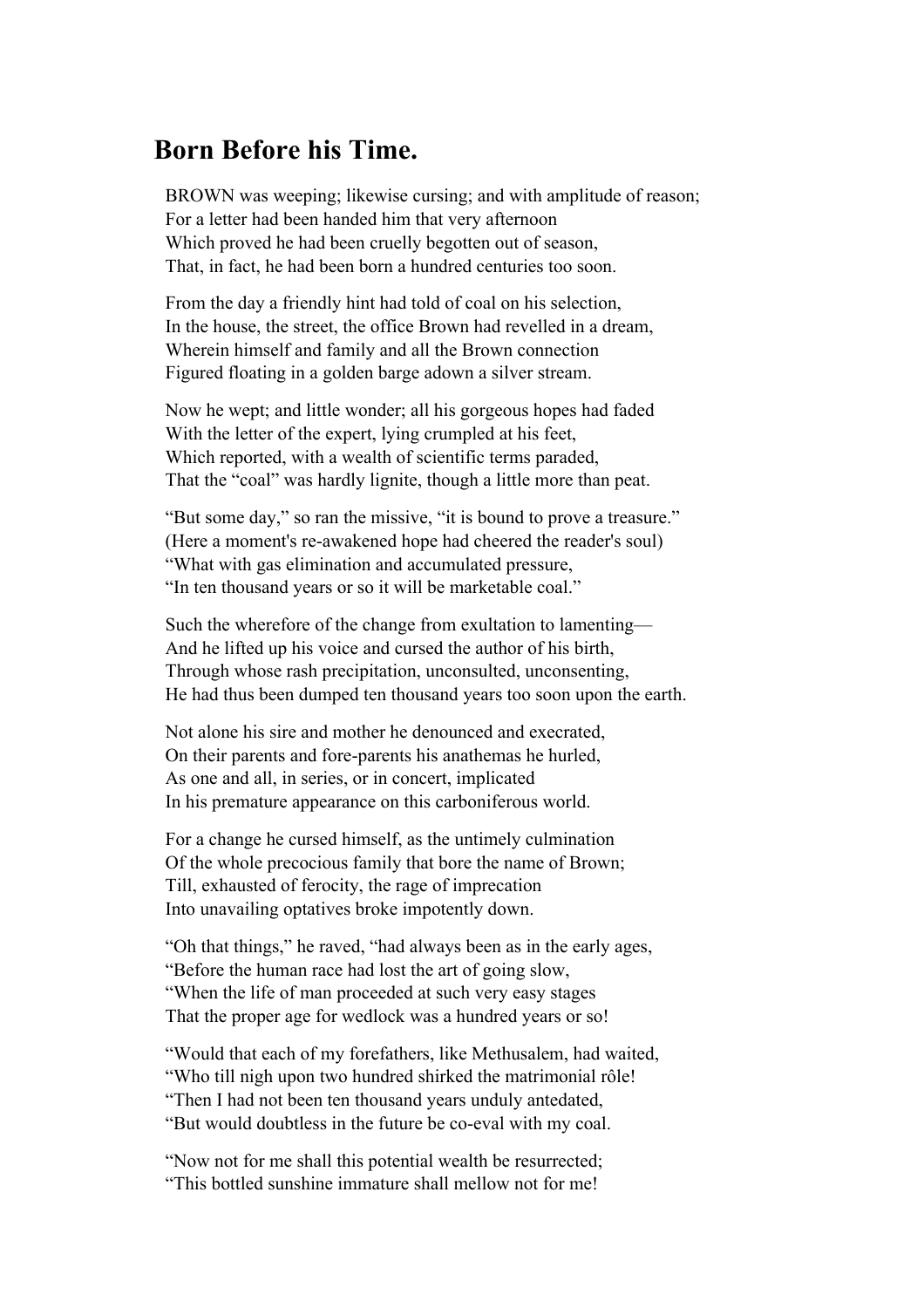"Now another hand shall reap where I have—where I have selected, "And another lap receive the fruit that ripens on my tree!

"Oh that I had been consulted ere the world was set in movement, "When Providence was mapping out the future course of time, "I had certainly suggested as a manifest improvement "That a coal-seam and its owner should together reach their prime.

"I shall be a blessèd fossil when the land shall yield its treasure, "I who registered the area and paid the money down— "Paid the money, little recking of another's gain and pleasure— "Oh that I could sleep ten thousand years and wake again John Brown!"

#### **PART II.**

And the gods whom he had railed at in his petulant misprision Heard the prayer and sent such answer as appeared to meet the case: Heavy slumber fell upon him, and 'twas given him in a vision At the date himself had named to re-awake to time and space.

On his treasure-ground he stood; for though his data were deficient, The old land-marks being down, and every feature new and strange, Yet, as dreamers are at moments unaccountably omniscient, He was 'ware of his selection in despite of time and change.

And, behold, a crowd of workers, working leisurely and coolly, Who with marvellous machinery were scooping up his coal, Which an aeronautic vehicle received, and, freighted fully, Soared away with at the touch of some invisible control.

Then within the soul of Brown did grievous sense of wrong awaken, And on one who made to pass him he imposed a sudden hand— "Tell me, tell me," he demanded, "where my coal is being taken. "At whose order has this trespass been committed on my land?"

To whom in turn, the other, when a moment he had pondered, As if dubious how to grapple with an ignorance so great, "From what planet in formation have you innocently wandered? "'*My* coal.' '*My* land.' . . . Poor waif, you've come ten thousand years too late.

"In this world where every man an altruistic democrat is, "We avoid as much as possible the use of my's and thy's: "Up in Saturn or in Neptune or where'er your habitat is "I presume you still are wallowing in the stage of merchandise.

"You should have timed your visit for that earlier dispensation "When the individual flourished, reaping where he did not sow, "When *he* was counted wisest in his day and generation "Who made the largest profit with the smallest quid pro quo.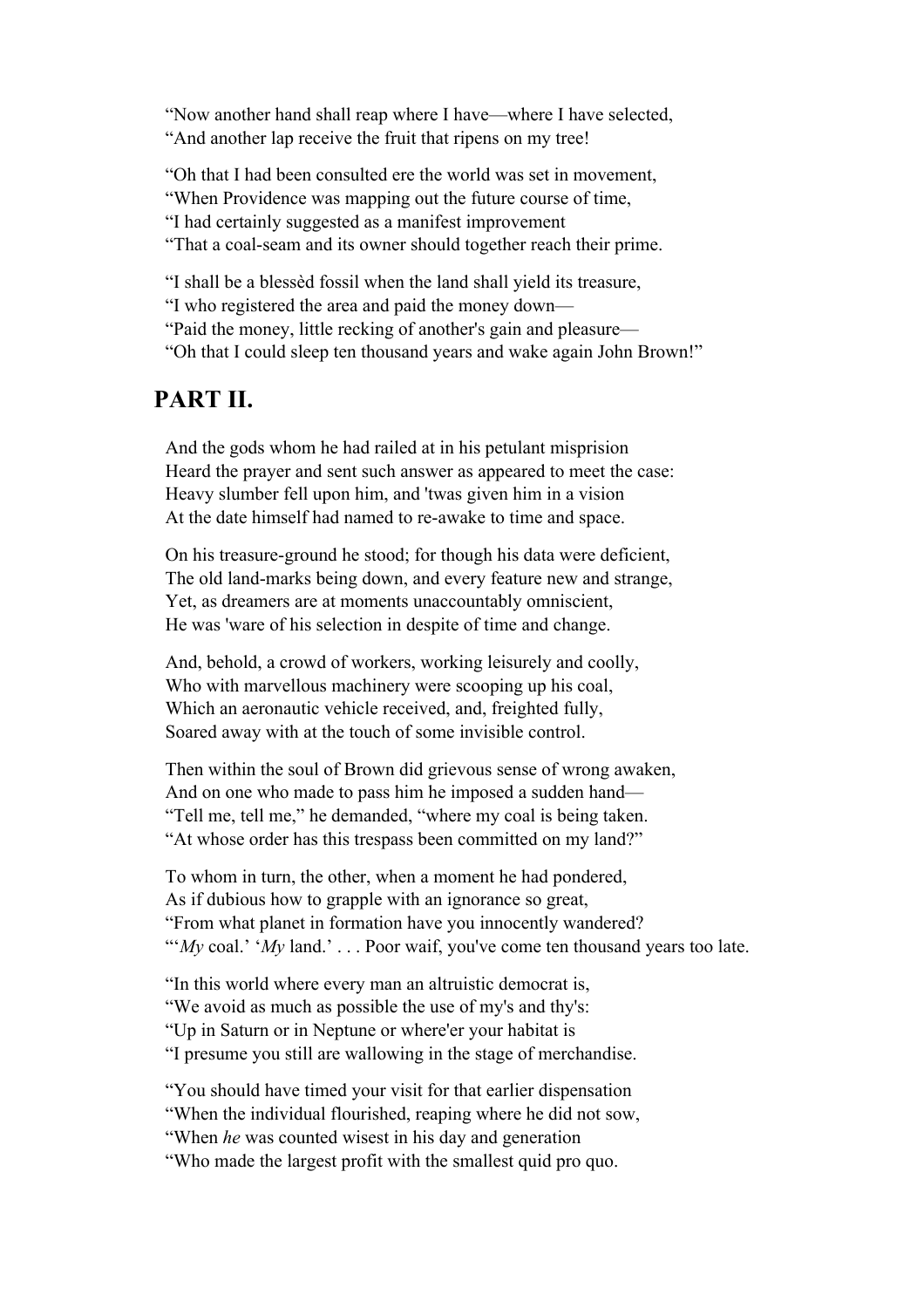"*Now* a man reaps what he sows, and when his measure overfloweth "He who lacks may freely take, as each for each and all doth live, "Here are neither rich nor poor, no man exacteth, no man oweth, "And the zest of labour groweth with the vital need to give.

"And as touching this same mineral, whose multifarious uses "By our prodigal progenitors were only half divined, "Wheresoever to man's comfort or his pleasure it conduces, "There—his want his only title—there the owner you will find."

\* \* \* \* \*

Brown awoke another man, the situation now surveying In the light of such new knowledge as prophetic vision brings; 'Twas a chastened Brown who mopped his forehead, tremulously saying, "By the Lord, I must anticipate that frightful state of things!"

So he went and squared the expert, who indited a voluminous Report upon the merits of the hypothetic coal, While relays of goodly samples most seductively bituminous, Judiciously distributed, beguiled the public soul.

Then a Company was floated and . . . the rest needs no relating, Brown, of course, sold out in time, nor have his riches taken wings. Brown is happy and respected; and he doesn't mind narrating How he managed to anticipate "that frightful state of things."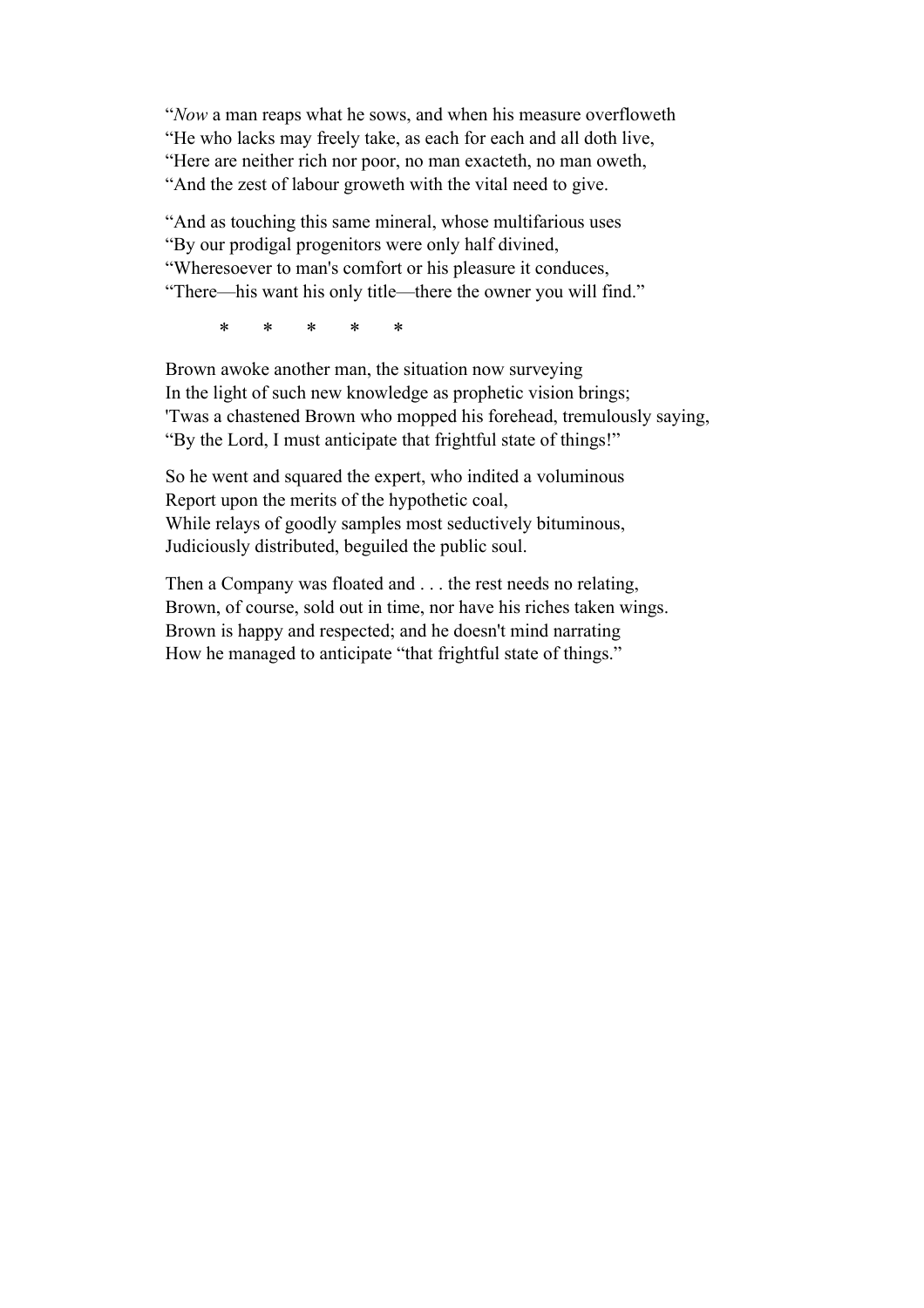# **Progress in the Pacific.**

LAPP'D in blue Pacific waters lies an isle of green and gold,— A garden of enchantment such as Eden was of old; And the innocent inhabitants, pure children of the sun, Resembled those of Eden, too—in more respects than one.

But included in its list of charms this peaceful isle possessed A feature that seemed rather out of keeping with the rest; A huge volcano frowned above palm-grove and taropatch That ev'n for Krakatoa might have proved an equal match.

"Might *have* proved," I say advisèdly,—for ages now had past Since this passion-worn volcano in a fit had breathed its last; *Now* flowery vegetation draped its shoulders like a shawl— Only the sullen cone stood unapparelled over all.

To this happy bower of innocence, this Island of the Blest, Came two Melbourne Presbyterians—no matter on what quest— Leading men in Church and Market, always found within the ring, John McTaggart, William Wallace, Agents for—for everything.

How glowed their weary hearts before the beauty of the scene, The palm-groves, the acacia-groves, and all the varied green! How swelled their souls with sentiment when, swarming from their huts, Oame the simple natives wooing them with pigs and cocoa-nuts!

"Eh, man, but this is sweet!" said John, and wiped away a tear. "It is good for us (I say with the apostle) to be here. The islands are God's handiwork, their beauties are His own— And, Weelyum—man, there should be lots of sulphur in that cone!

"These natives are a guileless folk, as we can well discern, But how to make gunpowder is a thing they yet may learn. Now, gunpowder leads to homicides, and other sinful scenes, And I feel it is our duty to deprive them of the means.

"So lest some flagitious traders should come fossicking about, This very day we'll purchase that volcano out and out. Lest guilt should stain these blameless souls we'll form a Sulphur Co."— And, William, though a silent man, replied to him, "Juist so."

Then they summoned their interpreter and made their wishes known, And before the day was over that volcano was their own, And the chiefs were paid the price in costly axes, hooks and knives, While invaluable necklaces were showered upon their wives.

But not before McTaggart had impressed the native mind With a solemn deed of transfer of a strictly legal kind,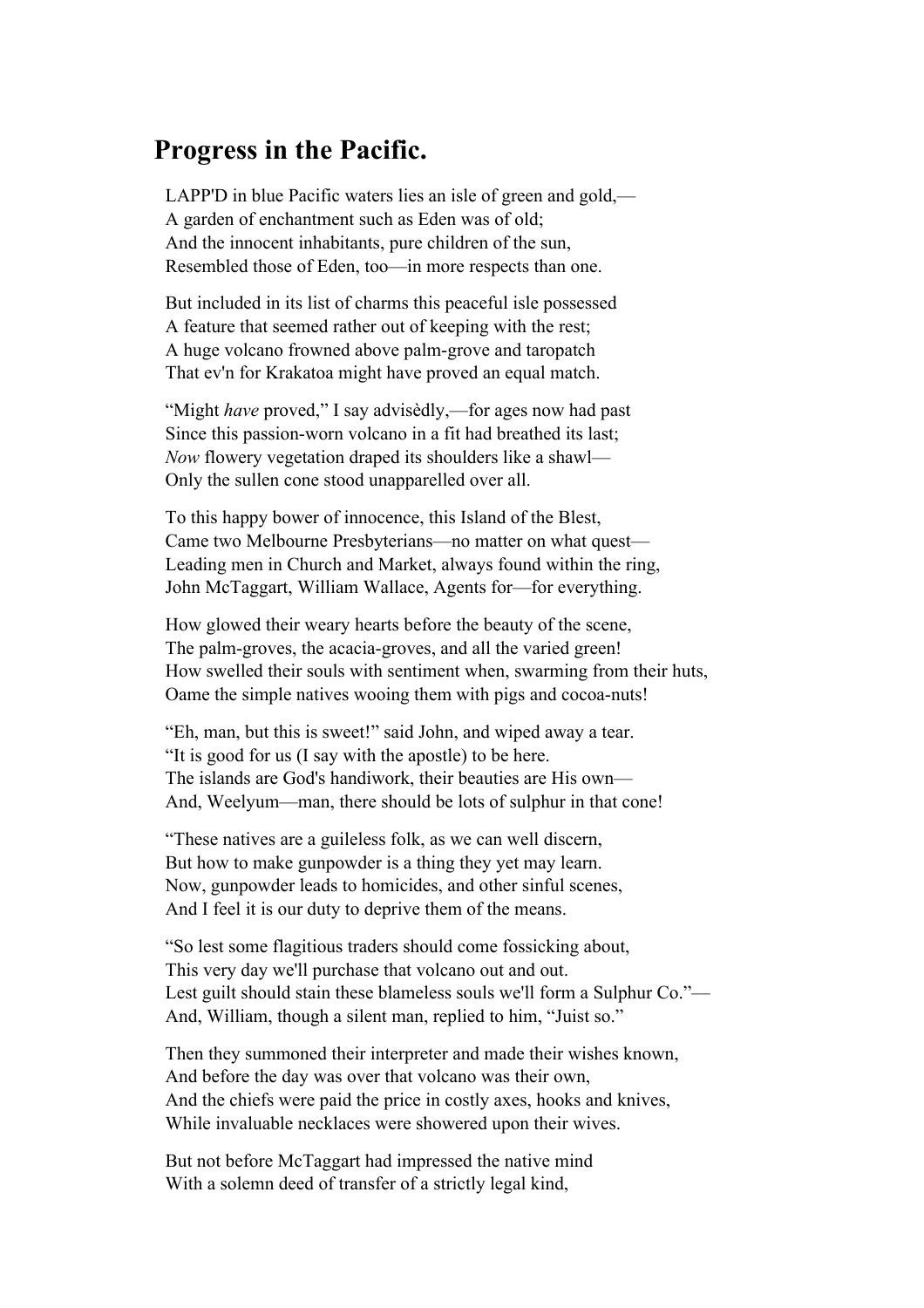Which Scripture, fraught, as was supposed, with threats and terrors dark, Was attested by the signature of "Na-Galoo, His Mark."

Then home they sailed, nor thought again for many and many a day Of their potential riches in that island far away: They had other fish to fry and other irons in the fire, And success upon success but seemed to multiply desire.

But at length there came a season when their wealth developed wings, And their hearts grew sad within them at the general look of things, But most of all they sorrowed at the worldliness and pride Of the smarter men who bested them and hustled them aside.

Said McTaggart, "Let us quit this sordid sphere, and for a while Let us bathe our souls in innocence in yon sequestered isle; The aims of men are vanity; life's but a fleeting show— And the *Argus* says that sulphur's up."—And William said "Juist so."

So they raised, and raised with credit, all the necessary plant, Nor forgot amid their haste that solemn league and covenant; And thus and thus it came to pass ere many days had fled That the island lay before them, and the grey cone towered o'erhead.

But where—where were the simple folk that greeted them of yore And who were these red-shirted swells that met them on the shore, And covered them with muskets of a fashion obsolete, But possibly still lethal if discharged at twenty feet?

Alas, too soon they gathered from their semi-English speech That the sixty three Kanaka bucks who blocked them on the beach Were time-expired "Returns," enlightened men, who not in vain Had spent the intervening years in Queensland trashing cane.

"You come take solfa," cried a Chief, who recognised the two, "Flenchman Comp'ny buy him solfa. Solfa no belonga you We sell him Comp'ny thing man call in Queensland mineral lease"— And sixty-three Kanaka smiles broke up the evening peace.

Then McTaggart, white with godly ire, yet calm in sense of right, Drew forth the sacred covenant and spread it to the light,— "I bought your hill entire," he said; "the whole volcano's mine!" But the Chieftain took the document and read it line by line

Read it word by word and line by line, date, signature and all, As one who fain would do the right although the heaven's should fall, Then delivered this decision, "Hill belonga you all right. But paper no say solfa. Flenchman buy him *that.* Goo' night."

\* \* \* \* \*

"Is this the land," McTaggart cried, "where we had fondly thought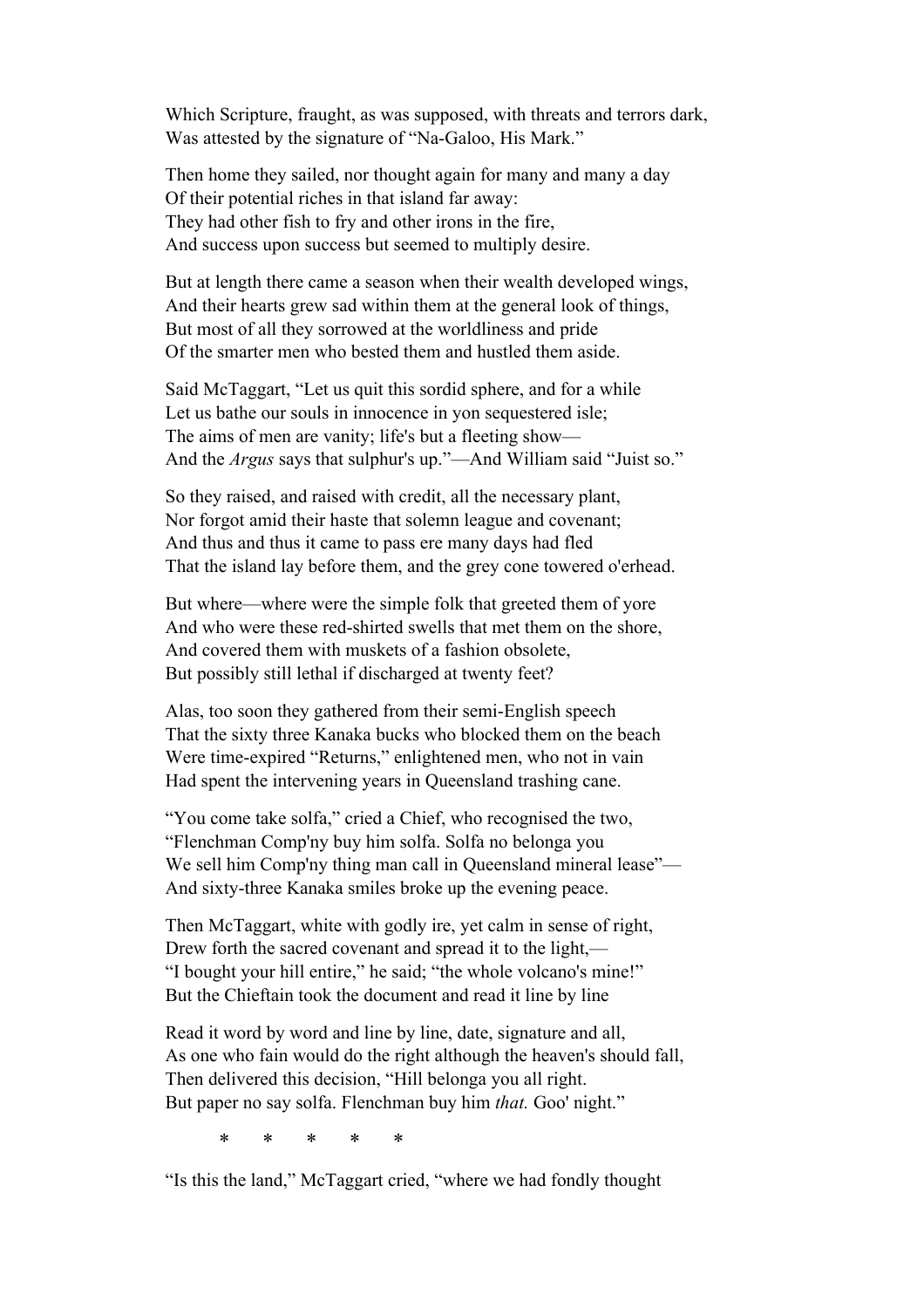To bathe our souls in innocence and bag what we had bought! Sawtan hath made this isle his own! Arise and let us go. Weelyum, Progress is a curse! a curse!" And William said "Juist so."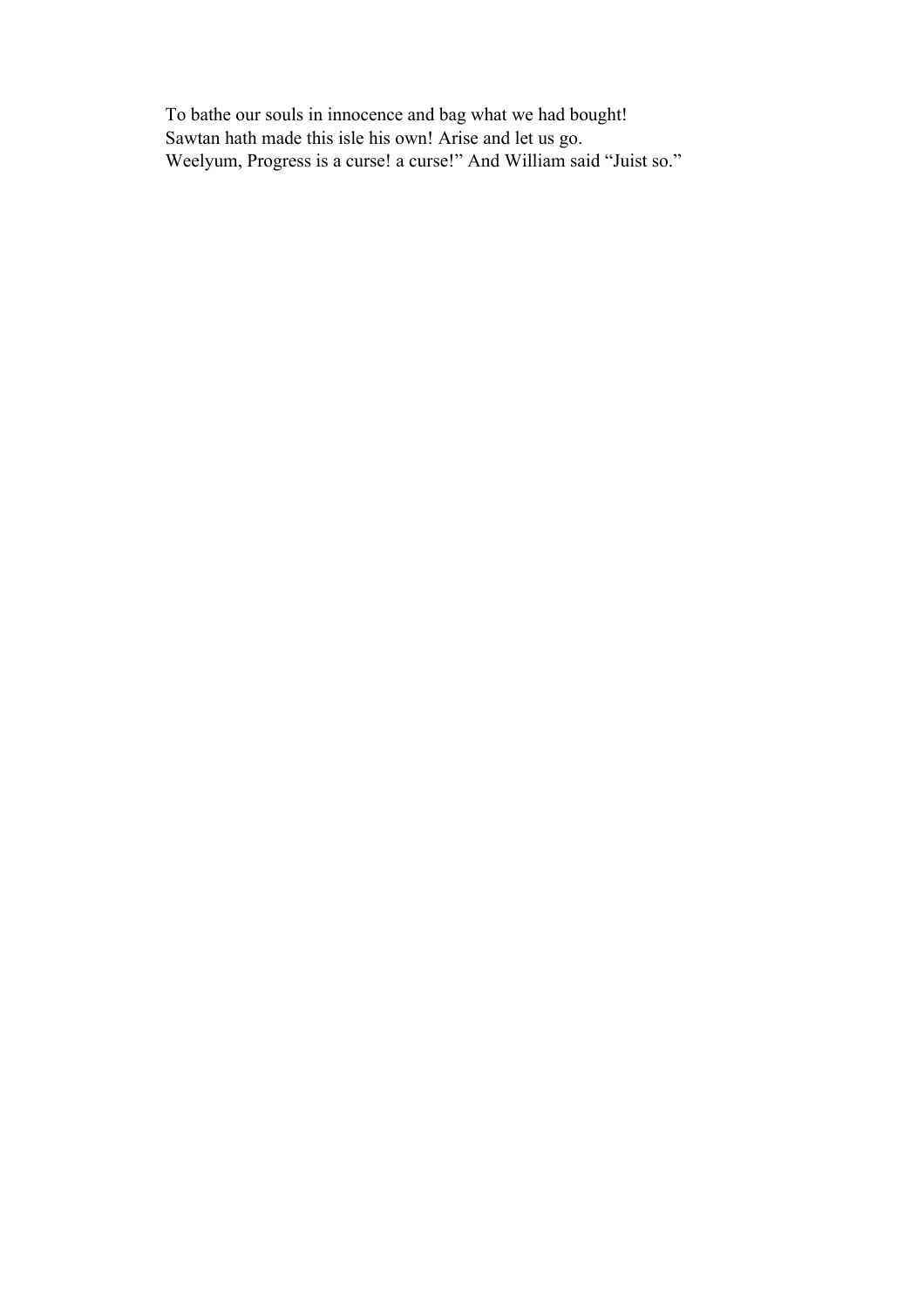# **A Son of the Soil.**

SAID the Preacher "All is Vanity!"—appending as a reason That the things we find our pleasure in are bound to pass and pall; But it seems to me that whatso'er endureth for a season Isn't half as vain as whatso'er hath never been at all. When you find that what you've hitherto been wont to make a boast of Must be numbered with the ejects that from muddled brains proceed— When you find that in respect thereof there isn't ev'n a ghost of Fact to back it up—ah, then, you may cry "Vanity," indeed. From my tend'rest years I've plumed myself on being an Australian— An Australian pure and simple, of the most authentic brand; Scotchman, Englishman, and Irishman alike to me were alien; I was sibber to King Billy through our common mother-land. To the pride of local genesis my being was surrendered, The worthiest of immigrants I looked upon with scorn As exotic interlopers under foreign skies engendered, Though transplanted to my country fifty years ere I was born. What although they wove the fabric of Australia's starry banner From the fibre of their being till the tissue was complete,— 'Twas for *us,* the young, to wave it in our own emphatic manner In the face of all things ancient, European and effete! "Ours the fitter hand to hold the reins," I sedulously boasted; And whenever at the festal board occasion would allow, "Australia for the Australians!" with a hip-hooray I toasted . . . . And to-day I learn I'm no more an Australian than a Chow. Would to heav'n I'd been content to play the "Native" single-handed, Nor sought to be enrolled in that accursèd A.N.A., \* But the vain ambition seized me to be registered and branded As an *organised* Australian—and I gave myself away. Not long to crush my fondest pride the ruthless Council tarried; Yester eve I made my overtures, the answer came at morn— "Dear Sir, at last night's meeting 'twas unanimously carried "That a person born at Battersea is *not* Australian-born." "At Battersea?" "At Battersea?"—Unwitting of objection I had hardly even looked at my certificate of birth,

Which, now "Returned herewith," brought dimly back to recollection A tale of my nativity on t'other side the earth.

How my mother (rest her soul) by wayward appetences fretted Cried aloud for the Old Country and a breath of English air;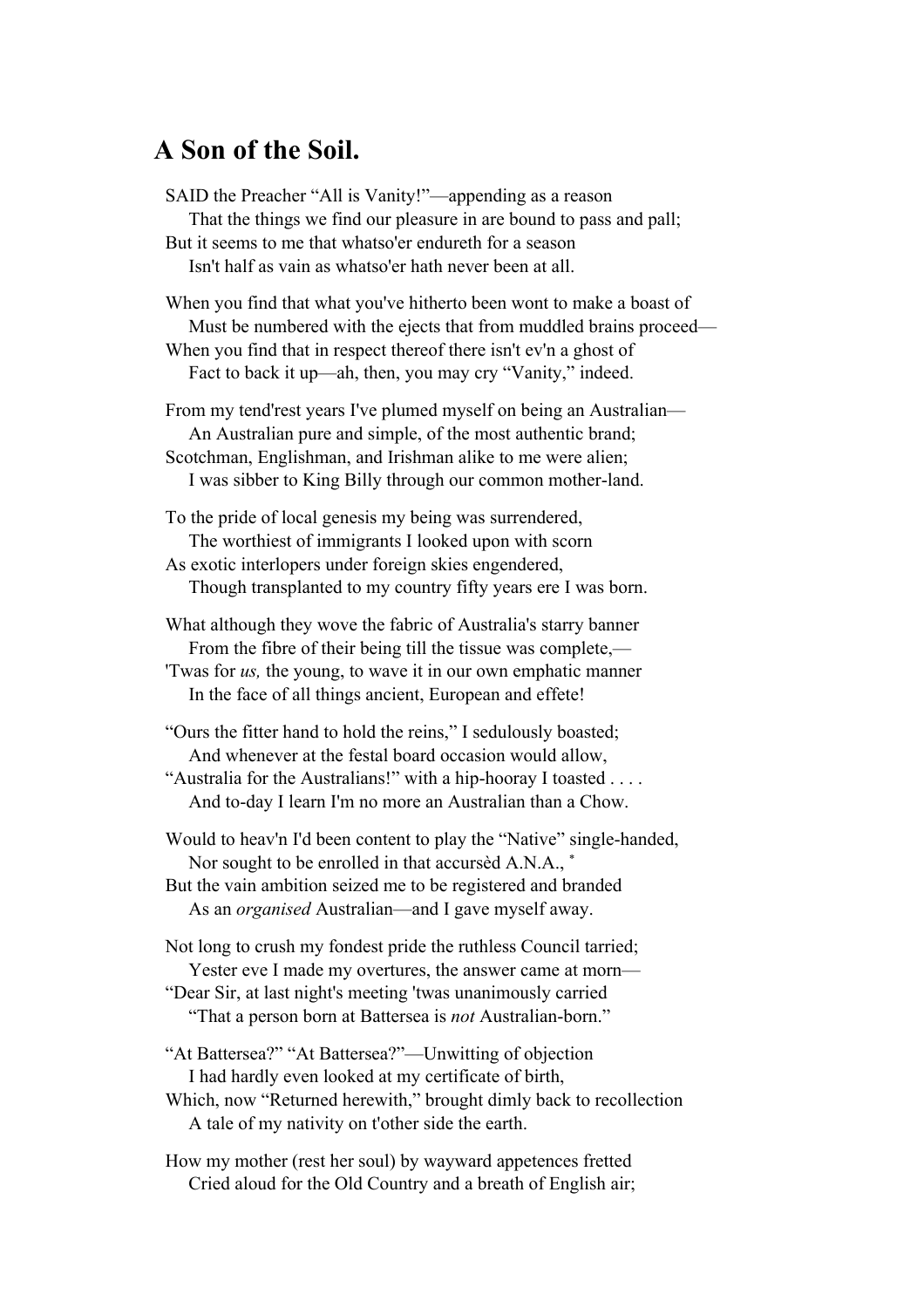How my father, ripe for holiday, her last caprice abetted. . . . . And I, a mere expectancy, went them unaware.

And though the self-same year in shining dells of myrtle found me, Where the wattle shed its perfume and the lories flashed their gems, And the white acacia blossoms flaked the verdure allaround me—

I had been born in London, on the Surrey side of Thames.

Oh, vanity of vanities, the birth I made a boast of! Oh, unsubstantial eject of an inadvertent brain! And the self-confounding sentiment I made so brave a toast of

Gr-r. I danced on my certificate—and even that was vain.

\* \* \* \* \*

I have slept upon the question. I have faced the problem squarely At the favoured hour of wisdom when the darkness turns to grey. I have reckoned up "nativity" impartially and fairly, And I've come to the conclusion they are fools, the A.N.A. If begotten *of* and *from* the soil, what lack I to be native? What matters where my skin first felt the chill of mundane airs, If my origin was here, in this alluvium procreative Whose substance reached me through two generations of forbears? That an accidental deviousness in time of incubation Should make my whence irrelevant, and pin me to Whereat— Do they really mean to play on me with calm deliberation A pyramidal, orbicular absurdity like that! But no matter. Let them hug their narrow canons of admission: The A.N.A. are not the only natives in the land. There is yet another outlet for my dominant ambition; I will hie me to King Billy; he will take me by the hand. He will lead me to his tribe, on slight preliminary payment; As a resurrected ancestor my status shall be fixed; As a native of the natives I will rid me of my raiment; I will rub me with goanna grease and charcoal intermixed. I'll adorn my head with feathers, and to decorate my body I will grave it o'er with diagrams, and fill the grooves with clay. I will capture me a lubra by the suasion of a waddy— And who'll be native, then, my high and mighty A.N.A.?

\* Australian Natives' Association.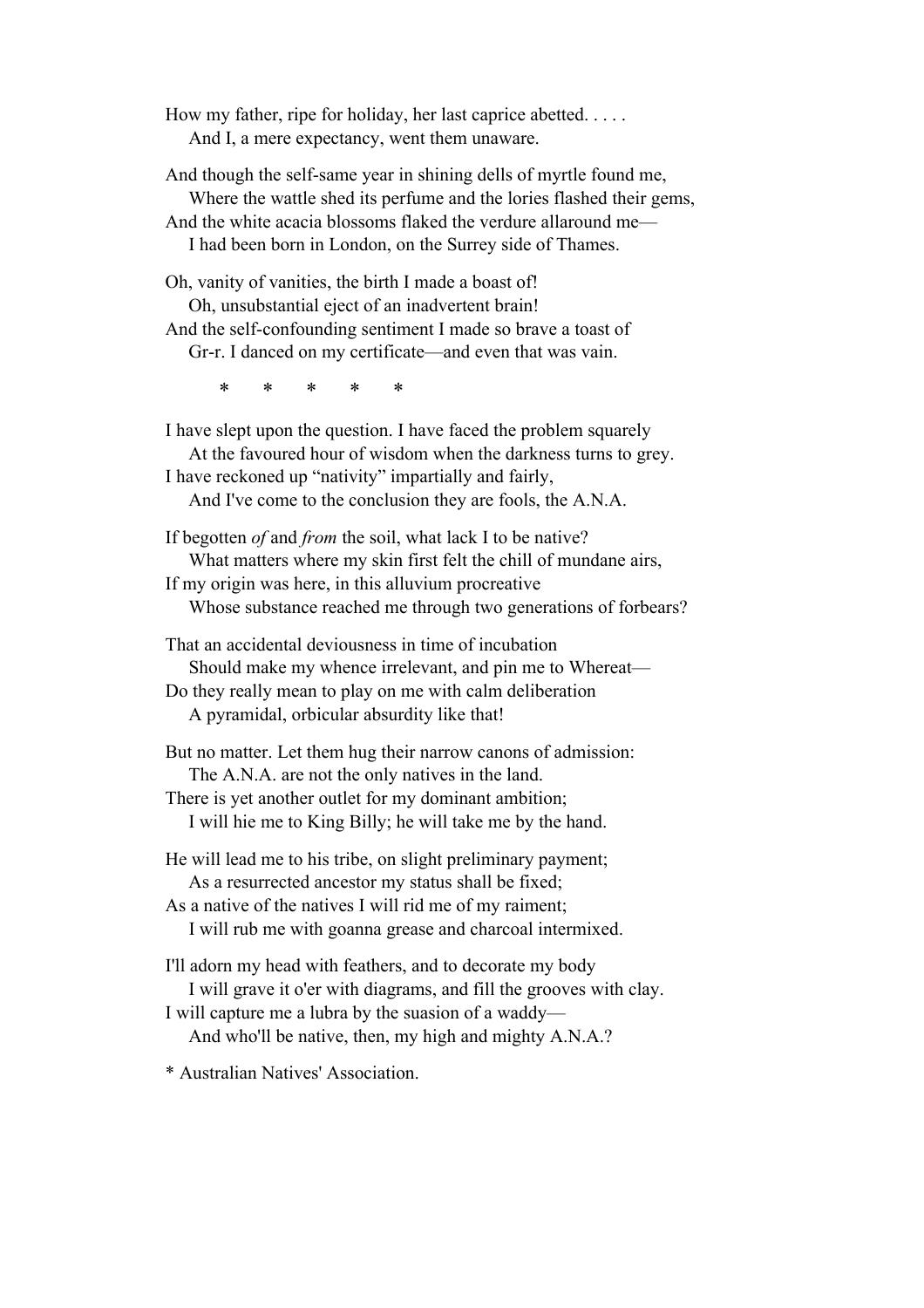# **"Universally Respected."**

# **I.**

| BIGGS was missing: Biggs had vanished; all the town was in a ferment;<br>For if ever man was looked to for an edifying end,<br>With due mortuary outfit, and a popular interment,<br>It was Biggs, the universal guide, philosopher, and friend.                          |
|---------------------------------------------------------------------------------------------------------------------------------------------------------------------------------------------------------------------------------------------------------------------------|
| But the man had simply vanished; speculation wove no tissue<br>That would hold a drop of water; each new theoryfell flat.<br>It was most unsatisfactory, and hanging on the issue<br>Were a thousand wagers, ranging from a "pony" to a hat.                              |
| Not a trace could search discover in the township or without it,<br>And the river had been dragged from morn till night with no avail.<br>His continuity had ceased, and that was all about it,<br>And there wasn't even a grease-spot left behind to tell the tale.      |
| That so staid a man as Biggs was should be swallowed up in mystery<br>Lent an increment to wonder—he who trod no doubtful paths,<br>But stood square to his surroundings, with no cloud upon his history,<br>As the much-respected lessee of the Corporation Baths.       |
| His affairs were all in order: since the year the alligator<br>With a startled river bather made attempt to coalesce,<br>The resulting wave of decency had greater grown and greater,<br>And the Corporation Baths had been a marvellous success.                         |
| Nor could trouble in the household solve the riddle of his clearance,<br>For his bride was now in heaven, and the issue of the match<br>Was a patient drudge whose virtues were as plain as her appearance—<br>Just the sort whereto no scandal could conceivably attach. |
| So the Whither and the Why alike mysterious were counted;<br>And as Faith steps in to aid where baffled Reason must retire,<br>There were those averred so good a man as Biggs might well have mounted<br>Up to glory like Elijah in a chariot of fire!                   |
| For indeed he was a good man; when he sat beside the portal<br>Of the Bath-house at his pigeon-hole, a saint within a frame,<br>We used to think his face was as the face of an immortal,<br>As he handed us our tickets, and took payment for the same.                  |
| And, oh, the sweet advice with which he made of such occasion<br>A duplicate detergent for our morals and our limbs—<br>For he taught us that decorum was the essence of salvation,<br>And that cleanliness and godliness were merely synonyms;                           |
|                                                                                                                                                                                                                                                                           |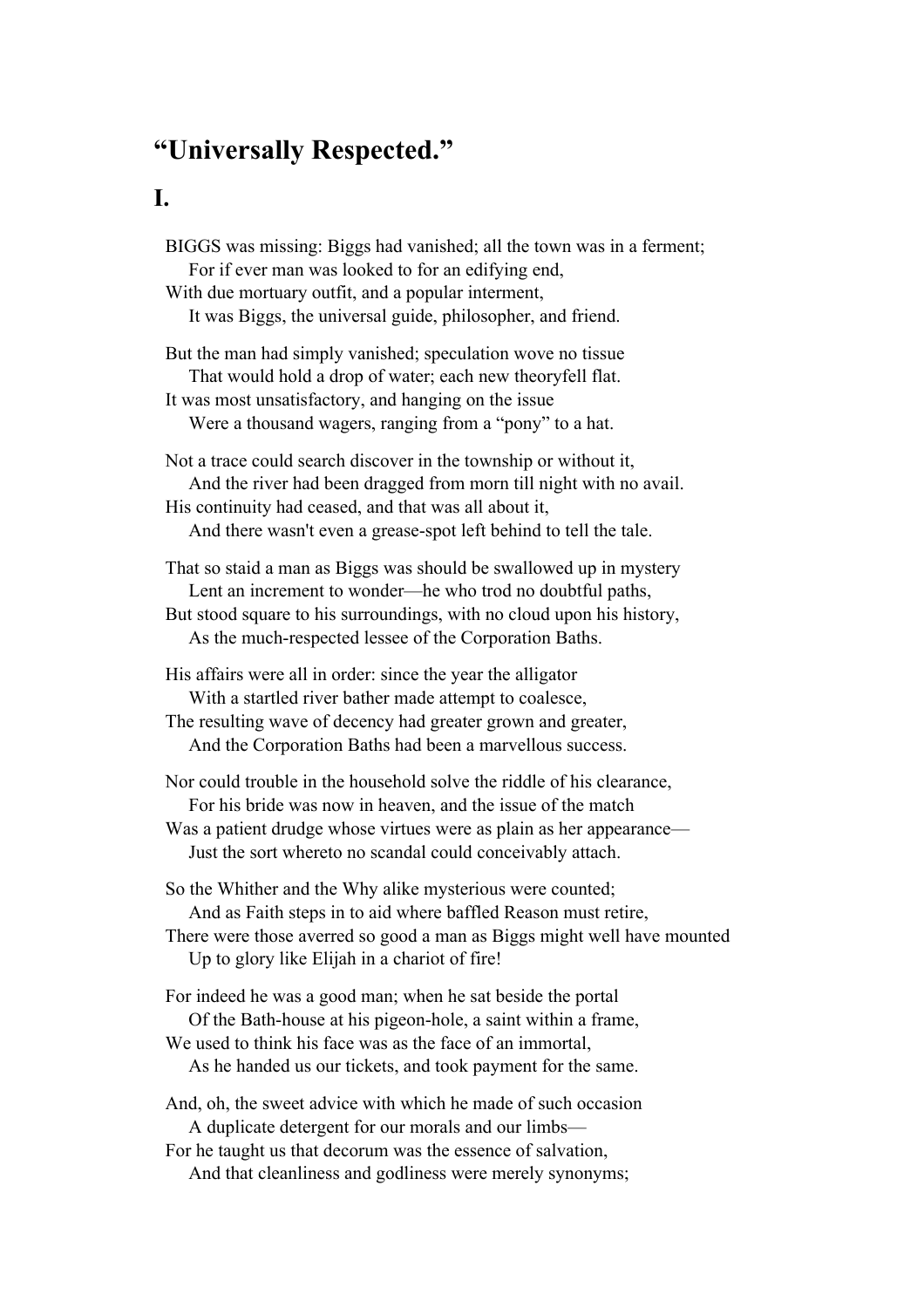But that open-air ablution in the river was a treason To the purer instincts, fit for dogs and aborigines, And that wrath at such misconduct was the providential reason

For the jaws of alligators and the tails of stingarees.

But, alas, our friend was gone, our guide, philosopher, and tutor, And we doubled our potations, just to clear the inner view; But we only saw the darklier through the bottom of the pewter, And the mystery seemed likewise to be multiplied by two.

And the worst was that our failure to unriddle the enigma In the "rags" of rival towns was made a by-word and a scoff, Till each soul in the community felt branded with the stigma

Of the unexplained damnation of poor Biggs's taking off.

So a dozen of us rose and swore this thing should be no longer: Though the means that Nature furnished had been tried without result, There were forces supersensual that higher were and stronger, And with consentaneous clamour we pronounced for the occult.

Then Joe Thomson slung a tenner, and Jack Robinson a tanner, And each according to his means respectively disbursed; And a letter in your humble servant's most seductive manner Was despatched to Sludge the Medium, recently of Darlinghurst.

## **II.**

"I am Biggs," the spirit said ('t was through the medium's lips he said it; But the voice that spoke, the accent, too, were Biggs's very own, Be it, therefore, not set down to our unmerited discredit That collectively we sickened as we recognized the tone).

"From a saurian interior, Christian friends, I now address you"— (And "Oh heaven!" or its correlative, groaned shudderingly we)— "While there yet remains a scrap of my identity, for, bless you, This ungodly alligator's fast assimilating me.

"For although through nine abysmal days I've fought with his digestion, Being hostile to his processes and loth to pulpify,

It is rapidly becoming a most complicated question How much of me is crocodile, how much of him is I.

"And, oh, my friends, 'tis sorrow's crown of sorrow to remember That this sacrilegious reptile owed me nought but gratitude,

For I bought him from a showman twenty years since come November, And I dropped him in the river for his own and others' good.

"It had grieved me that the spouses of our townsmen, and their daughters, Should be shocked by river bathers and their indecorous ways So I cast my bread—that is, my alligator—on the waters,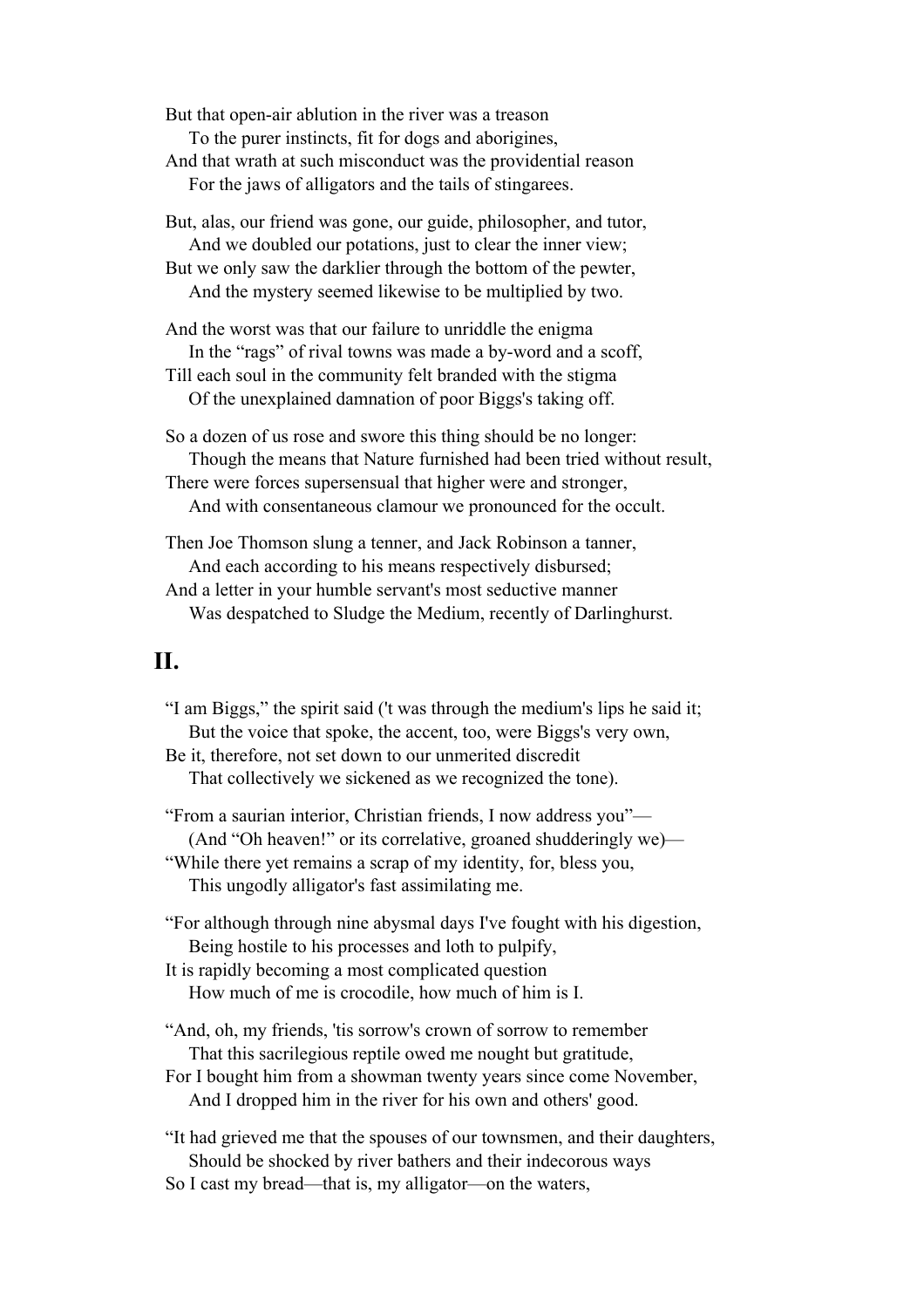And I found it, in a credit balance, after many days.

"Years I waited, but at last there came the rumour long expected, And the out-of-door ablutionists forsook their wicked paths, And the issues of my handiwork divinely were directed In a constant flow of custom to the Corporation Baths.

''Twas a weakling when I bought it; 'twas so young that you could pet it; But with all its disadvantages I reckoned it would do;

And it did: Oh, lay the moral well to heart and don't forget it— Put decorum first, and all things shall be added unto you.

"Lies! all lies! I've done with virtue. Why should *I* be interested In the cause of moral progress that I served so long in vain, When the fifteen hundred odd I've so judiciously invested

Will but go to pay the debts of some young rip who marries Jane?

"But the reptile overcomes me; my identity is sinking; Let me hasten to the finish; let my words be few and fit. I was walking by the river in the starry silence, thinking Of what Providence had done for me, and I had done for it;

"I had reached the saurian's rumoured haunt, where oft in fatal folly I had dropped garotted dogs to keep his carnal craving up"

(Said Joe Thomson, in a whisper, "That explains my Highland collie!" Said Bob Williams, *sotto voce*, "That explains my Dandy pup!")

"I had passed to moral questions, and found comfort in the notion That fools are none the worse for things not being what they seem, When, behold, a seeming log became instinct with life and motion, And with sudden curvature of tail upset me in the stream.

"Then my leg, as in a vice"—But here the revelation faltered, And the medium rose and shook himself, remarking with a smile That the requisite conditions were irrevocably altered, For the personality of Biggs was lost in crocodile.

\* \* \* \* \*

Now, whether Sludge's story would succeed in holding water Is more, perhaps, than one has any business to expect; But I know that on the strength of it I married Biggs's daughter, And I found a certain portion of the narrative correct.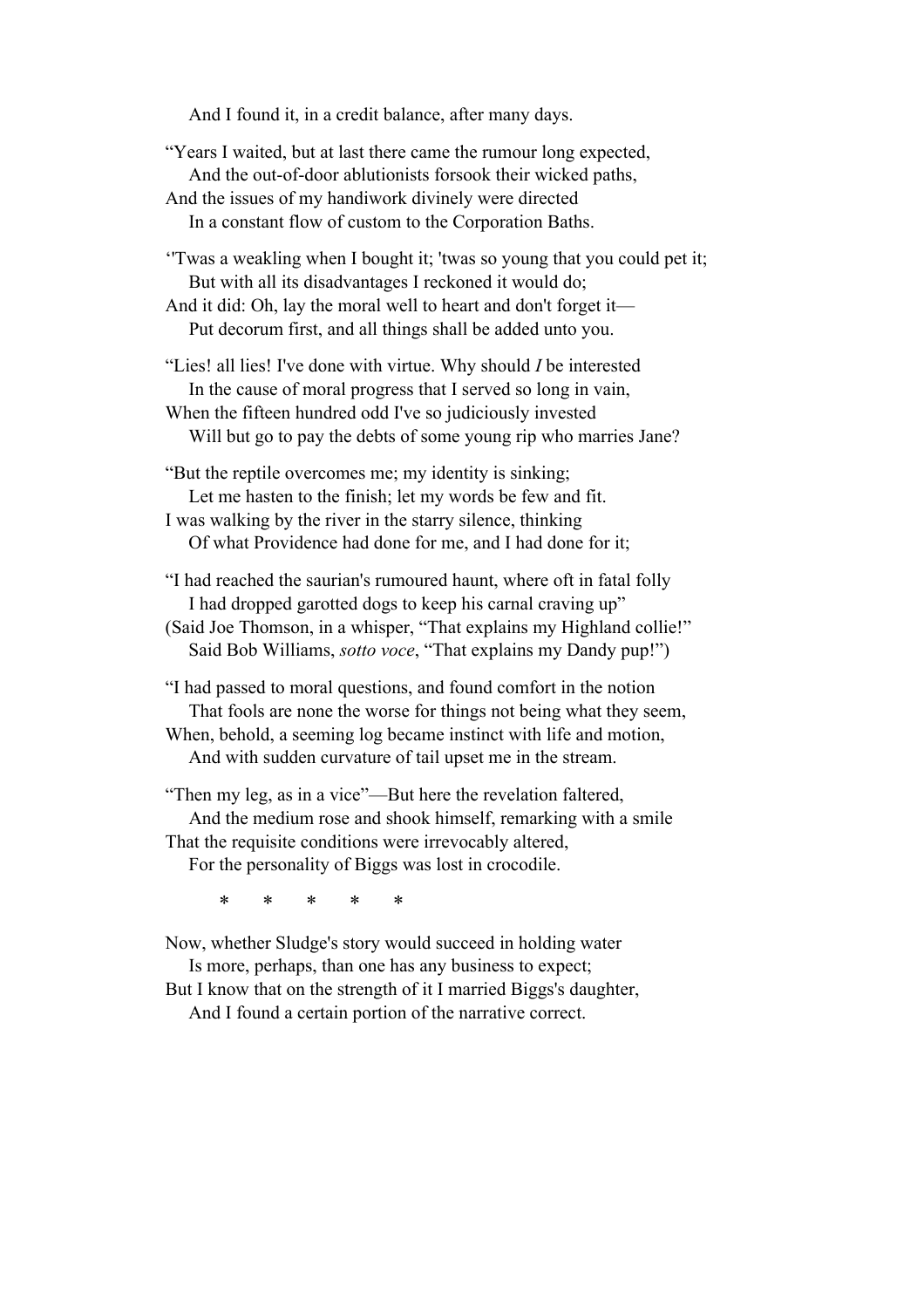# **"Big Ben."**

### DIED AT YAAMBA CREEK, JULY, 1872

DE mortuis nil ni-Si bonum: R.I.P.:— No more upbraid him:— Nay, rather plead his cause, For Ben exactly was What Nature made him. Not radically bad, He naturally had No leaning sinwards; But Nature saw it good One life-long crave for food Should rack his inwards. According to his lights, And to the appetites In him implanted, He did his level best To feed—and all the rest He took for granted. Ere birth he was *laid* low, And yet no man I know For high birth matched him: Apollo was his sire, Who with life-giving fire *Ab ovo* hatched him. Just over Capricorn This same Big Ben was born, A feeble lizard; But with the years came strength, And twenty feet of length— The most part gizzard. By Fitzroy's rugged crags, Its "sawyers" and its snags, He roamed piscivorous; Or watching for his prey, By Yaamba creek he lay, In mood carnivorous.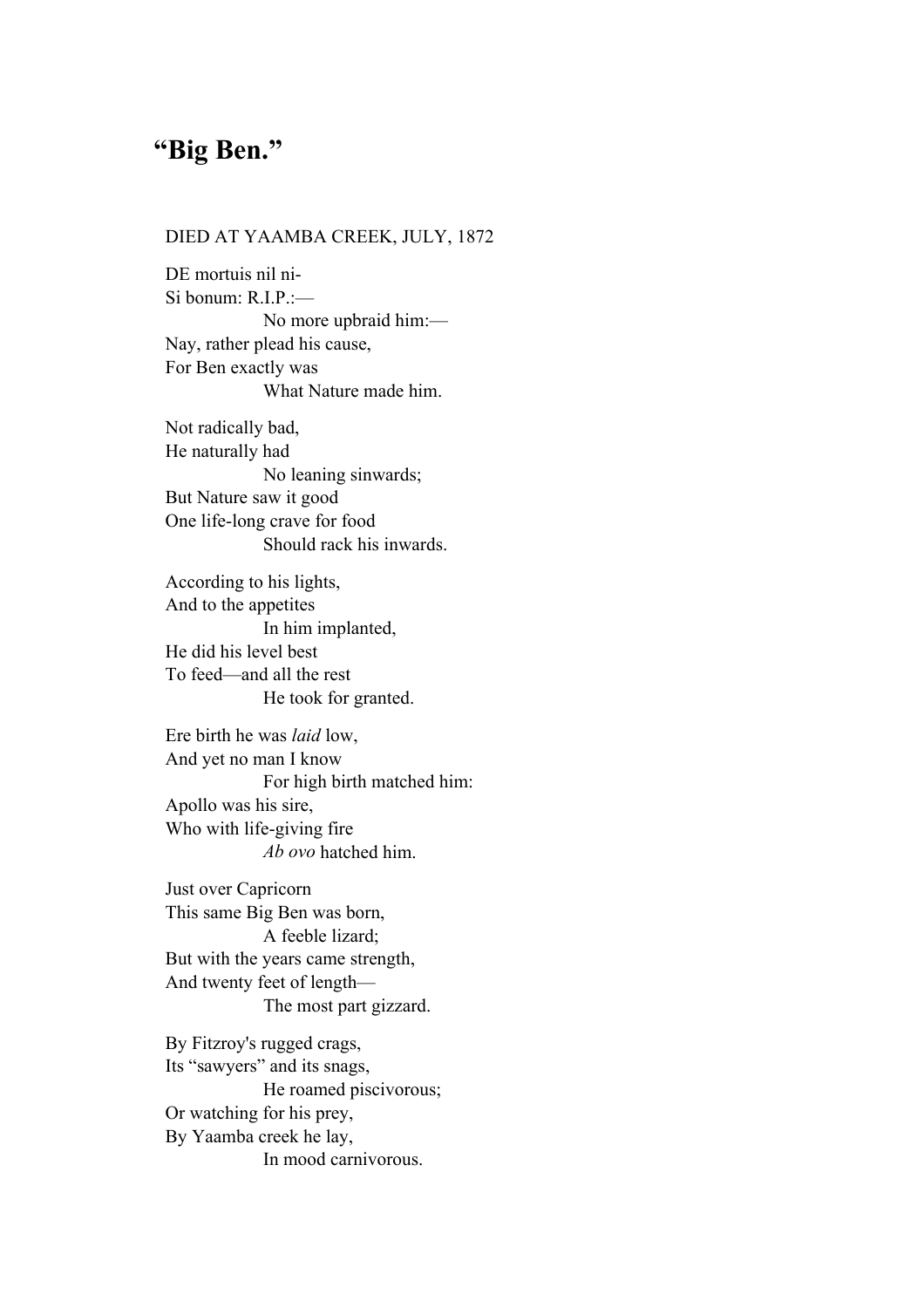Unthinking little hogs, And careless puppy-dogs Fitzroy-ward straying, Were grist unto his mill. . . . His grinders now are still, Himself past preying.

Whether in self-defence, Or out of hate *prepense*, Or just for fun shot, Are things beyond my ken— I only know Big Ben Died of a gunshot.

It was a sorry case; For Ben loved all our race, Both saint and sinner; If he had had his way, He would have brought each day One home to dinner:—

Loved with that *longing* love, Such as is felt above The Southern Tropic:— Small chance was ever his, But his proclivities Were philanthropic.

There are who would insist He was misogynist— 'Tis slander horrid; For every nymph he saw, He would have liked her— raw, From toe to forehead.

Then let his memory be; No misanthrope was he; No woman-hater; But just what you may call, Take him for all in all, An *all*igator.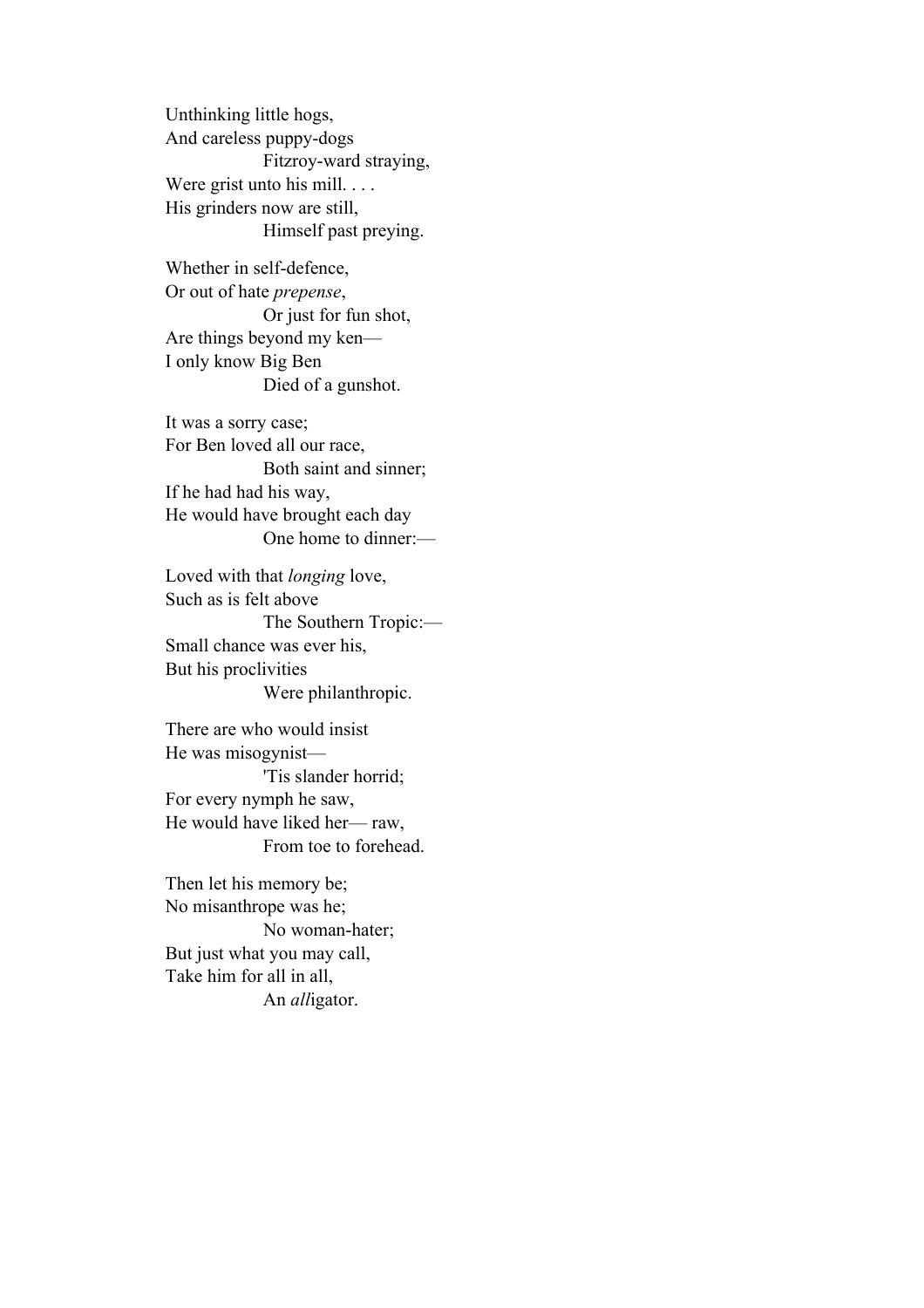## **The Southern Cross.**

## **(A FRUSTRATION.)**

FOUR stars on Night's brow, or Night's bosom, Whichever the reader prefers; Or Night without either may do some, Each one to his taste or to hers. Four stars—to continue inditing, So long as I feel in the vein— Hullo! what the deuce is that biting? Mosquitos again! Oh glories not gilded but golden, Oh daughters of Night unexcelled, By the sons of the north unbeholden, By our sons (if we have them) beheld; Oh jewels the midnight enriching, Oh four which are double of twain! Oh mystical — bother the itching! Mosquitos again!

You alone I can anchor my eye on, Of you and you only I'll write: And I now look awry on Orion, That once was my chiefest delight. Ye exalt me high over the petty Conditions of pleasure and pain— Oh Heaven! here are these maladetti Mosquitos again!

The poet should ever be placid. Oh vex not his soul or his skin! Shall I scare them with sulphurous acid? It is done, and afresh I begin. Lucid orbs!—that last sting very sore is; I am fain to leave off, I am fain; It has given me uncommon dolores— *Simpliciter*, pain.

Not quite what the shape of a cross is— A little lop-sided, I own— Confound your infernal proboscis, Inserted well nigh to the bone! Queen-lights of the heights of high heaven, Ensconced in the crystal inane— Oh me! here are seventy times seven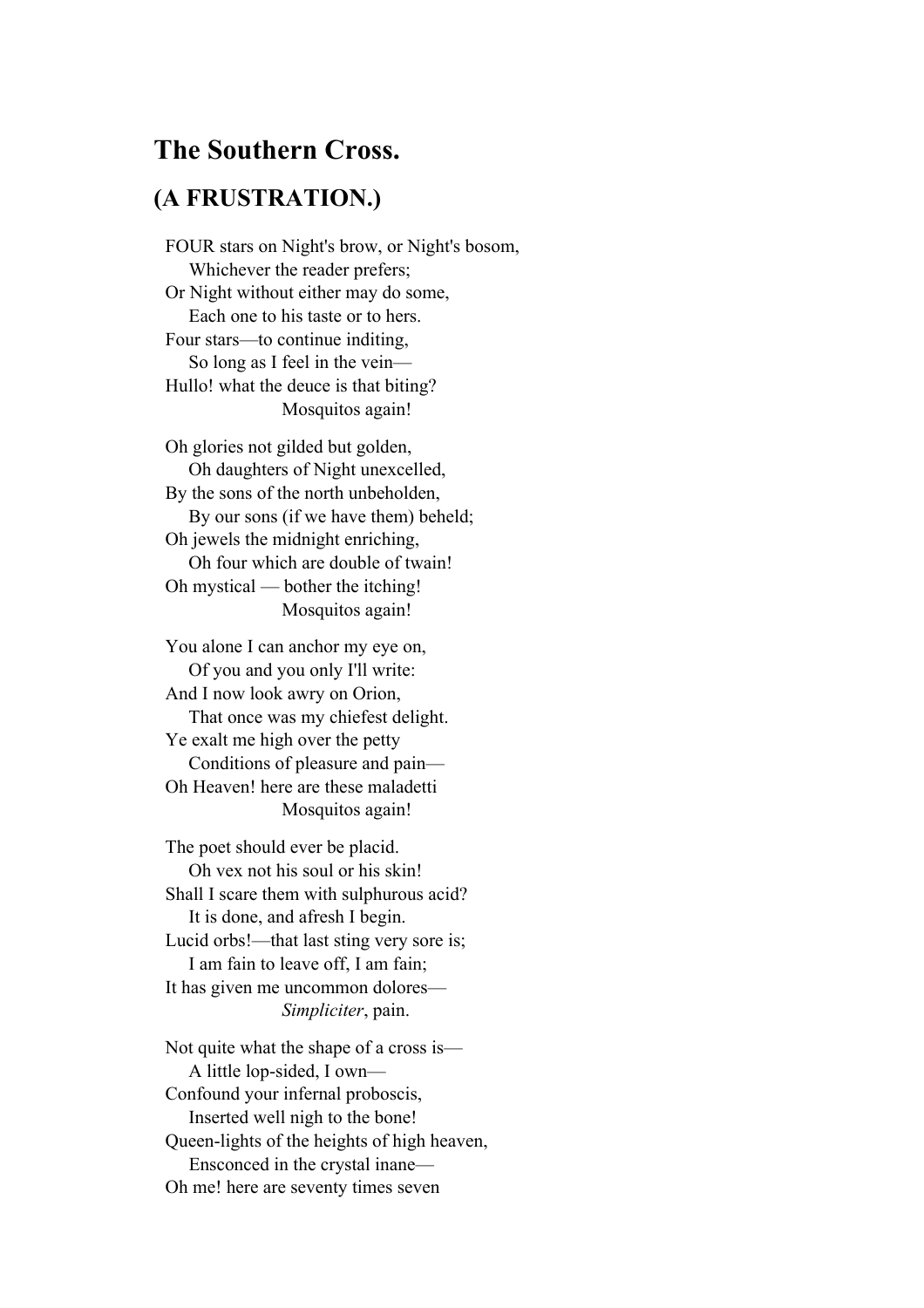#### Mosquitos again!

Oh horns of a mighty trapezium! Quadrilateral area, hail! Oh bright as the light of magnesium!— Oh hang them all, female and male! At the end of an hour of their stinging, What shall rest of me then, what remain? I shall die as the swan dieth, singing, Mosquitos again!

Shock keen as the stroke of the levin! They sting, and I change in a flash From the peace and the poppies of heaven To the flame and the fuel of—dash! O Cross of the South ! I forgot you, These demons have addled my brain. Once more I look upward. . . . Od rot you! You're at it again

There ! stick in your pitiless brad-awl, And do your malevolent worst! Dine on me, and when you have had all, Let others go in for a burst! O silent and pure constellation, Can you pardon my fretful refrain?

Forgive, oh forgive my vexation— They're at it again!

Oh imps that provoke to mad laughter, Winged fiends that are fed from my brow, Bite hard! let your neighbours come after, And sting where you stung me just now! Red brands on it smitten and bitten, Round blotches I rub at in vain! Oh Crux! Whatsoever I've written,

I've written in pain!

Ye chrysolite crystalline creatures, Wan watchers the fairest afield, Stars—and garters, are these my own features In the merciless mirror revealed! They are mine, even mine, and none other, And my hands how they slacken and strain! Oh my sister, my spouse, and my mother! I'm going insane!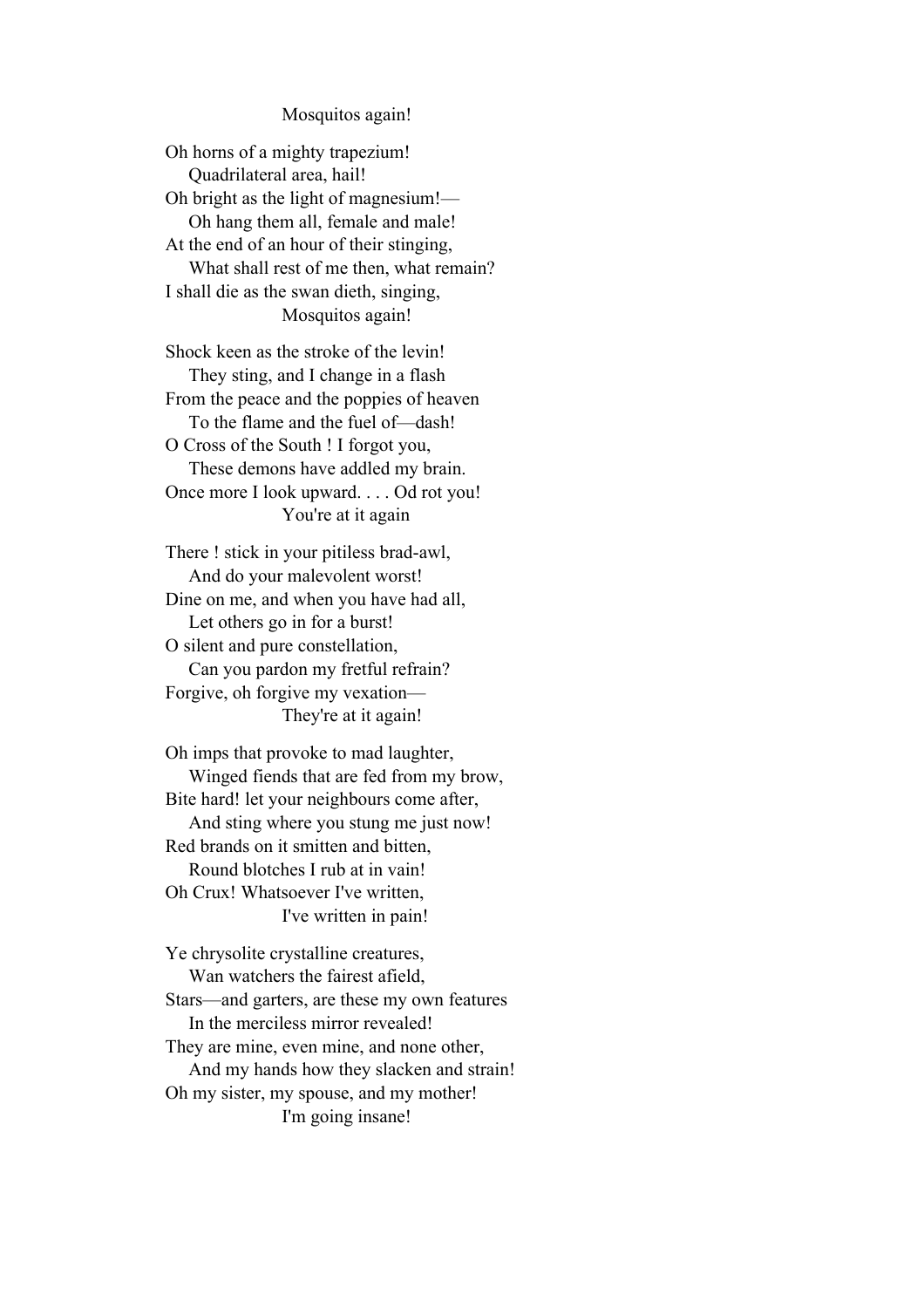# **Quart Pot Creek.**

ON an evening ramble lately, as I wandered on sedately, Linking curious fancies, modern, mediaeval, and antique— Suddenly the sun descended, and a radiance ruby-splendid, With the gleam of water blended, thrilled my sensitive physique— Thrilled me, filled me with emotion to the tips of my physique, Fired my eye, and flushed my cheek.

Heeding not where I was going, I had wandered, all unknowing, Where a river gently flowing caught the radiant ruby-streak; And this new-found stream beguiling my sedateness into smiling, Set me classically styling it with Latin names and Greek, Names Idalian and Castalian, such as lovers of the Greek Roll like quids within their cheek.

On its marge was many a burrow, many a mound, and many a furrow, Where the fossickers of fortune play at Nature's hide-and-seek; And instead of bridge to span it, there were stepping-stones of granite, And where'er the river ran, it seemed of hidden wealth to speak. Presently my soul grew stronger, and I, too, was fain to speak:— I assumed a pose plastique.

"Stream," said I, "I'll celebrate thee! Rhymes and rhythms galore await thee! In the weekly 'poet's corner' I'll a niche for thee bespeak: But, to aid my lucubration, thou must tell thine appellation, Tell thy Naiad-designation—for the journal of next week— Give thy sweet Pactolian title to my poem of next week. Whisper, whisper it—in Greek!"

But the river gave no token, and the name remained unspoken, Though I kept apostrophising till my voice became a shriek;— When there hove in sight the figure of a homeward veering digger, Looming big, and looming bigger, and ejecting clouds of reek— In fuliginous advance emitting clouds of noisome reek From a tube beneath his beak.

"Neighbour mine," said I, "and miner,"—here I showed a silver shiner— "For a moment, and for sixpence, take thy pipe from out thy cheek. This the guerdon of thy fame is; very cheap indeed the same is; Tell me only what the name is—('tis the stream whereof I speak)— Name the Naiad-name Pactolian! Digger, I adjure thee, speak!" Quoth the digger, "Quart Pot Creek."

Oh, Pol! Edepol! Mecastor! Oh most luckless poetaster! I went home a trifle faster in a twitter of a pique; For we cannot help agreeing that no living rhyming being Ever yet was cursed with seeing, in his poem for the week,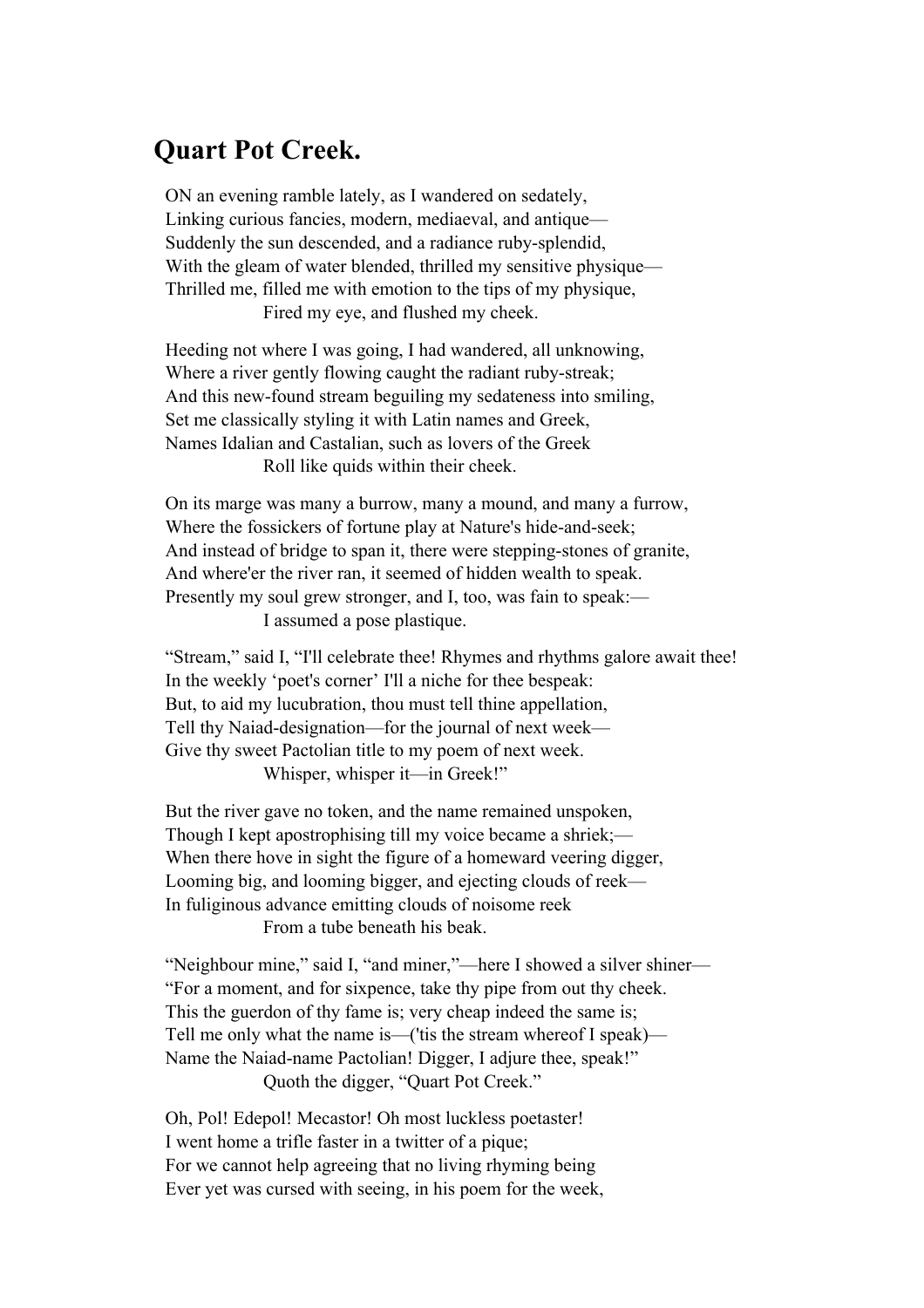Brook or river made immortal in his poem for the week, With such name as "Quart Pot Creek!"

\* \* \* \* \*

But the river, never minding, still is winding, still is winding, By the gardens where the Mongol tends the cabbage and the leek; And the ruby radiance nightly touches it with farewell lightly, But the name sticks to it tightly,—and this sensitive physique, The already-mentioned (vide supra) sensitive physique,

Shudders still at "Quart Pot Creek!"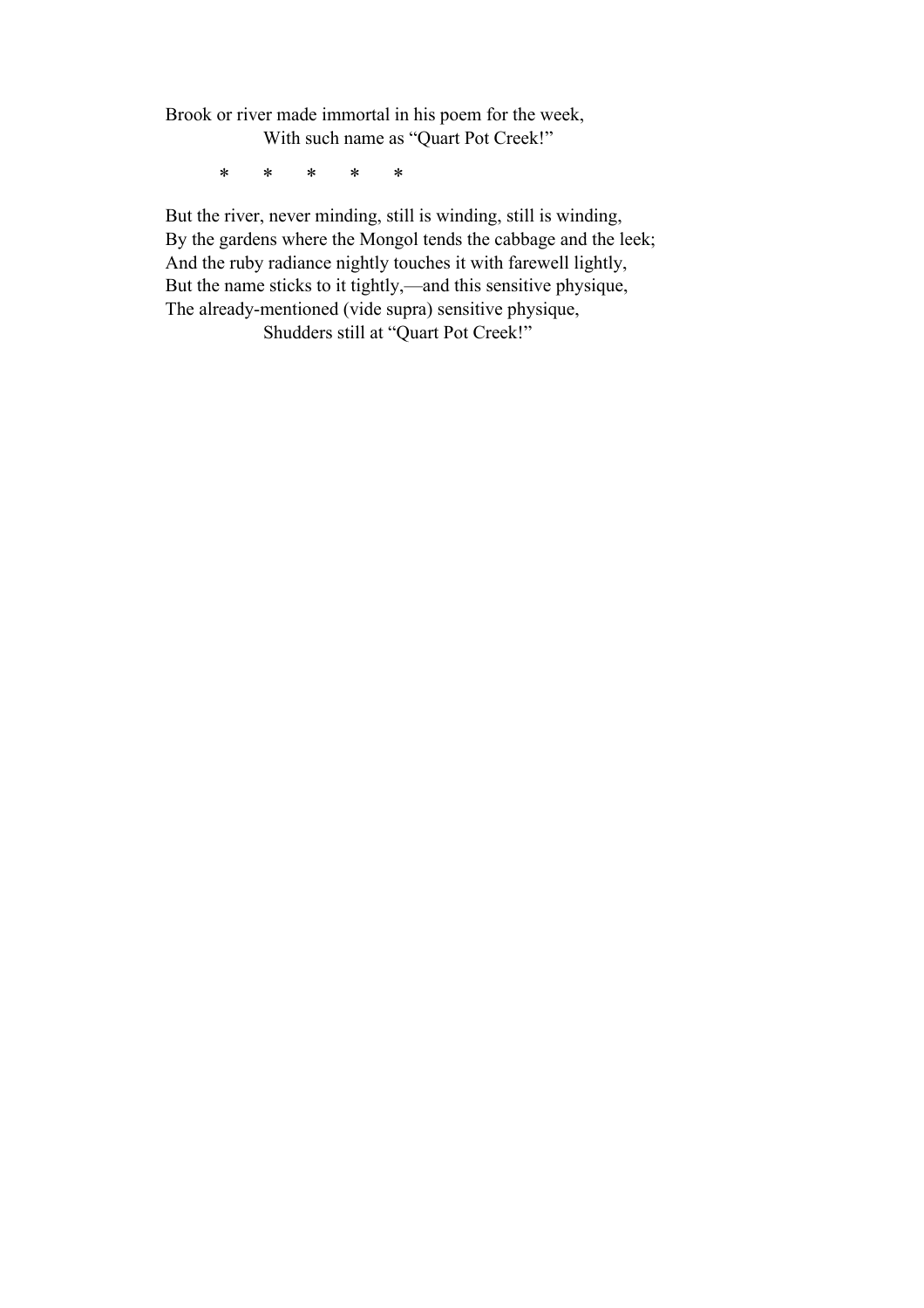# **In a 'Bus.**

## **(A SPRING CONTRAST.)**

A QUARTER of a century agone, Just such a face as this upon me shone, And in a 'bus too; And then, as now, it was the warm springtide; And then, as now, there was no soul inside Excepting us two.

There are the same blue eyes, the delicate nose. Same rosebud mouth, and cheeks of blushful rose, Same chin bewitching; Same throat of sheeny white and perfect mould, Same light-brown hair, with scattered threads of gold The brown enriching.

Ah! how this present beauty's counterpart Woke instant tumult in my fluttering heart— Pain, pleasure, blended! Yet this one is as beautiful as that . . Dear me! why don't my heart go pit-a-pat Now, as it then did?

One glance of *those* bright eyes, and all was o'er: I wished to die; at least I cared no more For life without her:— *These*, glancing on me now, are quite as fair; Yet, strange to say, I do not seem to care One bit about her.

I wished I were a glove upon that hand— The eardrop in her ear, the zone that spanned Her waist so trimly; And now, in view of equal charms, the bliss Of such astounding metamorphosis I see but dimly.

Well I recall the mad desire to hear *Her* name who turned the common atmosphere To heavenly ether:— Why is it that I do not now, as then, Care twopence if the name be M. or N., Or both, or neither?

Well I remember how I longed to pay Her fare, or in some other lordly way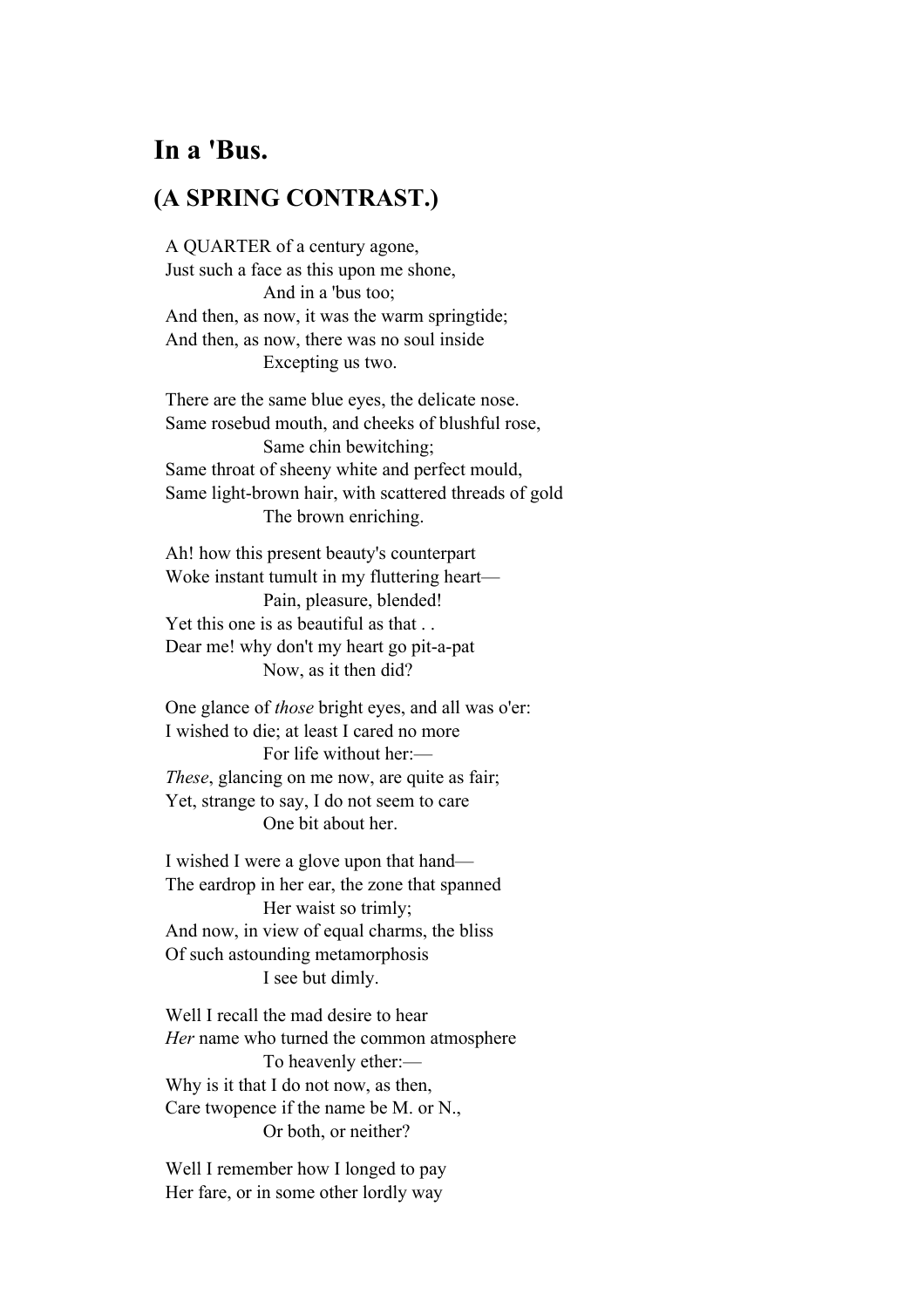Impress her duly:— Why is it, then, though not less generous grown, I'm better pleased this nymph should pay her own Than mulct "yours truly"?

And how quick-soaring hope as quickly fell When I descried a military swell Her brooch portrayed in; Why is it, then, 'twould leave me undistressed If a whole regiment adorned the breast Of this fair maiden?

And how my anguish, when she drew her glove, And showed the plain gold sign of wedded love, Refused assuagement:— Why is it that I do not care a jot If this one wears such fateful ring, or not— Plain, or engagement?

Is it because my taste hath changed its style, And now prefers, in place of Venus' smile, The frown of Pallas? Ah no: Minerva, too, has lost her sway; I met her antitype this very day, And felt quite callous.

Is it the climate? Ah, if vernal airs Incline the heart to amorous affairs, This Austral season Should stir in every vein, when beauty's by, The throb of lusty youth! Oh no; the cli mate's not the reason.

Is it the place! Still, no; this threepenny 'bus Is much the same as rolled the twain of us Through Piccadilly; And fitter place, when all is said and done, There could not be for "bussing." (Pass the pun; I know it's silly.)

Is it that I have learned their sweetest smiles And airs and graces are but "wanton wiles," And mere pretences? Or is it that the naked eye of youth Sees all through glamour, while I see the truth Through convex lenses?

But wherefore beat about the bush, old man? You know that you can give, if any can, Reasons in plenty.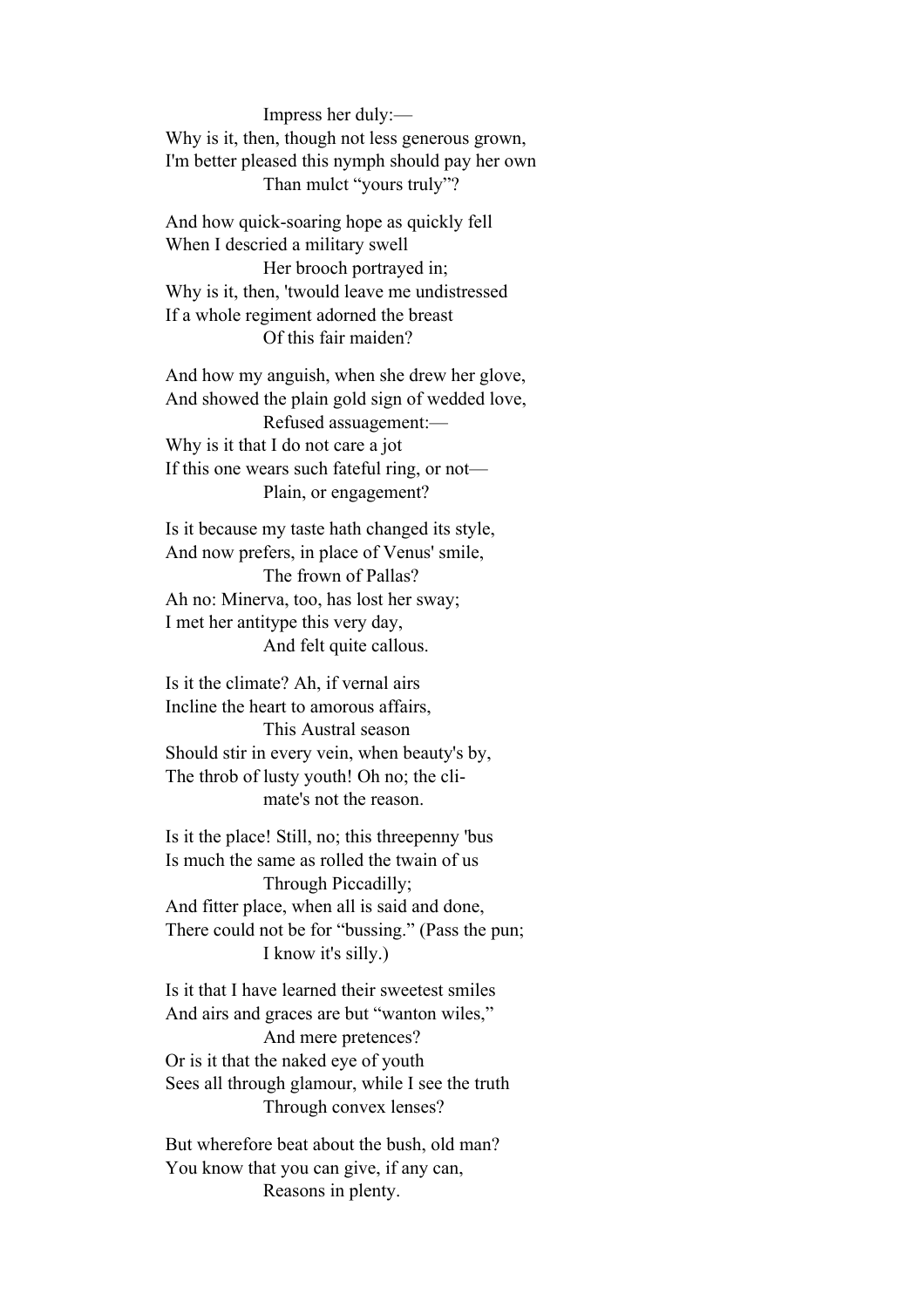Must I, then, own it?.. 'Tis—because—because— I am not quite—not quite—the man I was At five-and-twenty!

An empty socket shows where passion burned; My sense of beauty now, alas, has turned Pure intellectual, And to arouse a tumult in the brain, Or thrill the system with delicious pain, Quite ineffectual.

So, I may gaze on her, and gaze my fill. . . . D'ye know, I think I'm somewhat human still; I like her, rather; But oh, how things are changed from what they were! For all she is so fair, I feel to her Just like a father.

She dowers me with a smile from lip and eye, And while I wonder what she meaneth by The sweet bestowment, "Please pass my fare," comes from her beauteous lips, And, as I take the coin, our finger tips Meet for a moment.

A thrill! A thrill! I do declare, a thrill! Upon my honour, I believe I'm still *Intensely* human! I pause and ponder what I mean to do. Methinks I'd better scuttle home unto My own old woman.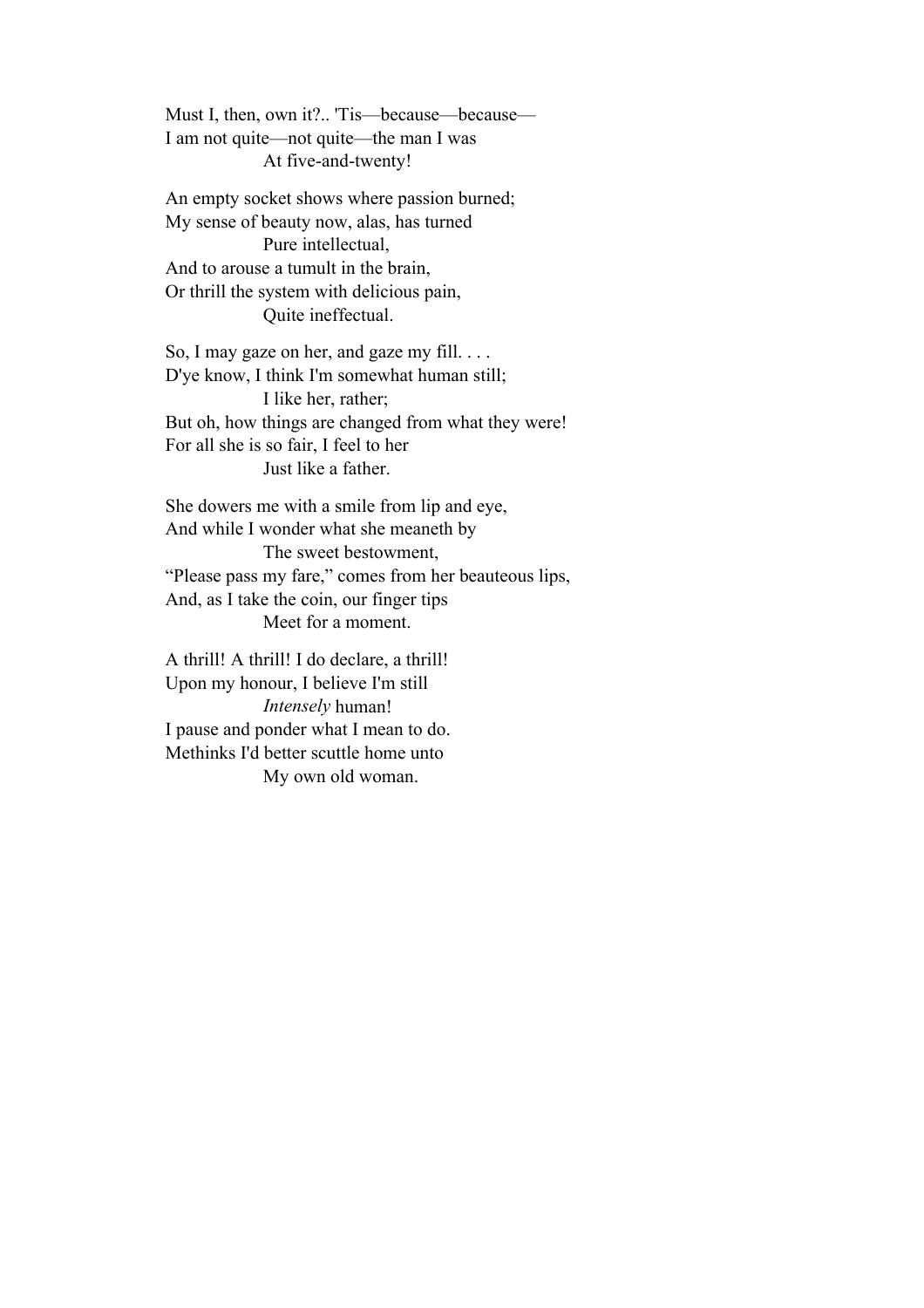# **A Brisbane Reverie.**

## **MARCH, 1873.**

As I sit beside my little study window, looking down From the heights of contemplation (attic front) upon the town— (Attic front, per week — with board, of course — a sov'reign and a crown);—

As I sit—(these sad digressions, though, are much to be deplored)— In my lonely little attic—(it is all I can afford; And I should have mentioned, washing *not* included in the board);—

As I sit—(these wild parentheses my very soul abhors)— High above the ills of life, its petty rumours, paltry wars— (The attic back is cheaper, but it wants a chest of drawers);—

In the purpling light of half-past six before the stars are met, While the stricken sun clings fondly to his royal mantle yet, Dying glorious on the hill-tops in reluctant violet,—

Just the time that favours vision, blissful moments that unbar The inner sight (assisted by a very mild cigar), To behold the things that are not, side by side with those that are,—

Just the very light and very time that suit the bard's complaint, When through present, past, and future, roams his soul without restraint— When no clearer are the things that are than are the things that ain't;—

With a dual apperception, metaphysical, profound, Past and present running parallel, I scan the scene around— (Were there two of us the attic front would only be a pound).—

Beneath mine eyes the buried past arises from the tomb, Not cadaverous or ghostly, but in all its living bloom— (I would rather pay the odds than have a partner in my room).

How the complex *now* contrasteth with the elemental *then!* Tide of change outflowing flow of ink, outstripping stride of pen! (Unless it were . . . . but no . . . . they only take in *single* men).

Where trackless wilderness lay wide, a hundred ages through— I can see a man with papers, from my attic point of view, Who for gath'ring house assessments gets a very decent screw.

Where forest-contiguity assuaged the summer heats, It is now an argued question, when the City Council meets, If we mightn't buy a tree or two to shade the glaring streets.

Where no sound announced the flight of time, not even crow of cock, I can see the gun that stuns the town with monitory shock,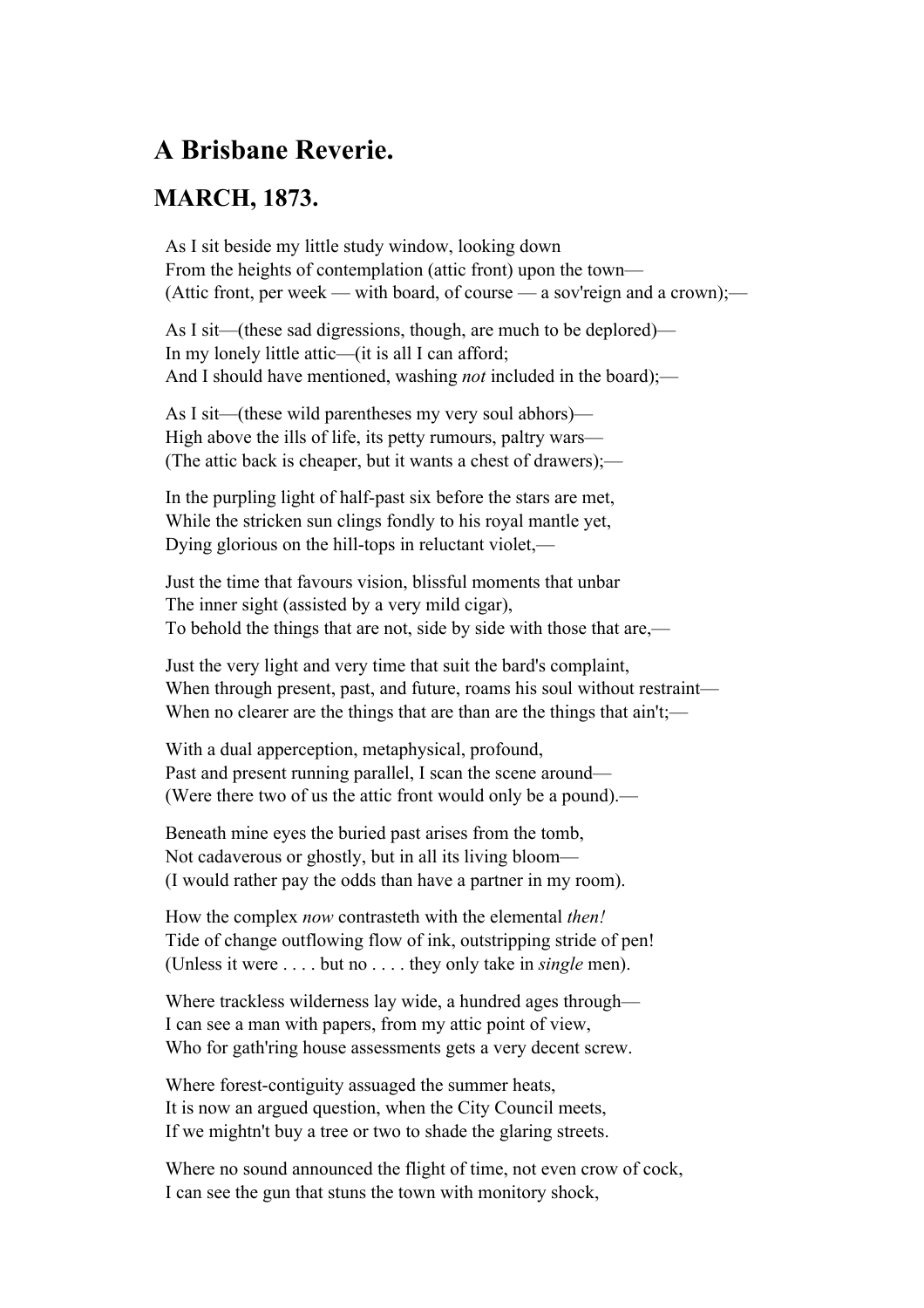And a son of that same weapon hired to shoot at one o'clock.

Where the kangaroo gave hops, the "old man" fleetest of the fleet, Mrs. Pursy gives a "hop" to-night to all the town's *élite,* But her "old man" cannot hop because of bunions on his feet.

Where the emu, "at its own sweet will," went wandering all the day, And left its bill-prints on whate'er came handy in its way, There are printed bills that advertise "The Emu for the Bay."

Where of old, with awful mysteries and diabolic din, They "kippered" adolescents in the presence of their kin, There's a grocer selling *herrings* kippered, half-a-crown per tin.

Where the savage only used his club to supplement his fist, The white man uses his for friendly intercourse and whist, Not to mention sherry, port, bordeaux, et cetera—see list.

Where dress was at a discount, or at most a modest "fall," Rise "Criterion," "Cosmopolitan," and "City Clothing Hall," And neither men nor women count for much—the dress is all.

Where a bride's trousseau consisted of an extra coat of grease, And Nature gave the pair a suit of glossy black apiece, Now the matrimonial outfit is a perfect golden fleece.

Where lorn widows wore the knee-joints of the late lamented dead, We have dashing wives who wear their living husbands' joints instead— Yea, their vitals, for embellishment of bosom, neck, and head.

Where the blacks, ignoring livers, lived according to their wills, Nor knew that flesh is heir to quite a lexicon of ills, Five white chemists in one street grow rich through antibilious pills.

Where the only bell was the bell-bird's note, now many mingling bells "Make Catholic the trembling air," as famed George Eliot tells Of another town somewhere between more northern parallels.

(But in case the name of Catholic offend protesting ear, Let Wesleyan or Baptist be interpolated here, Or that bells make Presbyterian the trembling atmosphere.)

Where the savage learned no love from earth, nor from the "shining frame," And merely feared the devil under some outlandish name, There are heaps of Britishers whose creed is—very much the same!

Where the gin was black—(methinks'tis time the bard were shutting up: The bell is ringing for the non-inebriating cup, And even attic bards must have their little "bite and sup.")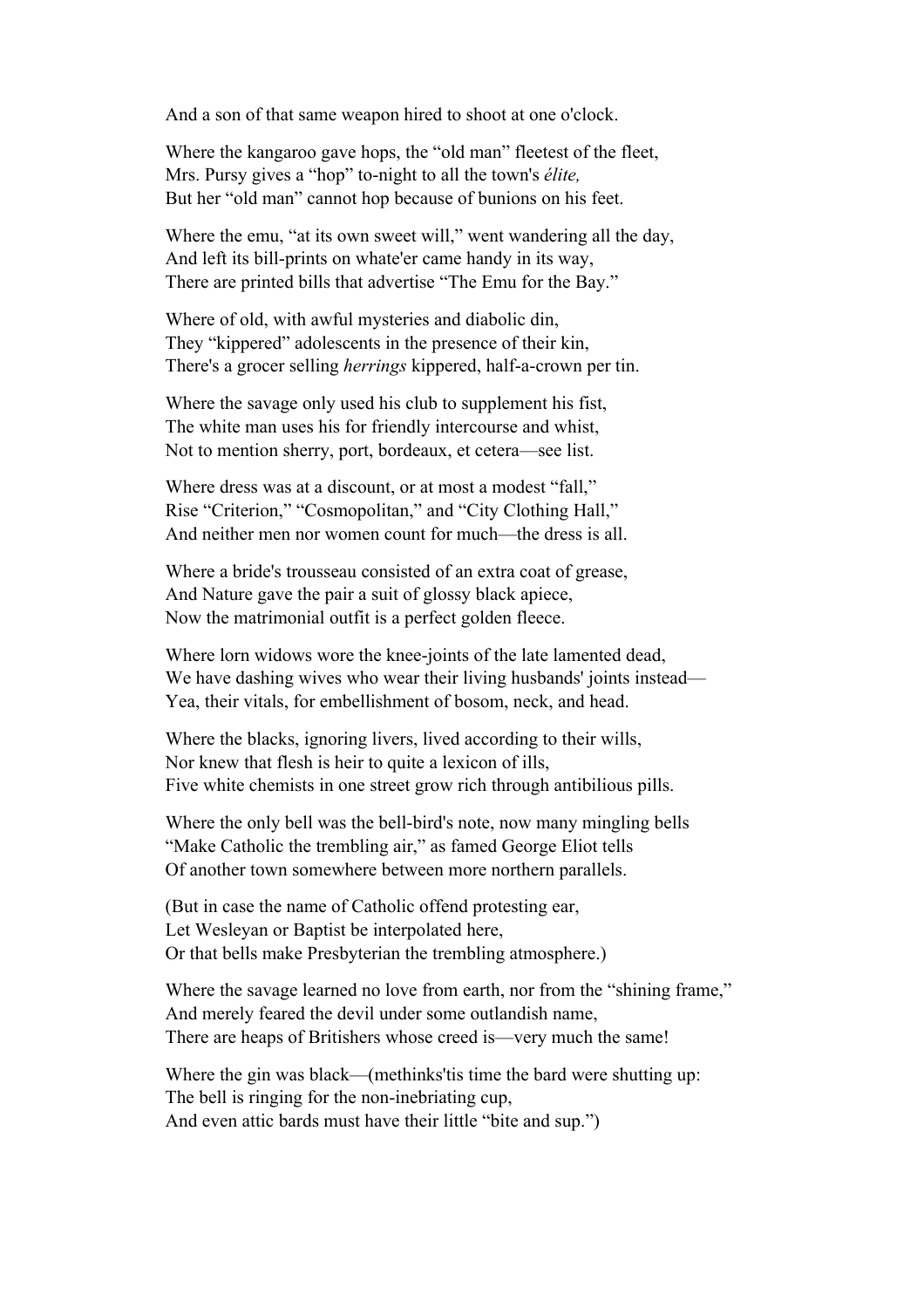# **From an Upper Verandah.**

| WHAT happier haunt could the gods allot<br>For loftiest musing to sage or bard?—<br>Yet I would that this upper verandah did not<br>Look down on my beautiful Neighbour's Back-yard!                                      |
|---------------------------------------------------------------------------------------------------------------------------------------------------------------------------------------------------------------------------|
| I stir the afflatus: Descend, O ye Nine!<br>Let the crystalline gates of the soul be unbarred!<br>No. My thoughts <i>will</i> keep running in one fixed line—<br>The clothes-line that hangs in my Neighbour's Back-yard! |
| Let me gaze on the hills; let me think of the sea;<br>Of the dawn rosy-fingered—the night silver-starred:—<br>(What dear little feet must the owner's be<br>Of those stockings that hang in my Neighbour's Back-yard!)    |
| Let me tune my soul to a measure devout:-<br>Ah, the musical mood is all jangled and jarred,<br>While things with borders, and things without,<br>Keep flutt'ring down there in my Neighbour's Back-yard!                 |
| Are the True and the Good and the Beautiful dead,<br>That I win not one gleam of Pierian regard?<br>(Does she suffer, I wonder, from cold in the head?-<br>Such a lot of <i>mouchoirs</i> in my Neighbour's Back-yard!)   |
| Comes the fit. While it sways me, high themes would I sing!<br>Prometheus! Achilles! Have at you! En grade!<br>Alexander the Great—(oh that I were a string<br>On that apron hung out in my Neighbour's Back-yard!)       |
| I will shut my eyes fast—I have hit it at last,<br>Now my purest Ideals flit by me unmarred;<br>And odours of memory rise from the past,<br>(And an odour of suds from my Neighbour's Back-yard!)                         |
| Ah, yes! when the eyelids together are prest,<br>Every vestige of earth we throw off and discard.<br>(These are flannels, I think. Is she weak in the chest?—<br>There! I'm looking again at my Neighbour's Back-yard!)   |
| Since the Muses back out, let Philosophy in:<br>Let me ponder its problems cold and hard.<br>Ah! Philosophy dies in a celibate grin<br>At that bolster-case down in my Neighbour's Back-yard!                             |
| Oh shame on my rapidly silvering hairs!<br>Oh shame on this veteran battered and scarred!                                                                                                                                 |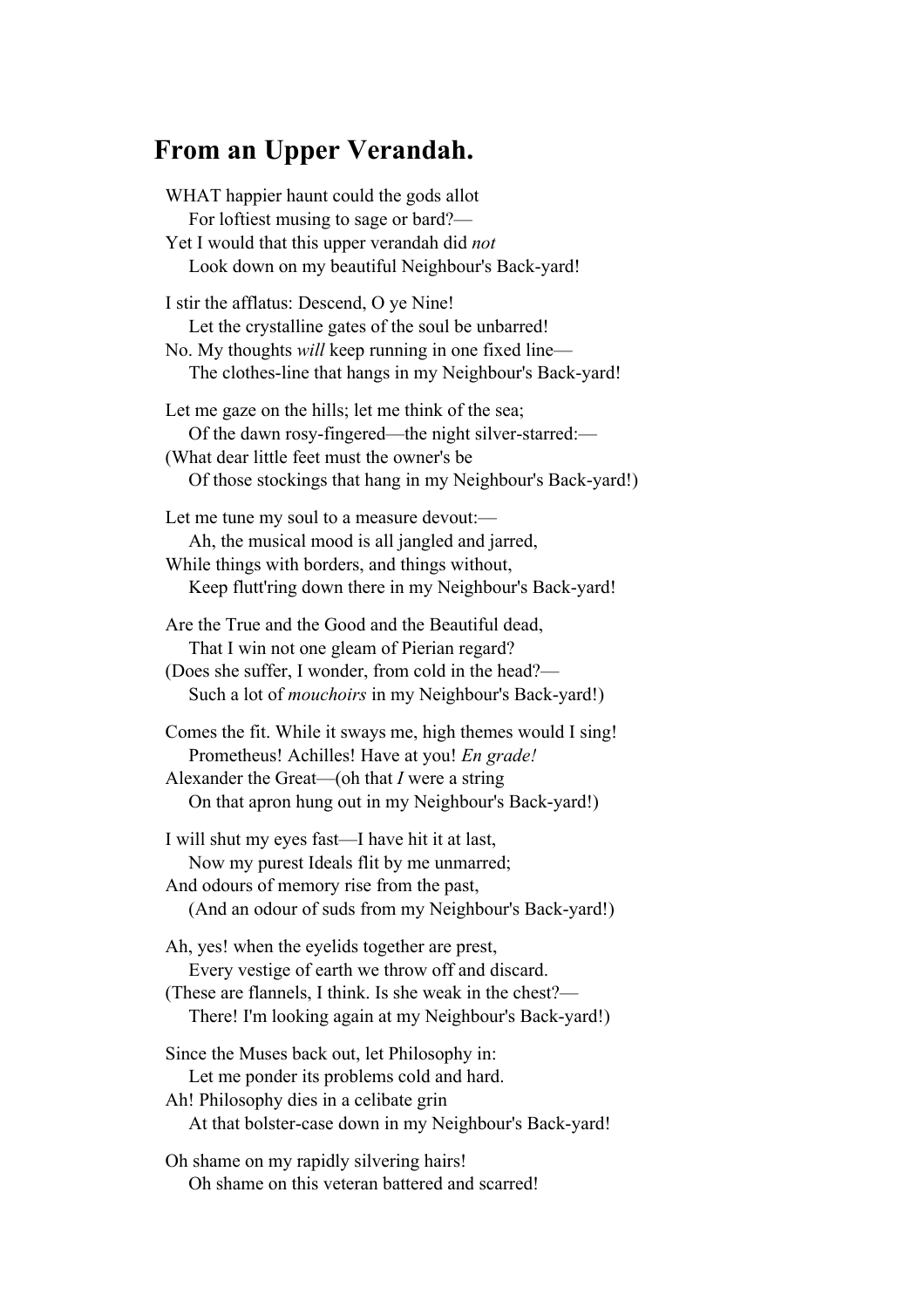*I* to be witched with these frilled—affairs! Confound my neighbour! Confound her Back-yard!

Why seek for the blossoms of Auld Lang Syne, When the boughs where they budded are blasted and charred?— Faugh! the whole concern's too alkaline—

It's washing day in my Neighbour's Back-yard!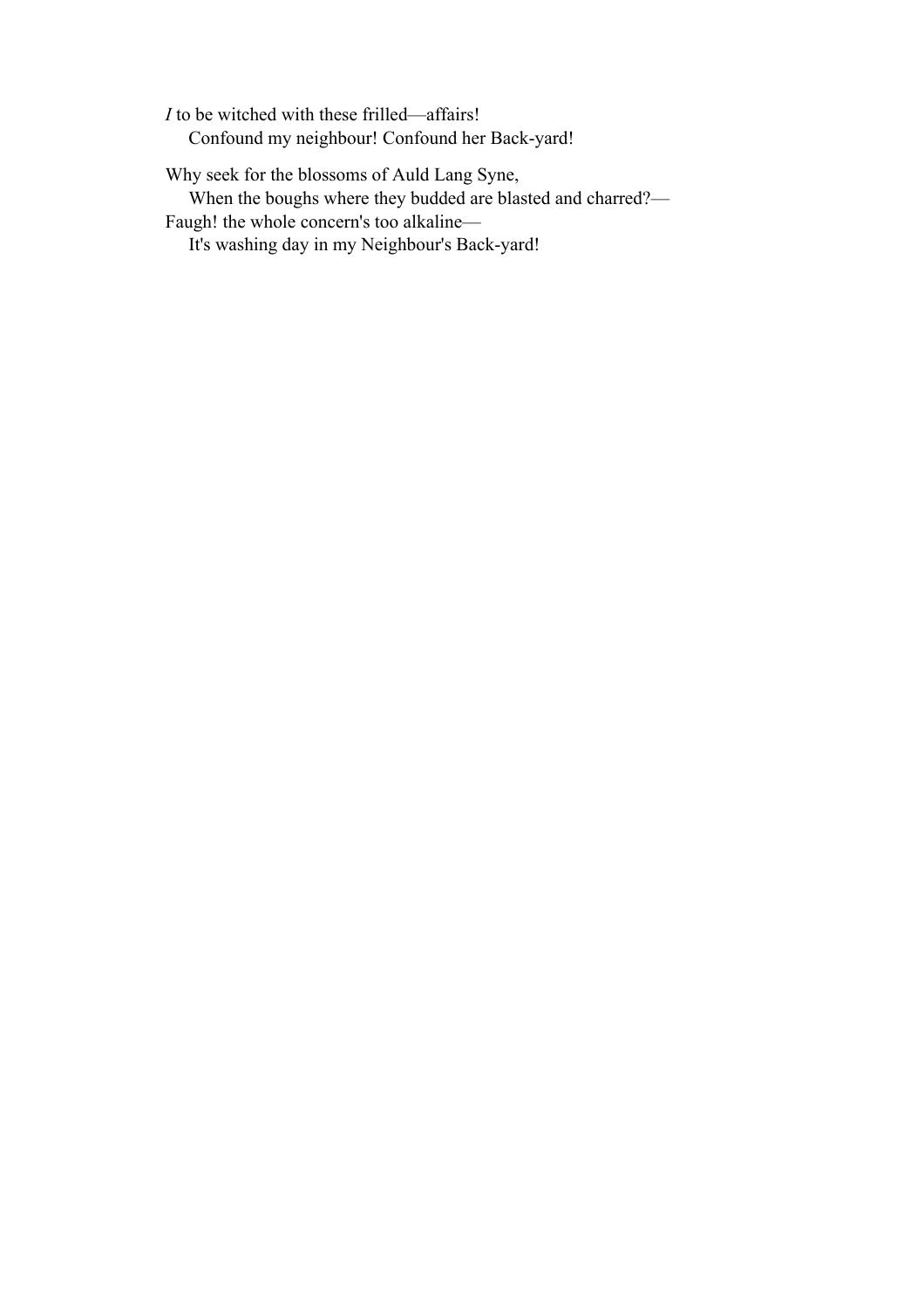## **On a Fork of Byron's.**

[One of a set in the possession of the late C. W. Pitts, Esq., Stanthorpe.]

LIKE any other fork.—No mark you meet with To point some psychological conceit with. An ordinary fork. A fork to eat with.

No individuality of fashion: No stamp of frenzy fine, or poet-passion; An article in no respect Parnassian.

No muse "with ivy never sere" hath decked it: In fact, it would be foolish to expect it. I question if the muses recollect it.

A plain straightforward fork; yet interesting, As to the world in general attesting That poetizing hinges on digesting.

A fork not standing on its merits merely, But, being Byron's, testifying clearly That verse and victuals are related nearly.

Quite genuine; crest and all; a fork to swear by; Some poet-stories doubtless hanging thereby,— Associations such as gold can ne'er buy.

For 'twixt the fork and the divine afflatus The links are perfect; there is no hiatus; Fork, stomach, brain, pen,—all one apparatus.

So when the food that on the fork ascended Grew into verse as with the brain it blended, The fork wrote just as truly as the pen did.

For though the fork the earlier resource is, Between the two no violent divorce is,— I hold them to be correlated forces.

Perchance the unsuspected ministration Of this same fork first set in circulation The coinage of his rich imagination.

Perchance this very fork could give the clue to What many of the famous thoughts were due to, That now are part of me, and part of you too.

And if its prongs administered the fuel That working duly unto brain-renewal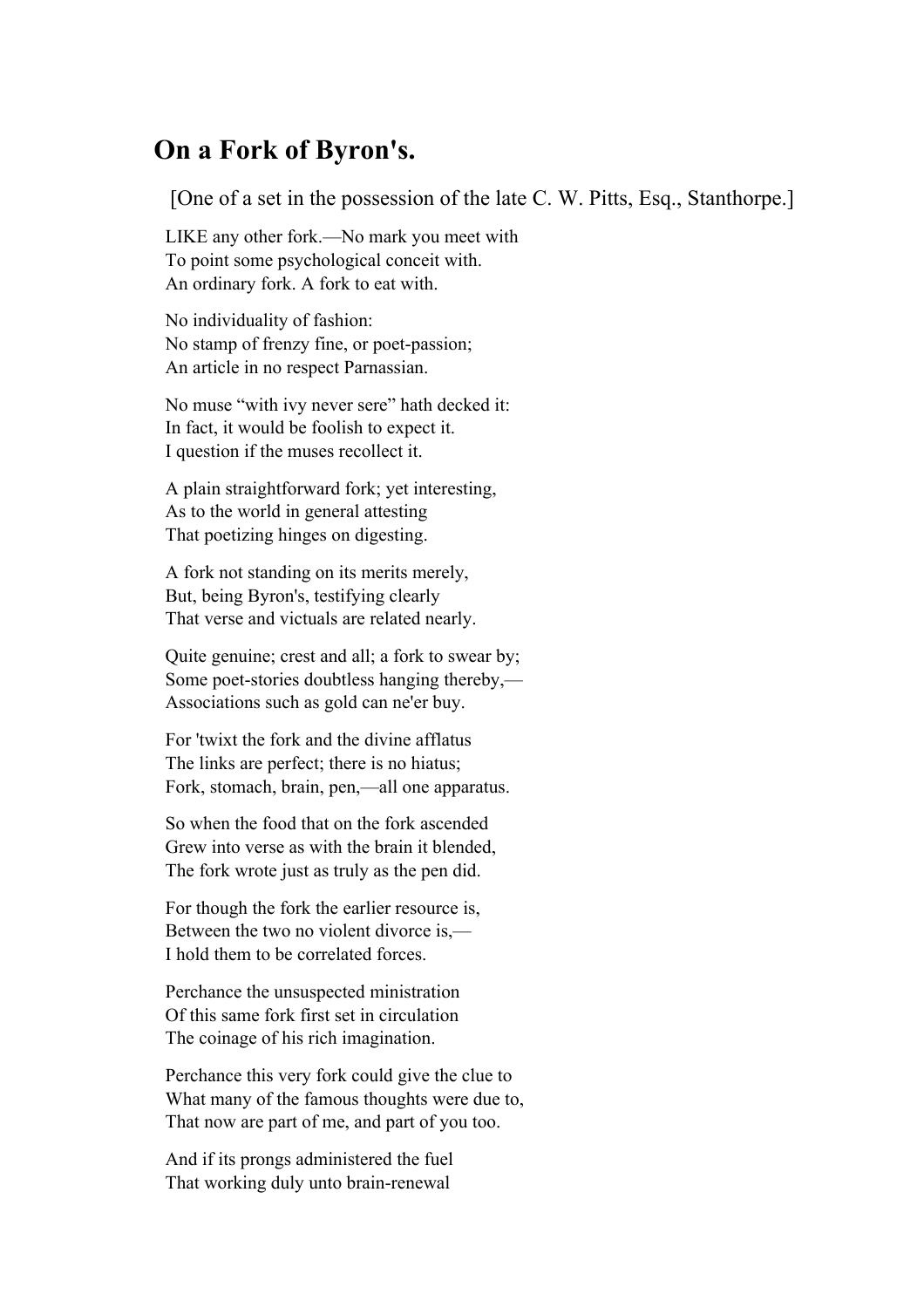Kindled the thoughts that even yet fire *you* all,—

This very fork—(unless I quite astray be, And you of unimpressionable clay be)— A factor in *your* moral product may be.

And musing thus, does not this fork begin to you To seem as consanguineously akin to you As if the bard himself had stuck it into you?

'Tis ever thus: what Genius consecrateth The nearest with the most remote collateth, Till meanest use on highest issue waiteth.

This salad, now, in which the fork I'm pressing, Wherein are all sweet savours coalescing— What subtle shoot of genius efflorescing Flowered in the flavour of so rich a blessing? Is it that Byron's fork, some charm possessing, Transmutes the—stop a bit—Who did the dressing?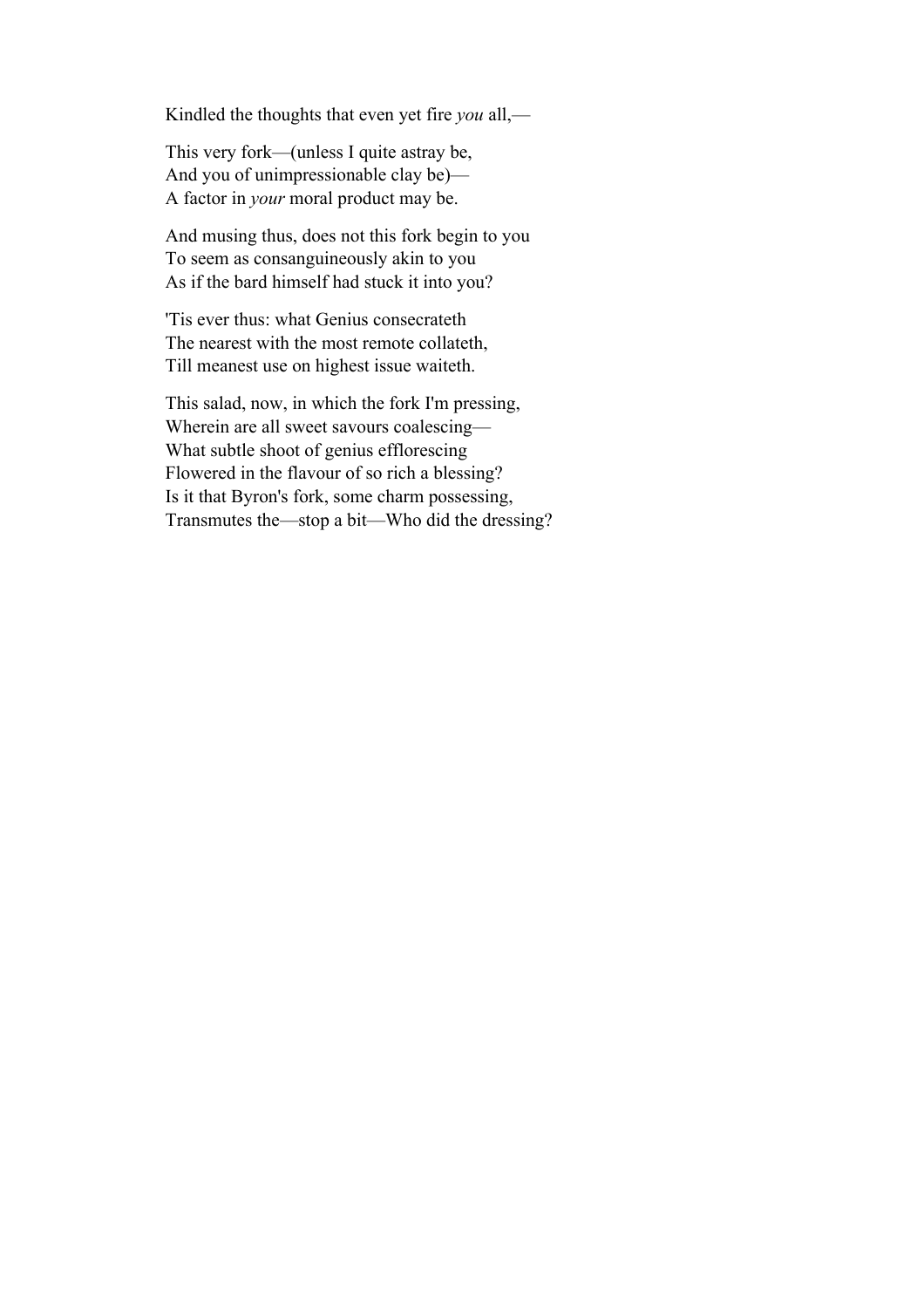## **The Power of Science.**

"ALL thoughts, all passions, all delights, Whatever stirs this mortal frame." Are but the legacies of apes, With interest on the same.

How oft in studious hours do I Recall those moments, gone too soon, When midway in the hall I stood, Beside the Dichobune.

Through the Museum-windows played The light on fossil, cast, and chart; And she was there, my Gwendoline, The mammal of my heart.

She leaned against the Glyptodon, The monster of the sculptured tooth; She looked a fossil specimen Herself, to tell the truth.

She leaned against the Glyptodon; She fixed her glasses on her nose; One Pallas-foot drawn back displayed The azure of her hose.

Few virtues had she of her own— She borrowed them from time and space; Her age was eocene, although Post-tertiary her place.

The Irish Elk that near us stood, (Megaceros Hibernicus), Scarce dwarfed her; while I bowed beneath Her stately overplus.

I prized her pre-diluvian height, Her palaeozoic date of birth, For these to scientific eye Had scientific worth.

She had some crotchets of her own, My sweet viviparous Gwendoline; She loved me best when I would sing Her ape-descent and mine.

I raised a wild pansophic lay (The public fled the dismal tones);—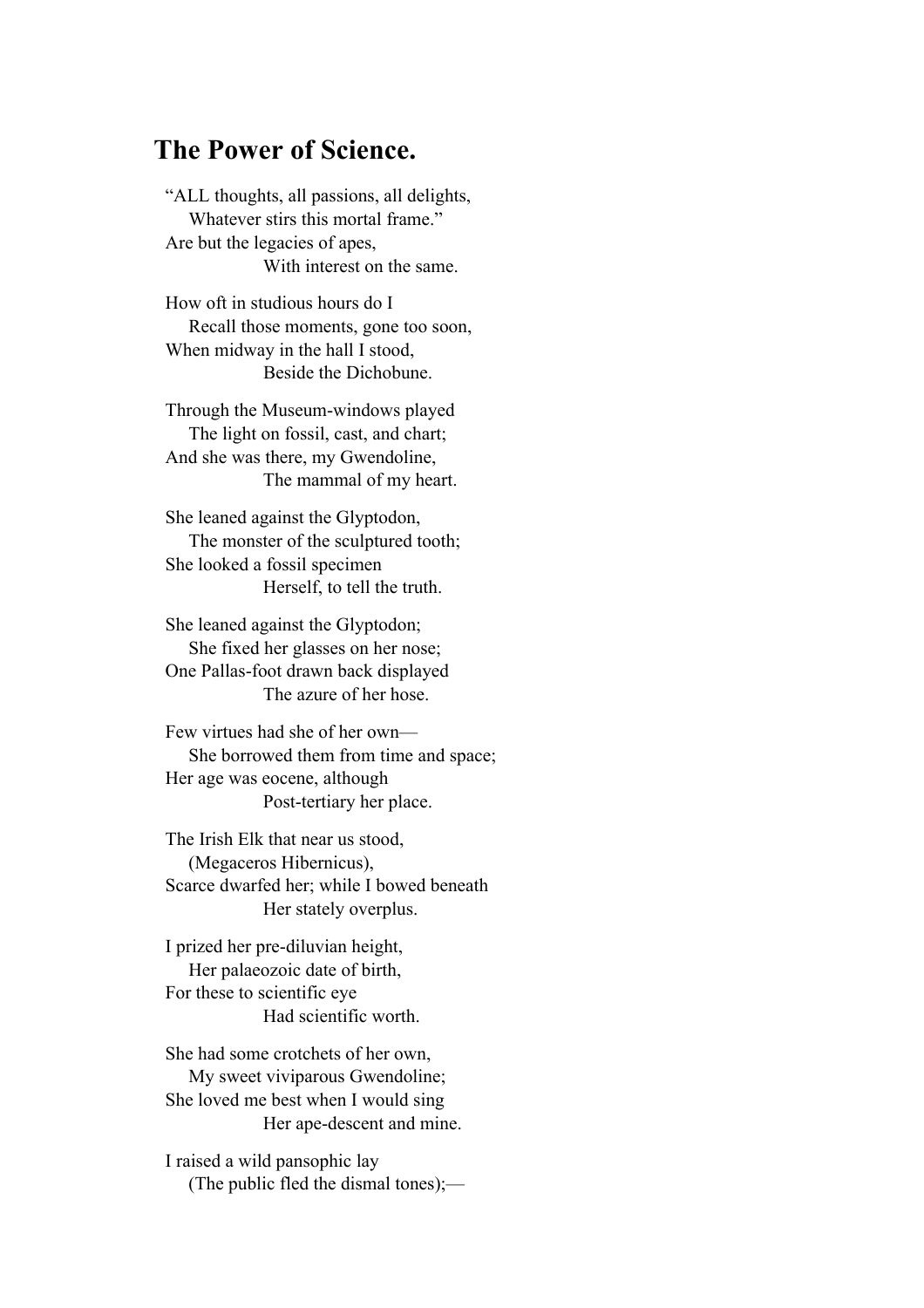I struck a chord that suited well That *entourage* of bones.

I sang the very dawn of life, Cleared at a bound the infinite chasm That sunders inorganic dust From sly-born protoplasm.

I smote the stiffest chords of song, I showed her in a glorious burst How universal unity Was dual from the first.

How primal germs contained in one The beau-ideal and the belle; And how the "mystery of life" Is just a perfect cell.

I showed how sense itself began In senseless gropings after sense;— (She seemed to find it so herself, Her gaze was so intense.)

And how the very need of light Conceived, and visual organs bore; Until an optic want evolved The spectacles she wore.

How headless molluscs making head Against the fashions of their line, On pulpy maxims turned their backs, And specialized a spine.

How landward longings seized on fish, Fretted the type within their eggs, And in amphibian issue dif- Ferentiated legs.

I hopped the quaint marsupials, And into higher mammals ran, And through a subtle fugue I stole From Lemurs up to Man.

How tails were lost—but when I reached This saddest part of all my lay, She dropped the corners of her mouth, And turned her face away.

And proud to see my lofty love So sweetly wince, so coyly shrink, I woke a moving threnody—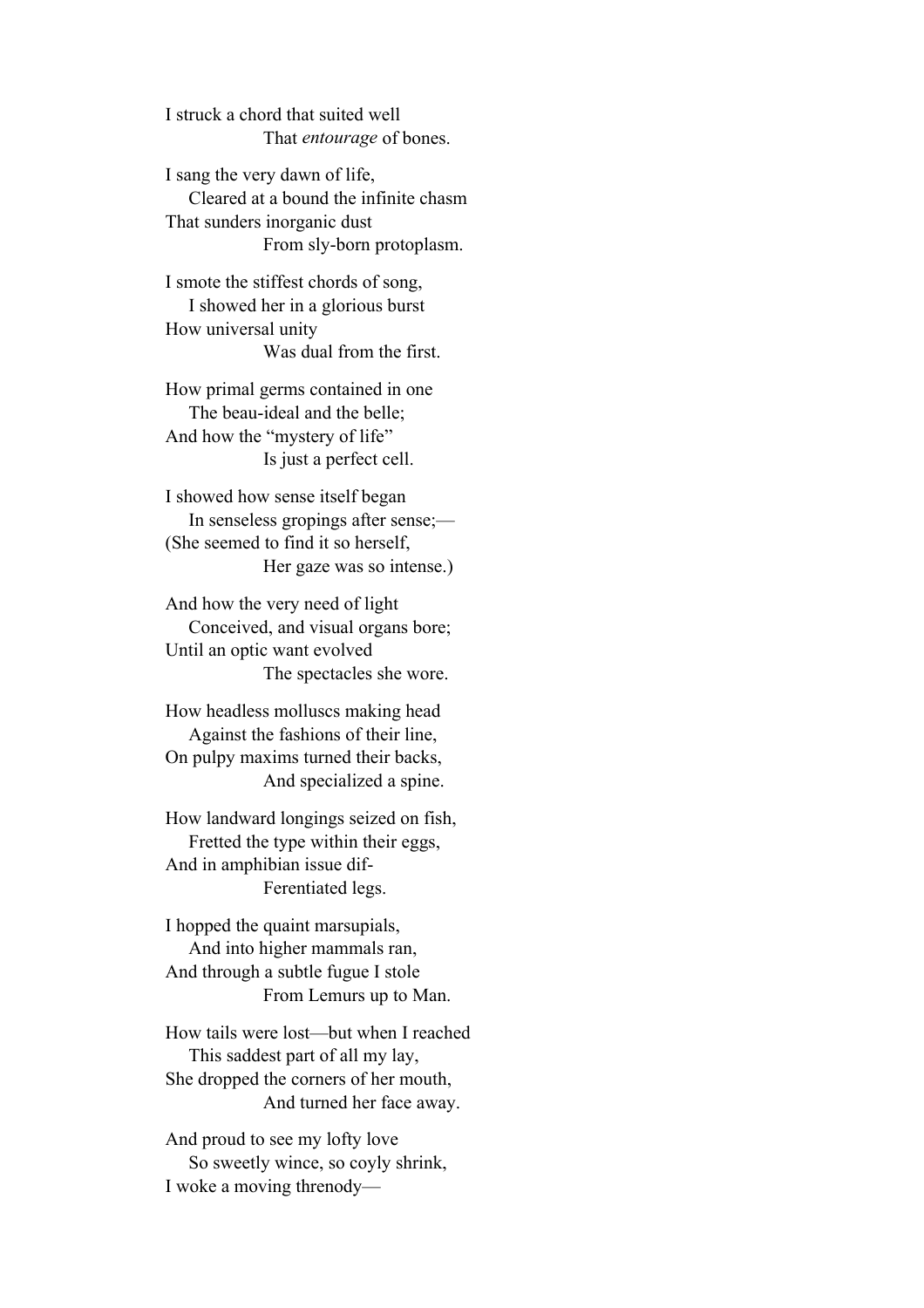#### I sang the missing link.

And when I spake of vanished kin, Of Simian races dead and gone, The wave of sorrow from her eyes Half-drowned the Glyptodon.

I turned to other, brighter themes, And glancing at our different scales, I showed how lady beetles are Robuster than the males.

I sang the Hymenoptera; How insect-brides are sought and got; How stridulation of the male First hinted what was what.

And when—perchance too fervently— I smote upon the chord of sex, I saw the tardy spark of love Blaze up behind her specs.

She listened with a heightened grace, She blushed a blush like ruby wine, Then bent her stately head and clinked Her spectacles on mine.

A mighty impulse rattled through Her well-articulated frame; And into one delighted ear She breathed my Christian name.

And whispered that my song had given Her secret thought substantial shape, For she had long considered me The offshoot of an ape.

She raised me from the enchanted floor, And, as my lips her shoulder met, Between two asthmas of embrace She called me marmosette.

I strove to calm her down; she grew Serener and serener; And so I won my Gwendoline, My vertebrate congener.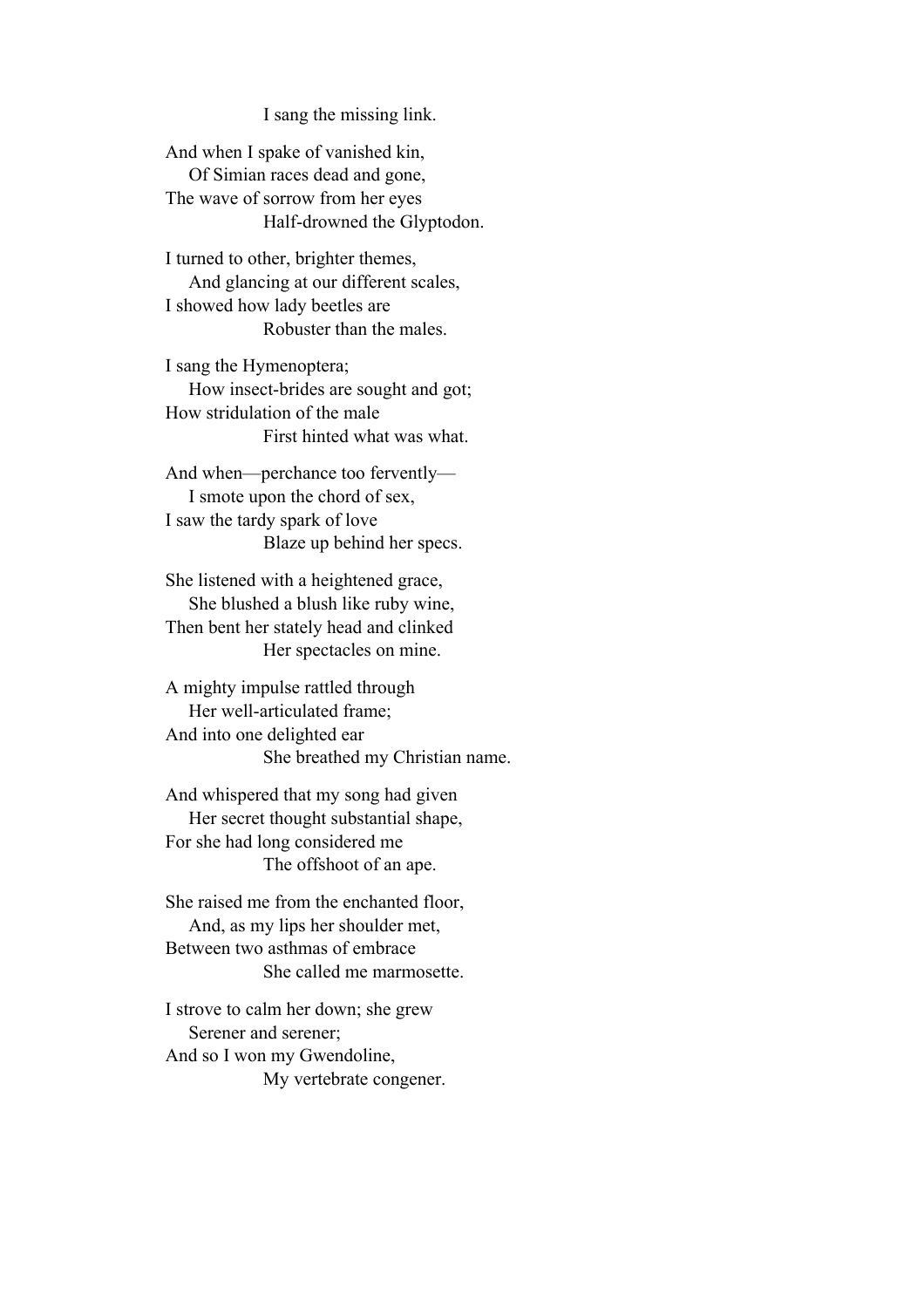# **The Courtship of the Future. (A PREVISION.)**

(*A.D. 2876.*)

## **HE.**

"WHAT is a kiss?"—Why, long ago, When pairs, as we, a-wooing sat, They used to put their four lips. . . . so, . . . And make a chirping noise. . . . like that. And, strange to say, the fools were pleased; A little went a long way then: A cheek lip-grazed, a finger squeezed, Was rapture to those ancient men. Ah, not for us the timid course Of those old-fashioned bill-and-cooers! One unit of *our* psychic force Had squelched a thousand antique wooers. For us the god his chalice dips In fountains fiercer, deeper, dearer, Than purling confluence of lips That meet, but bring the Souls no nearer. Well; 'twas but poverty at worst: Poor beggars, how could they be choosers! Not yet upon the world had burst Our Patent Mutual Blood-Transfusers. Not yet had Science caught the clue To joy self-doubling, -squaring, -cubing,— Nor taught to draw the whole soul through A foot of gutta-percha tubing. Come, Lulu, bare the pearly arm;— Now, where the subtle blue shows keenest, I hang the duplex, snake-like charm, (The latest, by a new machinist).

And see, in turn above my wrist I fix the blood-compelling conduits . . . Ah, this is what the old world missed, For all the lore of all its pundits!

I turn the tap—I touch the spring— Hush, Lulu, hush! our lives are blending. (This new escapement's quite the thing,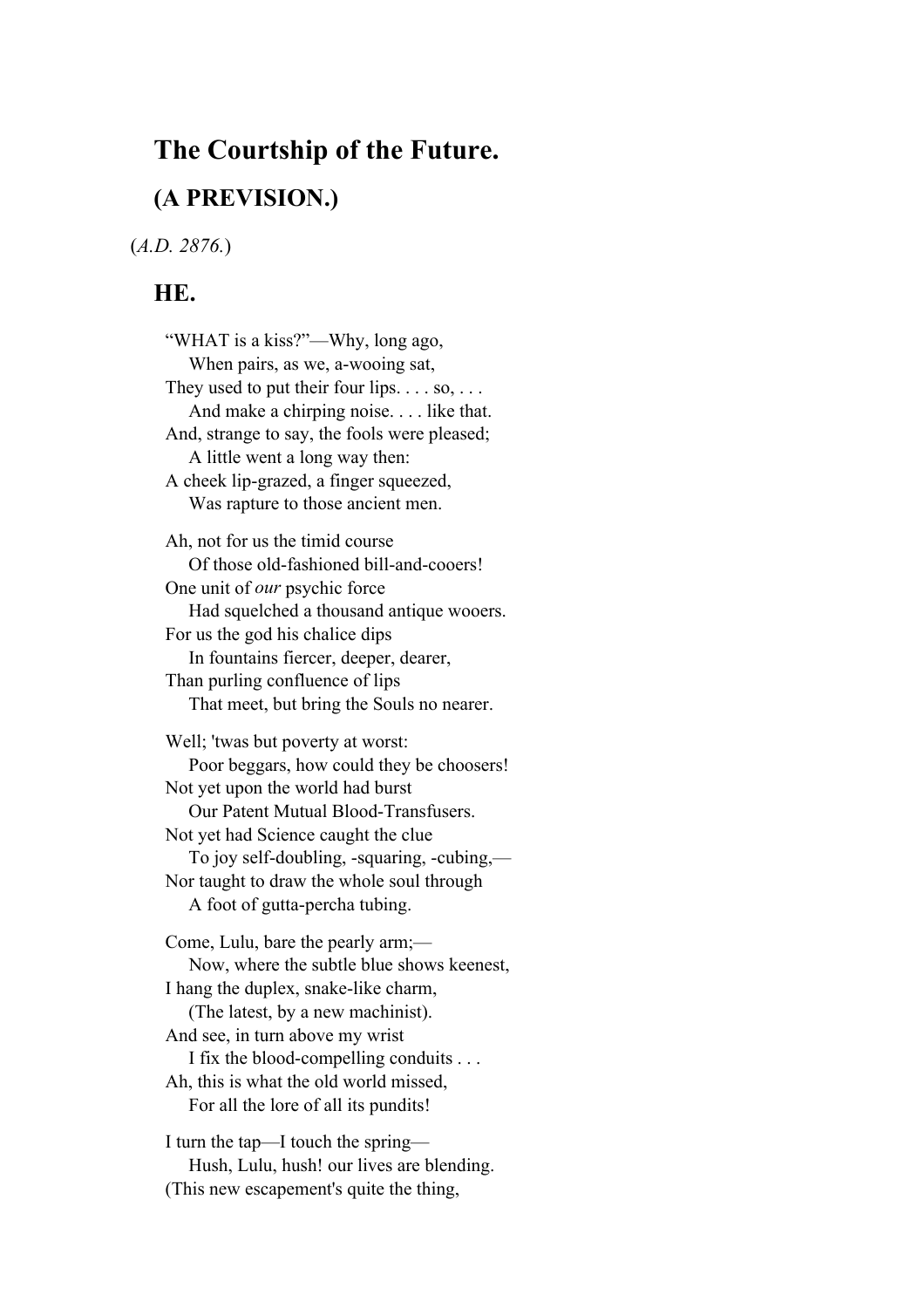And very well worth recommending.) Oh circuit of commingling bliss! Oh bliss of mingling circulation! True love alone can merge like this In one continuous pulsation.

Your swift life thrills me through and through: I wouldn't call the Queen my mother: Now you are I, and I am you, And each of us is one another. Reciprocally influent The wedded love-tide flows between us:— Ah, this is what the old fables meant, For surely, love, our love is venous.

Now, now, your inmost life I know, How nobler far than mine and grander; For through *my* breast *your* feelings flow, And through my brain your thoughts meander. I feel a rush of high desires With sweet domestic uses blending, As now I think of angel-choirs, And now of stockings heaped for mending.

And see—myself! in light enshrined! An aureole my hat replacing! Now, amorous yearnings half-defined, With prudish scruples interlacing. Next, cloudlike floats a snowy veil, And—heavens above us!—what a trousseau!.. Come, Lulu, give me tale for tale; I'll keep transfusing till you do so.

## **SHE.**

Oh, love, this never *can* be you! The stream flows turbid, melancholic; And heavy vapours dull me through, Dashed with a something alcoholic. The elective-forces shrink apart, No answering raptures thrill and quicken; Strange feelings curdle at my heart, And in my veins vile memories thicken. I feel an alien life in mine!

It isn't I! It isn't you, Sir! This is the mood of Caroline! Oh, don't tell *me!* I know the brew, Sir!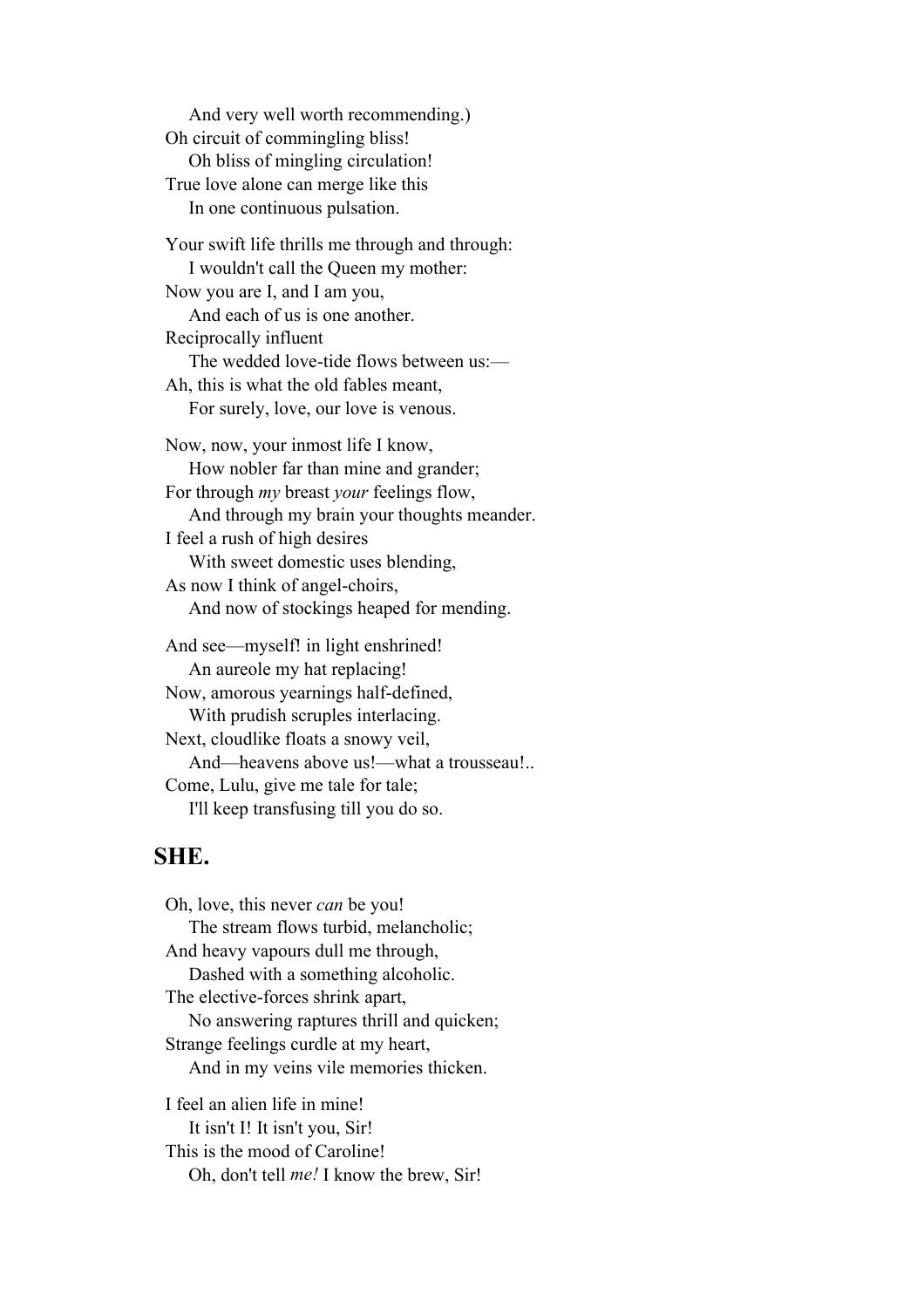Nay, nay,—it isn't "the machine"! This isn't you—this isn't I, Sir! It's the old story—you have been Transfusing elsewhere on the sly, Sir.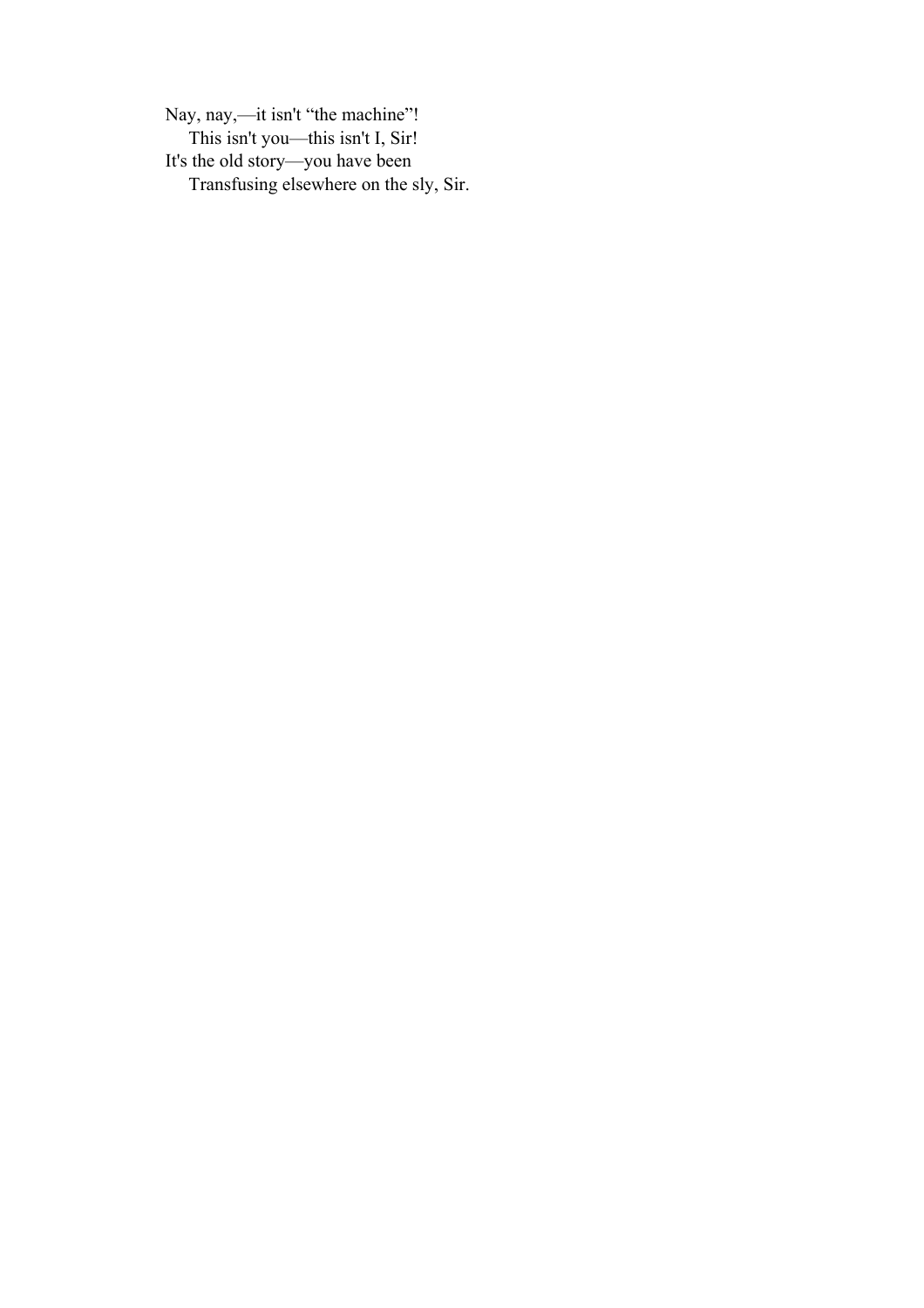## **The Gentle Anarchist.**

[*From an Unpublished Opera Libretto.*]

I AM a gentle Anarchist, I couldn't kick a dog, Nor ever would for sport assist To pelt the helpless frog. I'd shoot a Czar, or wreck a train, Blow Parliament sky-high, But none could call me inhumane; I wouldn't hurt a fly. I wouldn't hurt a fly, And why indeed should I? It has neither land nor pelf That I covet for myself, Then wherefore should I hurt a fly? I am a gentle Anarchist, I live on herbs and fruits; It don't become a communist To eat his fellow-brutes. I'd fire a town, upset a state, Make countless widows weep, Yet I am so compassionate I wouldn't kill a sheep, I wouldn't hurt a fly; And why indeed should I? If it doesn't interfere With my personal career, Why the dickens should I hurt a fly? I'm such a gentle Anarchist I hate all hunting men; I couldn't hook a fish, or twist The neck of cock or hen. I'd level gaols, let scoundrels loose, Blow priests and churches up— But, oh, my pity's so profuse I couldn't drown a pup. I wouldn't hurt a fly;

And why indeed should I?

Unless, that is to say,

I found it in my way,

And then it's all up with the fly.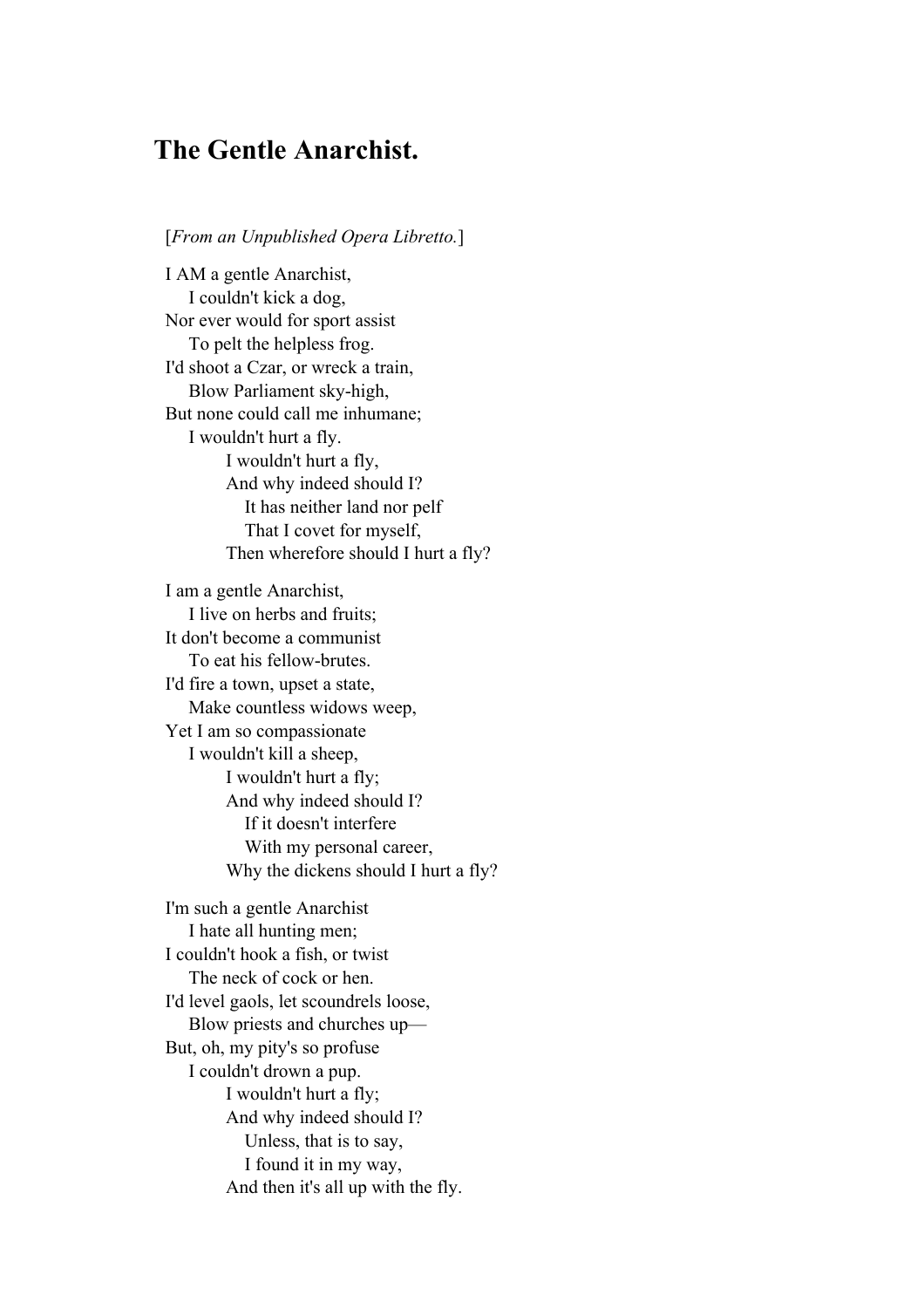## **Macaulay's New Zealander.**

IT little profits that, an idle man,

 On this worn arch, in sight of wasted halls, I mope, a solitary pelican,

 And glower and glower for ever on Saint Paul's:— Will no soft-hearted mortal be so very Obliging as to row me o'er the ferry?

Here three-and-thirty years<sup>\*</sup> I've stood estranged, A dream of ruin all around me stretching;

And centuries shall see me yet unchanged,

 Ever in act to sketch, but nothing sketching; Mutely immutable, constrain'dly still, With nought to stand against, except my will.

A wondrous lot is mine; ye bide your doom Till men say Vixit: mine begins ere birth;

A lonely ghost projected from the womb

 Of Time-to-come, I linger now on earth. Ye vertebrates date back, while I commence My weary present in the future tense.

A weird eidolon; a born paradox;

A fixture framed of incorporeal particles;

Yet dropped in many an Editorial box,

 Blown thence in squibs, or hurled in Leading Articles; A Nomad, though my permanent address is In Volume Second of Macaulay's Essays.

I was not born of woman (see Macduff—

 Nor stare to hear my lore so far extends; The sire who bore me trafficked in such stuff,

 And had his Shakespeare at his finger-ends: The quitch is in the blood—such blood as ghost has; I know as much as he; at least, almost as).

I was not born of woman; gave no pain;

 Through no preliminary stage did pass; But sprang, a Pallas, from Macaulay's brain,

 Though not like her, with spear and helm of brass; *My* spear, a pencil of Queensland plumbago; *My* casque, a felt one—latest from Otago.

And therein lies the sting of all I bear— That after brooding ages on mine arch, And treasuring what the centuries prepare, And noting what ye proudly term the March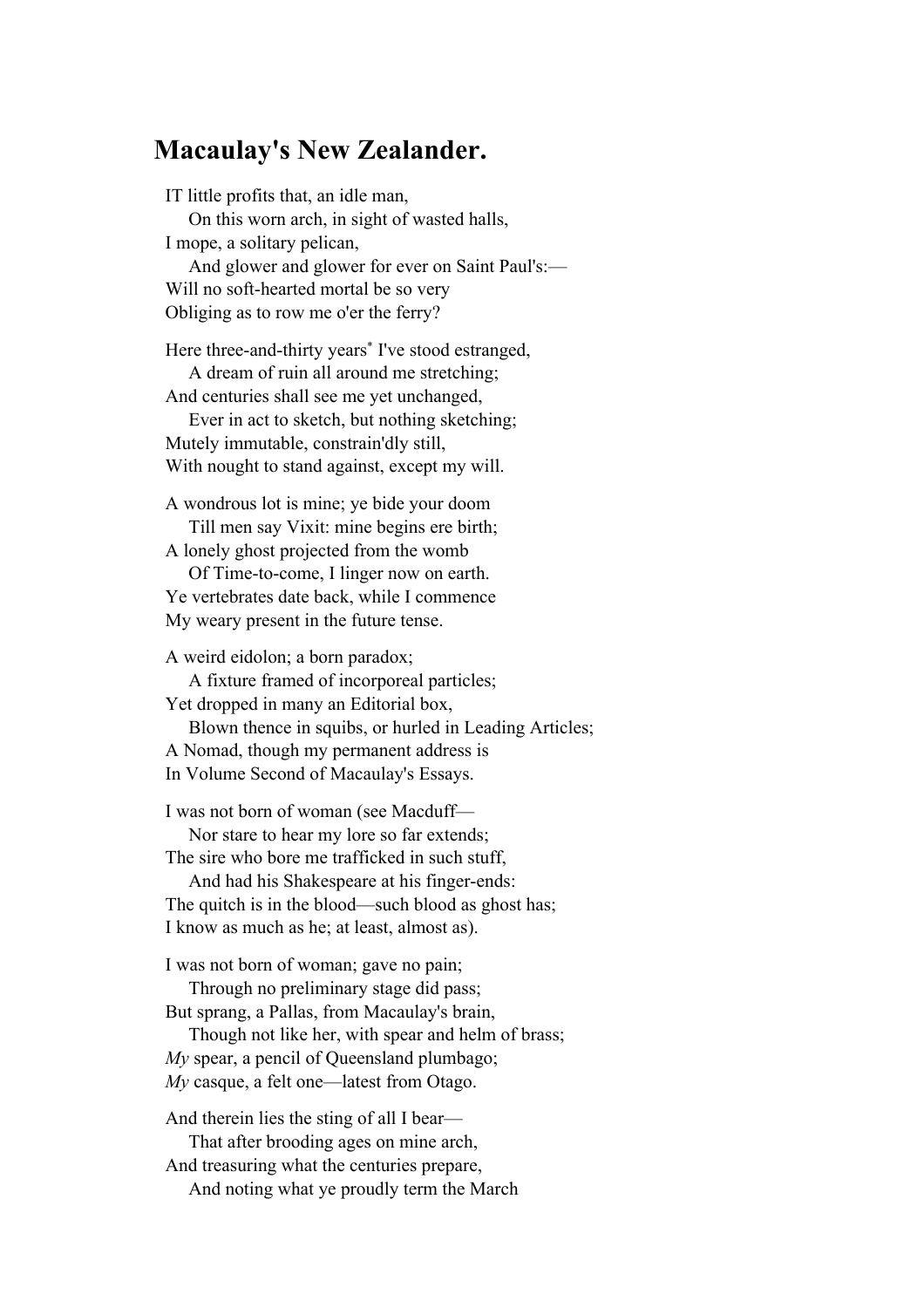Of Progress, and assimilating all "The long result of Time," see "Locksley-hall;"—

That after seeing all that mortal can, That after learning all that man can learn, This forecast shade, already more than man, Must go and be a baby in its turn! I've got to go and be a little kid, When old perhaps as Cheops' Pyramid!

I've got to wear a little purfled cap; Pass through, perchance, some brutal mode of swaddling; To gather tissue from a bowl of pap;

 To undergo no end of molly-coddling; To be brought up by hand, or, worse and worse, To be a parasite upon a nurse.

And in due course this cultured soul of mine Must learn its Catechism by easy stages;

And sundry rods shall yet be steeped in brine, To stimulate the heir of all the ages;

And men shall file away with prose and rhyme To sharpen *me,* the foremost file of time.

I pray you, purist, faint not at the word; For in the distant day whereof I speak, Your chastened phrases shall be held absurd;

 What you call slang shall be our Attic Greek; And every man be file, or bloke, or cove; And bloods make oath by Gum, instead of Jove!

For standing here, immovable and dumb, An arch-Stylites, birth, not death, awaiting, Faint inklings reach me of the time to come,

 Beneath the loud To-day reverberating; And I could tell of things so strange and wild, Your wisest don would feel himself a child;—

Could show up many a now-belauded quackery;

Could play the deuce with half your saints and sages;

Could settle for you whether Boz or Thackeray

 Shall be the admiration of the ages; And whether Morris, Swinburne, and Rossetti Shall number with the great, or with the petty;—

Could tell how empire shall have changed its place, But must not "blow," *although* an Australasian; Could tell you which shall be the ruling race,

 But may not shock the orthodox Caucasian, Nor dare your curiosity assuage,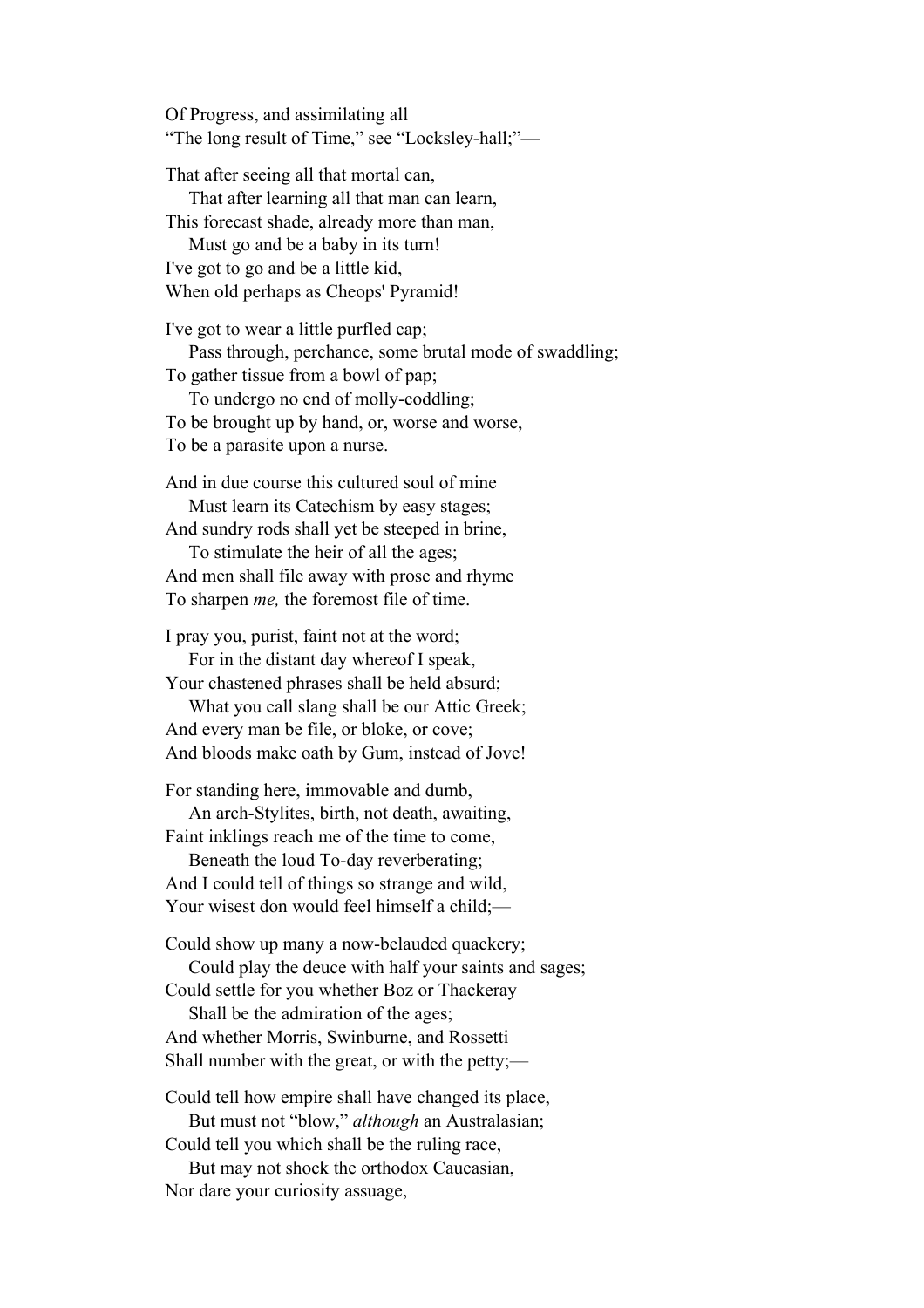Lest I should make half-castes become the rage;—

Could tell you quite a fairy tale of science,

 And wonders in Political Economy, That set your time-worn statutes at defiance,

 And hold them out of date as Deuteronomy: The darky, boss; the trashy white, a "brudder;" Man at the prow, and woman at the rudder;—

How all shall go by natural selection;

 No man allowed to live unless good-looking; How love shall vent itself in vivisection,

 And charms be rated subsequent to cooking; How girls instead of knitting sofa-covers, Shall spend their leisure in tattooing lovers;

And how magnetic belts with dazzling hues Shall draw unwilling arms around the waist; How damsels to enhance their lips shall use

 Odyllic force condensed into a paste; And woo the bashful from his slow simplicity With cakes of desiccated electricity; —

How education, as a general rule,

 Shall be conducted by familiar spirits; How "circles" shall be formed in every school,

 And rappings shall reward superior merits; And how the spectroscope, applied to spectres, Shall re-enact all history, on reflectors; —

And how your vaunted patents and inventions Shall be for playthings to the great hereafter And all your philosophical pretensions

 Be themes of inextinguishable laughter Your engineering form for future times The droll machinery of pantomimes.

Your steam—your boast! What is it but a vapour? Or what more fleeting simile will do:

'Twill be effete as—let me see—what paper? Eureka!—say, the "Saturday Review!"

Whose name, indeed, shall live—simply because These lines give token such a paper *was*.

For there be those whose memory shall rot,

 And pass, and be as it had never been; Of such my famed progenitor's is not;

 Valhalla holds him in the high serene:— My Prospero! Oh may he prosper where he is, Untouched by that unenviable caries!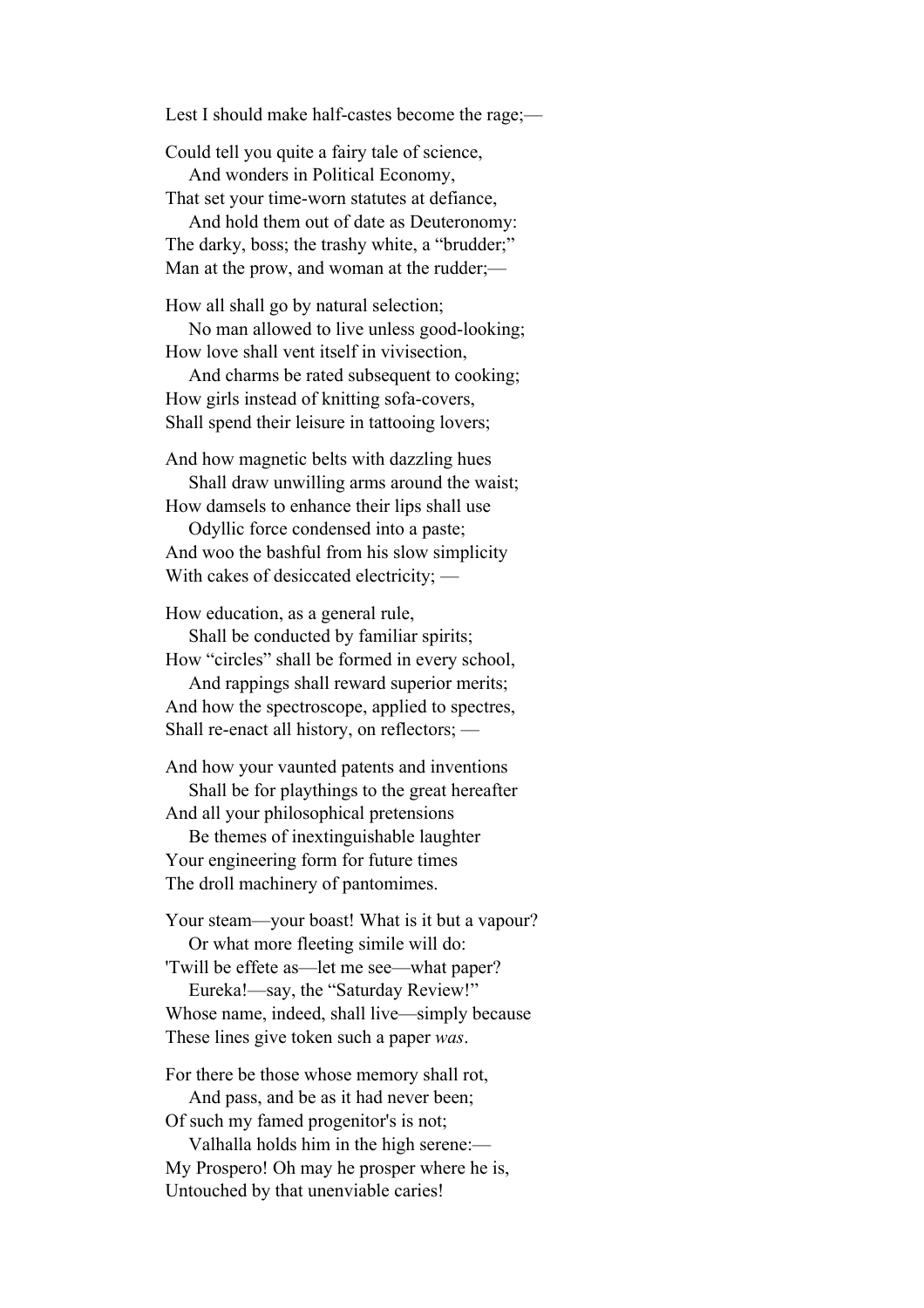For though I dumbly execrate the day When first he chained me here, a lorn eidolon, To be a literary popinjay, And market-stock for every sucking Solon, Be Hyperborean calm his long reward! I'm proud of him; you know, he was a lord.

Mundanes, I say Good-bye, as on ye march; I fain would shake your hands, but can't get at you,— My prison-ruin waiting in the arch, As in the marble waits the future statue. I hate you, London-bridge! And if Saint Paul is A name I loathe, the fault is Lord Macaulay's. Witlings, a word: bring me no more to book; And take not any more my name in vain; Cast, if ye will, one final, loving look, As upon one ye ne'er shall see again. Behold me—let it be the last occasion—

Served up in verses for "The Australasian."

\* Macaulay's New Zealander dates from 1840.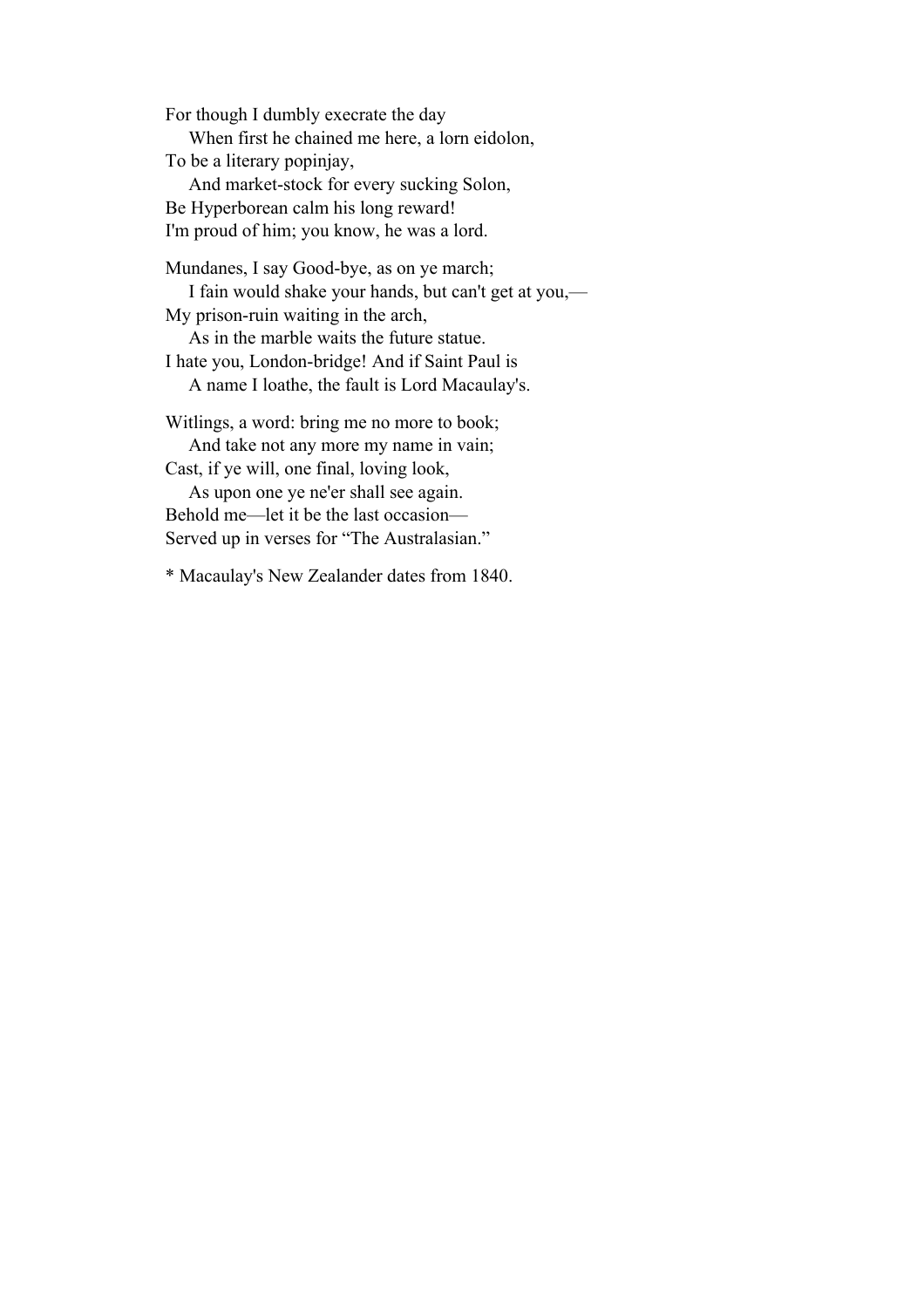# **Convict Once.**

### Proëm.

I, HYACINTH, of whom she wrote, now write: Not from the hope of fame, or wish for praise; But that in waning of her latter days, She willed her warning tale should see the light,

And whispered with her fading breath that I Should soften nothing that she did reveal, But charter her confession with a seal Of manual pardon—as I do hereby.

And ere ye scorn her troubles, passion-fed, Her wilful choosing of the crooked path, And ere ye make a virtue of your wrath, I pray you all, remember—she is dead.

Forgive the passions that she could not curb, The heaving trouble of a fevered breast. She's very quiet now. She hath her rest: And there is none can wake her, none disturb.

I, who have most to pardon, pardon all, As I myself beseech forgiving grace; And live in hope that I shall see her face, Even as an angel's, at the Judgment call.

Part First.

### **I.**

FREE again! Free again! eastward and westward, before me, behind me, Wide lies Australia! and free are my feet, as my soul is, to roam! Oh joy unwonted of space undetermined! No limit assigned me! Freedom conditioned by nought save the need and desire of a home!

\* \* \* \* \*

### **II.**

Wrought even to pain with emotions long-prisoned and ardours volcanic,

 Great with the promise of things that have grown in the silence of years, Seems to me now that my soul should be mother of issue Titanic.

Drunken with Freedom I leap, as a maddened steed plunges and rears.

Seven retributive years have not left my tried spirit unshaken,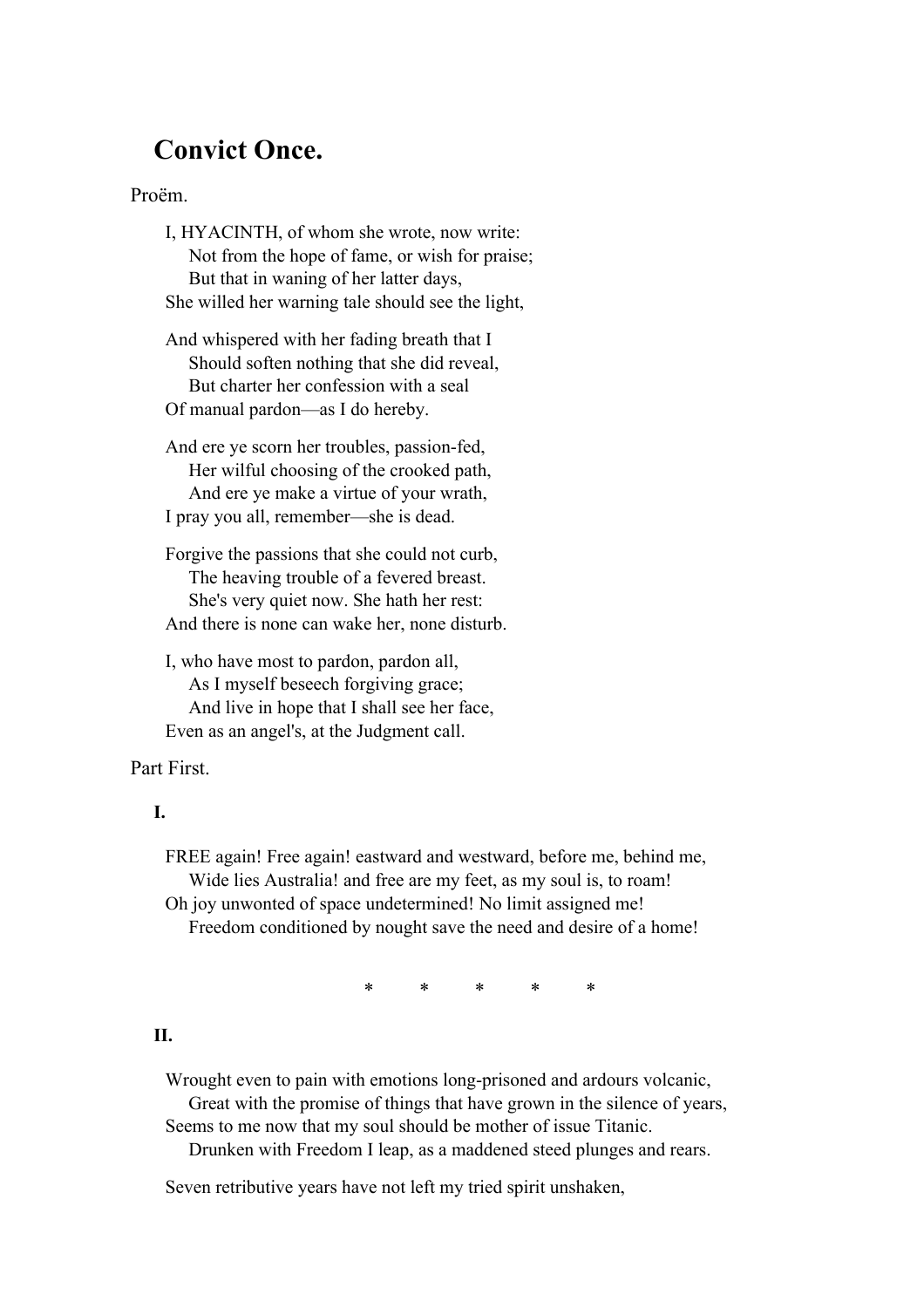Vulture-like tearing me, harpy-like soiling me, blinding my eyes. Yet from the depths I emerge; like a giant refreshed I awaken, Strong for the purpose of life, for the struggle, the victory, the prize.

Ah! I must calm me, remembering that Freedom restores me to Duty— Not to the license and rapture of such as have struggled and won. Passion hath proved itself fatal, and fatal the magic of beauty;

I must try wisdom and prudence, contented to walk ere I run.

Have I not found what I longed for? Already my star is propitious. Heaven hath found me a home where life's sweetest amenities smile;

Lowly indeed, but unmerited; poor to a spirit ambitious, Yet a sweet oasis-fountain whereat I may linger awhile.

Here I behold it, my long-cherished dream of a home in the wild wood: Here I shall hide my reproach, and my name shall be MAGDALEN POWER. Never again shall I utter the name that I bore in my childhood;

Know it shall none, save the Angel that watched at my christening hour.

Now I begin life again; but a clearer, a stronger beginning: Not as a child, but a woman—a teacher of children not mine. What can *I* teach them? *My* lesson? Repenting is longer than sinning?

Nay; I can read; I can write; I can moralize line upon line.

Branded no more as a felon:—but hush! let such phrases be banished! Let me recall the old precepts that moulded my innocent youth!

Knowledge, and Beauty, and Goodness, thank God, have not utterly vanished: Quick to perceive them as ever; alive to the glory of Truth.

No more abasement! I'm weary and blind with the tears of repentance: Though it was wrong, and I know it, yet surely such weeping is vain. Have I not borne to the full all the pangs of my terrible sentence? Shall there no harvest arise from this plentiful penitent rain?

Worshipping sorrow it seems, thus to sacrifice life on its altar; Petting my error it is, thus to water it evening and morn:

Cherishing aye in my breast, as a fetish, a scarce escaped halter— This is the culture of Terror—Idolatry worthy of scorn!

I will no more of it.—Twenty-three years have I lived; and my labour Vanity, fruitless regret, and a secret that may not be told,

Honour-imperilling, head-overhanging, like Damocles' sabre,

Swinging and threat'ning my new-donned propriety scarce a day old.

Ha! I must clothe me with armour; yet not in the garb of defiance: Bravery burnished flings back every incident ray of the sun:

Darkly encased I shall be in a corslet of quiet reliance; Shield I shall carry of triple propriety; sword I'll have none.

Is this hypocrisy? Is it a refuge 'twixt seeming and being? Self-enforced virtue (who knows?) may develop from habit to love.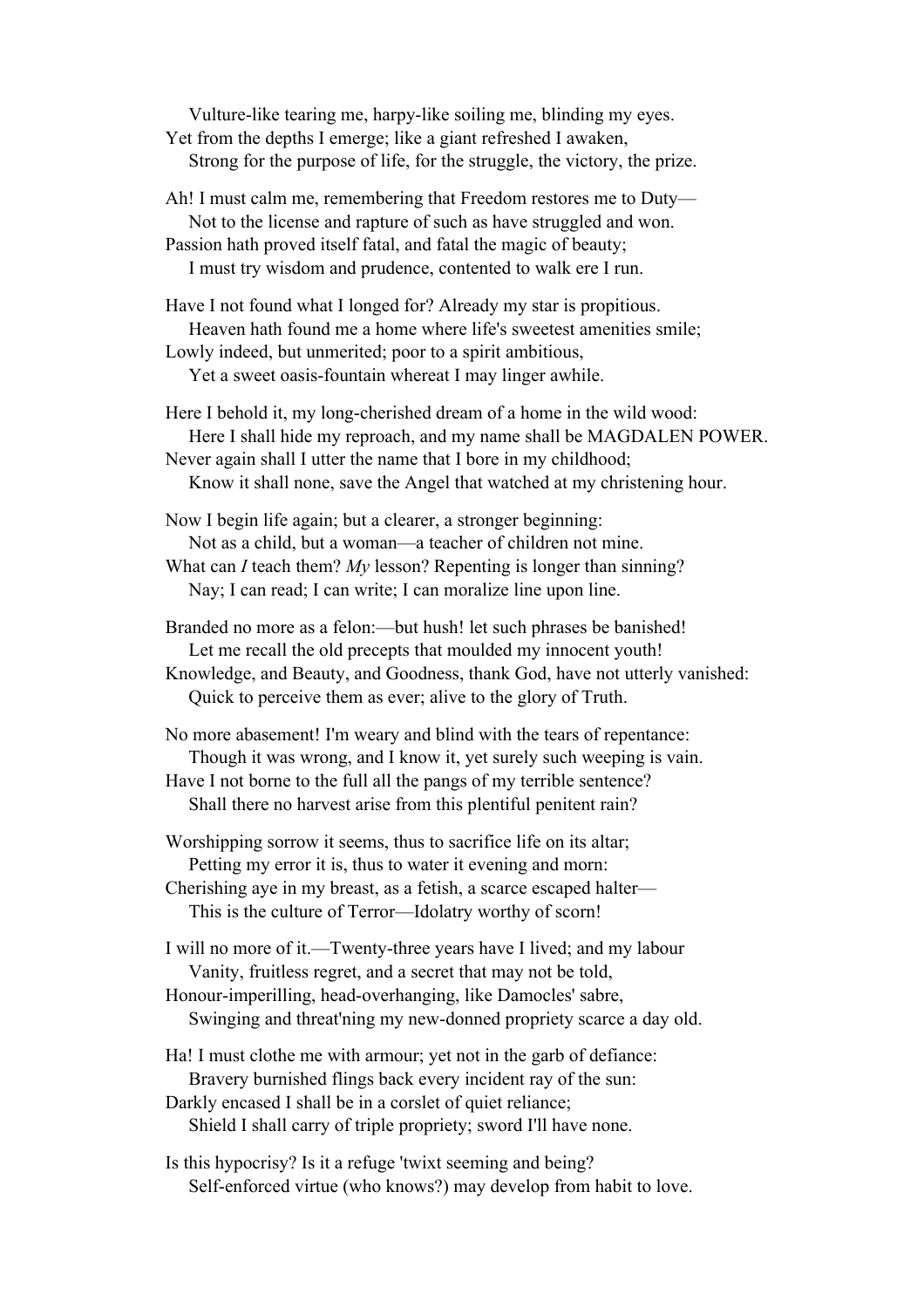Heedless of obstacles, patient for ends, strong of heart, and far-seeing, I may be wise as the serpent, yet innocent still as the dove.

Die then, sad memories, leaving behind you nor token nor relic! Hark how the tremulous night-wind is passing in joy-laden sighs; Soft through my window it comes, like the fanning of pinions angelic, Whispering to cease from myself, and look out on the infinite skies.

Out on the orb-studded night, and the crescent effulgence of Dian; Out on the far-gleaming star-dust that marks where the angels have trod; Out on the gem-pointed Cross, and the glittering pomp of Orion,

Flaming in measureless azure, the coronal jewels of God;

Luminous streams of delight in the silent immensity flowing, Journeying surgelessly on through impalpable ethers of peace.

How can I think of myself when infinitude o'er me is glowing, Glowing with tokens of love from the land where my sorrows shall cease?

Oh, summer-night of the South! Oh, sweet languor of zephyrs love-sighing! Oh, mighty circuit of shadowy solitude, holy and still!

Music scarce audible, echo-less harmony joyously dying, Dying in faint suspirations o'er meadow, and forest, and hill!

I must go forth and be part of it, part of the night and its gladness. But a few steps, and I pause on the marge of the shining lagoon.

Here then, at length, I have rest; and I lay down my burden of sadness, Kneeling alone 'neath the stars and the silvery arc of the moon.

Peace-speaking night of the South, will thine influence last through my sleeping, Dream with my dreaming, awake with my waking, and blend with the morn?

Or shall I start as of old, and my pillow be wet with my weeping, Victim alternate of self-accusation and impious scorn?

Have I so cast out myself that the morrow's meridian shall find me Lightly esteeming the earth, and with spirit affianced to heaven? Have I said, once and for ever, "Proud Lucifer, get thee behind me!

Leave me to die in the desert, if only my sin be forgiven?"

Let me not hoodwink myself. Of the many desires that come thronging— Demons they may be, or angels of brightness, I hardly know which— One I retain unto death, one supreme irresistible longing;

Heaven without it were poor, and earth with it ineffably rich.

Can it be wrong? It was God, and not I, who created me woman, God who enthroned on my heart the imperious ideal of man;

Dowered me with instincts of love, that shall rule till I cease to be human: Shall the Creator require of the creature beyond what she can?

Ah! but the soft, subtle voice of the Night whispers, "First be thou worthy: Vaunt not thyself till the work of thy hands is recorded above: Gird thee for labour; and if, being earthly, thou needs must be earthy,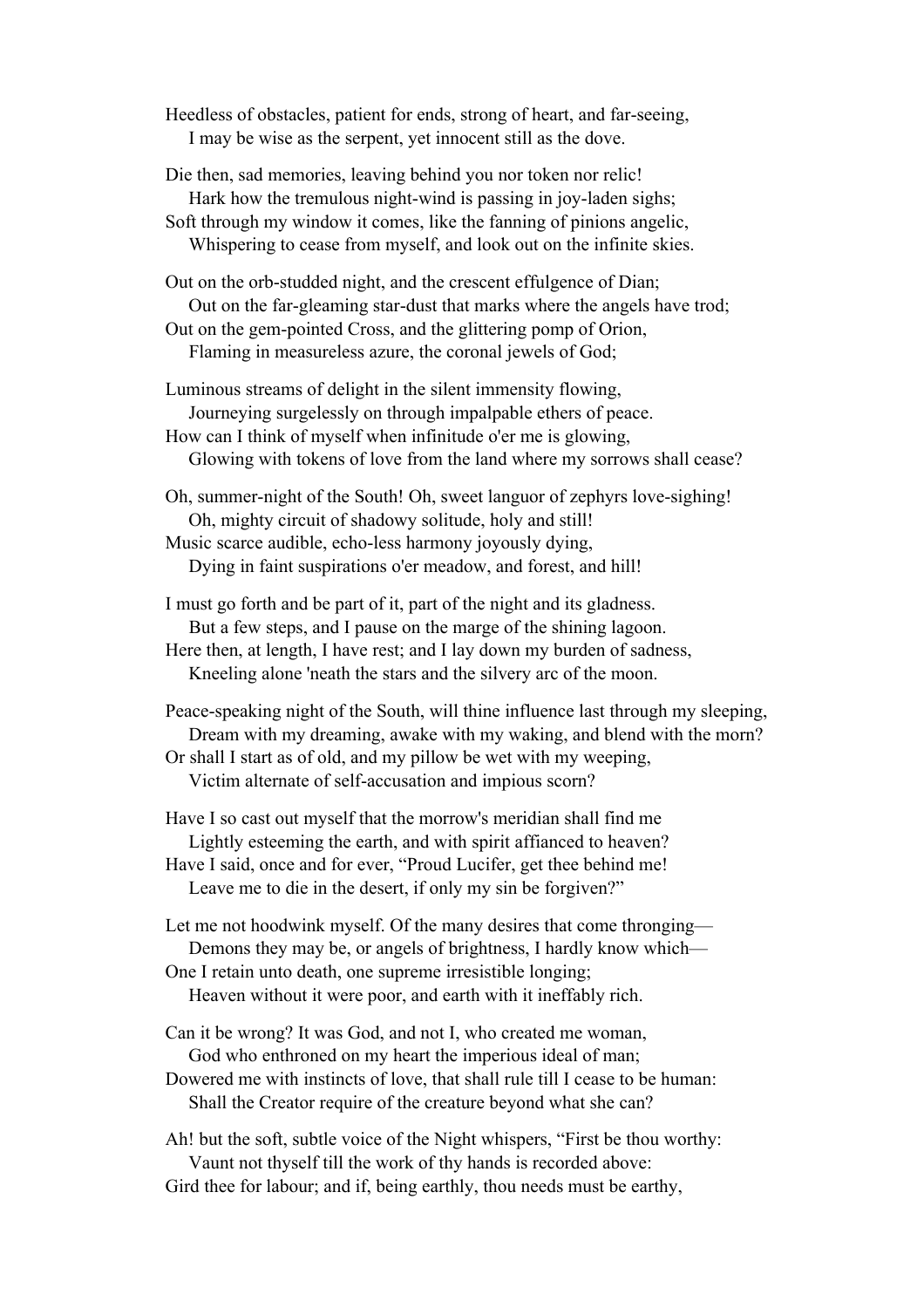Pray that through Duty alone thou attain to the pleasaunce of love."

### **III.**

PLEASANTLY, almost too pleasantly, blendeth to-day with to-morrow. Hours are as moments: a twinkle of white wings, and, lo, they are gone! Day bringeth work without bondage, and night bringeth dreams without sorrow: Pleasantly, almost too pleasantly, life is meandering on. Precious my charge, and delightsome: three spirits all joyous and tender— Children of nature and innocence, breathing the freshness of flowers. Love-tokens are they from Paradise, warm from the kiss of the Sender, Blooms of promise still rich with the glow of the Amaranth Bowers. Hyacinth, Lily, and Violet—pleasant conceit of their christening: Hyacinth, darkly embowered in the riches of clustering curls; Slenderly delicate Lily, a lily transfigured and glistening; Violet, lowly and meek, yet the joy of my garland of girls. Happy their lot—in themselves, in their sire, in a mother's affection; Happy in mutual love all the merry bright round of the years, Little they reck of the travailing world, with its nameless dejection; Even their sighs are the surfeit of joy, laughter-laden their tears. Lofty things move them to worship; adoring they wonder, but fear not; Little things minister pleasure, as ever it fares with the good; Nature to them utters low subtle voices that other ears hear not; Marvellous harmonies greet them from river, and mountain, and wood. Down in umbrageous retreats, chosen haunts by the shadow-flecked river, Drinking delights from the murmur of streams and the flutter of wings, Streams as they murmur, bright wings as they flutter, green leaves as they quiver, All have strange music for them, and a tale of invisible things. Almost I fancy them other than human; great Nature's own daughters, Beings of Fable that only the rapture of Fancy conceives, Naiad-like, laving white feet in the dimpled disturbance of waters, Dryad-like, peering bright-visioned thro' tremulous umbrage of leaves. Otherwhile mounted on steeds and in madness of motion careering, Fitfully seen thro' far vistas, and mazy divergence of trees; Elfin-revealings of fleetness and liberty sudden appearing, Vanishing whither they list, uncontrolled as the libertine breeze. Train them and form them! Ah me! it is they who, unconscious, have wrought me Back to the form that I bore when I bloomed as the darling of home. *I* their preceptress! Ah me! with their innocent smiles they have taught me Lessons more glorious than Greece, aspirations more lofty than Rome. Mine is the lore of dark ages, of empires convulsed and war-wasted, Rapine and bloodshed, the ebb and the flow of perpetual strife;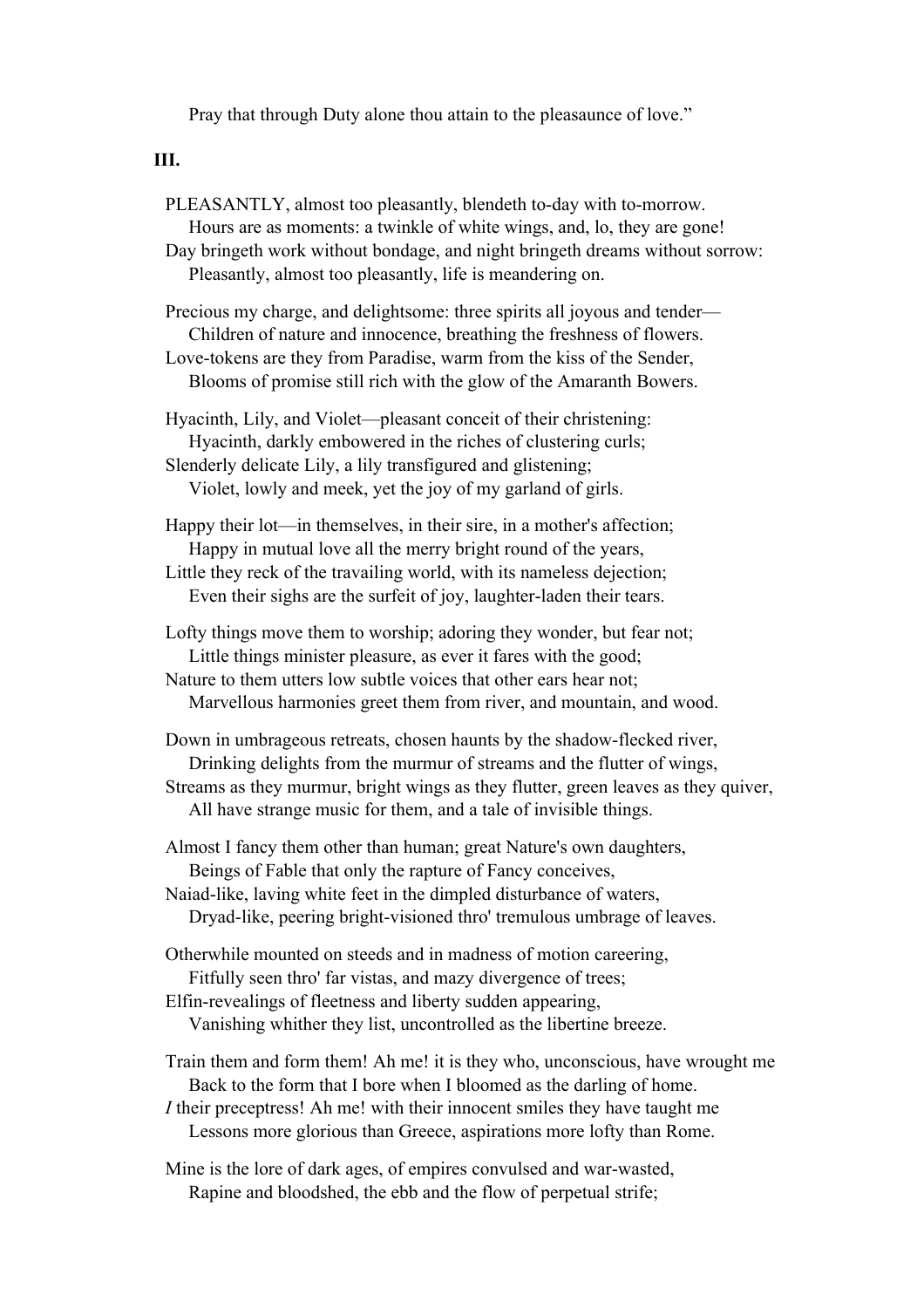*I* of the Tree of the Knowledge of Good and of Evil have tasted; Fitter for *them* were the fruit of the Tree, angel-guarded, of Life.

### **IV.**

HYACINTH loves . . . I have noted of late the mysterious transition; Soft silken-footed approaches of something that whispers a change; Chrysalis-stirrings that herald the full-winged and perfected mission; Timid assumptions of woman-demeanour unwonted and strange;

Beautiful sequence of vermeil suffusions and paleness unbidden; Dream-lustred eyes that look inward on something to others unseen;

Reveries sudden, and maidenly languor, and sighs but half-hidden; Pensive reserve over-drooping the virginal grace of her mien.

Saddened, yet listlessly happy; ah, well I remember the token, Well I remember the oxymel mingling of pleasure and pain!

Some face hath gleamed upon hers, and the sleep of her childhood is broken; Hardly she knows as yet whether to rise or to slumber again.

### **V.**

WANDERING to-day by the river where refuge is greenest and coolest, Watching beneath me the moving mosaic of shadow and sheen, Came I on Hyacinth, radiant, elated, her bloom at the fullest, Rapt, like a vision-filled soul that hath quaffed of divine Hippocrene.

No need of words to interpret those moist lips half-parted and glowing, Nor the luxurious droop of the eyelid with pleasure opprest,

Nor the strewn wealth of her tresses, in careless dishevelment flowing, Nor the warm crimson that blushed thro' the gossamer folds on her breast.

Heedless and hearing not, trance-like—the sun thro' the bowerage above her Scattering broken effulgence, like largesse of gold, on her charms— Stood the flushed impress of maidenhood fresh from the kiss of a lover, Fervid in recent release from the passioned entwinement of arms.

Such I divined, with an eye and an instinct for love's hidden history; Thrilled by ineffable sympathies, every sweet token I knew, Gathered in fancy the fluttering threads, and unravelled the mystery,

Read, like a scroll, the yet lingering signs of reluctant adieu.

Lower her eyelids drooped, closing; then rose, and the sensuous present Broke once again into verdure and song, on her eye and her ear; But the entrancement of vision was gone, and the bloom evanescent

Passed into sorrowful paleness, and died in the track of a tear.

Then, while her ringlets, in silken compliance and rich adaptation, Rounded each movement with graces, as music the words of a lay, Stooped she a moment, and, fluttering still with Love's sweet trepidation,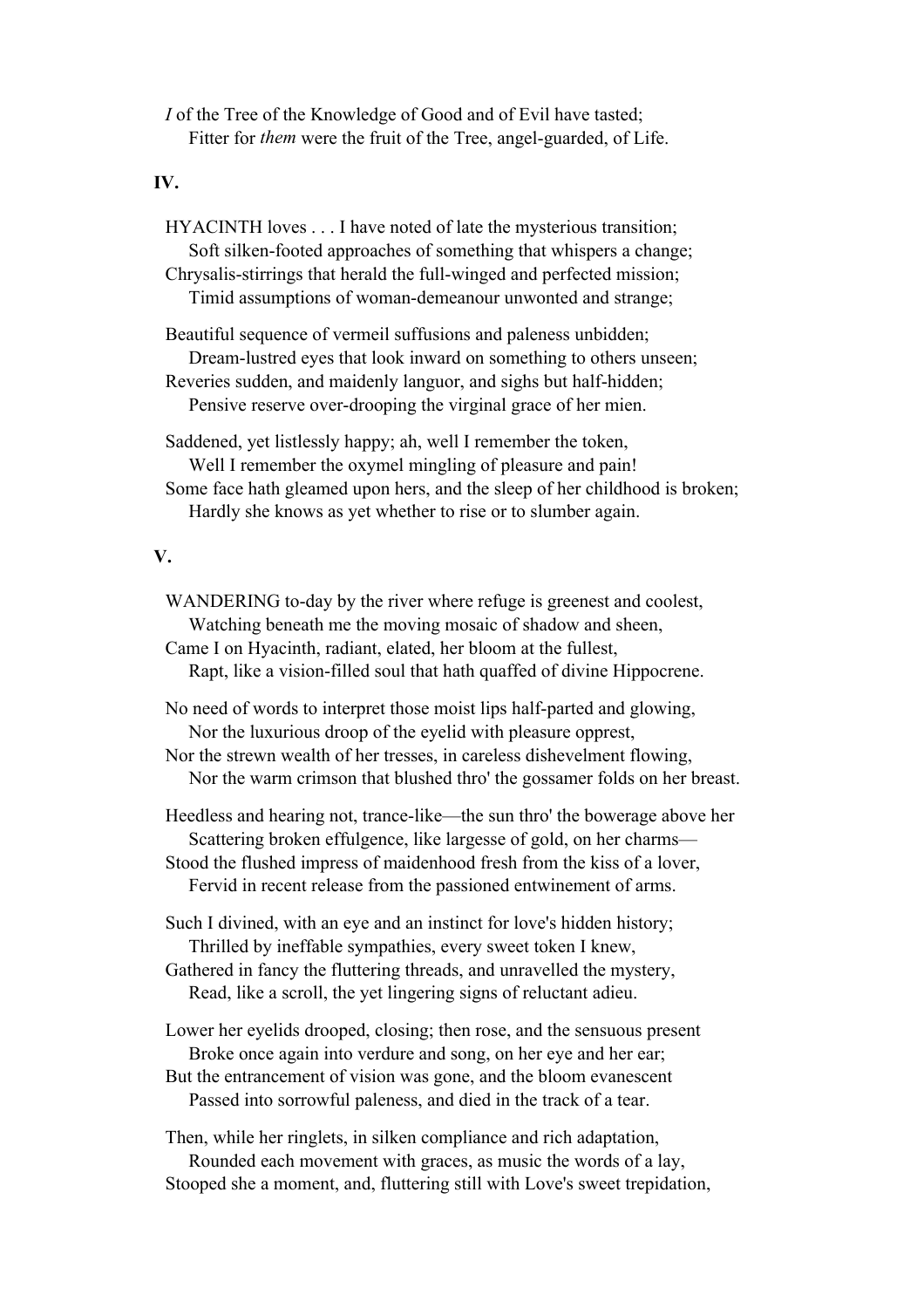Caught up a scroll from the grass at her feet, and moved sighing away.

- And, till the sun set, empurpling the glorified hills with its splendour, Lone in her chamber sat Hyacinth, writing the words on her soul;
- Then, as the glory died, yielding to radiance more softened and tender, Forth from her chamber came Hyacinth, singing the song of the scroll:
- "Ever thou speakest of angels, my love, and I fear me, I fear me, Thou art too heavenly pure to commèrce with such grossness as mine."

"Angels are lower than God, and when thou art anear me, anear me, Godhead looks into mine eyes—for thy kinship, through grace, is Divine."

"Ah, but the angels will find thee in sleep, and will take thee, will take thee, Bearing thee far from me, leaving me weary, forsaken, and old."

"Yea, but thou likewise shalt sleep, and my singing shall wake thee, shall wake thee, Over the crystalline sea, by the city of jasper and gold."

"Ah, but the angels are better than I! and will love thee, will love thee, Teaching thee music I know not, and whispering secrets of bliss."

"Yea, but though angels, no angel I'll cherish above thee, above thee; Nought, till thou come to thy love, save the feet of my God, shall I kiss."

"Ah, but the angels, the iris-winged angels, will hate me, will hate me, Soiled with the touch of corruption, and swathed in the cerements of sin."

"Nay, at the glistening portals of pearl I'll await thee, await thee, Bearing thee radiant attire for the joy of thine entering in."

"Ah, but the angels, the aureoled angels, adoring, adoring,

Will they not mock us, faint-quiring the notes of our penitent strain?"

"Nay, for our hymns have a theme of Redemption, high-soaring, high-soaring, Far o'er the music of angels, the song of the Lamb that was slain."

\* \* \* \* \*

"Where hath she learned it?" quoth one; and "Who wrote it? who gave it?" another: Hyacinth answered with silvery laughter, and sought her lone room. "Surely my child has some secret at heart," said the wondering mother. I alone knew why she brooked not the question of whence or by whom.

All the night long in her slumber I heard the unconscious out-pouring

Of her young spirit in jubilant thoughts from the dream-broken strain;

Ever she murmured—"a theme of Redemption high-soaring, high-soaring,

Far o'er the music of angels, the song of the Lamb that was slain."

### **VI.**

"PLEASANTLY," said I? Yea, pleasantly! Three summer months of contentment, Bright with bright faces, and sweet with sweet voices, or sleeping in smiles. Here the green earth is the heaven-domed temple of poet's presentment,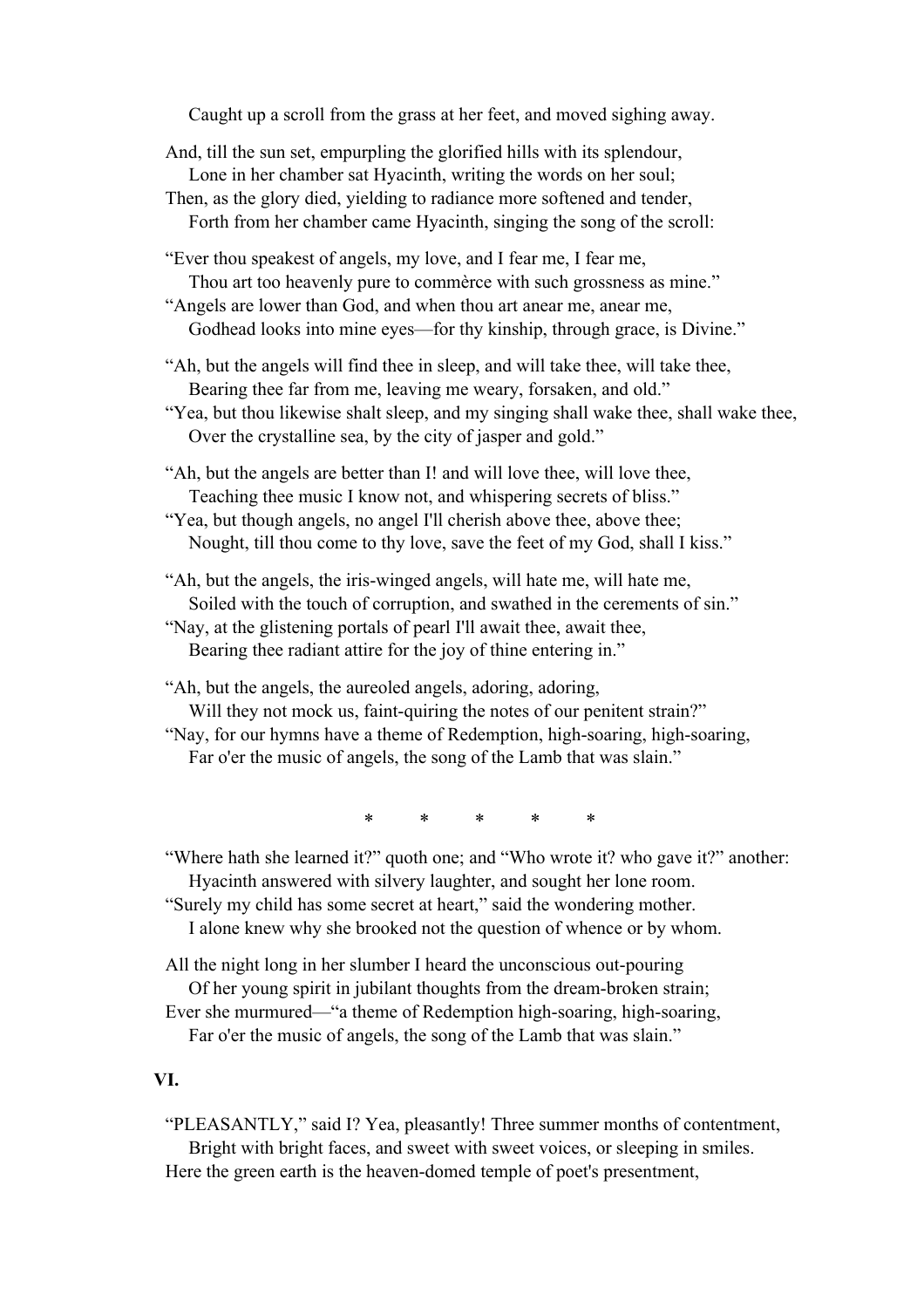Manifold harmonies rolling for ever thro' long forest aisles.

Softly I've moved through the time with the echo-less footfalls of Duty, Wearing the garments of meekness and schooling my heart to constraint, Shunning my mirror for dread of the slumbering demon of Beauty: Puritan I in my plainness of garb, in demeanour a saint.

All I resolved I have done; much in spirit, and wholly in letter; Faultless my conduct and converse . . . but where is the sign of return? See, I have prisoned my life in routine till my soul is no better Than the grey ashes that lie in the coldly-symmetrical urn.

Am I then weary of well-doing, deeming it fruitless endurance? Nay, but my spirit is cloyed with the feast of perpetual sweets. I was not moulded for peace, or the dreamless repose of assurance. Oh, I am faint with the opiate breath of these woodland retreats!

This is not life, to be bowed in the heart-hush of worship for ever, Softly asleep on my shadow to glide o'er a summer-lit sea.

Life is not passionless calm, but the turbid delight of the river. Give me the billowy Jordan! . . . enough now of blue Galilee.

All my young dream was of heroes; my play was Olympian frolic, Venus, Minerva, Alecto, alternate—love, wisdom, and gall.

What is the mood of my life-music now? Why, a piping bucolic, Babbling melodious of pastoral peace and content; that is all.

Soul cannot march to the bleating of sheep and the lowing of cattle. Rather the war-blast of passion were thrilling again in mine ears!

Oh for a touch of the palpitant world! for the glory of battle! Show me once more the proud wave of the banners, the gleam of the spears!

What would I conquer? Myself? So I might; but such war were inglorious. How should it yield me the rapture that only the conqueror feels?

What were the spoils of the slain? To what Capitol march when victorious? Whom should I drag thro' the dust, captive-bound at my chariot-wheels?

Oh, I am sick of unlaurelled self-conquest! A region fire-smitten Lies at the feet of the victor, unworthy the cost of the strife.

What is the fruit of my summer of meekness? Behold, I have *written!* Ink! where the blood should have been, and the dust of the battle of life!

Stay. Let me question myself. Whence this change of mood? Yesterday only All in my heart was the hush of the temple, conventual calm.

Yesterday quickening Nature sufficed me; alone, but not lonely, Breathing concordant with all things, embraced in the infinite psalm.

Now all this musical silence but frets me. I live, but I sing not, Save in harsh discords that jar with the tender discourse of the flowers. Soft airs are wooing my brow with their winnowing wings, but they bring not Tribute of hope. Time's too smooth, and I chafe at the impotent hours.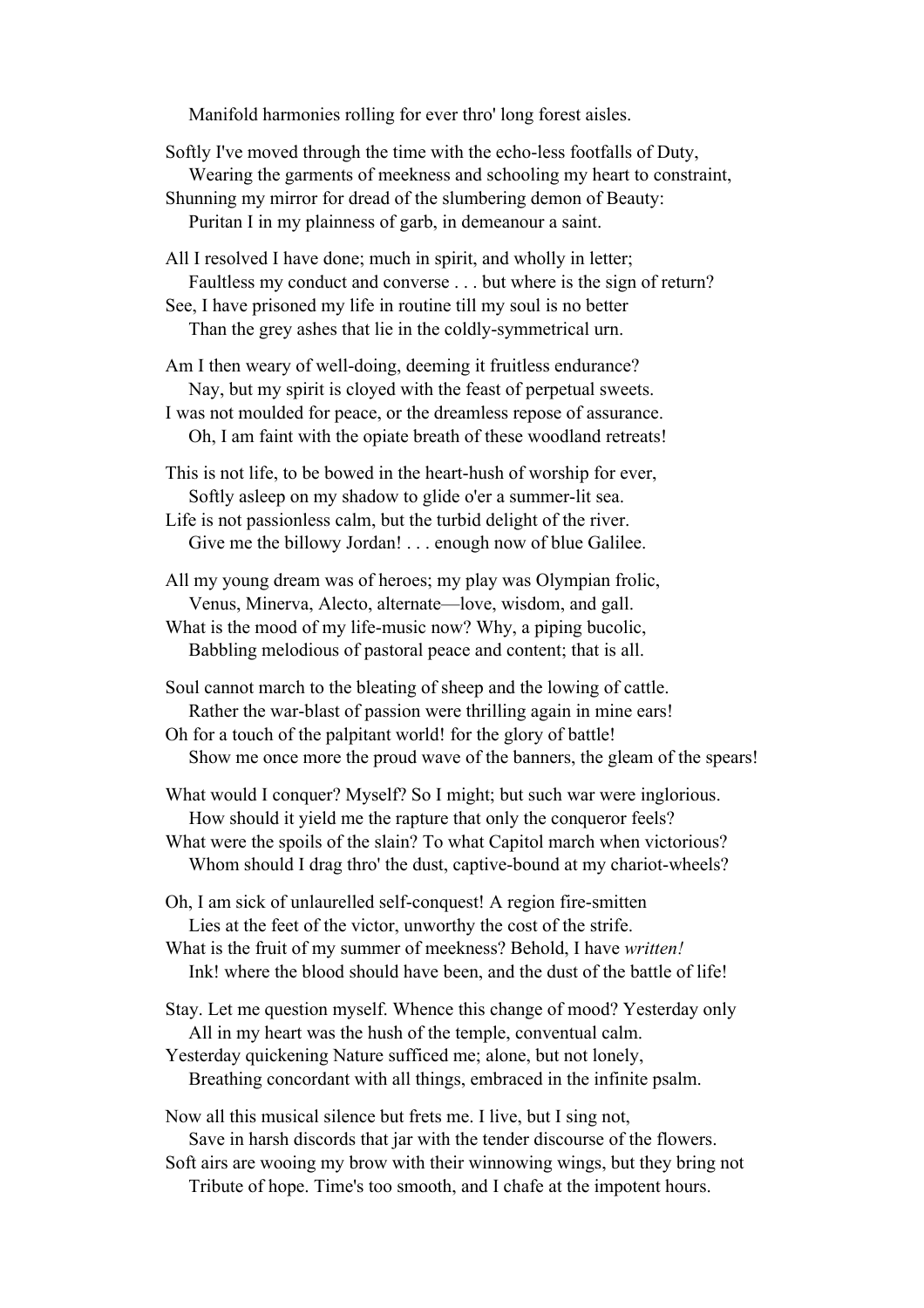What hath unfellowed me thus from the spirits of beauty beside me? Why do I turn from the honey of life to the blood-kindling wine? Yesterday, heaven was opened: I saw, but its bliss was denied me, Saw it in Hyacinth's eyes with the Demon of Envy in mine.

Even as she passed from my sight, while the branches yet shook from her presence, Rose in unblest resurrection the sepulchred passions of yore.

*I* to go dreaming of life while this novice is drinking its essence! *I* to be almost content with the dregs, while her cup runneth o'er!

Say, were an angel cast down by mischance at the great consummation, Would not his sharpest distress be the gleam of his home in the skies?

Even the shadow of heaven were worse torment than hell's conflagration: What then for me was the reflex of Eden in Hyacinth's eyes?

Shut out from life and from love by hard circumstance, not from unmeetness, Can I untempted look on while another sits down to the feast?

Why must I drag through the hours when this Hyacinth leaps to completeness, Leaps to her queenly meridian, still flushed with the roseate east?

"It is because thou hast sinned." Oh emaciate ghost of repentance! Thou here again with thine offerings of sackcloth, and ashes, and tears! Pointing thy skeleton finger at Law! See, I point to the Sentence, Paid to the uttermost farthing by weary fulfilment of years.

What, then? Shall envy inherit me wholly? A thousand times, Never. It hath but waked me once more from the spell of a somnolent hour, Stirred up the thorns in the nest, struck a spur in the flank of endeavour: I am the old self again. I am . . . Nay, I am Magdalen Power.

### **VII.**

STRANGERS to-day; a momentous event in this slumb'rous seclusion: Lily and Violet sadly impatient of precept and books:

Hyacinth calmer, but fluttering dove-like with pretty confusion; Something of mystery, too, in those quick interrogative looks.

"Are they from far?" I ask carelessly. "Not from a very great distance," Violet answers; "but oh! 'tis so seldom they visit us now.

There was a quarrel, you know," she continues with prattling persistence, All unaware of the shadow that gathers on Hyacinth's brow.

"Something I don't understand, about cattle, and buying, and selling; Arthur Trevelyan was rude, and dropped words about 'ill-gotten gear;'

Father was angered, and said that no Convict should darken his dwelling: But he repented, and wrote to both father and son; so they're here."

"What is a Convict?" she asks me; "Trevelyan's a Convict, they tell me. It must be something, I'm sure, to be proud of, if Raymond is one." Ah, cruel question that would to my own definition compel me!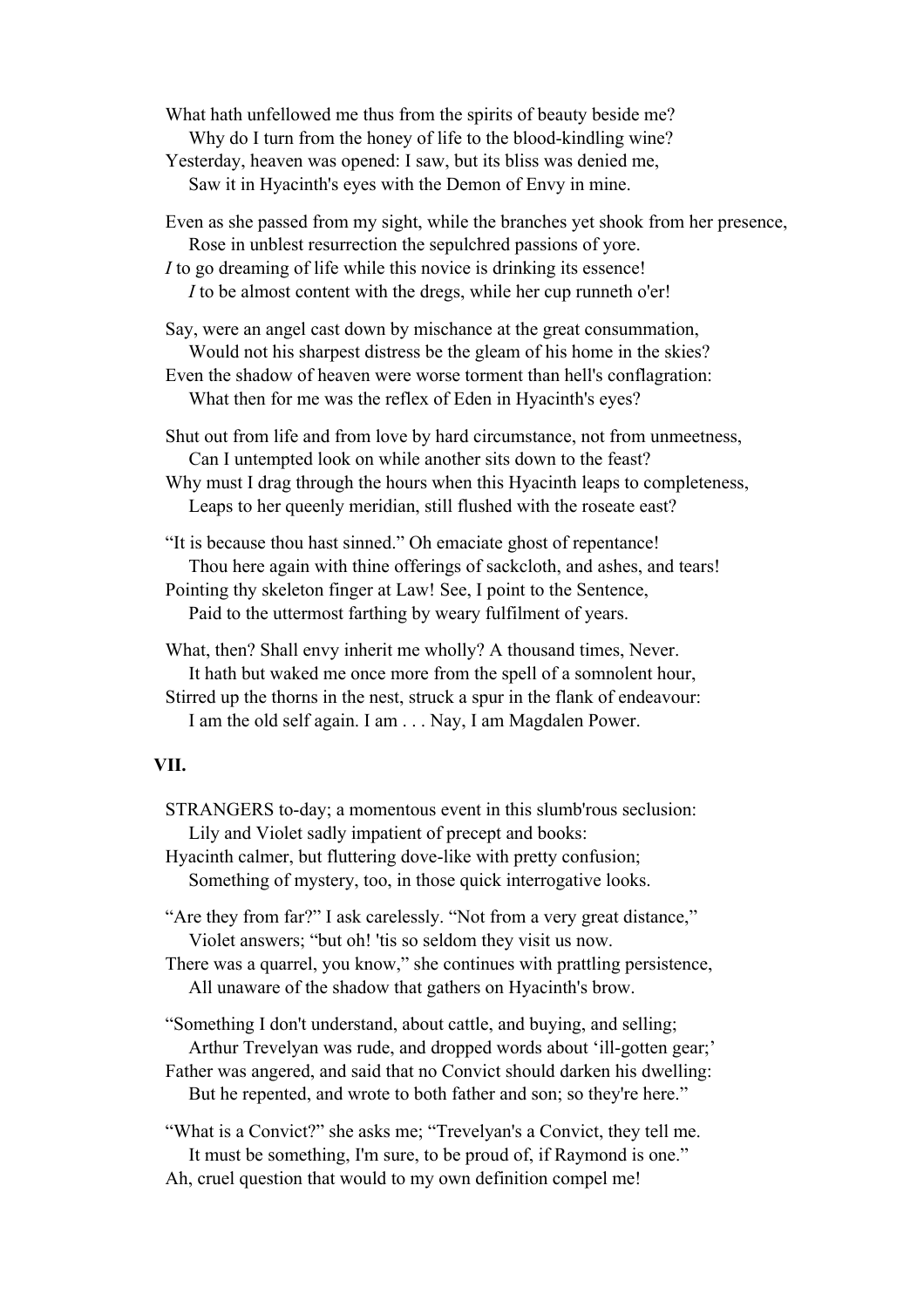Hyacinth comes to my rescue: "A Convict! Young Raymond is none!

"Tell me," she said, and I mark the unwonted and quivering passion, "Can it be just that a son should inherit a father's disgrace?"

Gladly I catch at the turn of the theme, and reply, "'Tis a fashion

That were best honoured by breach." There's a story in Hyacinth's face.

### **VIII.**

OFT hath it pleased me in day-dream and night-watch to mould an ideal: Is not my heart-wish incarnate, new risen or dropt from above?

One sudden gleam of a face, and my cherished ideal is real! There moved my miracle, there passed my Fate, whom to see is to love!

Somewhere I've read that the gods, waxing wroth at our mad importunity, Hurl us our boon, and it falls with the weight of a curse at our feet:

Perilous thing to intrude on their lofty Olympian immunity! 'Take it, and die," say the gods, and we die of our fondest conceit.

Is it so now with myself? I have riven the night-watches asunder, Murmuring "Give me to see him," and fretting the beautiful skies.

Lo, I have seen him! And now, I shrink, trembling with impotent wonder, Pondering, Is it the blessing I craved, or a curse in disguise?

Yes, I have seen him; and envious murmur and fretful rebellion Pause as I muse on a possible future, and gird up my strength.

How my wild spirit was hushed when I looked on this Raymond Trevelyan! Prince of my dreams, by the throb of this heart, thou art come—come at length!

## **IX.**

DOWN in the vines he is sitting, the fruitage, leaf-shadowed above him, Lending concomitant charm to the ripeness that flushes his cheek.

There is the glory of summer about him. I see him, and love him, Asking not why. I but know that the strong one is come to the weak.

Down in the vines he is sitting; and radiance leaf-softened and golden On the broad calm of his brow through the veil of the vintage is shed. Blest be each bough that enshrines him! Henceforth I am ever beholden

Unto the slenderest, tenderest leaflet that shelters his head.

Down in the vines he is sitting; I see him leaf-circled and Faun-like, Such as I've seen in my dreams, in like halo of amber and green,

With those same love-seeking glances, so placidly, dreamily, dawn-like,

Quiet as the birth of the dew, as the star of the morning serene.

Dream, heart, no more of thy lyre-lauded heroes, and demi-gods storied! Open thine eyes on the breathing fulfilment of beauty and strength!

Down in the vines he is sitting; I see him leaf-girt and leaf-gloried;

Prince of my dreams, by the throb of this heart, thou art come—come at length!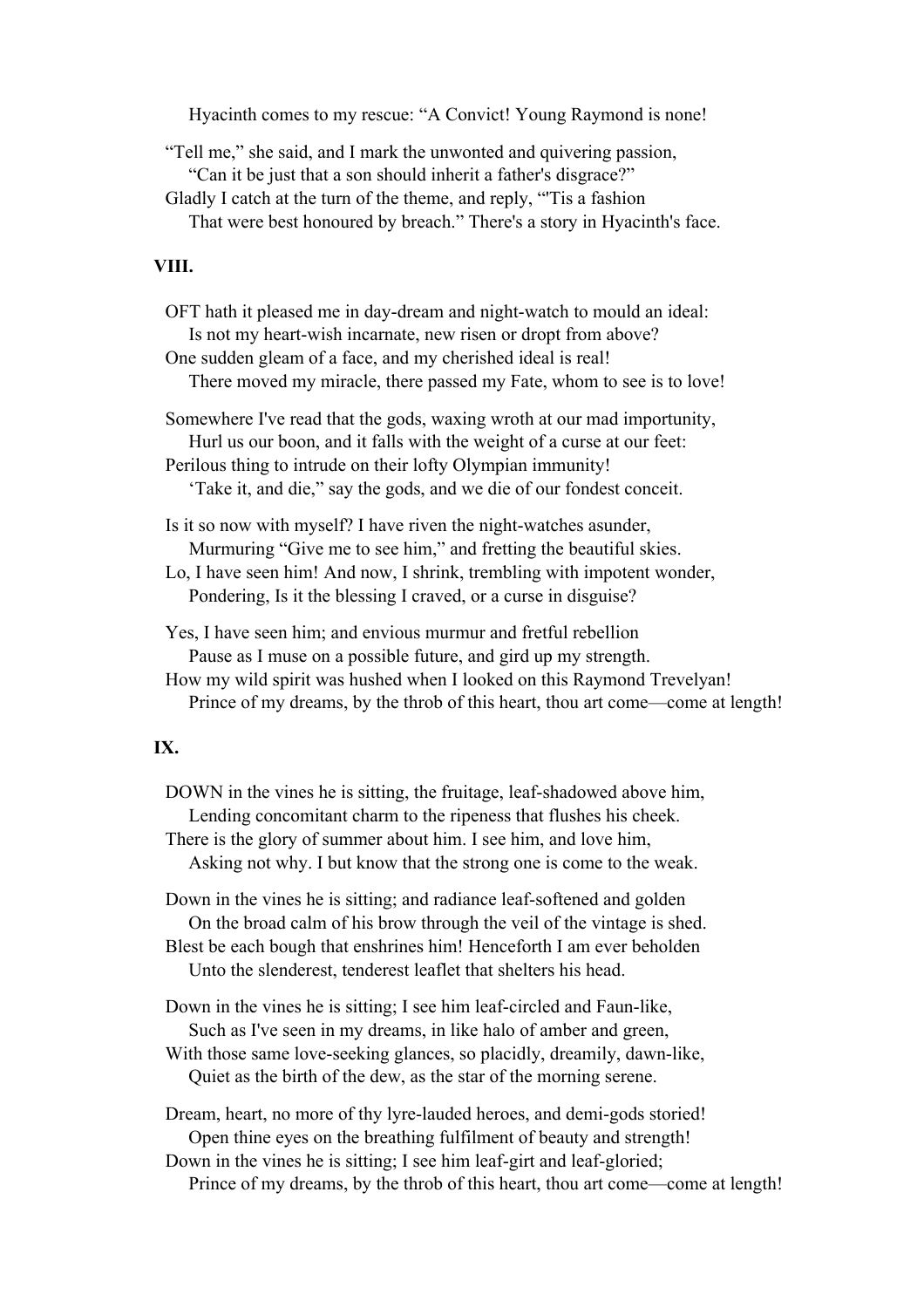ONLY two syllables uttered—"Good-night;" a conventional pressure— Nay, not so much—a mere meeting of finger-tips formally deigned. Nothing for heart to interpret; no look to remember and treasure: Lovingly courteous to others; to me alone coldly constrained

Yet he is mine. I have marked him for mine. Am I fantasy's minion? Slave to a self-born philosophy? victim of doating conceit? Or, am I privileged priestess, beholding dark things Eleusinian,

Piercing the thought of the gods, and fore-casting the way of their feet?

Gods, gods, and gods! I am weary of gods! I have looked on humanity, Living, and breathing, and glowing, and burning—limb, body, and face! Time that my dreams become touch, that I cease from this bodiless vanity,

Wistfully rounding my vacuous arms to the shape of embrace!

# **XI.**

OVER my mirror. 'Tis time that I look to my weapons and armour. Keener than ever, I fancy, the penetrant edge of my glance. I can remember a fuller-orbed cheek, and a rose blushing warmer; But on my brow is no line sorrow-furrowed, no wake of mischance. Loves he dark tresses, I wonder, in sinuous subtlety twining? Loves he dark eyes, fired with love, and star-sympathied passion of night? Loves he the long drooping eye-lash, half secret half story combining? Loves he the lithe grace of undulous ease, and imperial height? This is the reflex of beauty I gaze on, the beauty I've hidden, Most from myself, and have struggled thro' years of control to forget, Deeming it e'en as a perilous thing, and a weapon forbidden, Piercing the hand of the user, and dealing but shame and regret. Wherefore should beauty be evil? and that which in lilies and roses Men deem most gracious and holy be fatal in woman alone? Why should the flower seek the light, while the woman in cloister reposes, Sealed down by vows from the eyes that were made to drink love at her own? Beauty, like Knowledge, is Power; what of Beauty and Knowledge colleaguing, Guided by keen-visioned Prudence to work to one ultimate goal? Not Cleopatra herself, 'mid the lurements of Tarsus intriguing, Boasted this tri-une endowment concluded in body and soul. Not as my past is my present. No more as a child shall I stumble, Hastening the end by false measures, and grasping the fruit immature. I shall be patient. The time may be long, and the means may be humble, But he is mine; I have marked him for mine; and the triumph is sure.

This idle curl that I smooth even now betwixt finger and finger,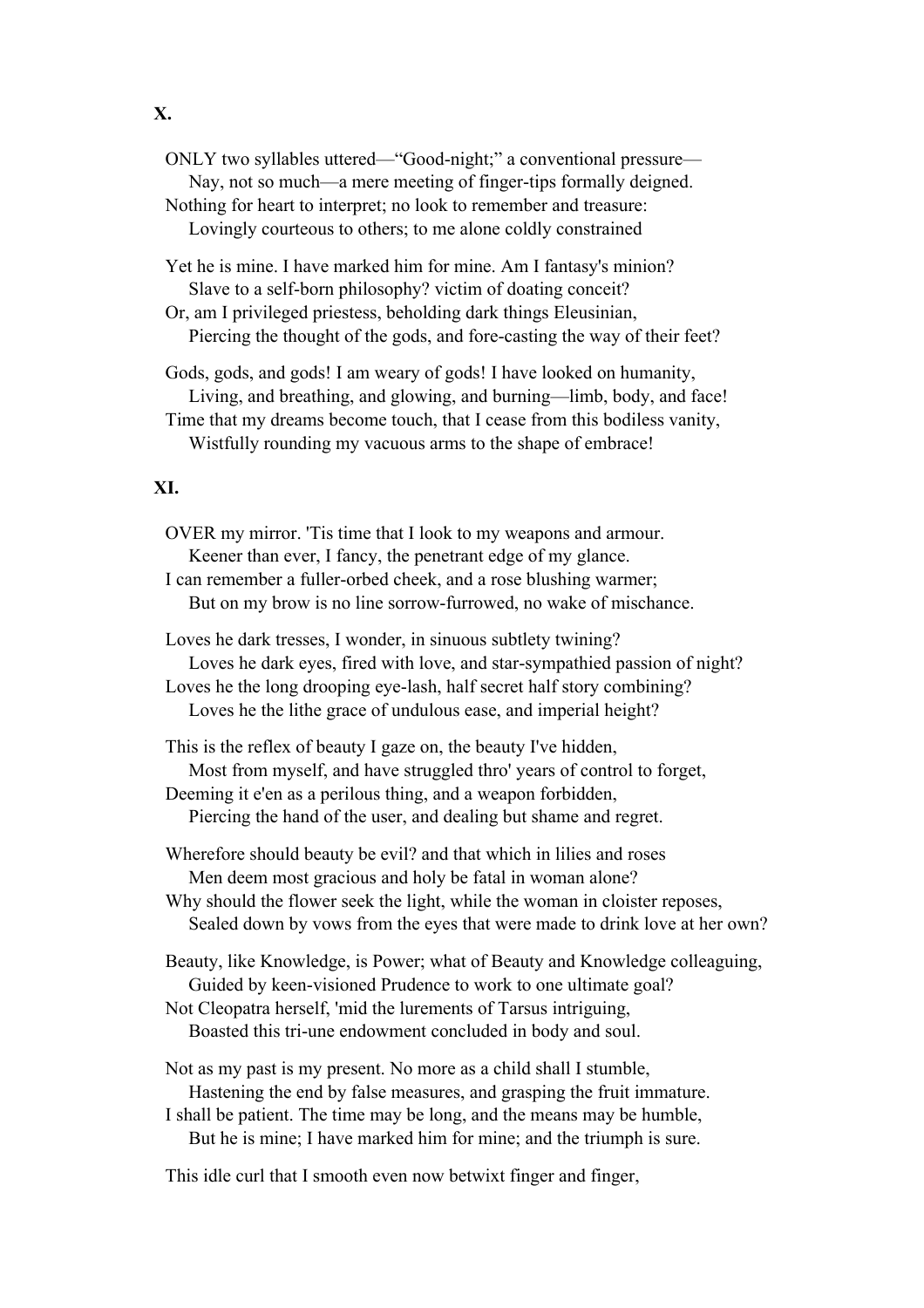Silkenly circling his own shall he press upon amorous lips;

Yea, on the yielding delight of this breast shall that conquered head linger, And 'neath the veil of these tresses lie hid in enamoured eclipse.

But my lamp pales as I gaze; and I feel the weird tremor that thrilleth Brain, heart, and limb, when the night seems to yield up its soul unto day. Now to mine orisons. Shall I then speak as the spirit not willeth?

Nay: I must couch me unshriven. To-night I am powerless to pray.

# **XII.**

WAS it a chance or a Providence brought me once more to the river? Wandering whither I knew not, and cared not, I came as before

Unto the spot. It was ever my solace to wander; and ever Seem I allured to the stream: for the rush and the musical roar,

Rhyming and chiming in mystic agreement with that which works in me, Bravely concording with thoughts of wild action and furious delight,

Win me from baleful contentment, from dreamy oblivion win me, Call me to live and to dare, re-endow me with motion and might.

How I have smiled at my school-bred compatriots languidly viewing Ivy-clad relics caducous, and morbidly learned in decay! Give me the bountiful rush of my river, its ever-renewing

Life and festivity, song, dance, and revel by night and by day!

Surely 'twas this and not espionage guided my fanciful wandering, Drew me thro' bosky entanglement e'en to the ripple-wooed marge; Couched me in reedy concealment, and set me conjecturing, pondering,

Ever on life, and on *my* life; when, lo, by the mangroves a barge,

Fairy-like, noiselessly gliding! Or ever I saw him I knew him— Knew by the sudden rebound of my blood, and the quiver of limb! Knew, too, that rustling of leaves, and the gleam of white vesture that drew him Unto the haven appointed—the heaven of Hyacinth and him.

Then the old story, the Adam-old story, the Eve-old love story: Rapture of lips, and entwining of arms, and commingling of sighs,

Heart-to-heart clingings, and glad jets of tears; all the glow and the glory

Of a ripe summer of love sunned in splendour of amorous eyes.

Was it in generous forbearance I bore me so calmly, so mildly, Marking the kiss-dented lips, and sweet license of zephyr-blown hair?

Who could have dreamed of young Hyacinth clasping and clinging so wildly? She of the angels! In sooth such embracement is not of the air.

Well: 'tis enough. A new obstacle. Sometimes the ghost of it haunted me, Breathing on sparks of suspicion that now are enkindled to flame.

Phantom no more: I have seen, and the glare of the truth hath not daunted me; Truly, forewarned is forearmed, and I grow but the more to mine aim.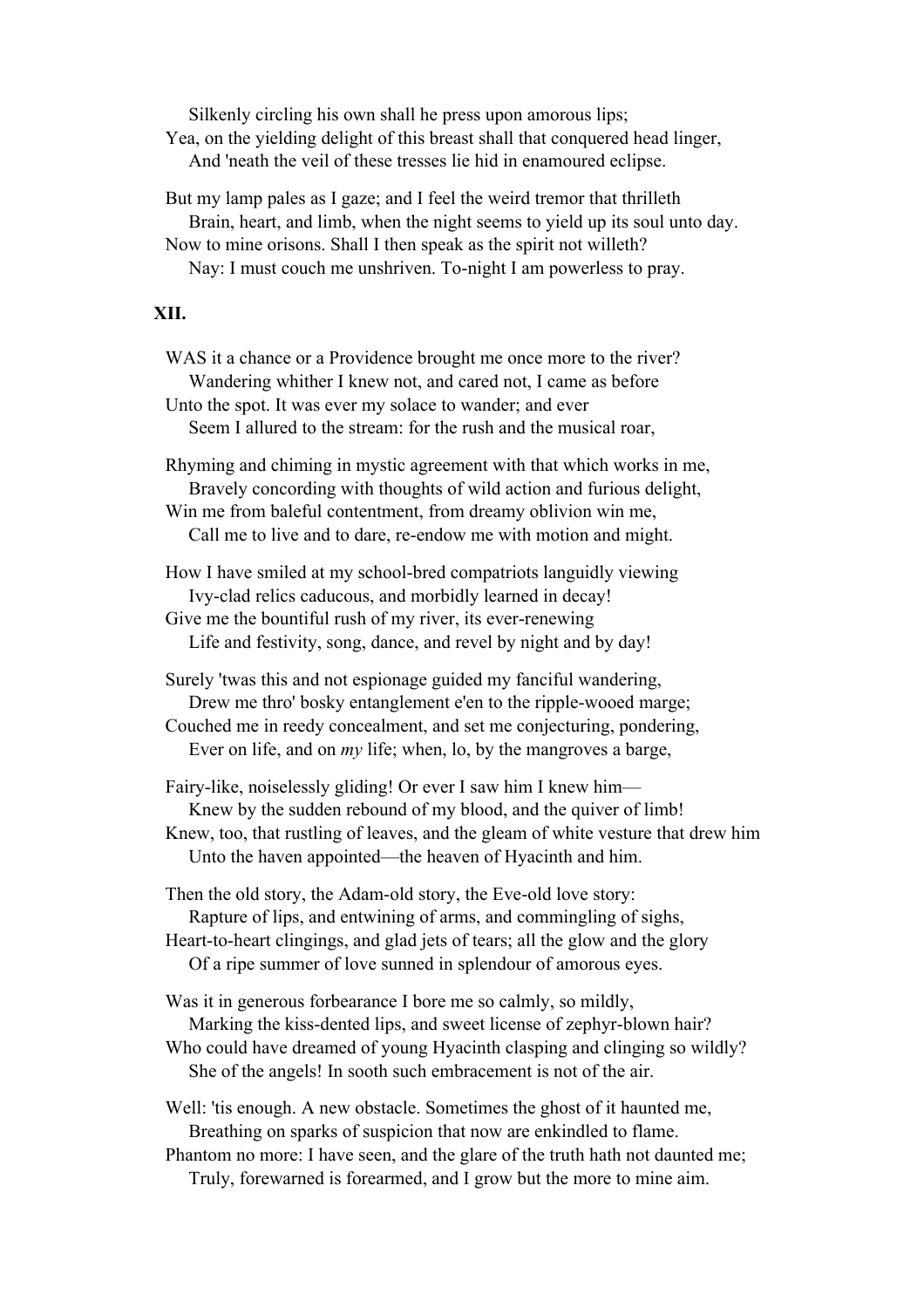She is a child; I a woman; and he! could he fill up the measure Of the great longing I read in his eyes with a kiss or a song? Greatness of heart soon outgrows the milk-dainties of infantile pleasure. Weak silly-winning young ways are poor wiles for the wise and the strong. It is not ivy he needeth, the boughs of his manhood caressing,

 Ivy that drains what it clings to, and sappeth the life of the tree. It is the earth for the roots, and the blood of the storm, and the blessing Wrapt in the rolling of vapours, and born of the sun and the sea.

These would I give him, a closer embrace than poor parasite-clinging, Being his meat, and his drink, and his strength, and his light, and his breath! Is not this better than daintiest love-lore of sighing and singing? Hyacinth! Hyacinth! It is not you, it is I . . . his till death!

Yea, though I saw you to-day in the rapture of parasite clinging, Luring the strength from his heart, and suspiring a mutual breath, Practising daintiest love-lore of kissing, and sighing, and singing, Hyacinth! Hyacinth! . . . it is not you . . . it is I . . . his till death!

#### **XIII.**

LET me be justified in my own sight. She is young, and before her Lies all the wide world to choose from. Would God that it were so with me! Hers is blind impulse: she cannot have chosen: and Raymond reigns o'er her Only by right of first comer. Not such would my fealty be!

Not with the eye of a child do I measure those opulent merits— Frame of Antinöus, utterance of Pericles, heart of "The Just." All the more mine do I claim him because of the taint he inherits: This were a shame unto her in high places of blue-veined disgust.

Shall I invoke higher motives, and sanction my purpose by duty? Well, an I would, so I might, and no more than my duty fulfil.

Am not I Hyacinth's keeper, aedile of this temple of beauty, Bound by my service and honour to watch and to guard? . . . And I *will*.

#### **XIV.**

LINGER, oh Sun, for a little, nor close yet this day of a million! Is there not glory enough in the rose-curtained halls of the West? Hast thou no joy in the passion-hued folds of thy kingly pavilion? Why shouldst thou only pass through it? Oh rest thee a little while, rest! Why should the Night come and take it, the wan Night that cannot enjoy it, Bringing pale argent for golden, and changing vermilion to grey?

Why should the Night come and shadow it, entering but to destroy it? Rest 'mid thy ruby-trailed splendours! Oh stay thee a little while, stay!

Rest thee at least a brief hour in it! 'Tis a right royal pavilion.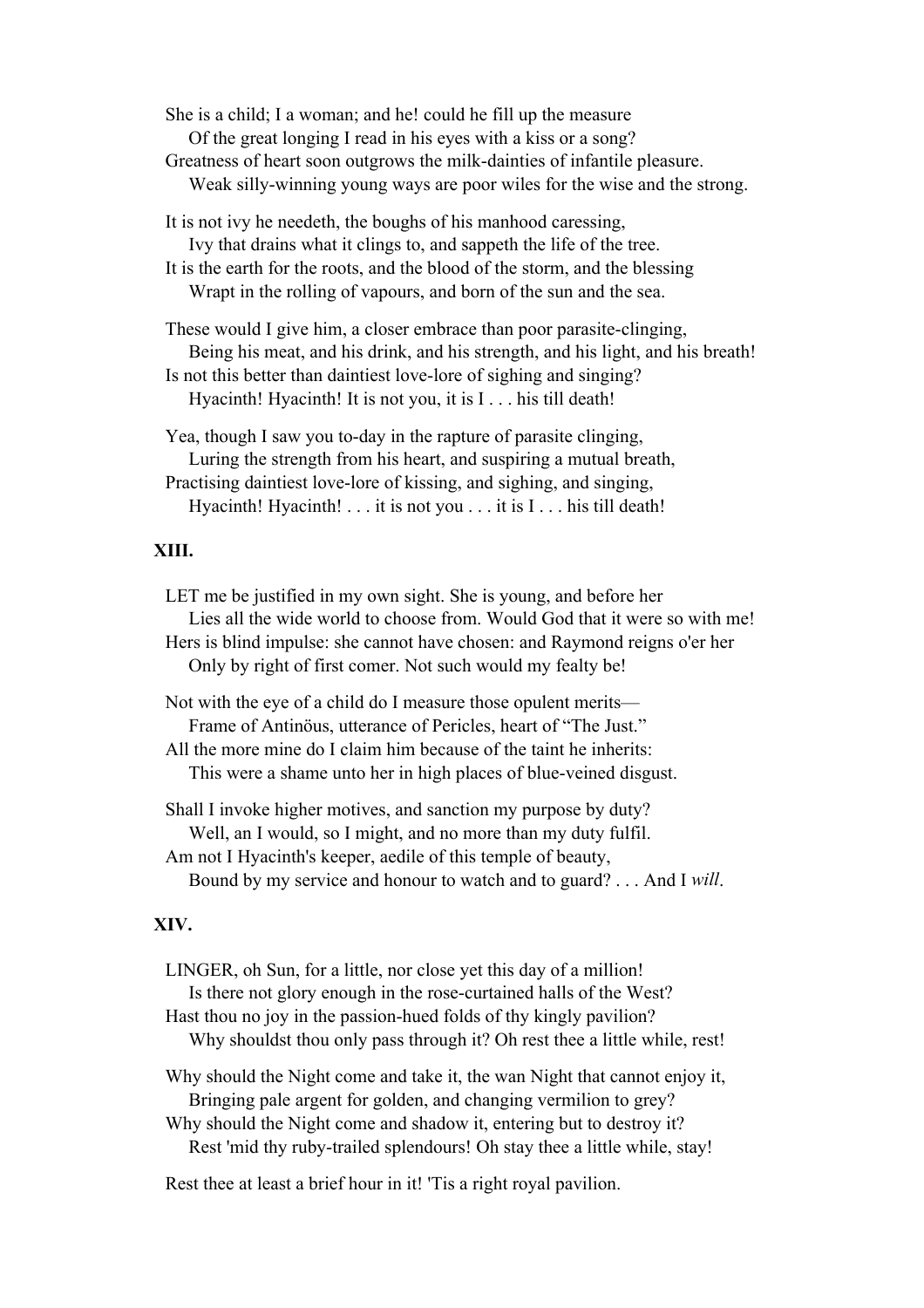Lo, there are thrones for high dalliance all gloriously canopied o'er! Lo, there are hangings of purple, and hangings of blue and vermilion, And there are fleeces of gold for thy feet on the diapered floor!

Linger, a little while linger. To-morrow my heart may not sing to thee: This shall be Yesterday, numbered with memories, folded away.

Now should my flesh-fettered soul be set free! I would soar to thee, cling to thee, And be thy rere-ward Aurora, pursuing the skirts of To-day!

Shall I not doat on to-day that hath brought me the earnest of blessing, Young buds of friendship whose promise the coming of time shall fulfil?

First the green blade; then the ear, from the green to the yellow progressing; Then the full corn in the ear, golden waving, to reap when I will.

For, as it fell out to-day, I was sought and was found of young Raymond; And he hath told me his story, beseeching my counsel and aid:

Closest of friends, we are Pythias out-Pythias'd and Damon out-Damon'd; Man unto man is as nought to our friendship of young man and maid.

All this is well. It is something to nourish a secret between us. All this is well. There are meetings, and moon-light and star-light in store.

Ah, my poor "mournful OEnone," dost think there is pity in Venus When she contends with her peers for the prize? Such have I, and no more.

This is not new in the love-lore of woman—love's messenger pleading Subtly and warily, making the cause of another her own;

Skilfully pouring in shaft upon shaft, till the love that lies bleeding Turns to the smiter for help, and finds rest in her bosom alone.

Didst thou not dream then, my love, when I proffered a guerdonless traffic 'Twixt that poor dove and thyself, that thy trust was most sweetly beguiled?

Didst thou then deem me so icy-angelic, so snowy-seraphic,

That I but gazed on thine eyes to reflect back their light on a child?

Ah me! this turmoil of heart! Is it truly a change for the better? Once I remember a setting of sun, yea, and settings of suns,

Greeted with welcome when warder, and order, and grating, and fetter

Passed into darkness and silence—twin-heaven of the spirit that shuns

Daylight and audible life. Oh my soul! the delight, the delicious

Pressing together of arms, and up-gathering of knees to the chin,

And the spent air breathed for warmth 'twixt the breasts, while the darkness propitious

Softer than wool wrapt me round with a dreamless oblivion of sin!

Which is the better?—the torpid collapse of spent penitence crouching Into the darkness and solitude, hugging the joy of the night,

Or the fierce gladness of day that would hinder the sun from his couching, Mad with the bitter-sweet wine of desire, and the pain of delight?

Is there no midway for such one as I am 'twixt being and doing?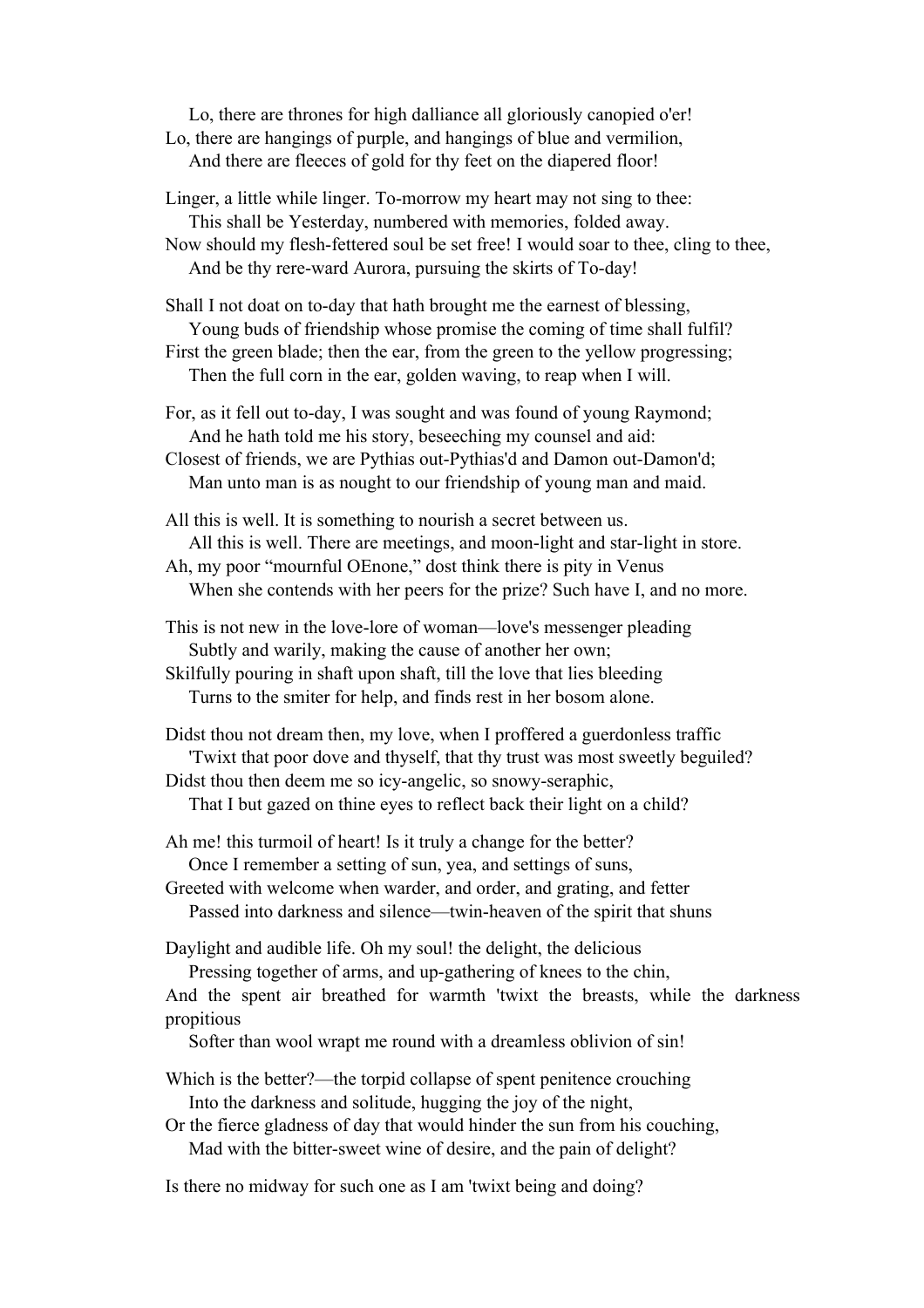Is there no choice save the lotus of sleep or the apple of strife? Is there no bliss that is neither dull rest nor a fevered pursuing? Is there no twilight dividing the noon-flame and night of my life?

Well, what I am, that I am. It is better to scheme than to slumber. What was this goodness that sometime I strove for? Supineness, constraint, Mortification of spirit, and crosses and thorns without number,

Pride in abasement, and sombre complacence of embryo saint.

That is all over; and, saving some fitful remembrance of pity Piercing the joints of the harness, to break ere it reaches the heart,

All is as erst. . . . Touching Hyacinth, she must to school, to the city. This I advise for her good—for her good (perhaps mine, too, in part).

### **XV.**

VASTNESS of verdurous solitude, forest complexity boundless, Where is no stir save the fall of a leaf, or the wave of a wing: Lone sunny regions where virginal Nature roams ceaseless and soundless, Rich with the richness of summer, yet fresh with the freshness of spring:

Where is no stir save of leaf in its falling, or bird in its winging, Or the unfrequent sweet idyll low-murmured by devious streams; Where is no passion, or sign of desire, save the infantile clinging Of the young tendrils, or opening of flowers to a morning of beams.

That was but yesterday. Comes a brief journey . . . a sleep . . . and the morrow Wakes on the City, with issuing forth of tumultuous life—

Wakes upon quickening footsteps, and faces acquainted with sorrow, Hurried uptaking of burdens, and voices familiar with strife.

Marvel of contrast, that seems like the swift incoherence of vision! As peradventure it may be; for who can say more than "It seems?" Surely all life is a dream, mis-begot of Olympian derision,

And the divided strange courses of men are but dreams within dreams.

Let me dream on, then. Of late I confess I have dreamed somewhat pleasantly. Last night I dreamed of a school in a convent. And Hyacinth and I Came to the gate. So we knocked at the gate, and it opened, and presently

Hyacinth passed from my sight, and I heard a voice sobbing "Good-bye."

Poor little Hyacinth! But it was better, assuredly better. You'll be too busy to think, and too much with the angels to care. Now you are safe from the freaks of young fantasy—safe as your letter Is *not* to pass from my hand into his. You'll forget him in there!

# **XVI.**

BACK to my woods; back to Lily and Violet; back to the daily Track of the wheels, and the hidden rotation of wheels within wheels.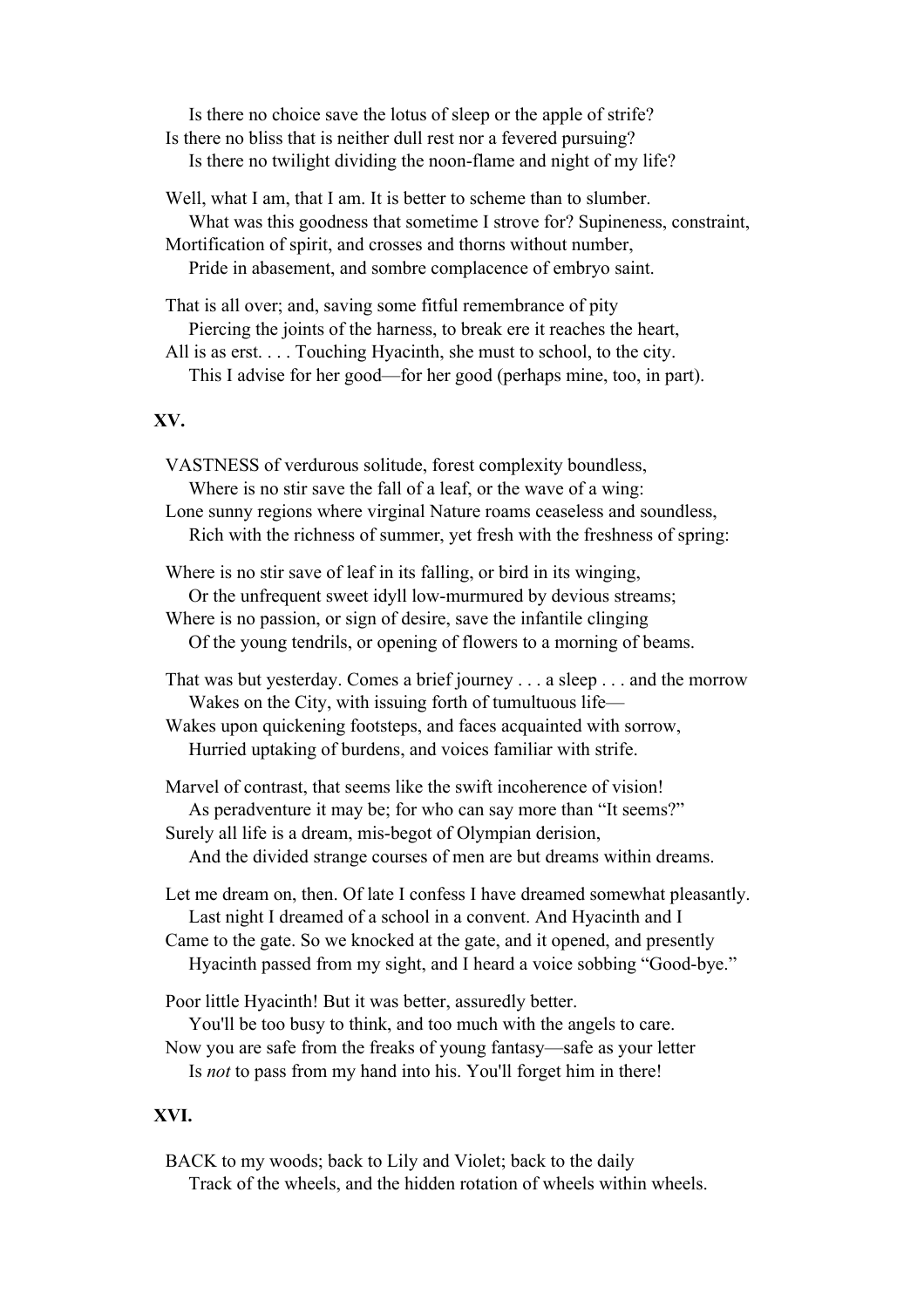But there is hush in the home all unwonted. Where three voices gaily Sang to one tune, there is silence, save whispers, and wordless appeals

From sad young eyes unto mine, as the last who have seen and have kissed her, Fretting my soul with unspoken entreaty and inquest of truth,

Seeming to ask with sharp scrutiny, "What hast thou done with our sister? Art thou more cruel than death, that thou grudgest the years of her youth?"

Give me a woman to strive with, a man, or a demon, or angel! When did I tremble or cringe, when the proud and the strong were my foes? But from the weaklings of Christ, from the delicate lambs of Evangel,

From the lorn looks of young innocents—save me, oh save me from those!

## Part Second.

#### **I.**

EVEN as water to him who thirsts wayfaring, dust-dry and burning, After sore heat and long stumbling in courses with never a rill, Weary with counting of ridges, and barren result of much turning, Tempted to curse God and die, let the afterward be what it will,

Even as the brimming delight of the wine-cup by fair hands commended Unto hot lips that are sanguine from onslaught and stiff-set from ire, With the undoing of baldrick and panoply heavy and splendid, Changed for a girth of white arms, and the softness of silken attire;

Even as pressure of ministering hands on the fevered and aching Brow of the sorrowful, morrow-full sire and provider of bread, Wherein is grace of sweet solace and peace, and a virtue awaking Unexplained hope, and discernment of bliss all round and o'erhead;

Even as green rivage with homestead, rose-garden, and grass-lawn trim-shaven, Unto eyes weary with wide waste of waters and seething sea-foam,

Changing the spirit of heaviness into the joy of the haven, And the long vigils of storm to the rest and observance of home;

Even as the stirring of leaves on the boughs after breathless unbroken Months of dead drought, when the earth is as iron, and heaven as brass,

When the rain-argosy cometh, and sendeth a sigh for a token, And there is hope in the flowers, and a wave on the languishing grass;

Even as the coming of dawn to the pilgrim in trackless wild places, Lighting up landmarks of old, and confirming his face to the south

Zionward,—even to Jerusalem the Golden, where rest is and grace is, Whither he toils, angel-tended, with Songs of Degrees in his mouth;

Even as the coming of night to the premature children of labour, Smit to the heart of their youth with the curse of the iron and steel— Night with re-unions of home, or sweet converse of neighhour with neighbour, Proffering the peace of her stars for the wildering whirl of the wheel;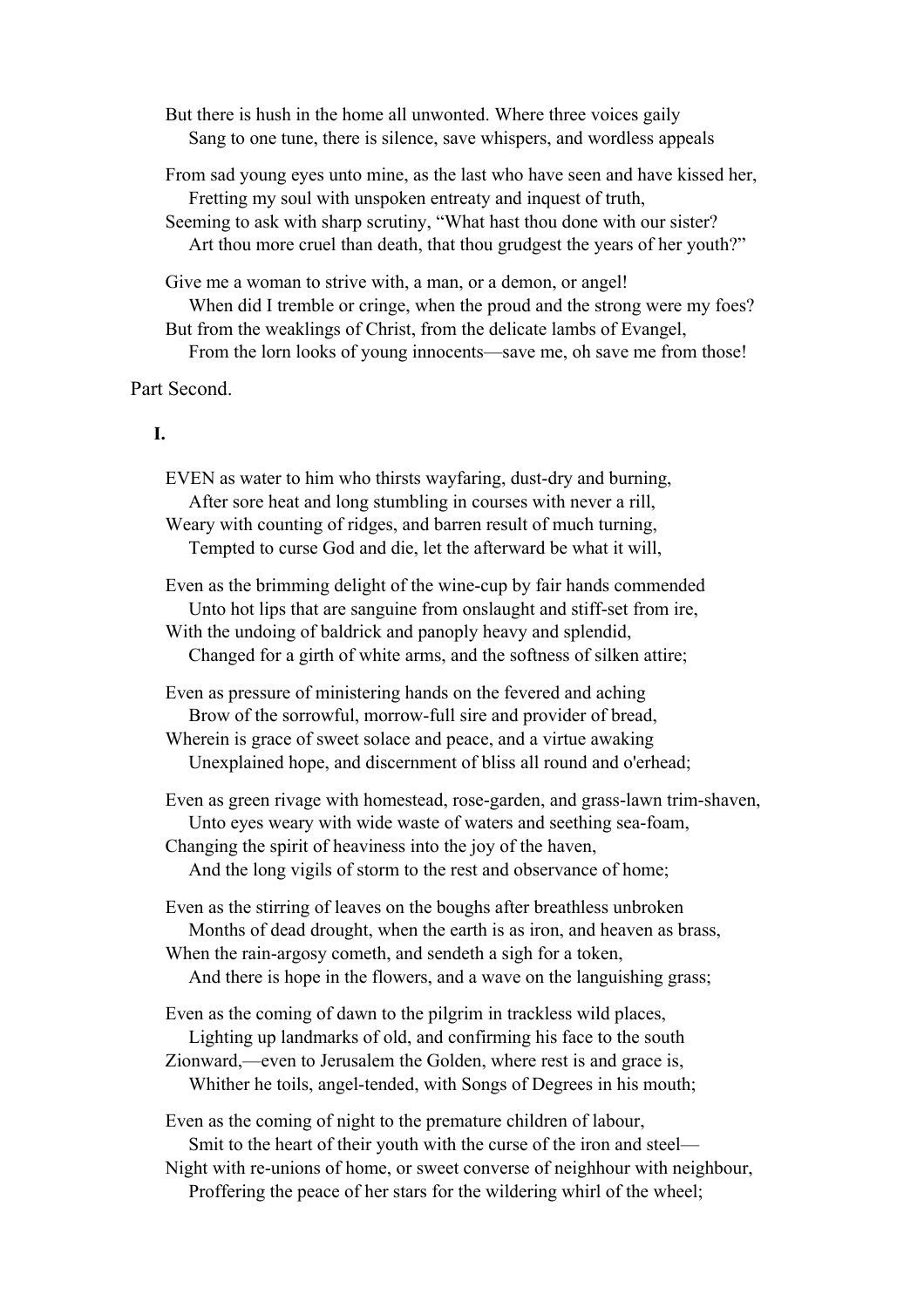Even as all golden moments, all joyance of welcome transition, Gathered from all the wide circuit of life and concluded in one;— So to Love's fever and fret, its sore travail and thirsting ambition, Comes what my lips and my heart knew to-day at the set of the sun!

### **II.**

| HE is not faithless or fickle, and had he all shamelessly yielded<br>At the first stroke, I had spurned him, and left him ignobly to die:<br>Or I had dallied a little, and played with the potence I wielded-<br>Kissed him perchance, and then loathed him, and branded his love with a lie.                |
|---------------------------------------------------------------------------------------------------------------------------------------------------------------------------------------------------------------------------------------------------------------------------------------------------------------|
| I might have gazed on his eyes till the light of all urement had quenched them;<br>Suffered a violent brief little bondage of manly embrace;<br>This way and that way have parted his hair with my fingers, then clenched them,<br>And with the scorn of a woman have smitten him full on the face.           |
| But he is noble and virtuous, patient of evil appearance;<br>Charity in him is sovereign; it suffereth long and is kind.<br>"She may seem wholly estranged; all is darkness; but time bringeth clearance,<br>And I will grope in my darkness, content for her sake to be blind."                              |
| Long months of silence, and agonized waiting, and ever-increasing<br>Substance of wonder still found him believing the message would come:<br>Yet not as mine could his suffering be, a hid torture unceasing,<br>Knowing the cause, yea, and being the cause, and yet wilfully dumb.                         |
| Ah, those poor letters of his and of hers! Like things murdered they haunt me.<br>Dead things have power on me, though with the quick I be fearless and brave.<br>Surely the fire would consume them! But how if the sight of them daunt me?<br>And should I open my desk, it would seem as I opened a grave. |
| There are some things even I cannot do. False I could not declare her;<br>Nor could I ruthlessly slander a living love never withdrawn.<br>How could I rail at poor Hyacinth, knowing her purer and fairer<br>In the well-springs of her soul than the opaline deeps of the dawn?                             |
| Thanks to her father, her blundering father, who spoke of her marriage,<br>Right in the hearing of Raymond, as something quite fixed and at hand:<br>Vulgarly boasted of fortune in store for her, "servants and carriage,"<br>And of the change of her name to a name that is known in the land.             |
| Thanks to her father, who knows not the obstacle, knows not the wayward<br>Heart of a girl that no arbiter brooks in the gift of her youth;<br>Sees not, gold-dazzled, the scorn of the world when December looks Mayward;<br>Thanks to her father mistaking his easy consent for the truth                   |
| Hyacinth seen, and admired, and desired—this I knew and concealed it;<br>Fain would have shaped it to something, and profited somehow thereby;<br>Made it available, made her seem saleable, subtly revealed it:                                                                                              |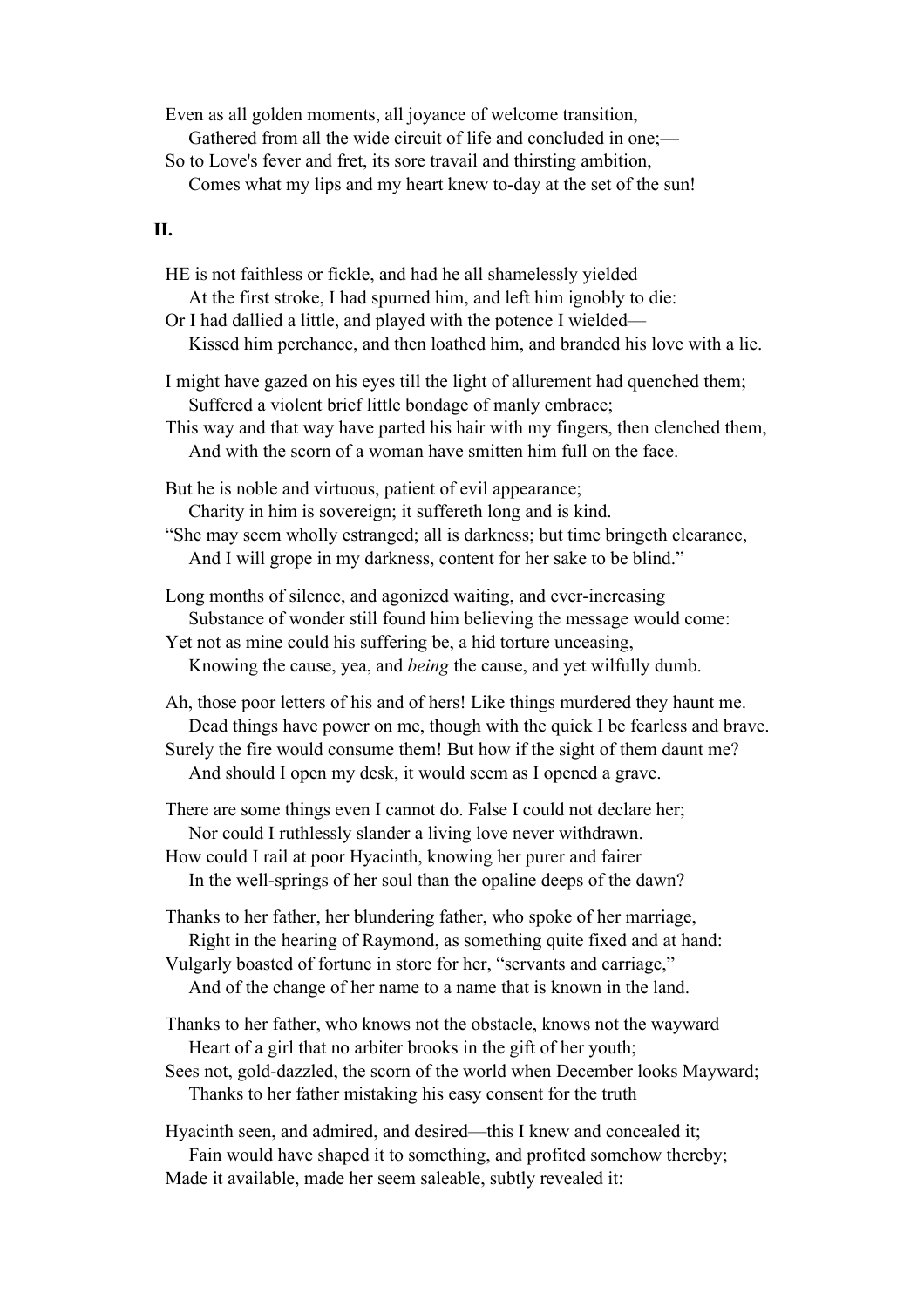Thanks to the old man again, who has saved me the crime of a lie.

- This was the spark. It was not of my lighting. Mine only to breathe on it. Ready the fuel, long-dried by suspense, to flame into a hell!
- Mine but to watch the dark cauldron of agony bubble and seethe on it, Then to sing soft incantations that loosen and alter the spell.
- Wherefore record them: the wiles and the low-whispered counsel, the honeyed Words of feigned comfort, the maxims of wisdom, the fanning of pride, Praises disguised as dispraise of alliances landed and moneyed—

Damning excuses, replete with exposure, while seeming to hide?

Wherefore? There are, and myself am of such, who are slaves to an inward Devil of self-contemplation that drinks its own blood and own breath, Lapping insatiate at all streams alike be they Godward or sinward;

Making good evil, bad worse: self-consuming, yet frugal of death.

Even as the shedder of blood ever fleeing the dread scene of slaughter, Yet by centripetal charm ever drawn to the spot where the hand Points from the shuddering earth, or the sodden white face on the water Stares its unsinking appeal till his days be cut off from the land,—

So do I circle and hover, so flee, and yet circle and hover Round my past deeds, and past purpose, and central arcana of sin. When shall I know the great sigh of relief, the "Thank God, it is over"? Ah, could I think death were better, how soon should I slumber therein!

Strange I should love to record what, already too luridly lettered, Burns on the tablets within me in lines of unquenchable fire.

Strange there is respite in singing of self, that the Demon sleeps fettered, When of my passion-strained heart-strings I make me and wake me a lyre.

Even as I've seen in fair Italy, where the weird mystical mountain Travailing mightily foams with red ruin from summit to base;

Seen there the cunning in art, ere destruction is quenched at its fountain, Take of the lava, and make of it things of adornment and grace;

Yea, of the spume of convulsion make things to be worn on the bosom, Out of the travail of darkness bring issue of beauty to light,

Fashion a dove in its tenderness, simulate softness of blossom, Lips that subdued the Immortals, or brows of Olympian might;

So do I take of my sin, and my suffering, and labour of passion, Mould them to semblance of beauty of Nature, or classic conceit, Smooth them, and lose me the body of pain in the sense of the fashion, Binding distress itself captive to art in the linking of feet.

Yet, to re-track all the wiles one by one—nay I cannot, I may not. Under the web is complexity, subtle, and hopeless to trace.

Raymond is blameless. How could he be else? There are things that I say not Which would redeem him in eyes the severest from ban of disgrace.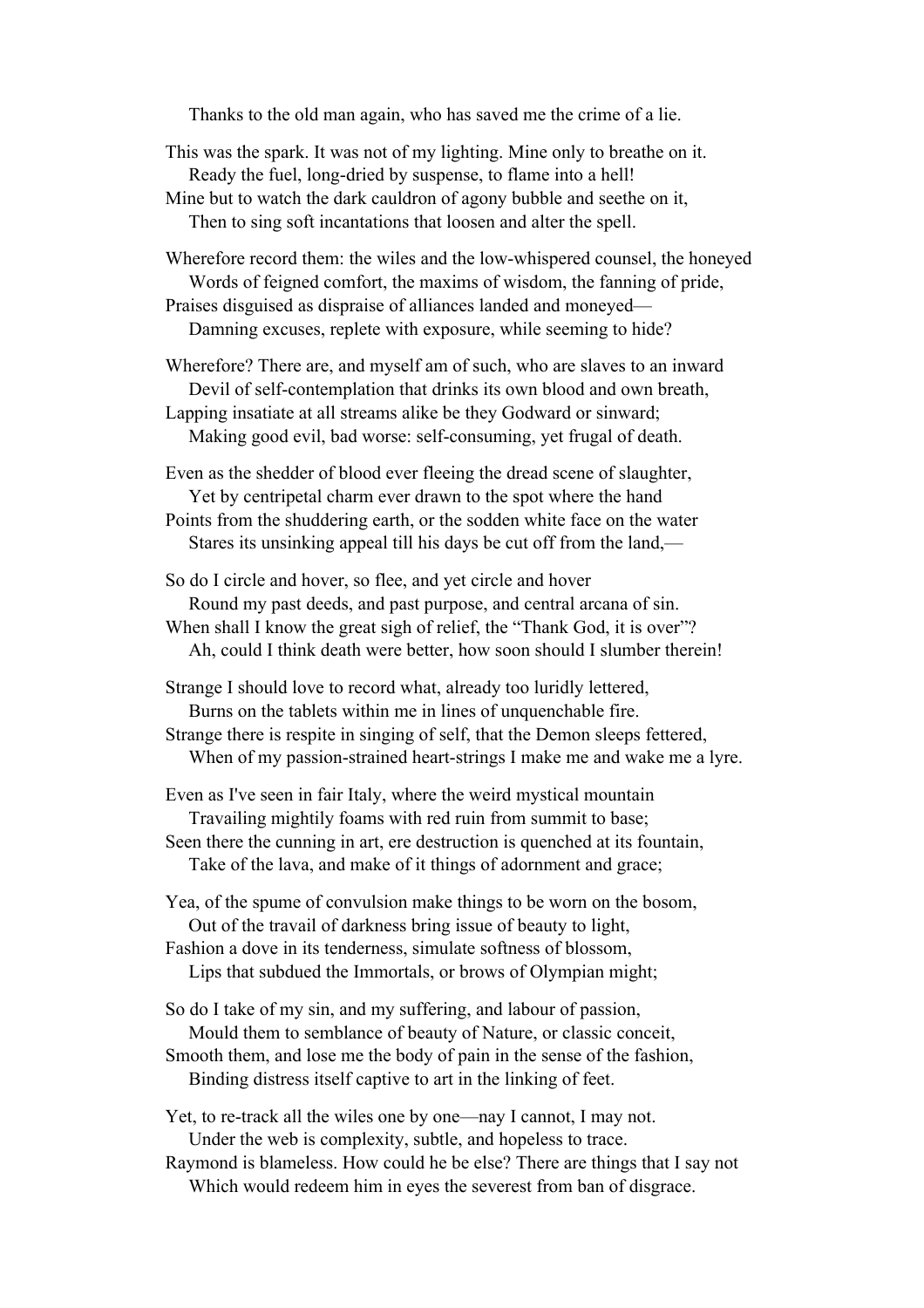# **III.**

| DID not I dream that true happiness sat in the throne of attainment,<br>Crowned with the crown of victorious endeavour, and sceptred with palm?<br>Did not I see Fate herself flower-subdued, and in rosy enchainment,<br>And the importunate problem of life lying stifled in balm?                           |
|----------------------------------------------------------------------------------------------------------------------------------------------------------------------------------------------------------------------------------------------------------------------------------------------------------------|
| Is it the way of high Heaven to mock us with tokens of favour,<br>Lavish of sunshine to ripen the growth of our dearest device;<br>Then to deceive us with harvests that nourish not, fruits without savour,<br>Hemlock and hebenon clothed with the semblance of balsam and spice?                            |
| Is the high God of Evangel more cruel than gods of old fable?<br>Tantalus only <i>beholds</i> , never touches, the fruit ere it slips;<br>But this Jehovah—He filleth our hands with it, heapeth our table;<br>Then laughs in heaven when it changes to ashes and fire on our lips!                            |
| Yes; turn on Heaven! Call the gods, then the God of gods, scornful and cruel!<br>Rail at the pitiless Triads that rule us, and mock us, and curse!<br>Call up thine ancient despair, challenge Nemesis' self to the duel!<br>Arm thee with Greek old-world blasphemies! Feel'st thou then better, or<br>worse? |
| Thou hast the wish of thine heart. Would'st have more? See, 'twixt finger and finger,<br>Lo, how he twineth thy hair, and then lifts it to amorous lips!<br>See, on the yielding delight of thy breast doth the conquered head linger,<br>And 'neath the veil of thy tresses lies hid in enamoured eclipse!    |
| Wherefore the fret? Is it surfeit of pleasure or surfeit of sinning?<br>Would'st thou have appetite grow with the feeding? the lust of the eyes<br>Ever renewed with the gazing? And knew'st thou not from the beginning<br>That, when sin hath its desire, the desirableness thereof dies?                    |
| Is it God's way that in nature He suffereth His own disappearance,<br>Leaves it to work to its end in the groove of immutable rule;<br>But that in things of the spirit He willeth direct interference,<br>Giving the crown to the simple, and meting out grace to the fool?                                   |
| Is this His sovereign and awful prerogative: joy He retaineth<br>Absolute, in His own hands, to bestow, to withhold, to destroy?<br>What shall it profit a man that he prosper, if joy He restraineth<br>Who can give joy without cause and a bounteous cause without joy?                                     |
| I am a fool to indulge me in sadness of spirit-communing.<br>Thought is all sadness; but night is all kindness: the stars are on high.<br>It is the hour. I will rush to him, cling to him, revel to swooning<br>In the dear love of him. Eat, drink, be merry, to-morrow we die!                              |
|                                                                                                                                                                                                                                                                                                                |

**IV.**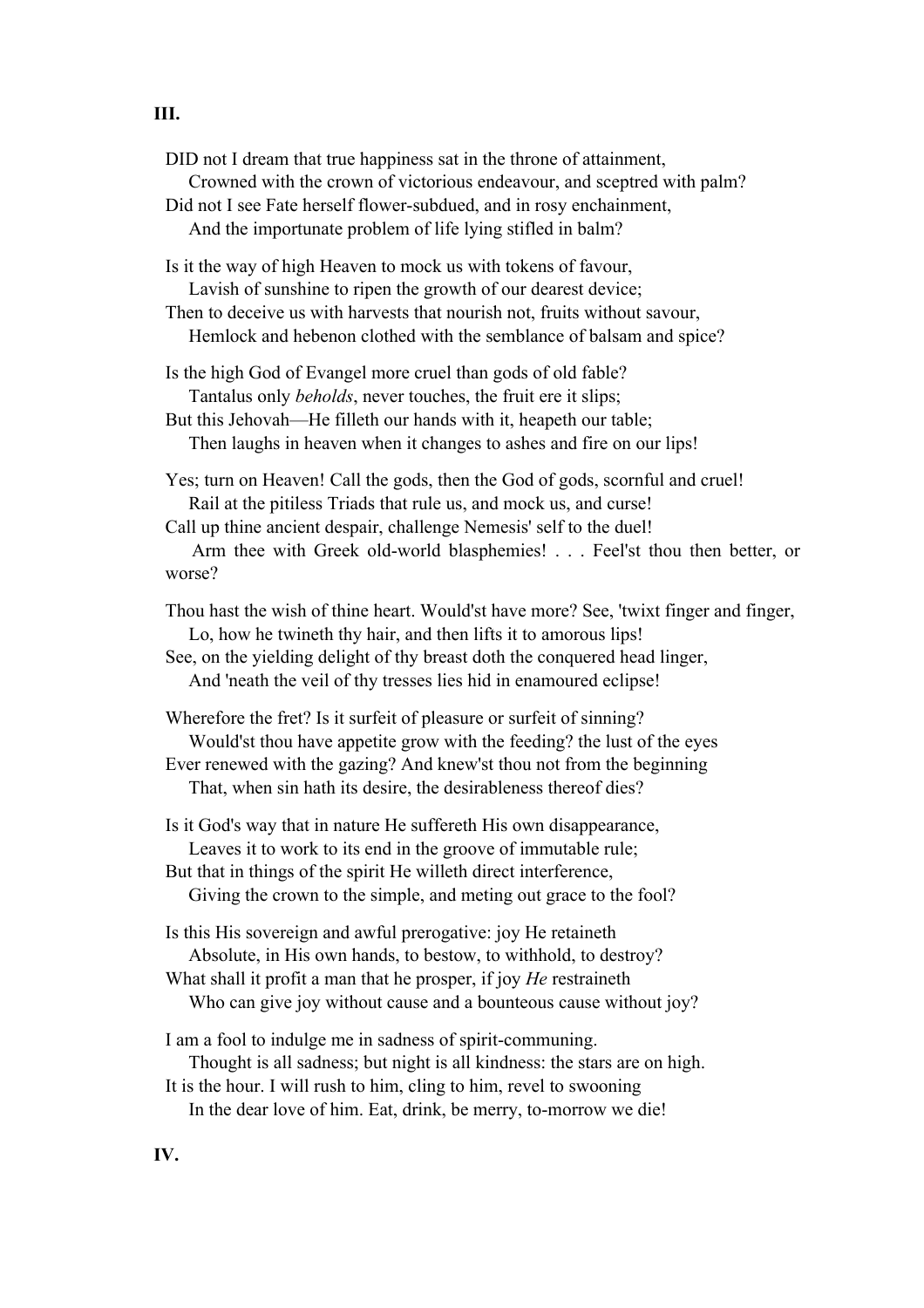WHAT have I gained? One grand moment, one moment supreme and delirious.

 Something hath perished from earth and from heaven since that eve when he spoke:

That one prime eve, when the moon was a sun, and the brightness of Sirius Glowed in the tiniest star, and the palpitant firmament broke

Everywhere into confusion of glory, and sordid conditions, Earthy and palpable, clean fell away from our feet and our eyes,

And in the mid-air we seemed, ether-fed with unspeakable visions,

And there was none save us twain in the lands, or the seas, or the skies!

Now is no life at my heart save the life of the serpent that hisses, Coiled round its roots, giving slime for all moisture, and poison for dew.

Now I but mourn o'er a grace unrenewed. All in vain do his kisses

Press on a passionless cheek, that is cold as the conscience I slew.

One supreme moment; no more. And the joy of it died with the using: One sublime bound to the copestone of bliss, then the chilling recall:

One sudden sense of a crown, then the sting of the thorns of accusing:

One sudden draught of the nectar, that turned as I drank into gall.

What shall I curse? The poor hands that lie lifelessly lax when he takes them Into his own? Or the arms that are flaccid and powerless to cling?

Or the set lips without fervour? The eyes whose effulgence forsakes them? Or the thin, quavering, passionless voice that refuses to sing?

There is no good thing, I think, 'neath the sun. And yet somehow it seems to me, When I saw *her*, that true happiness shone like the sun from her face

As he drew near to her. Glimpses of Hyacinth come in my dreams to me, Radiant, elated, and clothed on with joy as an angel of grace.

All for young Raymond—my Raymond too! But there's a curse on my loving; Curse of an inward recoiling, and curse of an outward decline;

Curse of an outward supineness, and curse of an inward reproving; Cursed most of all in that memory of intercourse other than mine!

What shall the end be? Ah me, my wrecked reason refuseth conclusions. Lacks there but madness to fill up my cup of reproach to the brim?

God! send me rather the sharp fires of hell than the reign of delusions!

This is the one thing I ask Thee, to slay me ere judgment grows dim!

#### **V.**

WHY walk we softly and whisper to-day, as if one in a fever

 Slept, and life lay in the stifling of sound, and the batement of breath? Know we not well that no step can awake her, no dissonance grieve her? Know we not well the omnipotence of the last febrifuge—Death?

Surely we know she is dead to our reverence and muffled dissembling, Past all our little proprieties, in unprofanable spheres;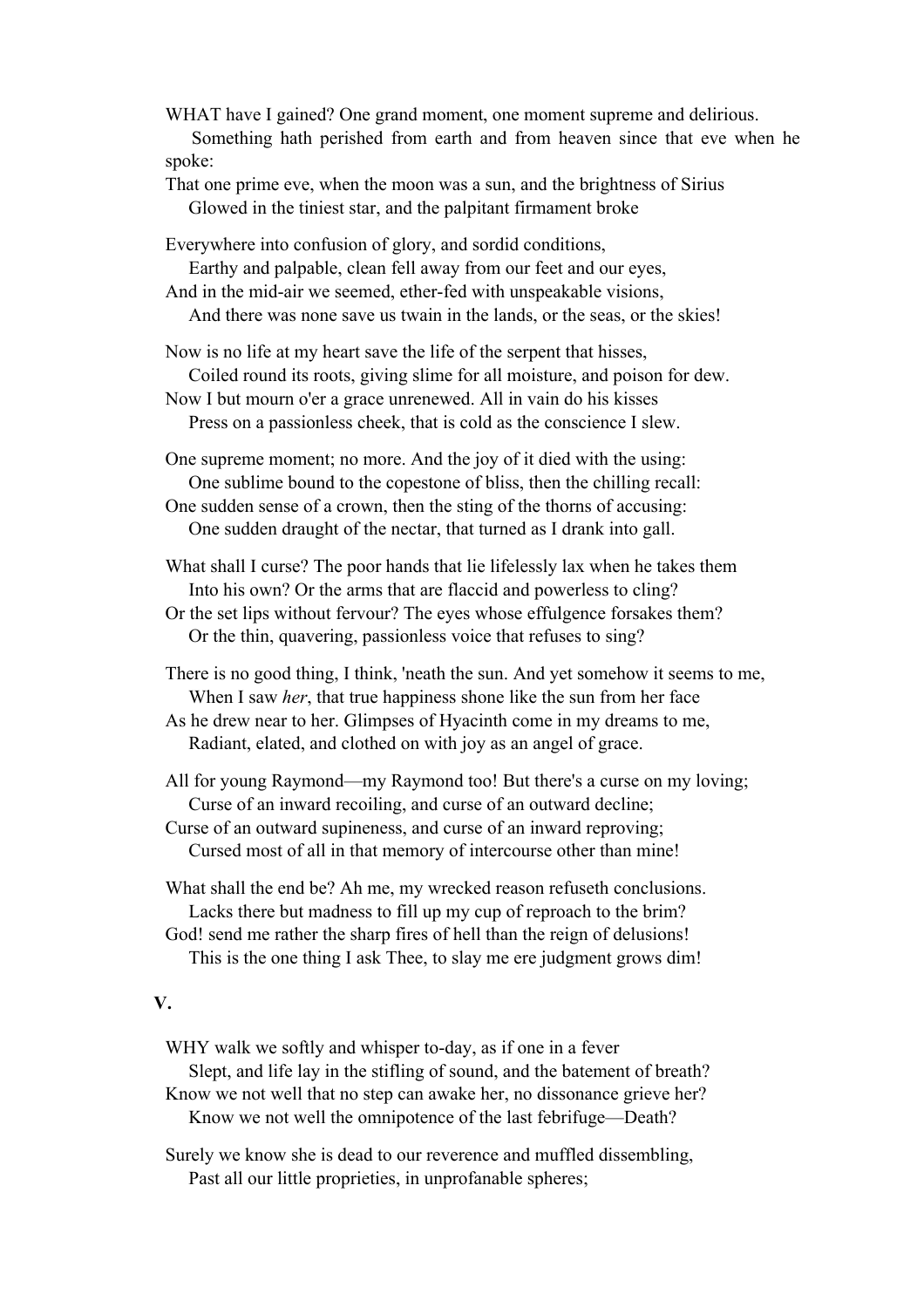Yet we walk softly, and whisper, and do our least office with trembling, As if the vibrating air yet made converse of sound in her ears.

This is the riddle of Death: while she lived, no such reverent seeming Silkened our ways. She is dead, and we whisper, move softly, and weep;

As if our delicate walking would rhyme with the peace of her dreaming, As if the music of whispers would deepen the hush of her sleep.

Surely we know all must die: yet we cherish and hoard up our reverence, Until the known are unknown; then subside to unechoing feet.

Were it not wiser and better to count on the moment of severance, And pay the dues of the tomb in the house, in the mart, in the street?

#### **VI.**

HYACINTH'S mother. . . . One question appals me When spirits are bounded No more by straight circumscription and narrow availment of brain, When they are done with all mediums wherewith our dull nature is rounded, Can they then look, soul to soul, on the secrets of such as remain? Then she knows all; and my heart like a scroll lieth open before her, And I am read as I am in the merciless noonlight of truth,

As the high-priestess of craft, the arch-scorner, the self-god adorer, As the contemner of innocence, and the deceiver of youth!

Hush! This is dotage of morbid timidity, fruit of long waking, Offspring of death-bed anxieties, weak suicidal despair.

I will throw off superstition, arise when the daylight is breaking, Look on the body, and touch it, and breathe in the death-laden air.

I will be friendly with death, and familiarly handle and think of it, Call its deep peace a delight, and its etiolation a grace.

Surely 'tis wise now and then just to sip at the cup ere we drink of it, Wise to strip Doom of its terror by looking it full in the face.

## **VII.**

LO, where it lies, not yet wholly cut off from the land of the living. What is there in it should haunt me, and thrill with mysterious awe? Is it not matter as I am, obedient to sunlight, and giving Even in its shadow the tenebrous token of natural law? Yea, by the shadow it casts one might reckon the hour of the morning. It is then subject of time, and the changing relations of space. Is it then other than I, save the fashion of outward adorning,

Other than I, save the shroud, and the flowers, and the hue of the face?

Oh, who will read me this Death? Who will read me this stranger Life-mystery, Pierce to its primary subtlety, seize it, and drag it to light,

Show me its essence, its fount, its transmission, its law, and its history?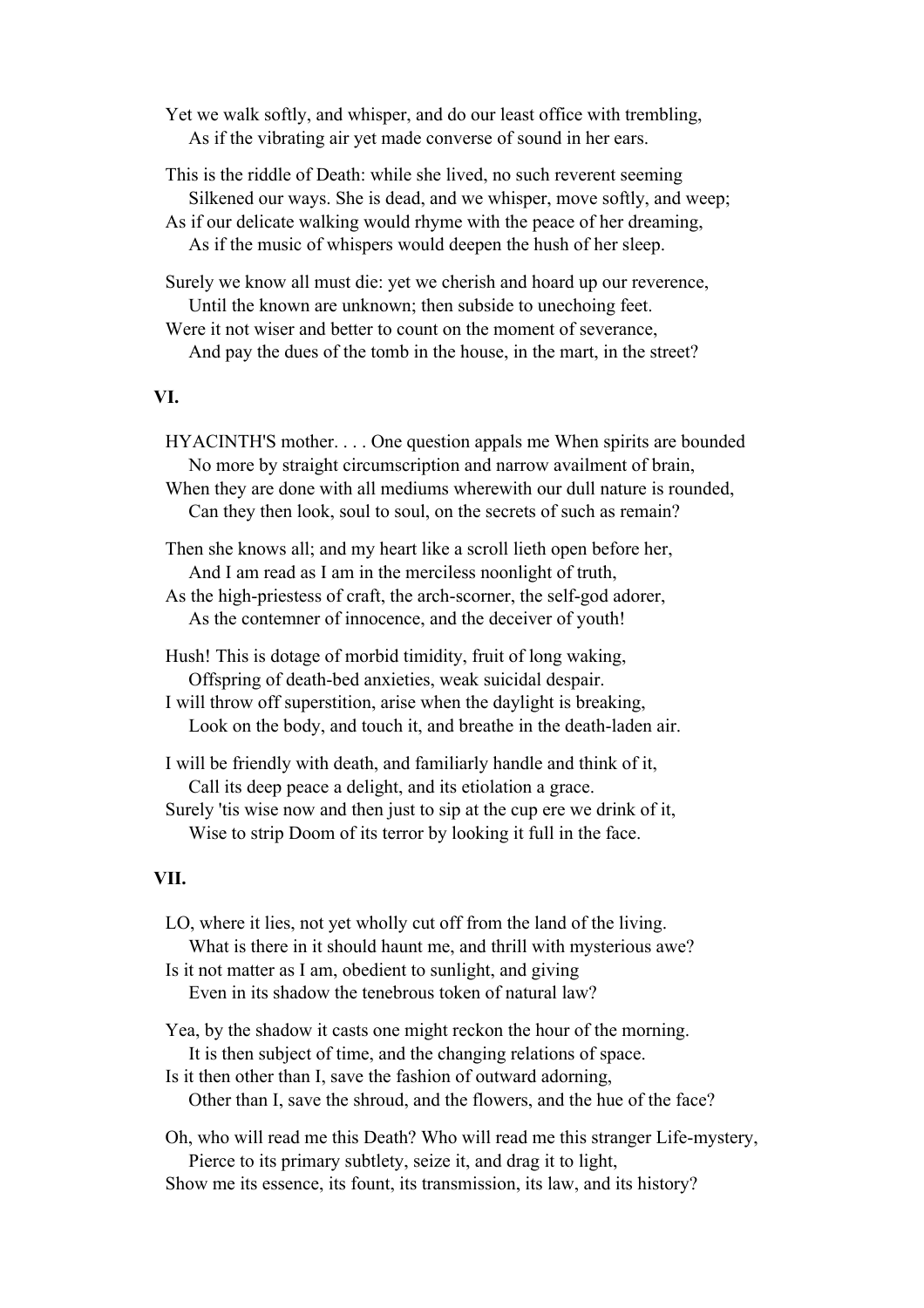Oh, who will teach me what Day is, ere yet I go down unto Night?

Ever the problem besets me, in labour, in sorrow, in laughter:

Mystery of mysteries, too wide for conception, too deep and too high!

Imbecile! What doth it profit to gaze on the mists of Hereafter?

Turn me away from them. Eat, drink, be merry, to-morrow we die!

## **VIII.**

AH, but to-morrow we die not. For morrow, and morrow on morrow, Each with a cry of awakening, and stretching importunate hands, Rending the garments of sleep, and unveiling new danger and sorrow, Bursts on the soul of the schemer, and bids it take heed how it stands.

Hyacinth cometh. No delegate Fury of wrath unrelenting Ever tracked mortal as tracks me the pallid reproach of her face.

Yet even one tear is denied me. I find me no place for repenting, Cast forth all lawless and lonesome beyond the attraction of grace.

Oh, there are deep and dark places on earth where I fain would be lying, Fain would be sleeping unrecked of, and hidden away from the sun,

Where is no next, and no imminent, where even death is past dying, Where is no doing or undoing, where all is done and undone!

What have I done that the heaven frowneth o'er me, and earth reeleth under? Hypocrite heaven, and hypocrite earth, as if sin were yet young,

And it behoved you to trumpet the marvel with tempest and thunder! Ye who have smiled upon sin since the song of Creation was sung!

Have ye not smiled upon all the seven sins, yea, on seventy times seven, That ye must blare out your wrath at *my* deeds with tempestuous din?

Were ye not glowing in greenness, oh earth, and in azure, oh heaven, When the fair hand of our mother was laid on the key-note of sin?

Was your complaining thus thunderous, the hue of your vesture thus sable, When the fell Serpent hissed hideous triumph with pestilent breath?

Were ye so fruitful of gloom when the life-blood of innocent Abel Wrote on the flowers of the field the first line of the annals of death?

Where were your flood-gates of anger when Ammon-encompassed Uriah, Victim of lust, in the fore-front of battle fell prone to the earth?

Hid ye your beauty with sackcloth and weeping when Queen Athaliah Spared not the innocent souls whose one crime was the fount of their birth?

Can I not picture you glorious in verdure, and azure, and amber, When the proud Tullia swerved not her wheels from the corse of her sire? Can I not conjure the sunshine that gilded the porphyry chamber When the blind son of Irene lay moaning his eyelids of fire?

Ha, ye must flash! ye must bellow! Yet have ye no potence to scare me. Full in the face of your fury I tell you my life is my own;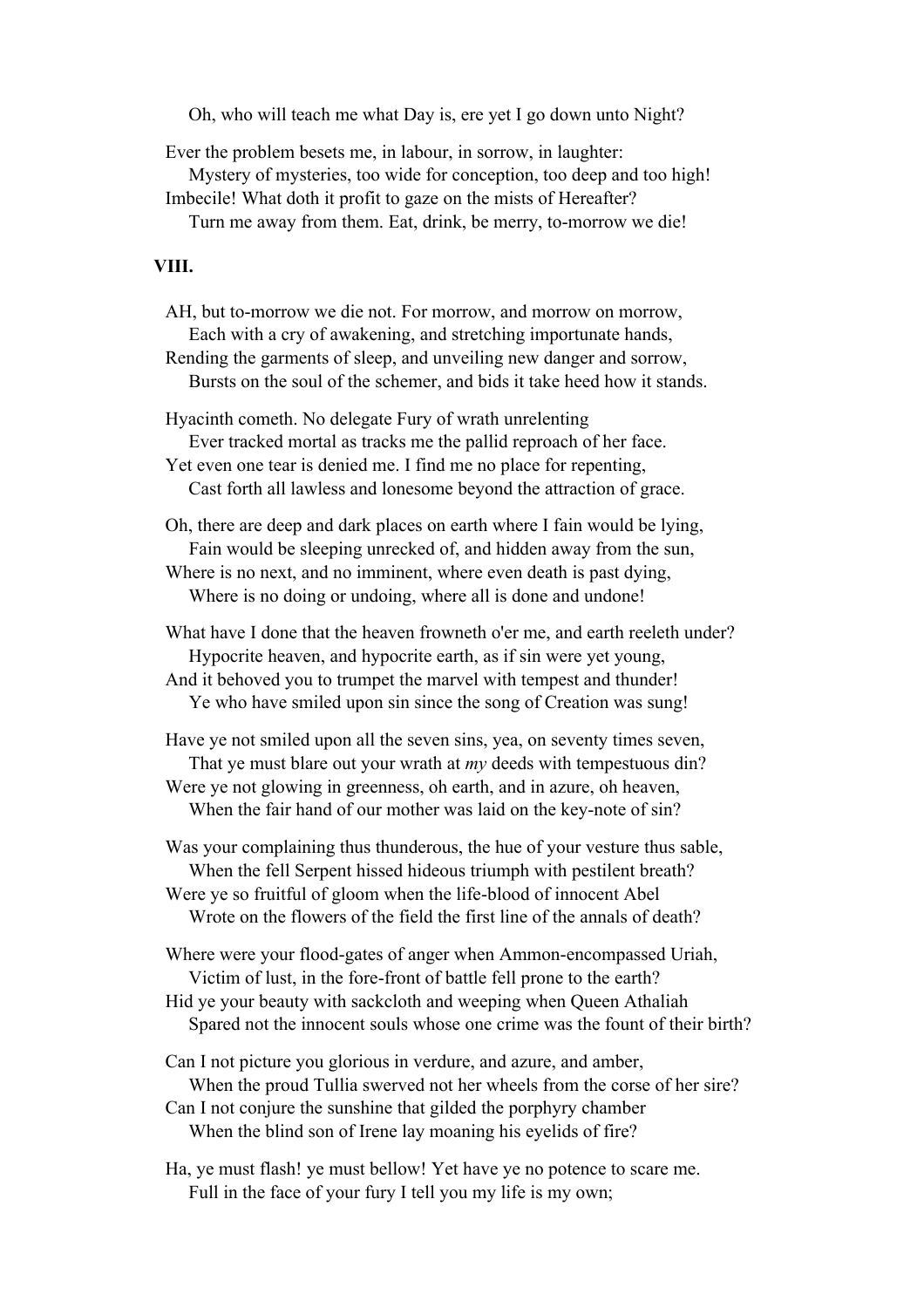And I shall end it to-day, let your thunderous futility dare me Even as it will. I am I—I am mine, God-forsaken, alone!

Yea, and I know it is sin, and as sin I yet dare it, and do it. Death is a light thing, and death is your inmost, your utmost, your all! And if the wages of sin is but death, see, I crave it, I sue it; Sue it as wages, for worse thing than life is can never befall.

Oh for the Sea! 'Twere so easy to cease in its yielding embracement, Caught like a rain-drop, and merged in the hugeness of infinite rest, Only the laugh of a ripple o'erbubbling the dimpled displacement,

Then the great level of calm, and the hush of the passionless breast.

Curse on those undulous pastures, and far vista'd woods unavailing, Scant of contiguous umbrage, unmeet for the tomb that I crave!

Oh for the dark-curtained sleep of the Sea, for her kindly, unfailing End of all dolorous things in the bliss of the kiss of the wave!

Would that my oft-haunted river were deep as the concave of ocean, Tideless as Euxine, and true to the secrets of final despair!

God! it would wake me, methinks, to be dragged in its libertine motion; Stranded, perchance, to be flouted once more by the sun and the air.

I do remember that once in my wanderings I noted a lakelet, Strangely sequestered, and high on a ridge unfrequented and steep. Green things drank lovingly of it, and lightly in many a flakelet Floated shed tribute of lilies thereon, a sweet refuge—and deep.

Thither I'll hie me, and lay down my burden of sin and of sorrow; Cast me therein with one instant and ultimate thrill of release; And the great world shall go round to renewing of days; but to-morrow I shall be deep in the heart of the hills, at the centre of peace!

#### Part Third.

#### **I.**

IT was a fever, they tell me: to me 'twas a sleep and a waking; Yet not a sleep without dreams: if indeed they were dreams that I saw. Never, I think, shall I call it a dream: but the truth and the breaking Up of all dreams, and a glimpse of superlative being and law.

Sweet, passing sweet, is this light of the morning, by green leaves made tender, Tender and mellowed on lids fever-folded, yet sick of repose;

Even as this leaf-mellowed glow to the flood of meridian splendour, So is the life that we live to the life that such visions disclose.

Sweet is this dance of the shadows of leaves on my coverlet, ever Shifting and changing, yet silent, impalpable, fretting no fold; Even as this shadowy dance to the forest's tumultuous quiver,

So is the life that we live to the life that in vision is told.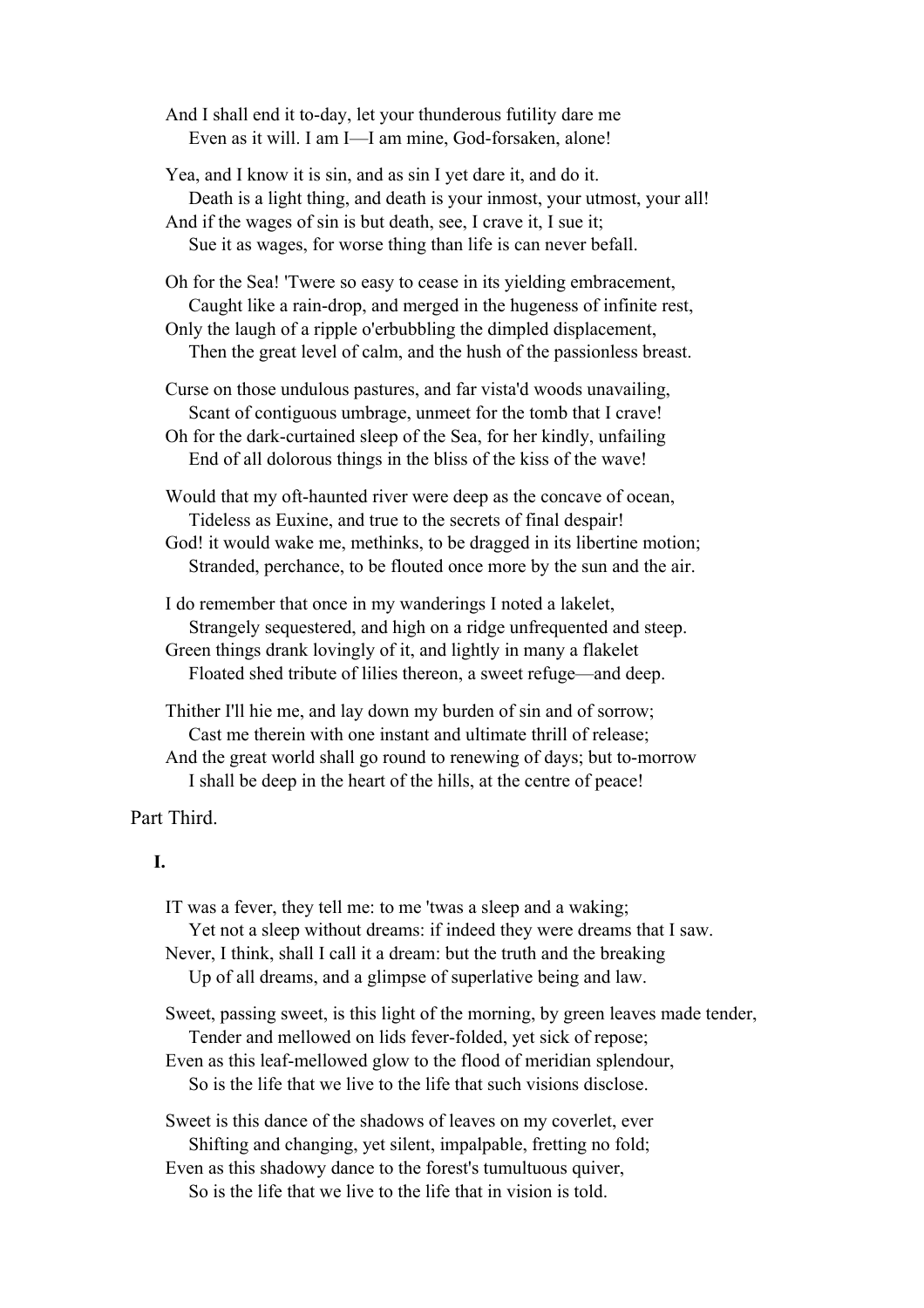As I lie here on the dubious bank betwixt waking and slumber,

- Life on earth seems but a window that straitens our view of the skies; And all our fluttering joys and life's things of desire without number
	- Are but the lattice-leaves, tempering God's light to our infantile eyes.

I have beheld what hath changed me, I know not in body or spirit, Far in a region where leagues are no measure, and time is no bound; Up in the realms imperturbable, which the high spirits inherit; Out of the reach of all seasons; beyond the last echo of sound.

First there came one like a storm-cloud, and bore me high up on the mountain, Showed me the kingdoms of earth, and the glory thereof, and the power;

Ope'd me the well-springs of Love, drew the wine of Desire from its fountain: "Bow down and worship," it said, "and all this will I give for thy dower."

Then came, all star-girt, another, and caught me away, and I know not Whither he bore me, because of the pure inaccessible ray,

Save that it was in the land where the beams of eternity flow not From any sun, and no morning or evening divideth the day.

As in a chrysolite sea I beheld the great cycles of story, Circling and widening afar at each pulse of the will of the King: But where I stood there was darkness that marred the immaculate glory; Shadowed therein I beheld me, a guilty and shuddering thing.

And while I stood all estranged, without welcome, or greeting, or token, There was a voice in my soul, "Thou must weep, if thy spirit would live." Came a great longing for tears, and the spell of the vision was broken, And on my bed I lay tremulous, weeping, and crying "Forgive!"

Lo, by my side, all in white! it was Hyacinth, fair as the morning; And on her face were the meekness and peace of an angel of heaven. Keener than anger is pity, and love than the weapons of scorning; Lifting her finger she smote me with—"Hush! All is known and forgiven!"

#### **II.**

LITTLE by little the tale of the stroke and the fever I gather, As I lie bridging oblivion, and weaving her words into form; How I was found as one dead, on a hill-side, by Hyacinth's father, Struck by the uppermost boughs of a tree that was wrecked in the storm. How, after days of the semblance of death, there came fever and raving; How the brain's anarchy loosened the tongue from its wonted control; How I spoke wildly and darkly of Raymond and Hyacinth, craving Death for my body because of them, uttermost death for my soul.

How it was deemed as a duty to one whom no care could recover, Freely to search for some token of kindred, or trace of a friend; How in the scrutiny Hyacinth chanced on the words of her lover,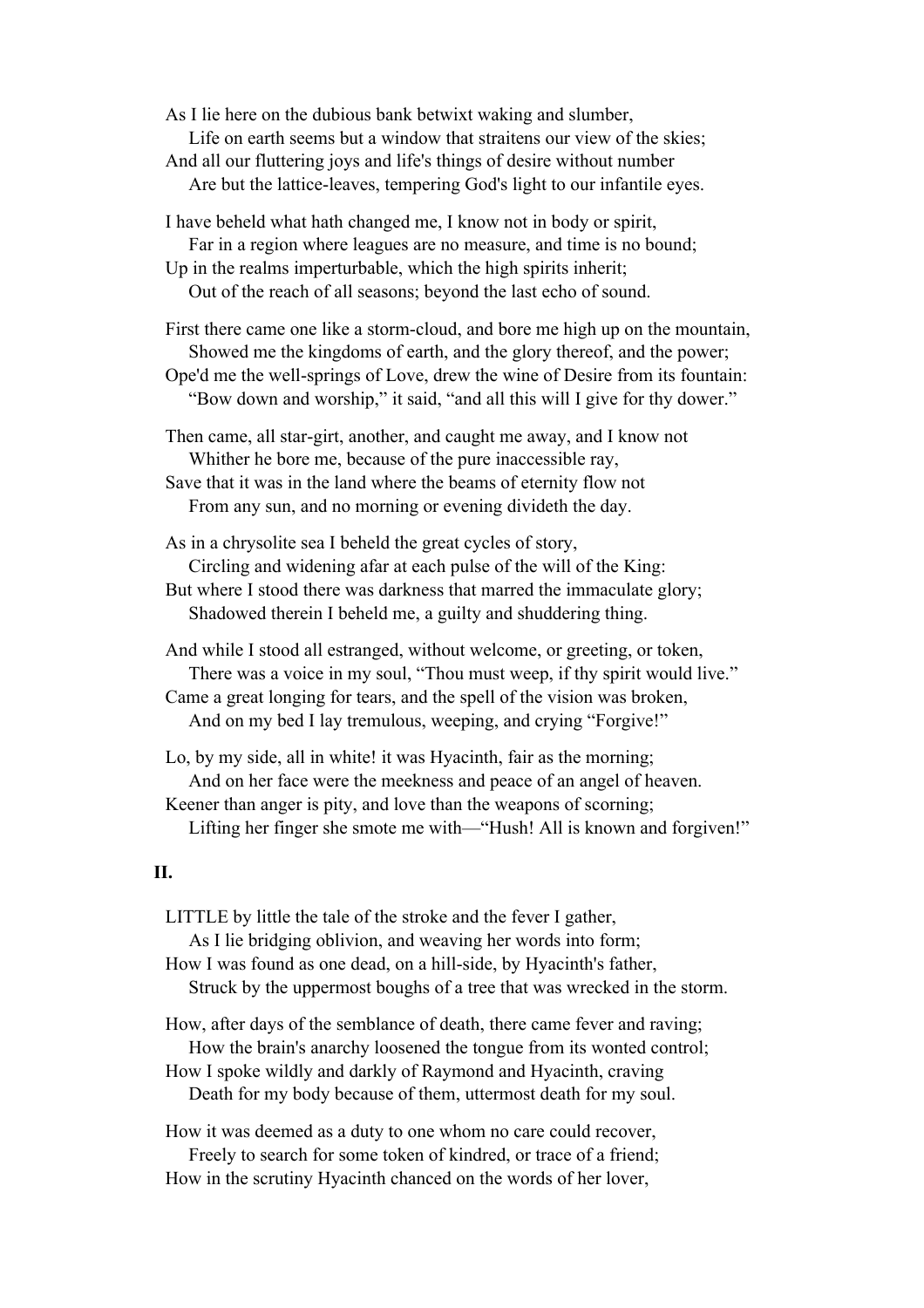Read and knew all, yet forbore to add woe to my imminent end.

How, too, at length I had rest, and the burden of heavy complaining Changed to the sighing of rapturous vision, and trancëd repose.

Well: it is over. Where now is the passion that knew no restraining? But is the evil past? Will the shed petals return to the rose?

Full of crushed fragments my hands are. Ah me, can I e'er re-unite them Into the sacrament cup of the love I have broken and spilt?

How they two clung as the vine and the elm ere I saw, but to blight them! Is there a river of tears that can cleanse out the mildew of guilt?

Is there no way? Ah, no way. From my raving her father, astonished, Gathered a part of poor Hyacinth's story, sufficient for wrath;

Led her away from me, questioned her, threatened, upbraided, admonished, Tyrant and father by turns; till, unpurposed, their devious path.

Ceased at the grave of her mother. Which seeing, the old man, with weeping, Knelt, and made Hyacinth kneel on the verge of the flowerless sod:

"Now, by my dead, hear me swear; by the heart of thy mother here sleeping"— And he uncovered his head, and uplifted his hands unto God.

And as he raised them the gleam of the known wedding-ring on his finger, Catching his eye as it glittered, gave form to the words of his oath:

'See it," he said, "it was hers; and by all the pure memories that linger Round it, I make it the sign and the seal of a covenant for both.

"When I shall offer this ring as a sacred and covenant token Unto a convict, the choice of thy father: then love where thou wilt. Can I more fitly say Never? Enough. When my purpose is broken,

Go thou to Raymond, and make thyself kin to dishonour and guilt."

Could he more fitly say Never? I know him, a puritan cleaving Unto the letter of covenant, a word-clinging Jephthah in vows. He will go down to the grave with his vow in his right hand, believing

He hath done well by his children, his honour, his name, and his house.

# **III.**

I AM not done with my shame. As a garment it clingeth around me. Even as a shroud it doth cover me, paralyzed, swathed in disgrace. Fast in the folds of obstruction, as one of the dead it hath wound me, Holding me motionless: and as a face-cloth it covereth my face.

What shall I do with my life, now I live? Could there be restitution, Then were there something to live for, a guerdon to strive for and win. Is there no hope, and must life be henceforward a slow dissolution, Passive and tearful purgation of soul from unspeakable sin?

In the old days there was refuge in orisons, vigils, and fasting, Cloistered retirement, and matins, and vespers, and garments of grey;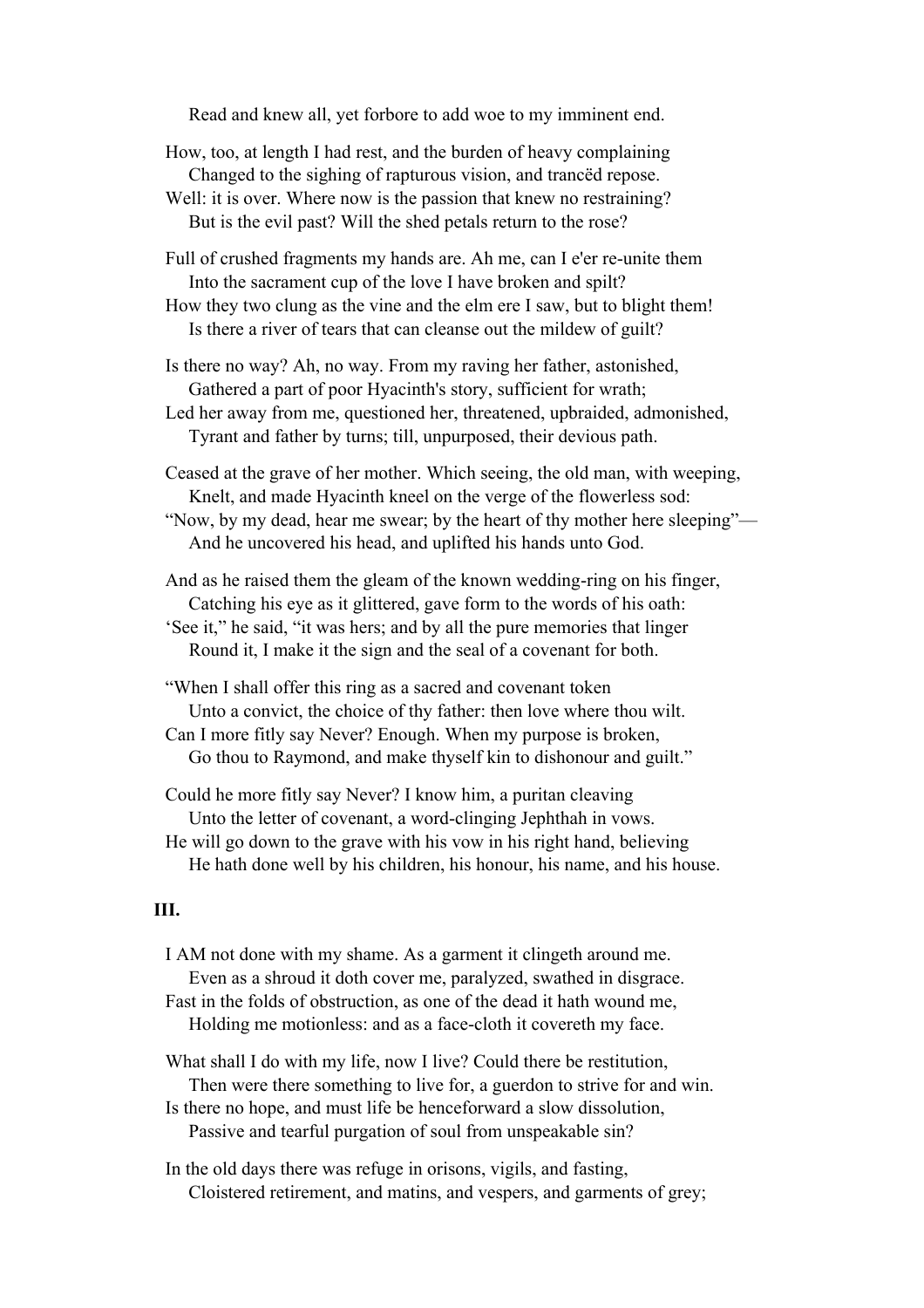Wherein the broken in spirit caught glimpses of joy everlasting, Turning their life into night that the night might inherit the day.

Queens, and Kings' daughters, and delicate damsels, their pride and their beauty Laid on the altar of Jesus. I think of such things and am fain.

Faugh! It was cowardice all, and the sickly evasion of duty! Shame may be turned to a snare, and repentance made fruitless and vain.

I shall not cease to upbraid me. My burden is fixed. I will bear it. Yet must this bondage of shame be unwound that my soul may respire.

Hid 'neath the vesture, and next to the flesh, as a chain I will wear it,

As did the monarch of old that was stained with the blood of his sire.

So may I fight as he fought, with the iron memorial cherished Under all kingly array, until life was laid gloriously down:

Also the world holds him kindly, and tearfully tells how he perished: His was a crown and a chain; oh, may mine be a chain and a crown!

## **IV.**

I HAVE made all my confession; the truth, and the whole, and truth only; Made it with anguish of spirit, and weeping, and hiding of face.

But I have justified *him*. So far well. Single handed and lonely I must begone with my burden. My guilt over-shadows the place.

Raymond is far from us. Driven from his peace by my fitful demeanour, Sudden he leaped at a chance of adventure, and passed from his home.

He too must know. Then my spirit may yield to a sorrow serener, Seeking some token of duty to beckon me whither to roam.

Hyacinth fighteth against my new purpose. His love is for ever Closed against *her*, so she reasons. The oath of her father endures. Also she pleads her worth poor; "If in you he has found what I never Could have been unto him, let the means pass; not the less is he yours."

Piteous dove! though thy pardon extend unto seventy times seven,

I shall not strain the advantage; thy loving is better than mine:

Clinging like Sterope unto a mortal, like her I lose heaven.

Now through repentance and duty I look to a union divine.

Surely God loves thee, thou sweet one! The Psyche that moves in thy moving, Looks through thine eyelids, and breathes in thy breath, is some angel of grace! Kiss me, O Hyacinth! that the sweet sense of forgiving and loving,

Some little fifth of thy nectar, may pass from thy lips to my face!

# **V.**

ONCE again out in the breeze and the sunlight, heaven o'er me, earth under! Grown unfamiliar by reason of sickness, all beautiful things

Meet me with hundred-fold welcome, each green leaf a jubilant wonder,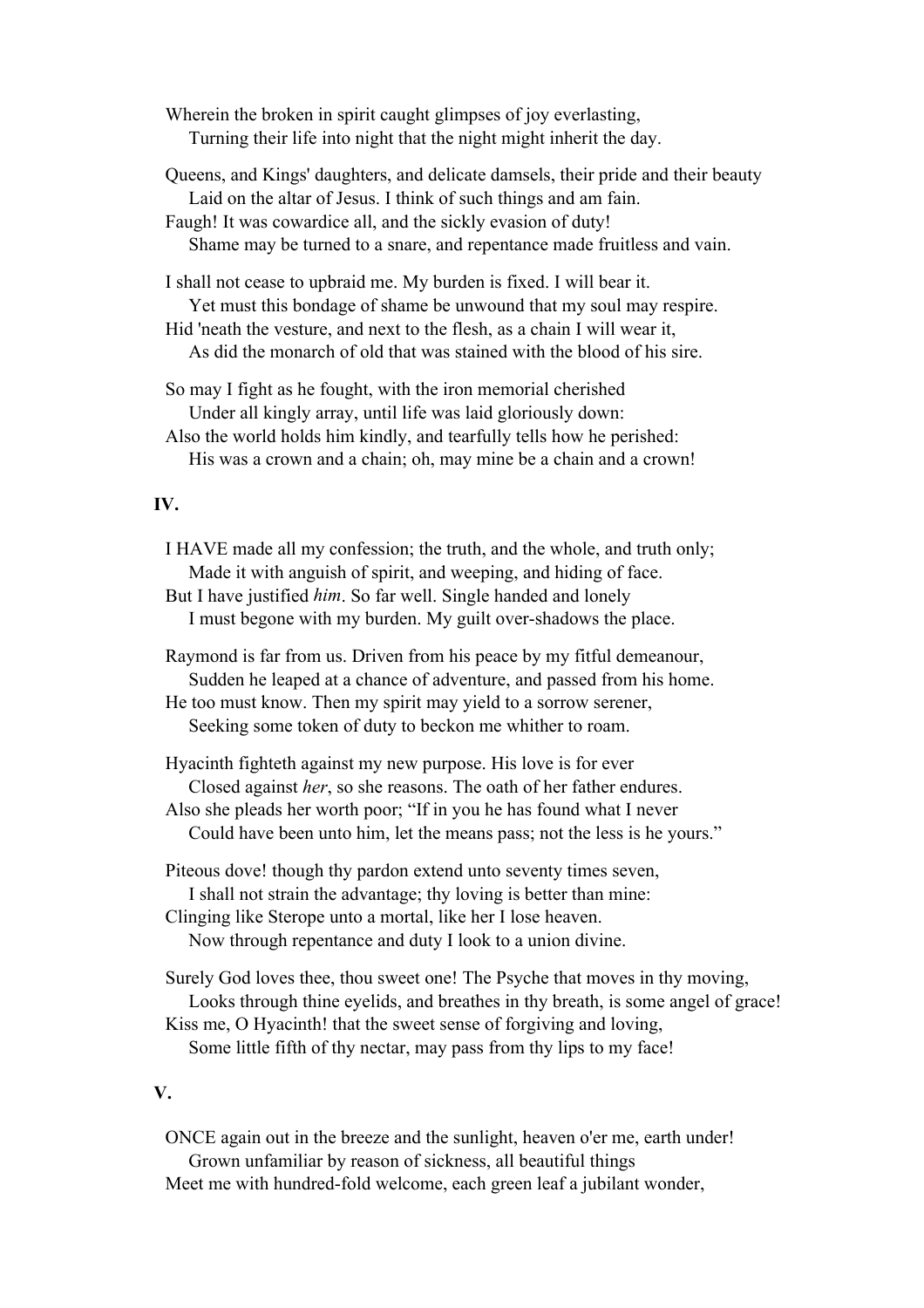And the old throb of delight in the music of fluttering wings.

- Now I can smile with the flowers; for to day I have learned what hath brought me Nearer akin to them. Ere this same summer hath numbered its hours,
- I shall be mixed with their roots. There came one here to-day who hath taught me How there is that in my heart which shall lay me ere long with the flowers.
- Science hath uttered its sentence. I own to a transient terror; Only a little at first, then a sense of unspeakable rest.
- Taken away from the evil to come! The long bondage of error Soon shall be over! I carry my ransom about in my breast.
- Ah, it is well. For I know my own heart: had I lived, I had striven With a too violent haste and much stumbling to seize on the prize.
- Now I am cast back on mercy, content to be simply forgiven, Beggared of righteousness, pleading but needfulness, Magdalen-wise.
- Yet it is strange I should smile with the flowers. I was wont to dissever Nature and Grace. Behold Grace lends to Nature a kindlier charm.
- All things are bright with a glorious light of redemption, and never Seemed all the verdurous umbrage so gracious, the rose-blush so warm!
- Once on a time, to me beauty seemed only a beautiful dying, Like to the moribund glow of the doomed one, illusive as sweet. Death! I had deemed it the end of all beauty, the hid underlying
- Worm at the root of all loveliness, making each grace a deceit.
- This from afar. But now, nearer, I hail it the needful condition Of the superlative life; not a pause, but a step, and a birth;
- As but a yew-shadowed avenue leading to splendid fruition, And the fulfilment of that which is writ on the flowers of the earth.
- It is but closing the eye for repose, ere we wake to the wonder Waiting our vision through slumber made strong to behold the Divine.
- It is but turning the web we have seen as yet only from under, That we may look on the tissues of life in completed design.
- 'Tis but the fall of the seed when the season of blossom is over, Dying to spring up anew from the womb of its burial clod.
- 'Tis but the clasp of the die on the coin, which the mould must once cover, Ere it shine forth with the bright superscription and image of God.
- Once in mine agony, once in my darkness of purpose I sought it, Wilfully blind to its issues, and caring for respite alone;
- Trampling the jewel of life under foot that was His who hath bought it; Lord, re-unite the poor fragments, and set them at last with Thine own!
- Not with Thine amethysts, not with the emerald, sapphire, and ligure, Lest I be shamed into nought, as a star when the sun is on high;
- Not with the Urim and Thummim, of Light and Perfection the figure, For I am dark and imperfect; no gem of Thine worthless as I.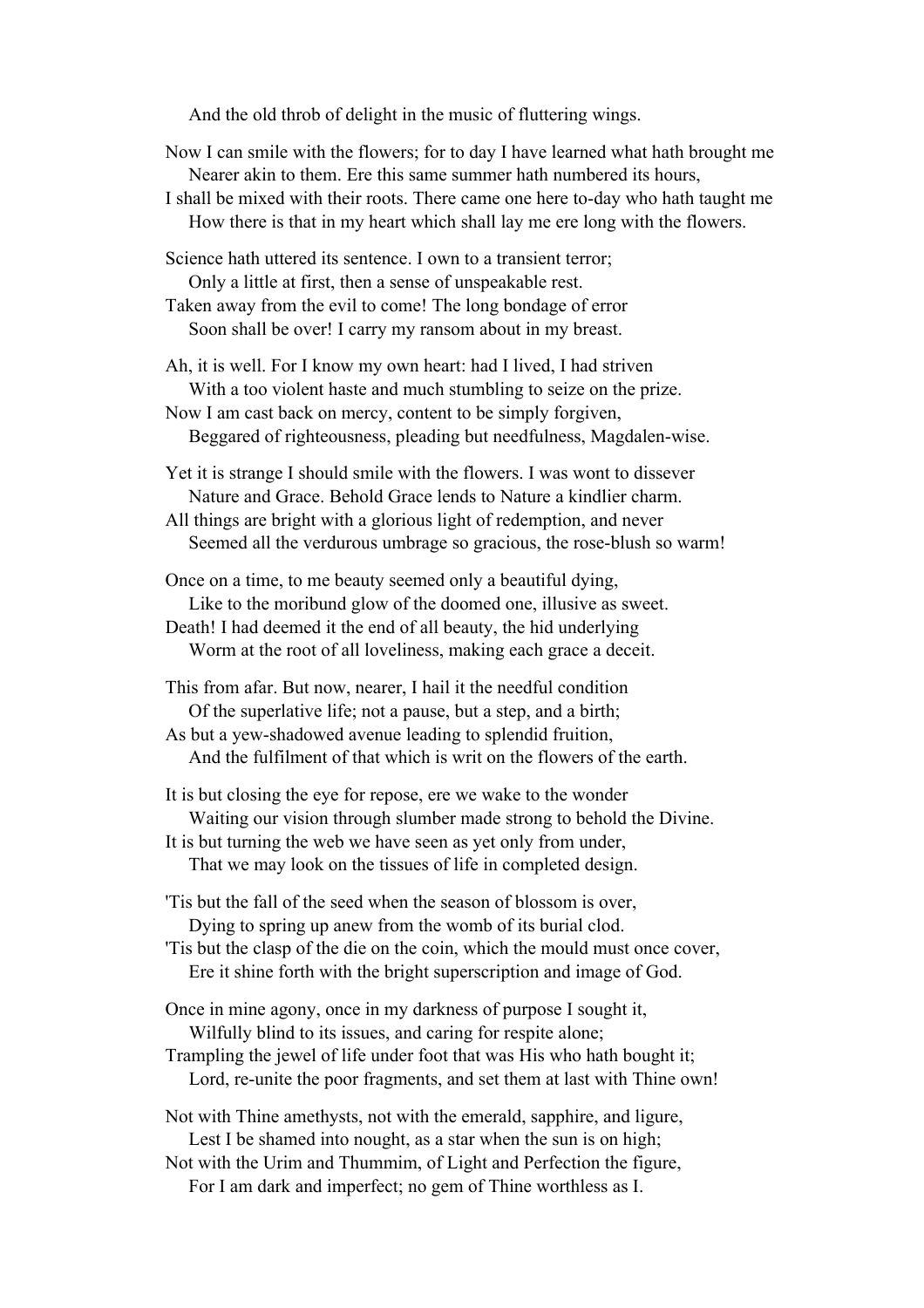Oh, if it be that a pearl is a tear, as a pearl do Thou set me Where infant-angels shall point to me, asking the meaning of pain.

So in the day when Thou gatherest Thy jewels Thou wilt not forget me, Though I be dim with remembrance, and shades of old sorrow remain.

#### **VI.**

STRANGELY I wake to high thoughts, and beneath them a quiet gratulation, Like a hid brook whisper-quiring the lordly old music of pines;

And, around all, as a glory, an incense of sweet consecration Wraps me in mists of devotion that soars beyond visible signs.

Through the thin wall that divides us I hear the low breath of the sleeper, All whose blest dreaming is worship, whose veriest breathing is prayer. Oh to be like her! so meet for the Master, so ripe for the Reaper, Clothed on with gentleness, full of sweet amnesties, stainlessly fair

Let me but look on her. 'Twill be a sacred and privileged portal Unto new day but to mark how the stages of crimsoning morn Quicken the life in her cheek—how the mortal that shrines the immortal Grows out of darkness from grace unto grace, re-illumined, re-born.

Peace to this chamber. Now kneeling I gather the breath of her purity. See how the delicate pinions of dawning seem fondly to sweep Over faint outlines and twilight suggestions of shapely obscurity, Brushing the tokens of night from the maiden-white marvel of sleep.

Seems as Aurora were groping for beauty, and, lo! having found it, Flushes with roseate rapture, and, bounteous, hastes to unfold All the rare gifts she hath gathered from Orient, and lavish around it Various profusion of homage in amber, and crimson, and gold.

Not on the mountain-tops only the glad things of dawning are treasured, Not in the vaporous magic with bright dreams bewitching the air, Not by proud eminence only the scope of her bounty is measured,

Sweetest it lies on my sweet, on her face, and her aureoled hair.

Soft sits the light on her beautiful brow; no such radiance is given, In the morn's kiss, unto uppermost leafage or eastern-most peak:

There is no hue on the rainbow-winged messengers floating in heaven Like the ethereal pigments that blend in the bloom of her cheek.

What are thy visions, fair slumbering sister? What alchemy hidden Orbeth the tremulous dream-drop that pearls the dark fringe of thine eye? Oh, if thou sorrowest even in sleep, by thy sleep am I chidden:

There was no tear in the peace of thy dawn ere my shadow passed by.

I should go from thee—from all that is thine; and yet fondly I linger, Thinking some providence yet may redeem the foul wrong that I weep. May not some juncture of good, like an angel with beckoning finger,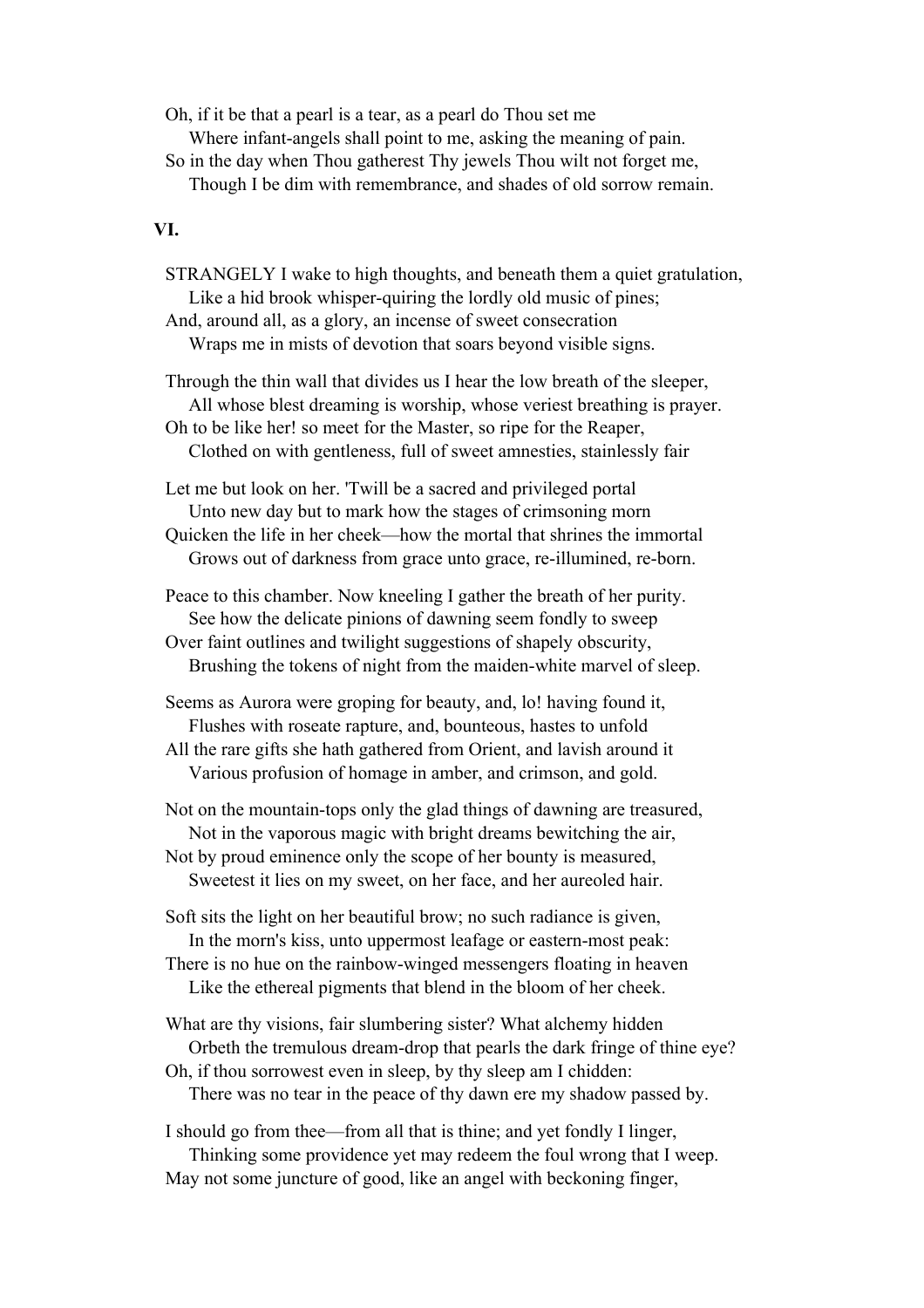Wave me the way of redress, and establish thy joy ere I sleep?

Oft where the clouds gather darkest, the star of our comfort is shining.

Black though the night of our sorrow, who knows but the dawn may be nigh?

I will not speak of my secret of death, till the signs of declining

Warn me to flee to the city: to choose me a home where to die.

Part Fourth.

# **I.**

I HAVE no heart and no time to go forth to the world, there to choose me One who may be to my children a mother in room of the dead. Soil-rooted, I am no more of society. I should but lose me In its mad vortex And yet, it behoves me to choose, and to wed. "No more for love. As thou seest, I am old, and my summer is over. Yet 'tis for love, too, the love of a father who fears for his own. It is for them. Mark, I plead not in guise of a passionate lover. Plain in my speech, what I offer are honour and duty alone.

"Beauteous I see thee; yet 'tis not thy beauty that tempts me to sue thee: 'Tis that I've noted thee faithful in many things, weighty and small.

Gifted I know thee; yet not thy attainments could tempt me to woo thee: Nought I behold save that *thou* lovest *them*, and *they thee*—this is all.

"If I should say I am rich and thou poor, this were little to claim thee. If not for love of my little ones, let my poor quest be as nought.

Cast it aside as unseemly, incongruous: I shall not blame thee. Better my children left motherless than a false motherhood *bought*.

"Ponder it. Give me thine answer in peace. Be it joyous or grievous, Thou hast my blessing: thy will shall be sacred as heaven's decree.

If thou rebukest my haste, 'tis because thou art purposed to leave us, Therefore I speak ere thou goest; and what are the world's ways to me?"

# **II.**

THOU then declinest to answer me openly, till thou hast pleaded

 (Well, too, thou pleadest) the cause of my child. Would my will were my power! Mightier things than all words for the same have in vain interceded—

*Her* dim sad eyes, and the cheeks that are blanching from hour unto hour.

"But from my youth up, my word has been sacred. The roots of mine honour Must be uptorn ere I yield to the breaking of covenant vow.

Yet my heart weeps for my darling, yea, bleeds to have mercy upon her! And I have pleaded with heaven that a way might be shown, even as thou.

"Yea, were the brand of the law on *thy* name—shall the mere words offend thee?— As I have done, even thus would I do, for the love of my child.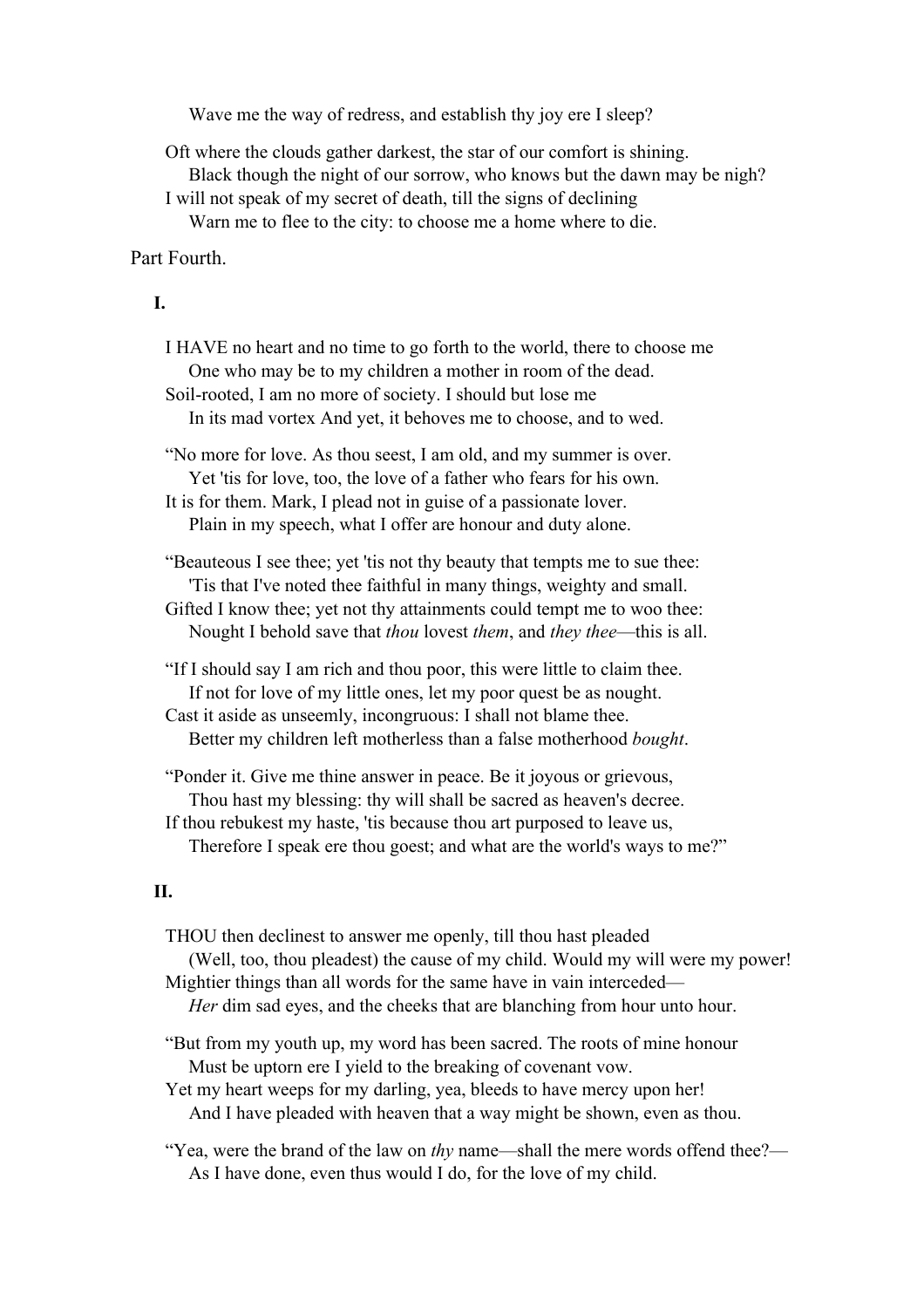Could thou but show me a way, it were token that heaven did send thee

 That my pledged faith and her heart-wish should meet and embrace reconciled."

## **III.**

DOTH the excess of joy kill? When the chalice of pleasure o'erfloweth, Is it the time of the end? I am sick unto death of delight.

Why should I tarry when life is fulfilled, and no longer bestoweth Anything better than that which hath been. Let me sleep. It is night.

No sleep for joy! When he brought them together, and blessed them in union, There was a note in my heart that rang death. As I write, once again

Quivers the welcome vibration that rings in the heavenly communion. Oh Thou that comest, come quickly, triumphant o'er death and o'er pain!

'Tis but the heart of my flesh that doth flutter. Thine infinite merit Helpeth me mightily o'er the dark mountains that Thou too hast trod. Into Thy hands I commend me, eternal and merciful Spirit. Come Euthanasia! Let it be kneeling. . . . My Lord and my God!

# **Note.**

 "MARSUPIAL BILL" was preceded in the *Queenslander* by the following paragraph, which is here quoted in order to show that the story is not altogether without foundation in fact:—

 "We (*Stannum Miner*) are indebted to Mr. James Warrell, of Sugarloaf, a gentleman on whose veracity we place the best reliance, for the following account of a most extraordinary occurrence. We give the statement as nearly as possible in Mr. Warrell's own words:— `I give you the details of a very rare occurrence. A boy of mine, about 11 years old, was sent a message last Saturday week, about 1 o'clock p.m. About half-way between my place and Connolly's, on a well-used road, a kangaroo came from behind, took him up, and carried him, without stopping, to the Maryland Company's ground—about a mile-and-a-half—over some very rough country. The lad got back home about dusk, his face bloody, and seemingly half mad. He soon became sensible, however, and by the time I got home—an hour afterwards—he was sufficiently recovered to be interviewed. "Well, Willie, did you not see the kangaroo before he caught you?" "No, he was just on to me before I knew." "Were there any more kangaroos?" "Not then, but about half-way there was a big mob of kangaroos, and we all went together." "I suppose you were crying?" "Yes, all the way." "When he dropped you, what did he do?" "Nothing; stood and looked at me for a minute, and then went off with the mob." "What did